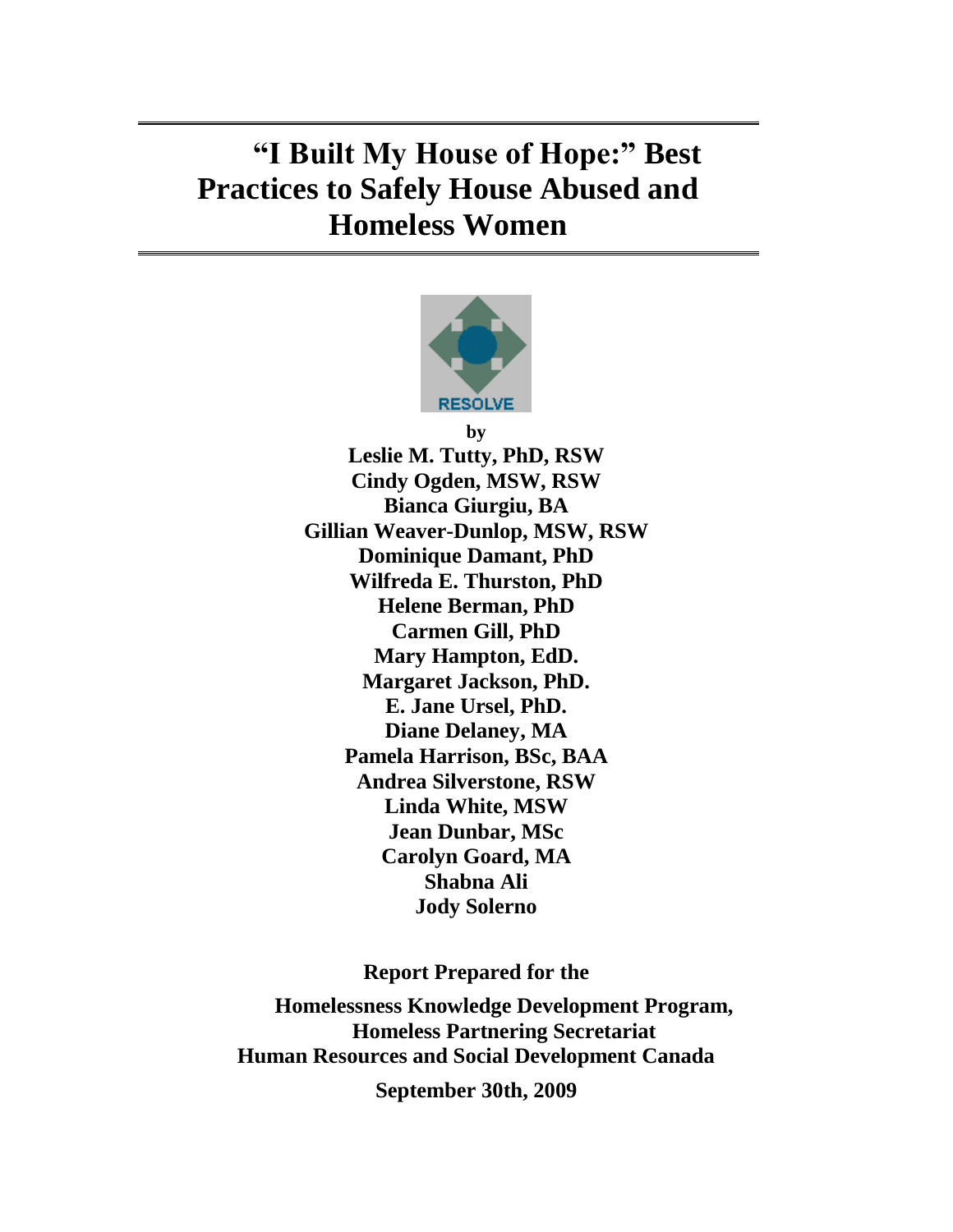## **Acknowledgements**

This project, "I Built my House of Hope:' Best Practice to Safely House Abused and Homeless Women" developed from a previous national research project, "A *Feasibility study for a national network of women"s shelters and transition houses"*  prepared for the Housing and Homelessness Branch, Department of Human Resources and Social Development, Ottawa in 2007. While presenting the results in Calgary to members of the Alliance to End Violence, it became clear that, not only was this an issue for Calgary, and, indeed, the province of Alberta, but other concerned groups such as Calgary's Poverty Reduction Coalition were involved in attempts to solve these complex issues. This project was created in an effort to support those efforts.

Thanks are gratefully extended to the Homelessness Knowledge Development Program, Homeless Partnering Secretariat, Human Resources and Social Development Canada and The Poverty Reduction Coalition of Calgary for their financial support.

This project is a collaboration of The Alliance of the Research Centres on Violence (AFRCV) and representatives from community agencies in provinces across Canada. The research advisory team for this project consists of the following team members. Thanks for their input and insights.

- Dr. Leslie Tutty, Academic Research Coordinator, RESOLVE Alberta; Brenda Strafford Chair in the Prevention of Domestic Violence, Faculty of Social Work, University of Calgary
- Cindy Ogden, MSW, RSW, Research Associate, RESOLVE Alberta
- Bianca Giurgiu, BA. Research Assistant, RESOLVE Alberta
- Gillian Weaver-Dunlop, MSW, RSW, Research Associate, RESOLVE Alberta
- Dr. Wilfreda (Billie) Thurston, Community Health Sciences, Faculty of Medicine, Ecosystems and Public Health, Faculty of Veterinary Medicine, and Institute for Gender Research, University of Calgary
- Dr. Helene Berman, Scotiabank Chair, Centre for Research and Education on Violence Against Women and Children, University of Western Ontario;
- Dr. Dominique Damant, Directrice du CRI-VIFF, Université du Montréal;
- Dr. Carmen Gill, Director, Muriel McQueen Fergusson Centre for Family Violence Research, University of New Brunswick;
- Dr. Margaret Jackson, Director, FREDA Centre, Simon Fraser University;
- Dr. Mary Hampton, Luther College, University of Regina;
- Dr. E. Jane Ursel, Director, RESOLVE Manitoba.
- Diane Delaney, Coordinator, Provincial Association of Transition Houses, Regina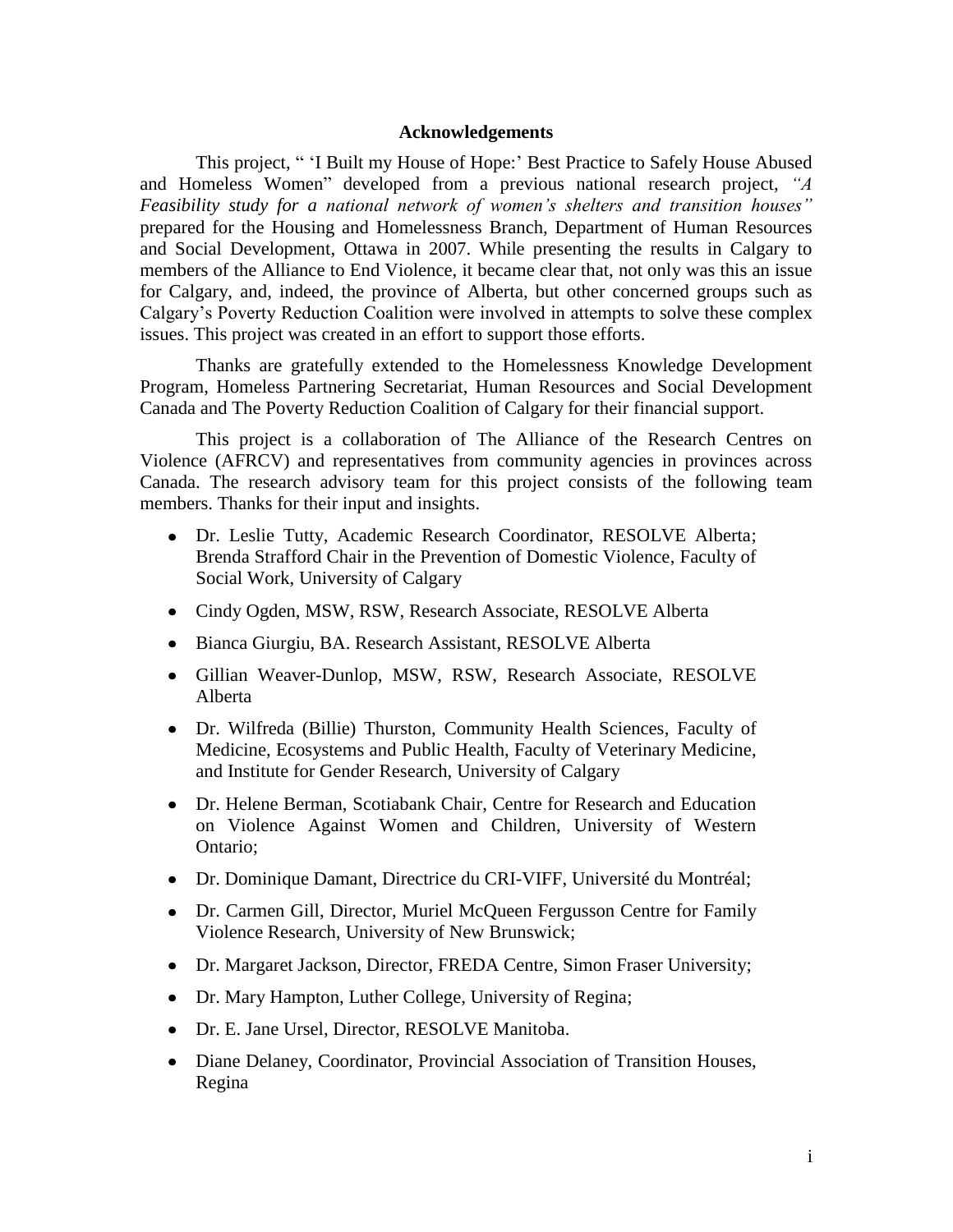- Pamela Harrison, Coordinator, Transition House Association of Nova Scotia;
- Shabna Ali, Executive Director, B.C./Yukon Society of Transition Houses
- Jody Salerno, Director of Women's Services, B.C./Yukon Society of Transition Houses
- Andrea Silverstone, Peer Support Services for Abused Women
- Linda White, Executive Director, Alliance to End Violence
- $\bullet$ Jean Dunbar, Director of the YWCA of Calgary Sheriff King Home.
- Carolyn Goard, Director Member Programs and Services, Alberta Council of Women's Shelters

RESOLVE Alberta is part of a tri-provincial research institute on violence against women and children, with offices at the University of Manitoba and the University of Saskatchewan. Dr Jane Ursel from RESOLVE Manitoba is the Director of the RESOLVE network. The functioning of RESOLVE Alberta has been greatly assisted by external funding from the Partnership Program of the National Crime Prevention Program of Justice Canada. Our greatest ongoing support, for which we are extremely grateful, is from the Prairie*action* Foundation. Their website is [www.prairieactionfoundation.ca.](http://www.prairieactionfoundation.ca/) The RESOLVE Alberta website is [www.ucalgary.ca/resolve.](http://www.ucalgary.ca/resolve)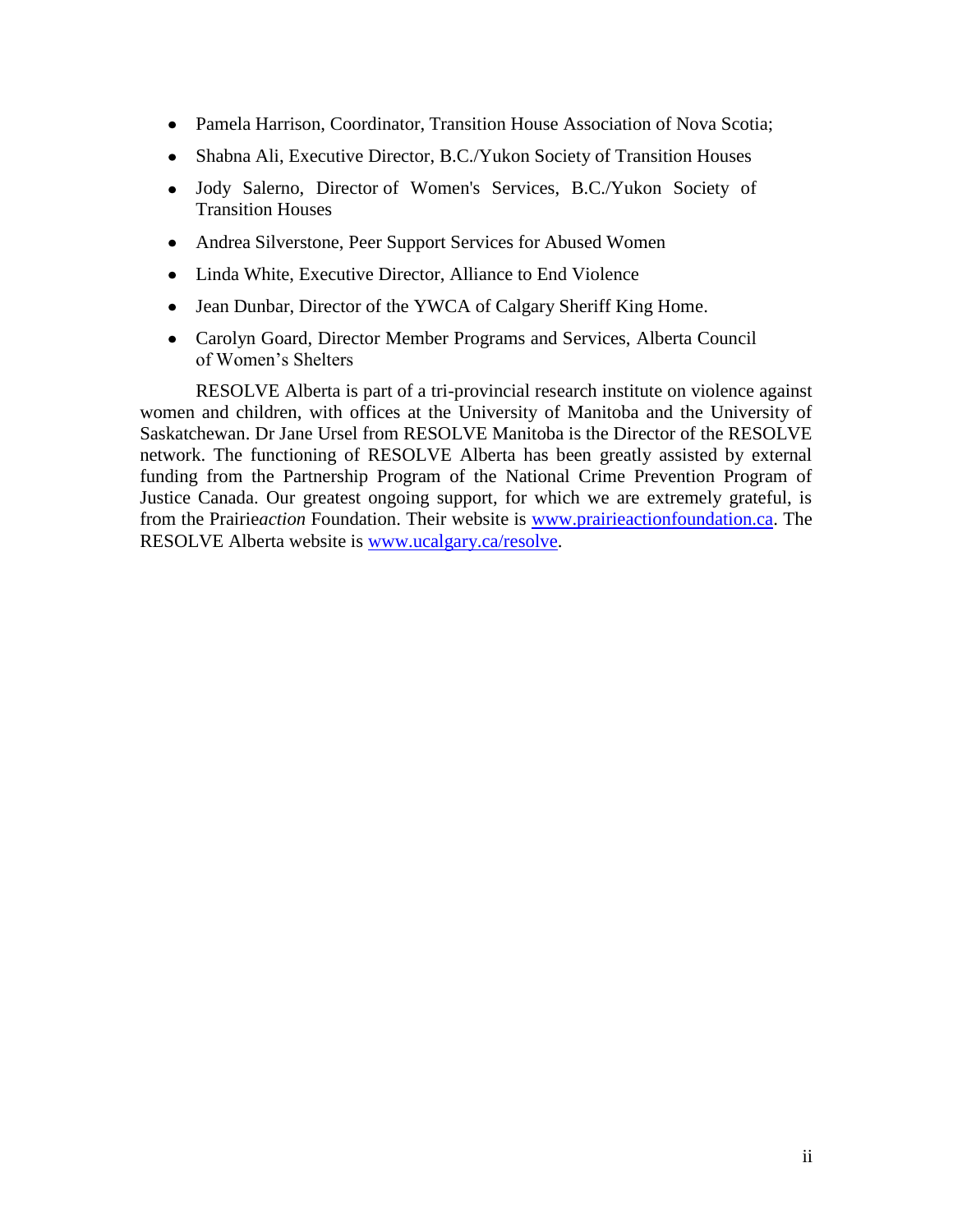| Chapter One: Background to Safely Housing Abused Women 10                                                                    |  |
|------------------------------------------------------------------------------------------------------------------------------|--|
|                                                                                                                              |  |
|                                                                                                                              |  |
| Keeping Women Safely in their Homes: Protection Orders 32<br>Support for Women to Access and Remain in Subsidized Housing 49 |  |
| <b>Chapter Three: General Housing for Women (Non-Abuse Specific)  51</b>                                                     |  |
|                                                                                                                              |  |
| <b>Chapter Four: Other Models to Enhance Security for Abused Women 66</b>                                                    |  |
|                                                                                                                              |  |
|                                                                                                                              |  |
|                                                                                                                              |  |

## **Table of Contents**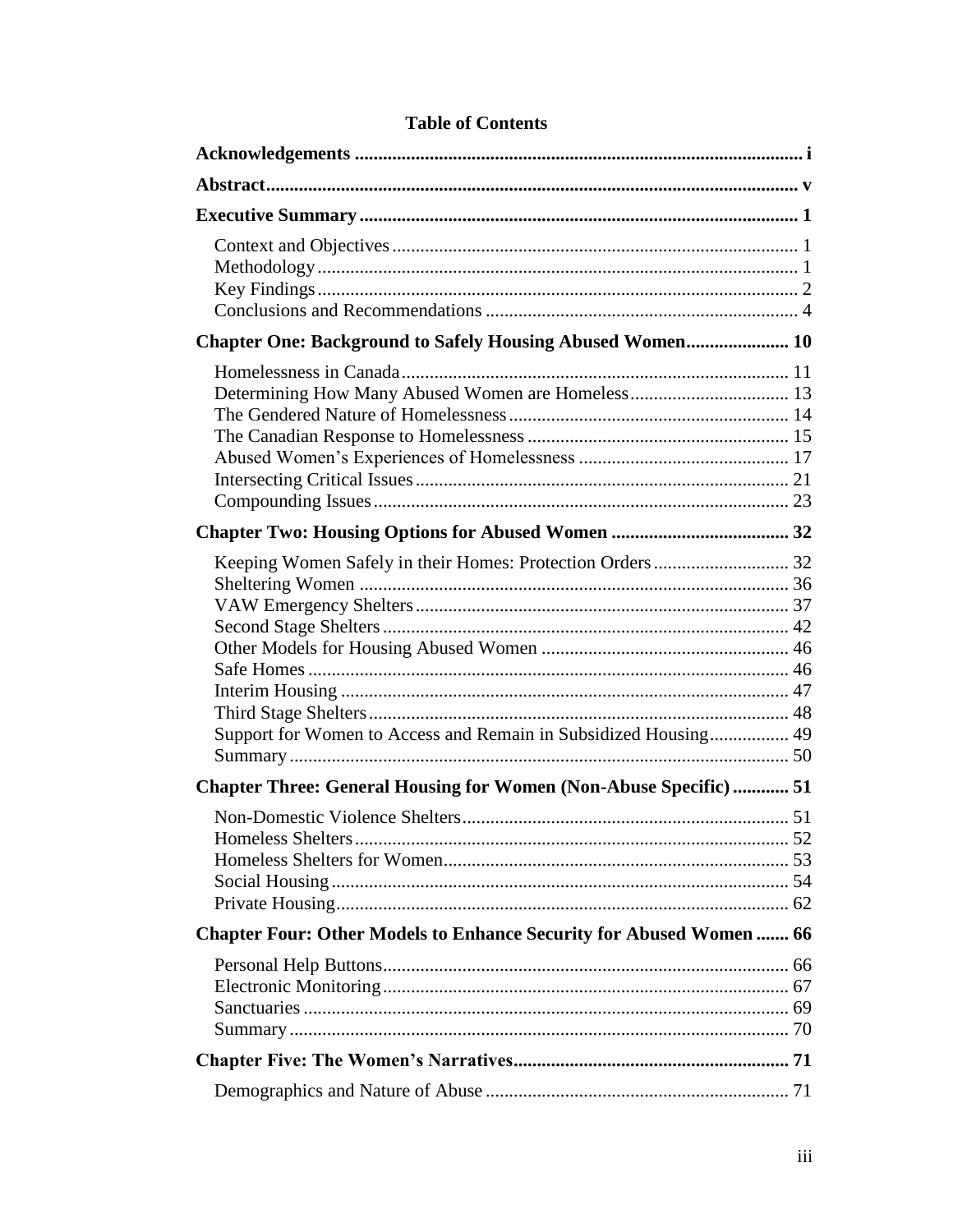| Chapter Six: Abused Women's Pathways into Homelessness  86           |  |
|----------------------------------------------------------------------|--|
| Partner Abuse: A Primary Factor in Women's Homelessness  86          |  |
| Addiction and Abuse: Intersecting Factors Leading to Homelessness 88 |  |
|                                                                      |  |
|                                                                      |  |
|                                                                      |  |
|                                                                      |  |
| Women's Experiences with Child Protection Intervention  102          |  |
|                                                                      |  |
|                                                                      |  |
|                                                                      |  |
|                                                                      |  |
|                                                                      |  |
|                                                                      |  |
|                                                                      |  |
|                                                                      |  |
|                                                                      |  |
|                                                                      |  |
| Appendix 1: Summary Table of Options for Housing Abused Women  125   |  |
| Appendix 2: Homelessness and Domestic Violence Interview Guide  128  |  |
|                                                                      |  |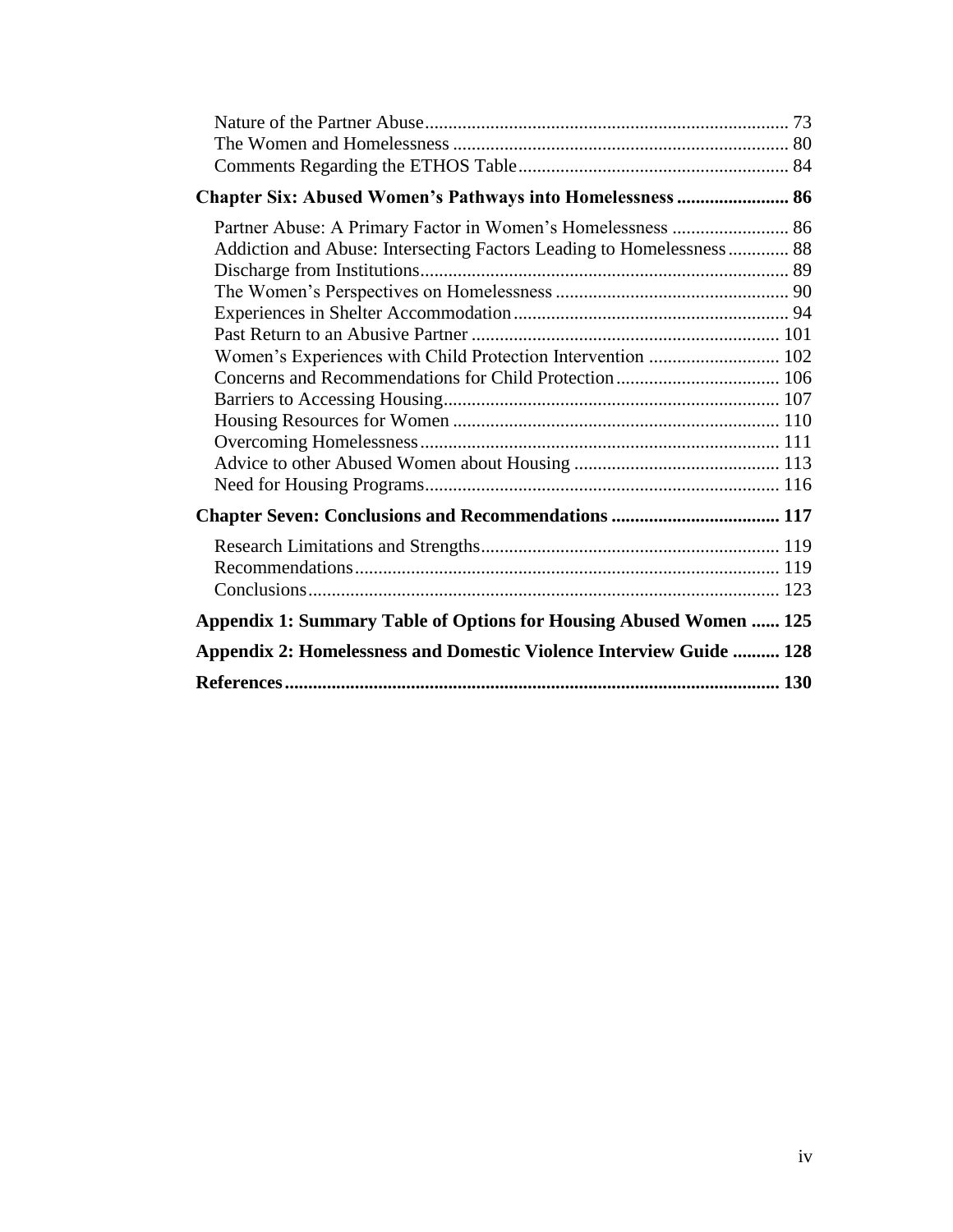## **Abstract**

Violence from intimate partners is a serious reality for a number of Canadian women. For some abused women, leaving becomes a path to homelessness. In fact, when abused women and their children leave their homes because of partner abuse they become homeless even if they subsequently seek residence in a shelter for woman abuse. While emergency and second stage shelters for violence against women are essential services that can assist women to prevent becoming homeless, they are short-term solutions that are under the same constraints as other organizations when assisting women to find safe and affordable housing out in the community. Abused women and their children can slip through the cracks, sinking into a life of poverty, unsafe housing and/or becoming homeless for extended periods.

This project first reviewed best practices to safely house abused and homeless women, assessing what models of emergency and second stage shelters best address women's housing and what models and or strategies might better assist women who are at high risk to becoming homeless to access safe, affordable and permanent housing. Secondly, we interviewed 62 women from across Canada who had been abused by partners and homeless at some point. The women were asked for their perspectives on what is needed to more adequately provide housing for themselves and their children. The project recommendations stem from both the environmental scan and the women's narratives.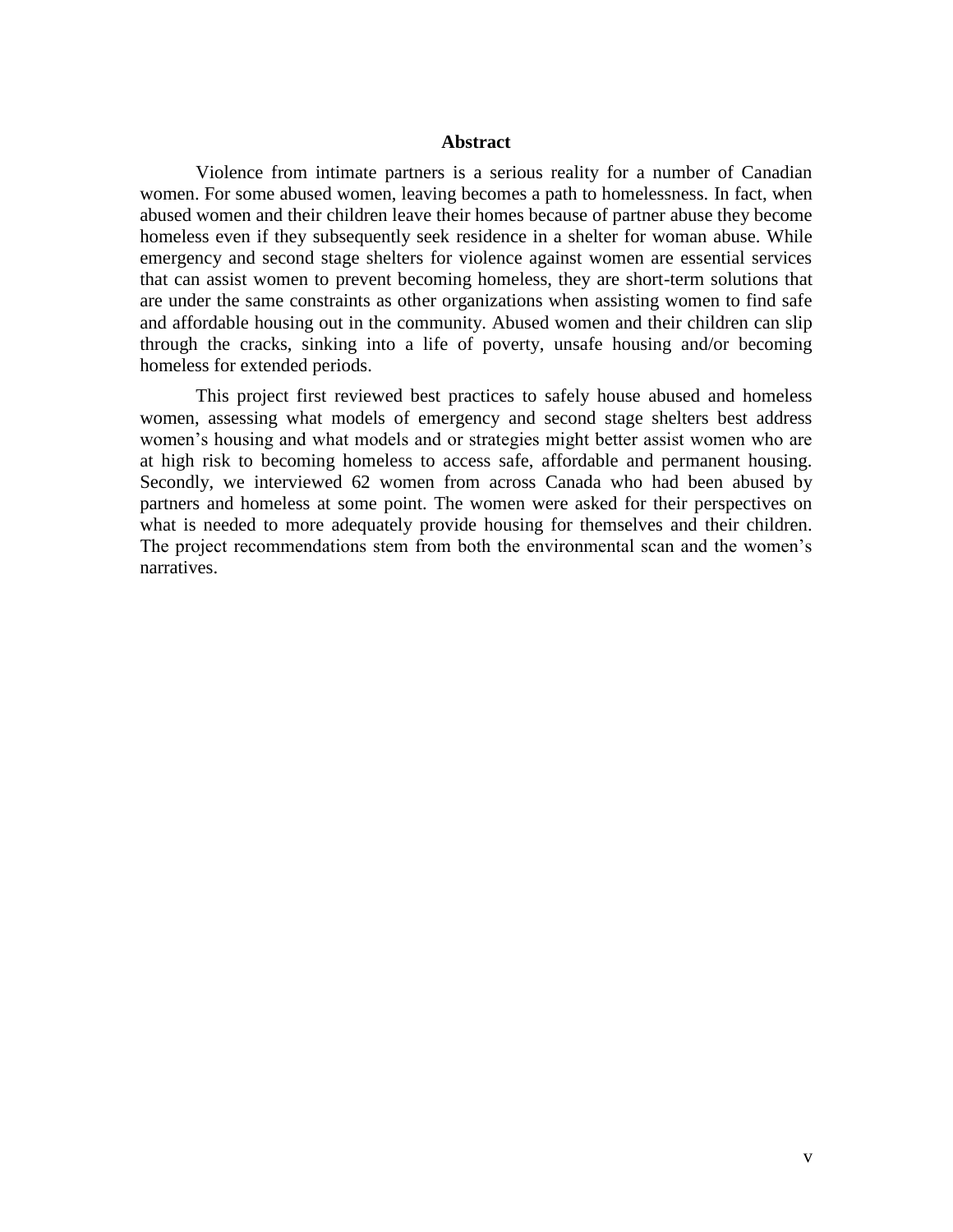## **Executive Summary**

Violence from intimate partners and homelessness are two significant issues that have serious ramifications for the lives of a number of Canadian women. The impacts of violence against women are not merely health concerns such as injury and possible lethality, but include serious mental health considerations such as fear, depression and other reactions to the trauma of being victimized by a loved one (Tutty, 2006). Being exposed to such violence also affects children and youth.

From the early days of acknowledging woman abuse, the knee-jerk response has been "why doesn't she just leave?" Increasingly it is becoming clear that a lack of affordable and safe housing has a significant impact on women's decision-making. Can she find adequate resources to live separately from an abusive partner? Housing has been identified as a significant concern, one that not uncommonly can force a return to an abusive relationship (Tutty, 2006; Melbin, Sullivan & Cain, 2003; Thurston et al., 2006). For some abused women, leaving becomes a path to homelessness.

## **Context and Objectives**

On exiting a VAW shelter, women are often faced with inadequate housing and financial support that leaves them with a choice between homelessness and returning to the abusive partner. Homeless women are commonly former shelter residents who failed to find adequate and/or safe housing (Breton & Bunston, 1992; Charles, 1994). Several more recent studies, one in the United Kingdom (Malos & Hague, 1997) and one in the U.S. (Baker, Cook, & Norris, 2003), raise similar concerns. In Baker and colleagues' study of 110 women, 25 to 50% reported housing problems and 38% were homeless.

In summary, although we have tended to treat homeless women and abused women as separate and distinct populations, the literature suggests considerable overlaps in both their experiences and their needs, housing being a key consideration. How best can such women be safely housed remains a question. Housing programs and initiatives for abused women have tended to focus on shelters that house women in critical need of the safety of emergency and second stage shelter. What housing options work for the large majority of abused women who may choose not to leave their homes for emergency shelter or those that have left shelter to live back in the community?

## **Methodology**

The environmental scan was compiled through a review of published academic literature and internet sites on best practices to safely house abused women. The range of housing options for abused women is examined, from emergency VAW shelters or transition shelters, to second and third stage housing. We also look at options to assist women to remain in the family home while increasing the women's safety from an abusive intimate partner. For example, initiatives such as emergency protection orders have been commonly developed as provincial legislation in Canada, the United States and Australia. Each housing option is evaluated with respect to five key variables: safety, maximum length of stay, quality of housing, emotional support and access, issues that would affect the applicability of the option for at least some population of abused women.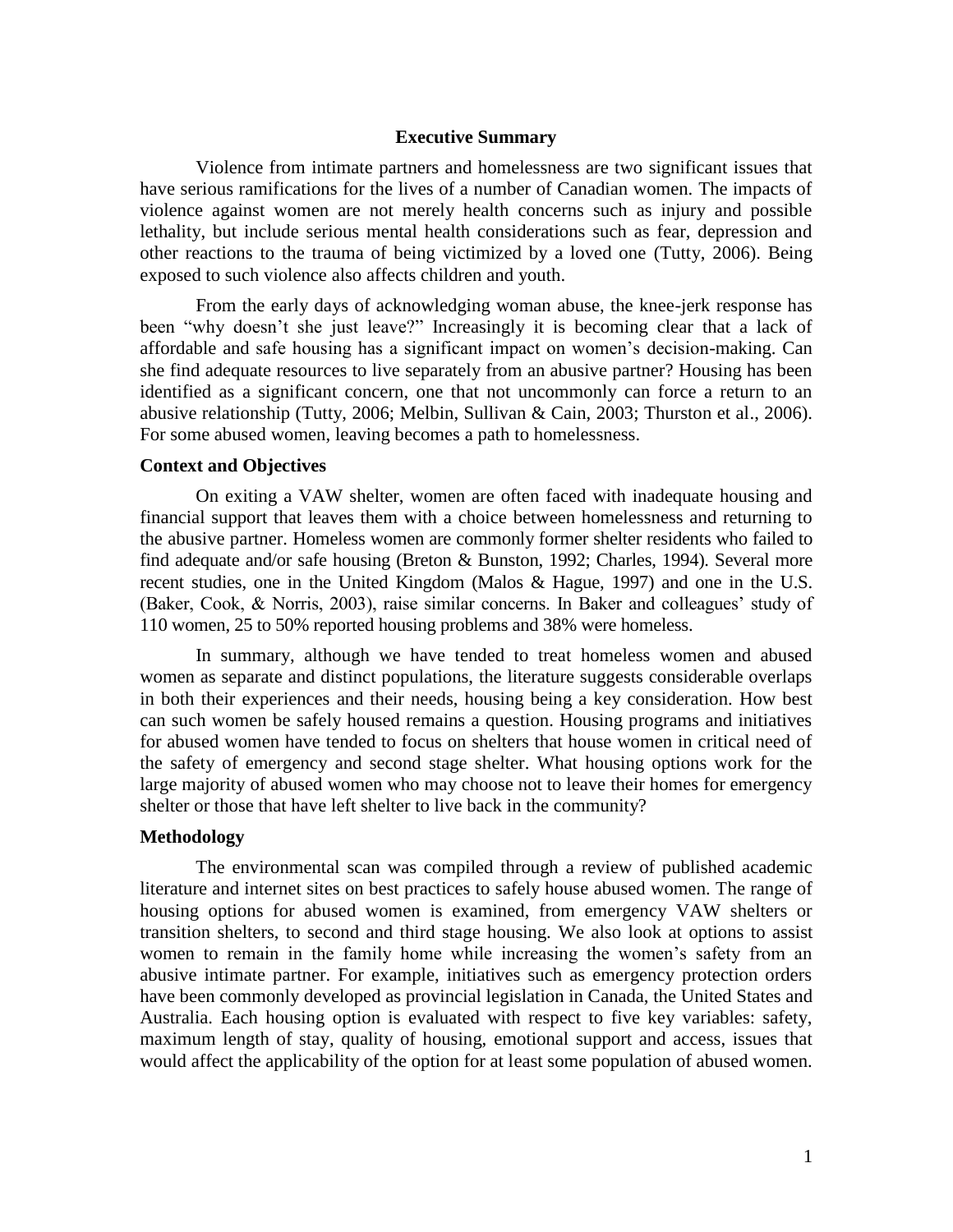The document examines the housing options available for abused women including those commonly used in Canada such as emergency protection orders, emergency women's shelters, second stage shelters, and permanent housing through both the public and private sector. The information regarding each housing option is subdivided into the following format: an overview of the option, safety issues, maximum stay length, quality of housing, emotional support, and access. These variables were selected based on the authors' long histories interviewing and working with abused women with respect to numerous issues including housing. The last variable, other issues, includes funding issues as well as any other factors considered pertinent to the option presented. A summary table of housing options is in Appendix 1.

The interviews with women were conducted by the research partners across the country. The interviews were intended to complement the environmental scan of the best practices by asking women who have been abused and homeless to identify their perspectives on preventing homelessness and how best to safely house abused women. The project has clear policy and practice implications, providing best practice models to both VAW and homeless shelters that could more effectively address the needs of their women clients to find safe, affordable and permanent housing.

The women participated in semi-structured interviews of approximately one to two hours in length to discuss their experiences and perspectives to prevent homelessness. The interviews were audio-recorded and transcribed verbatim. The RESOLVE Alberta team conducted the data analysis using ATLAS-TI qualitative software and standard social work qualitative methodology including identifying prominent themes and sub-themes (Tutty, Rothery & Grinnell, 1996).

## **Key Findings**

The extent to which women are among the ranks of the homeless has rarely been acknowledged. The stereotype of a homeless person remains a man with mental health or substance abuse issues. The plight of homeless women and the extent to which many have histories of violence and have fled violent relationships is still not common knowledge. It requires a more nuanced set of solutions and programs.

That women were even among the homeless was rarely mentioned in the early research on homelessness, with an estimated 3% of the homeless being women research from the 1950s and 60s (Rossi, 1990, cited in Lehmann, Kass, Drake, & Nichols, 2007). Women now make up a much greater proportion of the homeless population; around onequarter in recent Canadian city's homeless counts (Tutty, et al., 2009).

Women are even less visible when considering that they often use relative homelessness and insecure accommodation when possible. The faces of women among the homeless are also obscured by research on homeless families, the majority of which represent mothers and children. Young women are described in studies as "youth," "runaways," or "prostitutes."

As noted in comments in a previous report (Tutty, et al., 2007), when a woman leaves an abusive partner, even if she goes to a VAW shelter, she and her children are essentially homeless. Yet, the general public tends to believe that she has found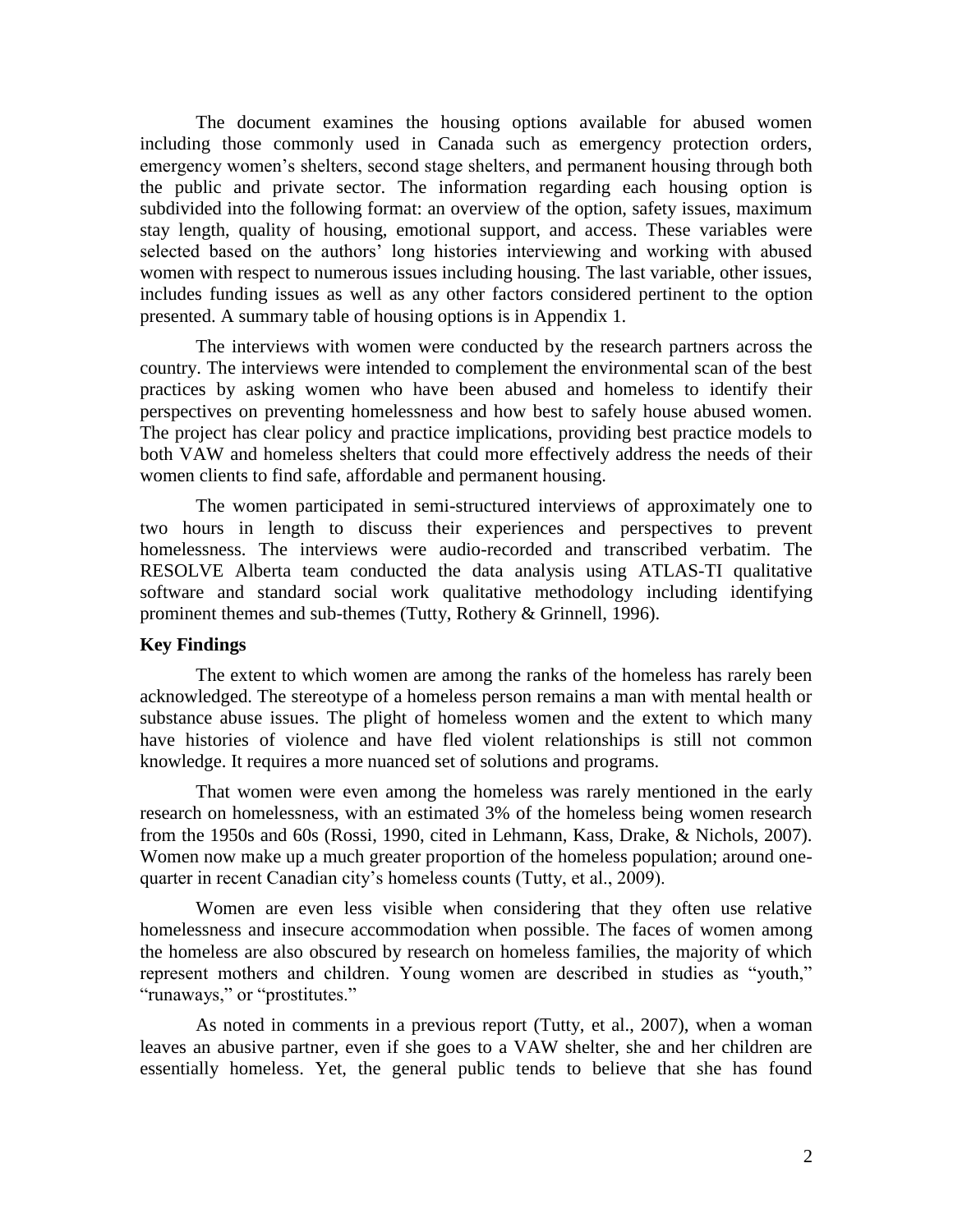accommodation, forgetting that most Canadian shelters for abused women are limited to offering residence for periods of from three weeks to a month or so.

While not exhaustive, this review of abuse-specific and non-abuse-specific housing options for women presents a number of possibilities. The risk in providing such a comprehensive list is that it appears that abused women at risk of homelessness have many options. In fact, as has been noted throughout, many of these options are not available, not feasible or questionably safe.

That the Canadian stock of safe, affordable, permanent housing is at crisis low proportions is generally accepted and the public are generally aware of homelessness. However, as previously mentioned, the stereotype of a homeless person as a man obscures the plight of homeless women, as well as their experiences of violence and abuse from intimate partners.

The factors of safety, providing emotional support, the maximum length of stay, quality of the housing and access utilized in the previous review, often have to be balanced or traded off. Ideally, safety is a factor in every housing decision. Addressing a range of safety options, such as facilitating access to a personal safety button if requested, could provide added safety for some women.

However, not all women whose partners have abused them require emotional support, or, at any rate, they do not need it continually. Knowing the name and contact information of a support person such as a shelter follow-up or outreach worker, may be all that some women need to feel that support is available at the end of a phone-line. Having stated that, though, providing the option of supportive counselling to women who have acquired emergency protection orders or personal safety devices, could assist them in ensuring that their safety plans are up-to-date and as comprehensive as necessary.

In general, the maximum lengths of stays in VAW and homeless shelters in Canada are relatively short, given the difficulty accessing not only housing but social assistance, schooling and employment – issues for most women who have decided to leave abusive partners. Even a couple of weeks or two extra in an emergency shelter could make a tremendous difference for most women.

Concerns about the quality of the long-term housing options can lead to women moving from residence to residence, especially when good quality housing is in short supply and their income is likely to be reduced after leaving their abusive partner. As mentioned in the literature review, what is accessible (public housing) may not be safe. Finally, how long are the waiting lists to get into public housing?

Both VAW and homeless first-stage shelters are intended to be short-term resources for women. The institutional and the grass-roots response to both abuse and homelessness has been to develop shelters and transition houses to provide at least temporary safety and services in the hope of interrupting the cycle. Each Canadian province and territory has a number of shelters that both address violence against women and homelessness. There is little overlap, although a few organizations either house women with both problems or have separate shelters to address each. Indeed, the bulk of the research literature on women's homelessness and abuse focus on the issues separately. While there are admittedly key differences in both the populations they serve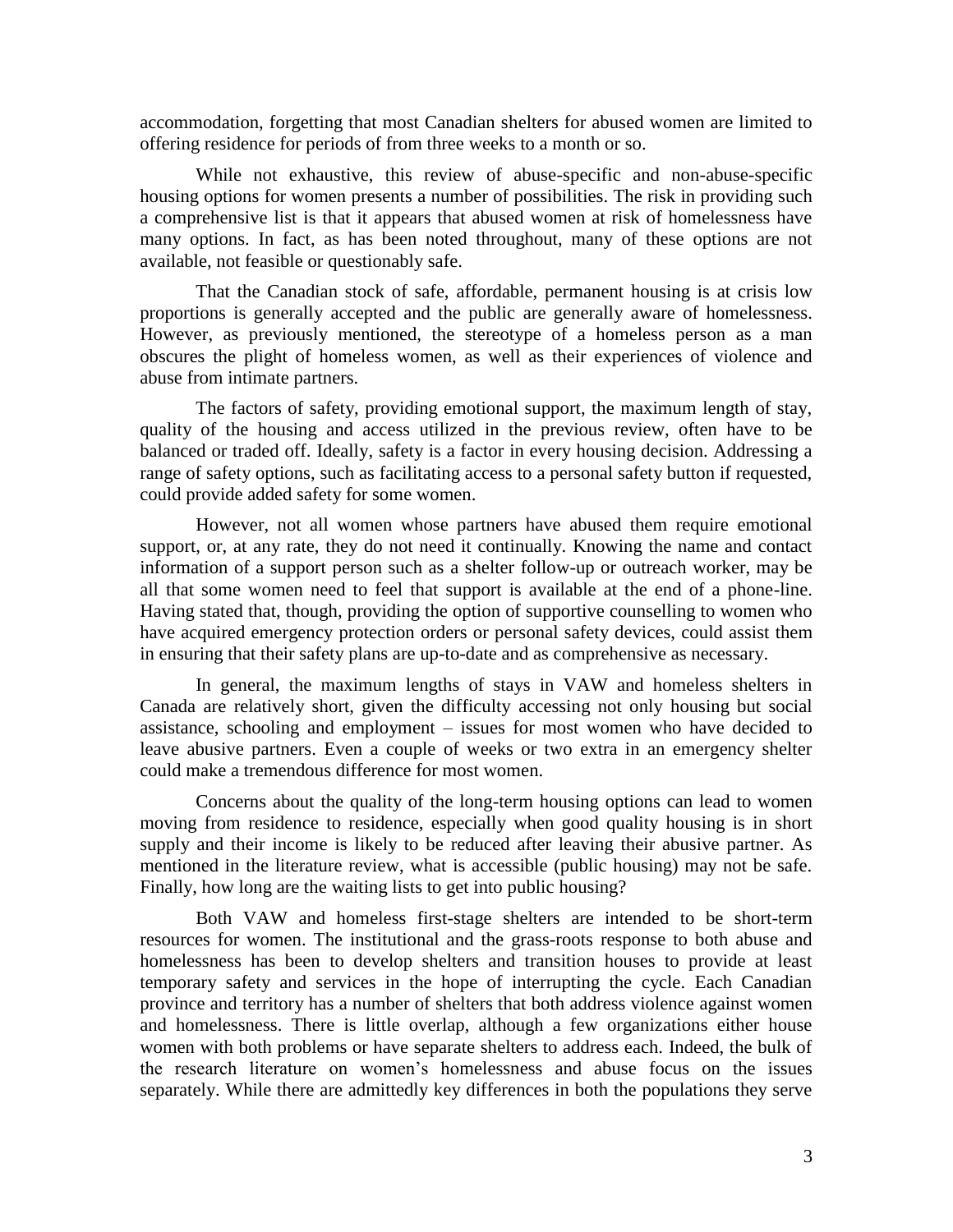and the services they offer, what is clear is that shelters not uncommonly deal with the same women.

Second stage housing in both the VAW and housing sectors is intended to provide women with a transitional step between the shelter and living independently. They offer some stability in housing and in meeting her basic needs, so that she has a foundation from which to rebuild her life and reintegrate into the dominant community. Second stage housing for abused women offers enhanced security to protect families from dangerous or homicidal ex-partners as well as emotional support. Second stage VAW shelters are less common than emergency shelters and, as such, preference if given to women at high risk from their previous partners. The general lack of second-stage housing beds means that they are not an option for the majority of abused women, many of whom will move back into the community.

Some second stage shelters in both sectors offer programs, services and supports to aid the women's attempts to rebuild their lives. Both second stage shelters struggle with no funding or under funding, and limited availability. There appears to be even fewer second stage housing opportunities for women who have been homeless.

For women leaving VAW or homeless shelters, access to social housing is a problem. While most provinces or territories offer priority access to women who have been abused in recognition of their safety needs, there are also concerns related to the conditions under which women are recognized as abused. A woman may not have the necessary documentation to "prove" to the local housing authority that she has indeed fled from an abusive partner. Priority access is extremely rare for women who are homeless. Leaving an abusive partner is when women and children's safety are statistically at greatest risk, the time when women and children are more likely to be murdered (Ellis, 1992).

The unique safety needs of abused women, especially those whose partners remain threats, must be the core issue when considering housing. However, the entire population of abused women must be considered; which includes a large number who never have nor are likely to access emergency shelters for women. As such, housing options that would be appropriate for women with fewer safety risks might simply never be appropriate for women whose partners have been brutally violent.

#### **Conclusions and Recommendations**

The following set of recommendations includes several from the environmental scan that were confirmed by the women interviewed for this phase of the project.

**Recommendation One**: Develop additional programs to assist abused and homeless women to find safe, affordable, long-term housing.

Second and third stage housing in both the VAW and housing sectors is intended to provide women with a transitional step between the shelter and living independently. They offer some stability in housing and in meeting her basic needs, so that she has a foundation from which to rebuild her life and reintegrate into the dominant community. Second stage housing for abused women offers enhanced security to protect families from dangerous or homicidal ex-partners as well as emotional support. Second stage VAW shelters are less common than emergency shelters and, as such, preference if given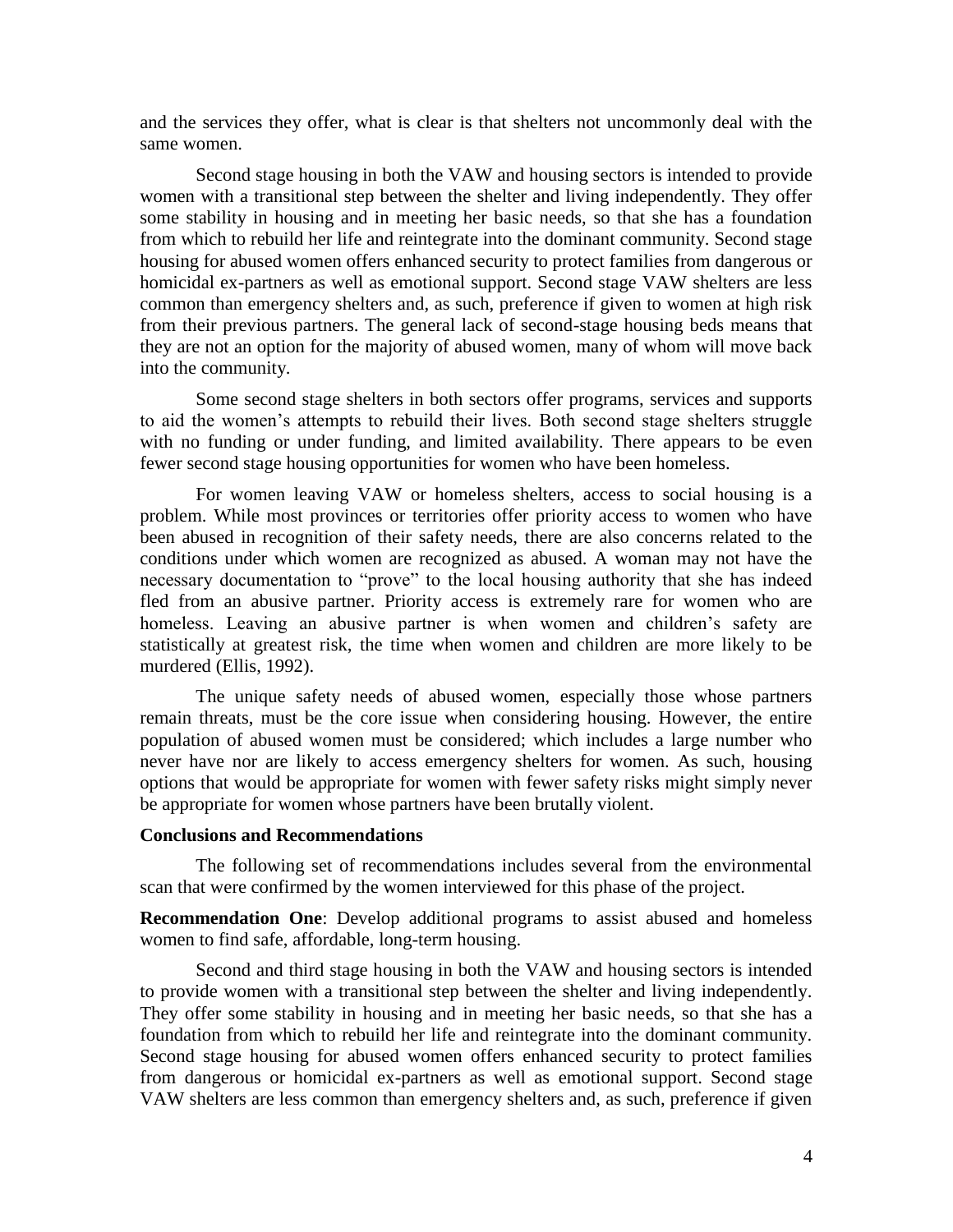to women at high risk from their previous partners. The general lack of second-stage housing beds means that they are not an option for the majority of abused women, many of whom will move back into the community.

Some second stage shelters in both sectors offer programs, services and supports to aid the women's attempts to rebuild their lives. But second stage shelters struggle with no funding or under funding, and limited availability. There appears to be even fewer second stage housing opportunities for women who have been homeless.

Beyond second stage shelters, one might look at unique programs across Canada that constitute promising models of "third stage" or supported housing: WING's third stage housing program, Peggy's Place etc. The WINGS collaboration with City of Edmonton social housing and the newer Family Violence Housing First Case Management Team in Calgary seem to be working well to date. Both were developed with a clear and full understanding of the needs of abused women when they exit second stage shelters and hope to establish themselves and their children safely in the community. These collaborations involve already-existing housing stock and add emotional support for those who indicate the need.

Similarly, the Homeless Knowledge Program from Nova Scotia seemed a good idea. The housing retention support workers provided services such as information, individual and group counselling, safety planning, life skills, referrals and advocacy in accessing community resources. Manitoba also provides support to abused women in its interim housing.

• Programs to house single women without children are a particular need.

**Recommendation Two:** Support representatives from VAW and Homeless shelters to work together to create new programs and support already-existing initiatives to address issues and services for abused and homeless women.

Currently existing national organizations such as the Canadian Association of Women's Shelters and the National Working Group on Women and Housing, YWCA of Canada and Shelternet, to name a few, are already addressing key aspects of the work that a national network of women's shelters could address, although none holistically address both issues. A national network on abused and homeless women, as proposed in an earlier project (Tutty, et al., 2007), could take the lead in addressing these critical issues for Canada's most vulnerable women. At a local or provincial level, representatives from VAW and homeless shelters could collaborate and conduct cross-training. Ultimately, they share many of the same women as clients.

**Recommendation Three:** Lengthen the allowable stays in Canadian emergency and second stage shelters.

In Canada, provincial and territorial governments have the responsibility for funding VAW shelters, which overlaps with considerations of the maximum length of residence. Shelters in some provinces have a suggested length of stay of three to four weeks. International and American research clarifies that both emergency and second stage shelter stays are generally longer. According to Melbin, Sullivan and Cain (2003), the average stay at U.S. emergency shelters is 60 days. In the U.S., most second stage shelters allow women to stay 12-24 months (Correia & Melbin, 2005; Melbin, et al.,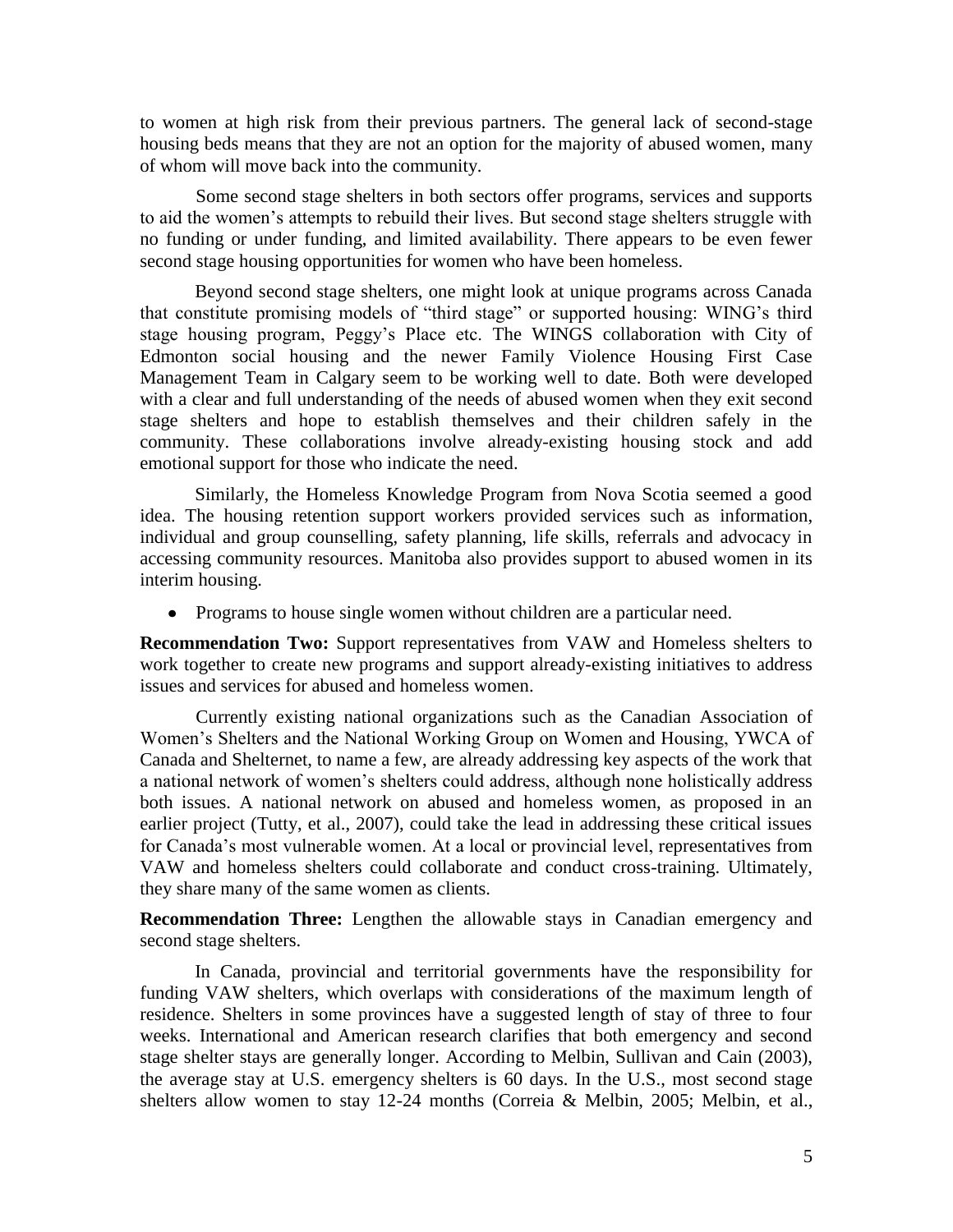2003). In both cases, longer stays would allow women to develop more stable plans including a search for more adequate housing. The downside in most urban VAW emergency shelters is that allowing current residents to stay longer would prevent women ready to enter the shelter from being able to do so.

## **Recommendation Four:** Advocate increasing the availability of subsidized housing

Despite the importance of second stage shelters as housing options for abused women, ultimately moving out into the community into safe, affordable, permanent housing is the goal of most shelter residents. For many, this is difficult. Not only are there long waiting lists for most social housing, but the stock is often old and in less-desirable neighbourhoods. New models that support building social housing in new municipal developments are one strategy to enhance the quality of social housing.

Shelter directors in the VAW network have been involved in lobbying for better subsidized housing for many years, understanding the importance of this option for some women. Novac (2006) cites Shin et al. (1998) as finding that, in spite of all issues that homeless women face, subsidized housing was the primary predictor of housing stability - and that remained true for up to five years (p. 14). Adding shelter outreach staff to provide support to women who wish it would enhance this option.

Finding housing post emergency shelter has become a significant need for most women who flee abusive partners. Much of the short time she is in the VAW emergency shelter is taken up with finding the resources to meet her basic needs once she leaves the shelter meaning that she has much less time to deal with the multiple additional issues and decisions. No wonder women return to their partners. Shelters could more effectively assist women with finding housing by, for example,

- Developing a housing coordinator position whose major responsibility would be assisting women with housing.
- Training the current VAW shelter staff to be more actively involved with women regarding connecting to resources, housing being a first step.
- Partnering with the local housing agencies and organizations to develop sitespecific plans to find more appropriate housing (see Alberta's third stage shelter as one example) and, if not in place already, prioritize abused women on the waitlist for subsidized housing.

**Recommendation Five**: Review shelter and agency policies for implicit biases or discrimination in accessing services.

How we define a problem can prevent women in need from accessing services. As only one example, one of our interviewees who had separated from her partner because of abuse was turned away from a VAW shelter because the intake worker saw her as "homeless" not "abused". Agency policies have the capacity to prevent numerous women from being seen as eligible for services, especially those most vulnerable, who are at the intersections of issues such as addictions, mental health concerns. These overlapping concerns characterize abused women who are most at risk of becoming homeless.

Shelters might consider broadening mandates or taking more of a harm-reduction approach. Specialized programs such as Peggy's Place in Vancouver, that was developed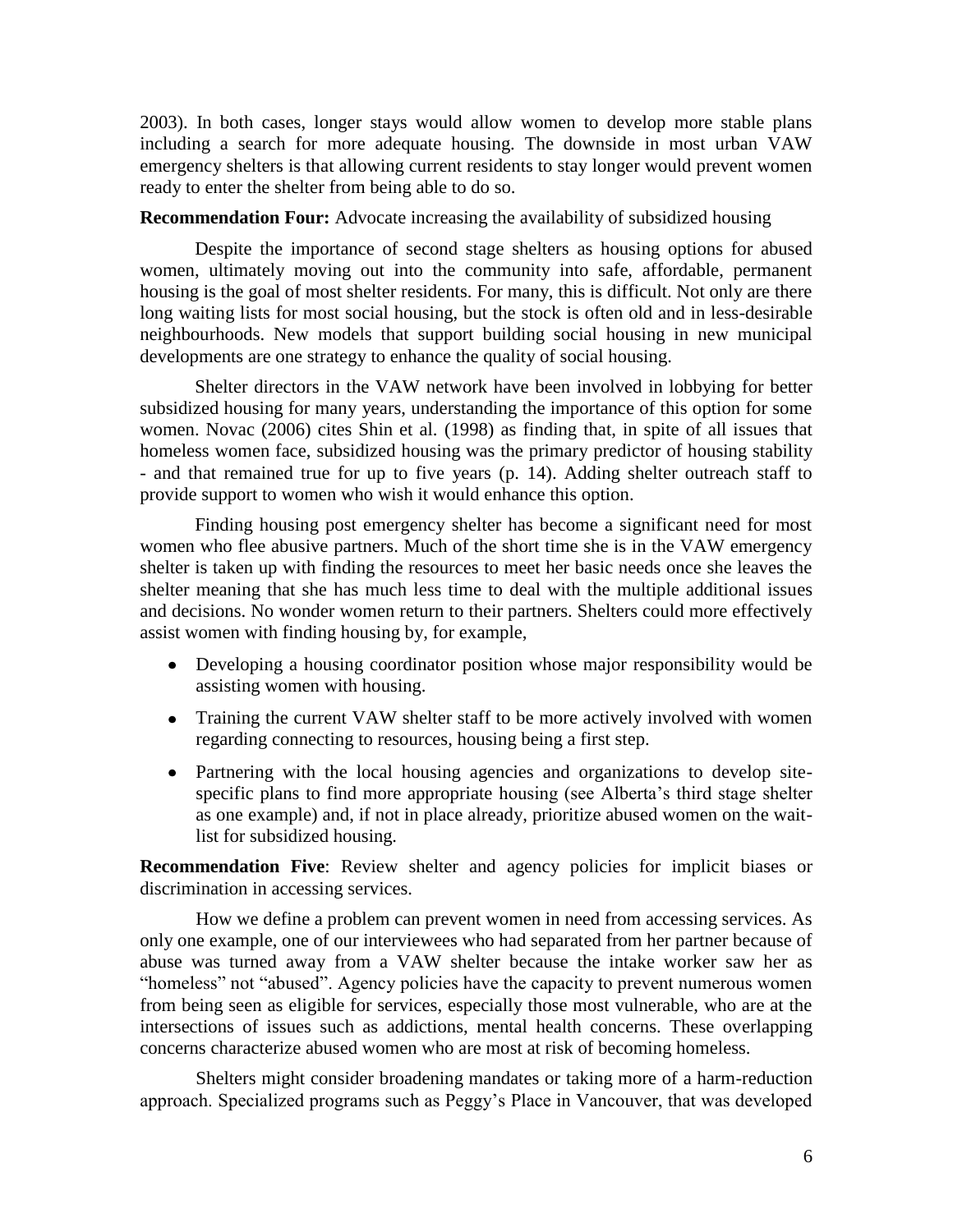for women with mental health disorders and have experienced trauma such as partner abuse, are one possibility, although most likely viable only in large metropolitan areas. Issues such as substance use and mental health problems can create difficulties for shelter staff and other shelter residents, yet these women often have no other place to go and are in dire need. Rather than simply and rotely denying them entry, what else might be offered to them that would allow their entry under certain conditions?

**Recommendation Six**: Create local resource booklets/pamphlets on housing for women.

Ontario has created a housing resources booklet that two of the Ontario women interviewed mentioned. Many of the 62 women interviewed had little knowledge of where to seek help. One woman was not even aware of the existence of women's shelters.

A resource booklet could guide women through the bureaucracy of filling out forms to access subsidized housing, showing them what they need to document. As mentioned previously, a working group in Ontario both identified the clear steps that abused women needed to take in order to access the special priority given through the Housing Act but also wrote eligibility criteria and provided professionals with a template to write referral letters. They developed a protocol, a "story" that guides women in appropriately gaining access to subsidized housing.

Such a booklet could prove a valuable resource to the hidden homeless, since it could be broadly distributed to women without the need for them to have sought formal services or shelter. This would provide this group that seldom has access to the priority housing list because they skirt the formal system, with the information to access the housing.

**Recommendation Seven**: Advocate to child protection services for a more humane approach to women and their children who have been or are at risk of homelessness.

Of significant concern is the number of women in our study who lost their children to child welfare authorities.

- Meet with local child protection authorities to review the local practices with respect to homeless mothers and their children. One option for some women would be for child protection staff to provide housing for the mother and finances to feed her and her children, rather than placing the children in foster care. Not only would this promote the family's health, it would be cost effective.
- For women with addictions, apprehensions could well mean they lose any incentive to remain clean and/or sober. We would recommend that addiction treatment include placements in which women could remain with or have access on the premises to their children.
- A Catch 22 exists with respect to women's access to subsidized housing when their children have been taken into care. Once children have been apprehended, child protection services would not return the children until the women had suitable housing. With the frequently long waiting lists for subsidized housing, and the women's limited income for accessing safe and affordable private rentals, this requirement presents a dilemma. Further, in some provinces, women cannot secure subsidized housing that will meet the needs of themselves and their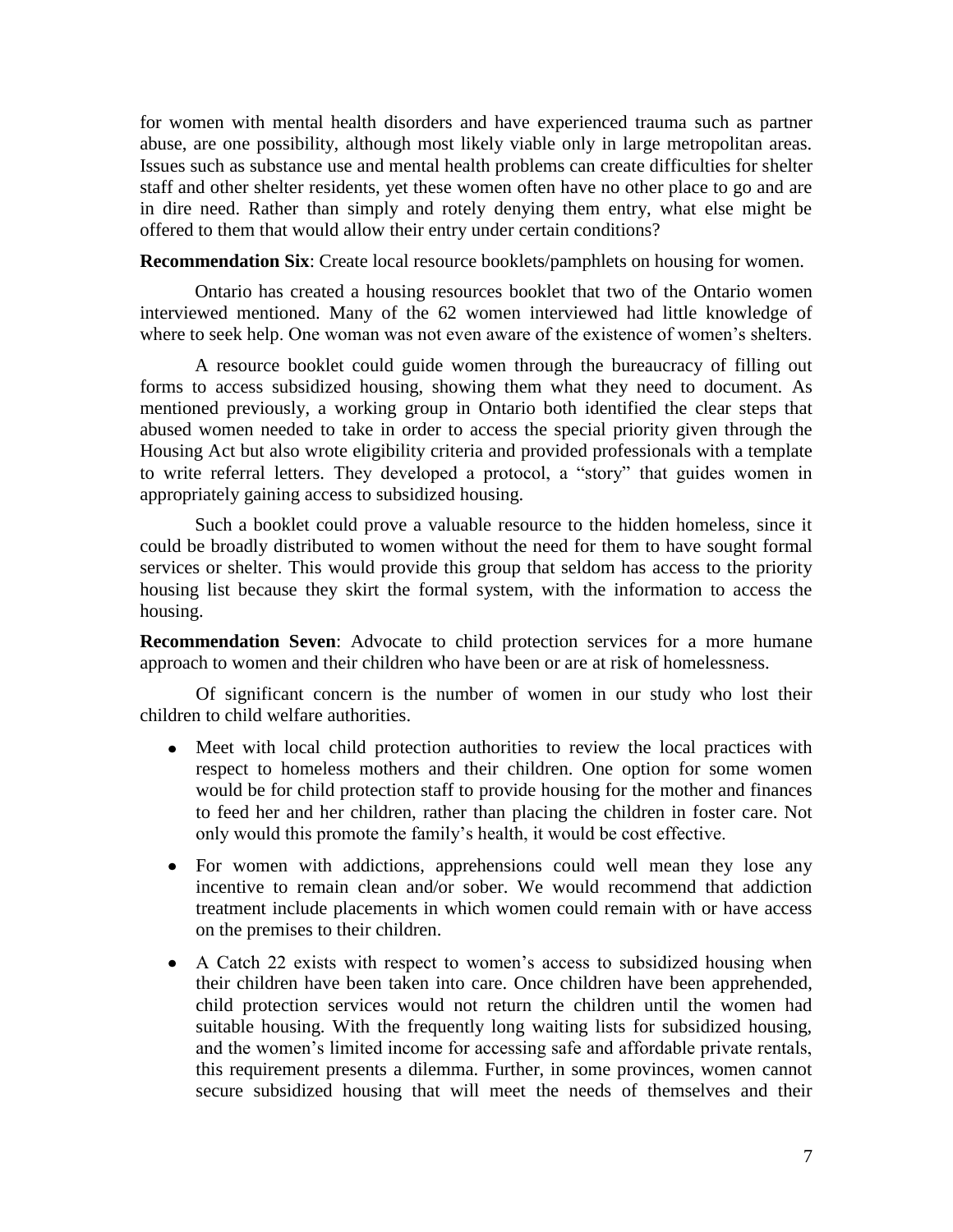children when the children are not physically in their care. Thus, it seems sensible that subsidized housing institute policies that will grant women the opportunity to rent a place large enough to accommodate them and their children.

**Recommendation Eight**: Advocate to emergency homeless shelters to safeguard women clientele.

With a few important exceptions (mostly in large cities), emergency homeless shelters take in both men and women and the facilities do not separate the genders, which has created unsafe environments for women. Even if women merely perceive a risk, she may choose not to use the shelter, which could leave her even more vulnerable to assaults and other dangers.

- Individuals working in the homeless sector often have little understanding of the unique needs of women, particularly those that have been abused by their partners. Shelter professionals are in an excellent position to provide training to improve the sensitivity to these women's needs.
- Emergency homeless shelters should have separate gender dorms or include safety features to protect women.
- More outreach day/street programs for homeless women are needed. These programs could provide support and information about accessing housing.

## **Research Limitations and Strengths**

Any study of such magnitude has both weaknesses and strengths. The following section identifies several of each. Although we were able to access a relatively large number of women for a qualitative study, the fact that the women were from British Columbia to New Brunswick, a large cross-section of Canada, is a strength.

We interviewed women in shelters and other programs. However, research suggests a large proportion of women do not use such services, constituting the hidden homeless. As such, the voices of immigrant women and women who prefer not to use formal services are not represented in the project results. Immigrant women may be dealing with abuse from other family members besides partners so may not identify with the almost exclusive services for intimate partner violence.

As noted in some detail, some questions in the ETHOS scale were not a good fit with our respondents. For example terms such as "unfit" accommodation. For many of the women we spoke to, any accommodation is better than none. "Overcrowding" is also a relative term when facing homelessness. Some Canadian shelters, specifically second stage shelters for abused women, were not included in the categories in the scale. If utilized in future, this measure could be revised to fit the Canadian context and the context of abused women better.

In conclusion, this project has focused on a group of women at the intersections of vulnerability. Abused and homeless women, particularly those of Aboriginal origin or from patriarchal cultures, have experienced some of life's greatest challenges, including being the victims of child and partner abuse for which they bear no responsibility. That they then use substances or develop mental health problems to cope should not be a surprise. The complexities of the issues for women abused by intimate partners who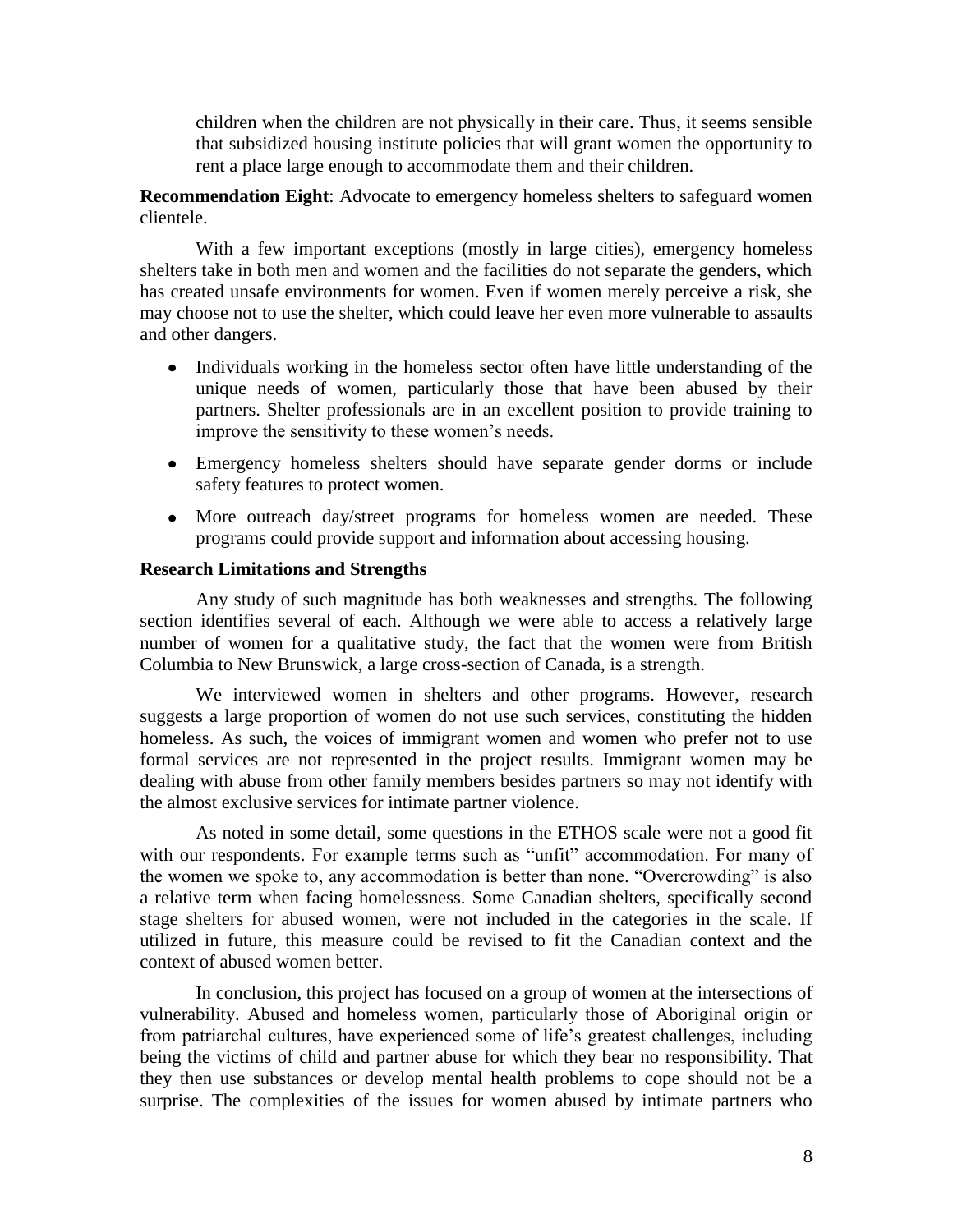become homeless are overwhelming and the current institutional response is simply inadequate. We must find ways to more effectively meet the urgent needs of these women to assist them to leave abusive partners and create safe new homes for themselves and their children.

The women interviewed for this study raise compelling questions and present tragic stories. How can we support them in their goals to create safe, adequate and longterm homes for themselves and their children? Continuing this dialogue and sharing their stories is only the first step.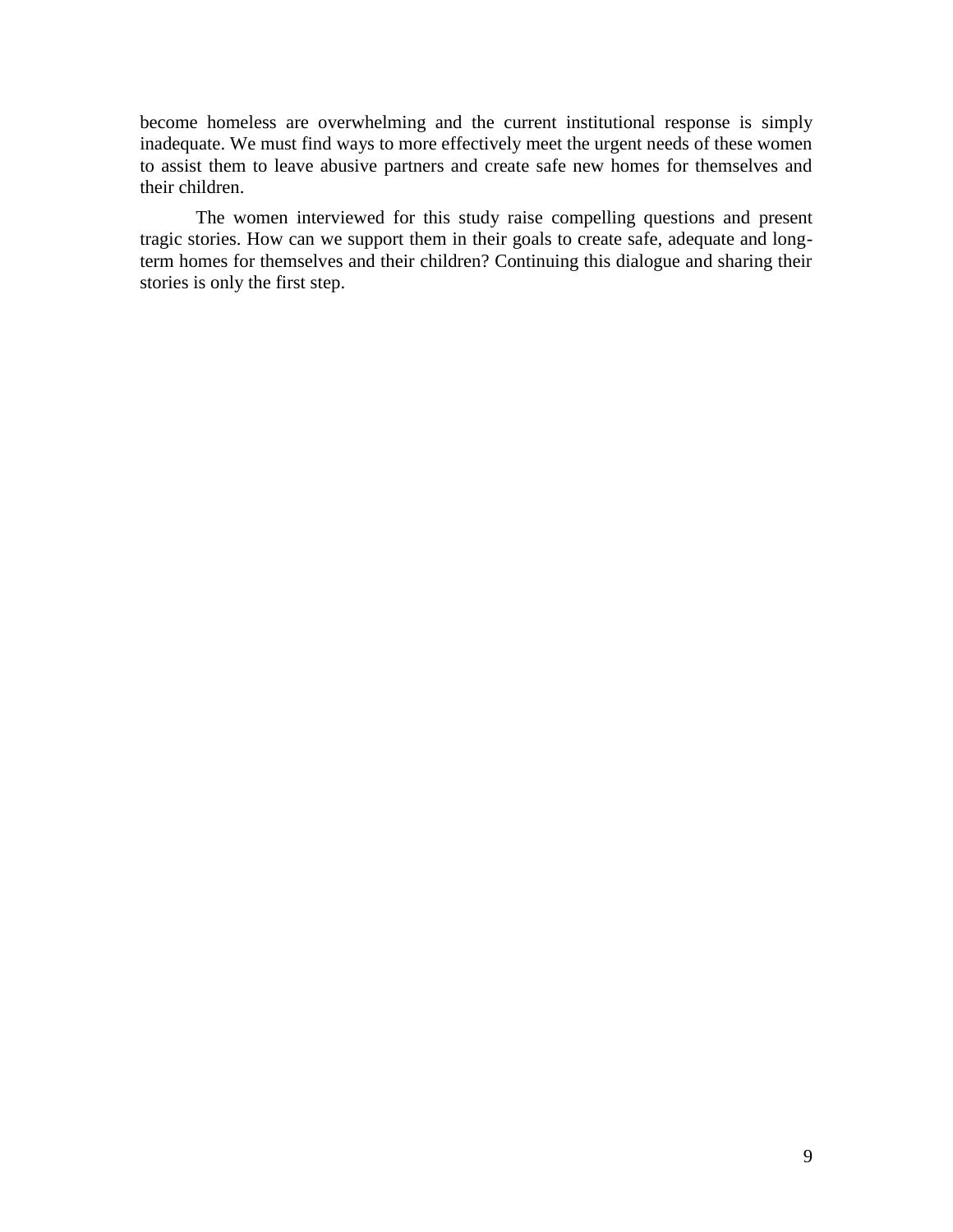## **Chapter One: Background to Safely Housing Abused Women**

Violence from intimate partners and homelessness are two significant issues that have serious ramifications for the lives of a number of Canadian women. The impacts of violence against women are not merely health concerns such as injury and possible lethality, but include serious mental health considerations such as fear, depression and other reactions to the trauma of being victimized by a loved one (Tutty, 2006). Being exposed to such violence also affects children and youth.

From the early days of acknowledging woman abuse, the knee-jerk response has been "why doesn't she just leave?" Increasingly it is becoming clear that a lack of affordable and safe housing has a significant impact on women's decision-making. Can she find adequate resources to live separately from an abusive partner? Housing has been identified as a significant concern, one that not uncommonly can force a return to an abusive relationship (Tutty, 2006; Melbin, Sullivan & Cain, 2003; Thurston et al., 2006). For some abused women, leaving becomes a path to homelessness.

On leaving a VAW shelter, women are often faced with inadequate housing and financial support that leaves them with a choice between homelessness and returning to the abusive partner. Homeless women are commonly former shelter residents who failed to find adequate and/or safe housing (Breton & Bunston, 1992; Charles, 1994). Several more recent studies, one in the United Kingdom (Malos & Hague, 1997) and one in the U.S. (Baker, Cook, & Norris, 2003), raise similar concerns. In Baker and colleagues' study of 110 women, 25 to 50% reported housing problems and 38% were homeless.

A report on abused women's experiences with the Ontario welfare system (Mosher, Evans, Little, Morrow, Boulding, & VanderPlaats, 2004) suggests that inadequate social assistance creates significant barriers to women's abilities to flee abusive relationships and to achieve safety for themselves and their children. They found that many women were spending all, or almost all, of their monthly social assistance cheque on housing costs, and had little or nothing left for food, utility bills, house repairs, clothing, and transportation.

To further complicate the issue, a recent study conducted by Canada Mortgage and Housing Corporation (CMHC, 2006) suggests that abused women not only have difficulty finding safe and affordable housing, but may also be discriminated against by landlords who know that they are fleeing partner abuse. Landlords most commonly raised concerns regarding the women's ability to pay the rent, and/or had concerns about her abusive partner's potential for further violence. A small number of landlords were described as "openly hostile" (p. 3) towards battered women, blaming them for the abuse they experienced and were not willing to rent to them under any circumstances.

In summary, although we have tended to treat homeless women and abused women as separate and distinct populations, the literature suggests considerable overlaps in both their experiences and their needs, housing being a key consideration. How best can such women be safely housed remains a question. Housing programs and initiatives for abused women have tended to focus on shelters that house women in critical need of the safety of emergency and second stage shelter. What housing options work for the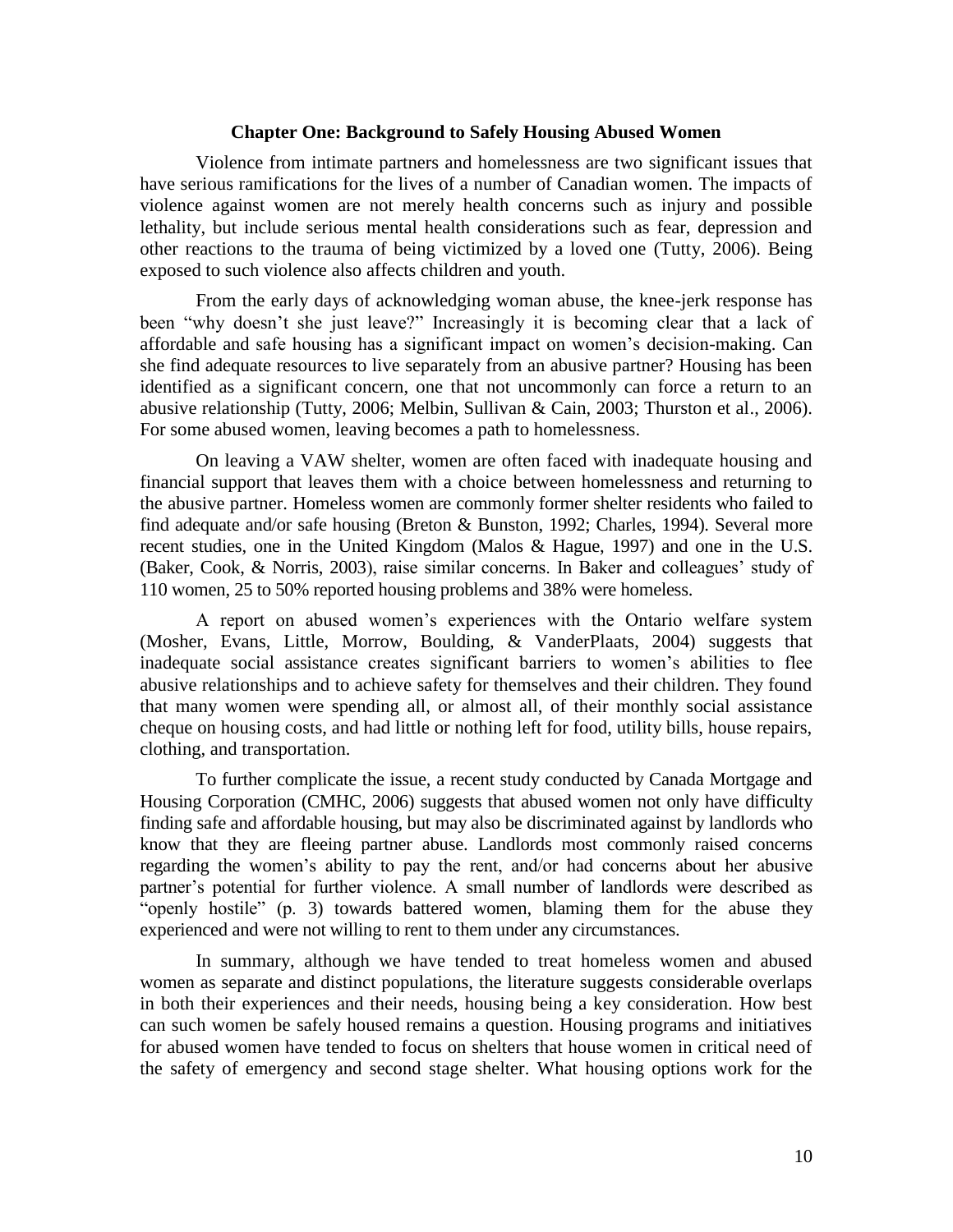large majority of abused women who may choose not to leave their homes for emergency shelter or those that have left shelter to live back in the community?

This environmental scan consists of a review of published academic literature and internet sites on best practices to safely house abused women. This chapter begins by providing an overview of the issue of homelessness in Canada focusing on the associations between intimate partner abuse and homelessness. In each of these sections, Canadian research and literature is presented, followed by international literature and research with respect to the issues under consideration.

## **Homelessness in Canada**

This section provides an overview of homelessness in Canada. It examines the complexity involved in defining homelessness and how various definitions influence determining how many people are homeless. It also explores the contention of many scholars and researchers that homelessness in Canada is inherently gendered, that more women are homeless than men. Finally, this section explores the government response to homelessness.

**Defining Homelessness**: In examining the association between woman abuse and homelessness in Canada, it seems reasonable to try to determine how many women may be affected. However, this process is not straightforward; one of the first challenges is a lack of consensus regarding how homelessness is defined (Novac, 2006; Tutty, Ogden, & Weaver-Dunlop, 2007). How one defines homelessness, of course, influences how many women are identified as part of this population.

Definitions of homelessness vary in a continuum from narrow to broad (Begin, Casavant, & Miller Chenier, 1999). The narrow end of the continuum defines homelessness simply as the absence of a roof over one's head. Kelling (cited in Rokach, 2005) reflects the broad end of the continuum by making the point that homelessness is not only rooflessness; homelessness also occurs when people do not have a secure and satisfactory home.

In the International Year of the Homeless, the United Nations concurred with the broader end of the continuum, by breaking the concept of homelessness into two categories: (1) absolute homelessness and (2) relative homelessness (Begin, et al., 1999). Absolute homelessness describes the type of homelessness with which the average Canadian is probably most familiar: that is people who are on the street, "with no physical shelter of their own, e.g., sleeping in temporary shelters or in locations not meant for human habitation (also known as 'sleeping rough')" (Novac, 2006, p. 1).

Some researchers further divide the concept of absolute homelessness into another three categories: chronic, cyclical, and temporary homelessness (Begin, et al., 1999). The term "chronically homeless" applies to the severely marginalized in society and are often people who are struggling with substance abuse or mental illness.

The next category refers to the "cyclically homeless"; individuals who have become homeless due to an event in their lives, such as the loss of employment, a move, hospitalization, or imprisonment. Other cyclically homeless people include those who use temporary or emergency shelters or soup kitchens for reasons such as fleeing an abusive partner. The last category, the "temporarily homeless," refers to people who are without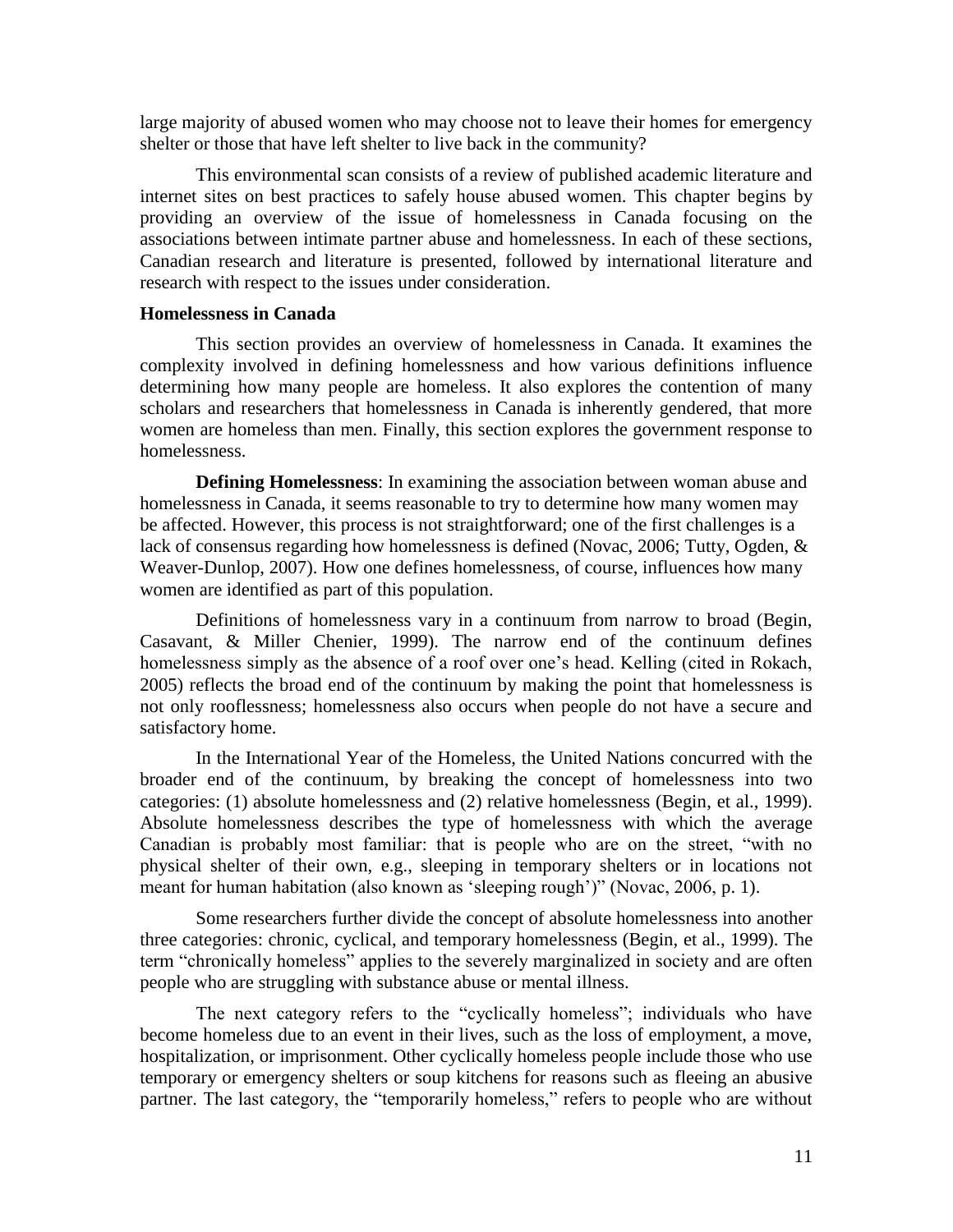shelter for fairly short periods of time (i.e. people who have lost their homes as a result of disasters). This category also includes individuals whose economic and/or personal circumstances change temporarily (Begin, et al., 1999).

The second category of homelessness identified by the United Nations is "relative, hidden or concealed homelessness [which] applies to people living in spaces that do not meet minimum standards. That is, they lack adequate protection from the elements, access to safe water and sanitation, secure tenure, *personal safety* [sic], affordability and access to employment, education, and health care" (Novac, 2006, p.1). Novac (2006) italicized the words *personal safety* to emphasize that women who are being abused by their intimate partners could fall in the category of relative homelessness. In Australia, the term "housed homelessness" was coined to refer to abused women whose personal safety is under threat (Gregory, 2001, cited in Novac, 2006).

Whitzman (2006) notes that most of the Canadian hidden homeless are women. This category applies to many abused women. For example, Du Mont and Miller (2000) point out that women moving from one location to another in an effort to keep themselves safe from an abusive partner are part of the hidden homeless.

Also pertinent to the discussion of relative homelessness is the idea of housing poverty - people who are spending so much of their income to pay for housing that they cannot afford to meet their other basic needs. In addition, their home may well be illegal, crowded and/or substandard (Novac, 2006).

In Canada, core housing need is defined as householders whose homes do not meet the standards of affordability adequacy and suitability (CMHC, 2004; Four Worlds Centre for Development Learning, 2007; Ontario Human Rights Commission, 2008). Under the Canadian Mortgage and Housing Commission's guidelines, a home is affordable if the householders are paying 30% or under of their gross income (Carter, 1997). The home is not adequate if it is not meeting all acceptable housing standards (including condition and repairs). Finally, a home is only considered suitable if it is large enough for the size of the family and has enough bedrooms to the standards regarding age defined privacy needs of the tenants (Ontario Human Rights Commission, 2008).

Public or social housing refers to those accommodations that receive public subsidies to make the unit affordable to the renter (Carter, 1997). Generally, there are guidelines regarding who can qualify and, most often, the renter pays 30% of their gross income for the unit (Carter, 1997). Whitzman (2006) notes that spending over 30% of one's gross income for housing places one at risk for homelessness. However, the Four Worlds Centre for Development Learning (2007) contend a home is not affordable if people must pay 30% or more of their before tax income on accommodation and utilities (Four Worlds Centre for Development Learning, 2007). Utility costs are a major expense for many Canadians when one considers our harsh winters and is a particular issue for those living in older homes with poor insulation and for those living north of 60 (Four Worlds Centre for Development Learning, 2007; Tutty, et al., 2007).

In 1996, using the United Nation's definition of adequate housing, the Canadian Mortgage and Housing Corporation conducted a national evaluation, concluding that 18% or 1.7 million Canadian households could be considered in need of core housing (CMHC,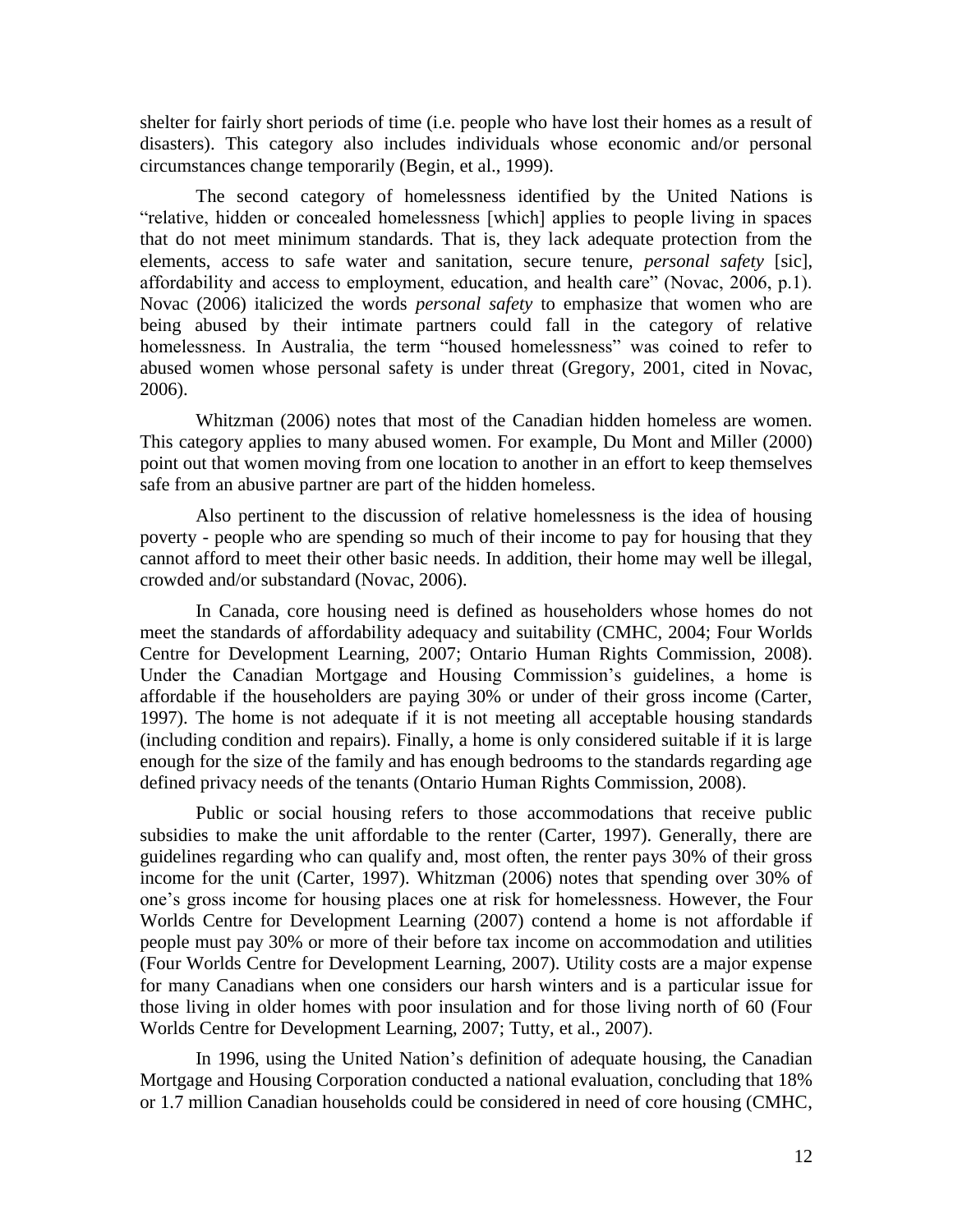1996, cited in Du Mont & Miller, 2000). Unfortunately, the percentage of people in need of core housing seems to be rising. In 2004, the Canadian Mental Health Association reported that 20% or one in five Canadian households could not afford adequate housing. In 1996, the average renter spent 24% of her/his income on accommodation (Carter, 1997). In 2001, the Federation of Canadian Municipalities estimated that over one-third (34.6%) of Canadian renters spent 30% or more of their gross income on accommodation (cited in CMHA, 2004).

## **Determining How Many Abused Women are Homeless**

Theoretically, most Canadian researchers concur with the United Nation's broad definition of homelessness (Begin, et al., 1999; Novac, 2006). However, in practical terms, it is very difficult to measure the numbers of Canadians whose housing is inadequate (Begin et al., 1999). Instead, most researchers attempt to measure the numbers of people facing absolute homelessness. Yet, even then, there are difficulties; much of the literature regarding absolute homelessness is focused on large urban centres (Whitzman, 2006). Part of this focus may simply reflect how challenging it is to connect with and estimate the numbers of Canadians who are mobile, without a fixed address.

In 1987, the Canadian Council on Social Development made the first attempt to measure numbers of homeless people by sending surveys to staff of homeless shelters. While this study reported between 130,000 and 250,000 homeless people in Canada, these numbers are considered an underestimation of the actual population since many of the homeless do not use shelters. In that same year, Fournier (cited in Begin, et al., 1999) estimated that 30% of the homeless were women. Statistics Canada also attempted to measure the numbers of homeless in 1991, but did not publish the results as they lacked confidence in the quality of the data (Begin, et al., 1999).

Individual Canadian cities have provided counts of the numbers of homeless in their municipalities – for example, it was reported that 26,000 people in Toronto used the shelter network in 1996. In Calgary, the 2006 count found 3,436 homeless people – up 32.3 % from 2004. The 2008 count in Calgary found 4,060 homeless individuals – up 18.2% from 2006. Calgary's findings reflect the national trend of urban centres reporting increasing numbers of people facing absolute homelessness (National Homeless Initiative, 2004).

It is important to acknowledge, however, that statistics gathered regarding homelessness do not represent the gravity of the situation in Canada. For example, women tend to access homeless services less frequently than men - perhaps because the services are typically geared towards men (Tutty, et al., 2007). Moreover, these counts do not include the hidden homeless. Since the streets tend to be unsafe for homeless women, they are more likely to couch surf, finding temporary accommodation with friends and family (Novac, Brown, & Bourbonnais, 1996). Finally, Begin, et al. (1999), note that current statistics do not include the large numbers of Canadians who are living in inadequate or unsafe housing conditions (see also Canadian Mental Health Association, 2004).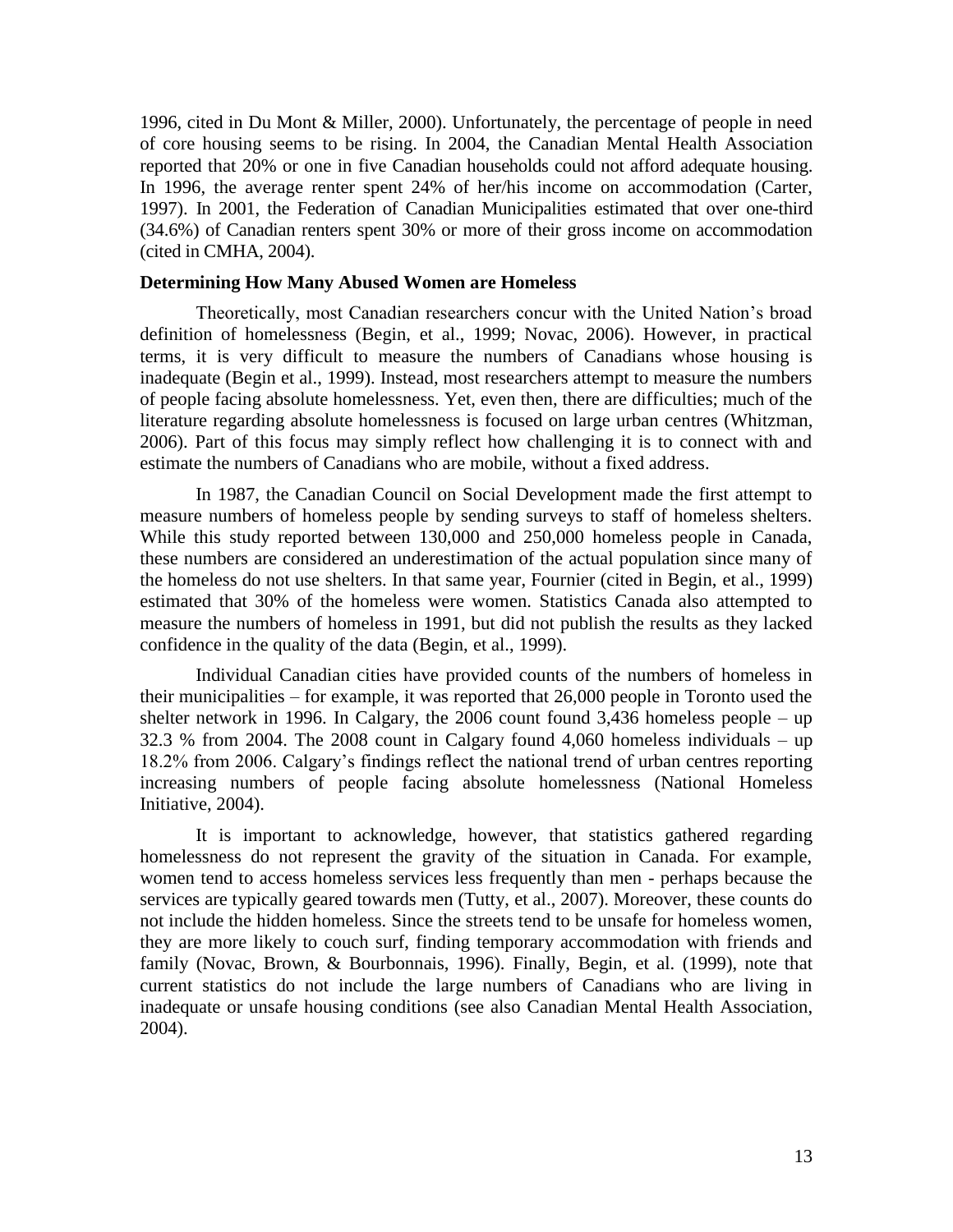## **The Gendered Nature of Homelessness**

Du Mont and Miller's (2000) literature review reveals that various scholars and researchers have attributed Canada's homeless crisis to a number of factors including unemployment, poverty, punitive social policy and the lack of provincial and federal interest in sheltering the absolute homeless. Ten percent of Canadians live below the Statistics Canada low income cut-off (Ontario Human Rights Commission, 2008), however many more women than men live in poverty. In fact, women are the poorest people in Canada (National Working Group on Women and Housing, 2006). According to this report, 19% of all Canadian women live in poverty (National Working Group on Women and Housing, 2006). Thirty-three to 43% of women-headed lone parent families live in poverty (Ontario Human Rights Commission, 2008) but a staggering 73.8% of Aboriginal lone mothers live poverty (National Working Group on Women and Housing, 2006).

In addition, various scholars and researchers note that systems in Canada do not tend to acknowledge that "the experience of homelessness and risk of homelessness is inherently gendered" (Thurston et al., 2006, p. 8; Du Mont & Miller, 2000). The association between men's violence against women and women's subsequent homelessness tends to be ignored, and thus, "confounds our understanding of the aetiology, scope, and experiences of homelessness, as well as our ability to redress the problem" (Du Mont & Miller, 2000, p. 2). According to these authors, the Federation of Canadian Municipalities acknowledged homelessness and the impact of the affordable housing crisis in 1999 and urged steps to address the issues but they did not identify the needs of abused women as a priority. In contrast, in Ontario, the United Way of Greater Toronto, and Ontario Association of Interval and Transition Houses (OAITH) have both articulated the housing needs of abused women.

The United Nations has recommended that Canada address the fact that so many women live in poverty and "increase its efforts to combat poverty among women in general and vulnerable groups of women in particular" (Office of the High Commissioner for Human Rights, 2003, p. 5). Specifically, Canada needs to address its "persistent systematic discrimination faced by aboriginal women in all aspects of their lives" (Office of the High Commissioner for Human Rights, 2003, p. 6).

In 2003, Statistics Canada indicated that "the average pre-tax income for women over the age of 16 was just 62% that of men" (National Working Group on Women and Housing, 2006, p. 1). "Despite laws requiring gendered pay equity, women still receive at least 29% less for work than their male counterparts" (OAITH, 2008, p. 3). Wasylishyn and Johnson (1998) note that, "women experience a greater vulnerability to poverty, and women, once economically disadvantaged, tend to stay poor for longer periods of time" (p. 973).

In 2003, the United Nations Office of the High Commissioner for Human Rights, Committee on the Elimination of Discrimination against Women recommended that the Canadian federal, provincial and territorial governments introduce mechanisms to ensure that gender based discrimination against women is addressed and that equal pay for equal work principles are instituted across the country.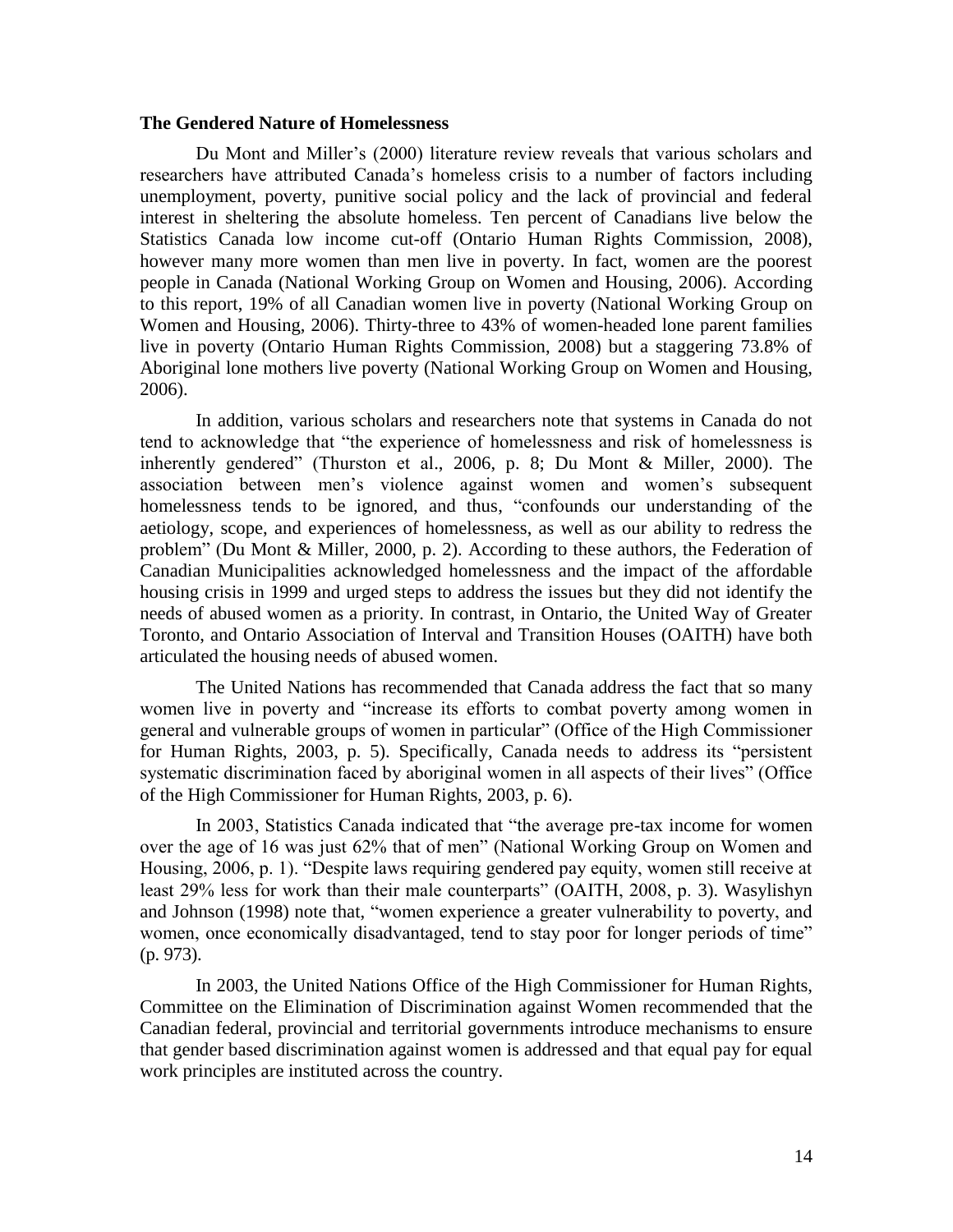In particular, the United Nations raised concerns about how disproportionate pay restricts women's access to services. The United Nations recommended that federal legal aid specifically allocate poverty related funds for civil and family law cases to women since current practices and access to legal redress are disproportionately restrictive towards women; while men can afford to pay lawyers and move through the legal system, women cannot (Office of the High Commissioner for Human Rights, 2003)

Women face stigma, discrimination, and stereotypes from other people for being homeless (Four Worlds Centre for Development Learning, 2007). People tend to view homelessness as a result of women's poor choices. The very real issues faced by women tend to be ignored. As already indicated, the United Nations has already raised concerns about Canadian's reluctance to address the systemic issues faced by homeless women. Thus, it isn't surprising that women's personal issues are similarly ignored.

Novac's 2006 Canadian literature review found that many homeless people have experienced childhood abuse, a statistic that is even more common for women and youth. Novac cites Farrell et al.'s 2000 study of homeless people in Ottawa that reported that 42% of men and 76% of women had been physically abused as children. In contrast, in the general Canadian population, 31% of men and 21% of women have experienced physical childhood abuse. Yet, the funding limitations faced by many homeless shelters means the focus tends to be on providing basic needs; thus, counselling or other emotional supports are not offered to clients (Tutty, et al., 2007).

## **The Canadian Response to Homelessness**

Federal, provincial, territorial and municipal governments seem to recognize the seriousness of homelessness. For example, Canada signed the United Nations International Covenant on Economic, Social and Cultural Rights (ICESCR) in 1976; Article 11(1) of this document recognizes that every person has the right to adequate housing (Office of the United Nations High Commissioner for Human Rights, 1966). "In 1998 the mayors of the largest Canadian cities declare homelessness a national disaster" (Canadian Mental Health Association, 2004, p. 2). Yet, northern Canadian communities have few or no shelters, and the climate is so severe in the winter that to be without shelter and heat overnight is life threatening (Four Worlds Centre for Development Learning, 2007; Novac, 2006).

To date, there is no official government data on homelessness. However, in 1999, the government of Canada launched the National Homeless Initiative, to assist Canadian communities in their efforts to support homeless individuals and families to achieve and maintain self-sufficiency. The initiative funds collaborative community projects and programs aimed at long term and preventive programs to address homelessness. The Homeless Individuals and Families Information System Initiative (HIFIS), part of the National Homeless Initiative, is a computerized management system that is provided free of charge to community stakeholders.

HIFIS collects information about the homeless population who use shelters, and also assists shelters in their daily operations (from the webpage of the National Homeless Initiative, 2004). The intention of this data collection program is to identify the characteristics of the homeless accessing various housing programs to assist government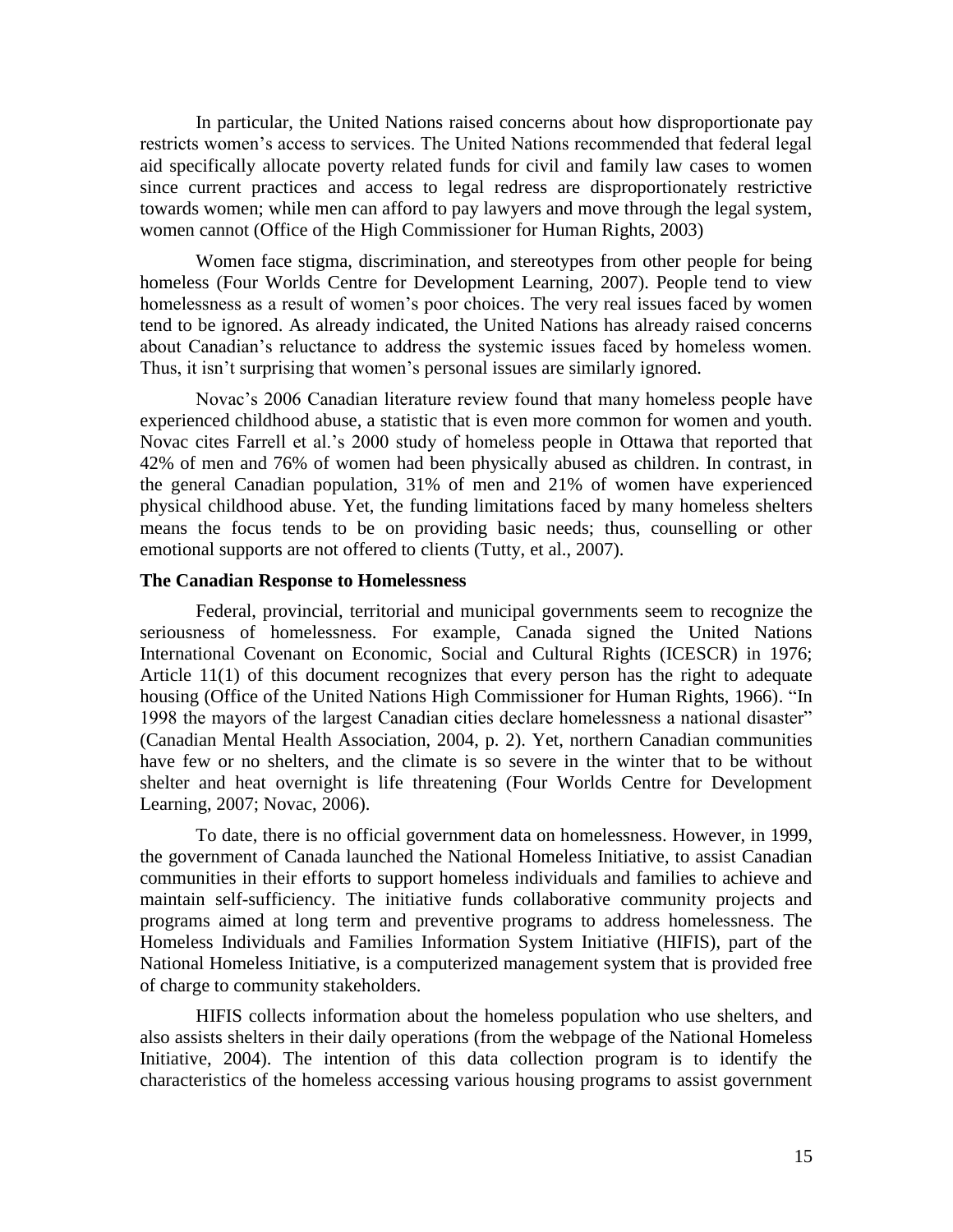and service providers with more accurate information to better meet the needs of this population (Du Mont & Miller, 2000).

However, Du Mont and Miller (2000) note that women shelter representatives have been concerned that the information collected could compromise women's safety and privacy, and that the label of homelessness could be used against women. They purport that some of the information collected duplicates information that women shelters must collect for other funders. With no funding attached to HIFIS, they are concerned about how staff time and resources can be allocated for this data collection - especially when women's shelters are consistently under-funded. Lastly, they note the lack of a federal commitment to allocate additional social housing to abused women.

Canada is the only developed nation without a national plan for addressing homelessness (Du Mont & Miller, 2000). Internationally, Canada's lack of action to address homelessness and its failure to live up to its commitments under the International Covenant on Economic, Social and Cultural Rights (ICESCR) has been repeatedly addressed by the United Nations: the Committee on the of the Child, Office of the High Commissioner for Human Rights, Special Rapporteur on Adequate Housing. All of these committees have written reports reminding Canada that it is in violation of its Human Rights commitments and recommended that Canada honour the covenants it has signed (Kothari, 2007; Office of the High Commissioner for Human Rights, 2003; Ontario Human Rights Commission, 2008).

Canadians have also called upon the federal government to honour its international commitments and commitments to its citizens. In Ontario, a Private Member's bill, "Bill 47, an Act to establish the right to adequate housing as a universal human right, passed first reading on March 27, 2008 ... Passage of [this bill to] legislation would be a tremendous step towards realizing the rights recognized in the ICESCR" (Ontario Human Rights Commission, 2008, p. 57). The Ontario Human Rights Commission (2008) recommends that all levels of government honour the International Covenant on Economic, Social and Cultural Rights. The Four Worlds Centre for Development Learning, 2007, suggests that Canada needs to live up to our "human rights" obligations under the International Covenant on Economic, Social and Cultural Rights guaranteeing a right to an adequate standard of living and adequate housing" (p. 20).

Sev'er (2002) states that abused women are similar to those of other marginalized groups such as the homeless, and that the Canadian government has "an obligation to fulfill the basic human rights and dignified living conditions for all their citizens, especially those who are the most vulnerable" (p. 321). Du Mont and Miller (2000) are also concerned that the definition of hidden homelessness does not adequately identify the needs of abused women. They recommend that "abused women be properly designated as the hidden homeless via the inclusion of gender safety as a salient feature of housing adequacy guidelines under the United Nations and Canadian Mortgage and Housing Corporation"  $(p.5)$ .

The Ontario Human Rights Commission (2008) further recommended, "That the Government of Canada adopt a national housing strategy, in consultation with provincial, territorial and municipal governments" (p. 86). Such policy must include funding and measurable targets to ensure "all Canadians, including those of limited income, to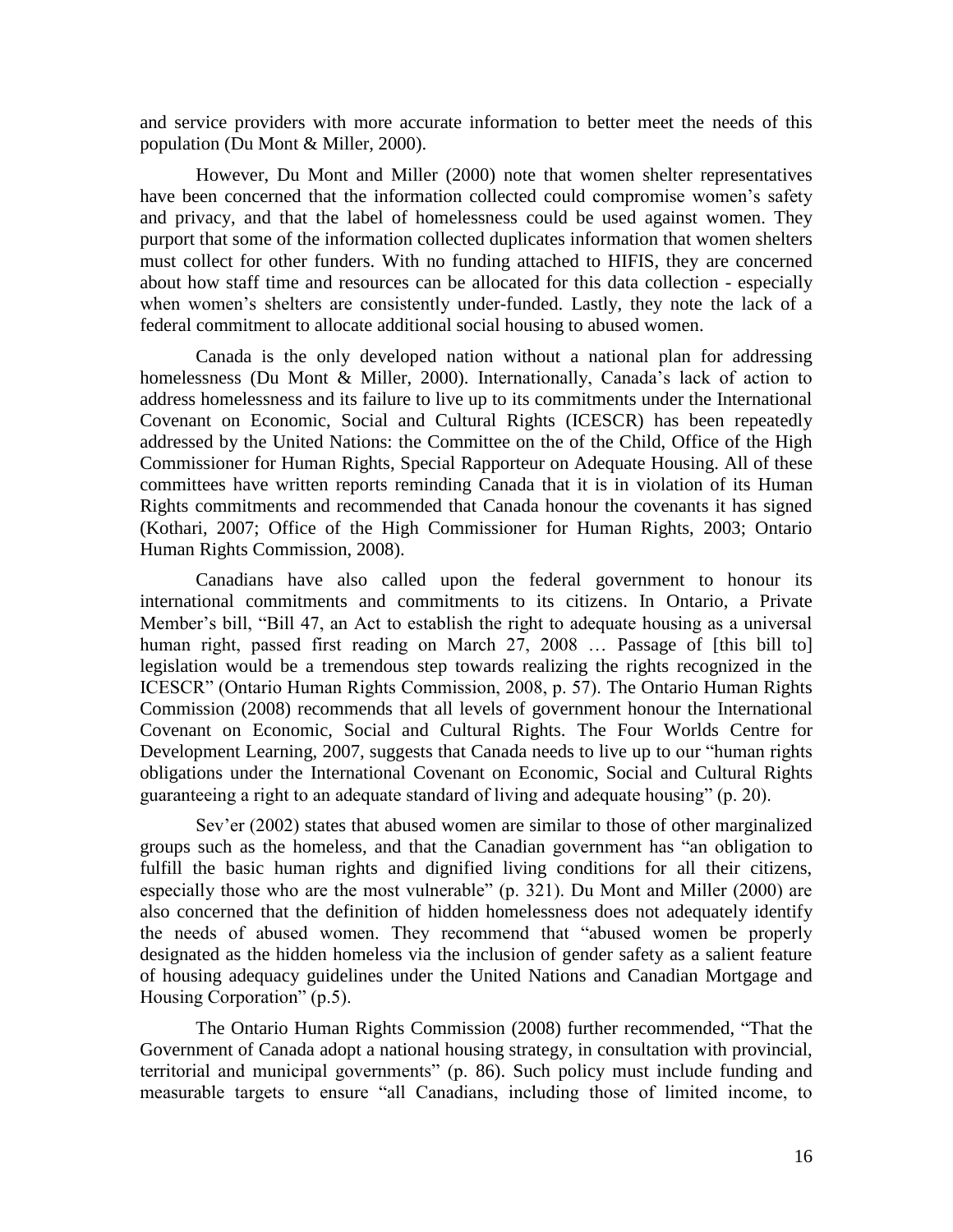housing of an adequate standard without discrimination" (p.86). The clause 'without discrimination' is important since zoning laws, municipal by-laws often have restrictions in place to limit public or supportive housing to certain areas—with the restrictions based on stereotypical views of the people who may be living in the units. For example, housing providers have been required by municipalities to ensure residents could not open windows, that windows were frosted so residents cannot see out, and that entrances were barred so residents could not leave at night.

The Four Worlds Centre for Development Learning (2007) made similar recommendations in their qualitative study examining women's homelessness north of the  $60<sup>th</sup>$  parallel. They note that honouring Canada's commitments under ICESCR means that an adequate supply of safe, low-income housing stock is needed. Yet there is a national crisis in terms of public housing stock (see also Novac, 2006; Tutty, et al., 2007). The Four Words Centre for Development Learning recommends that the federal government needs to institute funding mechanisms that encourage and support the development of low-income housing stock.

## **Abused Women's Experiences of Homelessness**

Our literature and internet search on women's homelessness and intimate partner abuse indicates that the research on these two groups is relatively separate. However, some Canadian research confirms the association (CMHC 2004; Four Worlds Centre for Development Learning, 2007; Novac, 2006; Tutty et al., 2007). For example, Gardiner and Cairn's 2002 Calgary homelessness study indicated that 29% of the absolutely homeless women and 37% of the relatively homeless women were fleeing abusive partners (cited in Novac, 2006). O'Grady and Gaetz' 2004 study of Toronto street youth concluded that women are more likely to identify physical and sexual abuse as the reasons for their homelessness.

The association between fleeing an abusive partner and becoming homeless is also an issue in other countries. In England, 2005 statistics for public housing acceptance indicates that 13% of those households identified their primary reason for becoming homeless was fleeing an abusive partner (Department for Communities and Local Government, 2006). Research from the United States supports the association between women's homelessness and intimate partner violence. Rosenheck, Bassuk and Salomon's (1999) U.S. study of homelessness also had similar findings to those of Gardiner and Cairns.

U.S. researchers, Tessler, Rosenheck, and Gamache (2001) conducted a study exploring the pathways to homelessness, recruiting a total of 7,724 participants (4,997 men and 2,727 women) from 18 sites in 15 cities across nine different states. Their findings suggest gendered differences between the factors contributing between men's and women's homelessness. Men were more likely to cite "loss of a job, discharge from an institution, mental health problems, and alcohol or drug problems" (Tessler, et al., p. 4) as factors influencing their homelessness. Women were more likely to cite the violent behaviour of others (especially intimate partners) as a factor contributing to their homelessness. In 2000, 56% of the cities surveyed at the U.S. Conference of Mayors identified domestic violence as the primary cause of homelessness (Correia & Rubin, 2001).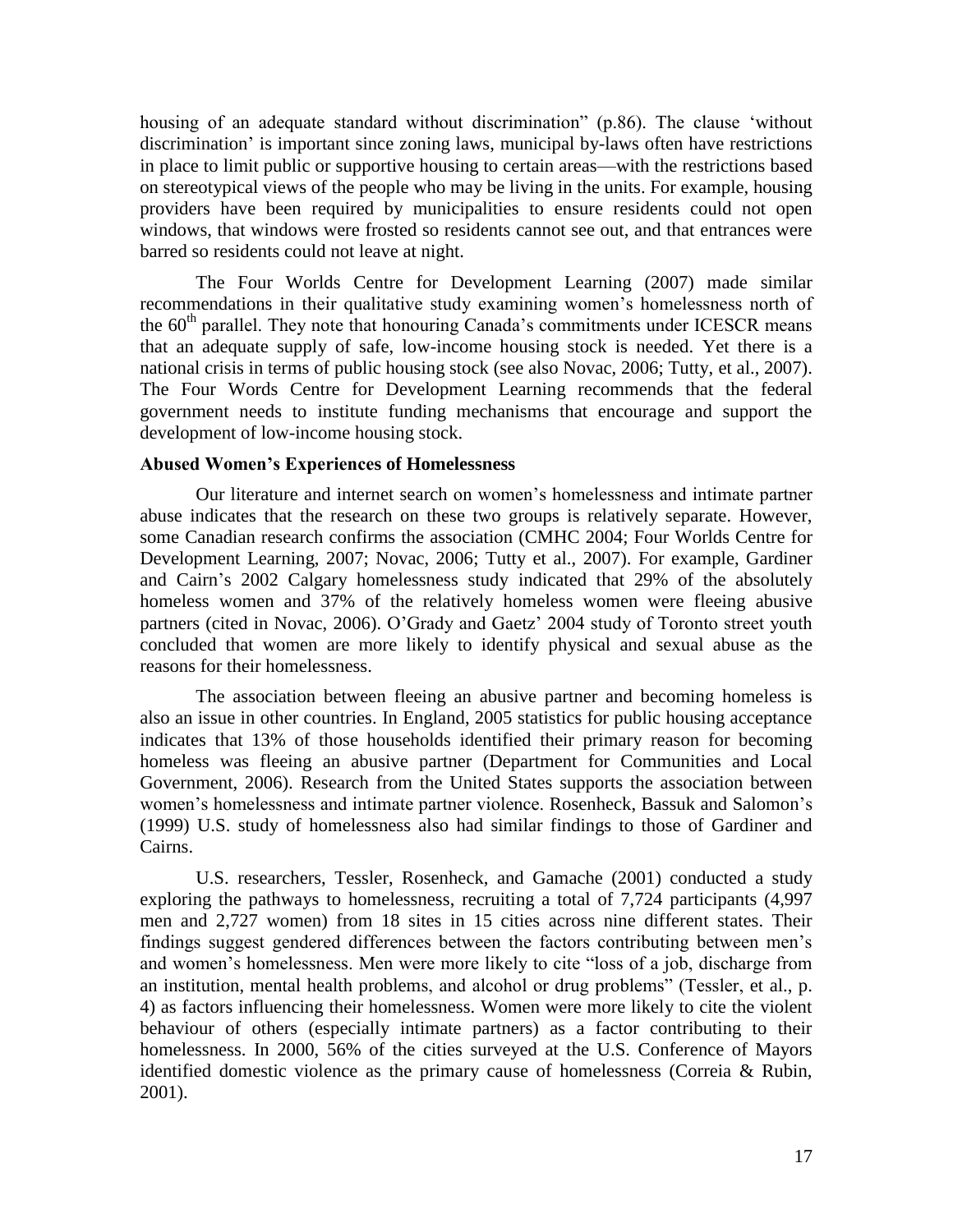Researchers have suggested that, while at least half of the homeless population have experienced violence and abuse in their lifetime, the relationship between violence and homelessness is especially profound for women (Baker, et al., 2003; Clarke, Pendry, & Kim, 1997; Novac, Serge, Eberle, & Brown, 2002). In one U.S. study, 61% of homeless and poor housed mothers reported severe violence by a male partner (Browne & Bassuk, 1997).

Arangua, Andersen and Gelberg (2005) estimated that 13% of American homeless women were raped within the past year (compared to less than 1% in the general U.S. population), and 34% were physically abused within the past year (compared to 6% of women in the general U.S. population). Similarly, Wenzel, Leake, and Gelberg (2001) found that one-third of 974 American homeless women had been victims of major violence in the previous year, such as being kicked, bitten, hit with a fist or object, beaten up, choked, burned, or threatened or harmed with a knife or gun. The authors provide two possible explanations for such high levels of violence: 1) that women are less protected from violence when they live on the street or in high crime areas, and 2) that their homelessness was precipitated by physical violence from a partner.

Abuse is a significant factor in homelessness amongst Canadian single mothers. In fact, according to Begin, et al. (1999), "families most at risk are those in which domestic violence prevails" (p. 21). Women who have children and are homeless are more likely to homelessness again (Novac, 2006). Novac cites Bassuk and Perloff's 2001 study findings indicating that women whose abusive partners found them after the women had re-established housing with their children were more likely to face homelessness again.

In assessing the reasons for repeat stays in an American homeless shelter, Metraux and Culhane (1999) reported that domestic violence was one of three factors that put women at risk of repeat stays. The other two risk factors were having young children in the family, or having absent children (children who were absent for at least part of the shelter stay). Metraux and Culhane suggest that young children put additional financial and social strain on women who are already impoverished, and they may be unable to escape the cycle of homelessness and poverty. Roll, Toro, and Ortola (1999) reported that homeless women with children had the highest rates of recent physical assault (in the past six months), compared with homeless single women and homeless men. These authors suggest that the children's fathers were likely still in contact with the women, accounting for the high rates of assault.

Stainbrook and Hornik's U.S. study (2006) suggests that the needs of women with children in homeless shelters are similar to their counterparts in domestic violence shelters. When the two populations are compared, they have similar rates of mental health issues, substance abuse problems, and lifetime rates of victimization and trauma. Both groups also experienced similar poverty-related struggles. Not surprisingly, the women from the domestic violence group did report experiencing more recent violence. Given the fact, however, that there were many more similarities than differences between these two populations, the authors recommend that families at homeless shelters be provided with the same degree of support as those in domestic violence facilities. In particular, they highlight the need to address homeless women's histories of trauma and violence - a service not normally provided in homeless shelters.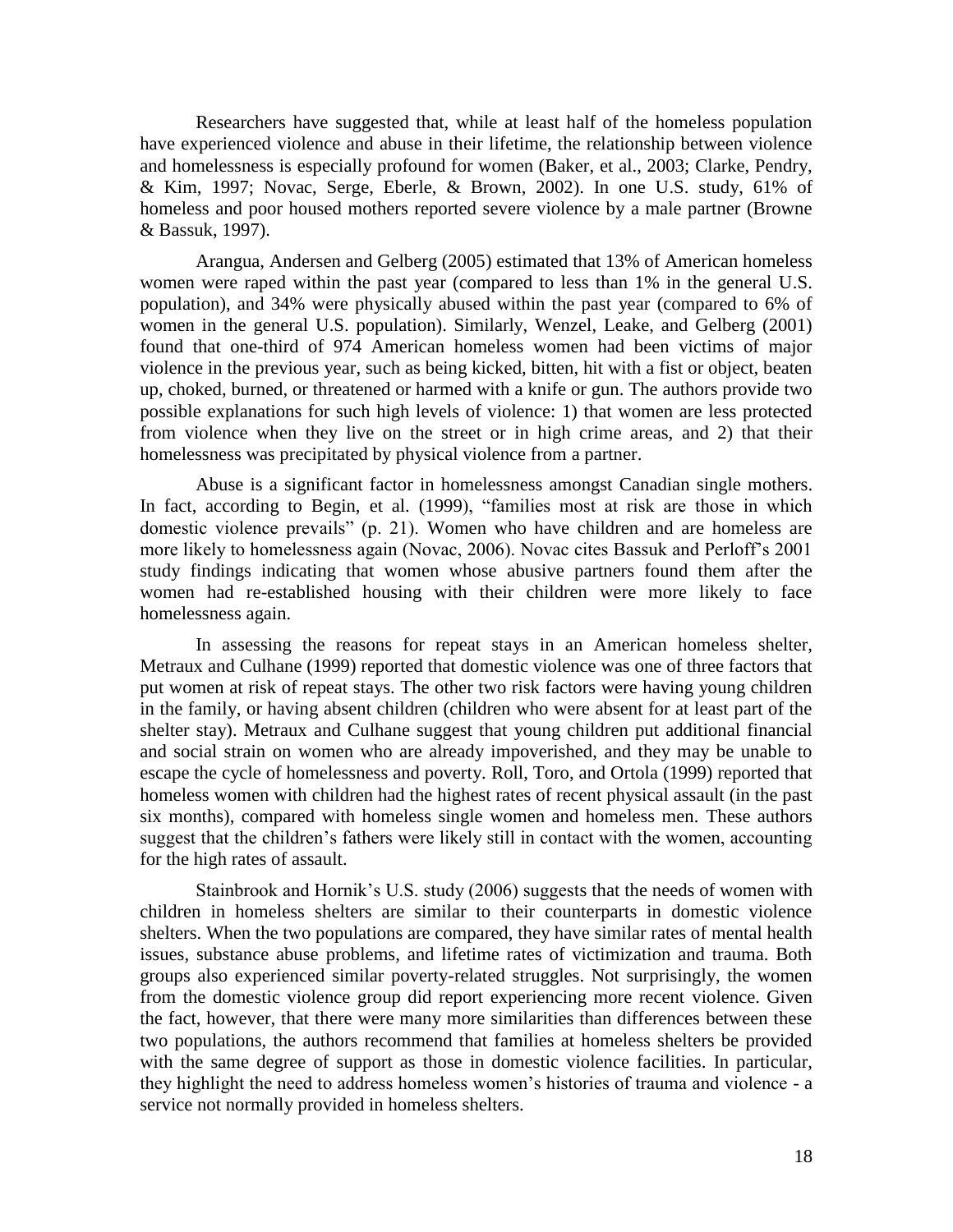Fleeing an abusive partner is not only a factor in women becoming homeless but also influences their continued homelessness:

Under such circumstances, the concept of home as a place where one is safe is shattered. Home is a prison, a place that becomes more dangerous than anywhere else. This reality, perhaps more than any other, distinguishes battered women and their children from other homeless families and makes resolution of their situations even more complex. This issue is not one of finding a home; it is one of finding a home that offers safety. The fear of being found and harmed keeps many battered women on the move. It keeps many of them homeless (Zappardino & DeBare, 1992, p. 755, cited in Novac, et al., 1996).

Scholars and researchers have suggested that, for many Canadian women, homelessness is an initial solution to fleeing an abusive partner because their homes are so unsafe (Neal, 2004; Thurston et al., 2006).

There is also U.S. research supporting this viewpoint. Roll, et al. (1999) contend "that domestic violence has a major impact upon women and often results in their becoming homeless, suggesting that many women would rather turn to the streets than face victimization by their partners" (p.195). In Clarke, Pendry and Kim's 1997 qualitative study, the seven American homeless women with whom they spoke identified abuse as a primary cause of their homelessness. The authors' stated the women's "homelessness was the adaptive response to battering" (p. 490).

As previously mentioned, identifying how many abused women become homeless is difficult, since women seem to be reluctant to access formal resources. Most abused women do not go to shelters for abused women. Statistically, only 11%, of abused women access VAW shelters (Statistics Canada, 2005b). Most women first seek help from their informal support system, relying on friends or family for a place to stay (Du Mont & Miller, 2000; Novac, 2006; Tutty, 2006). Thus, they are part of the hidden homeless and are not part of the absolute homeless statistics.

Women may then eventually become homeless as they exhaust their informal support system (Du Mont & Miller, 2000; Novac, 2006). U.S. researchers Wesely and Wright (2005) suggest that the relationship between experiencing abuse from partners and homelessness among women is not linear, but rather complex and multifaceted. The American homeless women in their qualitative research reported diverse experiences with their intimate partners. However, there was one point of convergence: their relationships ―contributed to diminishing resources, social exclusion, economic vulnerability, and eventual homelessness for the women" (Wesely & Wright, 2005, p. 1099). In Tessler, and colleague's (2001) study of pathways to homelessness, American women also cited loss of social supports, exhausting the aid of friends and family, as well as eviction as the major factors contributing to their homelessness.

Canadian women fleeing an abusive partner may also find themselves in their own apartment, but struggling to pay the rent, and then eventually be evicted because they got behind on the payments (Begin, et al., 1999; Novac, et al, 1996; Novac, 2006). "In other words, family violence may trigger a series of moves, yet not be the immediate reason for using a shelter" (Novac, 2006, p. 20).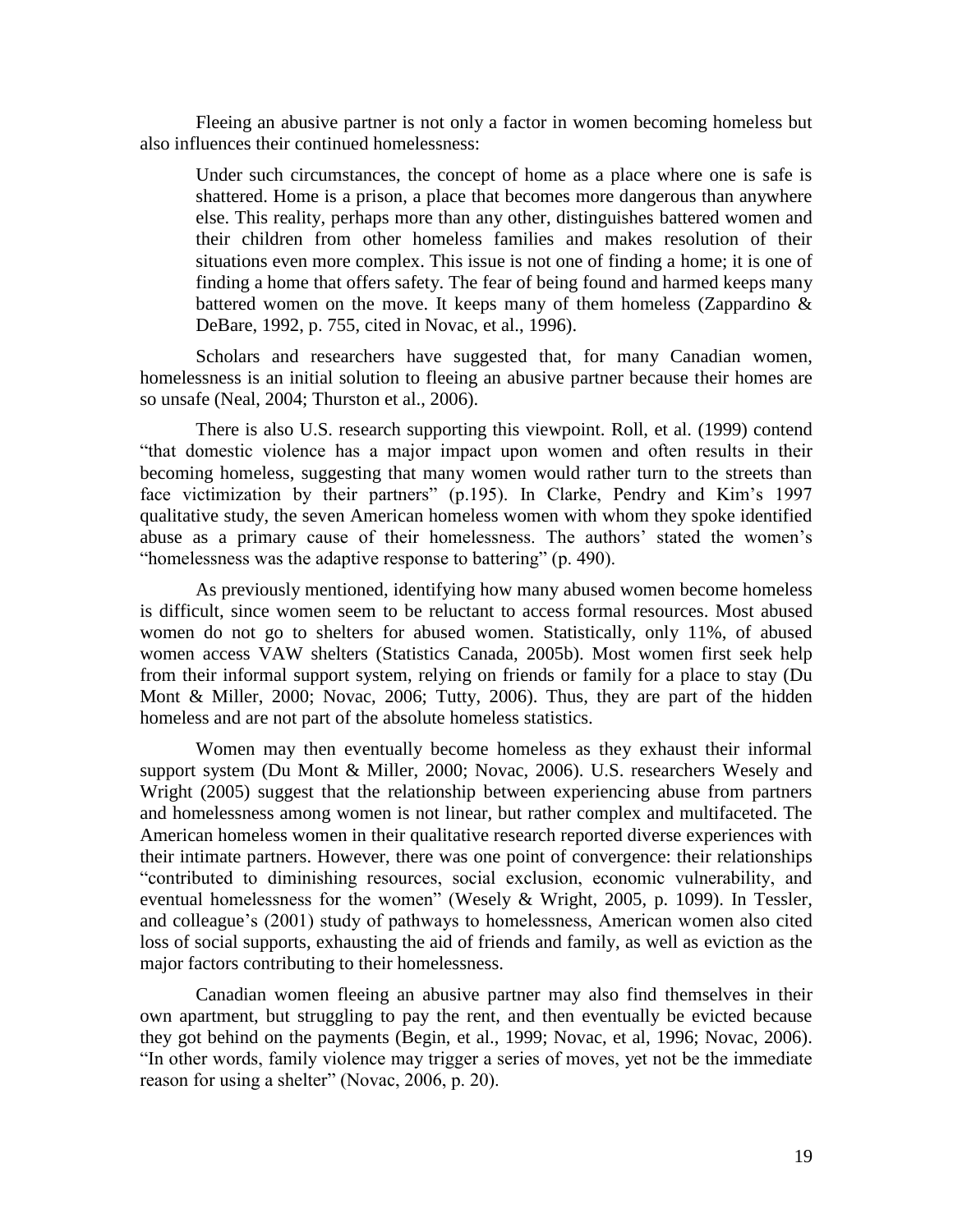Thus, accessing affordable housing can be a key consideration for women when they are considering leaving an abusive partner (Tutty et al., 2007). As such, the national crisis related to public housing has consequences for abused women.

When marital relationships breakdown, the economic consequences are considerably different for them [women] than for men. After divorce, the poverty rate among women increases almost threefold. Their household income drops by more than 40%, while men's increases slightly (Finnie 1993). Single women and single mothers account for almost half of households with affordability problems (CMHC, 2000) (Novac, 2006, p. 19).

Scholars and service providers consistently report that the lack of safe affordable housing contributes to the continuation of women's experience of intimate partner abuse (Novac, 2006). Without alternative housing, women's choices are limited - they may well be faced with the dilemma of staying with an abusive partner versus being inadequately housed in an unsafe, dangerous neighbourhood or even being homeless. Homeless women are commonly former violence against women shelter residents who failed to find adequate and/or safe housing (Breton & Bunston, 1992; Charles, 1994). Thus, the options associated with leaving may actually do little to increase the women's and children's safety.

Internationally, women face similar dilemmas. The U.S. National Organization for Women conducted a literature review in 2002 concluding "that the primary cause of homelessness among women in developed nations continues to be inadequate affordable housing and insufficient income, a situation which is often set into motion by physical abuse by a male partner" (Whitzman, 2006, p. 384-385). Several more recent studies, one in the United Kingdom (Malos & Hague, 1997), one in Australia (Office for Women, n.d.) and one in the U.S. Baker, et al., (2003) raised similar concerns. Baker, et al. and Norris (2003) reported that 38% of a sample of 110 separated, abused American women recruited from the welfare, criminal justice, and shelter systems were homeless. A similar number of abused women in Baker and colleagues' study reported housing problems such as late rent payments and eviction notices. In this study, the predictors of increased housing problems included experiencing a greater severity of abuse, contacting less formal systems, receiving less informational support, and receiving a negative response from the government welfare department for assistance.

In Canada, the fear of homelessness may also be a significant factor influencing abused women's decisions to remain with or return to an abusive partner. Sev'er (2002) stated that, "for some women, their escape means long durations of unacceptable living conditions or homelessness. According to shelter statistics, the wait for subsidized housing is anywhere from three weeks to five years" (p. 320). Sev'er suggests that "abused women often provide a vivid picture of their fear of homelessness" (p. 319). Over 50% of the women in her study stayed with their abusive partners because they were afraid they would not be able to access decent accommodation. Women will remain with partners rather than face homelessness (Du Mont & Miller, 2000).

American research also shows that women without housing may return to abusive partners (Correia & Melbin, 2005; Melbin, et al., 2003). In 1988, in New York City, close to a third (31%) of all shelter residents returned to their abusive partners because they were unable to obtain safe and affordable housing (Zorza, 1991, cited in Melbin, et al.,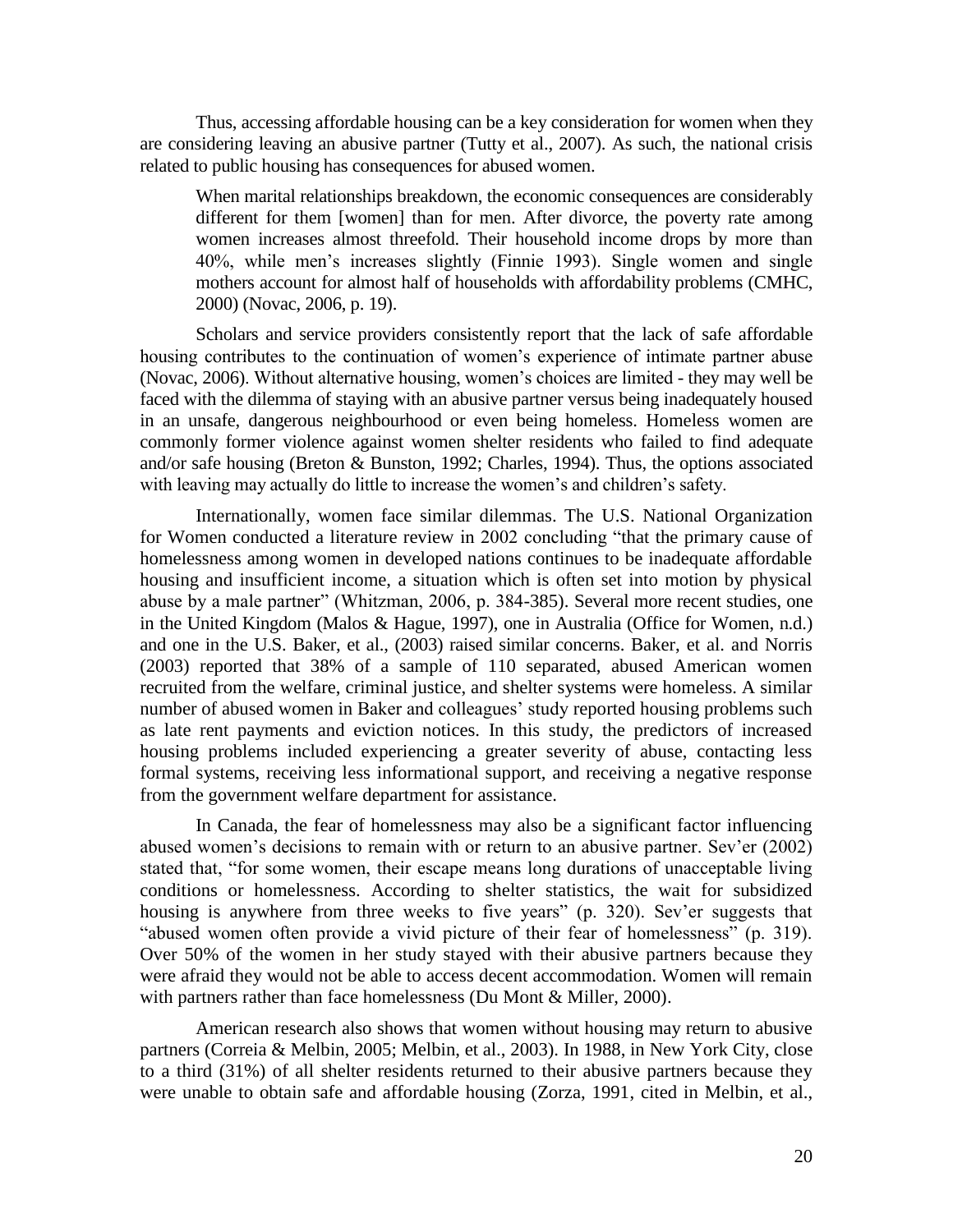2003). In 2000, the US Department of Housing and Urban Development (HUD) estimated that this percentage has increased because of ongoing reductions in public housing funding (Cuomo, 2000, cited in Melbin et al., 2003).

**Comparisons of Homeless and Housed Abused Women**: As is abundantly clear, not all abused women become homeless. What factors distinguish abused women who remain housed to those who face different types of homelessness? Studies comparing housed and homeless abused women from the United States reiterate that women who were a victim of intimate partner violence (Pavao, Alvarez, Baumrind, Induni, & Kimerling, 2007) or who had experienced sexual or physical violence across the lifespan (Browne & Bassuk, 1997) were more likely to have difficulty being housed. In their large study of over 300 women from California, Pavao et al. (2007) found that severe spousal abuse in the past year was four times more likely to lead to housing instability than no abuse. Hispanic or African American status were also significant variables in this study. Across a group of 435 homeless and poor housed women as young as 15, Browne and Bassuk (1997) found high levels of childhood physical abuse by a caretaker (63%), childhood sexual abuse (42%) and severe partner abuse (61%).

Low income levels also distinguished housed from non-housed American women (Browne & Bassuk, 1997; Pavao et al., 2007). Further income-related factors such as completion of highschool and employment were significantly different between the two groups (Pavao et al., 2007), similar to the conclusions of Wagner and Perrine (1994), who looked at women in general.

Family variables such as separation or divorce, and the presence of children under the age of 18 were more likely to characterize those experiencing housing instability in the United States (Pavao et al., 2007). Social networks are important, as women possessing better relationship skills were less likely to experience homelessness.

## **Intersecting Critical Issues**

Issues of intersectionality also need to be taken into account when one is looking at the association of homelessness and intimate partner abuse. "Intersectionality", captures the complexities of not only these women's lives but the solutions needed to address their multiple and significant needs. In Canada, abused Aboriginal women, abused women living in remote or rural areas, and abused immigrant women are populations that face additional issues and barriers with regard to potential homelessness.

Canada's history of colonization, discrimination and marginalization by the dominant culture serves as an overarching issue that influences the reality of abused and homeless Aboriginal women (Tutty, et al., 2007). Novac notes that Besserer et al.'s 1999 General Social Survey of criminal victimization found that Aboriginal women were three times more likely to have experienced intimate partner abuse than non-Aboriginal women.

Women living on reserves often face institutional systemic dilemmas because the Matrimonial Real Property Act specifies that housing ownership is through men (Four Worlds Centre for Development Learning, 2007; Tutty, et al., 2007). Thus if she leaves her abusive partner, she loses her housing and will not qualify for her own home (Tutty, et al., 2007).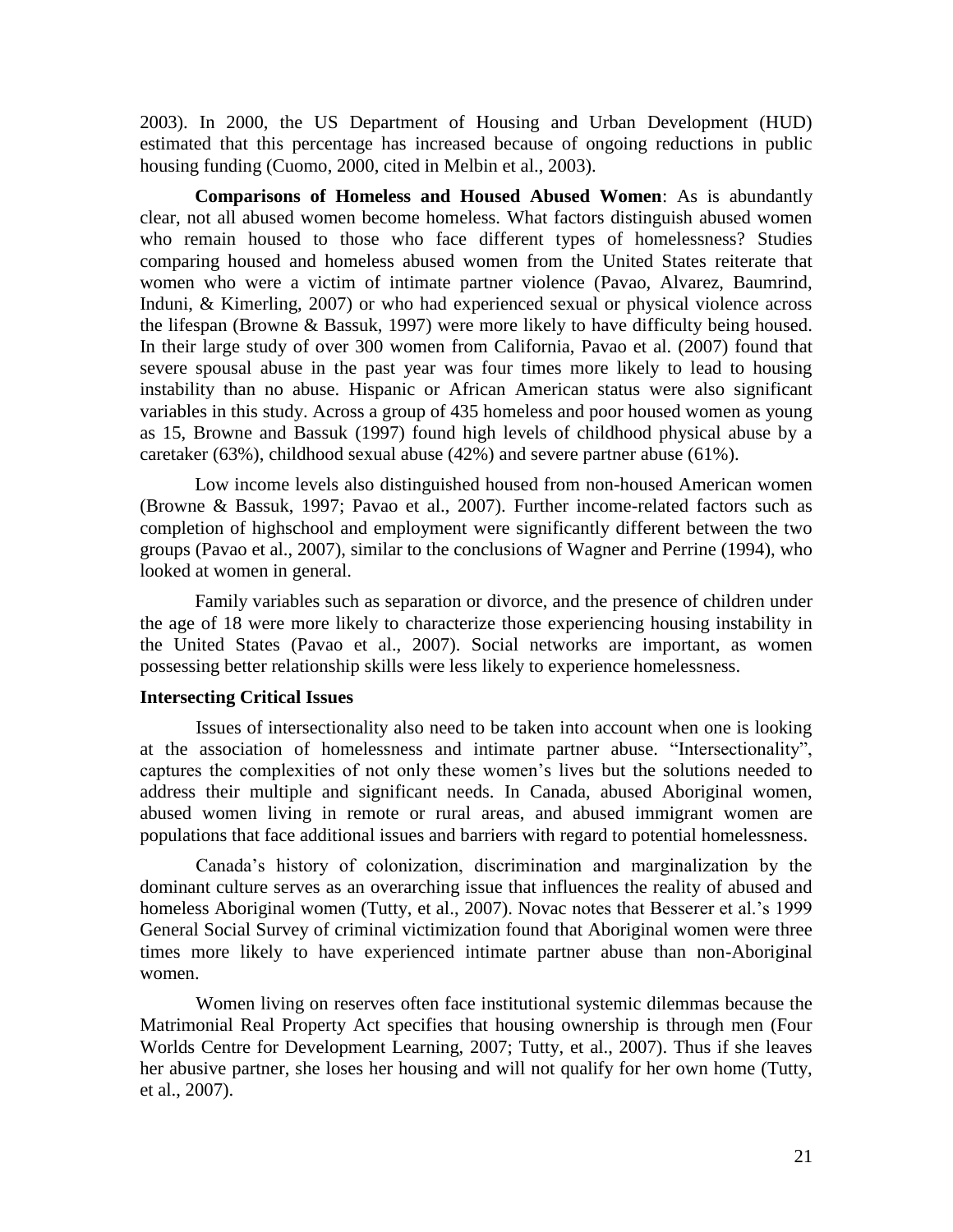The lack of housing stock on reserves forces many people to live in overcrowded conditions and what housing exists is often substandard, not meeting basic health standards. One of the key community respondents in Tutty, and colleague's 2007 qualitative study reported:

Overcrowding is also on the reserve. There is a five year line-up for housing on the reserve I come from. They have people living in old trailers, in third world conditions. Of course there are horrific water problems on reserves. People are getting sick from the water. Large numbers of people are living in the same home. There is chronic over-crowding, this is standard. (p. 86)

Tutty et al. (2007) state that, considering these intersecting issues and barriers, it is understandable that Aboriginal women face a number of dilemmas when they are abused and homeless. Some women ultimately decide to go off reserve in search of the ability to meet their basic needs, and to gain a measure of safety from their abusive partner. Yet when women move off reserve, they often face issues of racism and discrimination from the dominant society. In addition, non-Aboriginal services may lack cultural sensitivity. Some of the barriers to services are systemic, while other barriers are created by individual staff members displaying discriminatory or racist attitudes.

Women who live in remote or rural Canadian communities and are abused by their partners tend to have few alternatives since shelters or other VAW services are more difficult to access, maintaining confidentiality or anonymity in small communities is more difficult, and there are often few options in terms of alternate housing (Novac, 2006; Tutty, Ogden, Wyllie, & Weaver-Dunlop, 2006; Whitzman, 2006). For example, if a woman lives in rural area and does not have her own car, the options available are even more limited because she cannot access services (Tutty, et al., 2006; Whitzman 2006).

The Four Worlds Centre for Development Learning (2007) identifies housing cost, scarcity of employment and scarcity of public housing as factors that contribute to narrowing the options for women living in northern Canada who are abused. If women wish to leave an abusive partner, they must often weigh leaving against the possibility of becoming homeless. Because of the distances involved, women in the North must often leave their home communities and support systems if they wish to access formal services. Many women living in the North must fly in from their home communities to access the territorial shelter (see also Tutty, et al., 2007).

Yet, some territories have residential clauses regarding access to subsidized housing; women must have lived in the community for a minimum of six months in order to qualify. Thus, women who have come from smaller or more remote communities to access the shelter and other formal services do not meet the minimum requirements to apply for public housing. At that point, their choice is to try to find something they can afford in the private sector. Failing that, women can be faced with the dubious choices of becoming homeless or returning to their abusive partner. However, if they opt to return home, many women have to apply with the appropriate ministry to fly home. It is at the ministry's discretion whether the request is granted. In addition, Tutty and colleague's (2007) findings indicate that if women flee south in search of housing and/or increased safety from their abusive partners, the ministry will not aid women who then wish to return if they find the cultural shock of the south too great.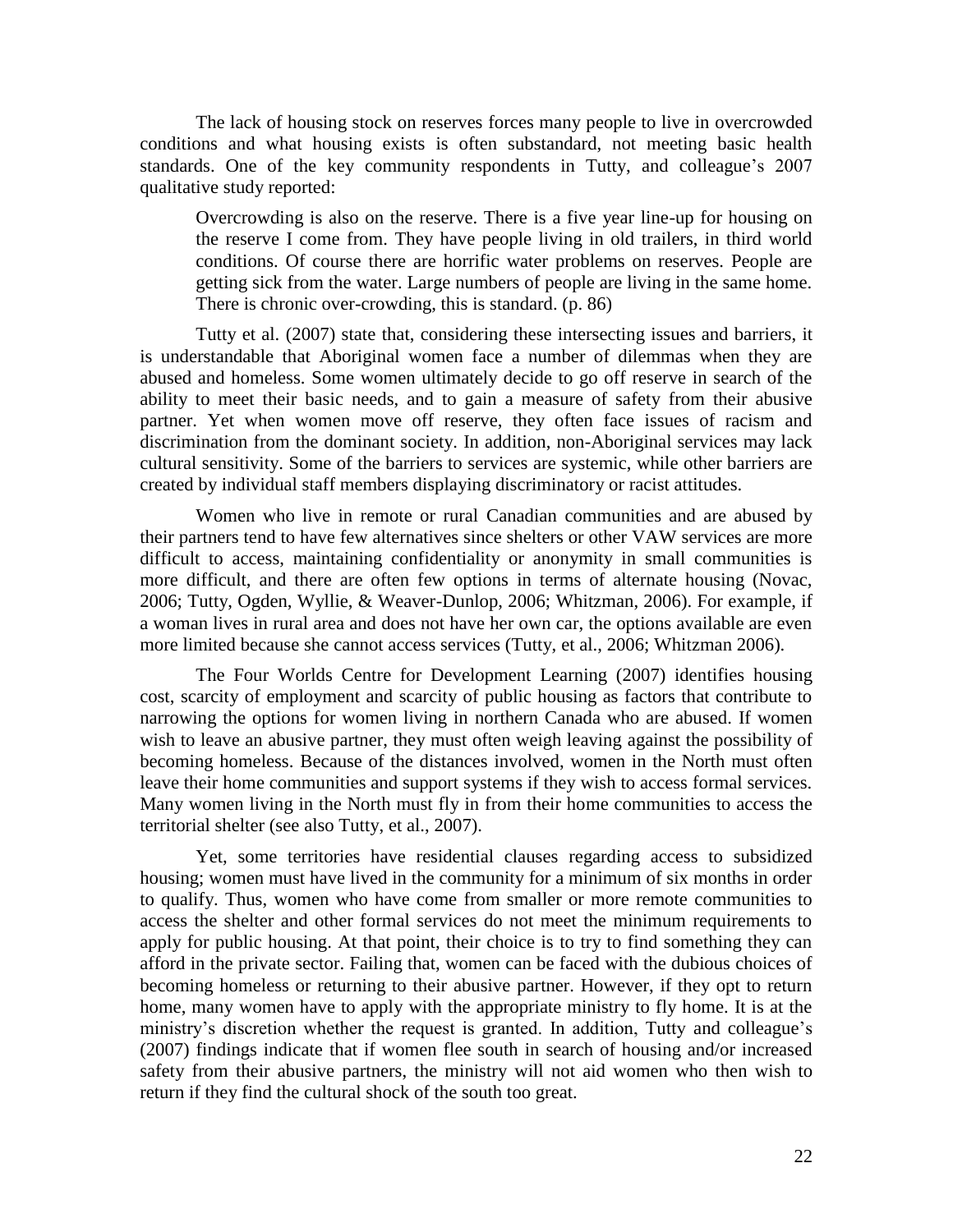Immigrant and refugee women are more vulnerable if they are trying to deal with an abusive partner. Novac (2006) notes that Oxman-Martinex et al.'s 2002 study found that immigrant perpetrators were over-represented in Montreal domestic violence court cases; and in one-quarter of those cases, the victim did not speak either official language. Women who are new in the country also face institutional barriers based on their citizenship status (Ogden, 2003; Thurston et al., 2006). If a woman is sponsored by her partner, she is barred from accessing language classes; she does not qualify for most social services.

Thurston and colleagues (2006) examined the issue of homelessness among immigrant women abused by intimate partners finding that the major causal factors for the women's homelessness were all related to systemic barriers. Immigration laws disqualify many women from accessing social services and income security (Thurston et al., 2006). Women who were sponsored by their husbands to come to Canada can only gain access to services if she can prove sponsorship breakdown. But "proving breakdown seems to be a difficult and confusing process" (Thurston et al., 2006, p. 28). Prior to 2002, until sponsorship breakdown can be proved, the sponsor is financially responsible for the woman for ten years. Since 2002, sponsors are responsible financially responsible for their partners for three years.

Novac's 2006 literature review and Thurston and colleague's 2006 qualitative study concurred that a number of immigrant and refugee women return to abusive partners because they cannot earn a sufficient income to meet their basic needs, or access affordable housing. Thus, it is possible that an immigrant woman becomes homeless when she flees her abusive partner because her options are so limited. Because of the systemic barriers faced by newcomers to Canada, Thurston and colleagues suggest that advocacy is key if abused immigrant women are to secure housing. These authors also suggest that interagency collaboration could help address the individual needs of immigrant women who are abused; the issues they face are complex, they often face systemic barriers, thus interagency collaboration could help reduce some of these issues. They note that the Australian literature shows that such an approach tends to encourage earlier intervention and the crafting of solutions that are both long-term and sustainable.

## **Compounding Issues**

This section examines the compounding issues that affect women who are abused and homeless. As Neal (2004) highlights, homelessness in Canada is not simply a housing issue; it is a multi-faceted problem related to conditions of impoverishment. In addition to affordable housing, changes are also needed to income support programs, to the National Child Benefit program, and to Employment Insurance programs. Morell-Bellai, Goering and Boydell (2000) concur, stating that, "government funds for non-profit housing must be restored and funding must be made available for retraining and adequate public benefits"  $(p. 601)$ .

Importantly, cuts to the Canadian social safety net affect abused women in other ways, by making it more difficult to qualify for social assistance, or to find alternative housing, in particular. Across the country, women stay in VAW shelters longer because they cannot secure financial assistance or find affordable housing. Cuts to health and mental health services have led to a reported increase in residents with significant mental health and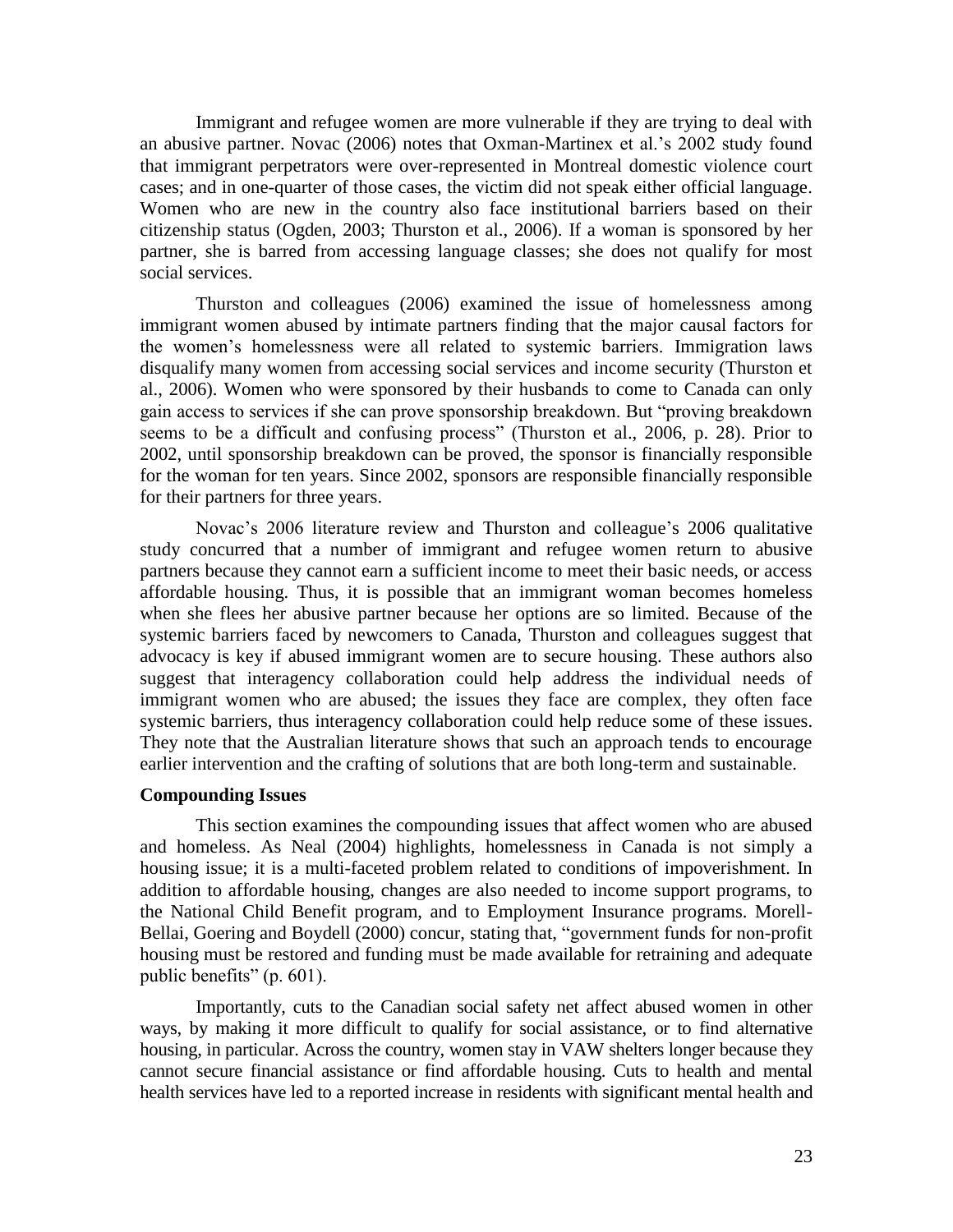substance abuse problems. Few services in the community can assist shelter staff in addressing women's needs appropriately and women also have great difficulty finding and keeping accommodation after leaving the shelter. Other cuts to essential supports such as legal aid, child care and community counselling have seriously eroded the safety net of programs needed to assist women's freedom from violence (Chapman & Breitkreuz, 1995; OAITH, 1996 cited in Du Mont & Miller, 2000).

While homeless men and women both experience severe poverty, lack of housing, and lack of employment, women are at a higher risk for poverty than men. As previously mentioned, the rates of poverty among adult women in Canada have increased over the past two decades, to the extent that almost 19% of adult Canadian women are impoverished (Neal, 2004). Women who are especially vulnerable to poverty include single mothers with low incomes, married mothers in poor families, and single women with low incomes (Neal, 2004).

O'Grady and Gaetz' (2004) study of Toronto street youth found that women under 45 were even more disadvantaged and vulnerable than men. Their findings indicate that even when young homeless men and women are engaged in similar economic activities, men are more able to earn money independently and to have greater control over their earnings than women. Homeless young men reported more satisfaction with their means of earning income than women, and young women are more likely to report experiences of abuse and humiliation as reasons for not liking their work. Further, the women were more likely to go without food for a whole day, and have less earning power in the informal street economy (with the possible exception of sex trade workers).

Intimate partner violence has also been reported to adversely affect women's abilities to maintain employment. In Browne, Salomon and Bassuk's 1999 longitudinal study of ethnically diverse, extremely poor women in the United States, those who had experienced violence from an intimate partner were significantly less likely to keep a job for at least 30 hours per week for six months or more than non-abused women. This association persisted even when controlling for other potentially confounding variables. Moe and Bell (2004) also reported from their qualitative research that experiences of battering prevented or disrupted American women's employment.

Many Canadian women rely on social assistance to sustain themselves and their children. Nationally, 27% of Canadian single mothers are dependent on income assistance (National Working Group on Women and Housing, 2006). However, across Canada, when the federal government began removing itself from social housing, most provinces also made spending cuts to social programs (Shapcott, 2002) and this trend has continued to the present day (Du Mont & Miller, 2000). For example, Bryant (2004) noted that in 1995 the Ontario government rescinded rent controls, placed a moratorium on social housing construction, and reduced social assistance by 22%. This 22% decrease in the social assistance rates was believed by some to contribute to a 45% increase in the number of homeless families (Begin, et al., 1999). Ontario Human Rights Commission (2008) recently completed a province wide consultation on rental housing and human rights. One of the overriding issues across the province is that "rates of public assistance and minimum wage have not kept pace with the average rents" (Ontario Human Rights Commission, 2008, p. 4).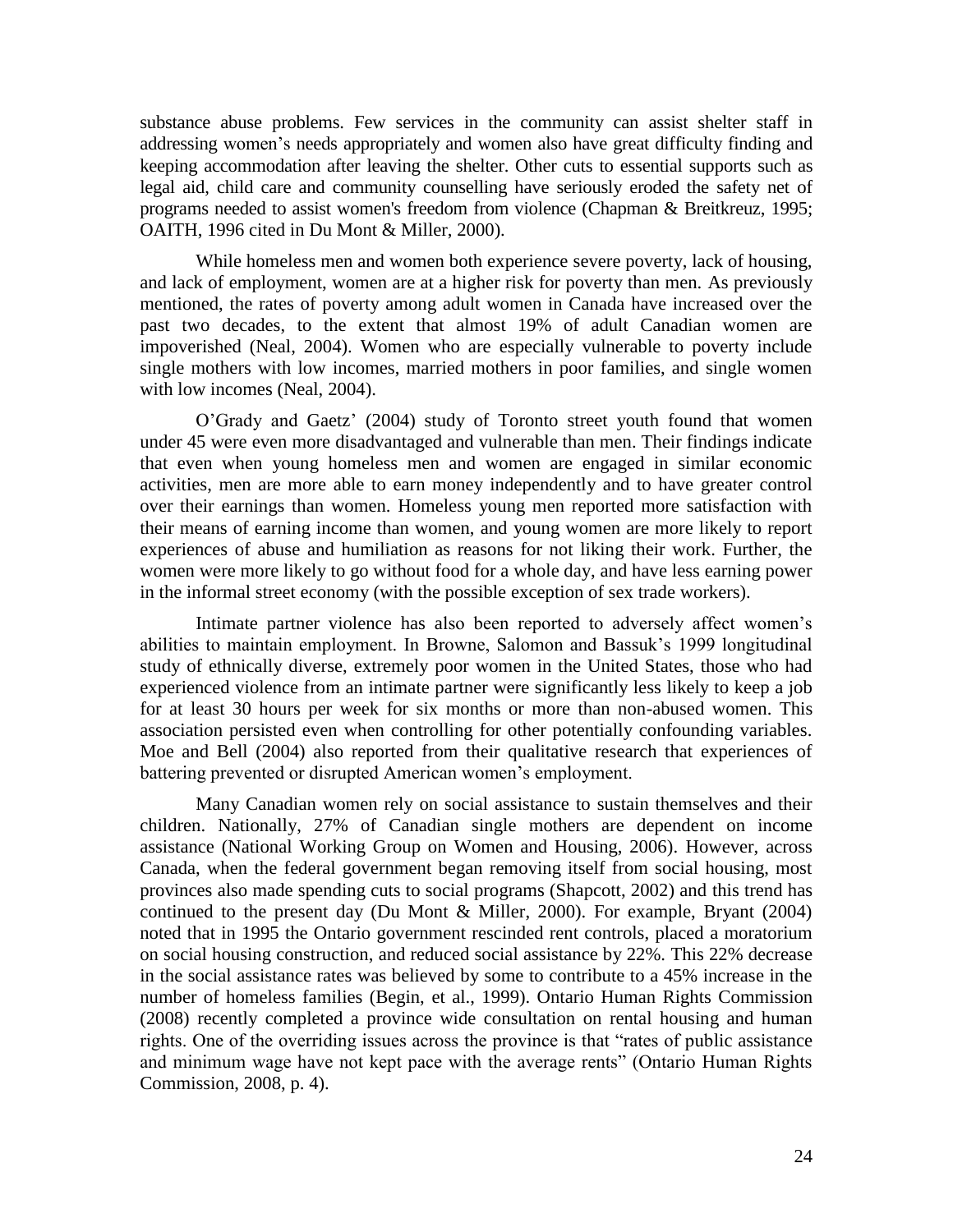The cuts to income support payments have damaged the Canadian social safety net. Most notably, across the country, income support payments do not meet the subsistence costs for food and shelter (Du Mont & Miller, 2000). Indeed, 2005 national statistics reveal that welfare incomes are less than two-thirds of the poverty line (NWG, 2006). Alberta had the dubious honour of offering the lowest income payments in the country; for example, a woman with one child received 48% of what one must make to meet the poverty line (National Working Group on Women and Housing, 2006, p. 3).

The Ontario Association of Interval and Transition Houses' (OAITH) 1996 study found cuts to social assistance as their primary reason women gave for returning to their abusive partners (cited in Du Mont & Miller, 2000). Further studies and reports in 2004 (Mosher Evans, Little, Morrow, Boulding, & VanderPlaats) and 2008 by OAITH found that these issues continue to plague women who are abused and often instrumental in their decision to return to abusive partners.

All of the participants in the Four Worlds Centre's for Development Learning (2007) study on homeless Northern women negatively viewed their interactions with Income Support:

The rules that guide these programs are punitive, onerous, and opaque. Waiting times are too long, and have to be restarted every time someone reapplies. Even when women do manage to qualify for support, the level of their benefits is not sufficient to cover basic living expenses. For example, food money often only lasts for two weeks (p. 12).

A report on abused women's experiences with the Ontario welfare system (Mosher, et al., 2004; see also Ontario Human Rights Commission, 2008) suggests that inadequate social assistance creates significant barriers to women's abilities to flee abusive relationships and to achieve safety for themselves and their children. Similar to the Four Worlds Centre for Development Learning's (2007) findings, Mosher and colleagues found that many women were spending all, or almost all, of their monthly social assistance cheque on housing costs, and had little or nothing left for food, utility bills, house repairs, clothing, and transportation. Often women were living in inadequate or overcrowded housing.

Not surprisingly, income is a critical issue in a woman's ability to prevent homelessness. Without income, it is almost impossible for women to establish or maintain housing (Thurston et al., 2006). When women are struggling to survive on too little money, their problems cascade. When so much income has to go to rent, she has less money to spend on other items, such as food:

The only obvious difference to these women between a healthy and unhealthy choice is the price, and food with no nutritional value provides a greater quantity at a lesser cost. A poor diet inevitably leads to various health complications, which further hinders a woman's capacity. A woman often has many mouths to feed. She will go hungry herself to feed her children. The feelings of disempowerment experienced by these women when they continually fail to feed their children and themselves (Four Worlds Centre for Development Learning, 2007, p. 18).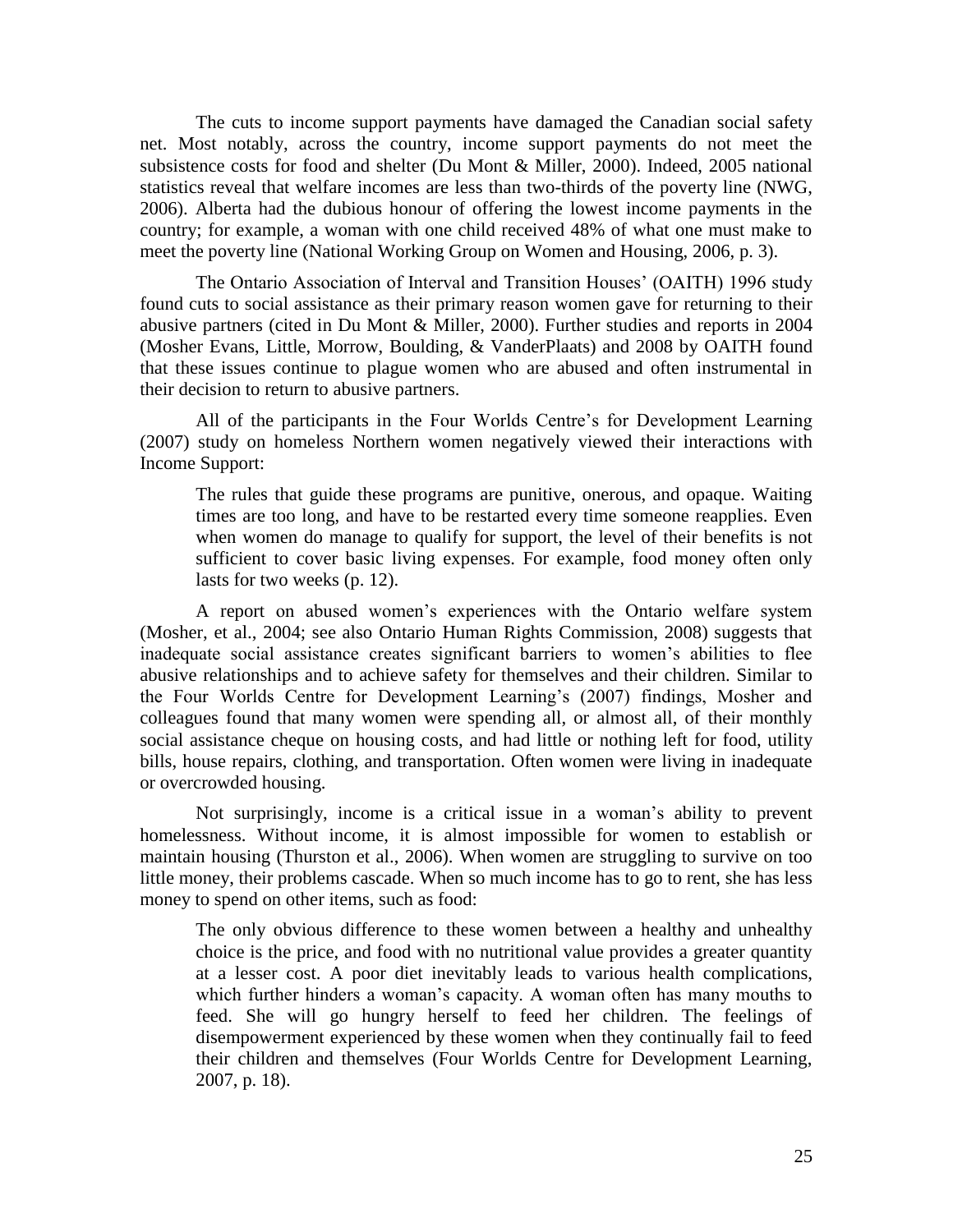Mosher and colleagues suggest that inadequate welfare rates are a significant factor in women's decisions to remain in or return to abusive relationships. One of the recommendations of their report is to "increase benefit levels to reflect the actual costs of living, including realistic amounts for rent, nutritional food, utilities, telephone and transportation"  $(2004, p. 12)$ .

Aboriginal women with Status also face jurisdictional issues when they are trying to access income support (Four Worlds Centre for Development Learning, 2007). For example, women who are fleeing their abusive partner and move communities lose their Band support in their home community but do not qualify for Band support in their new community. In addition when women move from one territory to another may not qualify for support unless the two territories have shared services agreements.

It seems that the United States is dealing with similar cuts to the income support. A 1998 estimate by Bassuk, Buckner, Perloff, and Bassuk suggested that families comprise 36.5% of the homeless population. Bufkin and Bray, (1998) proposed that homeless women with children comprise the homeless group most rapidly increasing. Page and Nooe (2002) noted that, compared to several years ago, homeless mothers with children are facing a new set of vulnerabilities as a result of restrictions on family welfare benefits. Only 55% of homeless families in their study received some form of social assistance.

The cuts to the Canada's income assistance create additional dilemmas for women who are parents. Canadian research shows that women's children are being apprehended if the women are homeless or are living in substandard housing. In 2001, Toronto child welfare statistics show that inadequate housing was the reason for temporary guardianship in one of every five cases (Shapcott, 2002). Whitzman's (2006) study in Haliburton, Kingston and Oshawa indicated that that the two major reasons that women hid their homelessness were to avoid child welfare involvement and to protect their children from teasing at school. Some study participants did, indeed, have their children taken into care when authorities learned that they were homeless. In 2008, the Ontario Human Rights Commission province-wide consultation noted that taking children into care because parents cannot access stable, affordable, safe housing is inconsistent with Canada's international obligations and recommendations with the United Nations.

Canada's cuts to the social safety net also mean that it is more difficult for women to access childcare. If women are going to be able to successfully rebuild their lives after leaving an abusive partner, they need to be able to access affordable, reliable childcare (Four Worlds Centre for Development Learning, 2007). Again, Canada has been cited by the United Nations for its reluctance to report information regarding childcare. The United Nations Office of the High Commissioner for Human Rights (2003) expressed concern that all levels of Canadian government except Quebec failed to report if available childcare met demand and was affordable.

Averitt's (2003) American research highlights that affordable, quality childcare is a primary need for homeless women with children if they are to exit from homelessness. Averitt reports "the lack of affordable child care resulted in the inability of the women to access social services necessary to get out of the shelters" (p. 91).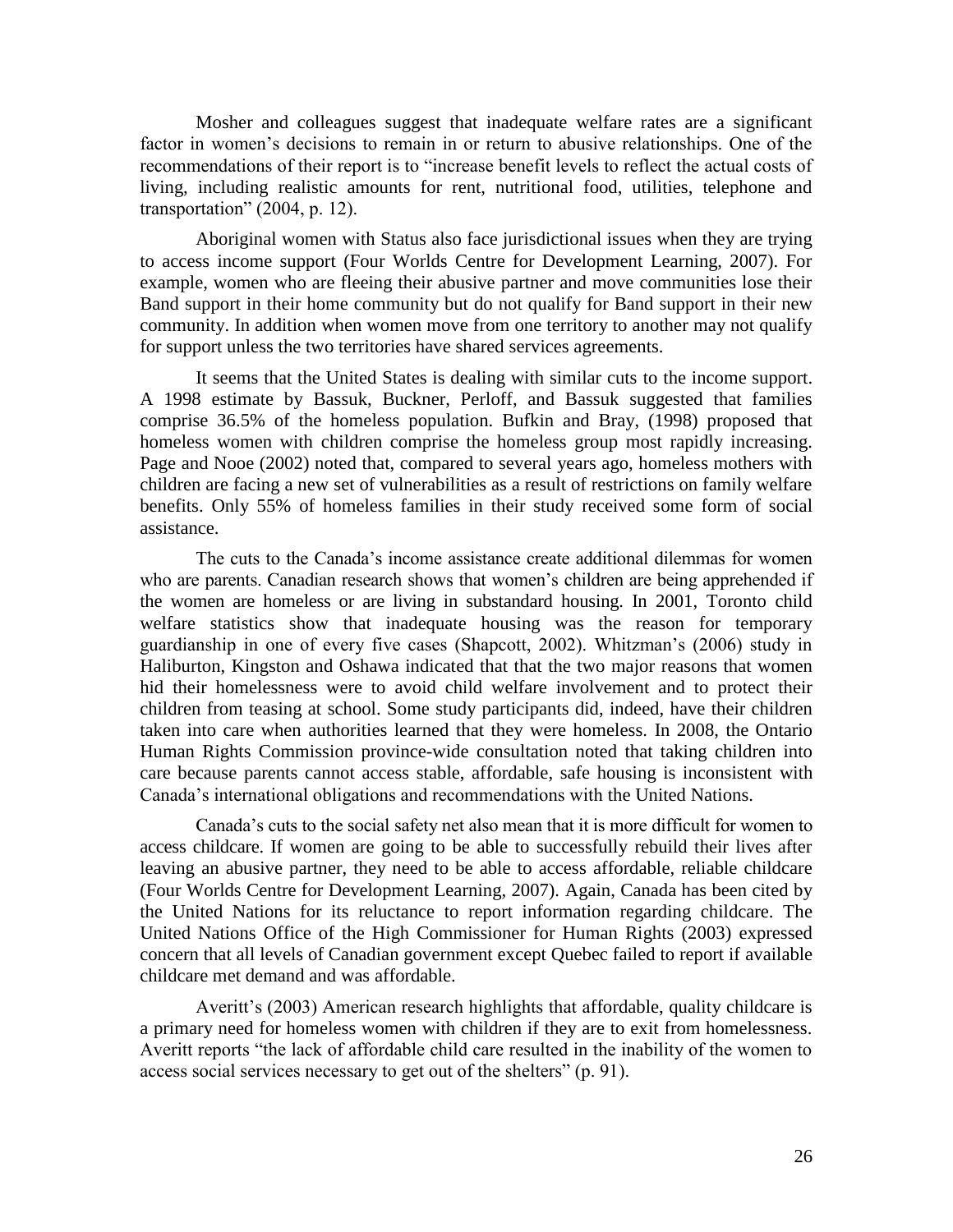The final compounding issues discussed in this literature review are those related to health. Socioeconomic status is the most reliable predictor of one's health (Wasylishyn & Johnson, 1998). In turn, adequate housing is a key factor in one's physical and mental health (Canadian Mental Health Association, 2004; Wasylishyn & Johnson, 1998). "Given the links between domestic and sexual violence, poverty and homelessness, it is hardly surprising that impoverished women often speak of extreme physical and mental stresses associated with keeping their lives and their families' lives together" (Whitzman, 2006, p. 385).

Thurston and colleagues (2006) described the relationship between abuse, homelessness and health in their study:

Health both affected and was affected by various individual causes of homelessness. An example of how this cycle occurred follows: a woman is depressed and feeling chronic pain after years of family violence. She manages to leave the relationship and find some form of housing, however low income, lack of social support, and poor working conditions now negatively affect her health. Poor health status then begins to affect her ability to earn income, seek out support from friends or agencies, or reliably get to work and function well. These factors, income in particular, combine to jeopardize her housing status. Clearly there is an important interaction between family violence, health and many of the causes of homelessness (p. 29).

Understandably, women and children who are homeless live in tension, anxiety and fear (Four Worlds Centre for Development Learning, 2007). "Having no fixed address means being exiled from the mainstream patterns of day-to-day life. Without a physical place to call ‗home' in the social, psychological and emotional sense, the hour-to-hour struggle for physical survival replaces all other possible activities" (Canadian Mental Health Association, 2004, p. 3). Those who are homeless are burdened with the daily challenges of survival, and their energies are focused on trying to obtain basic necessities such as food and clothing. They also face violence, feelings of being social outcasts in society, loneliness, depression and fear (Four Worlds Centre for Development Learning, 2007; Rokach, 2005; O'Grady & Gatez, 2004; Thurston et al., 2006; Whitzman, 2006). Unsurprisingly, these circumstances are also associated with poorer mental health (Whitzman, 2006).

American researchers Roll and colleague's 1999 study findings indicated that homeless women were more depressed, anxious and reported other psychological distress than single homeless men, despite not having a greater likelihood of diagnosed mental illness or hospitalization for mental illness. The authors speculated that this may be because homeless women may be more distressed by their experiences of homelessness, or by the crisis that precipitated their homelessness. The homeless women were more likely than men to have been recently assaulted.

Up to 30% of homeless people in Canada have a mental health diagnosis, while 75% of homeless single women have such a diagnosis (Canadian Mental Health Association, 2004). American research by Bassuk and colleagues (1998) also found homeless solitary women at greater risk. Single homeless women were more likely than homeless mothers to have mental illnesses or substance abuse problems. Many of these solitary homeless women have children, but their children do not live with them. Approximately half of the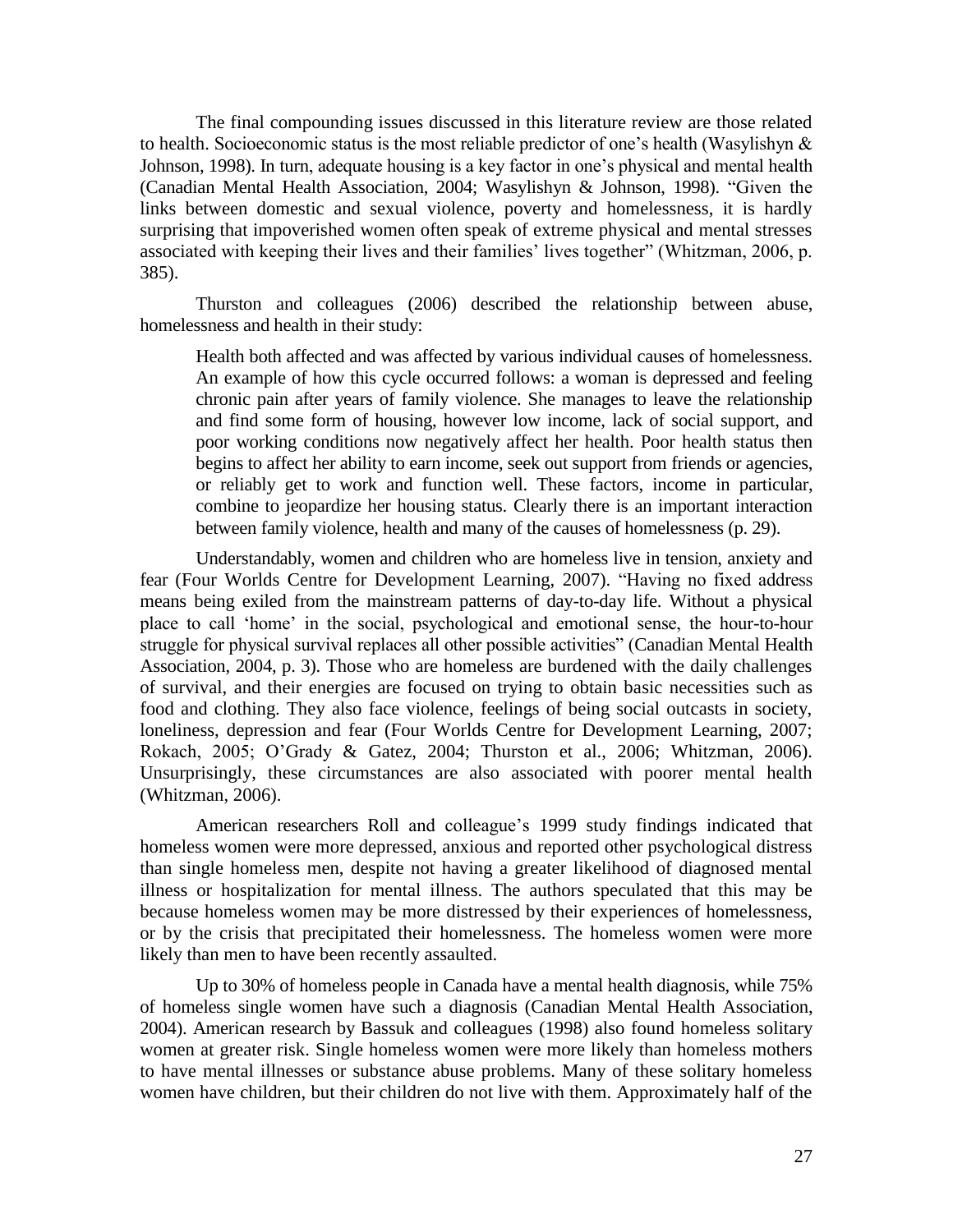homeless solitary women in their study have a dual diagnosis, such as a mental illness and a substance abuse problem, compared with 27% of the general population. Rates of psychiatric hospitalization among homeless single women in the U.S. are approximately 24% - far higher than the rates for homeless mothers or poorly housed families.

However, the findings of Bassuk et al. (1998) indicate that homeless mothers are more vulnerable than poorly-housed mothers. Bassuk and co-authors concluded that homeless mothers are more likely to have depression and substance abuse difficulties than low-income mothers on social assistance. Homeless mothers had higher lifetime rates of post-traumatic stress disorder, depression, and substance abuse problems than the general population. The authors suggest that the high prevalence of psychiatric disorders among homeless and low income women is attributable to "multiple stressors associated with poverty" (p. 1564). They also propose that the high levels of violence experienced by these women may also account for the emotional difficulties experienced by the women: 83% had been physically or sexually abused at one point in their lives.

In addition, homeless mentally ill women seem to have little safety in their lives. Goodman et al. (1995) investigated the prevalence of physical and sexual assault among 99 episodically homeless mentally ill women in the United States. Their findings indicate that most of these women had experienced abuse both as children and as adults. Only three women in the study had no abuse experiences. Goodman and colleagues found that as adults, 87% of the women had been physically assaulted and 76% had been sexually assaulted. 80% of these women had experienced physical assaults by an intimate partner, while 40% had been sexually assaulted by their intimate partner. Over one-quarter (28%) of the women had been assaulted within the past month.

All of the women were specifically asked about their experiences of violence when they had been homeless (Goodman, et al., 1995). What became clear is that these women live in danger on the street. 34% of the women were sexually assaulted while they were homeless. 30% had been physically assaulted while they were homeless. The women reported that 62% of these assaults had occurred on the street, 31% in shelters, and 23% in an acquaintance's home.

Canadian research by Thurston and colleagues (2006), and Four Worlds Centre for Development Learning (2007) indicate that the women's feelings of depression, worthlessness and even suicidal ideation are responses to their circumstances. Thus it seems sensible to address the women's basic needs, including that of housing. The Canadian Mental Health Association (2004) contends that people who are experiencing symptoms of mental health issues while homeless need to have their housing needs addressed first. It is only with stable living accommodation that one can reasonably be expected to successfully intervene/treat the person's other presenting problems.

The high number of homeless people in Canada has also been attributed by some researchers to the era of post-deinstitutionalization of mental health services. As Stuart and Arboleda-Florez (2000) state, "critics view the high prevalence of mental illness among homeless populations as harsh testimony to a poorly functioning, fragmented, and limited community mental health treatment system"  $(p. 55)$ . In their research, almost  $75%$ of the homeless sample from Calgary reported some mental health symptoms, with depression and anxiety being the most commonly reported concerns (especially for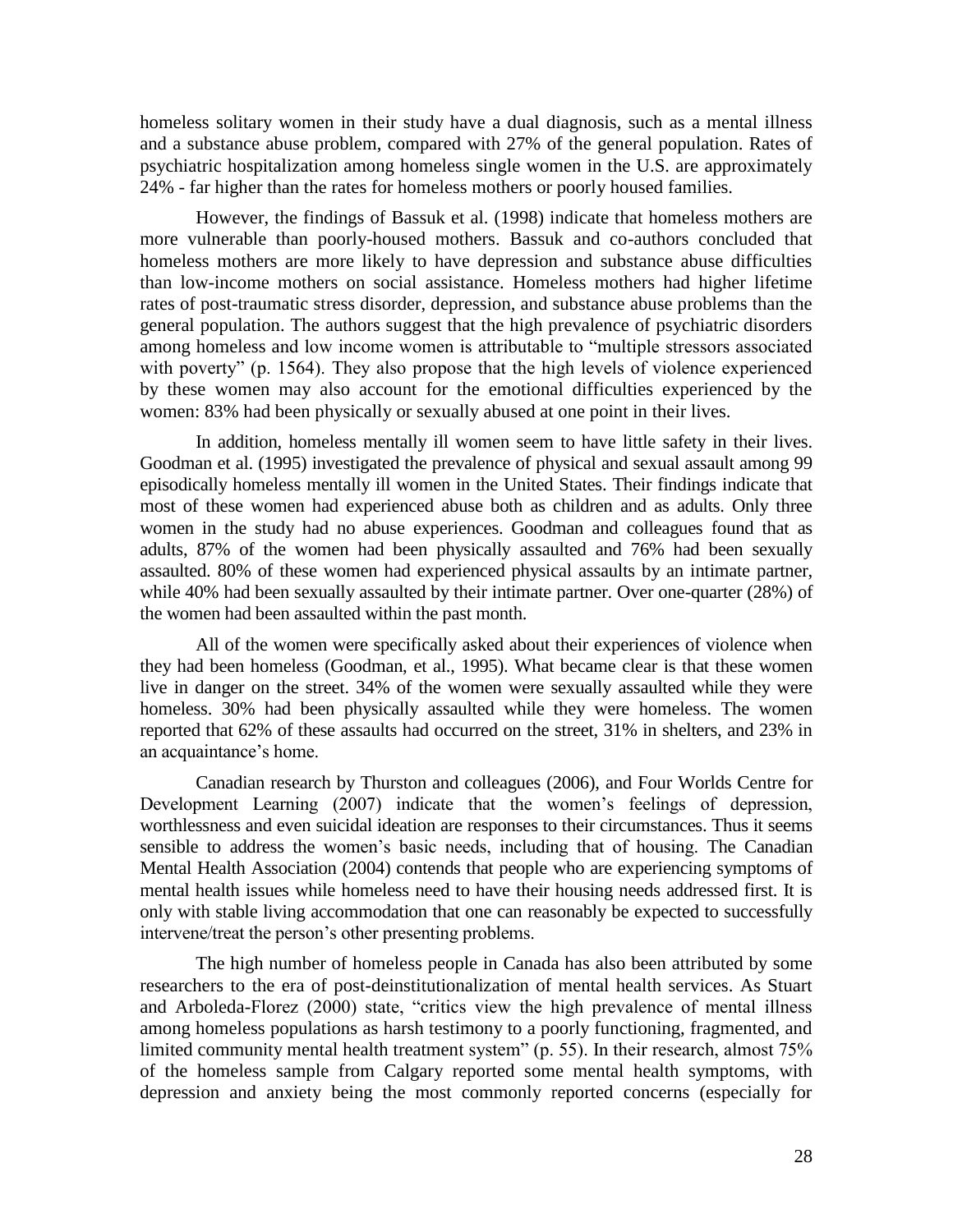women). One-third of the sample reported significant symptomatology – defined as four or more symptoms.

Stuart and Arboleda-Florez (2000) suggest that homeless people with a mental illness are the most vulnerable population amongst the homeless. They report greater hardships, report more life events prior to their homelessness, and more often face barriers to housing stability such as unemployment and low education levels. Forchuk Russell, Kingston-MacClure, Turner and Dill (2006) concur with this analysis, noting that Canadians diagnosed with psychiatric disorders are commonly discharged from hospitals to shelters or the streets. The authors suggest that "a number of systems issues, including a decrease in available affordable housing, a decrease in psychiatric hospital beds, and a shortened length of psychiatric stay, have all contributed to this problem" (p. 306).

Novac (2006) notes that women who are poor and have a psychiatric diagnosis "are at very high risk of being abused and being homeless. Being abused and being homeless also constitute traumas that exacerbate, if not cause, mental health problems" (p. 17). In addition, homeless single women are more likely to experience major depressive illness than homeless single men (Cheung & Hwang, 2004).

Goodman et al. (1995) discussed their concern that U.S. mental health therapists tend to be reluctant to explore abuse histories of the serious mentally ill. They contend that it is difficult to design effective interventions if one doesn't link the women's experiences of abuse, homelessness and their mental health issues. Given that so many of the women are in danger in their daily lives, recognizing and talking about this could help service providers understand why the women behave and respond in certain ways - what may have seemed odd to the service provider could possibly be understood as reasonable reactions if one were to consider their life circumstances. Finally, these researchers contend that women's physical safety needs to be addressed before the women can be expected to make any gains in managing her mental health issues.

A related issue for Canadian women who may not have major mental health diagnoses but do wish to receive mental health services to help them deal with issues from being abused by an intimate partner often have difficulty finding services covered by public insurance (Novac, 2006). The respondents in Wasylishyn and Johnson's Canadian qualitative study (1998) stated that would be interested in seeking counselling to help them deal with past trauma, yet could not afford to do so. Whitzman (2006) suggests that integrated health services are important for homeless women. One idea is to have a geographic location that concentrates services. Rurally, the suggestion for such one-stop service is either to provide phone contact or mobile health units.

Canadian researchers have also found that being homeless creates physical health risks. Lack of sleep, poor nutrition, repeated injuries and the inability to maintain good personal hygiene are just some of the realities of homelessness that contribute to the overall poor health of the homeless (Four Worlds Centre for Development Learning, 2007; Rokach, 2005; Thurston et al., 2006). Researchers have reported that homeless people have high rates of medical conditions, tuberculosis, HIV infection, mental illness, substance abuse problems and traumatic injuries (Cheung & Hwang, 2004; O'Grady & Gaetz, 2004) Research from other countries including the United States (Arangua,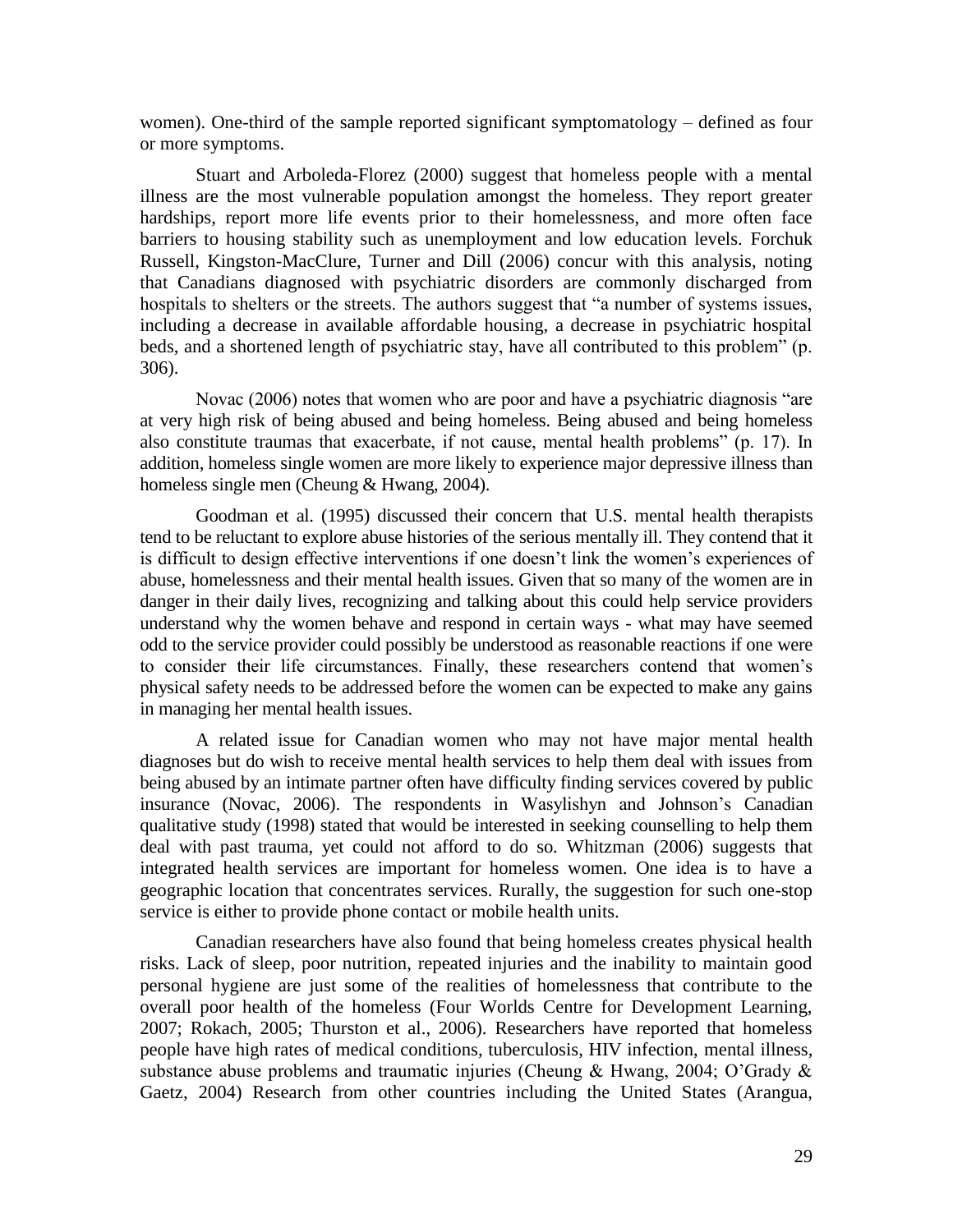Anderson, & Gelberg, 2005) and Spain (Munoz, Crespo & Perez-Santos, 2005) report similar findings.

Research from the United States details the compounding issues of substance abuse for abused women. Salomon, Bassuk and Huntington (2002) concluded that intimate partner violence is a risk factor for substance abuse among poor, homeless women in the United States. Women with histories of intimate partner victimization were more than three times as likely to use illegal drugs as non-abused poor women. In this study, the history of partner violence strongly predicted new habits of drug use, rather than the continuation of previous drug abuse (Salomon et al., 2002). An American longitudinal research study found that homeless women who had been physically abused in the previous 12 months were more likely to use crack cocaine at follow-up (Tucker, d'Amico, Wenzel, Golinelli, Elliott, & Williamson, 2005).

In turn, another U.S. research study found that individuals with recent or longstanding substance abuse problems reported more severe homeless histories (Booth, Sullivan, Koegel, & Burnam, 2002). Jainchill, Hawke and Yagelka (2000) reported similar findings among Americans - that homeless women in drug treatment centres were more likely than homeless men to have been sexually abused as children, and were more likely to have post-traumatic stress disorder.

O'Grady and Gaetz' 2004 Canadian research indicated that homeless individuals, especially women, are at an increased risk of criminal victimization and the health risks associated with such victimization, since their income-generating activities tend to occur in unsafe places, with dangerous people, and involve physical risks. Women may have to prostitute themselves in exchange for money or accommodation (Four Worlds Centre for Development Learning, 2007; Tutty & Nixon, 2003). As highlighted by these authors, health problems become part of a vicious circle of homelessness, since health challenges make it difficult for homeless people to be able to attend work regularly. "Because of poor living conditions, homeless women are subject to higher rates of almost every disease and poor health condition as compared to the general female population" (Whitzman, 2006, p. 388). However, women who are homeless have difficulty accessing health care services (Shapcott, 2002). In addition, women who are homeless frequently cannot afford to pay for medication (Whitzman, 2006).

A Canadian study conducted by Little, Shah, Vermeulen, Gorman, Dzendoletas, and Ray (2005) also linked homelessness with neonatal risks for children of homeless women. The risks included increased odds of preterm delivery, low infant birth weight, and the delivery of newborns small for their gestational age. For women who are both homeless and have problems with substance abuse, the neonatal risks are even higher.

Two American studies reported similar findings. More severe homeless histories are associated with preterm and low birth-weight babies, greater gynaecological problems, and more experiences of being raped (Arangua, Anderson, & Gelberg, 2005; Stein, Lu, & Gelberg, 2000). Surprisingly, in Arangua et al.'s 2005 study, homeless white women were the most vulnerable of the ethnic groups with respect to their health status. They were most likely to report three or more serious health problems than other racial groups, less likely to access birth control services, less likely to receive prenatal care, and more likely to report unmet health needs. On the other hand, another U.S. study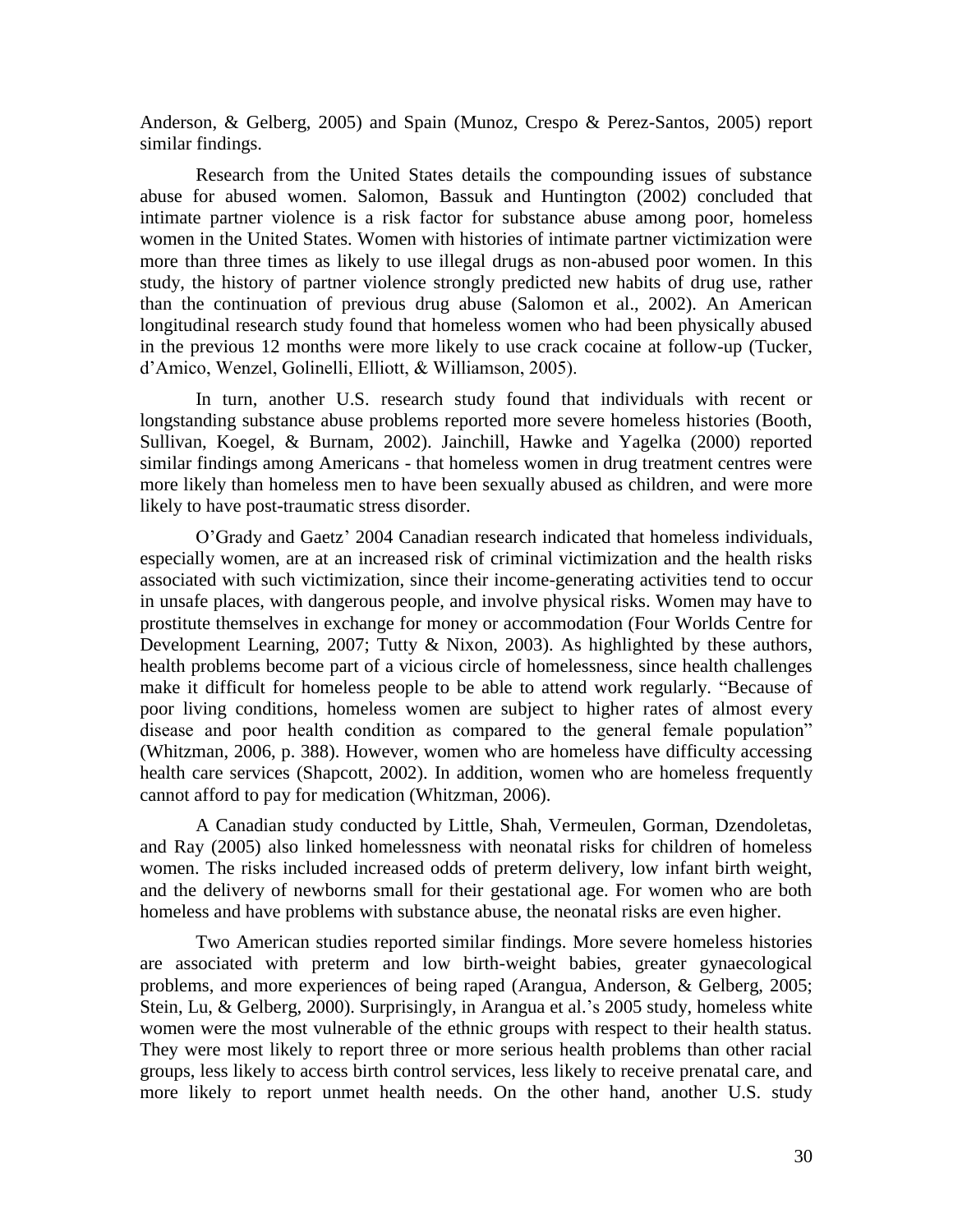conducted by Stein, et al. (2000) reported that African American women who were homeless had more preterm births than Caucasian women, and also had the highest numbers of low birth weight babies.

Canadians who are homeless also have significantly higher risks of premature death – especially young homeless women. Researchers have reported that the above array of health problems, combined with extreme poverty, have led to high mortality rates among homeless people (Cheung & Hwang, 2004). In Toronto, mortality rates among homeless women 18-44 years of age were reported to be 515 per 100,000; a rate on par with homeless young men, and ten times higher than their counterparts in the general population. In seven cities across North America and Europe, the risk of death among homeless women 18-44 years of age was greater than young women in the general population by a factor of 4.6 to 31.2 (Cheung & Hwang, 2004). Normally young women have a much lower risk of dying than young men, especially for those of low socioeconomic status. The most common causes of death among these younger women were HIV/AIDS and drug overdose. On the other hand, while older homeless women are not at the same level of risk of younger women, they are, in fact, much less likely to die than older homeless men (Cheung & Hwang, 2004).

Hecht and Coyle (2001) conducted research regarding American homeless older women (55 and above). Their findings indicate that homeless older women differ from homeless younger women in important ways, and they also differ significantly from homeless older men. In general, the older women tended to have higher incomes than the younger homeless, and did not cite domestic violence as reasons for their homelessness as frequently as the younger homeless population. They also do not report problems with drug abuse nearly as often.

However, there were no differences with respect to the frequency of alcohol abuse between the older women and their younger counterparts. The older women were less likely to report alcohol abuse than their male counterparts, but more likely to report a history of mental illness. The older homeless population had been homeless for a longer period of time than the younger homeless. Yet, the older homeless women had been homeless for a shorter period of time than homeless men. Older women's homelessness is more often precipitated by crises than for men; eviction was the most commonly reported cause of their homelessness. The older men were more likely to be chronically homeless (Hecht & Coyle, 2001).

In summary, although homeless women and abused women tend to be treated as separate and distinct populations, the literature suggests considerable overlaps in both their experiences and their needs, housing being a key consideration. The literature review also highlighted that Aboriginal women, immigrant women and women living in rural or remote communities face additional issues, such as discrimination and systemic barriers including access to fewer services. The compounding issues that homeless and abused women face include cuts to the Canadian social safety net which serves to create more barriers and further restrict the options available to women.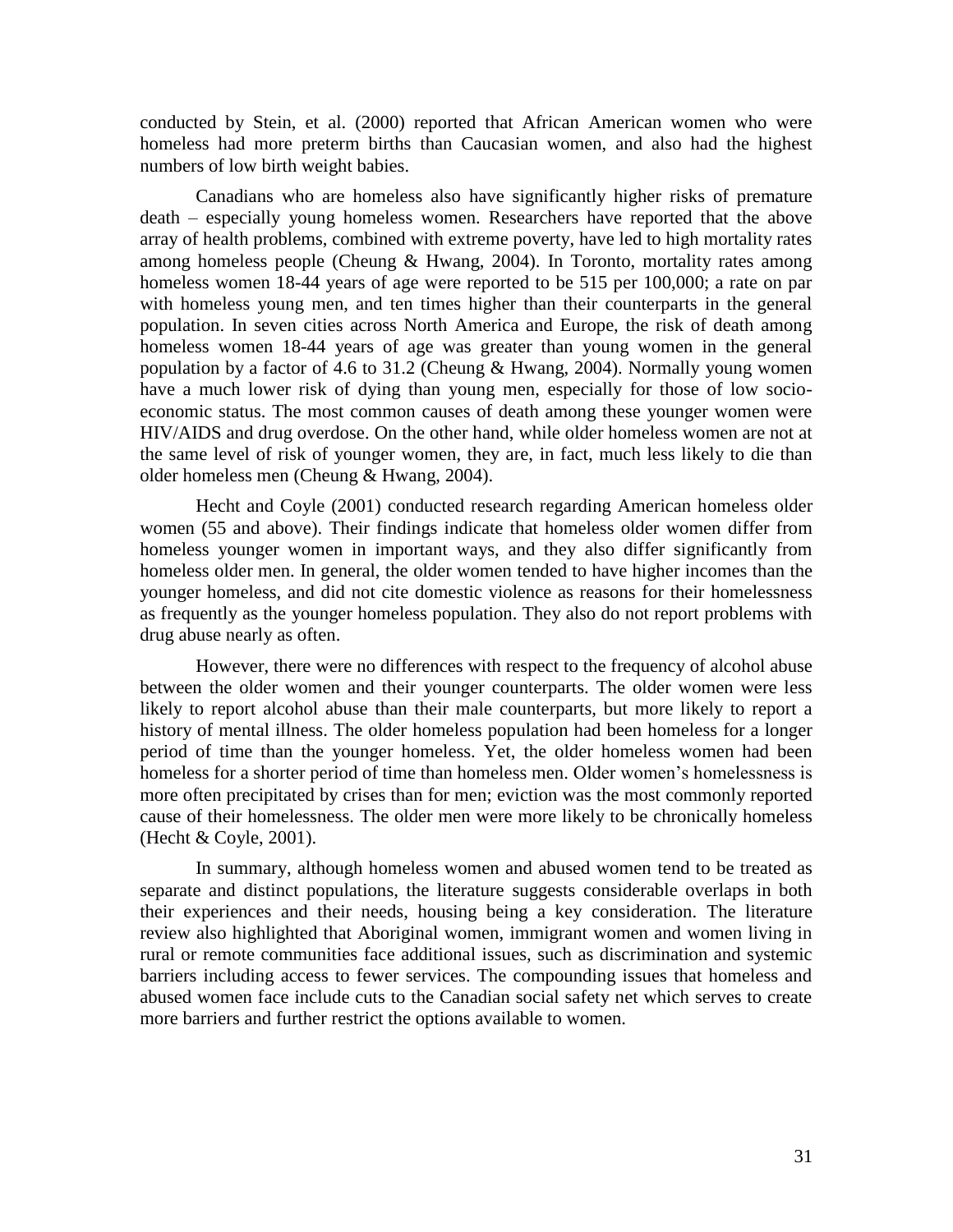### **Chapter Two: Housing Options for Abused Women**

The environmental scan was compiled through a review of published academic literature and internet sites on best practices to safely house abused women. The range of housing options for abused women is examined, from emergency VAW shelters or transition shelters, to second and third stage housing. We also look at options to assist women to remain in the family home while increasing the women's safety from an abusive intimate partner. For example, initiatives such as emergency protection orders have been commonly developed as provincial legislation in Canada, the United States and Australia.

This chapter examines the housing options available for abused women including those commonly used in Canada such as emergency protection orders, emergency women's shelters, second stage shelters, and innovative approaches to support abused women's access and ability to remain in subsidized housing. Housing options that are not specific to abused women, including permanent housing through both the public and private sectors, are discussed in Chapter Three.

The document examines the housing options available for abused women including those commonly used in Canada such as emergency protection orders, emergency women's shelters, second stage shelters, and permanent housing through both the public and private sector. The information regarding each housing option is subdivided into the following format: an overview of the option, safety issues, maximum stay length, quality of housing, emotional support, and access. These variables were selected based on the authors' long histories interviewing and working with abused women with respect to numerous issues including housing. The last variable, other issues, includes funding issues as well as any other factors considered pertinent to the option presented. A summary table of housing options is in Appendix 1.

In many cases, the literature has not kept pace with the sector and the approaches different provinces/territories and countries are taking to house abused women. As such, some of the information in this document was from representatives of the provincial women's transition house associations or directly from the shelters utilizing various approaches.

### **Keeping Women Safely in their Homes: Protection Orders**

Protection orders, either emergency orders (EPOs) or permanent protection orders (in Alberta, Queen's Bench protection orders) were conceived as one strategy to keep the victims of intimate partners in their homes by requiring the perpetrator to leave. Developed for perpetrators who are at low risk of re-offending, an EPO has a number of provisions that could assist victims including stipulations to prohibit the respondent from contacting or communicating with the victim or others named in the order and from attending at or near the victim's residence. It is civil legislation, so the perpetrator will not face criminal charges or conviction, although breaching an order is a criminal offense. Restraining orders are another form of order that could be considered, however in Alberta there is a provision in the PAFVA orders that specifically relates to keeping victims in their homes.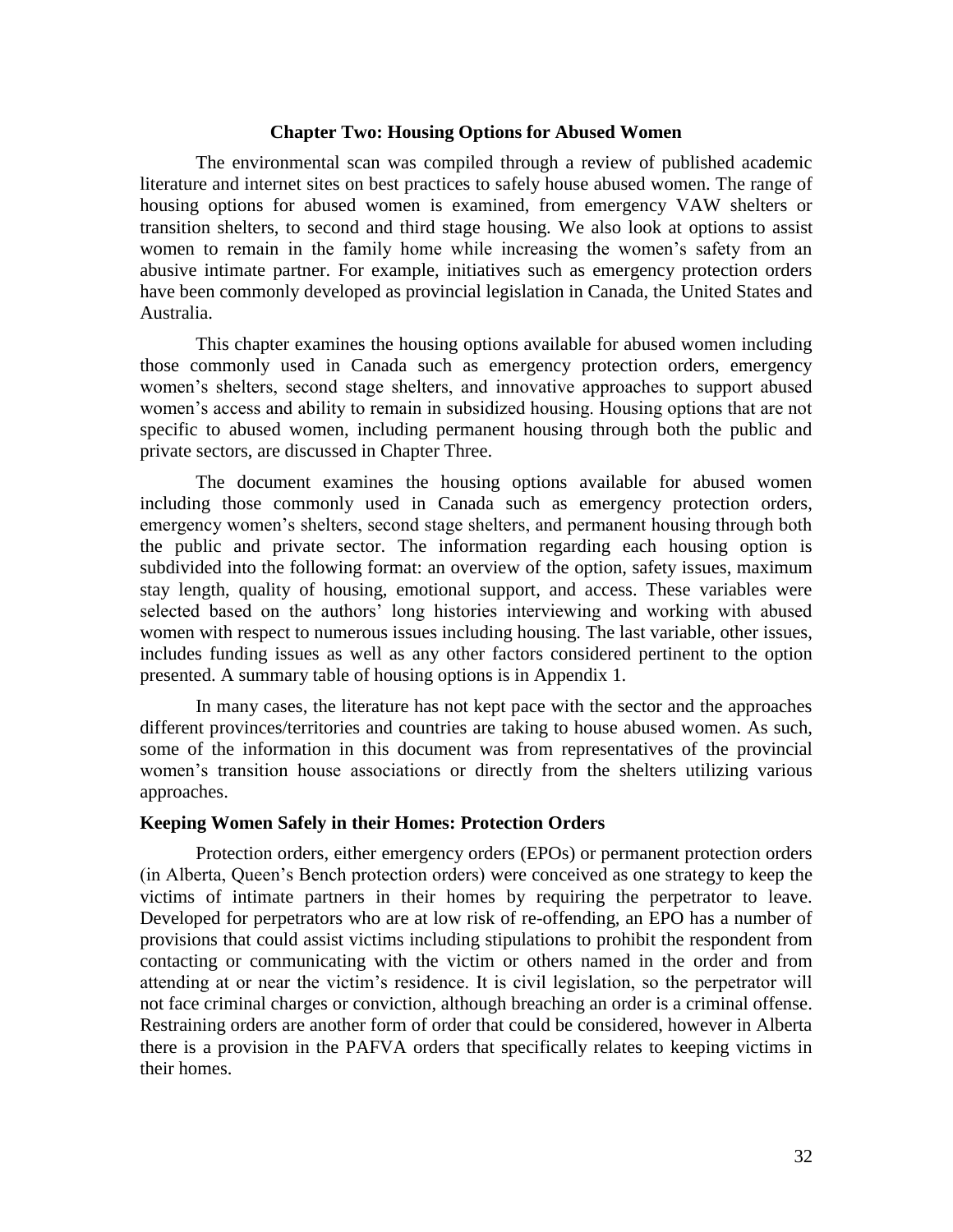The province of Alberta's *Protection Against Family Violence Act (PAFVA)* came into effect on June 1, 1999 and was revised in 2005. Similar to legislation adopted in other Canadian provinces, the intent is to protect family members from domestic violence by allowing a claimant to receive an emergency protection order (EPO) issued by a provincial court judge or justice of the peace, usually with the assistance of the police. An EPO must be reviewed by a Court of Queen's Bench justice within seven working days of the order being granted. A Queen's Bench protection order is a second type of protection order that a claimant can directly apply for at the Court of Queen's Bench. The orders are intended to complement other tools of the justice system, such as criminal charges, restraining orders and peace bonds, to more effectively address and provide consequences for the serious nature of intimate partner violence.

Reviews of civil domestic violence legislation have taken place in Saskatchewan (Turner, 1995), Prince Edward Island (Bradford and Associates, 1998) the Yukon (Bala & Ringseis, 2002) and Alberta (Tutty, Koshan, Jesso & Nixon, 2005). In the PEI review, the civil legislation was viewed as an important tool and the flexibility of the Act was praised, as was the minimal paperwork. Also, since the process is expeditious, it reportedly may be more appealing to some victims of domestic violence, particularly those who do not want their partners charged. The use of this legislation was continually referred to as a beneficial first step toward a victim regaining control and moving away from their abusive partners. Similarly, in the Saskatchewan review (1999), participants agreed that the legislation helps victims of domestic violence by providing immediate protection and allows the victims to remain in the family home and community. Additionally, the legislation conveys the message that domestic violence is a serious concern and will be treated as such by the criminal justice system.

Victims are reportedly highly supportive of this legislation in all jurisdictions that have enacted civil domestic violence legislation and completed evaluations. Victims reportedly appreciate the immediacy of the protection afforded using this legislation as well as conditions such as exclusive occupation of their home and temporary custody of their children (The Ad Hoc Federal-Provincial-Territorial Working Group Reviewing Spousal Abuse Policies and Legislation, 2003).

Legislative reviews suggest that more police training is needed to facilitate the police becoming more aware of the civil legislation and to suggest it to victims of domestic violence where applicable. They also support developing a common understanding among justice personnel of when it is most appropriate to use the legislation. Finally, more public education is needed to inform victims of this legislation (The Ad Hoc Federal-Provincial-Territorial Working Group Reviewing Spousal Abuse Policies and Legislation 2003).

Over the past twenty years, a number of studies have evaluated civil protection orders. Although many took place in the United States, their results can be seen as applicable to the Canadian context given the relatively few evaluations in this country. Of the sixteen studies, twelve support the effectiveness of protection orders (Carlson, Harris & Holden, 1999; Kaci, 1994; Keilitz, Hannaford & Efkeman, 1997; Ptacek, 1999; Holt, Kernic, Lumley, Wolf & Rivara, 2002; Holt, Kernic, Wolf & Rivara, 2003; Kinports & Fischer, 1993; Fischer and Rose, 1995; Johnson, Luna & Stein, 2003; Gist, McFarlane,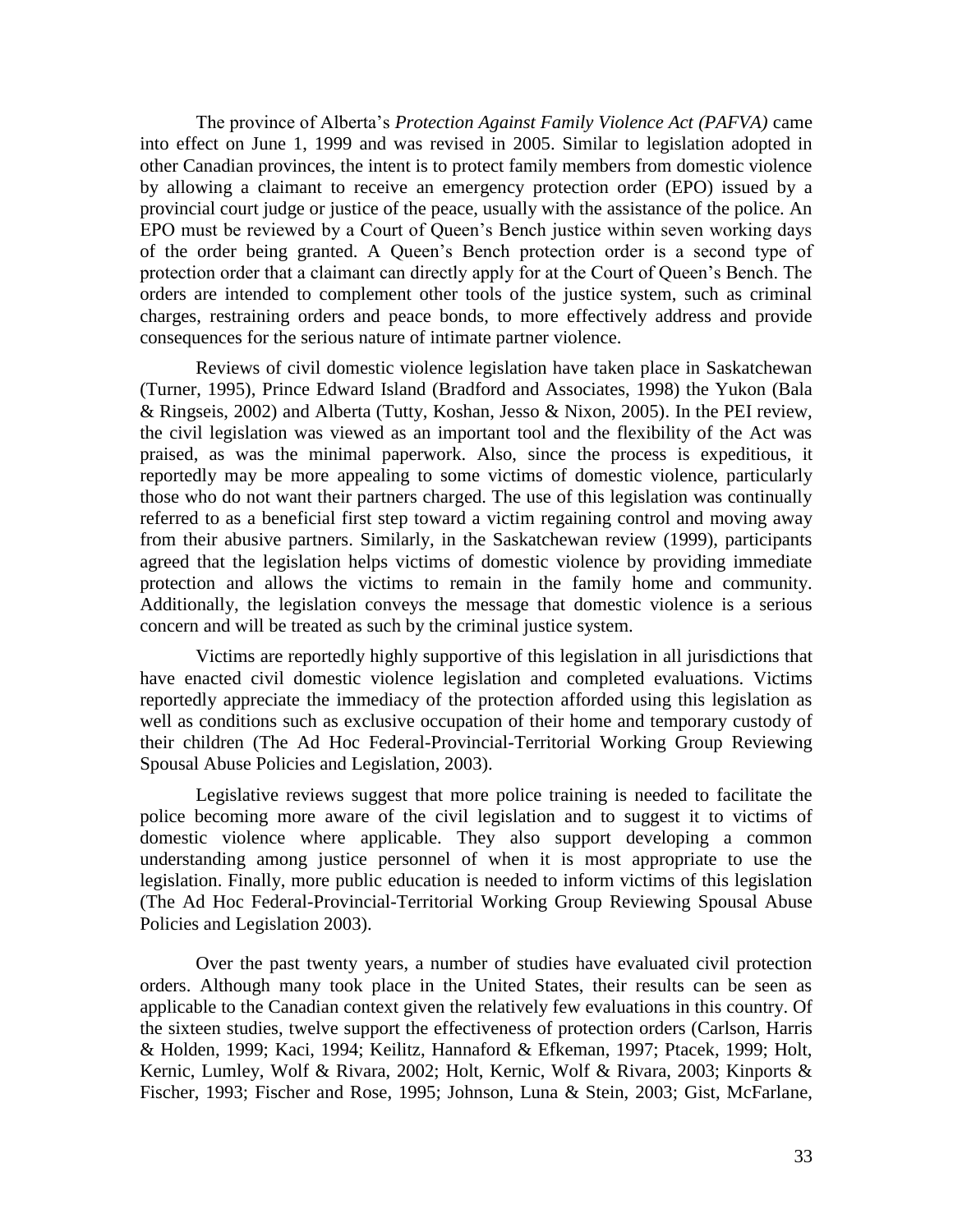Malecha, Willson, Watson, Fredland, Schultz, Walsh, Hall & Smith, 2001; McFarlane, Malecha, Gist, Watson, Batten, Hall & Smith, 2004; Humphreys & Thiara, 2003).

The results of three studies suggest that civil protection orders are not generally effective (Harrell & Smith, 1996; Klein, 1992; Adhikari, Reinhard & Johnson, 1993) and one reported mixed results (Grau, Fagan & Wexler, 1985). Several of these studies will be presented in more detail suggesting on the whole that women experience less domestic violence with protection orders in place, based upon self reports, police reports, and reports from key stakeholders.

**Safety**: A major intent of emergency protection orders is to keep women safe and housed in their own homes. Do the orders maintain this safety? If the perpetrator has a history of ignoring justice responses (i.e. breaching restraining orders) then an emergency protection order is probably not a good solution for his partner. However, do emergency protection orders work for lower risk offenders? While there are, of course, no guarantees, some research supports EPOs as a tool that maintains safety for some women.

Holt et al. (2002) studied the extent to which obtaining a protection order was associated with subsequent police-reported intimate partner violence in a retrospective cohort study of 2691 adult women in Seattle, Washington. Similar to Alberta, women in Washington first apply for a temporary protection order, which is granted by a judge for two weeks before a court review that can result in a longer term protection order that can last up to a year or more. "Permanent" protection orders were associated with an 80% reduction in police-reported intimate partner violence in the 12 months after an initial incident. Women with permanent protection orders were less likely than those without orders to be physically abused. Permanent, but not temporary protection orders are associated with a significant decrease in risk of police reported violence against women by their male intimate partners.

Several additional studies have documented that once protection orders are obtained, further violence is decreased. Kaci (1994) surveyed 137 individuals by mail one and four months following temporary or permanent protection orders. Even though the response rate was low (26% at 1 month and 10% at 4 months), 87% of the women at one month and 100% at four months reported that the protection order helped stop further abuse. Similarly, Ptacek (1999) interviewed 40 women in two different courts who were seeking protection orders. 86% of the women reported that the abuse either stopped or was reduced as a result of the order. Another study of 210 women who obtained protection orders reported a 66% decrease in police contact when compared to reports of physical assaults two years prior compared to two years after the protection order was obtained (Carlson, et al., 1999).

In a descriptive longitudinal study, Gist et al. (2001) compared 180 women who were victims of intimate partner violence; 90 of whom applied for a protection order and 90 of whom were pursuing assault charges. Measures of the type, frequency and severity of violence occurred at an initial interview, one month and six months and for women seeking a protection order. A final measure was also taken at one year and for women seeking charges, two years after the initial visit. Standardized measures used included *Severity of Violence Against Women Scale (SVAWS), Stalking Victimization Survey (SVS), Danger Assessment Scale (DAS).* The results indicated that both groups of women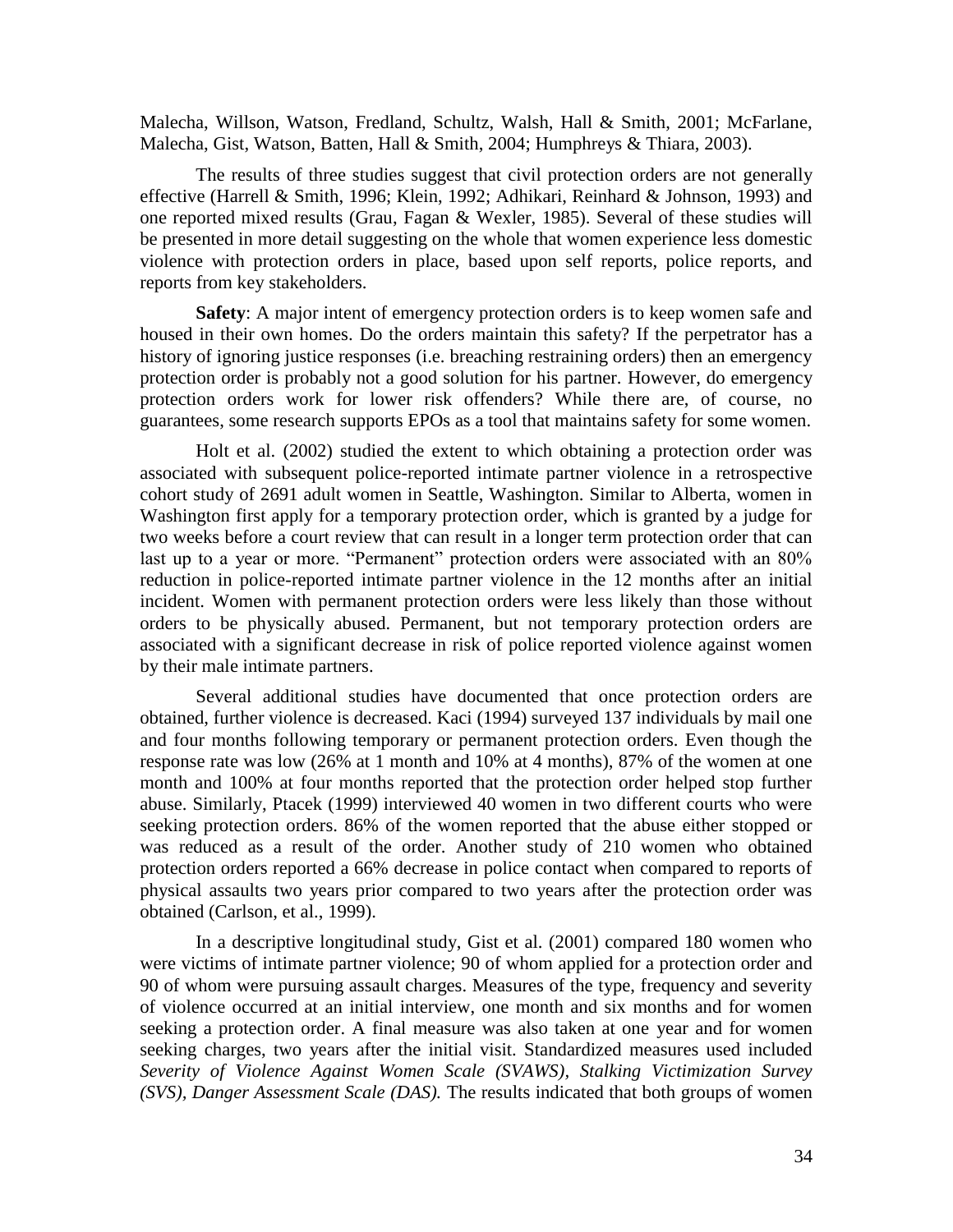reported lower levels of intimate partner violence for up to two years after seeking assistance. However, those women who qualified for but did not receive a protection order reported significantly more threats of abuse and physical assault at six months compared to those who received a protection order.

In Australia, a major domestic violence focus has been using exclusion orders to force the perpetrator to leave the family home (Office for Women, n.d.). This focus has come out of the view that women and children should not be forced to leave the family home in order to be safe and also out of "the difficulty and dislocation in establishing affordable and appropriate housing" (Office for Women, n.d., p. 2).

**Enforcing Protection Orders**: One safety concern is whether EPO breaches are addressed by the police (as mentioned, breaching an EPO is a criminal offence). In a Canadian study, Rigakos (1997) examined the enforcement practices of police officers when responding to breaches of civil restraining orders and peace bonds. Questionnaires were administered to 45 police officers from British Columbia and focused on how they have reacted to peace bonds and restraining orders in the past; factors that encourage or discourage them to arrest for breaches of these protective orders; and their general perceptions of the effectiveness of protective court orders. An arrest ensued in only 21% of the breaches of a civil restraining order ( $n = 19$ ) and 35% of breached peace bonds ( $n =$ 29).

Civil restraining orders were less likely to be enforced than criminal court orders; however, both orders rarely resulted in arrests when breached. More officers recommended that women obtain a civil restraining order (62%) than a peace bond (53%), which may be reflective of the view that domestic violence is a private and civil family matter. The most significant factor for not arresting for either peace bonds or restraining order breaches is when police believe that the claimant originally allowed the offender into the residence. Cases in which arrests occurred for breaches of protective court orders involved signs of forced entry, the abuser was a potentially violent offender, or signs of a struggle (a woman's plea to act ranked 6th out of the 12 situational variables inciting the police to enforce the order). Further, the police were less inclined to arrest if they believed that the victim was intoxicated or unlikely to appear in court. This discretion in addressing breached civil orders suggests that the police do not fully understand the dynamics of domestic violence and that women continue to be blamed for their abusive partner's actions. Thus, abusive partners are not held accountable for domestic abuse related crimes unless there are other criminal code violations.

Johnson et al.'s (2003) study of orders of protection examined the effectiveness and the nature of the police response to reported violations. Twenty-one of 37 respondents (57%) expressed negative comments about how the police responded suggesting, for example, that the police believe that claimants use the orders to harass former partners. The researchers concluded that even with enhanced criminal justice response to domestic violence, major issues with enforcing the orders in a fair and consistent manner continue.

**Maximum Stay Length**: Although this could be considered as not applicable because women are in their own homes, protection orders are time limited, typically for a year.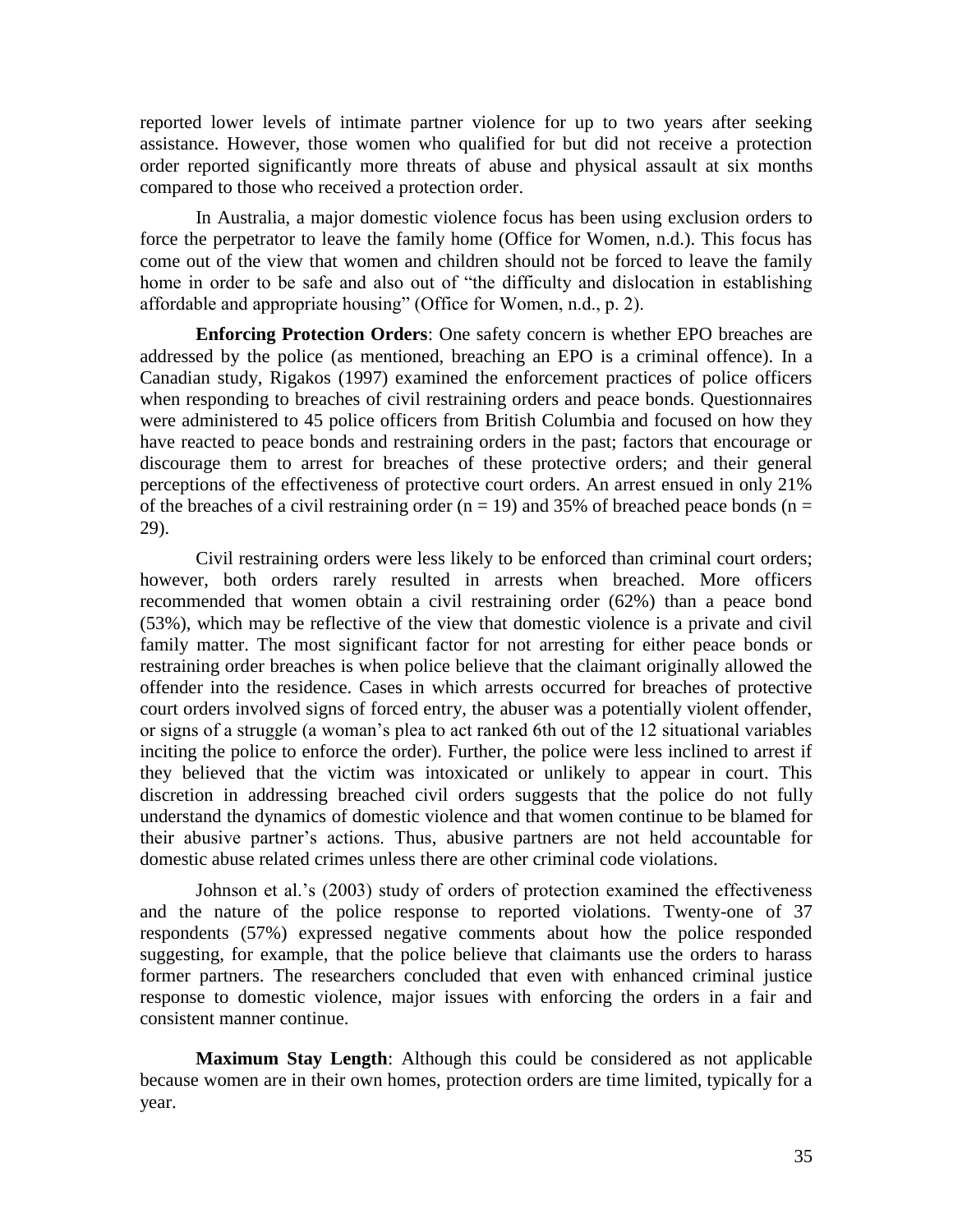**Quality of Housing**: Presumably staying safely in one's own residence has numerous advantages for both mother and children.

**Emotional Support**: No support services have been linked to EPOs across any of the jurisdictions reviewed. The addition of support services could be considered as victims may feel quite vulnerable with respect to whether they will remain safe. Advocates could assist women in making safety plans in the event that they decide to leave the family home.

**Access**: Relevant to this examination of housing, in a review of two and a half years of EPO's in Alberta (Tutty, et al., 2005), 64% of applications were granted exclusive occupation of the residence (508 of 796). After the protection order became a Queen's Bench order, 58.3% (234 of 384) continued to be granted exclusive occupation of the residence.

Relatively few EPOs were accessed in the 2.5-year period (908 applications for the entire province) raising questions about access. Several women interviewed for the Tutty et al. study had their requests for EPOs turned down by police officers.

Martz and Sarauer's 2000 qualitative study of women experiencing intimate partner abuse in east central Saskatchewan found that only 2 of 19 survivors were able to access Emergency Intervention Orders to remove their abusive partner from the family home. The other women seemed to believe that, in their circumstances, such an order was not helpful because they lived in remote rural locations and would have no protection should their partner violate the order.

### **Sheltering Women**

The terminology to identify different types of shelters varies across the county. Thus, for the purposes of this review, the terms *shelter*, *women"s shelter*, and *VAW shelter* will refer to the short-term emergency shelters designed to temporarily safely house and provide services of women fleeing an abusive partner. *Homeless shelter* will be the term used to refer to those shelters designed to provide short-term housing to women (and men) who are homeless. *Second stage shelters* will refer to those programs that offer abused women the option of staying in their own apartment but also provide additional support services. These programs are time limited and help women transition into the community.

The term *third stage shelter* refers to another alternative available to women who have been abused, also offering time limited programs for housing and support. Third stage is generally available to women after they have completed a second stage program but still need housing and some support in the community.

In Canada, the number of shelters offering residential services (including safe homes, general shelters serving women, women's emergency shelters and second stage housing) for abused women has risen from 470 in 1998, to 543 in 2004, to 553 in 2006 (Statistics Canada 2007a).

The Transition House survey, conducted in 2003/2004 by Statistics Canada (2005b), was sent to 543 shelters known to provide residential services for abused women (with 473 completed surveys returned). It should be noted that not all of the shelters provide services exclusively to abused women, but also serve homeless women and those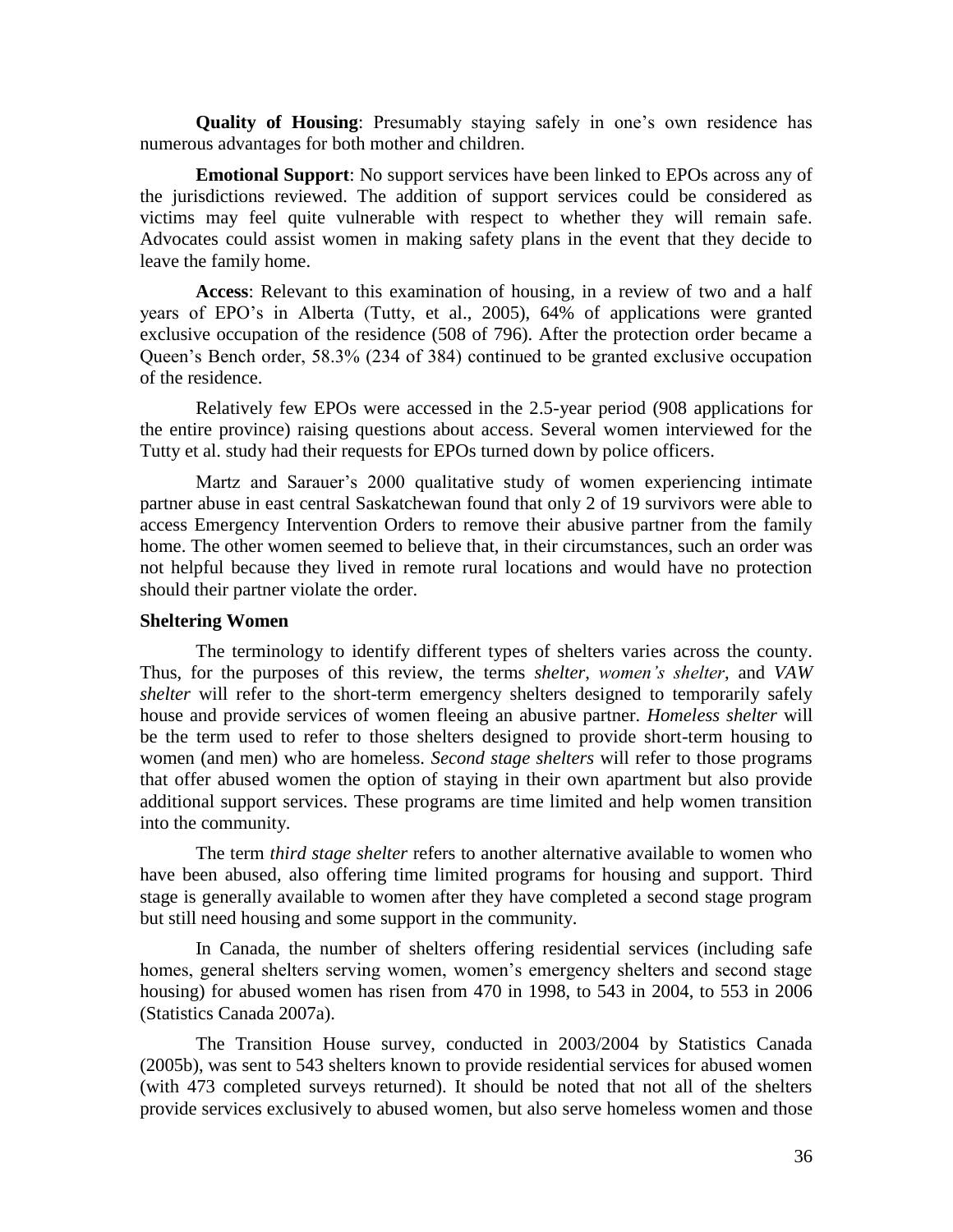facing other difficulties. In the year ending March 31, 2004, 95,326 individuals (58,486 women and 36,840 dependent children) were admitted to these shelters. While a minority of these simply needed housing, most (over 82%) were leaving abusive partners. This number was slightly down from previous years.

A new trend in the 2003/2004 Transition House Survey is that one-fifth of shelters (including general emergency and women's emergency shelters) accommodate those with problems other than or in addition to abuse by an intimate partner. Several newer types of shelters include safe home networks, rural prevention centres to address intimate partner violence in Alberta and Ontario's Family Violence Resource Centres, many of which were developed for rural communities where a full shelter would be impractical from a resource perspective. About 7% of the shelters were on reserve and less than half of these were emergency shelters.

### **VAW Emergency Shelters**

In Canada, women's emergency shelter organizations have taken the lead in providing not only residential care for women and children fleeing abusive partners, but advocacy and counselling for both shelter residents as well as women in the community dealing with an abusive partner and children who are witnessing this abusive behaviour against their mothers. Individual emergency shelters in urban centres serve 1000 to 1500 women and children each year, whereas in rural areas the numbers are slightly fewer (Statistics Canada, 2007a.

**Safety**: Most shelters have enhanced security measures to protect women and children from the women's abusive partners. Women within shelters are safe, but, notably, only a relatively small proportion of abused women access shelters. Additionally, the proportion of women able to access shelters is declining. The 1993 Violence against Women survey reported that only 13% of abused women had used shelters (Rodgers, 1994). The 1999 General Social Survey reported that 11% of abused women had used shelters in some manner. The 2004 General Social Survey (Statistics Canada, 2005a) reported that only 11% of women who had experienced spousal violence in the past five years had contacted a shelter, with about 6-8% actually using a residential service.

**Maximum Stay Length:** The majority of the 473 Canadian shelters that completed the 2003/2004 Transition Home survey are "first-stage" transition homes, offering shelter for an average of three weeks. However, the maximum allowable stay seems to be lengthening. More recent information indicates that how long women can stay in shelter varies across Canada, ranging from the shortest at 21 days, to a year, and even one territory (Nunavut) has no maximum. Surprisingly, Alberta has the shortest maximum lengths of stay in the country since both non-reserve and on reserve shelters have considered 21-days as the maximum. How provinces and territories grant extensions to families also varies across the country. In Alberta, shelter executive directors have the discretion to extend a family's stay.

Tutty and colleague's interviews with key Canadian stakeholders in 2007 indicated that 30 days was the most common maximum length of stay. But the key informants reported a wide range, noting that in some provinces/territories women may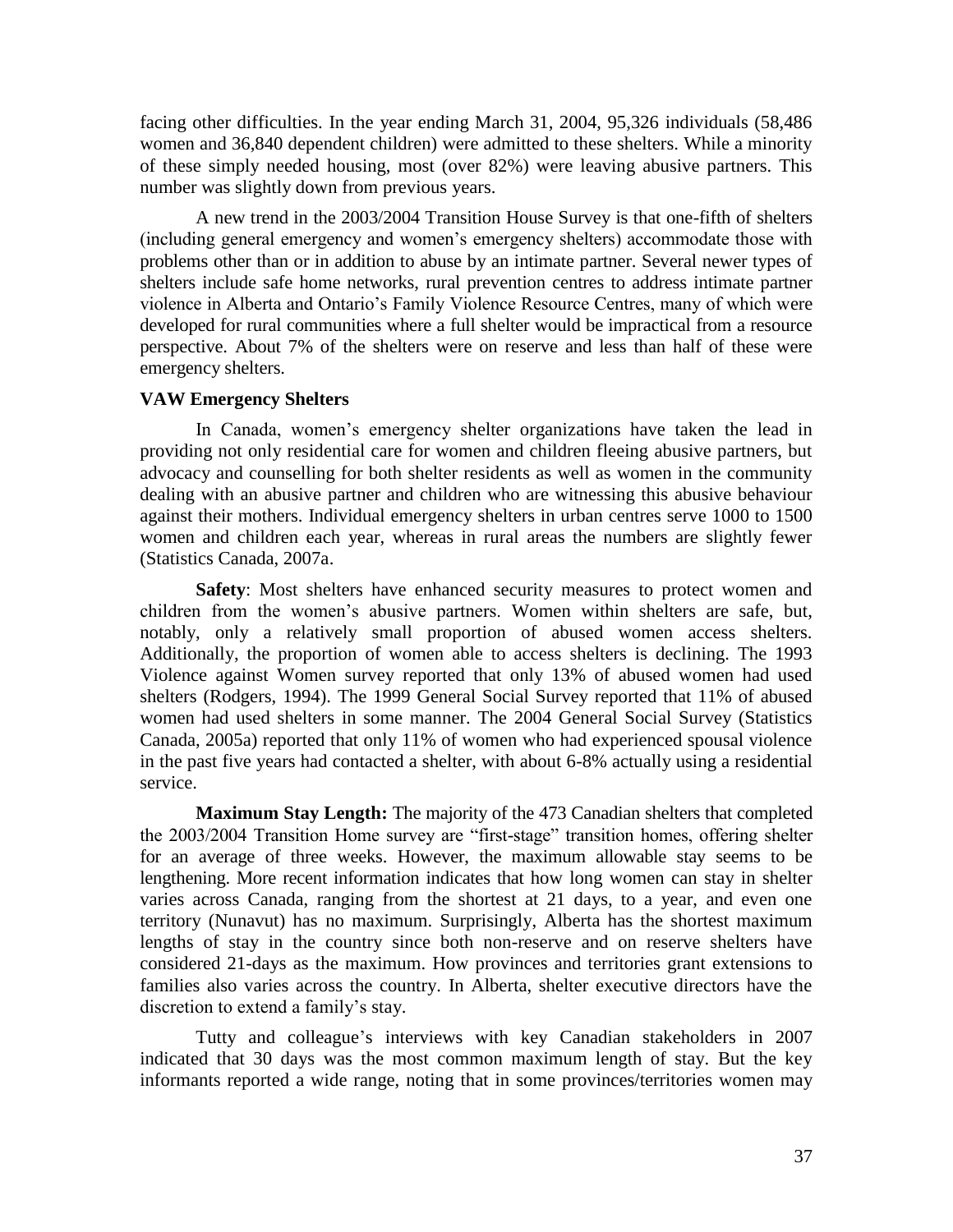stay in a VAW shelter for six months and, in others, up to a year. One respondent commented:

Women don't leave our VAW shelter unless they have safe, affordable housing unless she's been a risk factor to the other residents. Women can be funded in a shelter for up to a year; we have global funding which means that we get money each year. If we have a chicken pox quarantine and we can't take anybody in and our numbers go down, we still get the same amount of funding. Women stay for a day or a year—it is still the same amount of funding. (Tutty, et al., 2007, p. 50.)

Shelters specializing in work with older women often have longer maximum stays. For example, Ama House in Whiterock, BC allows women to stay for six months. They offer the longer stay in recognition that it can be even more difficult for older women to find affordable, safe, permanent housing. Similar to other shelters, it is communal living, but each woman has her own room. In contrast, Rotary Kerby Centre shelter in Calgary offers women (and men) aged 50 to 55 years a three-week maximum with the possibility of a day-to-day extension for another three weeks. Women over 55 at Kerby Centre face the same time lines: a three week maximum with a possibility of extension for another three weeks.

The key stakeholder respondents from across Canada in the Tutty, et al. national study (2007) noted that women are staying longer in shelters as access to housing becomes increasingly difficult for women. In this study, provincial transition house associations were contacted, and their representatives expressed the same concerns. Also consistent with the literature, was the concern that women are returning to their abusive partners because no affordable long-term housing is available.

Internationally, the length of stay in emergency is somewhat longer than what is common in Canada. In the United States, the average length of stay at emergency shelter is 60 days (Melbin, et al, 2003). In Israel, at least one shelter reported an average length of stay of three six months (Itzhaky & Ben Porat, 2005), more similar to the length of stay in many Canadian second-stage shelters.

**Quality of Housing**: The quality of shelter accommodations varies across the country. Some shelters are converted houses that are now aging and need upgrades; others are relatively new and were designed to meet the needs of sheltering abused women. Newer buildings are more likely to address accessibility issues for women with disabilities. This can be difficult to "add-into" older converted houses (Tutty, 1999).

**Emotional Support**: Shelter programs have expanded over time. Providing secure accommodation remains their most important purpose, but they also offer counselling, linkages to community agencies, crisis telephone lines, follow-up support for former residents (Tutty, 1996), outreach for women who may never come into the shelter and training for professionals (Davis, Hagen, & Early, 1994; Johnson, Crowley, & Sigler, 1992). Treatment for children exposed to intimate partner abuse is now common, as are prevention programs and even programs to treat abusive partners.

VAW shelters offer emotional support and advocacy for their clients. According to the 1999/2000 Transition Home Survey, most Canadian shelters offer in-house short term counselling (90%), advocacy (89%) and specialized services for older women (84%). In the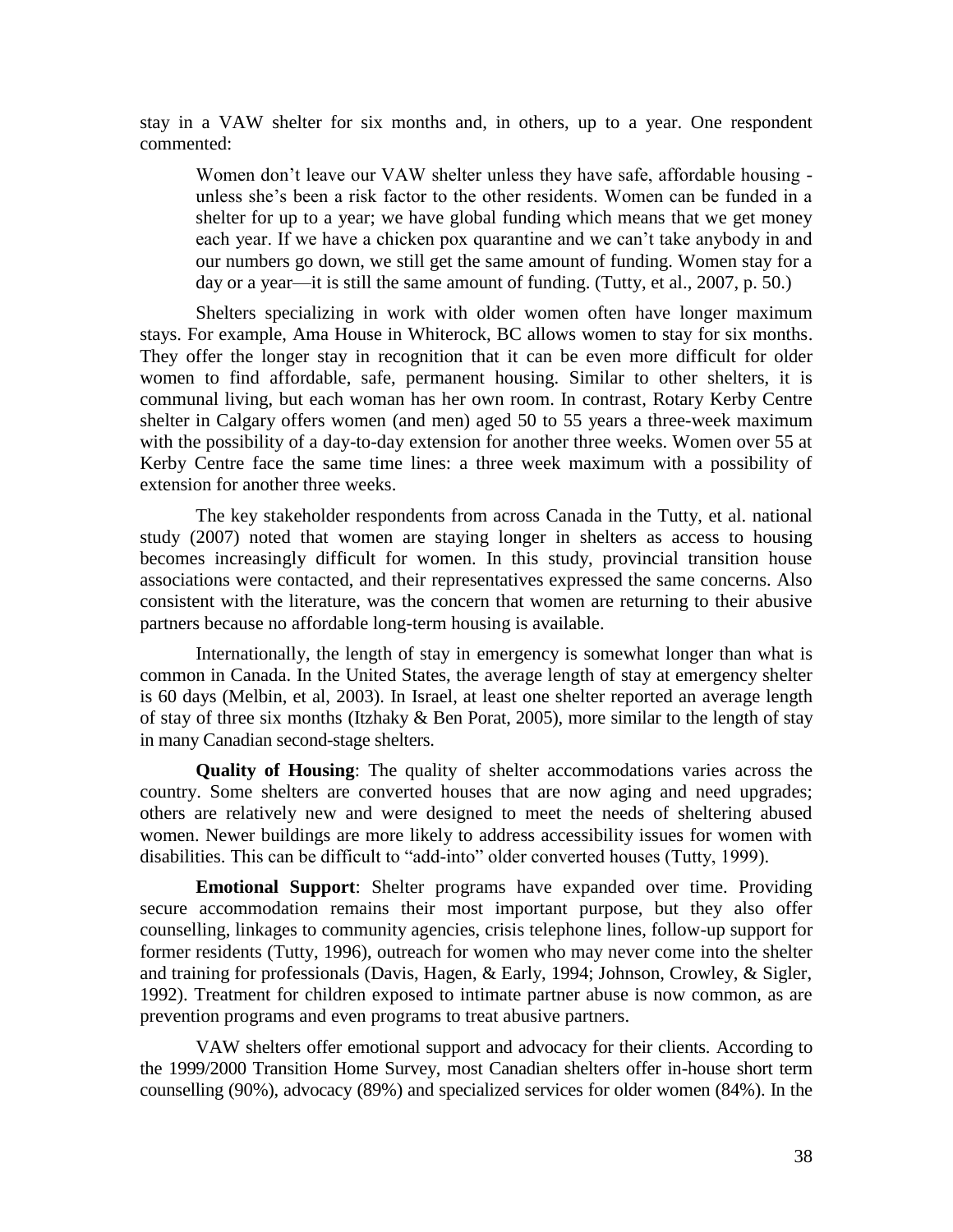2005/2006 survey most shelters offered safety planning (92%), in-house short term counselling (91%), advocacy (90%), transportation and accompaniment (90%), and housing referrals (86%). Most also offered services to women who were not residents: crisis phone lines (68%), safety planning (66%), short-term counselling (63%), and advocacy (63%) (Statistics Canada, 2007a).

Most shelters also offer follow-up or outreach services to women. The authors of several studies on follow-up and advocacy services (Sullivan & Bybee, 1999; Tutty, 1993; 1996; Tutty & Rothery, 2002) all support extending services to abused women beyond their shelter residency. Without such support abused women may be especially vulnerable to becoming homeless (Breton & Bunston, 1992).The 2005/2006 Transition Home Survey (Statistics Canada, 2007a) reported that 496 facilities provided outreach workers for a national average of 48 hours a week; in Alberta, outreach averaged 55 hours a week. Outreach workers provided information to victims, provided support and counselling to clients, court accompaniment, and participated in providing services to drop-in centres. In Manitoba, shelters incorporate outreach services to women in public housing, thereby ensuring they have support as they transition back into the community.

Canadian evaluations support the importance of shelters and shelter programs (Tutty, 2006; Grasley, Richardson, & Harris, 2000; Tutty & Rothery, 2002; Rothery, Tutty, & Weaver, 1999; Tutty, Weaver, & Rothery., 1999; Tutty, Rothery, Cox, & Richardson, 1995; Canada Mortgage and Housing Corporation, 1994). Most of these used exploratory or descriptive research designs. Many included qualitative components that allowed women to present their own perceptions. In addition, in surveys, abused women have rated shelters as their most effective source of help, more important than traditional service agencies (Bowker & Maurer, 1985; Gordon, 1996). It is clear that the safety and support offered to residents have helped many to leave abusive partners (Dziegielewski, Resnick, & Krause, 1996; Orava, McLeod & Sharpe, 1996; Tutty, et al., 1999).

International researchers have evaluated shelter services offered in their countries. A recent study in an Israeli shelter by Itzhaky & Ben Porat (2005) found significant improvements from week one to three months later on women's self-esteem, empowerment (both personal, with professionals and with services), well-being (satisfaction with life & hope).

American surveys of abused women have rated shelters and support groups as among the most effective help sources (Gordon, 1996). However, Wathan and MacMillan's 2003 article reviewing evidence about interventions for violence against women states that, "no high-quality evidence exists to evaluate the effectiveness of shelter to reduce violence" (p. 589), meaning that the majority of the studies that they reviewed were not randomized clinical tests. However, using research methods that randomly assign women to research conditions such as shelter or no-shelter condition is simply not possible, nor would it be ethical.

Wathan and MacMillan note that studies conducted by Sullivan and colleagues did use a random clinical trial design, randomly assigning shelter residents to either receive advocacy and counselling post-shelter, providing strong evidence for their efficacy. These series of studies identified that these services had a significant impact on the women's ability to access resources, better social supports and greater quality of life (Sullivan &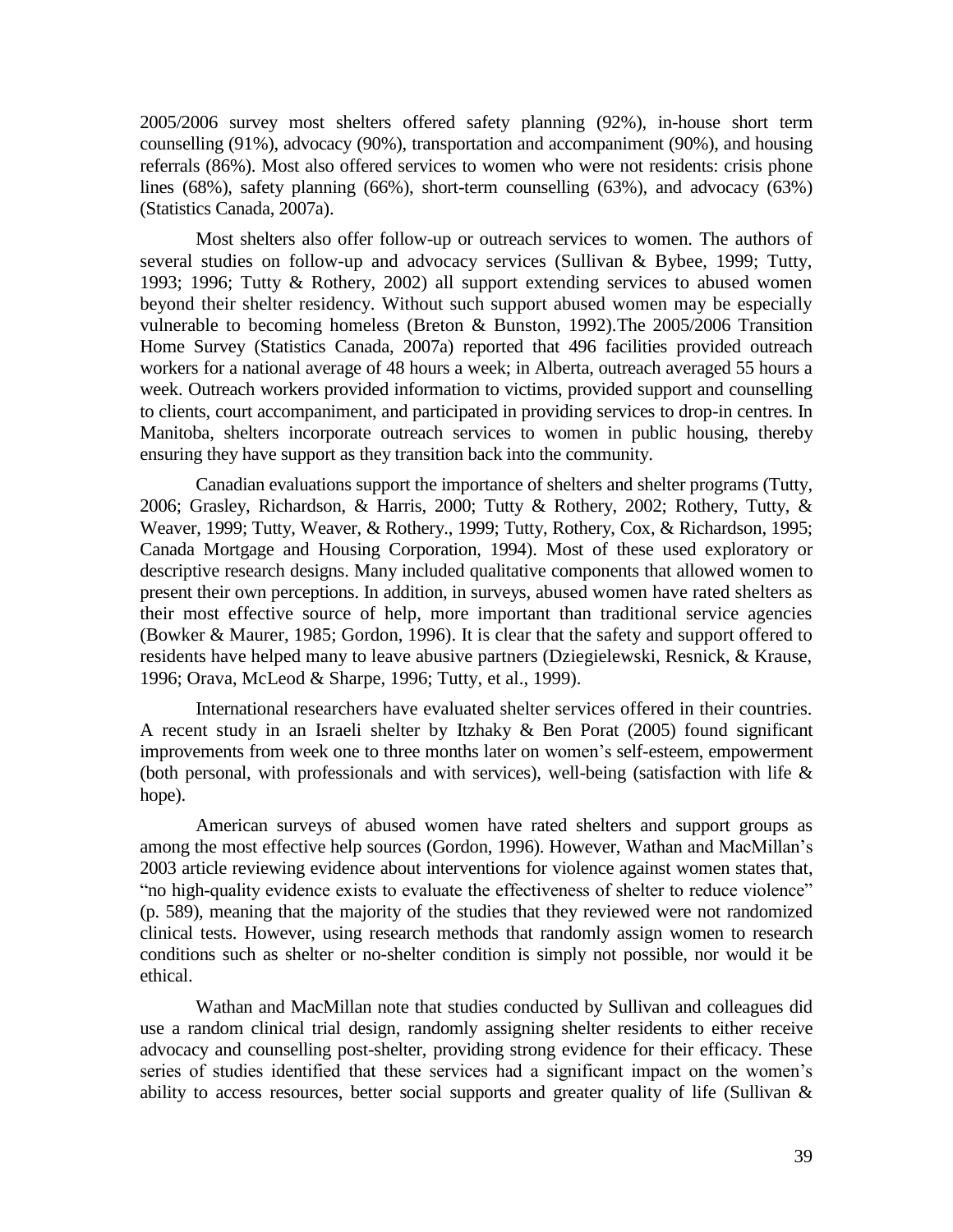Davidson, 1991; Sullivan, Tan, Basta, Rumptz, & Davidson, 1992). Ultimately, those receiving advocacy and counselling did experience less physical violence (but not psychological abuse) compared to women who did not receive the services both after the intervention and two years later.

However, conceptualising the reduction of violence as the main outcome variable is questionable since women have little control over being the recipient of violence. They may leave to go to a shelter and may remain safe while in residence, but once they leave, it is the responsibility of the abuser to stop the violence. Given that women have little control of this, using violence reduction as an outcome seems rather like blaming the victim.

Many Canadian VAW shelters also offer services to children. The 1999/2000 Transition Home Survey found that more than two-thirds of the children residing in shelters were offered individual counselling (69%) or group intervention (54%). Nationally, the 2005/2006 Transition Home Survey reported that the in-house services offered to children included: indoor recreation spaces (78%), outdoor recreation spaces (81%), group counselling or support (56%), individual counselling (67%), programs for child witnesses or victims of abuse (52%). In Alberta, the in-house services offered to children included: indoor recreation space (83%), outdoor recreation space (79%), group counselling (52%), individual counselling (50%), babysitting services (50%), and culturally sensitive services for Aboriginal children (48%)

**Access**: Becoming a resident in a shelter can be difficult, particularly in rural and northern communities where women have to travel long distances to reach a shelter. In some provinces or territories the police will take women to shelter if they don't have pending calls; others use volunteer pools to transport women. However, there are concerns about insurance coverage and liability should the driver have an accident or a particularly aggressive partner follow the fleeing woman (Tutty, et al., 2006). Access becomes even more difficulty when women have to be flown to the nearest shelter (Four Worlds Centre for Development Learning, 2007; Tutty, et al., 2007).

Women may not be able to access a shelter because it is full. Shelters cannot serve all that come to their doors, often sending away as many women as they take in or more. In 2002, a one-day Canadian women's shelter count indicated that close to one quarter (23.9%) of the (115 of 482) participating shelters had turned women and children away that day because they were full (SPR Associates, cited in Novac, 2006). Further, statistics from three Alberta shelters for April 1999 through March 2000, a total of 913 women were admitted, but 6668 women were not (Carolyn Goard, personal communication) a ratio of about 1:7. Being turned away seems to be of particular concern for women living in urban areas.

**Other Issues**: Funding has been a perennial problem for transition houses (Four Worlds Centre for Development Learning, 2007; MacLeod, 1989; Tutty, 2006; Vis-à-vis, 1989) Non-reserve shelters tend to funded provincially, on reserve shelters are federally funded. In Tutty's 1999 study, funding has been the number one challenge mentioned in interviews with provincial shelter association coordinators. The respondents noted that across federal and provincial governments virtually all social agency funding has been cut, so shelters are not alone in adapting to down-sizing.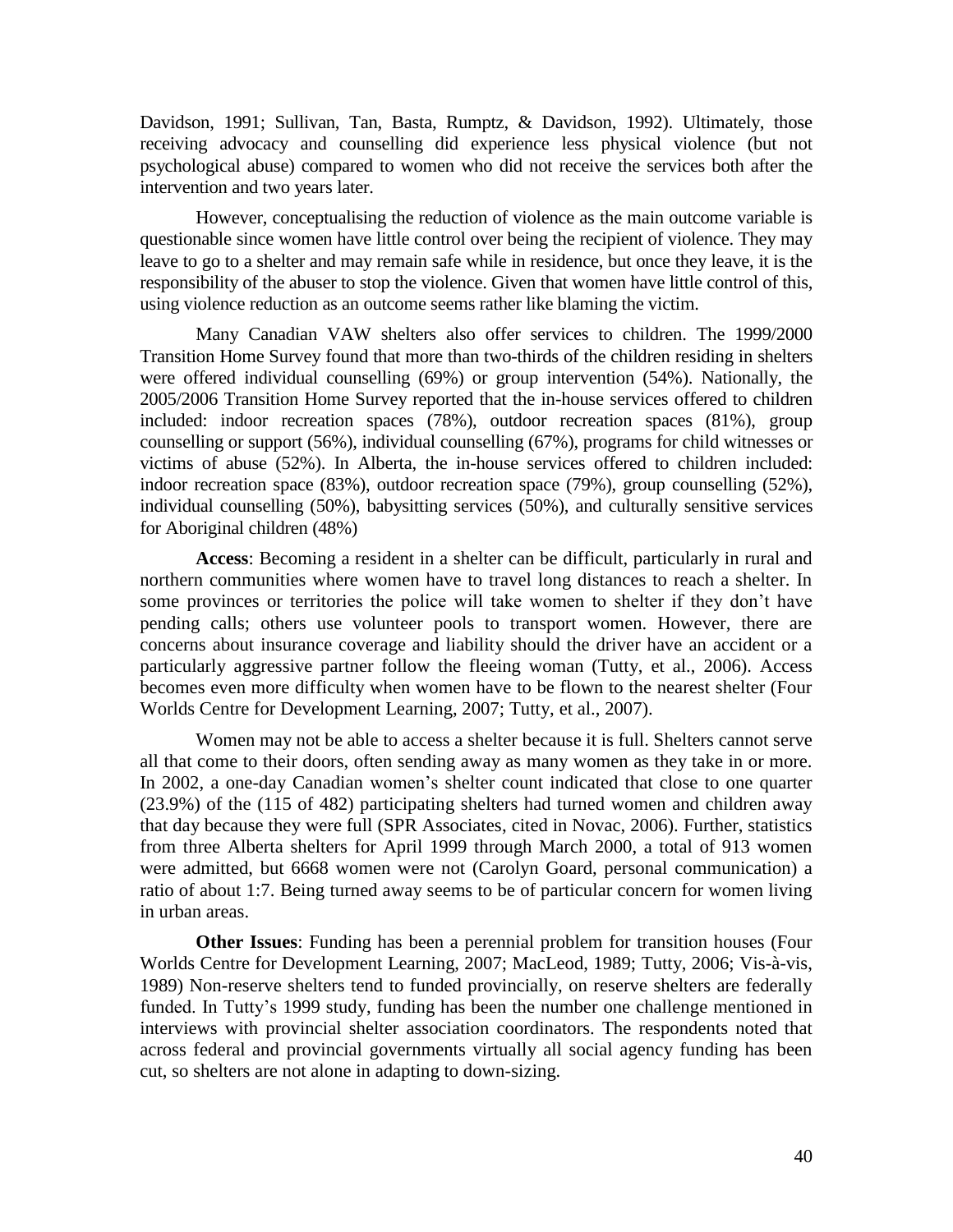However, since shelter budgets have never been large, even small reductions cut to the bone. Wages have traditionally been low: in some provinces and territories front-line worker's pay has been described as "desperately low" (Tutty, 2006). Over the years, provincial funding models have typically offered some increased wages, but seem based on a view of shelter workers as semi-skilled. It is impossible to compare wage levels across regions, because economic conditions vary widely and workers are not necessarily paid for regular work-week hours. Furthermore, benefits are not necessarily included in these packages. As such, the continuing dedication and hard-work of shelter staff, despite relatively low wages, is commendable.

Many provinces fund only the internal house activities, despite the fact that shelters extend support to abused women beyond their stay and provide many services to nonresidents (Tutty, 2006). The funding that most shelters receive from their provincial/territorial governments has never covered the total costs of providing shelter. Shelters are typically reimbursed for 65 to 80% of their costs, with the rest made up from fund-raising activities. Poorer provinces and territories, in particular, have fewer resources to fund shelters, and the expectation that the communities will contribute a portion further creates difficulties for poorer regions and rural/northern regions that have a much smaller population base.

Even so, most shelters continue to "do it all" by working within the constraints of their current budgets. For example, several creative programs have been funded by paying the night staff less money by allowing them to sleep, giving staff pagers or temporarily closing down beds. These are controversial decisions, but are typically made only after other avenues for additional funding have been exhausted. The current funding model leaves shelters in some provinces with little flexibility, since they are already functioning with minimal services. Most shelter directors and boards spend a considerable amount of time applying for grant money and conducting community fund-raisers.

The lack of funding to women's shelters is a severe enough problem that it has received international attention. In 2003, the Office of the High Commissioner for Human Rights of the United Nations recommended that all levels of government in Canada increase "its efforts to combat violence against women and girls and increase its funding for women's crisis centres and shelters in order to address the needs of women victims of violence"  $(p. 8)$ .

The provincial departments responsible for funding shelters vary and include Health, Social Services, and Children's Services. In many provinces and at the federal level, other ministries also offer services of relevance to woman abuse. Each has a mandate much broader than solely providing safety to abused women. In the realm of other programs to address woman abuse, these ministries are typically responsible for services to a wide range of members of the public including abused children, victims of sexual assault, and those with mental health or substance abuse issues. Most also have the mandate to promote public awareness and to fund prevention programs. From the governmental point of view, while they are committed to protecting abused women, they have a host of other funding responsibilities.

With respect to the cost-effectiveness of shelters, the Project Haven evaluation (1994a) calculated that three to four times the number of non-residents who were provided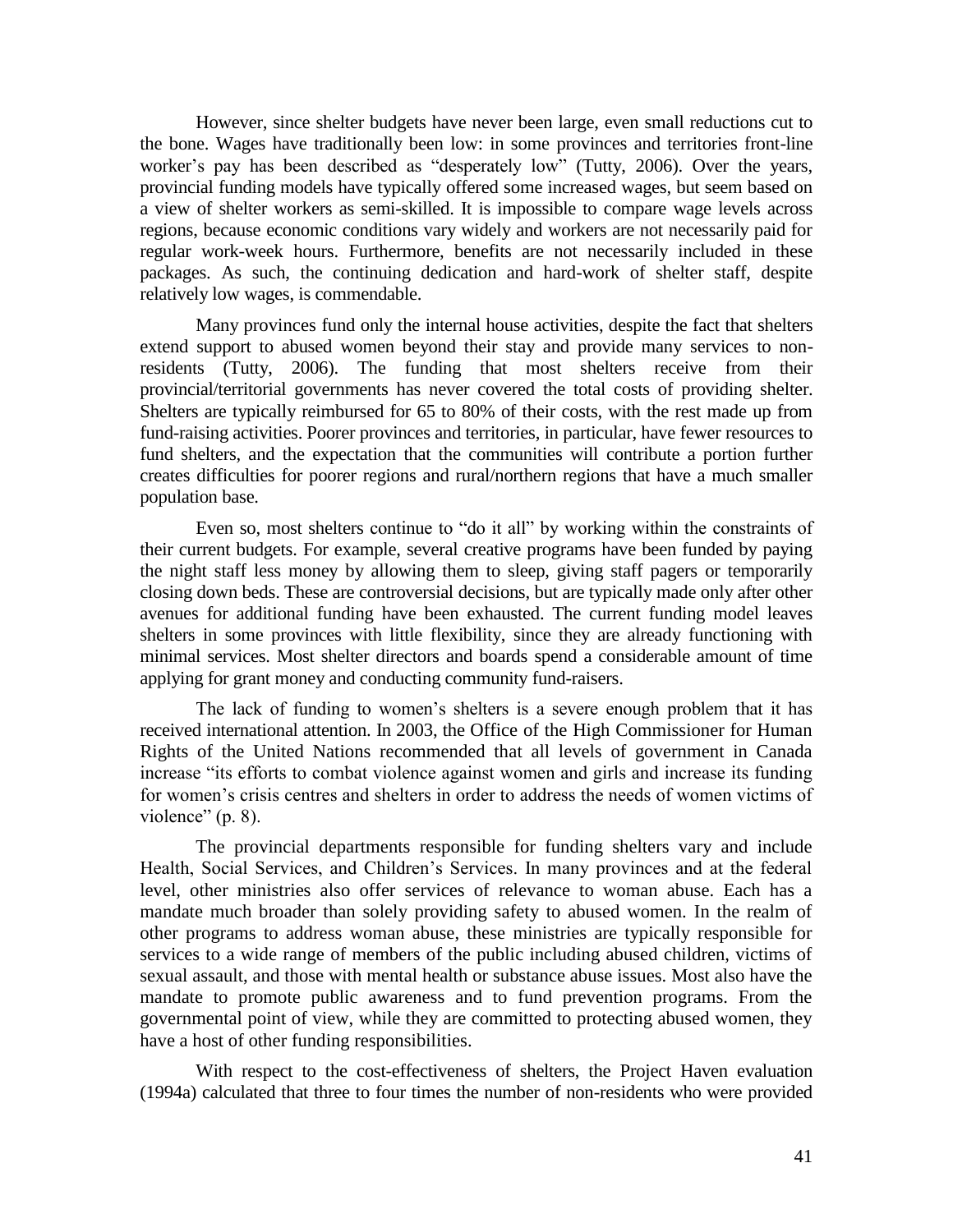services compared to shelter residents each day, and at a small portion of the cost of a shelter stay. When such figures are factored into discussions about cost, concerns about funding shelters seem less dramatic. For women who do not utilize shelters at all, simply knowing that the facility exists provides them with information about abuse and the sense that they can choose to use the service if needed.

# **Second Stage Shelters**

Second stage shelters provide women who are leaving their abusive partners with a transitional step between the short-term measures of a VAW shelter and living independently. Generally, in second stage shelters, women live with their children in their own apartment; but the units have enhanced security measures to address the families' safety needs as well as programs, services and/or supports (Tutty, et al., 2007). Thus, by providing increased safety measures, and emotional support for women who needed additional support or were dealing with more dangerous/obsessed partners, women were able to more successfully re-establish in their lives in the community (Du Mont & Miller, 2000; Four Worlds Centre for Development Learning, 2007). Second stage shelters in the United States also have the same conception of purpose (Correia & Melbin, 2005).

**Safety**: As already mentioned, second stage shelters in Canada generally have enhanced security measures to address the woman's safety needs. These features can be quite critical for women's survival since women are at greatest risk of being stalked, assaulted or murdered by their abusive partners when they make the decision to permanently leave (Du Mont & Miller, 2000). For example, when women leave their abusive partners, they are an estimated six times more likely to be murdered by these men (Statistics Canada, 1998).

Some second stage shelter programs retain apartment leases and utilities in the program's name in order to make it more difficult for the abusive partner to find the woman (MacFarlane & de Guerre, 2008).

**Maximum Stay Length**: Allowed lengths of stay in second stage shelters vary across the country but range from six months to eighteen months, with a year being the most common option (Tutty, et al., 2007; 2003/2004 Transition Home Survey in Statistics Canada, 2007a). However, in Alberta, most second stage shelters only allow women to stay for six months. Although the length of stay is longer than in emergency shelters, this is still a relatively short time-period in which to reside in one facility and at the end of their tenure women and their children must still seek appropriate accommodation in the community.

In the United States, most second stage shelters allow women to stay for a maximum of 12-24 months (Correia & Melbin, 2005; Melbin, et al., 2003). Correia and Melbin note that maximum stay lengths tend to be determined by funders and not by the women's needs.

**Quality of Housing**: The literature search found no information regarding the quality of second stage housing in Canada. In the United States, some second stage housing exists in one building where all the residents are part of the program; others are not in a designated building, the housing units are scattered, with the unifying feature being the programming offered (Correia & Melbin, 2005).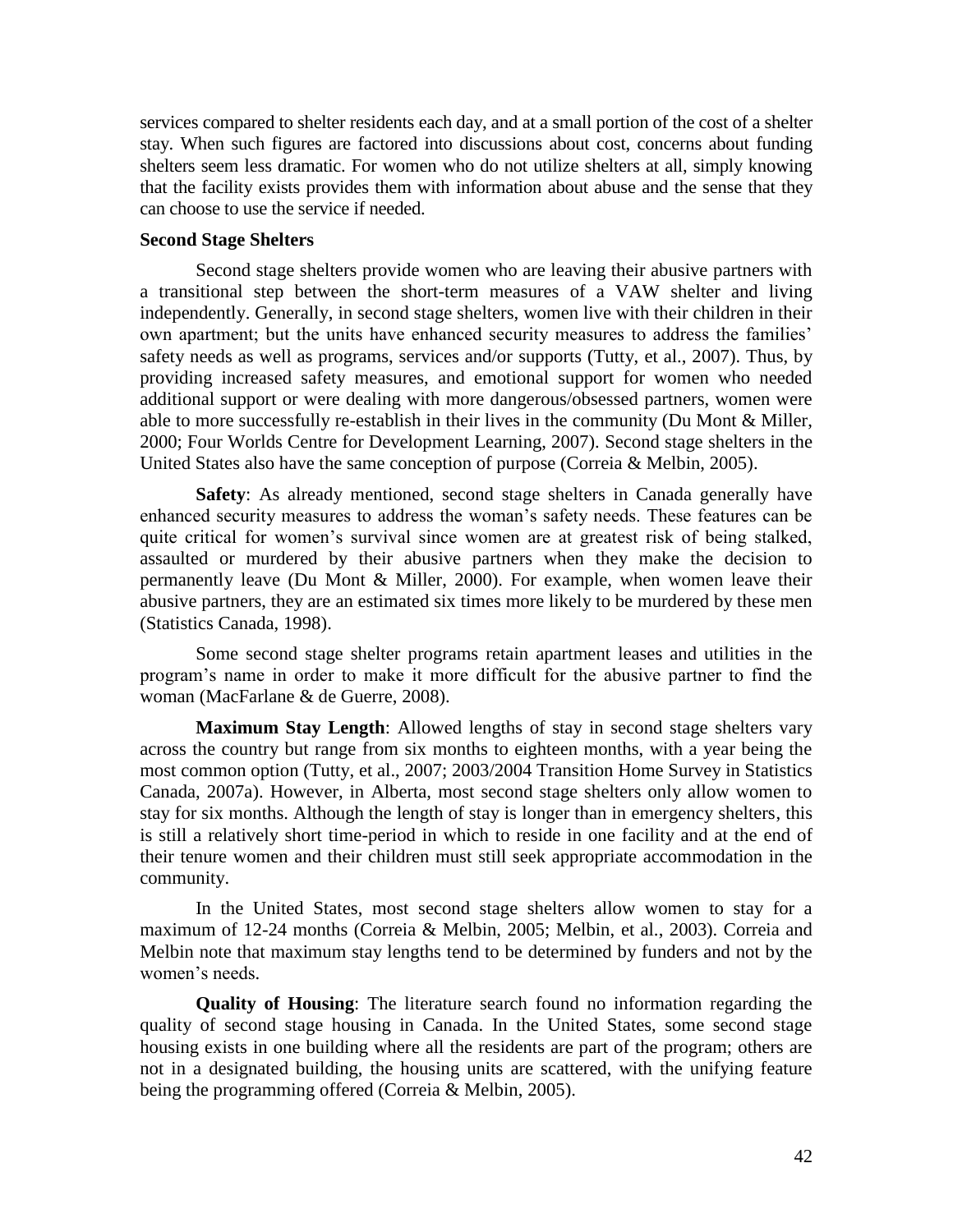**Emotional Support**: With funding cuts, many provinces and territories are struggling to provide services for women in second stage shelters. For example, in Saskatchewan second stage shelters aren't funded. Thus, various strategies have been instituted by second stage shelters to provide services to their clients. In most cases, local VAW shelters are covering by providing at least partial staffing in-house or by using their outreach staff; these workers are putting in extra time to support the women in second stage.

In Canada, several evaluations have been conducted on second stage shelters. Russell (1990) reviewed evaluations on four second stage shelters including the YWCA Munroe House in Vancouver (Barnsley, Jacobson, McIntosh, & Wintemute, 1980), Safe Choice in Vancouver (Russell, Forcier & Charles, 1987), Discovery House in Calgary (McDonald, Chisholm, Peressini & Smillie, 1986), and Women in Second Stage Housing (WISH) (Scyner & McGregor, 1988). Although the results of the four diverse studies are not directly comparable, all of the programs asked about consumer satisfaction. Individual counselling was seen as helpful for both the women and their children.

Russell (1990) reported that residents commonly valued individual counselling provided to them and their children – though, not surprisingly, needs vary, and not all women require the same types or levels of help. Russell concluded that "given the prevalence of psychological concerns among women in shelter, reluctance to provide counselling services can be viewed as counterproductive and even dangerous" (p. 26). Many of the difficulties that the women reported in these studies are the expected tensions associated with communal living, including conflicts over children's behaviour and varying childcare practices. In Calgary, McDonald (1989) reported that women had "more internal control and more social independence at six month follow-up compared to what they experienced when they entered the house" (McDonald, 1989, p.122).

An evaluation of 68 second-stage shelters of the CMHC Canadian Next Step Program (SPR Associates, 1997) concluded that second stage housing is a critical factor in women deciding not to return to abusive partners. In general, women who had stayed in the second-stage facilities were highly satisfied compared to those who had accessed other assisted housing options. As one would expect, finding affordable permanent housing on leaving second-stage facilities was a major concern for the women in the study.

MacFarlane's 2007's results indicate that women in Calgary second stage shelters believed that the most helpful services to them are/or would include "assistance with childcare, education and training, access to recreational services, computer access, instrumental and emotional support" (cited in MacFarlane  $&$  de Guerre, 2008 p. 19). However, MacFarlane and de Guerre note that childcare is difficult for women to access in Calgary, thus they recommended that second stage shelters consider establishing inhouse childcare services for their residents.

While education and training are difficult for any single agency to establish, MacFarlane and de Guerre (2008) recommend that second stage shelters establish partnerships with training institutes that can educate women for skilled work that would not only offer them a living wage upon hiring but be sustainable and offer room for advancement. To support women in education or training, these authors' also recommend that second stage shelters have computers available to both residents and children. In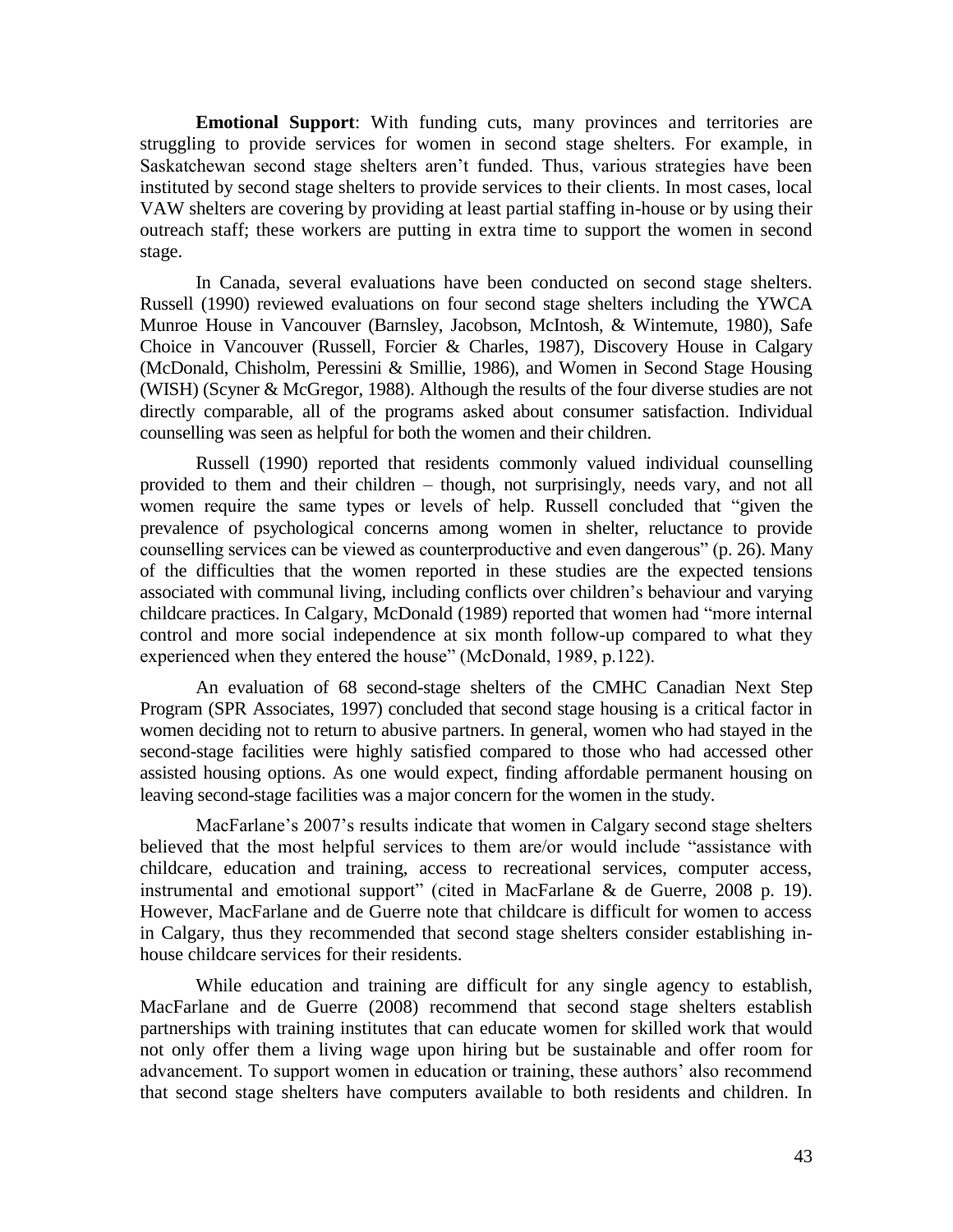addition to offering the women formal support services, MacFarlane and de Guerre encourage and support women and children's attempts to become involved with the community.

In the United States, Correia and Melbin (2005) conducted phone interviews with 12 second stage shelters across the U.S. regarding the programming they offered residents. Since outcomes and effectiveness measures varied so widely between the various programs, the authors did not develop a list of best practices. However, they did note the vast range of services from, "childcare, child development programs, financial assistance, clinical therapy, and counselling in life planning and job development" (p. 3). Some offer play therapy for children and support groups for teens. Other programming included: support groups for domestic violence, substance abuse, and/or sexual assault; family therapy; academic tutoring; civil liberty advocacy; accompaniment to appointments. In many programs, the former residents can access follow-up services with workers for six months to two years after they have left the second stage shelter (Correia & Melbin, 2005).

Some U.S. second stage shelters are exploring innovative approaches to house women who have traditionally had difficulty finding housing (Correia, 1999). For example, one second stage shelter in Massachusetts serves women with multiple needs including abuse, substance abuse and mental health. These women may or may not have children with them. For women with children, a parent child program offers a parenting classes and art therapy for children. Other second stage shelters working with women with multiple needs decided to address the difficulty women had in finding permanent, safe, affordable housing in their areas by developing some of their own.

Finally, second stage housing is still a relatively short term solution; thus it can be helpful to recognize that many families will require financial support to make the transition into permanent housing. Canada Mortgage and Housing's Corporation's 2004 report indicated that few studies have conducted long term follow-up evaluations of women's housing stability after they have left second stage programs. Yet, the CMHC findings indicated that post-program residents tended to maintain housing if they were able to access permanent subsidized housing. The other predictor of success was the availability of services to support the family as they transitioned back into the wider community.

**Access**: Across Canada, access to second stage housing appears limited for most women and children. In Tutty and colleague's 2007 study, the key community stakeholders from across Canada perceived a relative gap in the availability of second stage housing, commenting that there are not sufficient numbers of second stage shelters in their province or territory. Three provinces/territories have no second stage shelters (see also Four Worlds Centre for Development Learning, 2007).

Even if a woman lives in a province that has second stage shelters, they are fewer in number than emergency shelters and typically house fewer residents. With the limited access, some second stage shelters screen potential clients, taking those women whose safety is at greatest risk from their abusive partners. In some provinces, only women who were first in a VAW shelter can access a second stage shelter.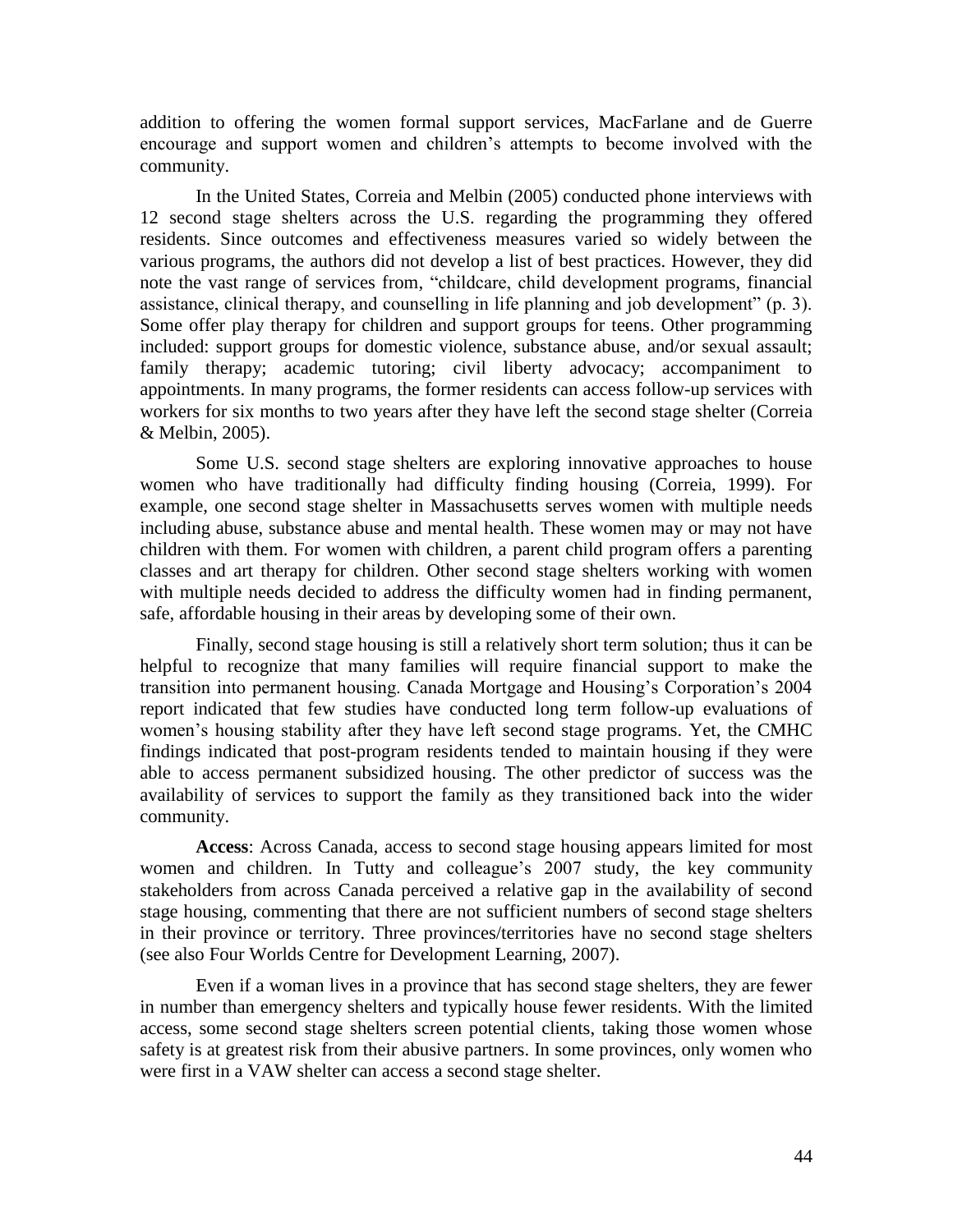Proportionately, the United States offers more transitional housing; every state has at least one second stage shelter (Melbin, et al., 2003). One of the factors influencing this difference may be that federal funding has continued to support existing services and build new units (Canadian Mortgage and Housing Corporation, 2004).

**Other Issues**: If one examines the history of second stage housing in Canada, it was originally a fairly strong service (Du Mont & Miller, 2000). However, across Canada, funding was cut so that now most second stage shelters do not receive core funding from their home province/territory (Du Mont & Miller, 2000; Tutty, et al., 2007). Mosher and colleagues (2004) recommend the availability of more second stage shelters, considering the importance of both the physical safety offered by the second stage shelter, as well as the emotional support while women rebuild their lives. However, without core funding, this might be a difficult goal to achieve.

How each second stage shelter is funded varies. In three provinces, the governments provide some funding: the housing department funds the actual structure, while the VAW departments fund programming. Two provincially funded pilot projects are running in Alberta. Yet, funding for second stage shelters in other provinces/territories has no or only minimal government support. For example, in Saskatchewan, second stage shelters are not funded. Yet, one respondent noted that funding is changing to some degree. The federal government has provided some finances through their homelessness initiative to provide money for a building, for the physical space, but no funding for staff. Some second stage shelters on reserves receive a combination of provincial and federal funding, while others rely completely on federal funding (Tutty, et al., 2007).

In most provinces, second stage shelter providers must be creative to keep their shelters operating. Aurora House in Manitoba is primarily a women's shelter, but also operates a three unit second stage apartment; the rental income supports the shelter. The purchase and renovation was financed through Canada Housing and Mortgage Corporation. The shelter staff provide counselling and support to the families in the second stage shelter.

Similar to Canadian second stage shelters, U.S. second stage shelters tend to be collaborations between funders that provide housing and housing subsidies, and key community partners that provide the programming (Correia & Melbin, 2005). Correia and Melbin point out that, for long-term sustainability, most second stage shelters have separate funding sources to address the various needs of the shelter. Capital costs are those that apply to acquiring the physical building itself or to the individual units. These are usually one-time costs. Operating costs are those required to cover expenses related to mortgage, utilities, insurance etc. And a program budget covers the costs for services such as staff.

In Canada, most second stage programs receive rent payments from their clients. For example, in Calgary, second stage shelters charge residents the same rent as those who qualify for subsidized housing, which tends to be 30% of one's gross income. The funding dilemma is that while they collect some rent money from the tenants, these fees do not cover their operational costs (MacFarlane & de Guerre, 2008).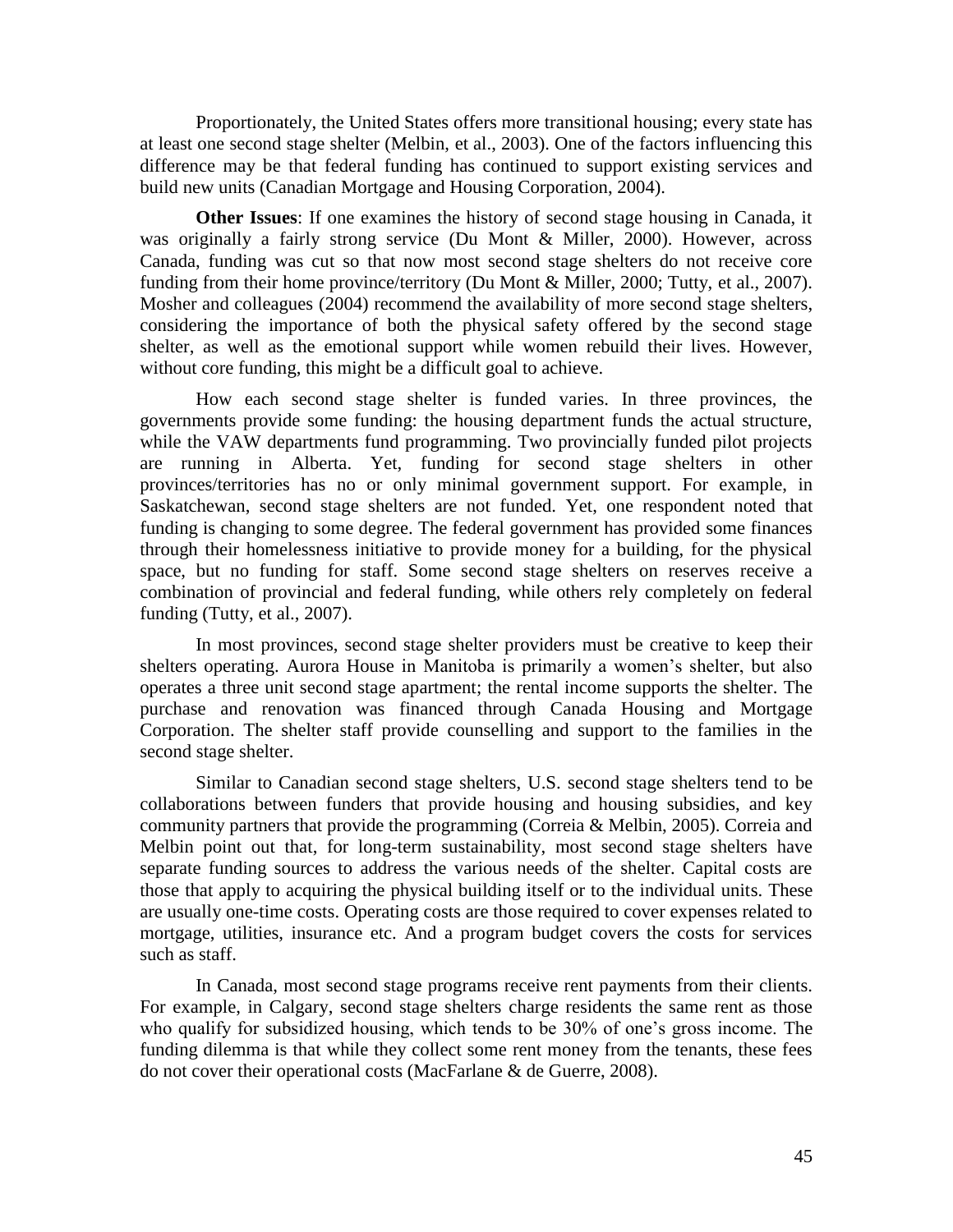Second stage housing in the United States also charges subsidized rental rates to their clients (Melbin, et al., 2003). How rent payments are handled vary. Some second stage units have one flat rate, irrespective of women's actual income; however, the most common approach is to take a 30% of her income using U.S. Department of Housing and Urban Development (HUD) guidelines (Correia & Melbin, 2005). Some second stage programs use 'income disregards' to determine the resident's income. "In this case, programs will subtract certain daily living costs from a participant's monthly income, such as transportation or childcare costs. The monthly rent required by the program is then a percentage of this lesser income" (Correia  $&$  Melbin, 2005, p. 10).

Correia and Melbin (2005) note that some funders also have income limits on who can qualify for the rent subsidy. Some U.S. second stage shelters have then secured separate funding so that women's access to the program is determined by need and not the funder's eligibility requirements.

According to Correia and Melbin (2005), some American second stage shelters have also implemented programs in which they set aside a certain portion of the resident's rent. These monies are returned to her when she leaves to help her establish permanent housing and can help her cover the extra costs of moving, or to help pay for her security deposit or mortgage.

MacFarlane and de Guerre (2008) recommend that Canadian second stage shelters consider adopting a version of the U.S. plan; that when women are earning enough that their 30% portion of rent would be above the rates set by social assistance, the agency place that money into an account for the resident and that money is then given back to her at the end of her stay. McFarlane and de Guerre suggest that agencies find community partners to match the women's contribution. These saving accounts "provides the opportunity for residents to move towards more financial independence and does not penalize them for increasing their income" (p. 24).

# **Other Models for Housing Abused Women**

This final section examines other models for housing women such as safe homes, interim housing and third stage shelters. These are relatively new strategies in the violence against women sector; therefore, there is little or no published literature about them. Most of the information about these approaches was gleaned from representatives and service providers in the sector. The very last subdivision of this section looks at models for enhancing women's security while allowing them to remain in their own home.

### **Safe Homes**

In some rural and northern communities that do not have a shelter, community members open their home to women fleeing an abusive partner. These safe homes offer temporary refuge.

**Safety**: Since safe homes are essentially family homes there tends to be no added security measures. The 2003/2004 Transition Home Survey highlights that utilizing safehomes without the safety provisions of a traditional VAW shelter is controversial and the safety of residents and staff could be at significant risk.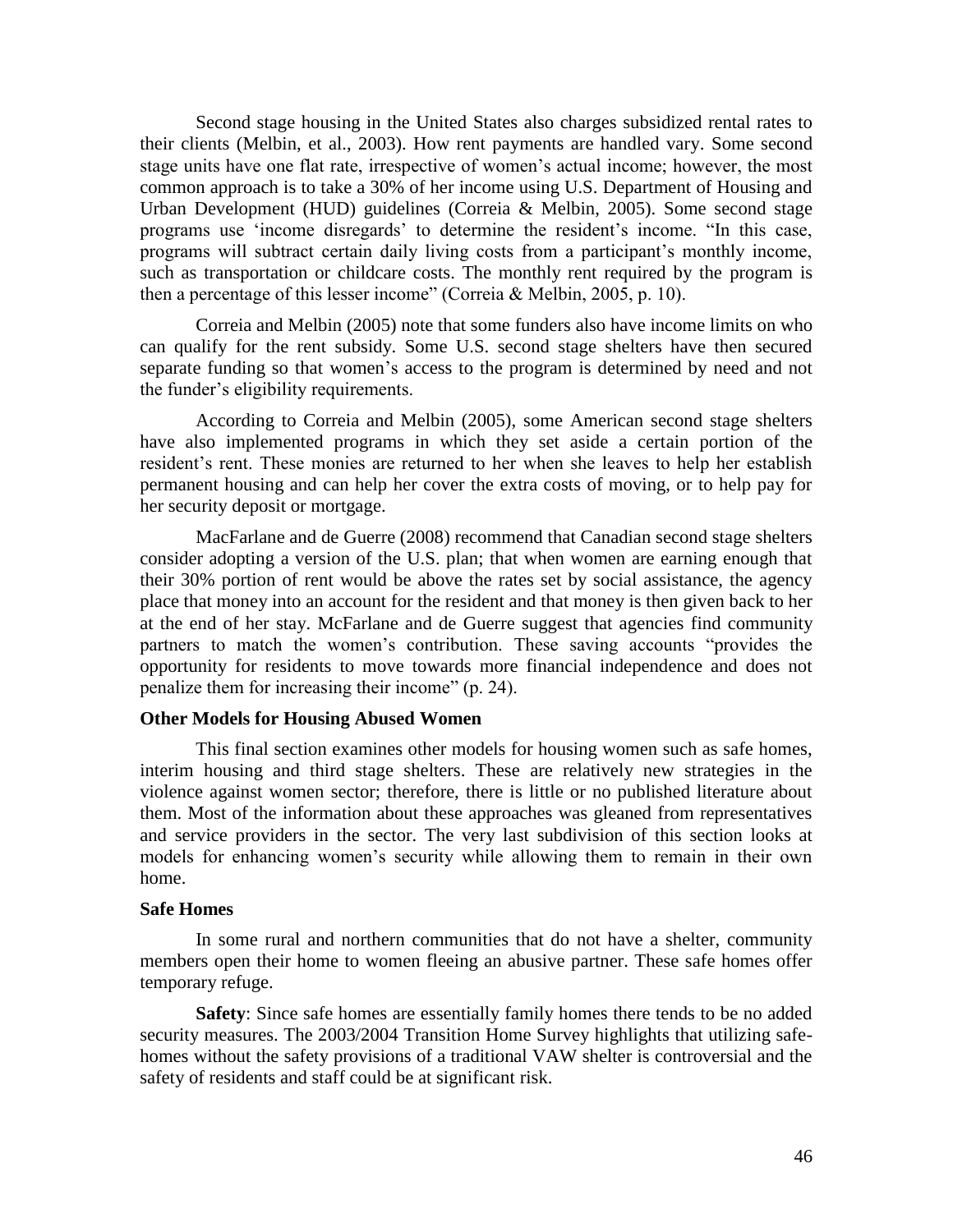**Maximum Stay Length**: Safe homes are intended as short-term emergency housing with a maximum stay limit of seven days. The length of stay is intended to provide women the opportunity to make the necessary travel arrangements to the nearest VAW shelter or to have refuge until space is available at the nearest women's shelter. Provincial and territorial shelter representatives state that women tend to stay 3-5 days.

**Quality of Housing**: It isn't clear whether guidelines have been established regarding the quality of the home and if so what they are.

**Emotional Support**: In some provinces or territories the host families are trained to help victims of domestic violence. It isn't clear if all provinces and territories using safe homes have training programs in place.

BC and the Yukon also have safe homes in communities that do not have shelters. Individuals living in the community offer free space in their homes for women and children fleeing abusive partners. The hosts receive training to help the women and children that may come into their home. In addition, there is a coordinator in each area who does outreach.

Women who access the safe homes generally move on to women's shelters. Frequently, this means that women are leaving their home communities in order to access longer-term housing (even transitional shelters). Some safe homes are designed to specifically meet the needs of older women who may benefit from the quieter environment and have more space to themselves.

**Access**: Safe homes tend to be located in rural or northern communities in which fairly lengthy travel would be necessary for women to access a shelter. Travel is still necessary to reach safe homes, and women must generally make those arrangements for themselves. If they don't have their own mode of transportation, then reaching the safe home can be problematic. In some remote communities, women still have to fly in to the nearest safe home. One territorial official commented because of this expense they try to contact extended family members first to see if they'll take in the woman. This same official commented that they are more likely to use safe homes in less serious cases of abuse, or if the woman has a history of returning to her partner (Tutty, Ogden, & Weaver-Dunlop, 2007).

**Other Issues**: Funding for safe homes tends to be through the province or territory.

# **Interim Housing**

In Manitoba, some shelters offer interim housing, which provides longer-term shelter space as an adjunct to the emergency shelter. The interim housing is meant to provide women with a place to stay while she is waiting for longer term housing, whether that is second stage housing or permanent housing in the community.

**Safety**: Most of the interim housing are Manitoba Housing units, thus added security is not available. However, two Manitoba shelters have apartments within their physical space that are used as interim housing, so these families have the added security offered by the shelter.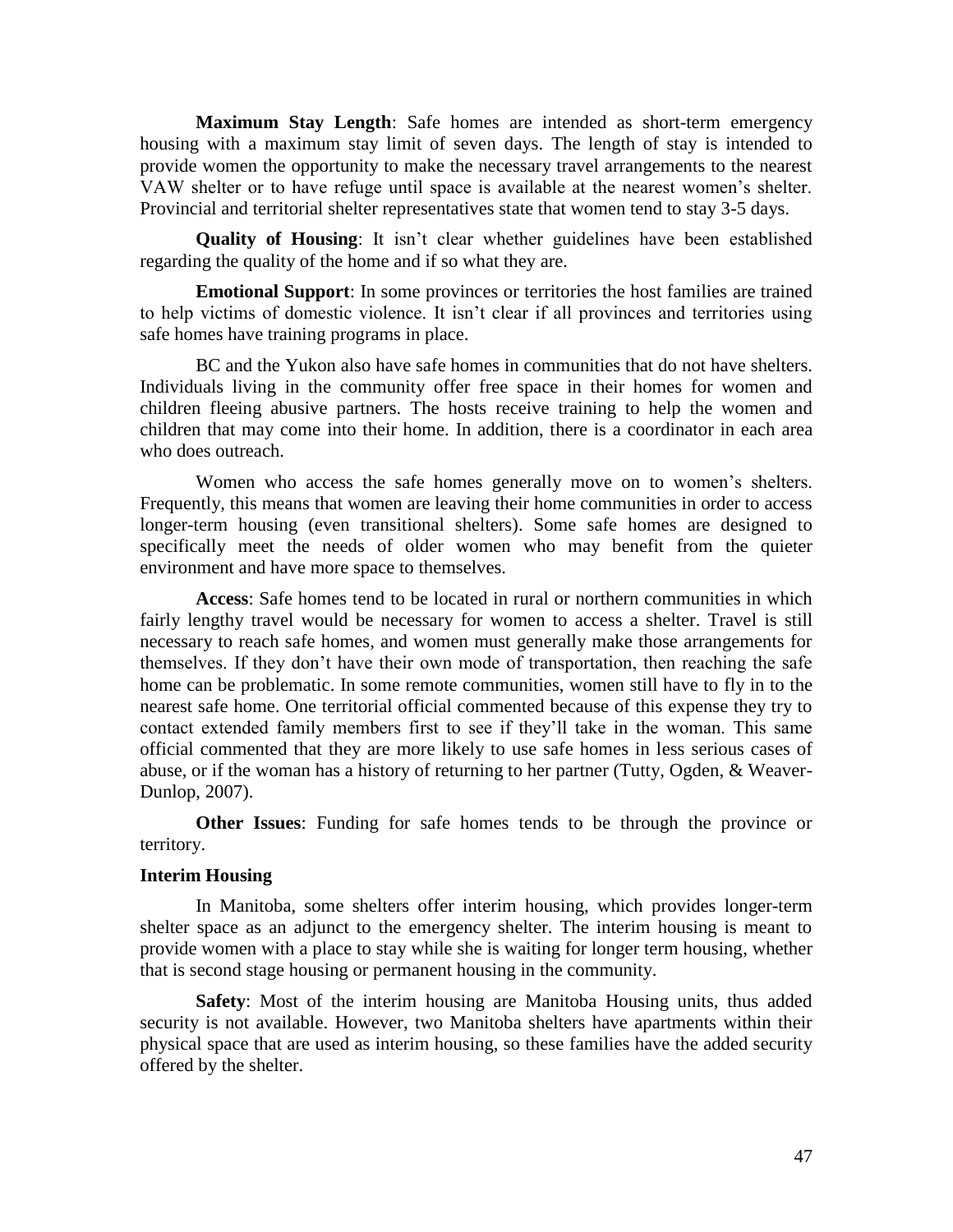**Maximum Stay Length**: The maximum length of stay ranges from 90 days to six months. However, exceptions can be made depending on the women's circumstances. One representative noted that one woman stayed in interim housing for over a year before she was able to secure housing through the provincial housing authority.

**Quality of Housing**: No information available regarding the quality of the housing.

**Emotional Support**: Shelter staff provide support to the families in the interim housing.

**Access**: Whether or not interim housing is available varies region to region, thus women's access to service depends on the region.

**Other Issues**: The interim housing units are provided by Manitoba Housing under the control of the shelters. The shelters incur the expense of the operations but not the rent. The exceptions to this are the two shelters that have interim housing within their physical structure. These shelters do receive reimbursement for occupancy.

# **Third Stage Shelters**

As previously mentioned, the terms used across Canada by the violence against women sector are not uniform. In Alberta, the term *third stage* refers to shelters to that offer housing placement, often after a second stage shelter, but do not offer permanent housing. In British Columbia, the term *third stage* refers to shelters that offer services to abused women with unique needs.

In this section, most of the information regarding a third stage shelter applies to the third stage shelter program running out of Edmonton, Alberta. This third stage shelter is run by Wings of Providence (a second stage shelter) in partnership with two local nonprofit housing societies, social assistance and Alberta Children's services to provide third stage housing. Just recently, a new community partner has come to the table, a private individual who supports public housing.

The information regarding British Columbia's third stage shelters is less detailed and can be found under the 'other' heading of this subdivision.

**Safety**: Women live in Edmonton's third stage shelter are residing in units that are part of the regular social housing stock, thus there are no enhanced security measures

**Maximum Stay Length**: The third stage shelter program is open to single mothers and their children for two full school years. Depending on when families arrive, this means they can often stay for over two calendar years.

**Quality of Housing**: The housing provided for the women is part of the regular public housing stock, so quality of housing can vary.

**Emotional Support**: The Wings of Providence use their second stage outreach workers to provide support to the women participating in the third stage shelter program. Generally, the women require more intensive support when they are beginning (every week to every other week) than they do later in the program.

The community partners responsible for the third stage shelter meet monthly. The function of those meetings is to provide the community partners with the opportunity to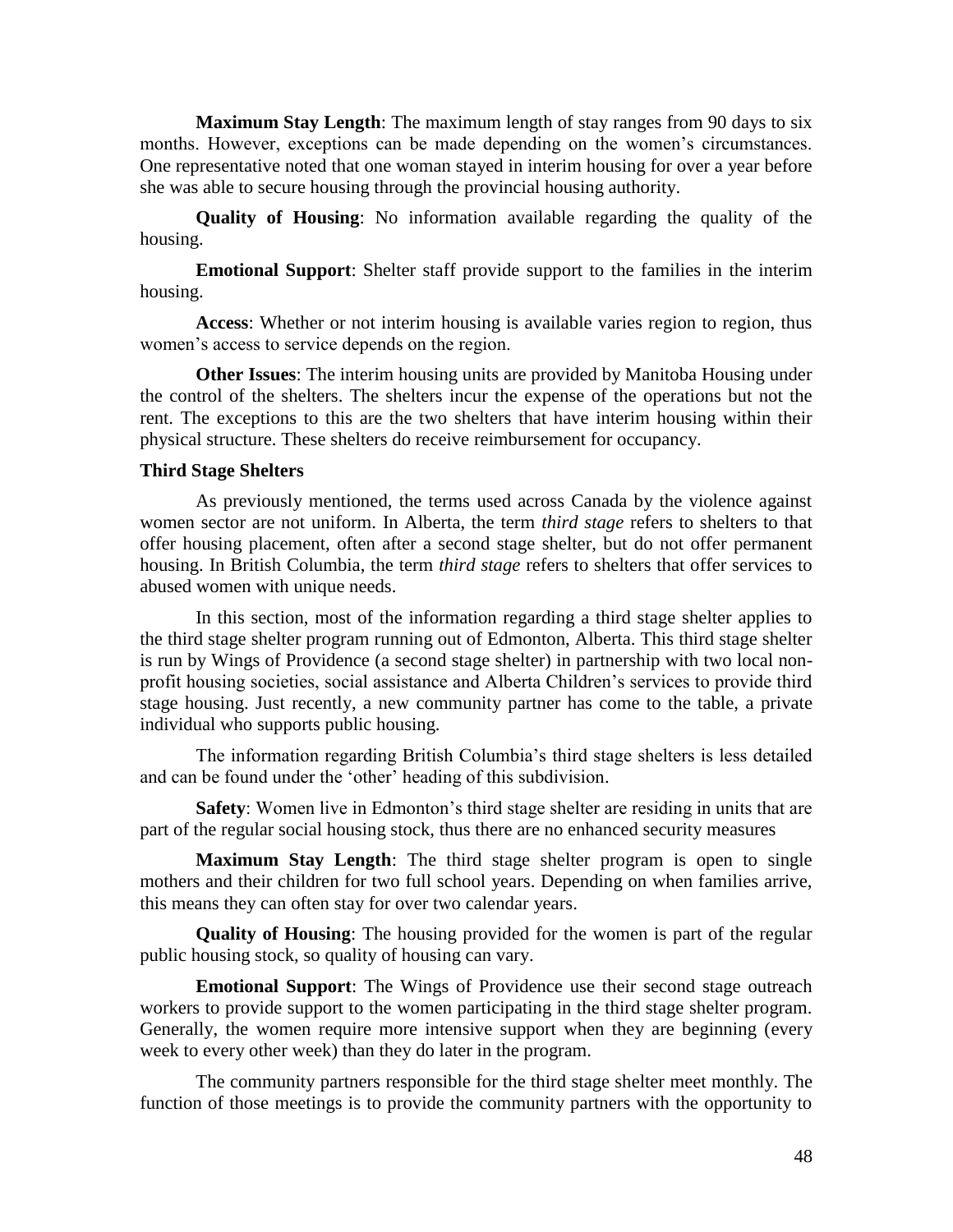discuss how the program is running, explore any issues pertaining to clients, problem solving if necessary, liaising between the landlord and tenant, as necessary.

**Access**: Most women are referred to the third stage shelter through a second stage program, but some women do enter the program directly from the community.

Twenty subsidies are available to the program; thus the number of program participants is limited to 20. One of the current challenges is that with the high cost of living people are not moving from public housing. As such, women who qualify for the program can be turned away simply because there is not housing available to them.

**Other Issues**: In this third stage program, women's combined payment for rent and utilities maximizes at 27-30% of her gross income. Once a woman has completed the program, she and her children can stay in their public housing unit as long as they qualify under the normal guidelines and their rent will be adjusted accordingly (going up since this program offers two subsidies).

If women establish a new relationship while she is in the third stage shelter, she must leave the program (since program is aimed at helping single mothers). She can stay in the unit with her new partner if they qualify with their combined income.

As previously mentioned, in British Columbia, the term *third stage* refers to shelters that offer services to abused women with unique needs. For example, Harrison Place in Victoria offers support for women 50-65. They can stay at least  $1 \frac{1}{2}$  years. Bridge House has 36 long-term apartments with eight that are designated for abused women with significant mental health issues. It is permanent housing so there is no maximum length stay. Peggy's Place is classified as a third stage shelter for women with mental health disorders and have experienced trauma (including abuse from a partner). The maximum stay is six months. Another third stage shelter in B.C. is Shimai House, run through Atira Women's Resource Society, and provides short-term shelter for 30-90 days to women who have left abusive partners and are dealing with substance abuse issues.

#### **Support for Women to Access and Remain in Subsidized Housing**

Other strategies for supporting abused women are providing them specialized access into subsidized housing and providing external support once they have moved into these units.

Ontario's Social Housing Reform Act, the *Violence Against Women (VAW) Rent Supplement Housing Program Eligibility Information*, is one example of legislation that provides priority access to social housing applicants whose personal safety, or whose family's safety is at risk because of abuse by an individual with whom they live. However, according to some, this act was not correctly understood by some front line workers and other professionals working with abused women who misinterpreted that the program was only accessible to women using VAW shelters. As such, if women and children fleeing violence could not be housed in a VAW emergency shelter they were not deemed to be eligible for subsidized housing.

Another promising example of facilitating better understanding about the Ontario Social Housing Reform Act was the initiative taken by a working group in Ontario. This group proposed to identify clear steps that abused women had to take in order to access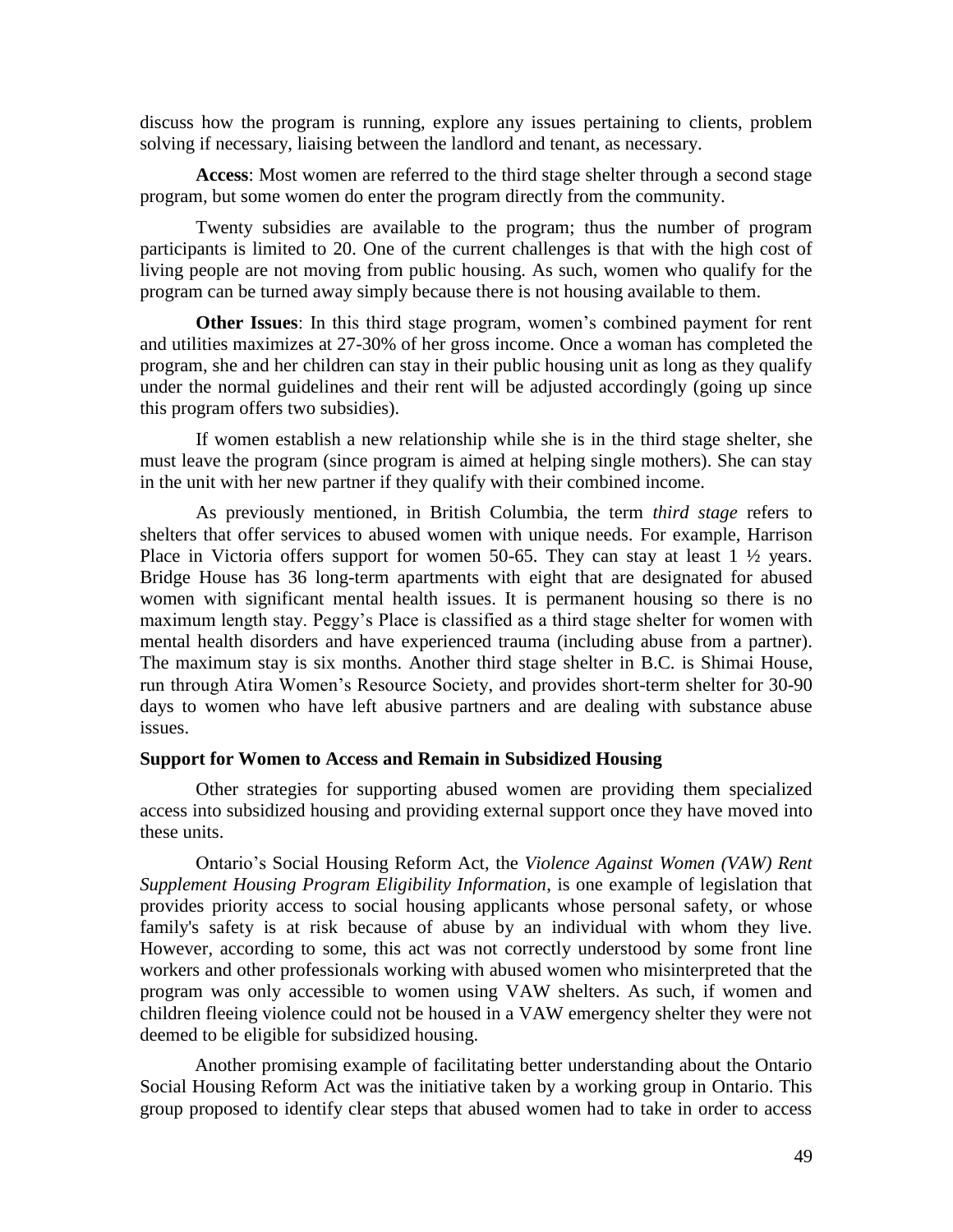the special priority given through the Housing Act. The working group was involved in writing eligibility criteria and providing professionals with a tool to write referral letters. A workshop was organized for service providers to disseminate the information.

An innovative pilot project in Calgary, the Family Violence Housing First Case Management Team, was recently funded to meet the service needs of families recently rehoused from a VAW emergency shelter or transitional shelter. The pilot is led by the Discovery House Family Violence Prevention Society and the Woman's Shelter Directors Network, partnering with the CUPS Rapid Exit Program.

The key program objective is providing assistance and support to families after having resided in women's shelters and to decrease their risk of further homelessness as a result of systemic issues such as violence and poverty. Workers from the CUPS Rapid Exit Program will secure appropriate housing for families fleeing domestic violence and help identify families that need specialized support to maintain their housing.

Another innovative program for women exiting first or second stage shelters was the Homeless Knowledge Program from Nova Scotia (this pilot project apparently ceased due to lack of funding). The housing retention support workers provided services such as information, individual and group counselling, safety planning, life skills, referrals and advocacy in accessing community resources.

# **Summary**

.

To conclude this chapter, the bulk of efforts to provide housing to abused women fall within the realm of emergency facilities. Although VAW emergency shelters are the mainstay and safest housing options, since the majority of women abused by intimate partners never reside in VAW shelters, additional options were considered.

It is also clear that housing options that extend lengths of stay beyond 6 months or a year are being developed and evaluated. These innovations hold promise and also signal that the housing crisis for women victimized by their intimate partners has been recognized.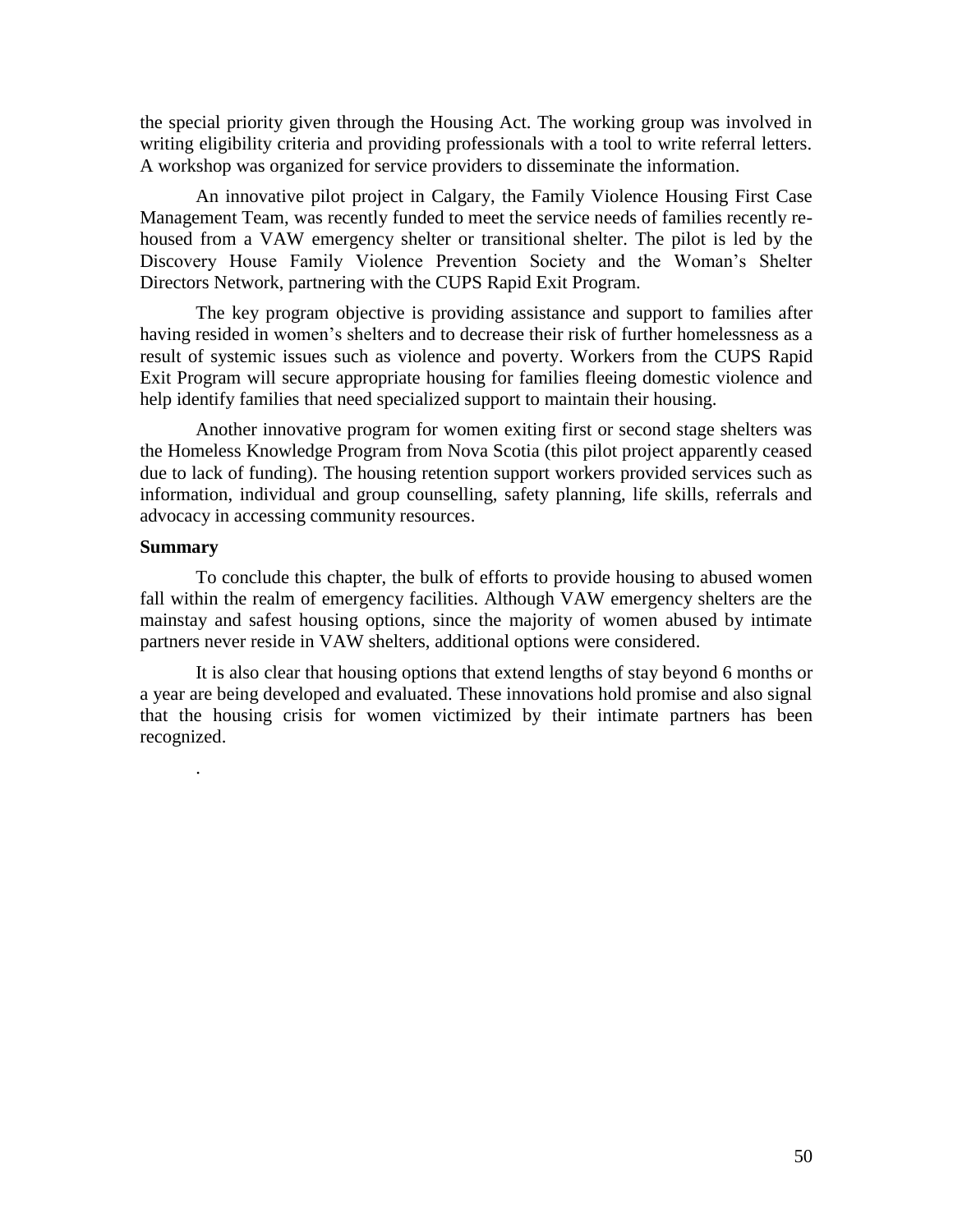### **Chapter Three: General Housing for Women (Non-Abuse Specific)**

As noted in the discussion of Canada's Transition House surveys, across the country there exist other housing options and shelters not specific to abused women. Among these are general shelters for women, homeless shelters, and homeless shelters specific to women. Women who reside in such facilities often have a history of domestic violence, which may or not be addressed. Finally, this chapter documents issues related to permanent rental and social housing.

As previously mentioned, the experience of homelessness is gendered (Thurston et al., 2006). Women still receive 29% less pay than men for their work (OAITH, 2008). Thus, women's options are more limited in terms of housing. Therefore, it is not surprising that women are more likely to rent than men (Reitsma-Street, Schofield, Lund, & Kasting, 2001). "Forty-two percent of single-mothers who rented had housing affordability problems as compared to just over 20% for two parent families" (National Working Group on Women and Housing, 2006, p. 1). As already discussed, women who are abused are often at risk of homelessness, thus the discussion with regards to permanent housing options is pertinent. They are more likely to be searching both the public and private markets for affordable homes.

Shapcott (2002) stated that although Canadians seem to agree that a rental housing crisis exists, the true extent is obscured because national statistics through the Canadian Mortgage and Housing Corporation are based on conventional units and does not take into account secondary units which include rented condominiums, basement suites, or other units which are illegal under a community's zoning laws. While on the surface this seems to increase the number of available rentals, illegal suites are not subject to laws regarding safety, building codes, or tenant/landlord protection.

The Ontario Human Rights Commission (2008) note that only 4% of their cases are with regard to housing discrimination, however they contend that this percentage does not accurately reflect the prevalence of human rights violations. Rather, people who are experiencing such discrimination are among the most disadvantaged in society and do not take their cases to the commission. The Commission noted a number of barriers that prevent people from bringing their cases forward: the process is complex; centralized offices and internet access to services assume people have ready access to technology; people may not have permanent phone numbers or addresses at which the Commission workers can contact them; if people are in housing, they are often afraid that they will face reprisals from the landlord if they make a complaint; finally, some people may be unaware of their rights. Ironically, most of the barriers that prevent people from going forward to the Commission are systemic.

### **Non-Domestic Violence Shelters**

As noted previously, in the 2003/2004 Transition House Survey one-fifth of the 543 shelters sent surveys accommodate women with problems other than or in addition to abuse by an intimate partner. In Canada, for example, the YWCA has existed for more than 130 years and is, perhaps, the largest organization offering general shelter spaces for women. Since the early years, one of its central services was providing shelter to women.

**Safety**: some security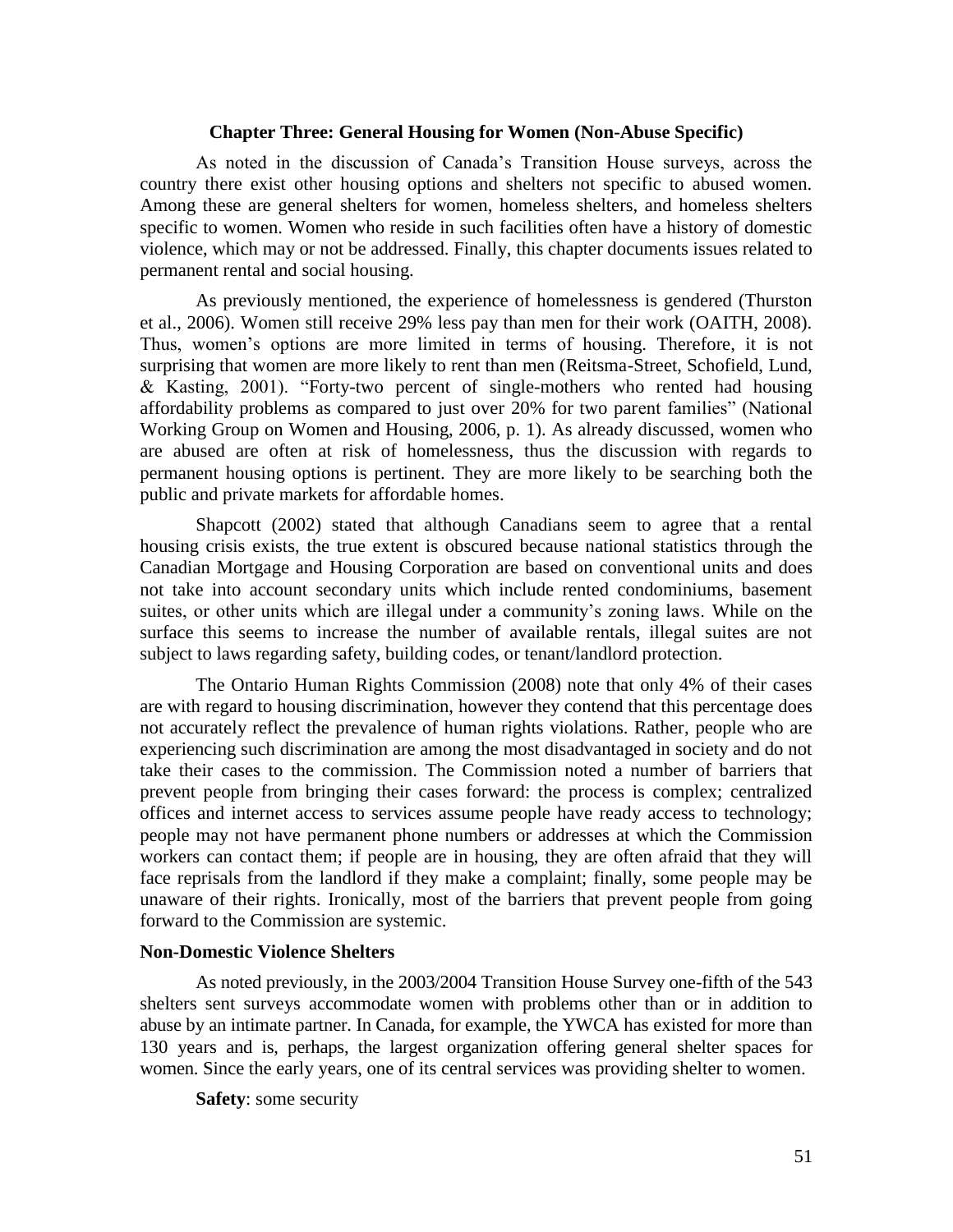**Emotional Support**: The shelter staff may provide individual and group counselling.

**Maximum Stay Length**: The length of stay varies across facilities. As one example, Mary Dover House in Calgary has six emergency beds for single women and children. It often takes the overflow clients for emergency VAW shelters. The maximum stay is 14 days at no cost to residents

**Access**: The YWCA Canada offers a number of non-specific DV shelters in addition to the 14 violence specific transition homes.

#### **Homeless Shelters**

Homeless shelters provide a crucial service by offering shelter to women with no or few resources. Some shelters have the capacity to provide bed space only, while others have the ability to help women reintegrate into the dominant community. The majority of homeless shelters provide services to both men and women, although women are usually housed in a separate room or on a different floor from the men. Most homeless shelters provide short-term accommodation on a night-by-night basis (Tutty et al., 2007).

As identified by Tutty and colleagues, the guiding philosophy of shelters can potentially create overarching differences between the two. VAW shelters tend to be based on feminist principles, while most homeless shelters are not. A number of homeless shelters are operated by organizations based on spiritual or religious principles. Among those key informants with whom we spoke, only homeless shelters specific for women tended to be based on feminist principles.

One of the key factors influencing the types of services that shelters can offer their clients is funding. The funding structures between homeless and VAW shelters differ. Provincial and territorial governments tend to provide funding for the operation of VAW shelters. While some homeless shelters receive such funding, there is great variability across the country in this regard. Some homeless shelters receive operational grants, but more commonly receive per diems based on the number of people they house on any given night. In addition, some provinces have turned over the responsibility for housing the homeless to individual municipalities. Homeless shelters associated with churches or other religious organizations may primarily rely on donations from their faith group to fund them.

Under-funding is an issue with which both VAW and homeless shelters struggle. Fund-raising is a common activity among those working in both sectors. However, the key informants noted that their success may be influenced by public perceptions of their clients. While homeless and abused women often struggle with perceptions of others in the community and negative judgements about their situations, the key informants noted that community members tend to be more sympathetic towards women who are abused. Community members often place more negative judgements on homeless women, seeing them as individuals who have made a wide range of bad choices and are less deserving of help.

With the exception of the few shelters that offer services to both homeless and abused women, the sectors are relatively separate in their day-to-day functioning. However, both mentioned that they might work with the same woman. At times VAW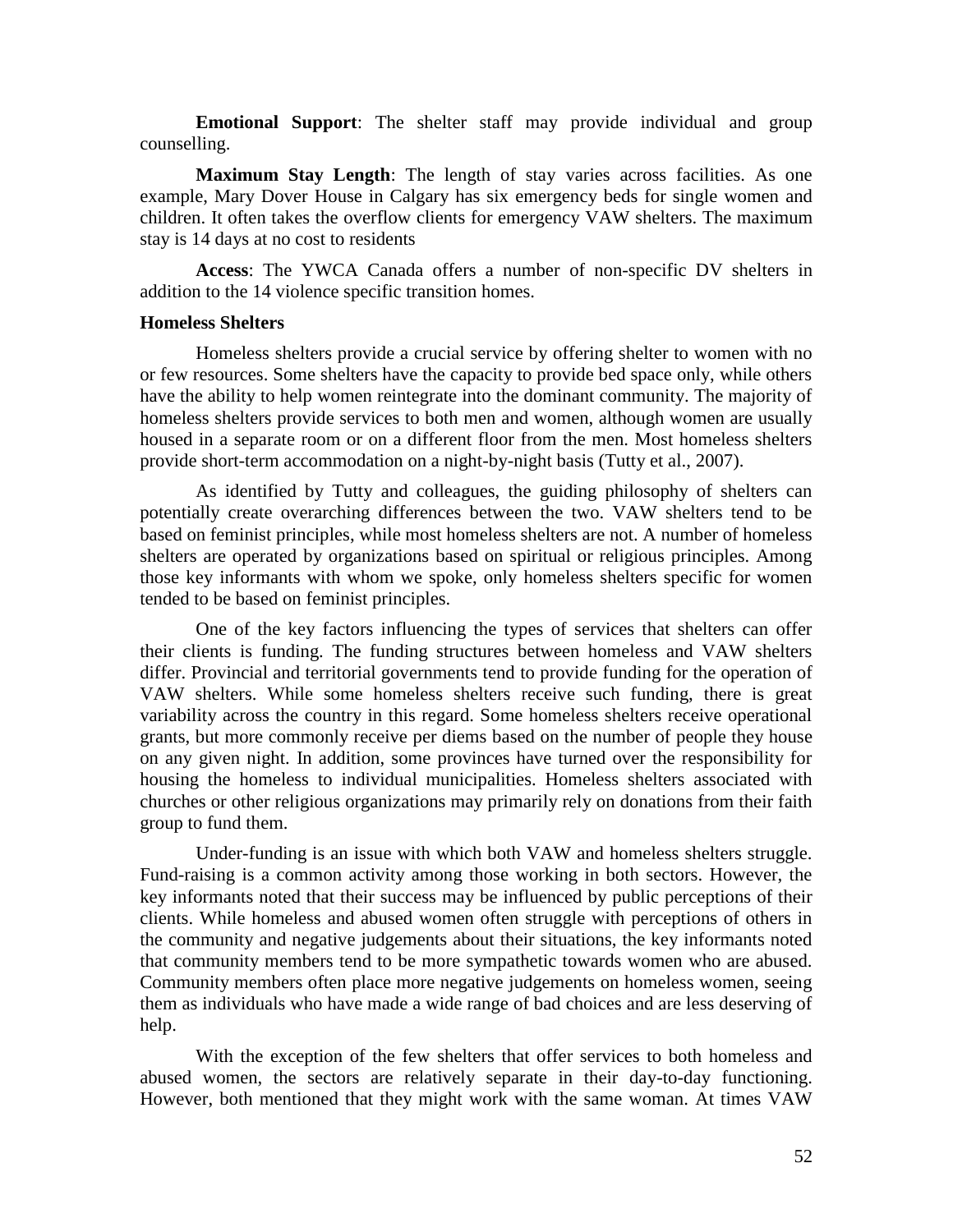shelters will take in women whose presenting issue is homelessness. Some provinces have a broader mandate about who VAW shelters can house, allowing them to take in women in need if they have bed space. This is also more common in remote or rural areas. Other provinces are much more vigilant that the women must have been in a recently abusive relationship. But the decision to open the doors to homeless women can also be influenced by funding guidelines. Some provincial and territorial funders will cut funding for the length of time a "homeless" woman is in a VAW facility. It seems much more common that homeless shelters will house women who are abused.

**Safety**: A number of women believe that that their personal safety is at risk in homeless shelters. American research by Goodman, Dutton and Harris (1995) found that close to one-third (31%) of the 99 women who participated in their study were assaulted while staying in homeless shelters.

**Emotional Support**: The programs offered to women in homeless shelters vary along a continuum from simply offering concrete services to offering more therapeutic services, including counselling. Most shelter services tend to concentrate on aiding a woman's ability to meet her basic needs, focusing on providing women with a bed and are in fact, closed through the day (Tutty et al., 2007).

**Maximum Stay Length**: Generally not available.

**Quality of Housing:** The conditions within the shelters vary; in some, women sleep on mats, in others, several women share a room.

**Access**: In some communities, shelter spaces for women who are homeless are simply not available. In other communities where homeless shelters exist, women's access to them is often limited.

### **Homeless Shelters for Women**

Homeless shelters that provide accommodation specifically for women are much less common in Canada.

**Safety**: Some security

**Emotional Support**: Some support

**Maximum Stay Length**: Residency longer than non-gendered homeless shelters

**Access**: Few in Canada. Most in larger cities.

**Other Issues:** Some homeless shelters provide not only emergency beds for a place to sleep overnight, but also second stage programs for women. However, some second stage transitional housing is not gender specific.

Across Canada, there are few second stage homes for women who are homeless. Few key informants in the Tutty et al. (2007) study had information on this; however, seventeen key informants commented that second stage shelters for women who have been homeless would provide a transitional step between staying in homeless shelters and living independently. Second stage housing provides a foundation and supportive environment from which women can rebuild their lives and reintegrate with the dominant community. The option of second stage housing provides a vital service for women.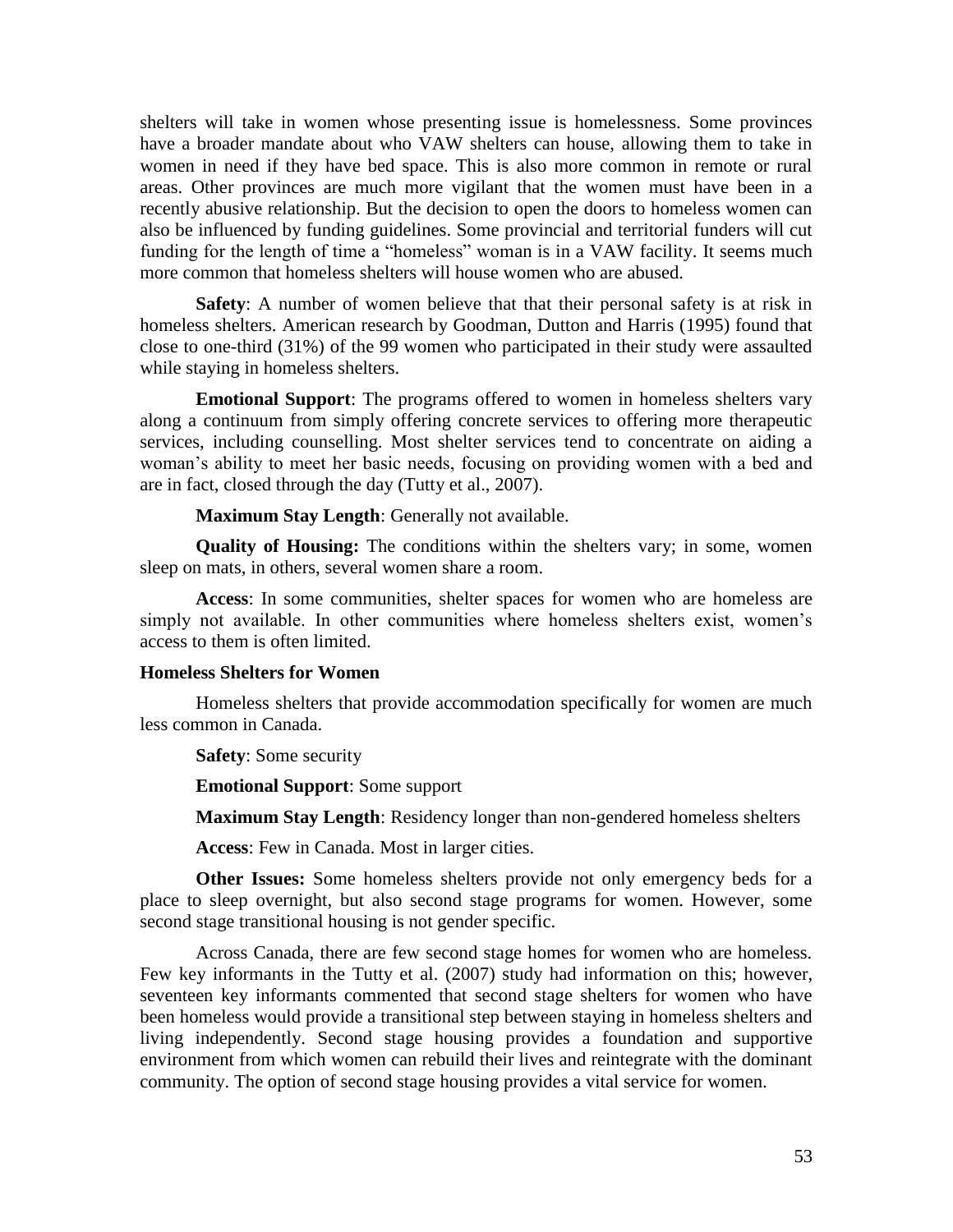Second stage housing for single women tends to be designed as communal living in which women have their own room but share common living areas. For women with children, self-contained units are a more typical design. The allowed lengths of stay in second stage shelters for homeless women vary, ranging from three months to two years to no time limit at all. The services and programs offered in specific second stage shelters for women who had been homeless also varied widely.

#### **Social Housing**

Some researchers argue that, essentially, homelessness arises when there is a lack of affordable housing, and, therefore, one solution lies in increasing the availability of such housing. This issue is not confined to Canada; other nations are struggling with similar issues. A U.S. study reported that the most powerful predictor of exiting homelessness is the availability of affordable housing (Metraux & Culhane, 1999). Examining a number of factors associated with repeated episodes of homelessness, Metraux and Culhane reported that the factor most strongly associated with avoiding repeat shelter stays was exiting from a shelter to one's own home. Even though their study identified a number of risk factors for homelessness, the authors suggest:

The extremely strong associations … between housing exits and decreased risk of shelter returns offer affirmation for those who regard homelessness as primarily a housing issue … This strengthens the argument for providing sheltered women and their households with affordable, stable housing as the first step in addressing other problems associated with them and their families. Although housing cannot remediate problems such as experience with domestic violence, for example, it can provide an atmosphere more suitable to addressing these problems, and it can prevent a single homeless episode from becoming a series of repeated stays (p. 392).

For this literature review, the women's options for finding and maintaining affordable housing are key considerations.

To understand what has happened to public housing in Canada and how we came to the point that we are experiencing a national crisis, it is helpful to understand the history of affordable housing in Canada. Social housing was developed in Canada to offer affordable housing to those with low incomes. The term social housing includes public, non-profit and co-op housing (Wolfe, 1998). Social housing refers to those accommodations that receive public subsidies to make the unit affordable to the renter (Carter, 1997). Generally, there are guidelines regarding who can qualify and the renter pays 30% of their gross income for the unit (Carter, 1997).

In the 1980s, the federal government reviewed social housing and made the decision that it was too expensive; thus they began cost sharing with the provinces - but only to those in core need (Wolfe, 1998). In the nineties, along with most Western countries, Canadian housing policy moved away from providing social housing (Du Mont & Miller, 2000; Wolfe, 1998).

The Canadian Mental Health Association (2004) made the following comments about the housing situation in Canada. In 1990, the Canadian federal government cut funding for low-cost housing by \$51 million over two years. In 1992, they ended the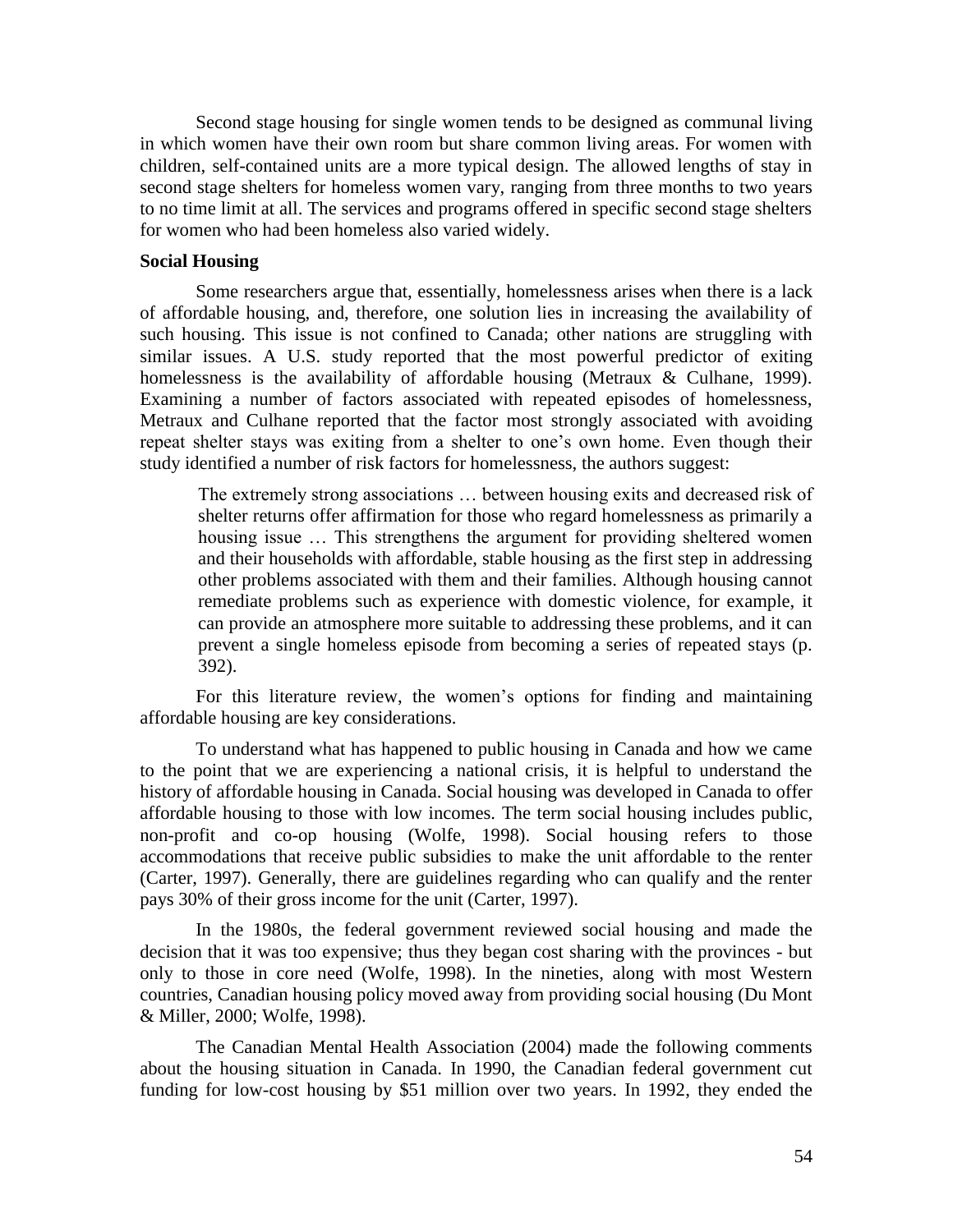cooperative housing program. "Between 1980 and 2000, the number of affordable housing units created by the federal government dropped from 24,000 to 940" (Canadian Mental Health Association, 2004, p. 2). In 1993, the federal government ended the programs for new social housing (Bryant, 2004; Carter, 1997; Shapcott, 2002: Wolfe, 1998).

In 1996, "the Minister responsible for CMHC, Diane Marleau, declared that the administration of all social housing would be transferred to the provinces, again citing the elimination of costly overlap" (Wolfe, 1998, p. 125). At the same time that the federal government removed itself from social housing, most provinces made spending cuts to social programs including housing - Quebec, B.C., PEI and the territories were the notable exceptions (Shapcott, 2002). However, since 2001, B.C. has been reducing their commitments to social housing (Shapcott, 2002). Provinces have also begun moving out of social housing, instead placing this responsibility on individual municipalities (Shapcott, 2002).

The federal government reintroduced financial support for public housing in 2001 allocating \$680 million over five years for affordable housing (Bryant, 2004; Shapcott, 2002). The Affordable Housing Framework Agreement was signed by the provinces, territories and federal government in November of 2002; "the provinces and territories agreed to provide matching dollars" (p. 7). However, except Quebec, most provinces are taking advantage of loopholes to avoid matching the funding:

The definition of 'affordable' has been changed to 'average market rents'; which means that housing produced under this agreement will be at the same level as existing market. In most parts of the country, as many as two-thirds of renter households cannot afford average market rents, which will put the housing well out of the reach of those who need it most (Shapcott, 2002, p. 7).

Shapcott notes that the funding sounds adequate but even if the project were fully funded, it would only translate "into about 5,000 units a year over five years, well short of the amount needed to meet the massive growing need for affordable rental housing" (Shapcott, 2002, p. 7).

**Safety**: The social housing approaches used in both Canada and the U.S. are based on the idea of helping those in greatest need whereas the European nations tend to base allocations on values of universal entitlement (Worts, 2005). Worts (2005) argues that the North American approach segregates people by class and gender by targeting low-income households into housing projects which can in turn increase the vulnerability of some of the recipients. For example, in some provinces and territories, public housing is in unsafe neighbourhoods (DeKeseredy, Alvi, Schwartz, & Perry, 1999; Four Worlds Centre for Development Learning, 2007; Ontario Human Rights Commission, 2008; Thurston et al., 2006; Tutty, et al., 2007; Walks & Bourne, 2006: Wolfe, 1998; Worts, 2005).

DeKeseredy, et al. (1999) explored women's safety from violence and harassment in six Canadian public housing estates in Eastern Ontario. They distributed surveys to 1200 households and received 216 responses - 76% from women. Their findings indicated that 19.3% of the women had experience physical violence from an intimate partner in the past year. Since the overall prevalence in Canada based on Johnson's (1996) Statistics Canada's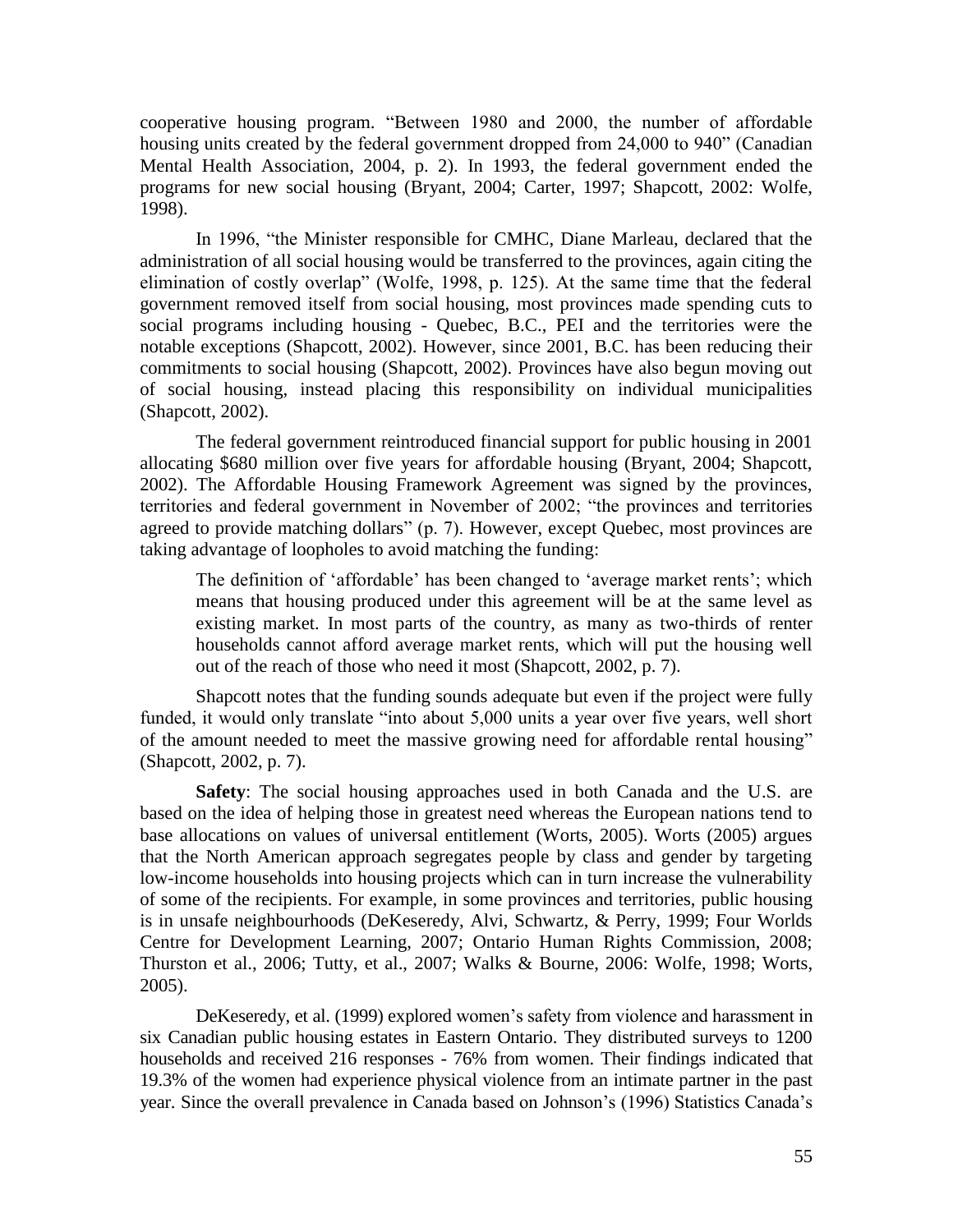Violence Against Women survey is 10%, the women in the study experienced a higher rate of violence than women in the general population.

One can speculate why this might be. DeKeseredy and colleagues suggest that strain theory and male peer support theory could explain this finding. These theories contend that gender socialization and living in such poverty support men's violence against women. These theories are based on the assumption that some men chose to commit crimes against women to bolster their self esteem and gain status. However, DeKeseredy and colleagues also expressed concern that theories could be used to pathologize people living in poverty and point out that violence against women occurs in all socioeconomic strata.

Other explanations for these findings also exist. When Canadian women leave their male partners, statistically, the women's income drops. Many women turn to public housing as an affordable alternative in which to raise their children. Yet, leaving does not ensure that these women are safe from their abusive partners - their former partners could be stalking them, or the women could still have contact with their former partners because of child access agreements and the men are using these as opportunities to abuse the women. Thus, it is possible that the women in this study were more willing to report abusive behaviour from intimates to the police; it is also possible that the police were more willing to charge.

The findings of DeKeseredy and colleagues (1999) suggest that these women were not living in safe neighbourhoods. As already noted, this study also examined the resident's experiences of harassment in public settings. Over one-quarter of the women (26%) had experienced racial, homophobic, or sexual harassment from strangers, while in public. Such demeaning comments can be quite frightening for women because they have no way of knowing whether the perpetrators will escalate into physical violence. DeKeseredy and colleagues commented that it is quite realistic for women to be concerned for their personal safety because other researchers (such as Hanmer & Saunder, 1984; Stanko, 1990; DeKeseredy & Kelly, 1993 cited in DeKeseredy et al., 1999) have found that some perpetrators do act on their abusive threats.

Other Canadian researchers have also noted that neighbourhood safety is a concern for women in subsidized housing (Four Worlds Centre for Development Learning, 2007; Thurston et al., 2006; Wasylishyn & Johnson, 1998; Wolfe, 1998). Indeed, the participants in two qualitative studies expressed specific concerns regarding their children's safety since they were witnessing others using drug/alcohol, used needles were left in the hallways or yards of their buildings, and their children were seeing criminal activity in their neighbourhood (Four Worlds Centre for Development Learning, 2007; Thurston et al., 2006). Women will also try to enhance their safety "by spending a larger proportion of their income on rent in order to live in better neighbourhoods" (Nairne, cited in Wasylishyn & Johnson, 1998, p. 979).

Concerns about safety in public housing are not confined to Canada. In the United States, there is an effort to address safety in public housing projects, a "One Strike" policy was instituted (Renzetti, 2001). Should a tenant or anyone visiting a tenant come to the attention of the public housing authority by being involved in criminal activity, the family is evicted. While this policy was intended to address drug/gang activity, Renzetti contends that this policy is detrimental for women, and particularly women who have been abused. For example, if one of her children is caught with drugs, the family is evicted. Thus financial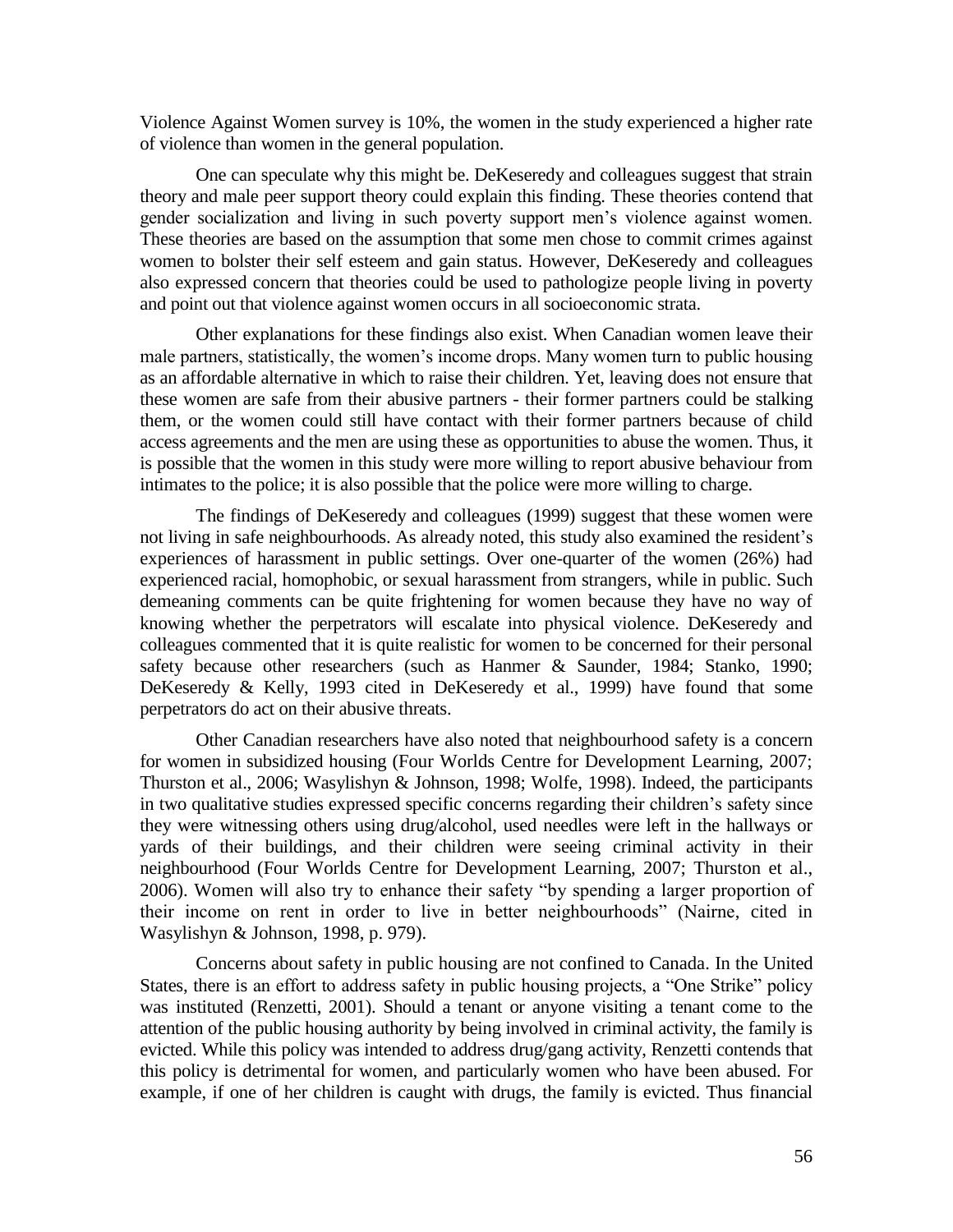circumstances may then force women to return to her abusive partner in order to ensure she and her children have accommodation. In addition, if a woman's abusive ex-partner chooses to harass her, stalk her, assault her, or otherwise disrupt her home—she can again be evicted.

Scholars, municipalities and service agencies across the country have been examining the issue of Canadian ghettoization of racialized groups into poor neighbourhoods and housing projects (Ontario Human Rights Commission, 2008; Walks & Bourne, 2006). Part of the concern stems from the existence of U.S. ghettos and research that shows that, "living in a highly segregated neighbourhood not only increases the chance that one is already poor, but also limits the ability of residents to escape poverty" (Walks & Bourne, 2006, p. 275).

Walks and Bourne examined the possibility of Canadian ghettoization of urban areas using census information from 1991 and 2001. Their findings show that the majority of Canadian urban areas are less segregated than many cities in the U.S. or Britain. Montreal, Toronto, Winnipeg, and Vancouver had the highest level of visible minority segregation, followed by Abbotsford and Calgary. The four most segregated cities in Canada (Montreal, Toronto, Winnipeg and Vancouver) had higher levels of segregation than the largest cities in Britain and Australia.

Across Canada, in segregated neighbourhoods, Walks and Bourne's census comparison between 1999 and 2001 showed that the proportion of people paying more than 30% of their income on housing more than doubled. In addition, levels of low income in Toronto, Vancouver, Montreal and Winnipeg were "clearly associated with concentrations of both recent immigrants and concentrations of aboriginals and certain other minority groups, namely blacks, Latin Americans, and in Vancouver and Toronto, Southeast Asians" (p. 291). Further, Walks and Bourne (2006) concluded that Canadian indicators for poverty and ghettoization are: neighbourhoods with concentrations of apartment housing, of visible minorities in general and a high level racial diversity in particular. They also noted that low-cost housing (including social housing) placed in the least desirable neighbourhoods increased the likelihood of ghettoization. Walks and Bourne's finding have implications for women's fleeing abusive partners in terms of their options for permanent housing.

When women face neighbourhood safety concerns for themselves and their children, coupled with the potential long-term issues of ghettoization, they may well believe that they ultimately have only negative options. If they remain with their abusive partner, they are not safe; yet, it is questionable how safe they will be if they leave, and statistically, face the reality of less income - even poverty, living in unsafe neighbourhoods.

To partially address ghettoization and the safety needs of abused women, cooperative housing has been raised as an alternative. Based on the assumption of housing as a universal right, cooperative housing began in Canada in 1973, inviting people "to develop 'sustainable communities' by drawing members with a mix of social backgrounds and income levels" (Worts, 2005, p. 450) with rents geared to income for the residents. Other cooperative housing units are designed so all the units are subsidized but that the tenants are expected to work together in its operation (Wasylishyn & Johnson, 1998). It was also thought that this approach could help reduce tenants' isolation.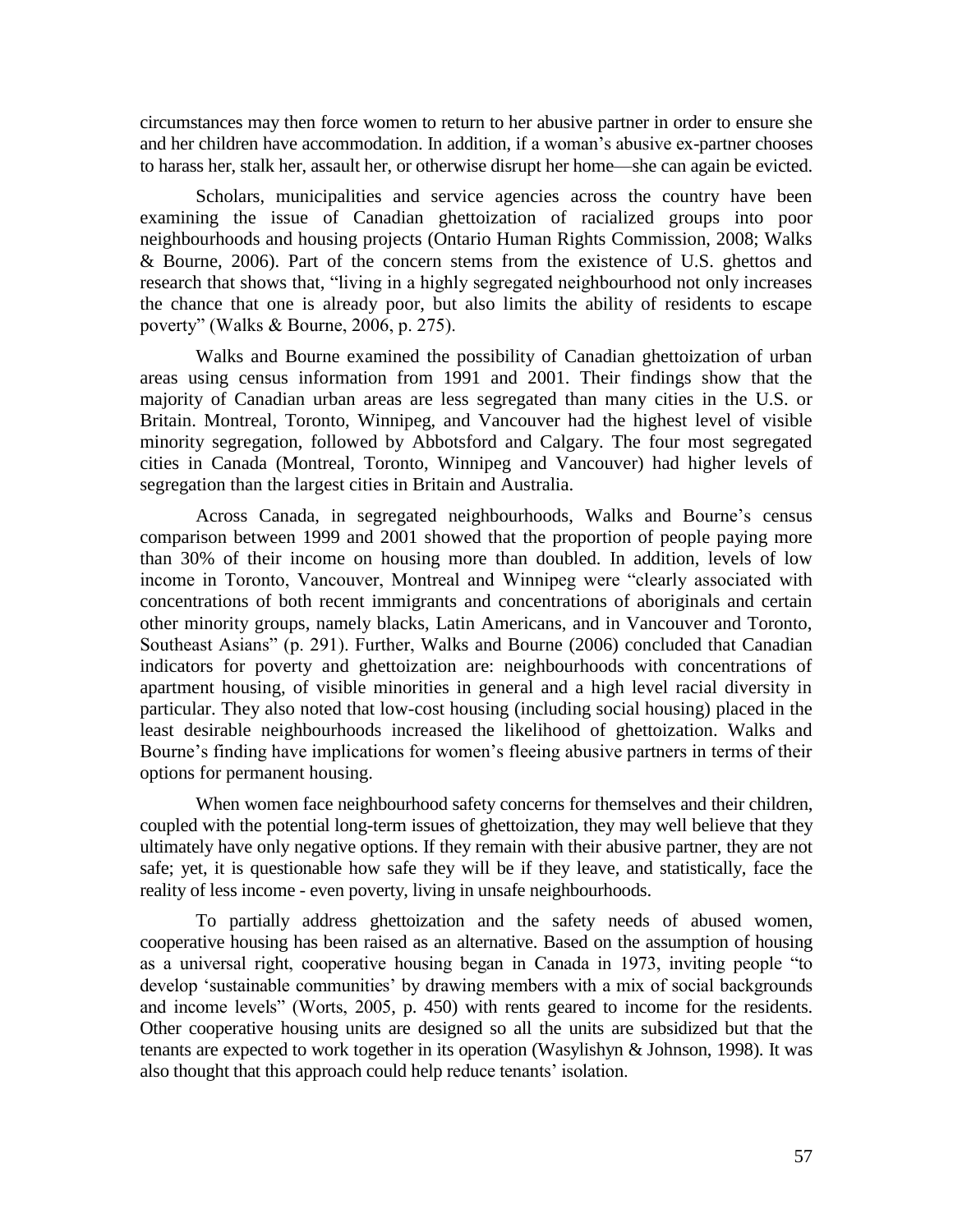Results from Wasylishyn and Johnson's (1998) qualitative study regarding women's safety were somewhat mixed, indicating that the women felt safer and enjoyed the increased green spaces in the neighbourhood since it was in what the respondents identified as a 'wealthier' area. Yet, at the same time, the women, "struggled with feelings that they did not fit in or belong in such an affluent neighbourhood" (p. 978). The women did not necessarily feel supported by the other tenants; in fact, many described their interactions with others as stressful.

When one considers the indicators towards ghettoization in Canada, where to build new housing stock is also a key question. However, the Ontario Human Rights Commission (2008) noted that many neighbourhoods do not want social housing in their area and lobby against it. Thus, it seems that much of the existing housing stock exists in less desirable, less safe neighbourhoods.

Some provinces are trying to address ghettoization and women's safety needs through the idea of inclusionary zoning - that all new private housing developments must contain some subsidized units (Witwere, 2008). Witwere noted that one advantage of this approach is that in municipalities that are booming, there is the potential to quickly add to social housing stock and women would have access to neighbourhoods that tend to be safer. However, one would need to be careful about meeting the needs of these tenants. Some new developments assume that the residents will own cars, so distances to shops are great and suburban bus access is sparse. Also, few private developers support inclusionary zoning because building these units interferes with their profits.

**Maximum Stay Length**: This housing is intended to be affordable and permanent, thus as long as women meet the needs criteria financially, they can stay.

**Quality of Housing**: In some provinces and territories, the existing housing is old, poorly insulated, and many are in unsafe neighbourhoods (Four Worlds Centre for Development Learning, 2007; Tutty, et al., 2006; Wolfe, 1998). In addition, in many areas of the country, the existing housing stock has not been kept in good repair or adequate condition (Tutty, et al., 2006; Wolfe, 1998). Poor insulation has driven up heating costs that women on limited budgets cannot afford (Four Worlds Centre for Development Learning, 2007; Wolfe, 1998). Maintenance concerns from Northern women included mould, leaky windows, mice, inadequate heat and poor maintenance (Four Worlds Centre for Development Learning, 2007).

Some of the first housing projects were built to be "around communal open spaces" with footpath access and the like, [which] was a mistake. Residents feel safer and are more comfortable with 'defensible space' and houses facing the street" (Wolfe, 1998, p. 129). While the intention of the communal design was to improve quality of life for residents and provide green space - this design inadvertently decreased women's safety.

Affordable housing is also based on the concept that certain standards must be met to make the housing adequate. Carter (1997) states that, "a dwelling is 'adequate' if it requires only regular upkeep and possesses hot and cold running water, an inside toilet, and an installed bath or shower" (p.594). In addition, national guidelines regarding occupancy must be met: bedrooms are limited to two persons, children five and over are separated according to gender, children or dependent adults over 18 have their own bedrooms.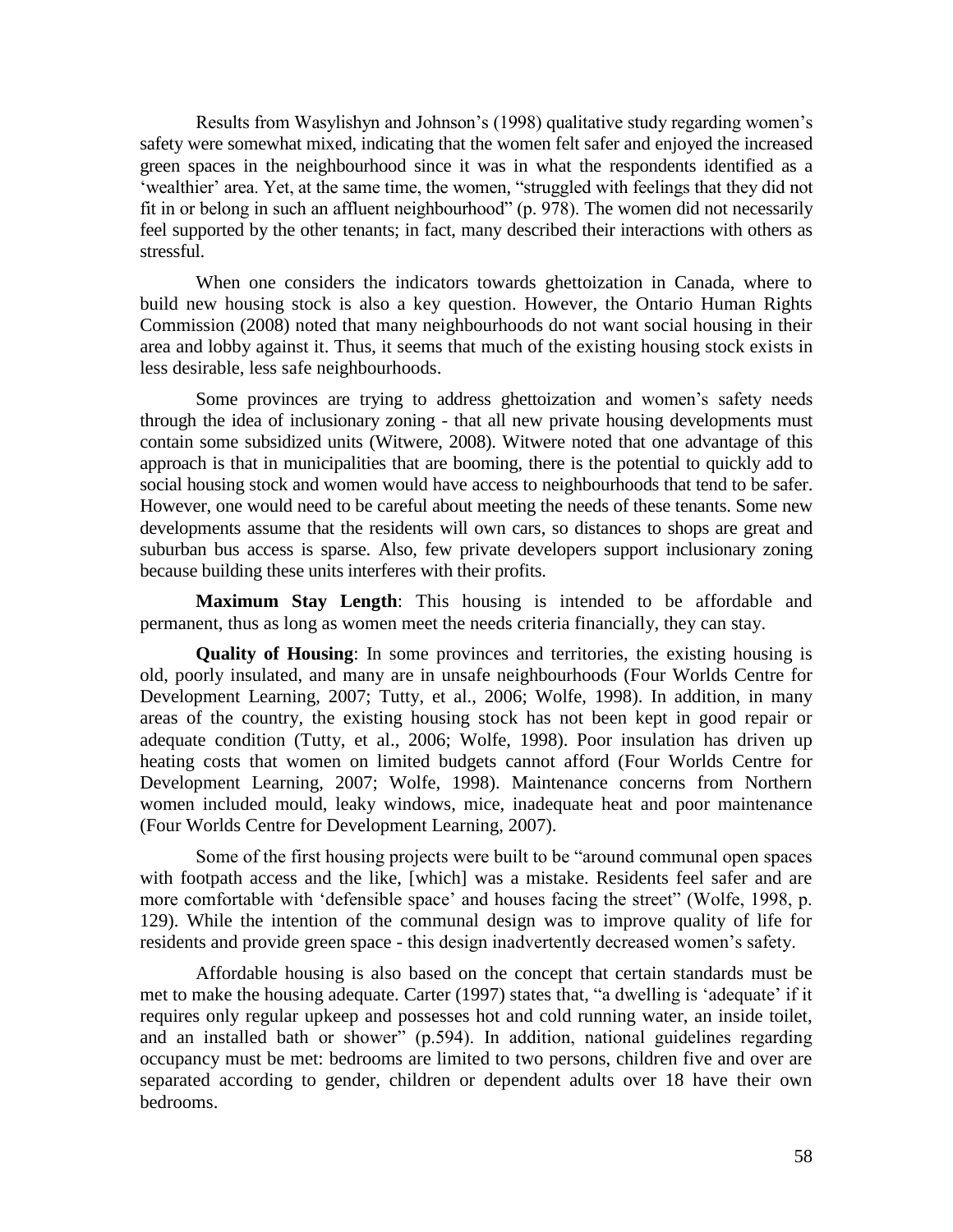While these policies are intended to ensure quality living standards, they have had negative consequences for Northern women. With the severe climate (i.e. temperatures of -60 C in the winter), it is essential that the homeless have shelter. In the past, the North did not have people living on the street—but the lack of adequate housing and limited public housing stock reflected homelessness through overcrowding. Historically, if a family member was in difficulty, other extended family members would shelter that person. Families stayed together. However, the policies and criteria established for affordable housing means that Northern Housing Authorities evict those householders who have anyone other than their nuclear families with them. One representative commented that "with these changes people are losing pride and dignity. You know, they *say it takes a community to make a community well. The community can"t help because our hands are tied*.‖

**Emotional Support**: The provision of additional emotional support is generally not available to residents in public housing.

**Access**: Tutty and colleague's 2007 Canadian study talked with key informants in the violence against women sector, homelessness sector and government regarding women's housing needs. Sixty-one respondents shared their views on the context of safe, adequate, affordable housing in their provinces/territories; they unanimously expressed concern about the housing situation. The mildest comments described the housing situation in their provinces/territories as "challenging" or "significant." Thirty-nine (64%) described the housing situation in their province or territory as "very serious; a crisis."

The respondents stated that of the public housing that was available, most tended to be in urban centres rather than in rural areas and seventeen respondents noted that the lack of safe adequate housing was even more severe on reserves. A major factor contributing to the concerns of these respondents was the lack of social housing stock.

Yet being able to access public housing can be a key consideration for women considering leaving an abusive partner:

When marital relationships break down, the economic consequences are considerably different for them [women] than for men. After divorce, the poverty rate among women increases almost threefold. Their household income drops by more than 40%, while men's increases slightly (Finnie, 1993). Single women and single mothers account for almost half of households with affordability problems (CMHC, 2000). (Novac, 2006, p. 19).

However, access is not a straightforward process. Women have to apply and, if they qualify, they then go on the waiting list. Many immigrant women who have been abused do not qualify because they were sponsored by their husbands (Thurston et al, 2006). Thus, women are not eligible for subsidized housing because they are not considered to be permanent residents. In addition, newcomers whose first language is not English or French often find the paperwork a barrier if their reading and writing skills do not meet the requirements necessary to complete the forms (Reitsma-Street, et al., 2001).

In addition, Tutty and colleagues (2007) noted that access for Aboriginal women with First Nations Status becomes complicated because they are often facing institutional discrimination in the guise jurisdictional responsibility. "If she is First Nations with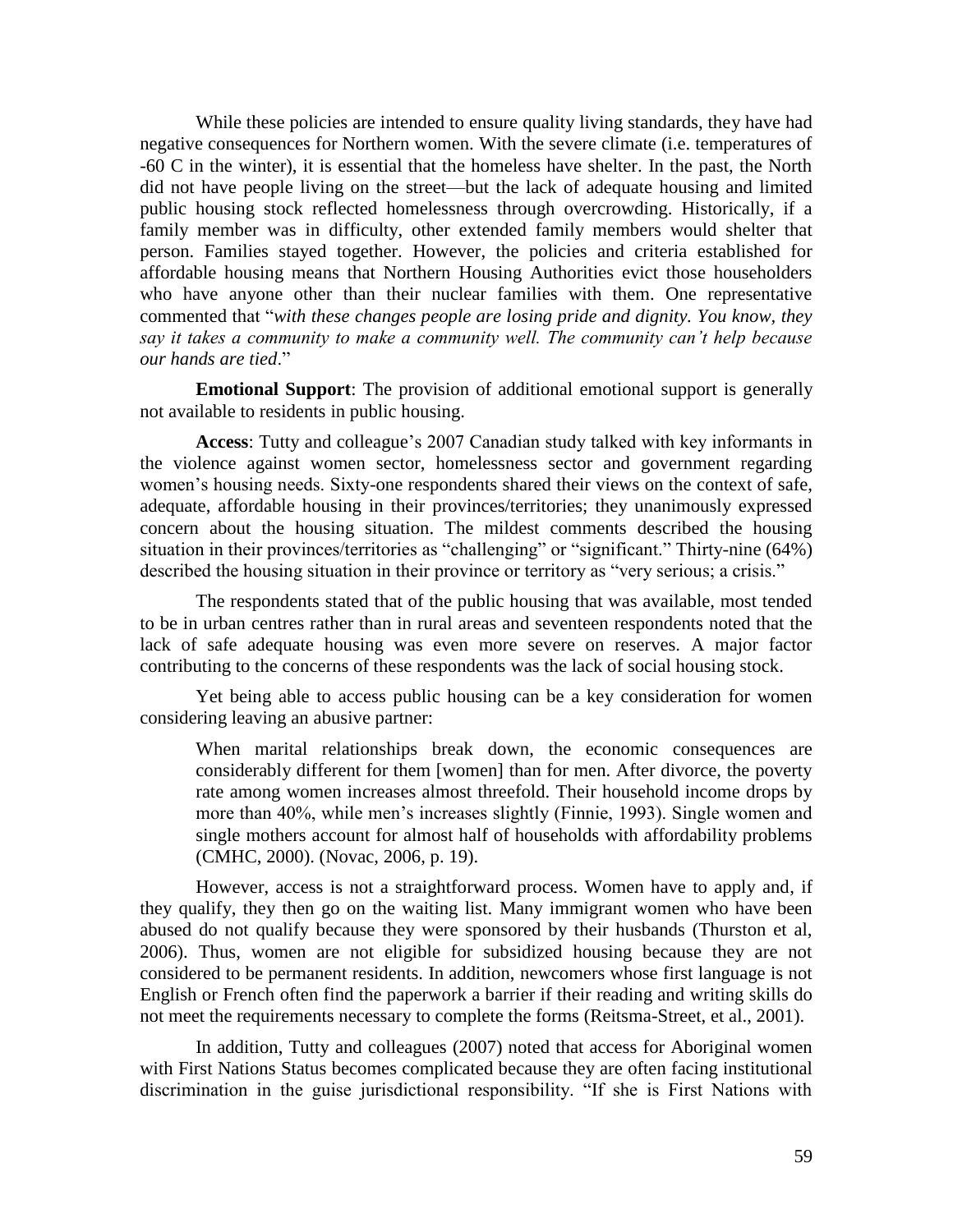Status, the provincial government hands the responsibility of funding to the federal government. The federal government says housing is the responsibility of the province. So she gets lost"  $(p. 87)$ .

All provinces and one territory prioritize public housing for abused women (Tutty, et al., 2007). However, provincial and territorial participants in Tutty and colleague's study raised concerns about the policy's effectiveness simply because of the dwindling housing stock. For example, in Ontario people will often not even apply because the wait times are so long - ranging from 5 -10 years (Ontario Human Rights Commission, 2008). Further, neither the Northwest Territories nor Nunavut prioritizes housing for abused women because of territorial lack of housing stock. In the NWT, housing works on a point system. The only points that one gets are for being homeless women in shelter do not earn points because they are not viewed as homeless (Four Worlds Centre for Development Learning, 2007).

Some provinces and territories have dealt with the dwindling supply of public housing stock by increasing the criteria that women have to meet in order to qualify. For example, to qualify for priority in Ontario, women need to prove that they have been physically abused with documentation such as police reports (Du Mont & Miller, 2000). Obviously, this excludes the vast majority of women who do not contact police regarding a physical assault or women whose partners are not primarily physically abusive.

A further issue is that some provinces have turned the existing housing stock over to individual municipalities (Du Mont & Miller, 2000). This creates even more barriers for women who are fleeing abusive partners - in some areas across the country women must prove their residency before they will be considered for social housing. Yet, many women fleeing particularly dangerous partners will move across the country in an effort to remain hidden from them. In addition, women whose home community does not have a shelter must go to other communities to access one. However, under this policy, women in these circumstances are not considered residents and, thus, do not meet the minimum qualifications to apply to public housing.

Another issue related to access is that of discrimination by the gatekeepers of social housing projects. The Ontario Human Rights Commission (2008) provincial consultation raised concerns regarding of ghettoization of racialized groups into certain housing projects (see also Wolfe, 1998). While some respondents saw this as clear indicators of discrimination, other respondents argued that tenants themselves requested those projects. What this article did not raise is the possibility that tenants requested these projects to provide themselves some support against the harassment and discrimination they face in the dominant society.

The Ontario Human Rights Commission (2008) reported that their consultation heard reports that, in both public and private housing, occupancy standards have been used to discriminate against families. For example, a woman with three children was denied a three bedroom apartment because the standards dictated that she should be in a four bedroom unit. There are not many such apartments in public or private housing, and those that do exist in private housing are expensive. In addition, occupancy policies may be used to discriminate against people who live in households that include extended family members. Since inflexible application of the housing standards have denied people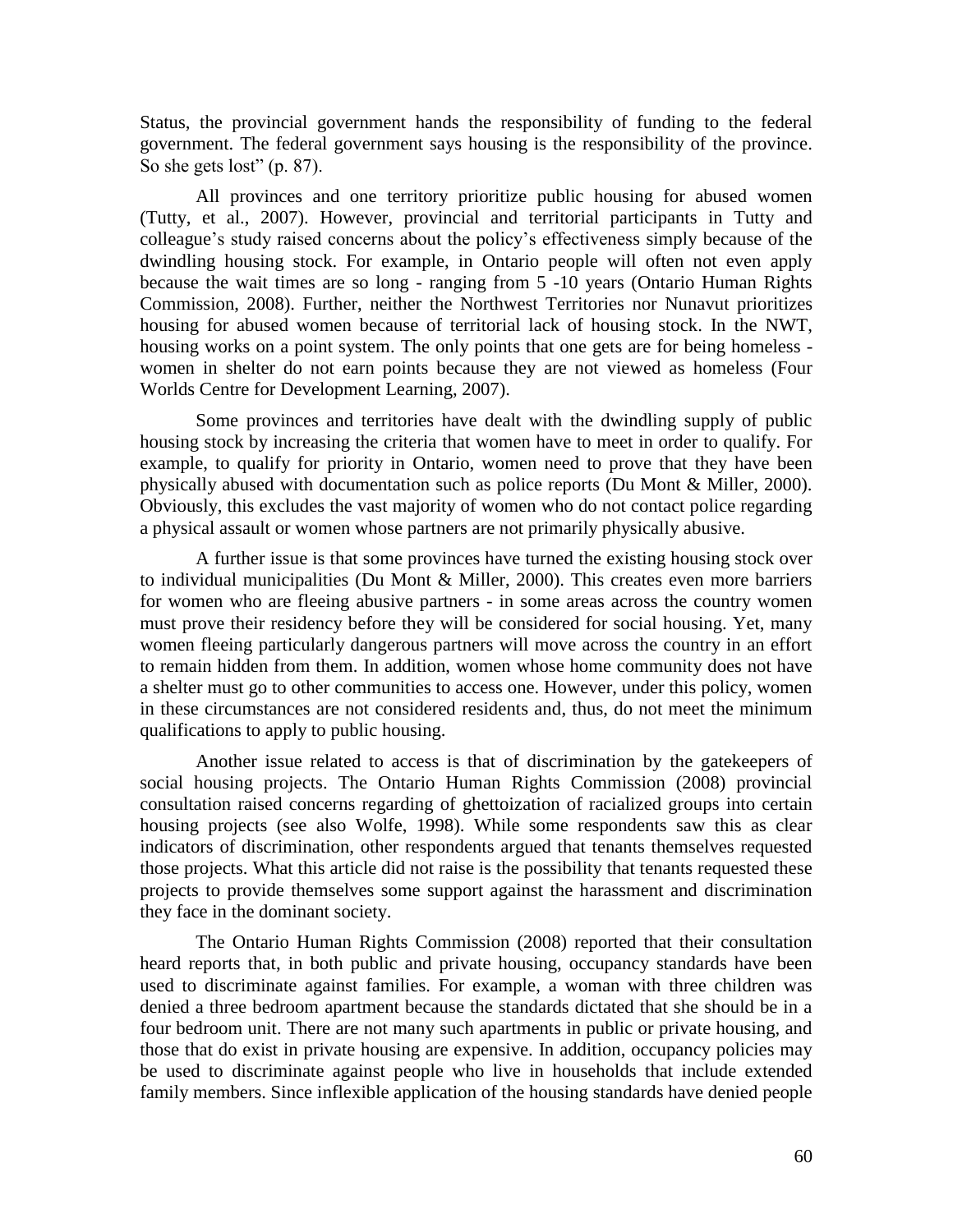housing, the Ontario Human Rights Commission suggested that the government address these barriers.

Other potential barriers to an abused woman's access to social housing are policies related to rent arrears. "Some social housing providers require a 'clean' 12month rental record and that others will not consider individuals for housing until all rent arrears or fees for damages to previous rental units have been paid" (Ontario Human Rights Commission, 2008, p. 34). Some women have lived with their abusive partners in public housing, yet when they try to establish a separate home, the women can then be held responsible for their abusive partner's behaviour if he did not pay rent or if he damaged the suite they had shared (Four Worlds Centre for Development Learning, 2007). Most Housing Authorities require that the arrears must be paid before her housing application will be considered—and many women have not worked before (Four Worlds Centre for Development Learning, 2007; Tutty, et al., 2007). One VAW shelter representative from Tutty and colleague's 2007 study noted:

Their partners are so into power and control that she hasn't been allowed to work, so she has no money saved. If she sees a lawyer and there is evidence of a legal separation, then she will be responsible for only half of the arrears amount - but even so that debt can be overwhelming for the women. For example, if the arrears to the Housing Authority is \$3000.00, the only way she can get out to the point where she will be responsible for half the sum, she has to have something legal showing they have a legal separation.

The Ontario Human Rights Commission (2008) suggested that, instead of using damages or rent arrears as a way to deny women housing, the screening process should ask potential tenants about their circumstances, whether the situation has changed, and the landlord works in conjunction with the tenant to make a workable plan on how to reduce future issues.

Access to social housing is also an issue in the United States. In 1997, on average a homeless family in the United States found housing in 6 to 10 months. (Roofless Women's Action Research Mobilization, cited in Melbin, et al., 1997). Changes in U.S. federal policies have shifted funding away from the creation of housing stock, which has resulted in the loss of available housing (Correia & Rubin, 2001). Thus, it is taking people longer to find housing. However, the authors of this literature review did not find current statistics on how long it is now taking families to find housing.

As already mentioned, the United States, has implemented a "One Strike" policy (Renzetti, 2001). Should a tenant or any one visiting the tenant be come to the attention of the public housing authority of being involved in criminal activity, the family's application can be denied (Renzetti). Thus, if a woman's ex-partner has a criminal record and he still has access to the children, her application can be denied. Renzetti also noted that if the woman herself has a criminal record, her application can be denied.

It should be noted that the One Strike policy implemented by the United States to screen potential tenants for public housing is against human rights codes in Ontario; record checks and background checks are not permitted (Ontario Human Rights Commission, 2008). However, the Ontario Human Rights Commission provincial consultation indicated that social housing providers ignore this aspect of the code by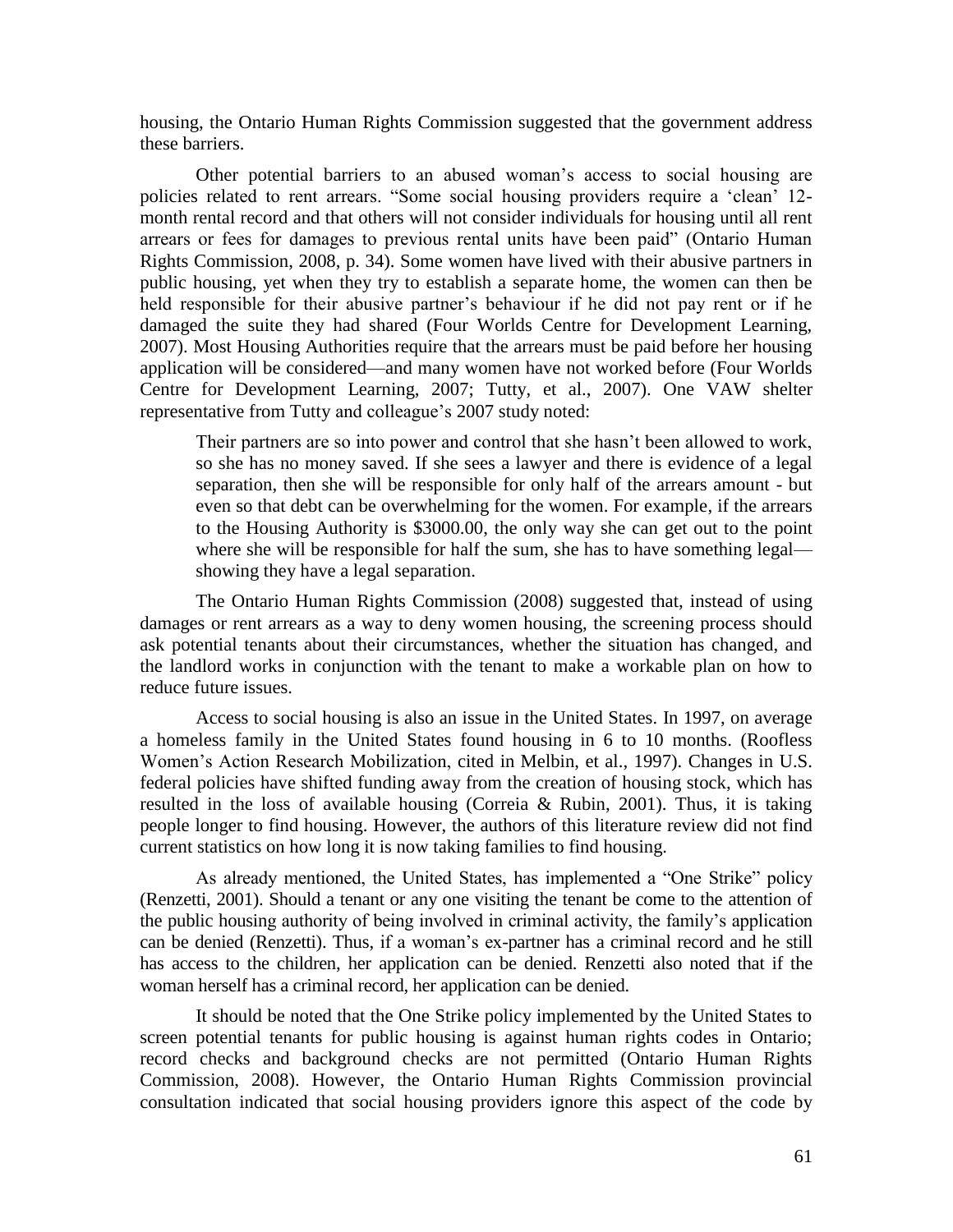asking criminal history questions on their applications forms and interviews with potential tenants.

**Other Issues**: Most scholars and researchers agree that, not only does existing affordable housing need to be retained and maintained but the social housing stock must be increased (Morell-Bellai, et al., 2000; Reitsma-Street, et al., 2001; Tutty, et al., 2007). Neal (2004) suggests that sustained national and provincial housing strategies must be created to increase the availability of affordable housing.

Given the affordable housing crisis in Canada, how to increase public housing stock is a reasonable question. "Dr. David Hulchanski of the Centre for Urban and Community Studies of the University of Toronto on behalf of the Toronto Disaster Relief Committee" came up with idea of the One Percent Solution (Shapcott, 2002, p. 7). This idea is based on Hulchanski's observation that, combined, all levels of government, spend about 1% of their budgets on housing. The One Percent Solution calls on all governments to double their housing spending by adding an additional one percent to their housing budget. This would result in about \$2 billion in new housing spending annually from the federal government, which would return the housing budget to the levels of the early 1990s.

This plan has been endorsed by groups including the Federation of Canadian Municipalities, Canadian Housing and Renewal Association, Co-operative Housing Federation of Canada and dozens of other national, provincial and local institutions and groups‖ (Shapcott, 2002, p. 8). The approach would allow the adoption of a national housing strategy to address the need for supply, affordability, support programs for those who need it, housing maintenance, and services and support for the existing homeless population (Shapcott, 2002). Another issue raised by the Ontario Human Rights Commission (2008) is that many people oppose the construction of affordable or supported housing in their neighbourhoods. The Commission report stated that such actions are discrimination against the human rights code and that these views prevent, delay and increase the costs of such housing.

A discussion paper by the Regional Planning Services on Vancouver Island (2001) presented a number of options: introduction of a property tax levy to allow investment/construction of affordable housing; develop programs for income mixed housing rather than relying on public housing estates; use government owned land for affordable housing; expand rent supplement programs.

Housing activists would like to see all subsidized housing remain in the public sector; however others argue that rent supplements should go with the tenant rather than the unit so that people have greater choice about where they wish to live (Wolfe, 1998). They also argue that it is more cost effective. Wolfe (1998) notes that a 1997 study by EKOS, "demonstrates that over time (the data showed periods from 4 to 17 years), the construction of [social] housing is cheaper to the public purse than rent supplements in the long run" (p.  $130$ ).

### **Private Housing**

Private housing is provided by individuals who are willing to rent space in their homes to others. The role of private housing has become increasingly important across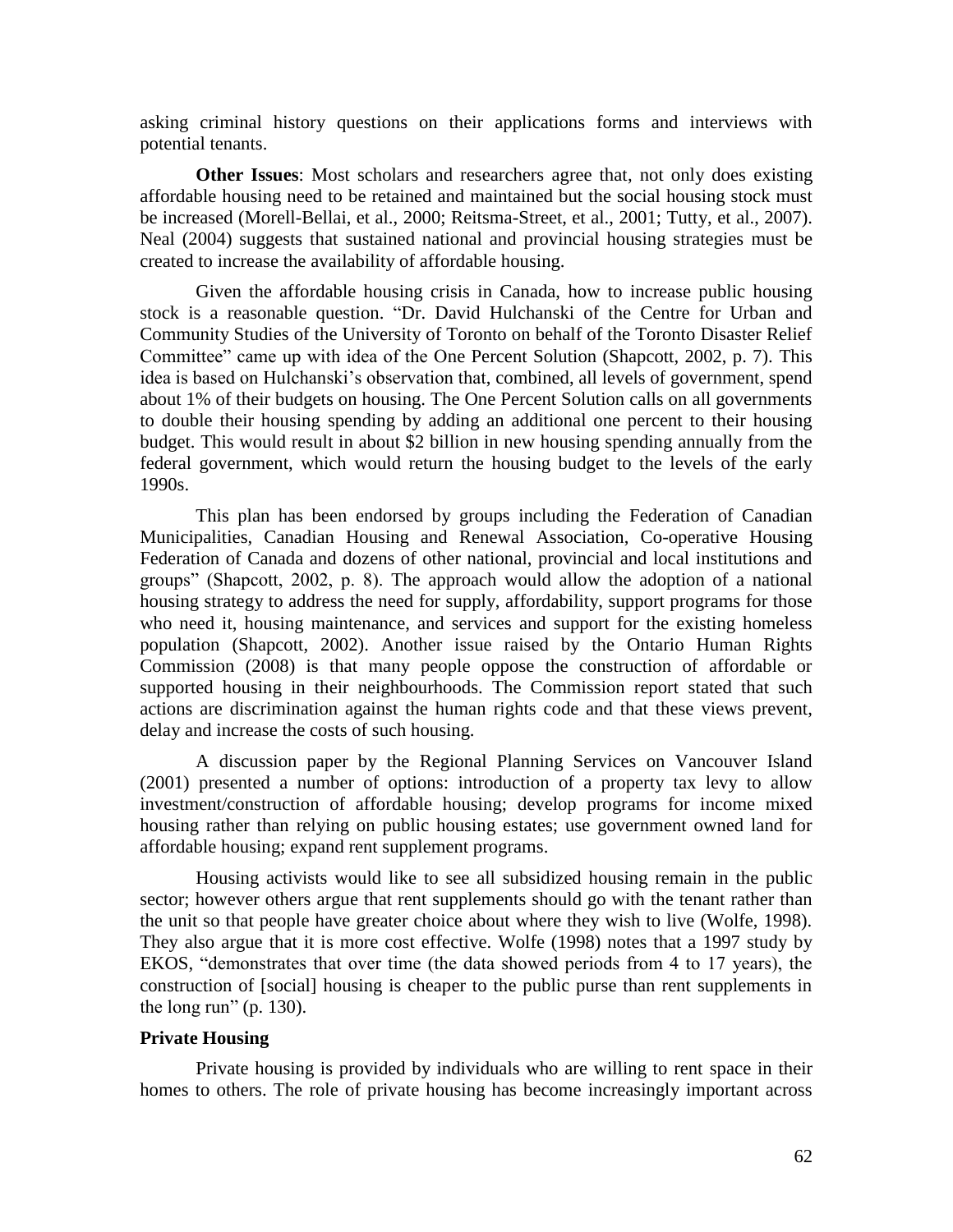Canada as the number of subsidized units has decreased. As the social housing crisis deepened across Canada, the number of people who rely on the private market to be housed has increased.

Bryant (2004) contended that shifts in federal and provincial policies with respect to housing have had a major impact on the housing options available to people. For example, in Ontario, in 1995, rent control was rescinded and a moratorium on social housing construction was introduced. At the same time, social assistance was reduced by 22%. While the government stance was that the private sector would provide rentals, this did not happen. Instead, the average rent doubled, and, in 2001, 61,000 households were evicted - 80% of which were unable to pay rent. One quarter of a million (250,000) Toronto residents pay more than 30% of their income on rent and 20% pay more than half. Rent controls were reinstated in 2003.

**Safety**: Generally, no security measures available in private housing. Indeed, for some women even basic security is not provided. Women participating in Reitsma-Street, et al.'s 2001 Canadian study reported that, if their suite was part of a private home or if they were only able to access a room, they often could not lock their own doors, and landlords refused to have them installed. In addition, landlords were not always respectful of the women's privacy; some would not ask for women's permission to enter the suite but would come in whenever they wished. Some women also have landlords or property managers who threaten the woman with eviction unless they have sex with him, or offer to forgive arrears in return for sex, or who will only complete needed maintenance on the unit if she has sex with him (Ontario Human Rights Commission, 2008; see also Four Worlds Centre for Development Learning, 2007; Reitsma-Street et al., 2001).

**Maximum Stay Length**: This housing is on the private market and intended to be permanent, thus as long as women can afford the rent, they can stay.

**Quality of Housing**: The quality of private housing is variable, depending on the particular unit and the neighbourhood. As mentioned earlier, cost is often a factor for women and their finances often dictate that they find something less expensive. This frequently means that women are looking at less desirable housing units on the open market. Women may have to move into substandard units, and/or those in less desirable neighbourhoods. Some women have been told by their landlords that, because their housing is inexpensive, they cannot request maintenance or repairs (Reitsma-Street, et al., 2001). Other women have faced eviction for requesting repairs (Four Worlds Centre for Development Learning, 2007). "Housing is not maintained because it is not seen as profitable and there are always enough poor people to fill vacancies" (Four Worlds Centre for Development Learning, 2007, p. 17).

Women living in urban areas where housing is even more difficult to secure, may be renting illegal suites (Reitsma-Street, et al., 2001). In Reitsma-Street and colleague's study, one respondent was told by her landlord that her children could not play in the yard because it could alert authorities to fact that an illegal suite was in the home. The participants of Thurston et al.'s (2006) qualitative study of abused immigrant women reported that small, dark basement suites were often all they could afford.

The housing options for single women on social assistance are even more constrained. Often all they can afford is a single room in a rooming house (Reitsma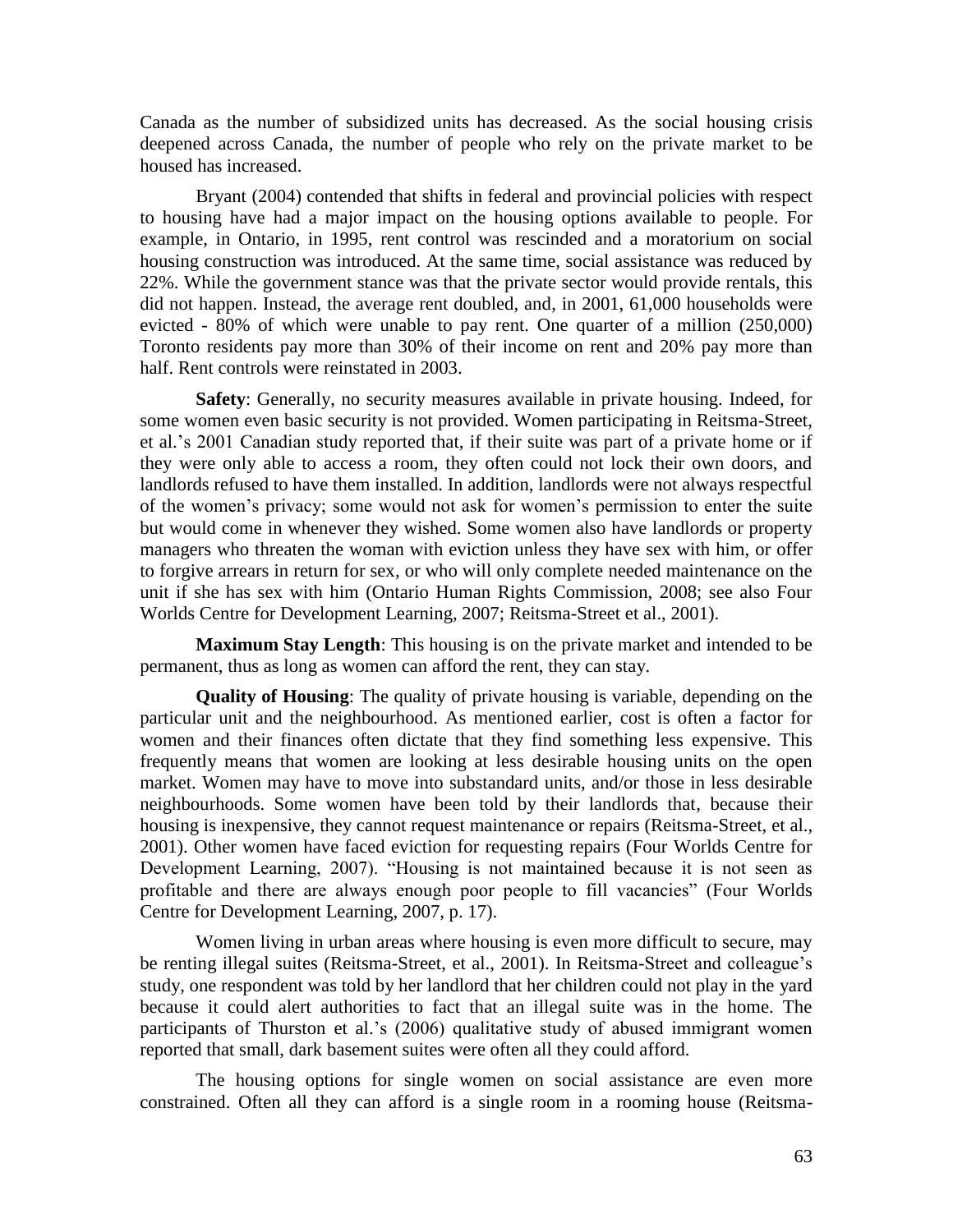Street, Schofield, et al., 2001). Bathrooms and kitchens are shared. Understandably, depending on the other people living in the home, women could feel quite unsafe.

U.S. researchers, Correia and Melbin (2005) raise similar issues in that the cost of housing on the open market may well be force women to live in substandard units.

**Emotional Support**: Emotional support is not available in private housing.

**Access**: The Canadian literature regarding women's access to the private market consistently raises a number of issues including discrimination. For example, in Reitsma-Street and colleague's 2001 study of housing in three medium-sized Canadian cities (Victoria, Regina, and St. John), the participants often raised concerns about discrimination by landlords. They were discriminated against by a number of characteristics: by race, her age, marital status, and/or income - especially if she were a recipient of social assistance (Reitsma-Street et al., 2001; see also Four Worlds Centre for Development Learning, 2007; Mosher, et al., 2004; Ontario Human Rights Commission, 2008; Wolfe, 1998). Landlords are concerned that women on social assistance will be unable to pay their rent, even though there is no empirical evidence to support this view (Ontario Human Rights Commission, 2008).

A recent study conducted by Canada Mortgage and Housing Corporation (CMHC, 2006) suggested that abused women not only have difficulty finding safe and affordable housing, but may also be discriminated against by landlords who know that they are fleeing partner abuse. Landlords most commonly raised concerns regarding the women's ability to pay the rent, and/or had concerns about her abusive partner's potential for further violence. A small number of landlords were described as "openly hostile"  $(p, 3)$ towards battered women, blaming them for the abuse they experienced and were not willing to rent to them under any circumstances. Findings from the Ontario Human Rights Commission (2008) provincial consultation reports the same concerns: landlords will not rent to women fleeing abusive partners because they are concerned that their former partners or their children will damage the property. In addition, Aboriginal women who are leaving an abusive partner face even greater difficulty with finding accommodation because they not only have to face with landlord discrimination regarding their circumstances, they also face racialized discrimination (Ontario Human Rights Commission).

Other practises that make it difficult for women leaving an abusive partner to rent on the private market include rent deposits; co-signers guarantors; credit checks; tenant insurance requirements; rental histories and landlord references (Ontario Human Rights Commission, 2008). These findings indicate that newcomers, Aboriginal families and other visible minorities have been required to pay up to a year's worth of rent in cash in advance. Credit checks can also be problematic for abused women since some men will have denied the women the opportunity to be employed in the paid work-force, or made it too dangerous for them to have any bills/credit in their name. Rental histories are also problematic in that women may not have one; consultants with the Ontario Human Rights Commission pointed out that the absence of a rental history is not the same as a negative rental history.

Discrimination by landlords in the private market is not a problem confined to Canada. Australian women who are attempting to leave an abusive partner have had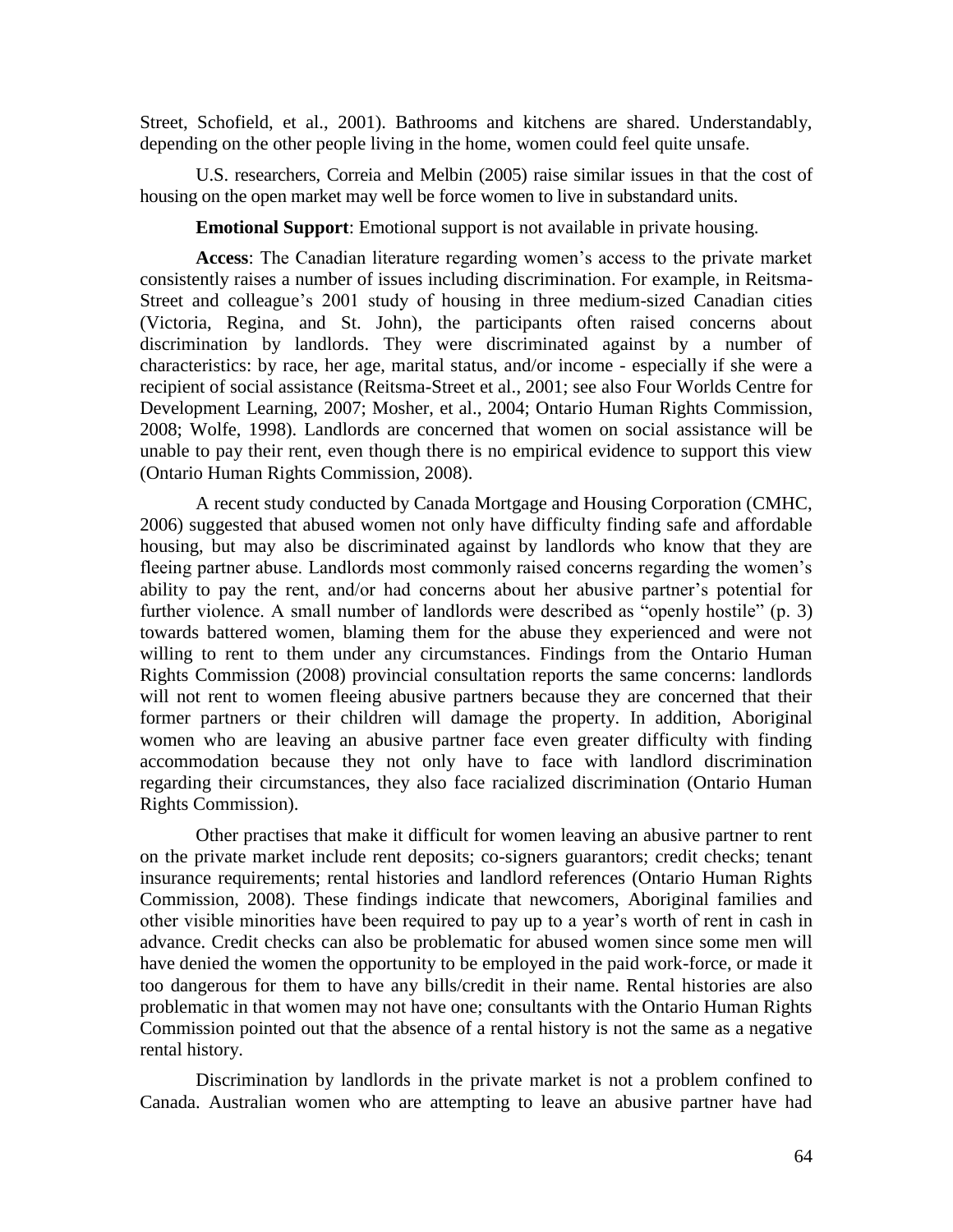similar experiences (Cheung, Kennedy, O'Brien, & Wendt, 2000; Office for Women, n.d.). In addition, some landlords will turn women away when they realize that they are dependent on social assistance.

Landlord's perceptions of a risk to renting to abused women are also apparent in the United States. Menard (2001) noted that some perpetrators cause women to be evicted through tactics of harassment, violent acts and/or property damage.

**Other Issues**: Since private housing is more expensive than public housing, a woman may be forced to look at less desirable properties in more dangerous neighbourhoods, to find accommodation that she can afford. In addition, when the rental vacancy is low, landlords have an increased ability to choose to whom they wish to rent—which means those who are marginalized have even fewer options about where they can live.

On the other hand, the private housing market has been seen as another means to improve housing options for women. A discussion paper by the Capital Region District on Vancouver Island (2001) presented a number of options: relax some zoning regulations to allow for higher density housing: expand rent supplement programs; relax laws so homeowners can let suites to supplement their income and provide affordable housing to others. This paper also discusses forming and maintaining cross-sector partnerships.

One of the problems with building new affordable housing is that the private sector has been hesitant to become involved with social housing. Neal (2004) suggests that as a possible solution to this problem, governments could mandate including lowincome units be included in all new developments.

Part of the objection to private landlords becoming involved in affordable housing is that the building costs, maintenance and operating costs for rental housing is high while the income for low and moderate income earners has dropped. Thus the difference between what a tenant "can afford to pay and what the private landlord needs to collect to cover costs plus a reasonable return on investment is substantial and growing" (Shapcott, 2002, p. 9). Rent supplements may be one option for addressing this issue. Rent supplements are used by federal and some provincial/territorial governments to keep housing affordable. Contracts are signed with a landlord stating that in return for receiving the supplement the landlord agrees to maintain the building and cap the rent charged to the tenant (Shapcott, 2002). The advantage to rent supplements is that they go with the tenant rather than the unit so that people have greater choice about where they wish to live (Wolfe, 1998; Ontario Human Rights Commission, 2008).

Wolfe noted that one option put forward to help relieve the affordable housing crisis is to legalize the apartments that exist illegally in single family homes. While such units exist in every major city, whether this will really help is also subject to debate generally people are already living in them, and if they were legal, the rent would be taxed and, thus, the landlords would pass that cost onto the tenant—thus any savings the tenant benefits from at this point would be lost.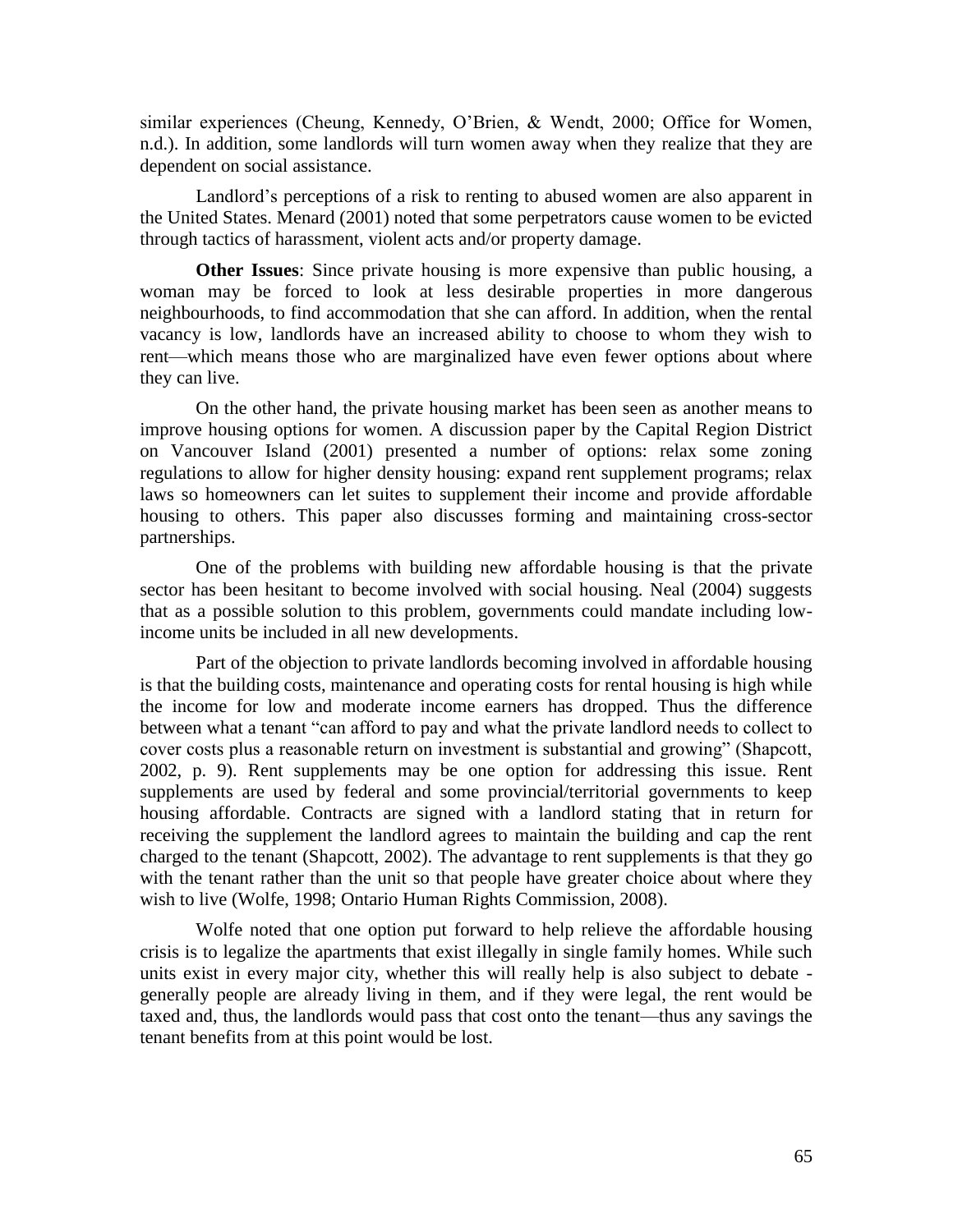### **Chapter Four: Other Models to Enhance Security for Abused Women**

The final review chapter explores three strategies used to enhance women's security from abusive partners. These measures are each intended to keep women in their own homes, in their familiar community, while taking their safety needs into account. The first strategy is the use of the electronic devices with which we are familiar in Canada: personal help buttons and cellular phones. Yet, other enhanced security measures are being used internationally.

The second strategy is the U.S. legal system's use of electronic monitoring when men have been criminally charged for their abusive behaviour. Finally, the third strategy details the U.K.'s use of sanctuary schemes to protect women in their homes from significantly abusive partners.

# **Personal Help Buttons**

Personal help buttons (also called panic buttons or duress pendants) are a tool for women to access emergency help without having to reach a phone in the home. Generally the buttons are worn as a necklace or a bracelet. Women simply need to press the button for the police to be dispatched.

The programs providing the panic buttons are generally collaborations between those that can provide the pendants and monitor the electronic devices (such as health care institutions like Bethany, or security firms like ADT) and the police.

**Safety**: Safety is the primary reason for utilizing personal help buttons. These were initially used with seniors whose health care problems necessitated a link to medical health should an emergency arise.

In 1999, a partnership between Bethany Care Centre and Calgary Police Service Domestic Conflict Unit (DCU) was formed to increase women's safety from abusive expartners through the use of personal help buttons. Women qualified who were assessed by the DCU as at high risk for further assaults by their partners.

Wallis and Tutty's (2001) qualitative evaluation of this program indicated that women felt safer, and the police arrived promptly if the women needed to use the button. From the women's perspective, the officer's willingness to place the unit in her home indicated that the police believed her and were taking her safety needs seriously. The police interviewed saw this as a benefit to their investigation, especially if the client had had a history of negative contact with police.

There are some disadvantages to panic buttons. One is that they can only indicate distress - they cannot actually protect the woman from a violent partner (Wallis & Tutty, 2001). Another disadvantage is that the radius in which the personal help buttons will work is limited. The devise must be able to contact the base in order to signal the police. Thus, the utility of the button is limited to the woman's home. To address these concerns, in Calgary, there is another initiative to collect old cell phones. These phones are then reprogrammed to automatically dial 911 so women's safety is enhanced while they are out in the community. A final concern regarding personal help buttons is that they are not childproof, thus, children could trigger false alarms.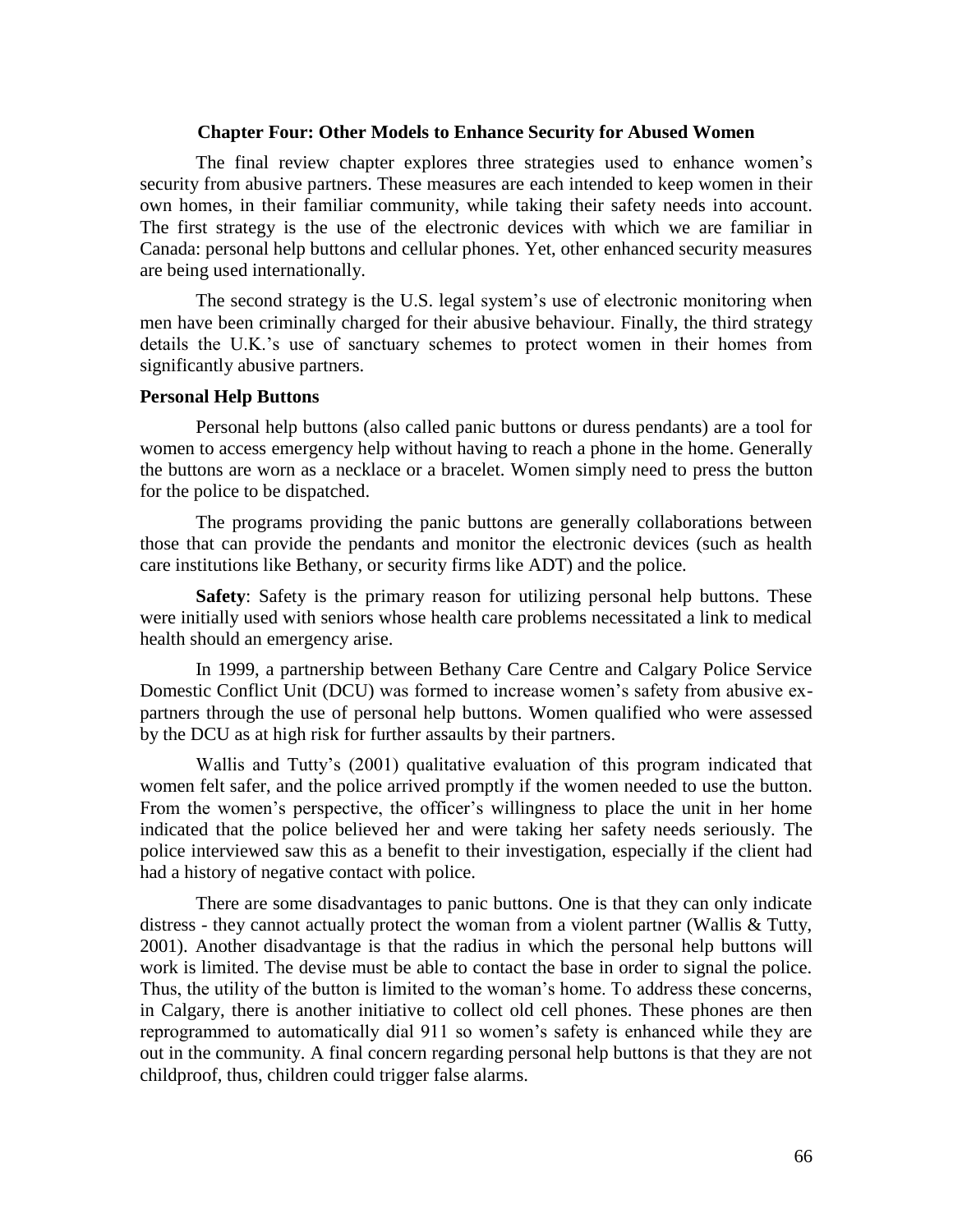**Emotional Support**: A collaboration in Calgary between ADT, Calgary Police Services and the shelters provides some emotional support since shelter outreach workers are responsible for providing the referral and are generally already supporting the woman in the community.

**Access**: Access to the personal help buttons in Calgary requires a referral. Thus women must be in contact with formal services in the community.

Women must also have a telephone landline in order for the duress pendant system to work. The security system will not work reliably or consistently with an internet telephone system. Women who do not have a good relationship with the telephone company, such as outstanding arrears, must address these issues with the telephone provider before they can access the personal help buttons.

**Other Issues**: In Calgary, there is no cost to the women for the personal help button.

#### **Electronic Monitoring**

The United States is using electronic monitoring of persons charged with or convicted of crimes related to domestic violence (Erez, Ibarra, & Lurie, 2004). The rationale behind this model is that by monitoring the offender's location, the woman's safety is enhanced.

Erez, et al. (2004) identify two different types of monitoring: unilateral and bilateral. With unilateral electronic monitoring the man wears a transmitter (usually in the form of a tamper-resistant ankle bracelet) and a receiver in his home registers his presence or absence. This technology ensures that he is maintaining his curfew by being at home during the hours specified on his court order.

The other type of electronic monitoring is called bilateral (Erez, et al., 2004). With this system, not only is the man monitored in his home, but there is also a receiver in the woman's home. The woman's receiver will detect if the man comes within 500 feet of her home. Should this happen, the receiver automatically calls the police. The woman may also carry a transmitter with her when she is out in the community which will warn her of his approach. In some cases, women are also given duress pendants and/or preprogrammed cellular phones to call police.

**Safety**: A U.S. evaluation of two jurisdictions using bilateral electronic monitoring by Erez, et al. (2004) found a man was generally referred to the program during pre-trial and remained with the program until his case was disposed. The two jurisdictions limited bilateral electronic monitoring for this period of time because they viewed the pre-trial phase as the period that women were at greatest risk. Erez and colleagues determined that cases at one site averaged bilateral electronic monitoring for 48 days, and 72 days at the other site. Thus, one of the disadvantages to this approach is that women have no protection after the case is concluded.

Erez and colleagues (2004) reported that some women using the bilateral electronic monitoring commented that it helped them regain some faith in the justice system. This monitoring helped increase their sense of safety, helped them feel that they had regained some control over their lives, and helped their children feel safer.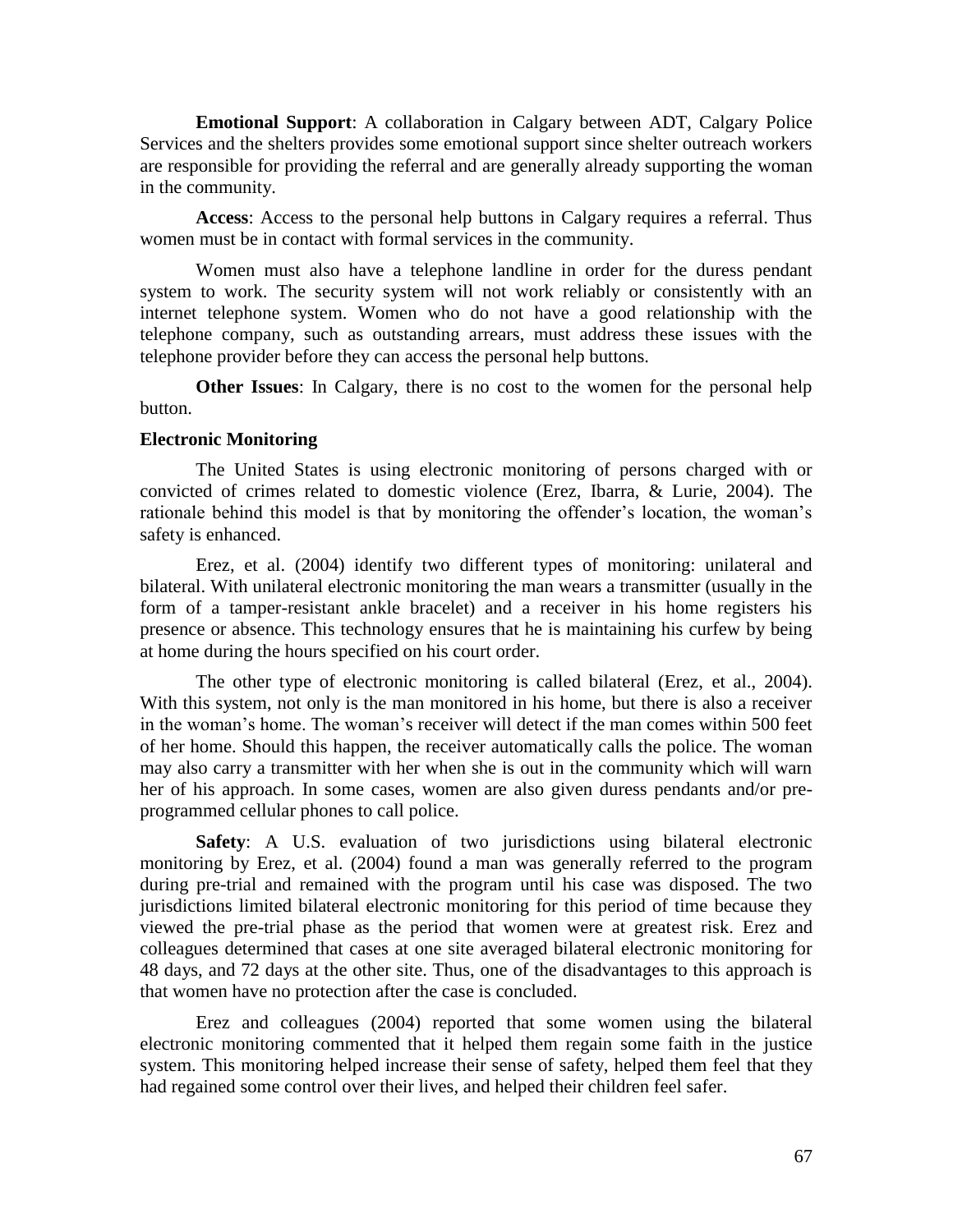Indeed, these findings indicated that men tended to avoid personal contact with their wives while they were under bilateral monitoring. There were few instances in which the men breached by going to the women's homes or by intentionally finding her in the community. However, one of jurisdictions examined in this study would only prosecute contact violations if intention on the man's behalf could be established by determining a pattern to his actions. In nine years, this jurisdiction had not ever established deliberate violations.

Another disadvantage to bilateral electronic monitoring is that it can only warn women that they may be at risk. Any further steps to enhance safety must be initiated by the women. Erez and colleagues (2004) noted that bilateral monitoring can only detect face to face violations; other types of violations, such as telephone calls, contact through the mail or by proxy would not register.

Other concerns reported by the women in the study were telephone outages, equipment malfunctions; and the fact that the equipment was not childproof. The women also noted that the field transmitter was bulky and difficult to carry.

**Emotional Support**: No support services are linked to electronic monitoring.

**Access**: As previously mentioned, Erez and colleague's 2004 study found that men were generally referred to the program pre-trial. To be considered as a candidate for electronic monitoring, the man had to be living separate from his partner. However, different jurisdictions have different requirements regarding separation. For example, one jurisdiction accepted temporary separation; therefore, once both parties agree to electronic monitoring, the man had moved to a different address. However, the other jurisdiction required proof of permanent separation, such as separate addresses, divorce papers, a new partner. Erez et al. noted that, when temporary separation was acceptable, the men tended to be charged with domestic violence; in contrast, when permanent separation was required, the men tended to be charged with stalking or invasion of privacy.

Bilateral monitoring is only used when a woman agrees to this approach (Erez, et al., 2004). She must be willing to have the transmitter in her home. Similar to the personal help buttons mentioned above, she must have a landline. She also has to be willing to give up telephone features since call-waiting, call forwarding, and telephonebased internet interfere with the transmitter.

If a woman later changes her mind about participating in bilateral monitoring, the equipment is removed, and the man is then placed on unilateral monitoring - which will only determine if he is abiding by his curfew (Erez, et al.).

**Other Issues**: If a woman agrees to the bilateral monitoring, there are no charges to her for the program costs (Erez, et al., 2004). Depending on the jurisdiction, men may have to pay for the cost of the program. The disadvantage to requiring the man to pay for the program is if the couple is temporarily separated, then part of the burden for payment could fall to the woman. Thus, the wrong person bears responsibility for some of the consequences of the man's abusive behaviour.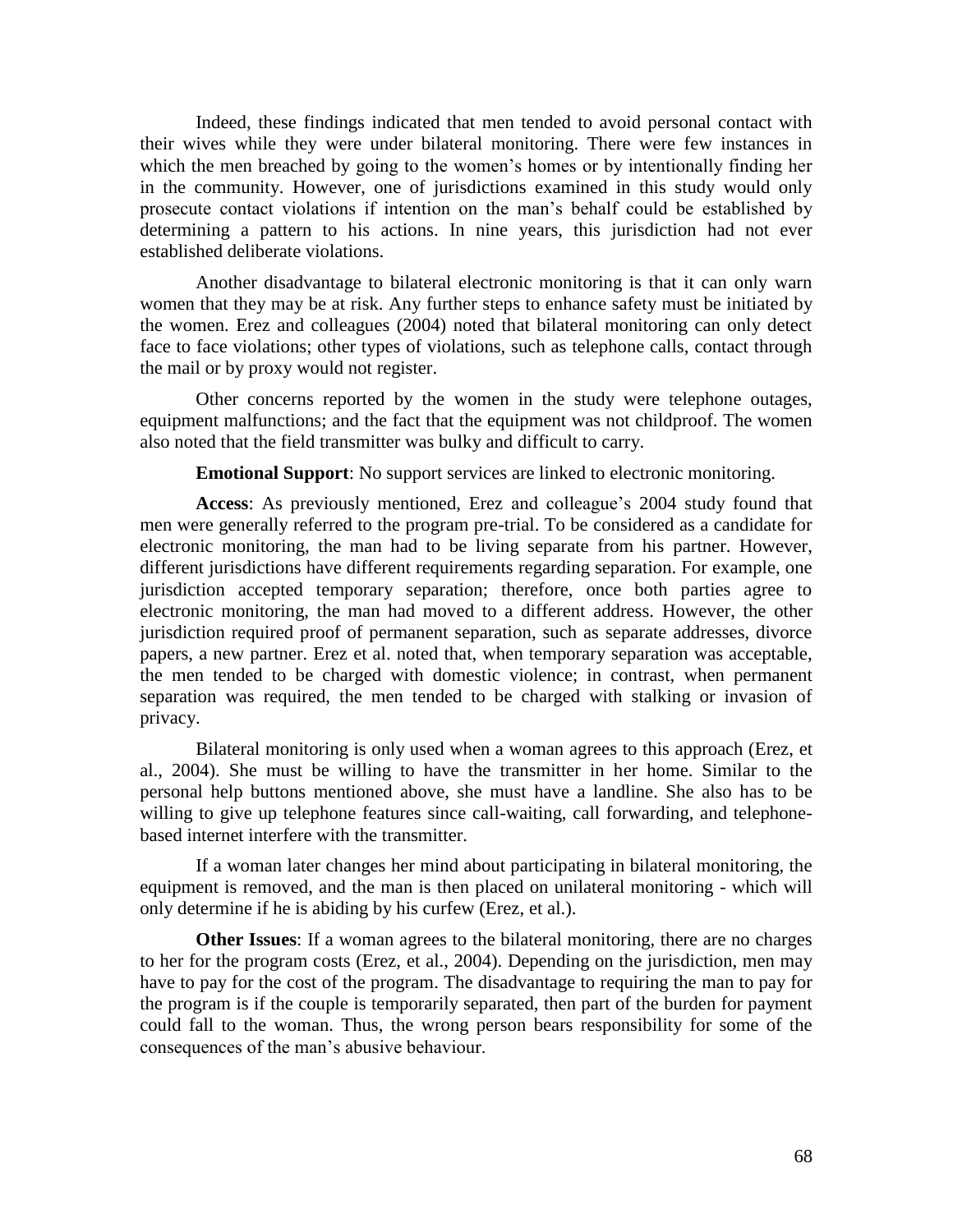# **Sanctuaries**

A strategy that involves considerable cost and a societal commitment to keeping women safe in their homes is the sanctuary program in the U.K. It is used only in extreme cases and is questionably appropriate for importing to Canada. However, as the extreme end of a continuum of strategies to keep women safe in their homes, it is interesting to consider.

The United Kingdom are using what they term "sanctuaries" for women who do not live with seriously abusive perpetrators and wish to remain in their own homes. Sanctuaries are intended to provide women and children "with additional physical security measures to make the option of remaining safely in their accommodation a realistic one" (Department for Communities and Local Government, 2006, p. 5). Sanctuaries are typically reinforced rooms within the home that women and children can lock themselves until the police arrive. In certain circumstances, enhanced security features are applied to the entire house. An example of enhancing security to the entire house includes placing security bars on the windows, replacing outside wooden doors with metal doors and reinforcing these doorframes.

**Safety**: The Department for Communities and Local Government (DCLG, 2006) reported that surveys through various partnerships in England indicate that victims generally feel safer having sanctuaries. However, some women expressed concern about their safety in the community. Other women were concerned about their partner's ability to persuade them or their children that they are no longer a threat and could be safely let into the home. DCLG suggests that these findings indicate the need for on-going risk assessments and outreach support services.

**Emotional Support**: One of the advantages to these enhanced security measures is that women can stay in their community, close to their informal and formal support systems (Department for Communities and Local Government, 2006).

Access to sanctuary is seen as only part of a woman's safety plan. In some communities, women have support from the local VAW outreach workers during the assessment phase to help them evaluate if they want a sanctuary in their home and to determine how this plan works with their long-term safety needs. Unfortunately, the DCLG report points out that the availability of support workers across England varies, often determined on the funding circumstances of the local shelter. Some do not have the funding to provide outreach workers and are using trained volunteers through local VAW shelters to offer women support. Ongoing emotional support for women participating in sanctuary schemes is not available.

**Access**: Risk assessments determine whether the woman is a candidate for sanctuary and to assess if the physical structure of her home can accommodate the added security features (Department for Communities and Local Government, 2006).

Sanctuary schemes are community partnerships between police, the fire department, a domestic violence specialist, and if appropriate the local housing authority. Any one of these partners can refer a woman to the program. To qualify, the referring agencies must believe that without the sanctuary, the woman is at risk of homelessness. Single women and single mothers are eligible.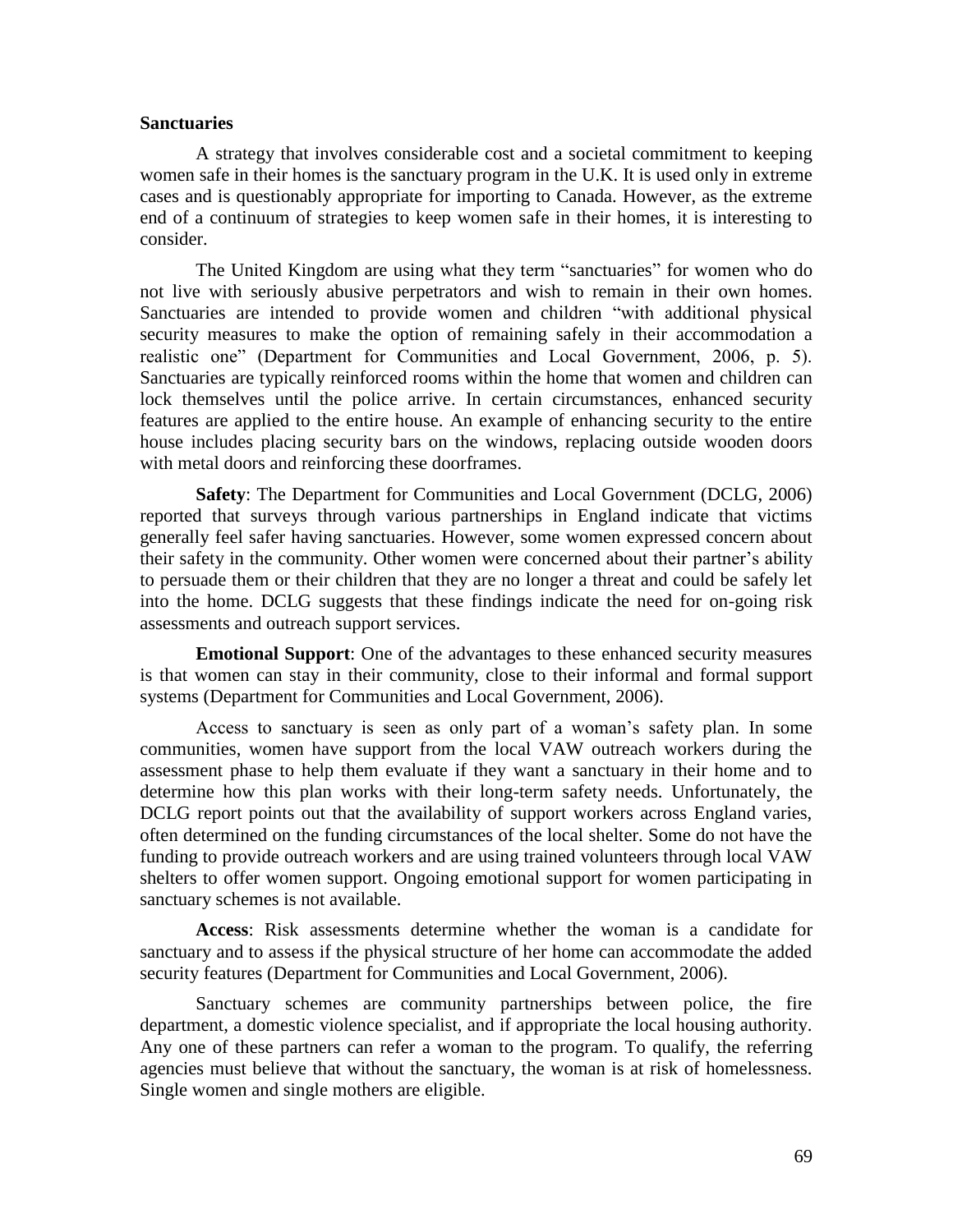Once a woman is referred, in-depth risk assessments are conducted, evaluating the women, her children, the perpetrator and the home. According to DCLG not all properties can be made safe. Women living in rural communities may not be appropriate if they live in remote locations that would take the police too long to respond. In some cases, the perpetrator may be too dangerous to make a sanctuary an appropriate option.

While it is important that women do not feel pressured to accept a sanctuary; the DCLG (2006) report indicates that, "from referral to completed work will normally take up to 2 weeks but it is possible to speed up the process, if circumstances require it"  $(p_1, p_2)$ 23).

**Other Issues**: In their discussion of how communities can set-up and maintain sanctuary schemes, the Department for Communities and Local Government (2006) introduced various options for funding this alternative, including: local housing authorities, homeless prevention funds, grants through police crime reduction partnerships. In all circumstances, they stressed that any work must be free of charge to the victim.

# **Summary**

The options described in this section are the most esoteric and least often utilized. They are included to illustrate the lengths that some governments and criminal courts have gone to attempt to assure safety for abused women and their children, when their partners have been persistently stalking and harassing them.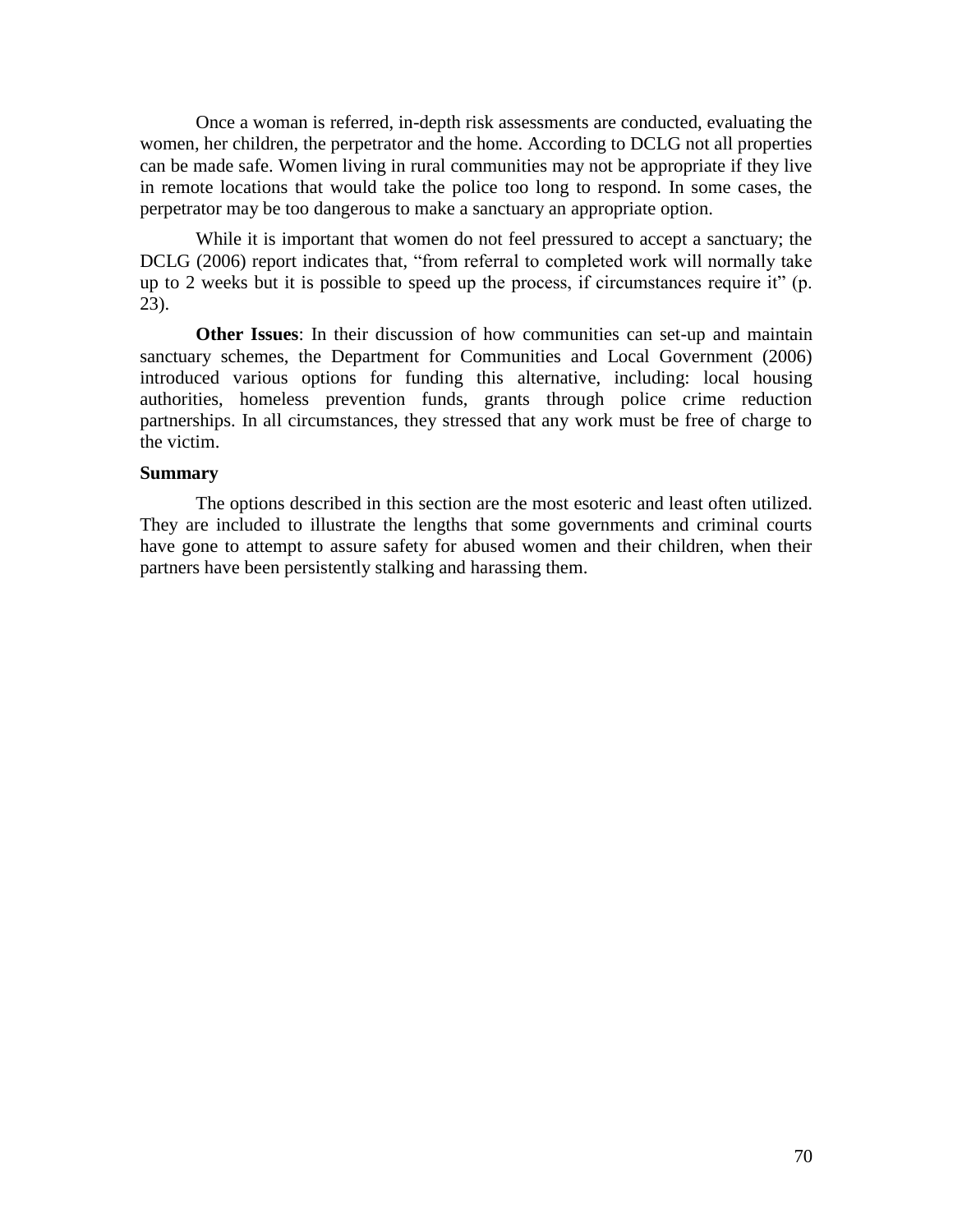#### **Chapter Five: The Women's Narratives**

The interview schedule for use with the women respondents was developed by the Research Advisory team (see Appendix 2) and conducted by the research partners across the country. These interviews were intended to complement the environmental scan of the best practices by asking women who have been abused and homeless to identify their perspectives on preventing homelessness and how best to safely house abused women. The project has clear policy and practice implications, providing best practice models to both VAW and homeless shelters that could more effectively address the needs of their women clients to find safe, affordable and permanent housing.

The women participated in semi-structured interviews of approximately one to two hours in length to discuss their experiences and perspectives to prevent homelessness. The research process was reviewed by the respective university's ethics review boards to ensure that issues such as informed consent, confidentiality and right to withdraw from the study were addressed. The interviews were audio-recorded and transcribed verbatim. The RESOLVE Alberta team conducted the data analysis using ATLAS-TI qualitative software and standard social work qualitative methodology including identifying prominent themes and sub-themes (Tutty, Rothery & Grinnell, 1996).

This chapter presents results with respect to the background of the women interviewed for the current project and their experiences of partner abuse, while the next chapter looks at their paths into and experiences of homelessness.

#### **Demographics and Nature of Abuse**

Women from seven Canadian provinces (British Columbia, Alberta, Saskatchewan, Manitoba, Ontario, Quebec, and New Brunswick) were interviewed with respect to their experiences of partner abuse and homelessness. While 63 women were originally interviewed, one woman had not experienced abuse from a partner but from family members, thus her narrative was not analyzed. As such, this study examines the experiences of 62 participants; all women, although one participant is transgendered, male to female. Sixty of the participants were in heterosexual relationships and two were in same-sex intimate partnerships.

The respondents ranged in age from 17 to 54, with the youngest being an emancipated minor, with an average age of 36.3 years. Table 1 indicates the age ranges of the 62 participants:

| <b>Age Ranges</b> | # Interviewees |
|-------------------|----------------|
| Under 20          |                |
| $21 - 30$         | 16             |
| $31 - 40$         | 18             |
| $41 - 50$         | 18             |
| 51 and Over       |                |
| Total             |                |

Table 1: Age Range of Respondents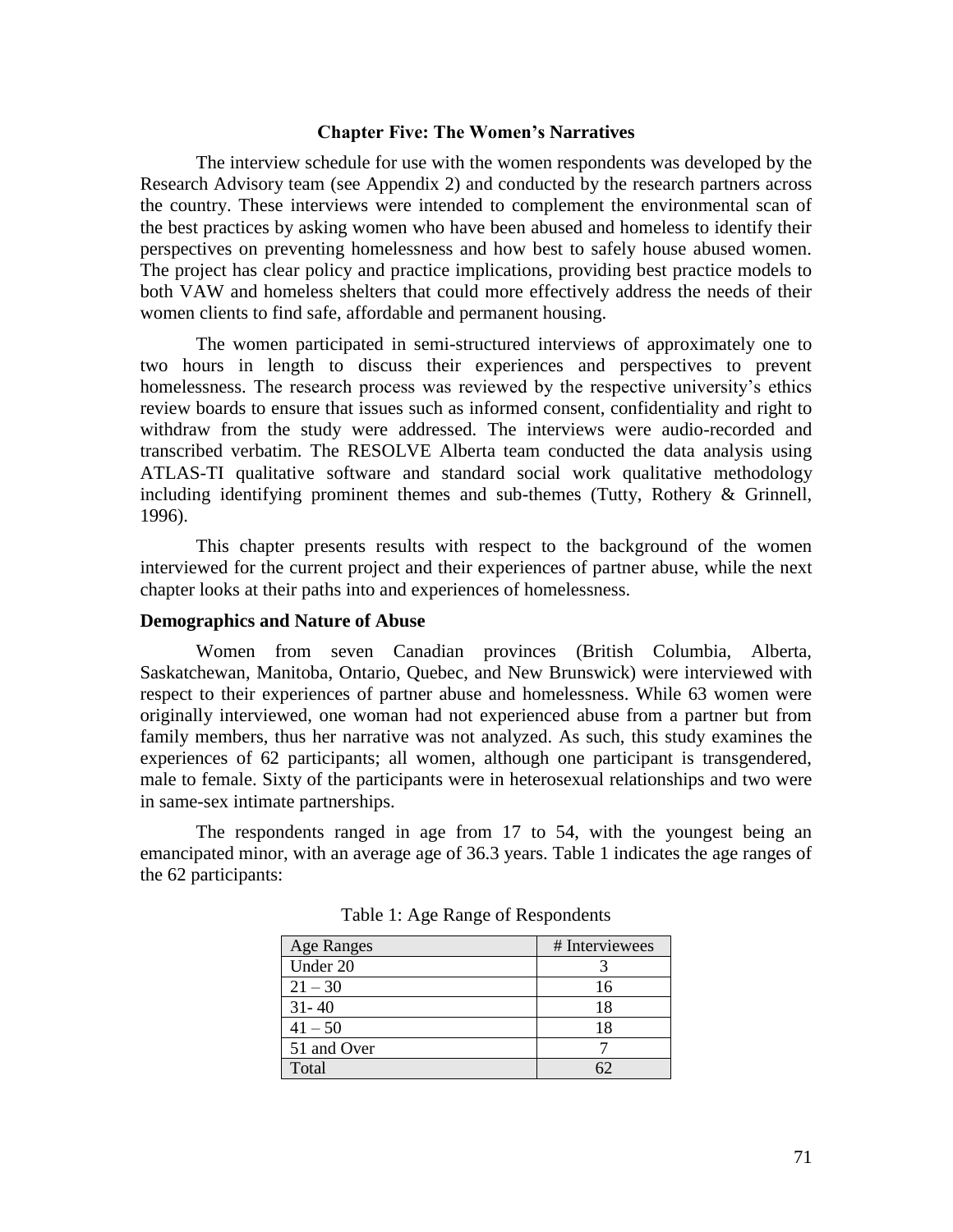Forty-nine of the 62 participants provided information on their ethnic backgrounds (see Table 2).

| Racial Background       | # Interviewees              |
|-------------------------|-----------------------------|
| Aboriginal              | 19                          |
| Inuit                   | 5                           |
| Métis                   | 2                           |
| Caucasian               | 17                          |
| Southeast Asian (India) |                             |
| Filipino                | 2                           |
| Latino (South American) | $\mathcal{D}_{\mathcal{A}}$ |
| Caribbean               |                             |
| Total                   | 49                          |

Table 2: Racial Background of the Respondents

Four of the 49 participants who provided information about their racial backgrounds had immigrated to Canada, all as adults. Two of these women had been in Canada for a year or less, and the other two had lived in Canada for over ten years. At the time of the interviews, the 62 participants identified their marital status (see Table 3.

| <b>Marital Status</b> | # Interviewees |
|-----------------------|----------------|
| Single                | 27             |
| Separated             | 16             |
| Divorced              |                |
| Married               |                |
| Common-law            |                |
| Widowed               |                |
| Total                 |                |

Table 3: Marital Status of Respondents

While all 62 women experienced homelessness and abuse as adults, the entry into homelessness for about one-quarter of the women (16 participants or 25.8%) began while they were youths (under age 18). These 16 respondents had left their homes and foster homes rather than continue experiencing their guardians' abusive behaviours. For them, homelessness seemed a safer alternative.

Fifty-five of the 62 (88.7%) respondents had children, ranging from one to seven.

|  | Table 4: Number of Children |
|--|-----------------------------|
|  |                             |

| Number of Children | # Interviewees |
|--------------------|----------------|
| No children        |                |
| One child          | 10             |
| Two children       | 17             |
| Three children     | 11             |
| Four children      | y              |
| Five children      | 3              |
| Six children       | 3              |
| Seven children     | $\mathfrak{D}$ |
| Total              |                |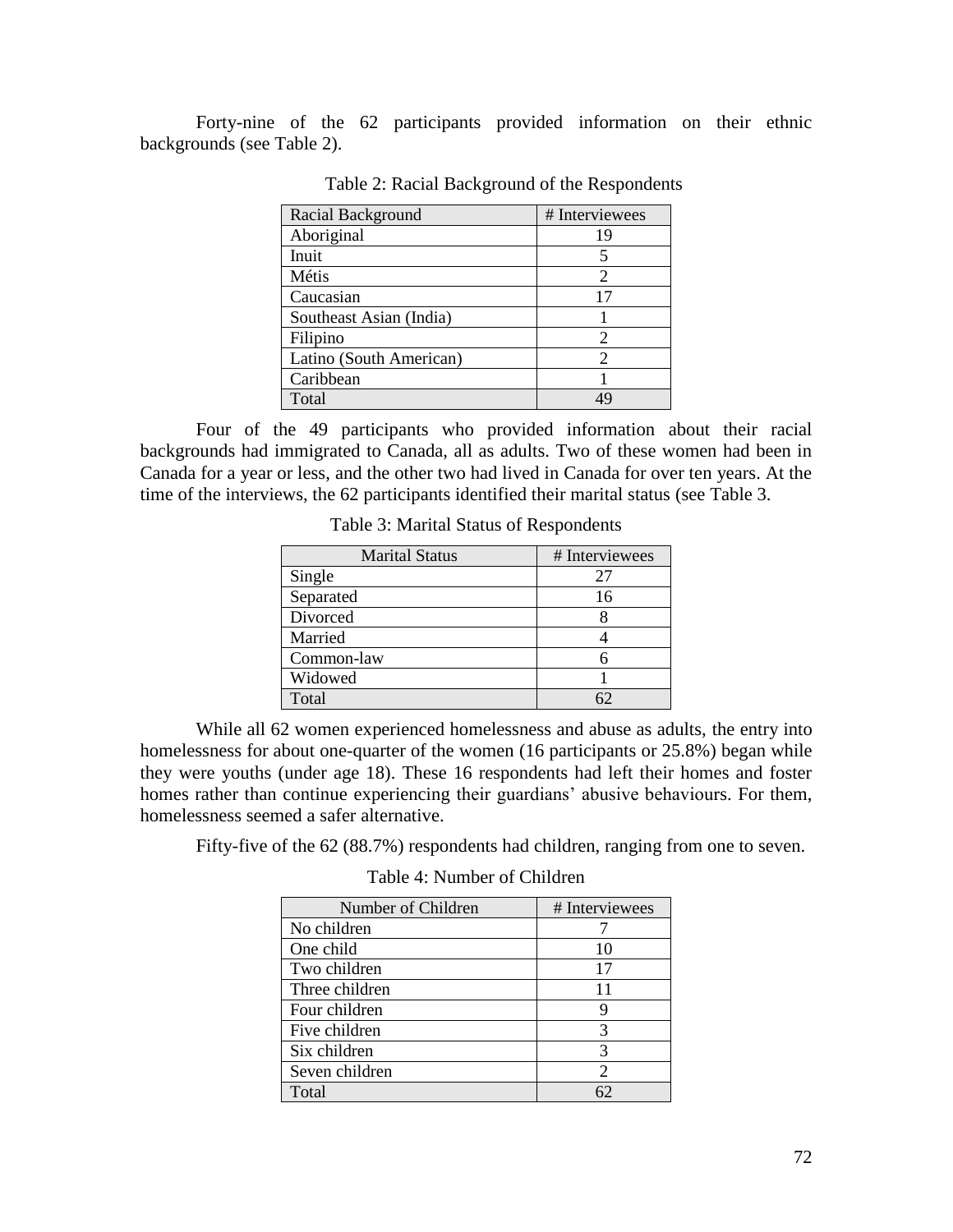Two women were also raising grandchildren or foster children. At the time of their interviews, four women were pregnant. In addition, two women had experienced the death of a child, although the circumstances of their deaths were not queried.

While the offspring of 12 women were all adults, 43 mothers had minor children. Yet, only a little more than a quarter of these 43 women (27.9% or 12), lived with all of their children. To clarify, the children of 31 women (72.1%) were not all currently residing with their mothers. Eighteen of these 31 women (58%) had none of their minor children still with them.

The reasons that the majority of women were not parenting their children are complex. Child protection services had apprehended the children of seven mothers. Five women had placed their children with relatives to ensure that their offspring were in a safer environment than their mothers could currently provide. Two women who had parented stepchildren for years, commented that they had to leave these children behind when they left their abusive partners. The partners of two women wanted custody of the children and had escalated their abusive behaviour to the point that the women believed that they had to relinquish custody for their personal safety.

### **Nature of the Partner Abuse**

Since partner abuse was a characteristic of recruitment into the study, that all 62 participants had experienced abuse from their intimate partners is a given. However, perhaps one of the most striking aspects of the women's stories is the severity of their partner's abusive behaviour. All of the respondents had been homeless (the second recruitment requirement), which makes them among the most vulnerable populations in Canada with the fewest resources to keep themselves safe.

These women experienced physical abuse, including life threatening incidents in which their partners either threatened to or actually attempted to kill them; emotional, psychological and verbal abuse; sexual abuse, financial abuse, spiritual abuse and stalking.

In the interviews, a number of the women described their partner's abusive behaviour in detail. Fifty-three women commented on their partners' emotional, mental and verbal abuse. They raised concerns about their partners' attempts to control them, the cruel and derogatory, intimidating and threatening remarks that their partners made.

*Daily [abuse]. First thing in the morning, I talk too loud. Even to turn on the tap for a drink of water [is] too much noise. I could not run the dishwasher, the washing machine, the vacuum. That all had to be done when he left. My spouse works in the oil field so his time at home is not predictable. When he is home, even to run to the store is touchy. If I go to run to the store, as often as not it will be, "I`ll go with you." Always feeling held back. I do all the bookkeeping and the day to day operating of our life from mowing the lawn, the laundry, the grocery shopping, the bill paying. My job is to keep our life running smoothly. The only thing he can cook is microwave popcorn. He cannot make an egg. He cannot get his own drink out of the fridge. I cannot wear my hair in a ponytail. Silly controlling little mannerisms all the time. When he is finished with something he will throw it on the floor. My life really is slavery.*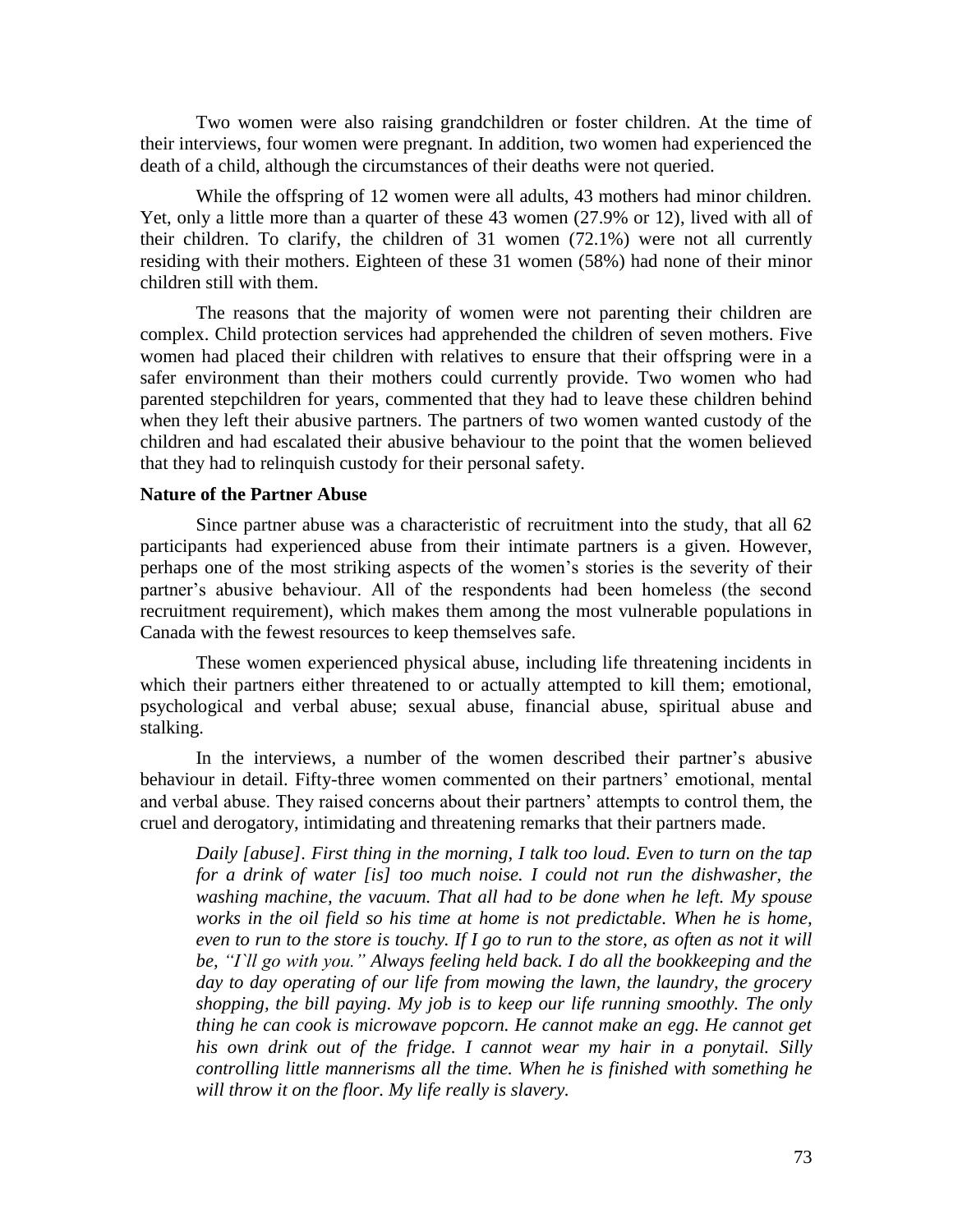*I didn"t realize was how bad day-to-day life was. You don"t think that abuse is that punch in the shoulder when he walks by, and being called a bitch or a lazy cunt, or told you"re not working hard enough, not making enough money. It was very restrictive. He was very controlling over how much time I had with my parents. I had to be home at a certain time. He would phone and ask, "Are you coming home? I"m hungry." So it wasn"t always hiding and lying and covering up the bruises. "You"re stupid", or "You"re looking fat" and "You smell bad, go brush your teeth again." Anything to ridicule and bring you down. A lot of times I"d rather take that punch to the head than being called a dirty whore or a slut or that I can"t do anything right. The emotional is so much worse because you start believing it. It takes a lot to change that self-image.*

*A lot of emotional abuse. Lifting me up and making me feel good about myself and then tearing me down and telling me I"m not a good mother. I should be reported. I need help. "Should you see a psychiatrist?" especially when I didn"t agree with what he was saying. If he tried to discipline my daughter and I didn"t like it, he would throw in, "You need some help because you"re not doing it right."*

*He would get very possessive. If we didn"t get the same job together he didn"t want me to work. One time he picked me up and carried me right out of the workplace. Other times he threatened to cut my clothes up. He threatened to kill my cat. He said, "I"ll kill something you love."*

*I was working, but he was very much controlling me. The world was very small for me. I was very scared of him because he was talking nonsense. He scared me a lot, "I will do this if you do that. If you call the police, I"ll find you."*

*He knows he has control here in Canada because I don"t have [citizenship].*

*He was very good to me until… he said that the marriage license means he owns me. I"m there to make him happy. He didn"t care about my happiness.*

*The mental abuse was insane. I wasn"t allowed to talk to nobody. I wasn"t even allowed to talk to my mother. [I] had to hold it in, because if I told anybody, I got beaten ten times worse. Everybody thinks it's so easy to leave. It's not. You've got to have that so god damned far planned in your head about when he"s going to work and you can run. If you can"t run, you better hope to God he don"t catch you when you do run because it"s going be over.*

As part of the emotional abuse that they had experienced, 16 respondents raised their partners' jealous behaviour as a concern.

*I couldn"t talk to anybody. I"d have to walk down the street with my head down. If I was talking to somebody, it"s all these people I"d known for years. "Oh I suppose you been doing it with this guy."*

*After five years, I didn"t have friends over anymore. I didn"t call them as much, especially if it was a guy. If I was going to school, I"d tell him about a guy that we"re studying with that was joking and teasing. All of a sudden it blew up into I was having an affair with this person.*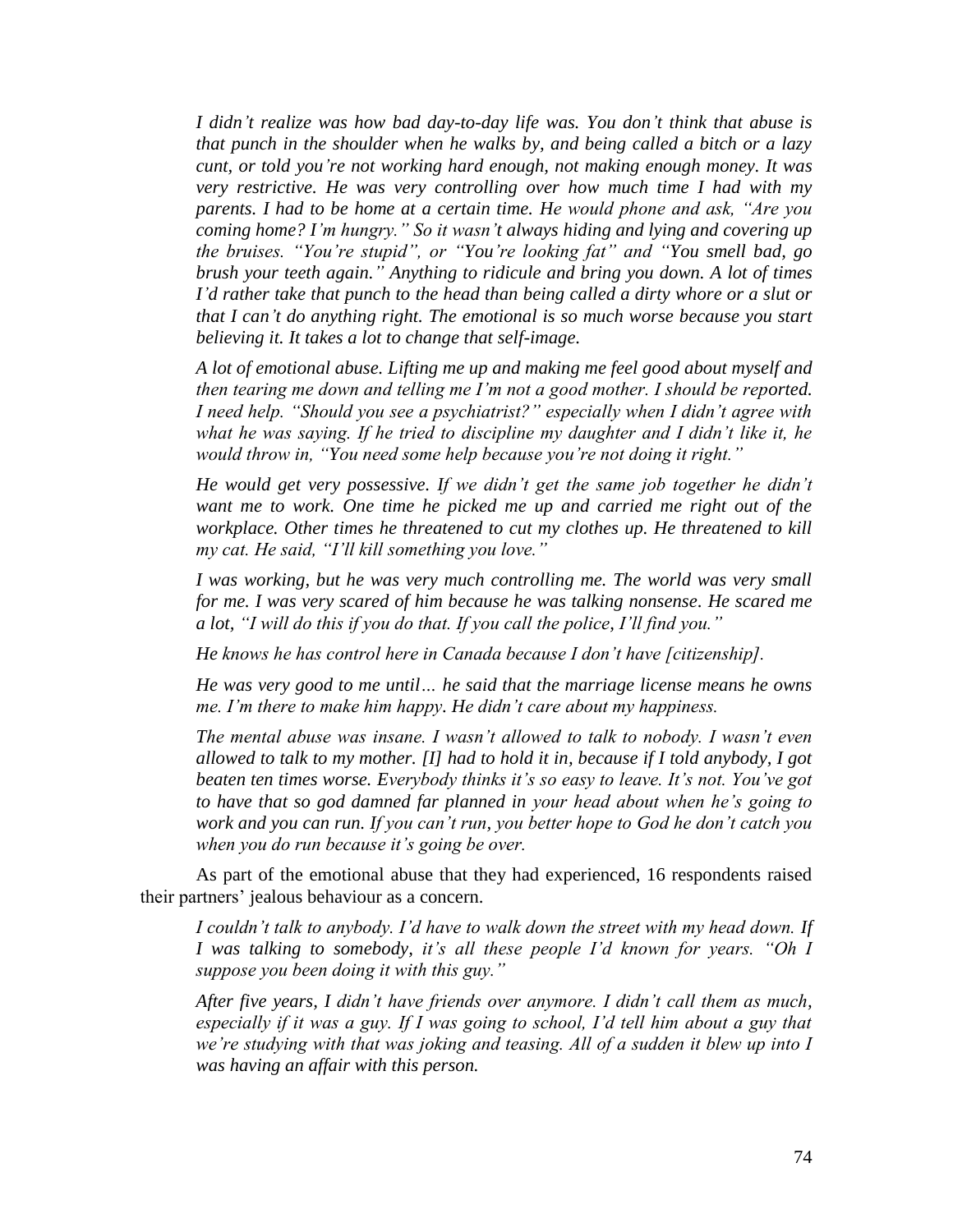*It was pretty bad. I had a friend and he [partner] beat him up just because I talked to this guy.*

Nine women also identified their partner's affairs as an aspect of the emotional abuse they experienced.

*He was the one that was cheating and he"d accuse me of cheating.*

*I caught him in bed with my sister.*

*He was going to date the babysitter. I caught them on the phone. My sister-in-law saw him in the car with the babysitter. They were having oral sex.*

*I was seven months pregnant and found out he was seeing another girl. I don"t know if she was pregnant with his baby or some other guy"s but he ended up taking the [baby stuff] over there. I said, "I don"t want it, take it." When my daughter was three months, I found out he was with an older woman for money. I"m like, "I"m glad. She can have you because I"d rather just be with my daughter."*

Eleven women also mentioned their partner's willingness to damage, destroy or steal their property as another aspect to the men's abusive behaviour. These men not only destroyed telephones in an attempt to prevent the interviewees from getting help, they targeted items that they knew were important to the women. As will be described in more detail later, two men even burned the respondents' homes down.

*If I could take you there, I would show you all the walls, the holes from his fists, the cuts in the flooring from him throwing tables or computers.*

*He ripped the phone out of the wall. He went through three phones in two months. He"s thinking I"m going to phone the cops.* 

*He stole my vehicle and left with it for three days.* 

*I was in subsidized housing and he put a two by four through the door, the big slider, at three o"clock in the morning. Cost me \$1,000 to fix.*

*Sometimes he grabbed my stuff and would just destroy it. Once when we were living in a motel my friend went by the room and he was slicing up my clothes with a knife. It was a good thing I wasn"t there because he would probably…. Whatever I have, he destroys. I like wearing nice clothes, looking feminine. He would rip the dress right off me, just destroy it. He"s always wearing boots and to terrorize me, he kicked the kitchen cabinet off the wall.*

*I didn"t want to endanger my kids anymore. It was a danger him being there. but it was a danger him leaving. So I was stuck. I didn"t know what to do. Finally, he agreed to leave. Where he"d done some crazy, breaking the walls and stuff and I just said, "That"s it, you have to leave."*

Moreover, 18 women stated that their partners attempted to control them by threatening to throw them out of their homes, or actually forcing them to leave when they didn't do what their partners wanted.

*He keeps kicking me out every time he wants things his way*.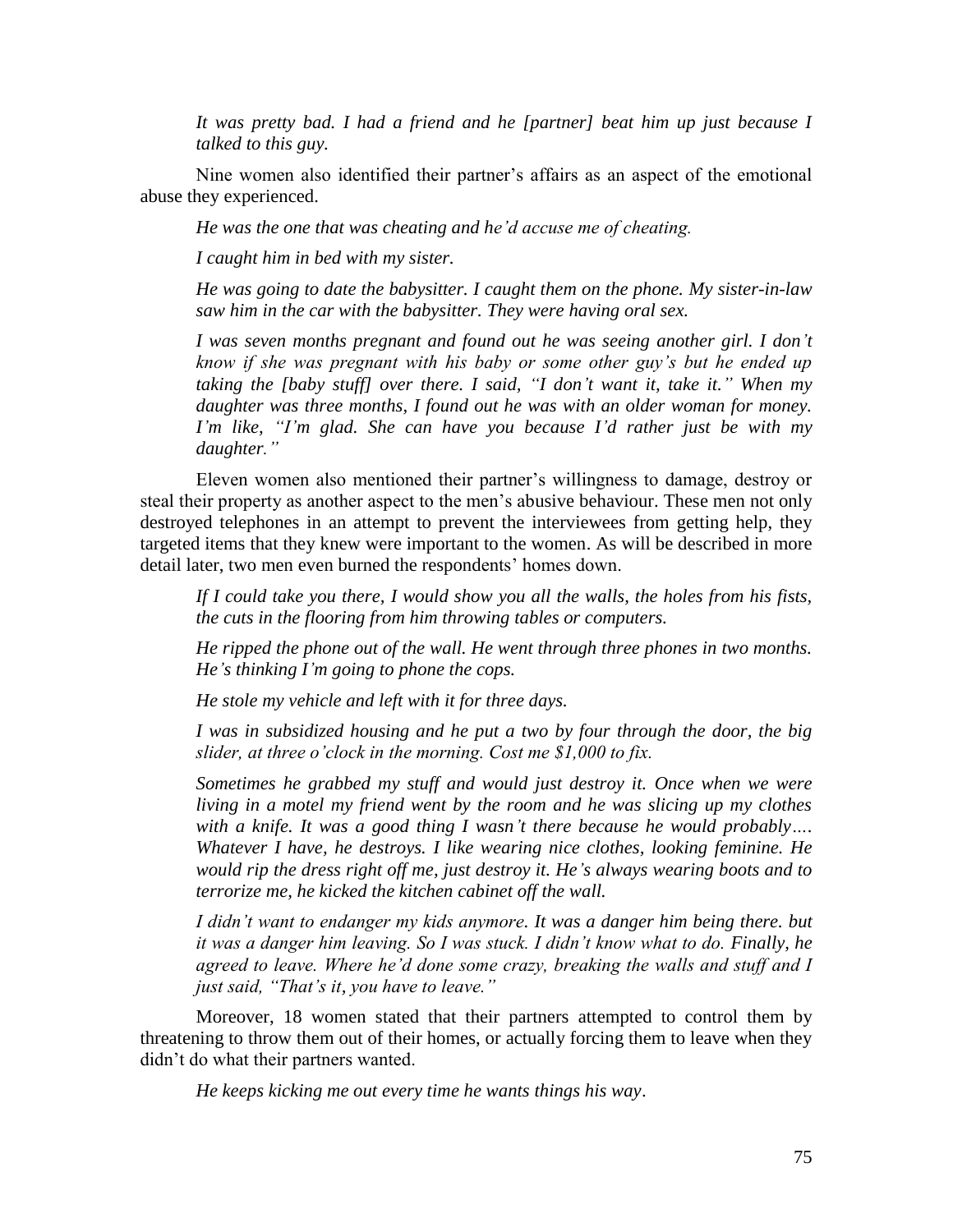*My ex-husband always said, "You have no other choice. Only me." And, "If you do something, you"ll be homeless on the street."*

*He would kick me out right there. I didn"t want to be away from my daughter, but he"s always kicking me out, "Get out of my apartment, get out!" He wouldn't kick [the] baby out, only me. He wouldn"t let me take my baby, so it would be physical fights.*

*My ex-partner"s been kicking me out once or twice a week. He would be, "If you"re not getting the fuck out, I"m going phone the cops to escort you out," because it was his house. So we"d leave. I felt horrible, scared. I kept thinking, "Why did I have to leave my home?" I tried to do so much for him so we wouldn"t get kicked out.*

*I need to be with him right now and put up with his emotional abuse, not his physical, but his emotional, mental because there"s nowhere for me to go.*

Seventeen respondents described their partners as abusing them sexually.

*My body was his body. He raped me and threw me out, so I couldn"t go back. I was badly beaten up. I was hospitalized for four days. I couldn"t see for two days. Finally, I started to kind of see light, because I was so beaten up.*

*I was raped a lot when I was with him. I"m still suffering physically, I got booted in the crotch and he ripped me inside and out. I"m still split open down there. I"m scared to let a man touch me because I"m scared that"s all they"re going to do.*

*I got thrown into the dishwasher. I ended up with three cracked ribs. I was unconscious in the middle of the kitchen floor. I couldn't breathe, and he wanted to make up [by] having to have sex that night. I lay there crying and in pain. He would force sex on me. I would wake up in the middle of the night, he would be on top of me. If I didn't have sex, he would use his feet and force me off the bed or put a hole in the wall above my head. I"ve replaced so much drywall in my house; there"s still holes in my walls from saying no. Sleeping on the living room couch, sleeping with my children just to avoid... Two weeks after [having a] hysterectomy he was on top of me. He was, "Suck it up, don"t be such a fuss." Very manipulative, very mean. It was constant forcing himself on me, I knew it wasn"t right, but we were partners. Instead of fighting and saying no and having to sleep on the couch, it"s like, "Fine, just hurry up" and then you lay there and cry and you look away and you pretend you"re not there.*

*He raped me because I was trying to get out. He had trapped me in the room and wouldn"t let me leave. We were in a basement suite, I was just visiting, and I knew the people upstairs had the TV on, couldn"t hear anything. I was screaming and trying to get their attention. He had me trapped in the room. At one point, he threw me against the wall. It was horrible. I was screaming and he put the pillow over my mouth a few times. Several hours of this, trying to figure how to get to the door but he had the door blocked. I couldn"t fight back because it made it worse so I tried to be calm, talk to him. Eventually he let me go to the bathroom and when he sat on the bed, I ran upstairs. This was about four in the morning. The*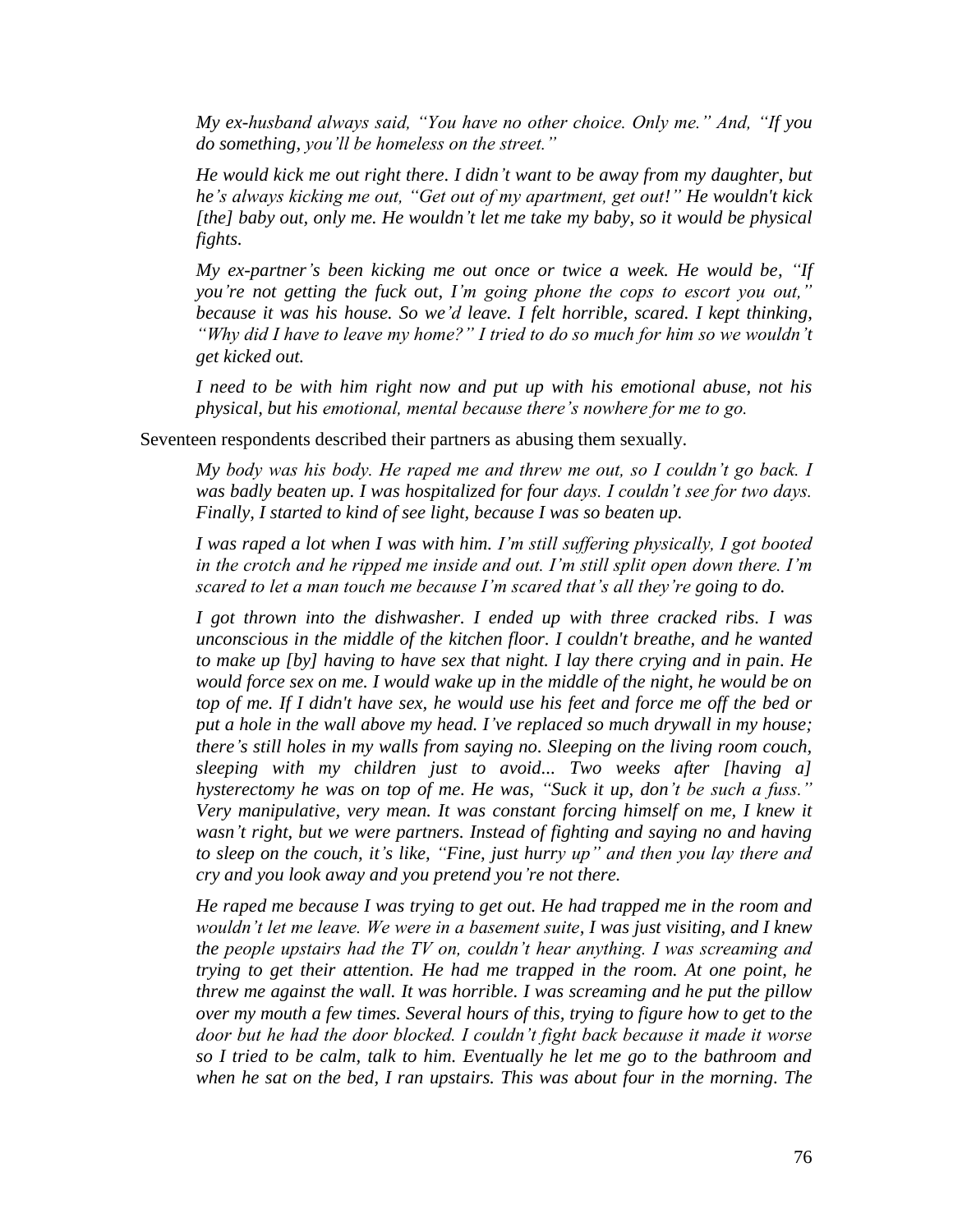*girl was watching TV and I grabbed her [and] said, "Just stay with me. I don"t know if he"ll come up but I"ve got to get out of here."*

The partners of 22 respondents were financially abusive.

*In a relationship, you"re supposed to help each other out. Instead he"d be buying booze. If you have a bit of food in the house, he"d sometimes sell the food.*

*He was gambling. I was working and he was spending the money gambling. Financially he was very abusive. He kept my Visa card, my debit card. He spent \$6,000 in gambling, cash advances. I was scared for my life and for my kids" life because he was crazy. He would stay out for three days gambling, sleeping in his car. He lost his car. He lost his job for gambling. He got fired. We didn"t have*  enough food for my kids because he was spending all the money in the casino. I *was the only one working and my cheque would come and he would be out until the morning, the cheque was done. I didn"t have money the next day.*

*Whenever my cheques would come, he would try to take all my money. When I did hide the money he would find it. Then he"d beat me up. [Partner would say] "Why"re you hiding the money from us," So I said "It was my money."*

*It"s a lot harder if you"re not getting any money to get out from the situation. Especially if he"s not allowing you to have a job.*

Five women had experienced spiritual abuse from their partners.

*He was making fun of me going to church, criticizing and demeaning and making an argument out of God.*

*He thinks I do my cultural way, like my spiritual way, my Indian way. He thinks that, like, "Oh you"re putting medicine on me." Doesn"t want me to go to sweats. The reason I go is for prayers, like for my family and me to keep strong. I go sweat and I feel reborn when I come out of the sweat. It gives me strength. I have to keep going. But he cut me off that too.*

Forty-four women described having been physically abused.

*He was beating me all the time. I was always covered in bruises He started beating me because I wouldn"t give him money to buy coke. I felt helpless.*

*He kept grabbing me. He would rough me up, trying not to leave marks. He says if there"s no marks he can"t get charged.* 

*We went to work, came home, drank, he would beat me. There were times I went to work with black eyes, I had to wear sunglasses all the time. He seemed to get great pleasure showing people what he"d done to me. Women here [at VAW shelter] say they get beaten but they get hit where nobody could see. With me, it was always my eyes, my face, and my neck would be black and blue because he choked me. I would feel so sore and would still have to go to work. If I didn"t go to work he would freak out. There was never remorse.* 

*He ended up breaking my arm. But when I think back, he did a lot of things. He would trip me, or hold me down and yell at me so I couldn"t get away.*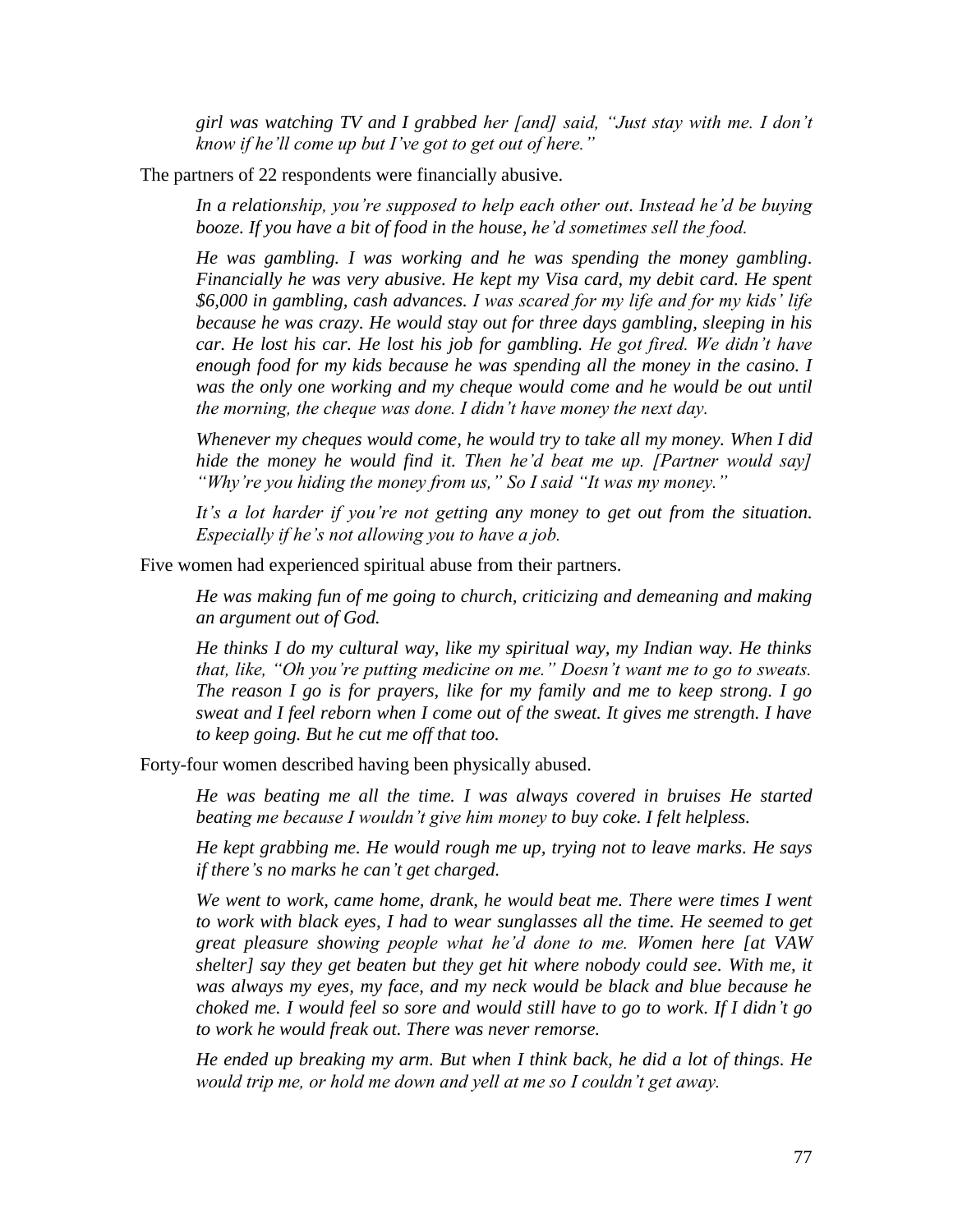*One time he held me [on the] ninth floor over a balcony.*

*He"d broken just about every bone in my head, and I couldn"t take it.*

*Child protection said, "It"s either him or your kids." I threw him out and got a good beating for it, my nose busted, my lips cut open. my kneecaps broken that night. My back has two disks removed or moved over to the side because of him. I've got a big scar on my head from where he split it open. Had my head shoved through windows that night. Three windows get smashed, my head went through every one of them. These were really thick windows. It was really bad. I was scared to call the cops because it makes him angrier and they"re not going protect you as well as you think they are. I didn"t call them, cause I was too scared. I remember that beating "cause it was the worst one.* 

*He threw me out a three-story window and I broke my back in three places. I was in a wheelchair. I couldn"t walk. The doctor said I"ll never walk again, but I walked on my own. That was another challenge. I"ve been through a lot.* 

Two women commented that their partners did not want them to carry pregnancies to term, and assaulted them so severely that they miscarried.

*He killed my twins. He booted me in the stomach. He didn"t want twins. I said, "I"m all excited. I"m having twins." Knocked me down and stomped on my stomach and kicked me. I lost the babies three days later. I lost one in the flush and it freaked me out because I didn"t know what was going on. He says, "If you had a miscarriage keep your fucking mouth shut about who did it." The doctors suspected but they didn"t pursue it because I said, "No, no, I just fell down the stairs." It's all I told them. They suspected but they never really pushed it.* 

In addition, twenty interviewees identified situations in which their partners had threatened to kill them or had tried to kill them. The partners of six women had threatened to kill them and, given the severity of their partners' abusive behaviours, they believed that their partners were capable of following through. Two women disclosed that their partners had beaten them so severely they had not expected to live. Nine women were stabbed by their partners; four had been strangled, two men smothered their partners and two men attempted to shoot them. As already mentioned, one man dangled his partner over a ninth floor balcony, another threw the interviewee out a third story window

*He"s already threatened to kill me. He"s taken a knife to me and told me he was going to kill me in front of our son. He goes, "I"m taking your white trash whore of a mother and I"m going to kill her." Put it right into my gut.*

*I"ve been shot at. I"ve been stabbed. He"s uttered threats that he was going to bury me and forget where he put me. The violence escalated so bad that he held a knife to my throat. I was so bloody terrified, I just shut my mouth and that"s not like me. Usually, even with the gun and everything, I"m a fighter. But when he was on top of me and had that knife to my throat, I shut up. I just figured all he"s got to do is one pull, that"s it. He was in a blind rage.*

*He"s never been arrested. I never complained to the police when I was physically… twice when he choked me. We went on a business trip. He push[ed] me down on the bed and was choking [me]. He says, "Before you go to the police,*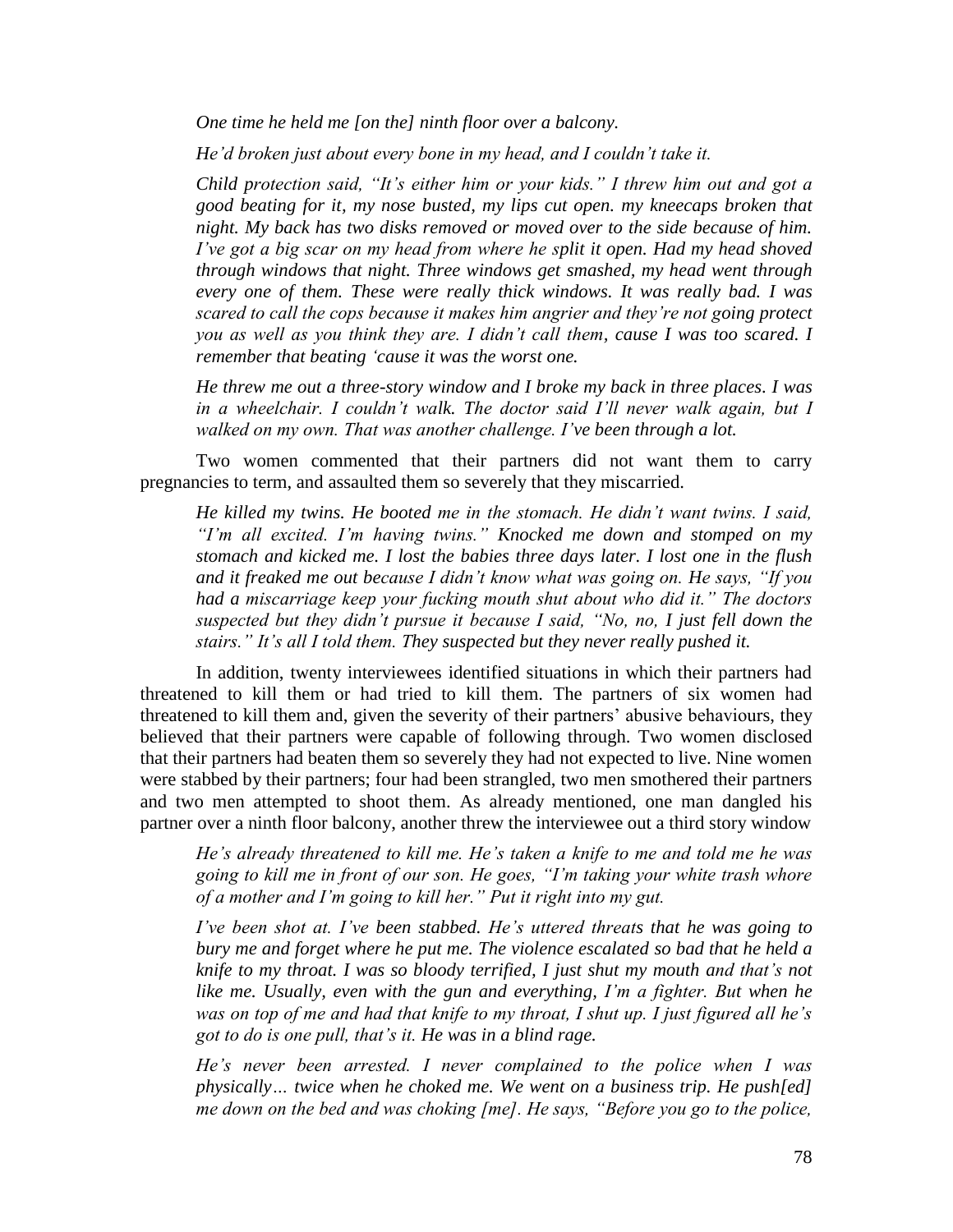*I'll kill you and take my kids. I'll leave you nothing. My family's powerful. We've got a lot of money. You"ll be nowhere. You"ll never see the kids."*

*I came home from work, he was pretty well drunk. I don"t even know what the fighting was about. I was going to take a bath and he choked me in the tub underwater. He choked me. I had a cyst on my thyroid, and he choked me so hard that the cyst burst. He was a mean guy. He stabbed me actually, he stabbed me… Even to get a restraining order, he says, "That"s just a piece of paper, it doesn"t mean anything." He has no respect for the law. He"s just nuts. He"s always threatened to kill me, hurt me. He says if I call the police or make any more problems he will.*

*One time he took the shotgun. We have a can and he shot it and left a great big hole in it. He was going to take the next one to me when the gun stuck. Thank God!*

The women's partners often continued to behave abusively even after the relationship ended. Twenty-two women were stalked by their partners.

*I left him in 07" and haven"t taken him back, but I still have problems with him all the time. I file police reports every two weeks: him phoning, emailing, constantly trying to talk to me and he"s made threats. He"d gone to jail for all the charges, assault and mischief and other stuff not related to me. Lots of breaches. He went to jail and then got 18 months probation. He just hasn"t left me alone.*

*That is the reality when you have an abusive partner. I don"t know [if] it"s their mental illness but the only priority is to find you. They don"t care what they"ve got to go through to get to you. He found the [VAW] shelter I was staying at and he came to the office and slashed his wrists. He said, "You took my flesh and blood; here is my flesh and blood." He looked like Charles Manson, he was just wild. When we were in court he threatened the police officer, "You don"t scare me with your gun." I had to change lawyers because they were shook up. So it is scary.*

*We were going out three months (new partner). We used to make love. Little did I know I had a peeping Tom. One day, my ex snapped, "I can"t take it anymore. I"m going [to] come there and fuck you bitch and smash your skull to that guy." Out of the blue! I was totally stunned. He had to be looking at us all this time. He"d been using a ladder or a chair to look at us.*

*I"ve been trying to break up for the past year and he just kept coming back. One day he climbed in my bedroom window. He bit my ear and dragged me out of my bed by my hair. My son woke up and started yelling and crying. I told him, "Just go back to your room, it"s okay." My ex grabbed my son and pushed him [son] into the room and closed the door. Then he grabbed me by the hair and took me into the living room. He asked how come I didn"t want to be with him and started calling me a slut and bitch. He went into the kitchen. I grabbed the phone. We have 911 on speed dial so I pushed that. He grabbed the phone, smashed it and ripped the phone line out. Maybe five minutes later the cops showed up and got him in jail. The next day they let him out and he was back at my house. Even a restraining order didn"t keep him away. I"d phone the cops and say, "He was*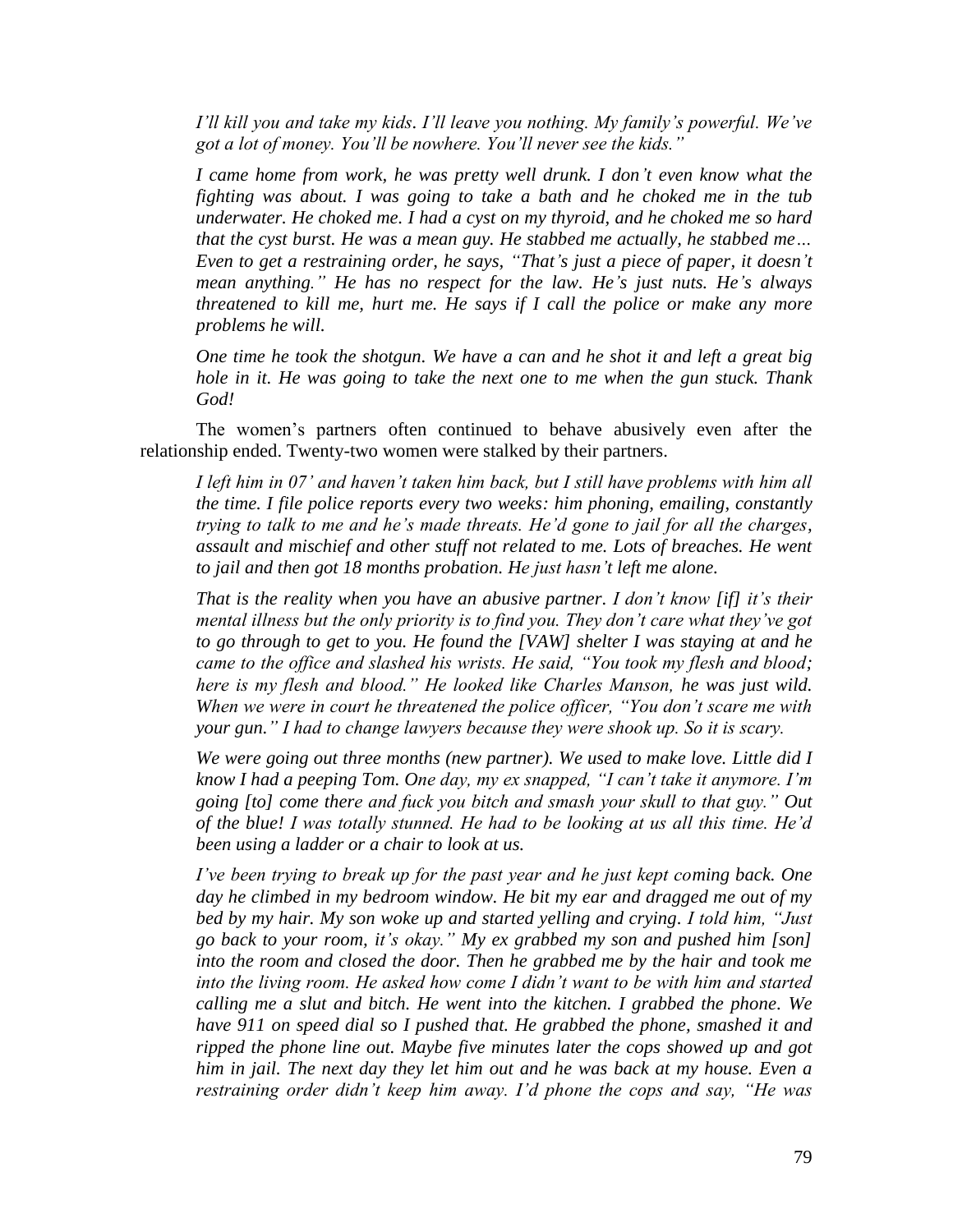*trying to get into my place and threatening me" and they didn"t do anything. They didn"t believe me because he wasn"t there. They didn"t catch him on my property so they couldn"t do anything. It was my word against his.*

*He"s scary. I believe him when he tells me he"ll kill me. Sometimes I"m afraid to be with my family or friends in case he shows up and then it"s not only me that"s in danger, it"s whoever I was with. I haven"t been able to see my friends and my family for the last two years. My friend"s been through a similar situation, but she"s like just, "call the police." I don't know. I called the police once. All they did was give him four months probation. Then I got beaten. He says if I call the police he will… he"s always threatened to kill me, hurt me.*

*He"s still able to contact me. My friend said to change your phone number. The fear is, if he calls me, I don"t have to see him. If he emails me, I don"t have to see him. If I change my phone number or don"t answer his email, he"ll show up at my work or at my school and I have to deal with him in person, which is very scary. These men are diabolical, compulsive. He went for maybe a month without contacting me at all. But he knows where I work. He has my cell phone number. He"d leave a message on my car threatening me if I didn"t call him. He showed up at my work. My co-workers told him he wasn"t allowed on the premises. He wouldn"t leave. I was in the back, like crapping myself, and he wouldn"t leave. Finally, they said they"d call the police if he didn"t leave. He started yelling and threatening them. Eventually my boss picked up the phone to call the police and he left. Sometimes, he"d follow me; wait around the corner from work and follow me. I always had to watch behind me and check the parking lot. Always be aware that he could be coming. I started my education again and he continued to threaten me and say we needed to get together.*

*He followed me yesterday in the park with my kids. He kept driving around and around because he knows I"m with somebody new and he wants to start something. He keeps threatening to take my kids. I"m scared every day he"s going break in there [apartment]. So scared every day he"s going to boot that door. He came into my house [before]; booted my door in and started beating on me and [my] mom. I called the cops and they took him. But the cops don"t do hardly anything. They just took [him] to where he was staying. That"s all. They took him to the boat and said, "You got to stay here." I had to stay with my friend that night because I was too scared to stay in the house. Thank God I did because he broke into my apartment. I"ve got pepper spray now because I"m scared to death that he"s going come at me. I know it"s not legal but I don"t really care.*

#### **The Women and Homelessness**

This section of the demographics examines the respondent's experiences of homelessness. To help understand what participants have experienced, it is helpful to know how many times they have experienced homelessness in their lives.

Table 5: Occurrence of Homelessness

| Occurrence of Homelessness | # Interviewees |  |
|----------------------------|----------------|--|
| Once                       |                |  |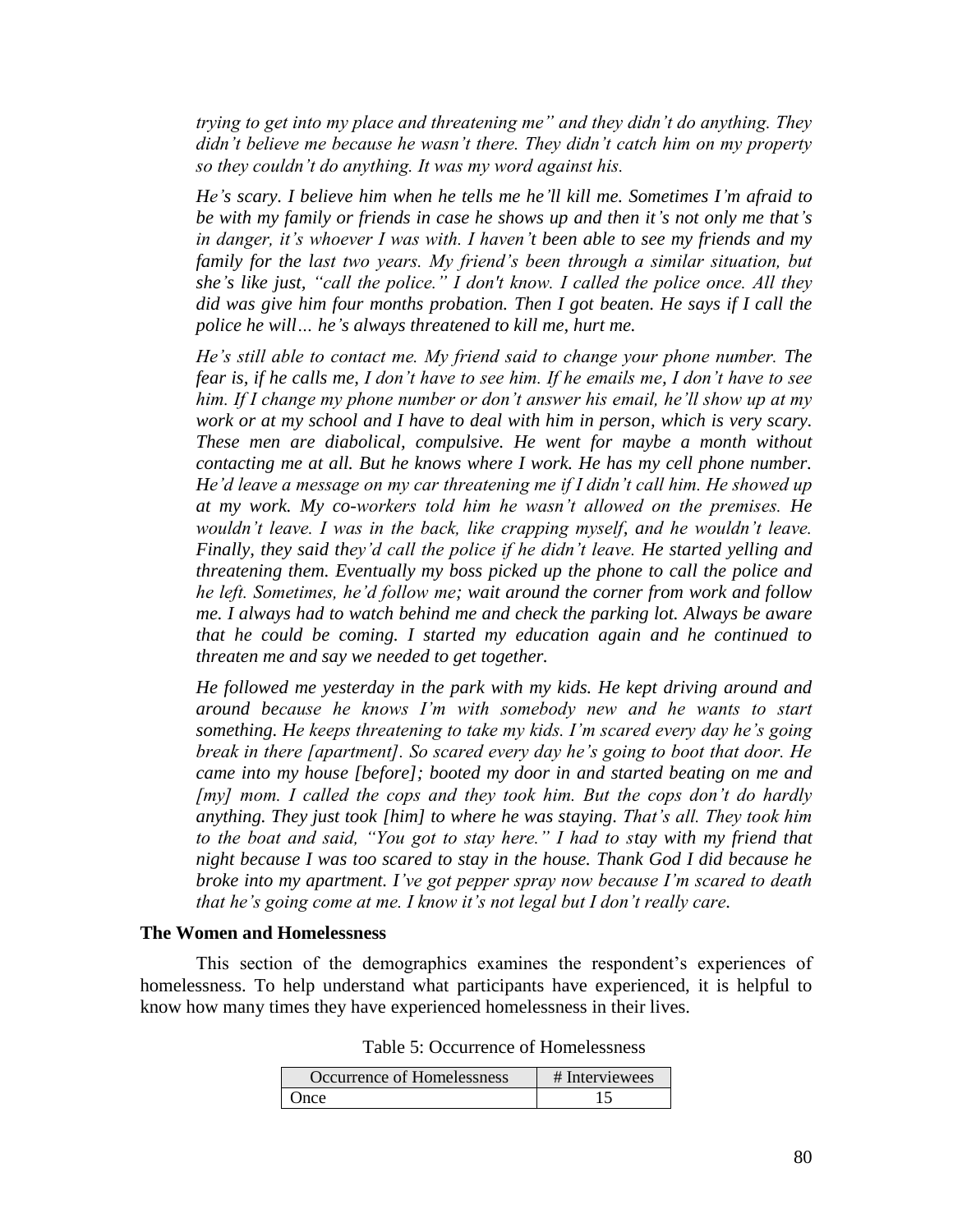| Several Experiences         |  |
|-----------------------------|--|
| <b>Multiple Experiences</b> |  |
| Total                       |  |

Another way to understand what the participants experienced is to explore the total length of time that they have been homeless, which often adds important context to the number of times having been homeless.

| Length of Homelessness       | # Interviewees |
|------------------------------|----------------|
| Less than 6 months           | 16             |
| 6 months to less than 1 year | 12             |
| 1 to 5 years                 | 11             |
| Over 5 years                 |                |
| Total                        |                |

Table 6: Length of Homelessness

At the time of the interviews, the living situation for each woman varied. Unfortunately, the data for this table is not complete: The current living situation is missing for five participants.

| <b>Current Living Situation</b>                         | # Interviewees |
|---------------------------------------------------------|----------------|
| Violence Against Women Emergency Shelter                | 21             |
| Violence Against Women Second Stage Shelter             | 8              |
| Homelessness Transition Accommodation                   |                |
| <b>Subsidized Housing</b>                               | 3              |
| Living Rough                                            | 3              |
| Youth Group Home                                        | 3              |
| Staying with Friends or Family (Insecure Accommodation) |                |
| Living in a Hotel/Motel                                 | 4              |
| Total                                                   |                |

Table 7: Women's Current Living Situation

While the above three tables provide information on how often and how long the women have been homeless, and provides a snapshot of their current situations, to gain a fuller understanding of what forms of homelessness the participants experienced over time, we asked the women to provide more details about how they tried to manage their homelessness.

The European Federation of Organisations (FEANTSA) has developed a typology of homelessness and housing exclusion. The table below portrays the experiences of the 62 respondents according to the FEANTSA typology of homelessness and housing (ETHOS). The study respondent's experiences are reported in bold under the appropriate Living Situation category.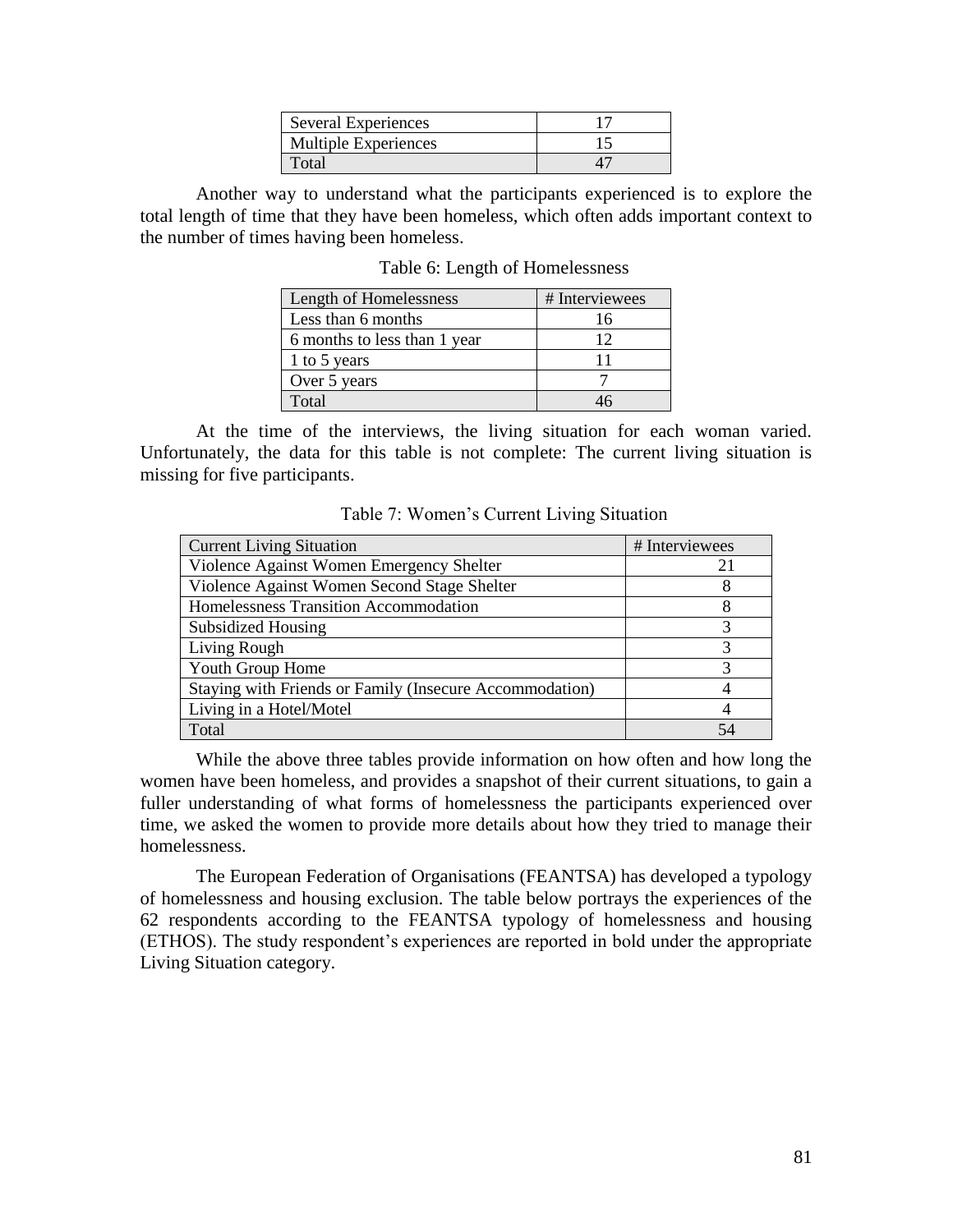| <b>Operational Category</b> |                |                                                    | <b>Living Situation</b> | <b>Generic Description</b>                                                     |                                                                                                                                              |
|-----------------------------|----------------|----------------------------------------------------|-------------------------|--------------------------------------------------------------------------------|----------------------------------------------------------------------------------------------------------------------------------------------|
| Roofless                    |                | People living rough                                | $1.1\,$                 | Public Space or External Space<br>29 respondents $(46.8\%)$                    | Living in the streets or public spaces, without a shelter that can be<br>defined as living quarters                                          |
|                             | $\overline{c}$ | People in emergency<br>accommodation               | 2.1                     | Night shelter (for the homeless)<br>28 respondents $(45.2\%)$                  | People with no usual place of residence who make use of<br>overnight shelter, low threshold shelter                                          |
|                             | 3              | People<br>in<br>accommodation for the              | 3.1<br>$\overline{3.2}$ | Homeless hostel<br>category not used in study                                  | Where the period of stay is intended to be short term (less than a<br>year).                                                                 |
|                             |                | homeless                                           |                         | Temporary accommodation<br>category not used in study                          |                                                                                                                                              |
|                             |                |                                                    | 2.2                     | Homeless<br>transitional<br>supported<br>accommodation<br>18 respondents (29%) |                                                                                                                                              |
|                             | 4              | Women's<br>People in<br>Shelter (VAW Shelter)      | 4.1                     | Women's shelter accommodation<br>52 respondents (83.9%)                        | Women accommodated due to experience of domestic violence<br>and where the period of stay is intended to be short term (less<br>than 1 year) |
|                             | 5              | People<br>in<br>accommodation<br>for<br>immigrants | 5.1                     | accommodation/reception<br>Temporary<br>centres<br>0 respondents               | Immigrants in reception or short term accommodation due to their<br>immigrant status                                                         |
| Houseless                   |                |                                                    | 5.2                     | Migrant workers accommodation<br>0 respondents                                 |                                                                                                                                              |
|                             | 6              | People<br>due<br>be<br>to                          | 6.1                     | Penal institutions                                                             | No housing available prior to release                                                                                                        |
|                             |                | released<br>from<br>institutions                   | $\overline{6.2}$        | Medical institutions (including psychiatric<br>hospital)                       | Stay longer than needed due to lack of housing                                                                                               |
|                             |                |                                                    | $6.1 \&$<br>6.2         | Penal & medical institutions<br>10 respondents $(16.1\%)$                      | No housing identified e.g. by $18th$ birthday                                                                                                |
|                             |                |                                                    | 6.3                     | Children's institutions/homes<br>4 respondents $(0.6\%)$                       |                                                                                                                                              |
|                             | 7              | receiving<br>People                                | 7.1                     | Residential care for older homeless people                                     | Long stay accommodation with care for formerly homeless                                                                                      |
|                             |                | longer-term<br>support<br>due to homelessness      | 7.2                     | 0 respondents                                                                  | people, normally more than one year                                                                                                          |
|                             |                |                                                    |                         | Supported accommodation for formerly<br>homeless people                        |                                                                                                                                              |
|                             |                |                                                    |                         | category not used in study (see 2.2)                                           |                                                                                                                                              |

# Table 8: Women's Experiences of Homelessness based on ETHOS 2007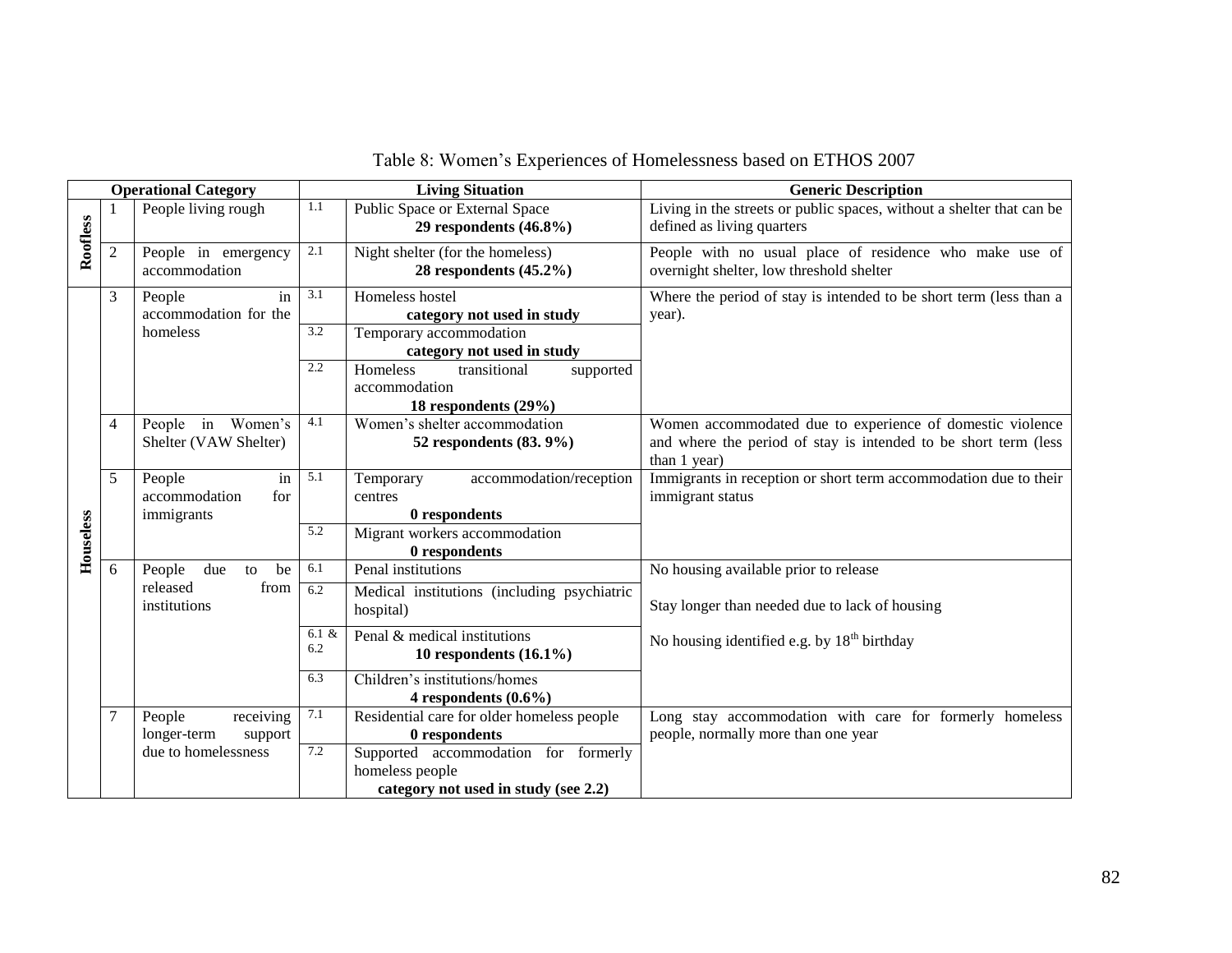| <b>Operational Category</b> |                 |                                                 | <b>Living Situation</b> | <b>Generic Description</b>                           |                                                                    |
|-----------------------------|-----------------|-------------------------------------------------|-------------------------|------------------------------------------------------|--------------------------------------------------------------------|
|                             | 8               | in<br>living<br>People                          | 8.1                     | Temporarily with family/friends                      | Living in convention housing but not the usual or place of         |
|                             |                 | insecure                                        |                         | 44 respondents (71%)                                 | residence due to lack of housing                                   |
|                             |                 | accommodation                                   |                         |                                                      |                                                                    |
|                             |                 |                                                 | 8.2                     | No legal (sub) tenancy                               | Occupation of dwelling with no legal tenancy, illegal occupation   |
|                             |                 |                                                 |                         | category not used in study                           | of a dwelling                                                      |
|                             |                 |                                                 | 8.3                     | Illegal occupation of land                           | Occupation of land with no legal rights                            |
|                             |                 |                                                 |                         | category not used in study                           |                                                                    |
| Insecure                    | 9               | living<br>People<br>under<br>threat of eviction | 9.1                     | Legal orders enforced (rented)                       | Where orders for eviction are operative                            |
|                             |                 |                                                 | 9.2                     | Re-possession orders (owned)                         | Where mortgagor has legal order to re-possess                      |
|                             |                 |                                                 | 9.1 &                   |                                                      |                                                                    |
|                             |                 |                                                 | 9.2                     | Rented or owned property<br>8 respondents $(12.9\%)$ |                                                                    |
|                             |                 |                                                 |                         |                                                      |                                                                    |
|                             | 10              | living<br>People<br>under                       | 10.1                    | Police recorded incidents                            | Where police action is taken to ensure place of safety for victims |
|                             |                 | threat of violence                              |                         | 33 respondents $(53.2\%)$                            | of domestic violence                                               |
|                             |                 |                                                 |                         |                                                      |                                                                    |
|                             | 11              | living<br>in<br>People                          | 11.1                    | Mobile homes                                         | Not intended as a place of usual residence                         |
|                             |                 | temporary/<br>non-                              | 11.2                    | category not used in study                           |                                                                    |
|                             |                 | conventional structures                         |                         | Non-conventional building                            | Makeshift shelter, shack or shanty                                 |
|                             |                 |                                                 | 11.3                    | Temporary structure                                  | Semi-permanent structure such as a hut or cabin                    |
|                             |                 |                                                 | 11.2                    | Non-conventional and temporary buildings             |                                                                    |
| Inadequate                  |                 |                                                 | $\&$<br>11.3            | 12 respondents $(19.4\%)$                            |                                                                    |
|                             | $\overline{12}$ | People living in unfit                          | 12.1                    | Occupied dwellings unfit for habitation              | Defined as unfit for habitation by nation legislation or building  |
|                             |                 | housing                                         |                         | 13 respondents $(20.9\%)$                            | regulations                                                        |
|                             | 13              | in<br>living<br>People                          | 13.1                    | Highest national norm of overcrowding:               | Defined as exceeding national density standard for floor-space or  |
|                             |                 | extreme overcrowding                            |                         | 12 respondents $(19.4\%)$                            | useable rooms                                                      |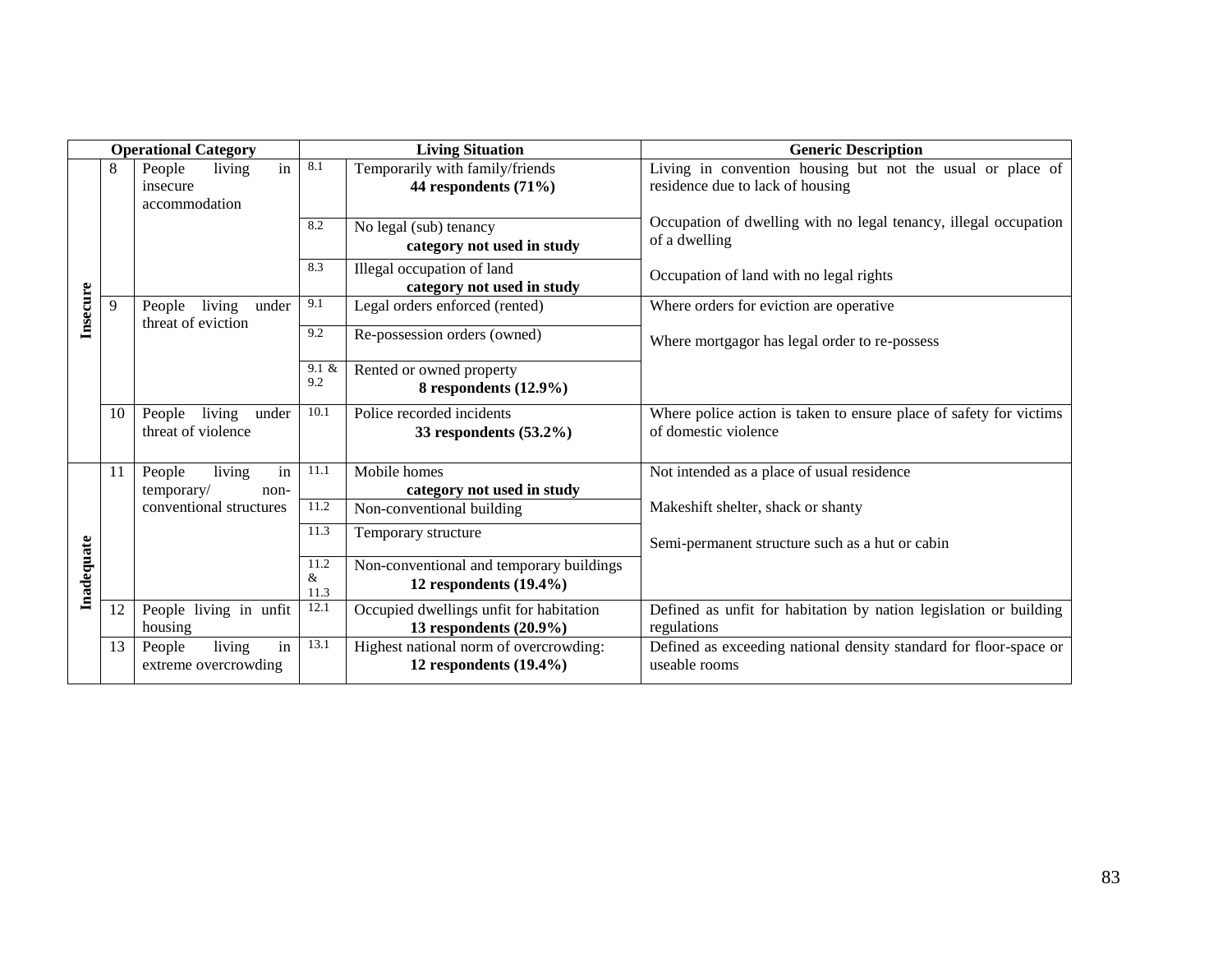# **Comments Regarding the ETHOS Table**

The counts in Operational Categories 1 (People Living Rough) and 2 (People in Emergency Homeless Accommodation) are similar. Of the 62 women who participated in this study, almost half indicated that they had lived rough (29 or 46.8%) and another almost half had accessed homeless night shelters (28 or 45.2%). While these two categories report similar numbers, for the most part, different individuals reported both experiences. In other words, the people who are trying to survive on the street are not necessarily the same individuals who are accessing the homeless night shelters.

Violence Against Women is Operational Category 4. Unfortunately, ETHOS only recognizes the violence against women emergency shelters. There is no place in the original typology to report the numbers of women who have accessed second stage shelters. However, in this study 17 of the 62 (27.4%) respondents had accessed the services of VAW second stage accommodation.

The ETHOS definition would allow placement of VAW second stage accommodation under this category since they define the term "short term" stay as anything under a year. This seems somewhat misleading for the Canadian experience. VAW shelters in some provinces count women's length of stay in days: 21 days in Alberta, 30 days in Saskatchewan and BC. Second stage shelters are considered longterm in Canada, and many have maximum lengths of stay less than a year.

However, placing Violence Against Women as an operational category highlights the intersection between women fleeing abusive partners and homelessness in that 52 (83.9%) of the 62 participants had accessed VAW shelters.

Only four study respondents were newcomers to Canada. However, as indicated on the ETHOS table, Operational Category 5, none of the participants had accessed accommodation specifically for immigrants.

As indicated in Operational Category 6 (People Due to be Released from Institutions), the two sub-categories were combined. In this study, two of the ten respondents did not specify whether they faced homelessness issues when leaving a penal institution or a hospital, thus in this study these two categories have been combined

The other sub-category in this Operational Category is 6.3, which identifies children institutions/homes. As previously mentioned, all but one of the study participants were over the age of 18 at the time of the interview (one participant was an emancipated minor at age 17). However, the children's institutions that the four women accessed allowed them to stay until their  $21<sup>st</sup>$  birthday, and one institution allowed women to stay up until age 25.

Operational Category 8 is with respect to people living in insecure accommodation. Next to VAW shelters, it is the resource that women were most likely to access; 44 women or 71% of the respondents stayed with friends or family.

People living Under Threat of Eviction is Operational Category 9. For the purposes of this study, the two sub-categories differentiating between rental or owned property were combined. While eight respondents (12.9%) disclosed losing their homes through legal orders, three participants did not specify whether they were evicted or had faced foreclosure,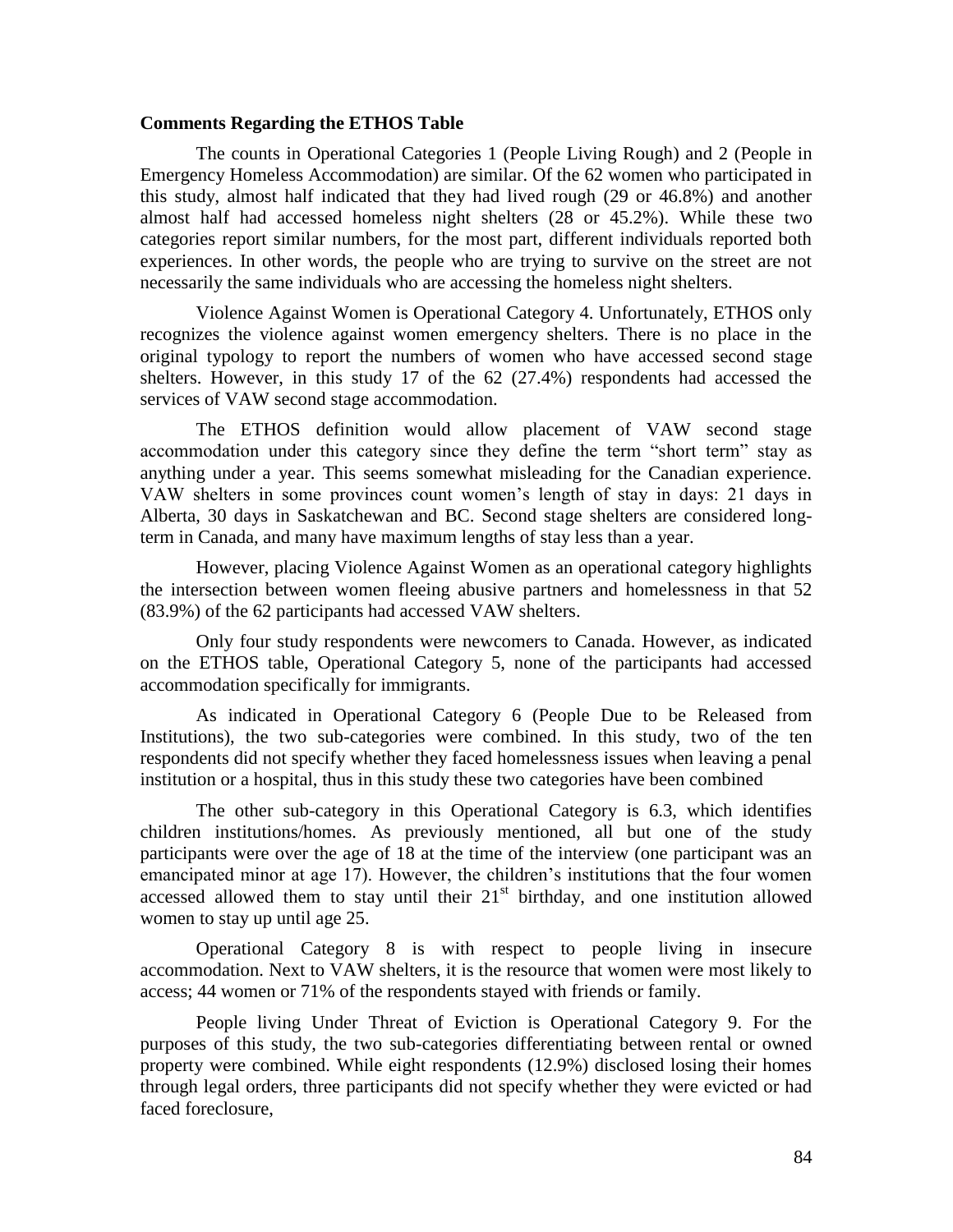Operational Category 10 is defined as people living under threat of violence. However, the Living Situation in this typology is operationalized to only recognize police intervention with regard to intimate partner abuse. While this certainly applied to 33 (53.2%) of the respondents, this definition disregards the myriad of safety risks that abused and homeless women face. Certainly, one could contend that all 62 participants lived under threat of violence since all had fled their abusive partners. However, not every respondent went to the police.

In addition, a number of participants identified additional situations that they believed threatened their personal safety that the ETHOS typology does not address. For example, some women had been sexually assaulted while couch surfing; other women did not feel safe on the street, or in homeless night shelters. The concern with this typology is that it could miss the circumstances and potential dangers for women who are roofless, insecurely or inadequately housed. These issues will be addressed more thoroughly in other sections of this report.

ETHOS Operational Category 11 is defined as people living in temporary/nonconventional structures. The 12 respondents (19.4%) who reported this experience, described living in tents, sheds and cars. Finally, 11 women (17.7%) mentioned that when they were houseless, but had some money, they stayed in low-cost hotels or motels. However, there is no place in the typology to report this information.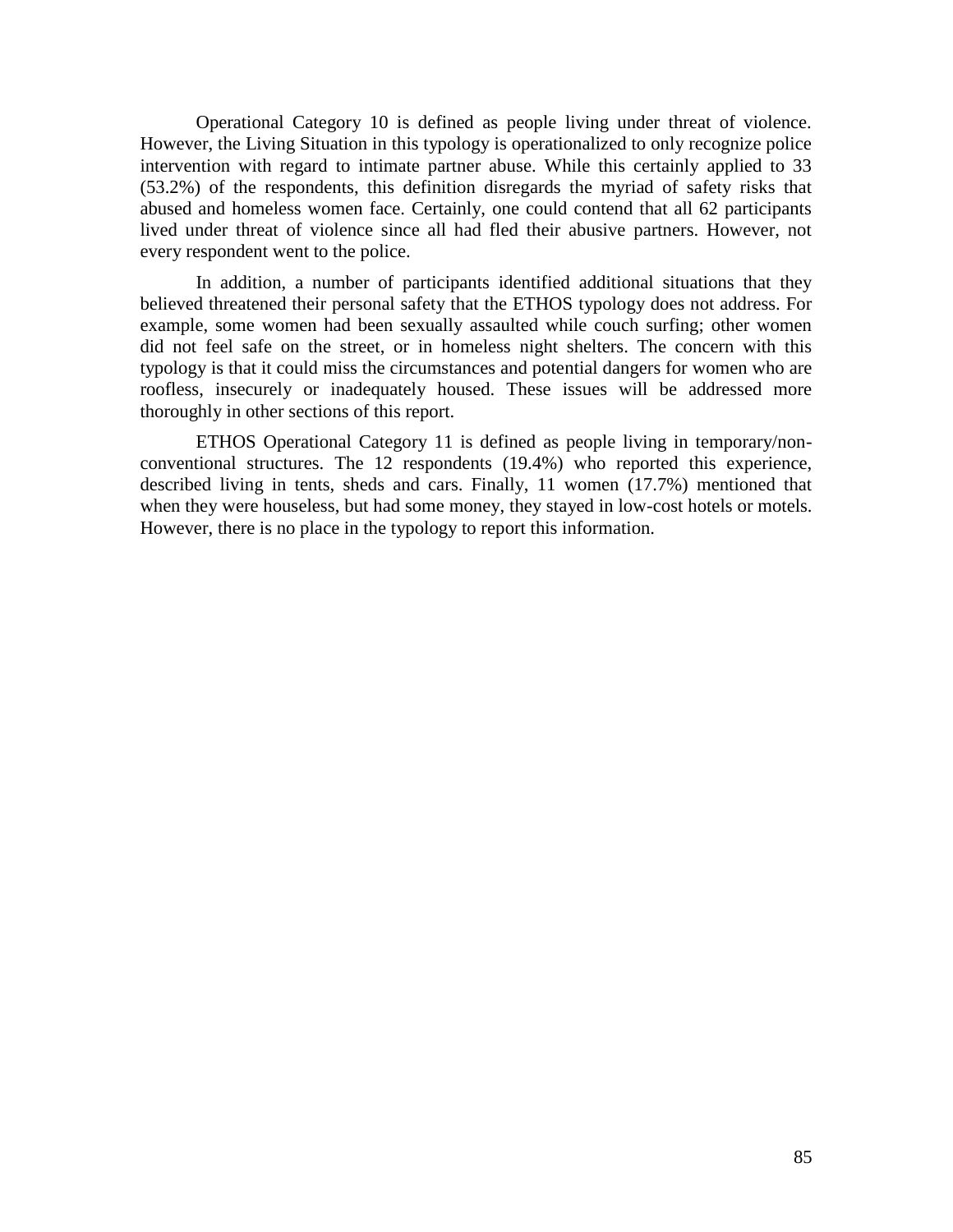## **Chapter Six: Abused Women's Pathways into Homelessness**

The women participating in this study identified three main entering routes into homelessness. Given that partner abuse was a characteristic defining with whom we spoke, it should not be surprising that the most frequently reported factor leading into homelessness was intimate partner violence. However, the sixty-two women experienced different forms of homelessness after they chose to leave or had faced eviction by their abusive partner. As noted previously, the types of homelessness varied from insecure and inadequate accommodation to temporarily living in shelters or on the street. From the participants' perspectives, domestic abuse accentuated their vulnerability in connecting with the support networks that are vital in regaining economic and emotional independency.

A second factor contributing to abused women's homelessness was alcohol and drug abuse. Eighteen<sup>1</sup> women identified their addiction issues as their main reason for becoming homeless. Of the 18, 15 referred to substances as a way to cope with their partner's abuse and, additionally, with other challenges that they endured while being homeless.

A third factor leading to women's homelessness was discharge from an institution. Eight interviewees mentioned that they had no place to stay following their discharge. A range of institutions was reported, including prisons, hospital, and mental health institution.

The following sections present further clarification of the roles that these three factors played in the participants' struggles to secure housing and the women's perspectives on different types of homelessness. The common themes emerged from the qualitative interviews are illustrated with quotes from the women's stories.

# **Partner Abuse: A Primary Factor in Women's Homelessness**

 $\overline{a}$ 

After they had left their abusive partners, the women most often sought temporary shelter through friends, relatives and even strangers. A significant number of women preferred to access shelter programs for abused women and/or homeless persons. However, several women reported lived experiences on the street after they faced eviction from their abusive partner or after they simply chose to leave.

Regardless of the type of homelessness that they experienced, 25 respondents reflected on the impact of domestic violence on their capacity to secure accommodation. The following narratives highlight the social isolation and vulnerability that play an essential role in women ending up homeless.

*[I was homeless] because my partner"s getting me evicted. He comes home drunk, cops [are] involved and landlord is not liking it, so gives us a 14 day notice to move. My partner has somewhere to go. Well, I had places to go but I felt I overstayed my welcome.* 

 $1$ . The numbers of interviewees who discuss issues may be different from that reported in the ETHOS table or demographics. Some demographics were obtained from interviewer notes, not the narratives.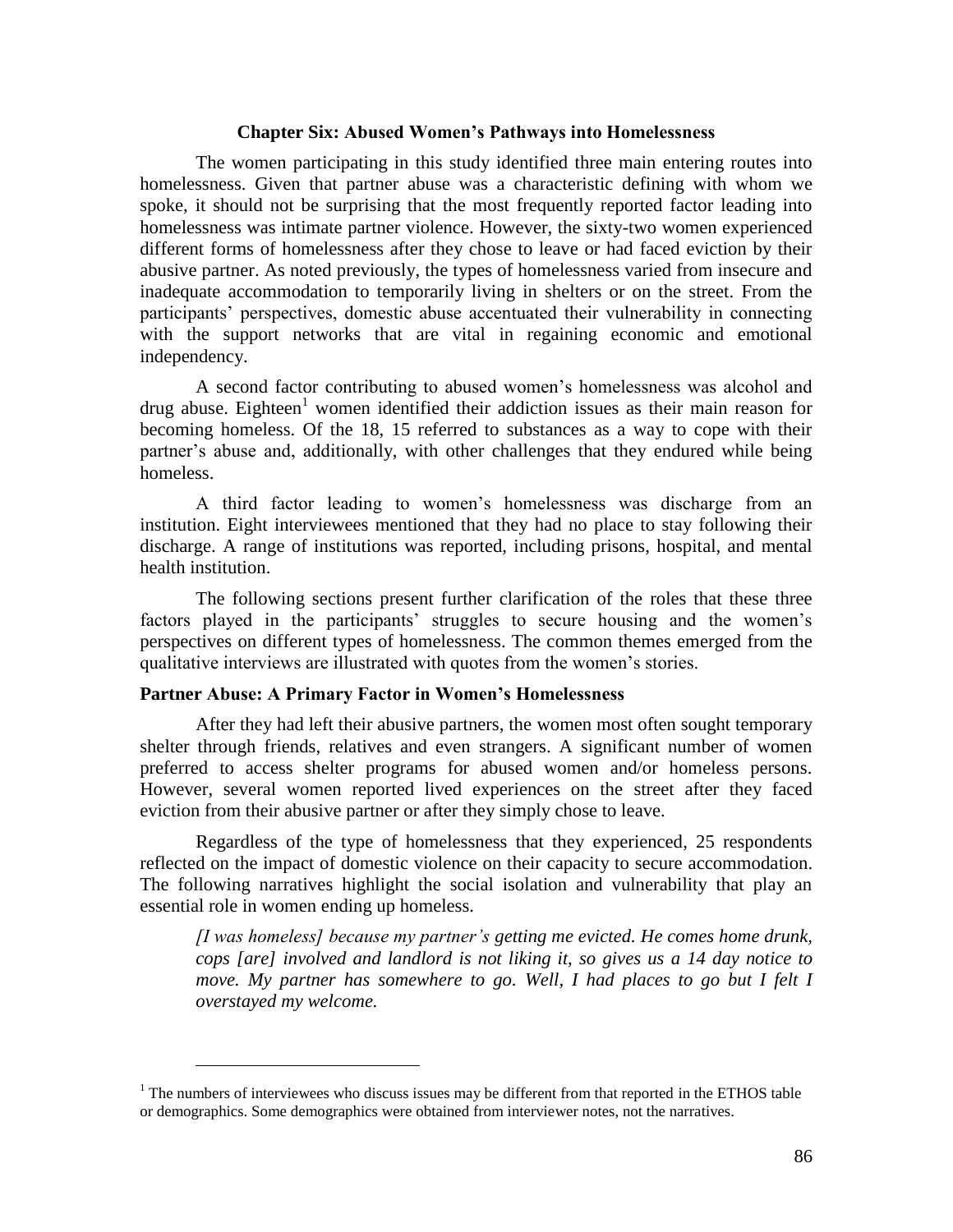*Three or four times I"ve had to sleep in an empty house because of being in an abusive relationship. I"m always in an abusive relationship and having to take off and not know where to go. I didn"t know about shelters.* 

*When my ex and I broke up he moved out. He was helping me pay the bills and help with groceries and everything we needed for the kids. When he moved out, I lost half that support. I couldn't afford nine hundred dollars on my own, not raising two babies. So when he left, I had to give up my apartment. I had one of two options, my children left me or I moved in with my mom. So I moved in with my mom. It wasn"t a choice I wanted. But I had to do it to keep my kids safe.*

Homeless episodes were reported by several women even during the time they were still living with abusive partners. A typical scenario, according to one interviewee, consisted of living in a continuous state of uncertainty, fear of being left out on the street under unsafe circumstances.

*The last time he called me names, chased me and locked me out in wintertime, barefooted or socks only. Sometimes he"d throw my boots out, sometimes he wouldn"t. I"d go into his car for heat, and even though there was no heat, it was to get out of the cold. Sometimes he would literally come outside and yell at me to get out of his car. Those were the worst feelings. One time I was so devastated by what had happened that I was banging on the windows, on the doors, and I cut myself on the window. That"s enough to get some kind of medical attention, but no, he"d just ignore it and cause me to possibly get an infection. I was just done. I could not keep living like that. Now I don"t have to worry about being in the snow, crying my eyes out, wondering where I am going to go with no money, no purse.*

*We got into an argument and he told me "get out." I was like, "What the hell, that"s my home, I have nowhere to go." I ended up by the DI [Drop In homeless shelter], sitting around. I didn"t speak, I just hung out and then the train ["light rail transit] started running. I went back on the train and went home.*

*I always seem to keep myself packed, always, always keep my private stuff in one place, like my papers. That"s how I lived with him, I kept things where I can leave right away because he"s always kicking me out and I have to make a run for it. I don't feel like it's my home, so I feel homeless being in that home, I'm saying it's my home, but it"s not.*

Several interviewees mentioned that their former partner's stalking behaviours seriously interfered with attempts to find themselves stable housing. Eleven participants reported having to move repeatedly from their private rentals. Common reasons consisted of abusive partners identifying the location of women's homes and/or damaging the women's rented property. For these women, the result was eviction and fewer chances to secure another private rental.

*I had three places one after another, and my partner would find out somehow and then he'd promise me that he would smarten up and then the same thing over. I got evicted. I"d get another place, he"d try to kick the door down. I got evicted. The last time he started fighting me. I got evicted. I just got tired of forever moving and buying stuff and everything gets thrown out or he sells it.*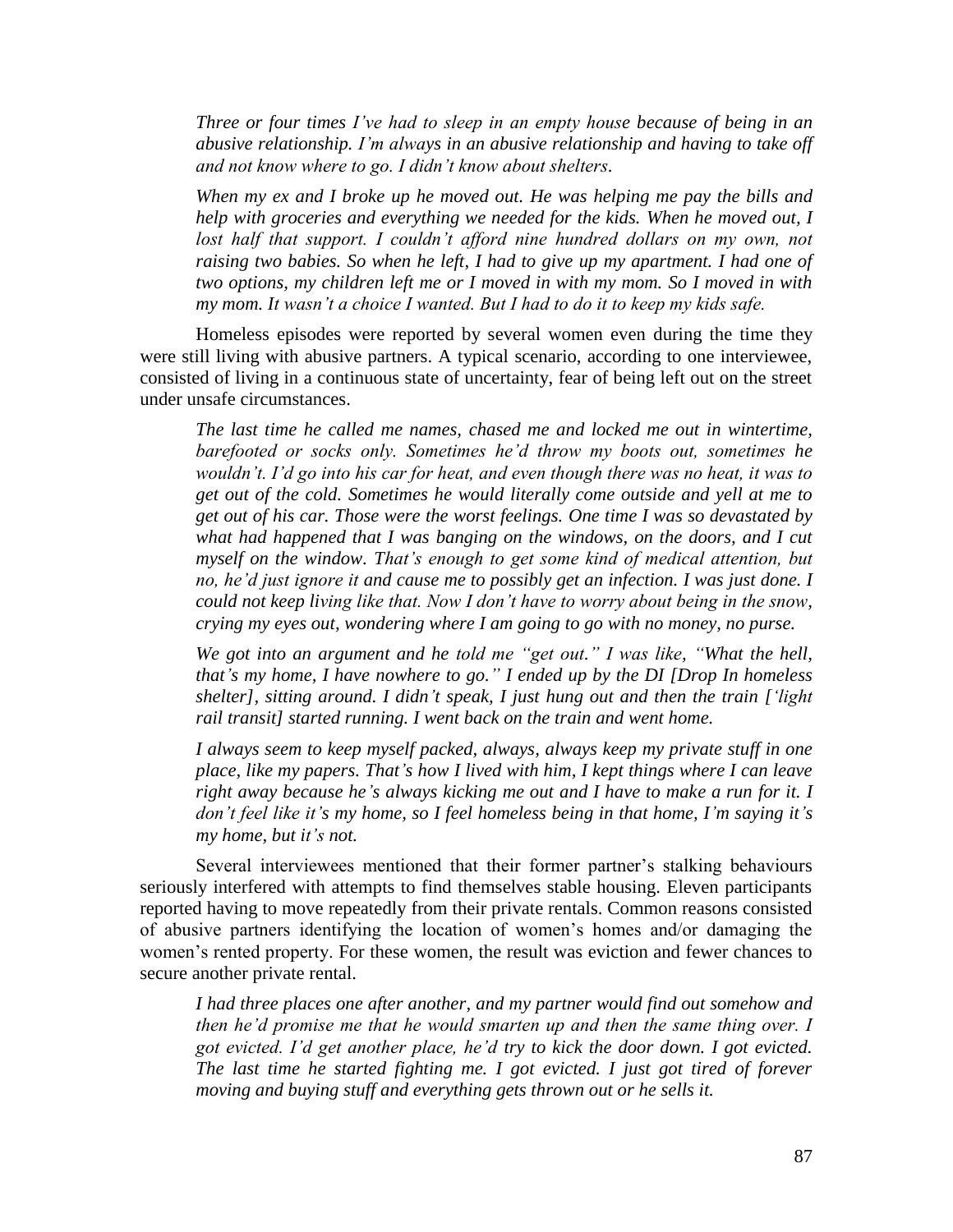*The first time I was homeless he found out where I lived, I don"t know who told him. I didn"t, cause I wasn"t talking to him. He kept coming there and I knew that I couldn"t go to the YWCA [VAW shelter] because he already knew about that place. I knew that he would show up. So I just took my kids and I had a tent and sleeping bags and me and my kids went camping in the bushes.*

Moreover, two women had substantial reasons to believe that their former partners actually destroyed their houses following separation. The path that these women were forced to take was extreme housing instability and shelter.

*In 2007 someone burnt my house down while I wasn"t there. Someone that was mad at me. I think that was my ex. You didn"t want to admit though and, after that, I was moving place to place.*

*I was staying with a friend. I was afraid he was going to come to the place or do something to me because he used to hit me. So I stayed with my friend and came back to my house… I had my kids" Christmas presents and I bought a huge tree. I was staying in a shelter and they donated some furniture to me and it was nice. He put gas all over and set my place on fire and stayed in the house. He was trying to kill himself. [It was] a duplex in a basement suite. The people upstairs smelled the smoke and heard him yelling. So they went inside and dragged him out. At that time I didn"t know that he did that to my place.*

# **Addiction and Abuse: Intersecting Factors Leading to Homelessness**

Addictions have been identified as a risk factor contributing to homelessness for both men and women. In the current study, 18 women indicated addictions as the central reason for their becoming homeless.

*One time I collapsed on the threshold of detox. They didn"t have a space. They ended up having to call Safe Ride [transport for inebriated people in Downtown Eastside] to transport me to a [homeless] shelter. So they [detox] found a [homeless] shelter and arranged it because I couldn"t have walked three blocks.* 

*When I was very first here in 2004, I didn"t know what to do cause my rent was up. My sister was with me and my cousin made sure that we spent all of our money on crack. Well, rent was due, I had nowhere to go, I didn"t have any idea so I"m freaking out.*

*I became an alcoholic. I chose that way of life. I thought, maybe it's the way for me to get out. Now I know it's not but I thought maybe it is an escape. But it is only like that for a while because alcohol does kill you. If not, somebody else will or something will kill you.*

*I was on the streets most of the time or staying with family or friends. Just moving place to place. I never had a home of my own that long because of my drinking. I was bringing people in and they were breaking my furniture and the house. I got evicted from my first and my second one [house] because of drinking and bringing people in.*

Almost all of these participants (15 of 18) referred to substances as a way to cope with the domestic abuse and, later on, with the challenges added by living homeless.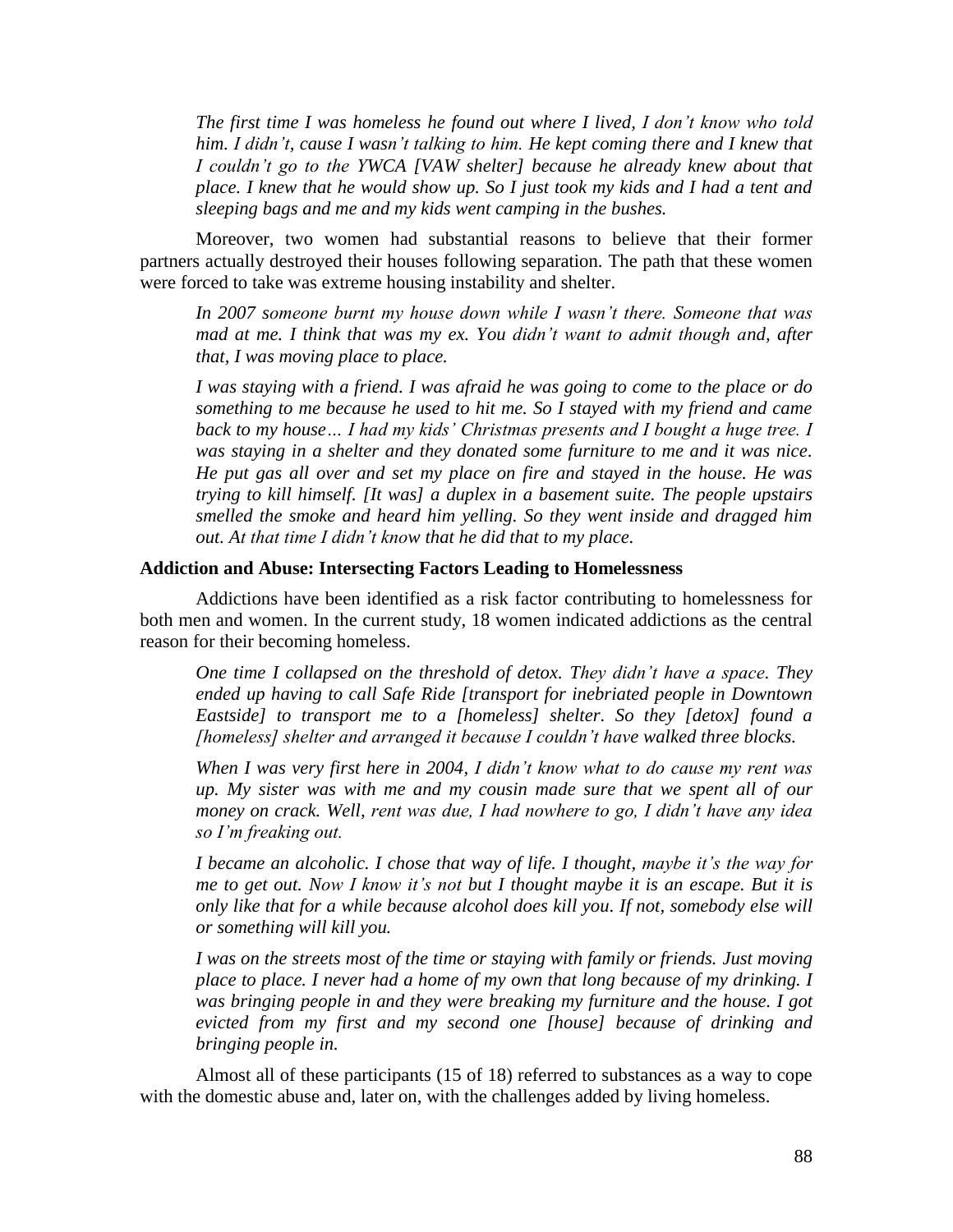*I"m broke right now but before that I used to smoke weed. He drank a lot and when I smoked weed nothing really bothered me. I was numb. I used to drink with him because he would get angry with me if I didn"t drink. But I didn't drink like him, I just sipped. There were times when I just didn"t care, so drink along with him. He hit me all the time when I was drunk or incapacitated. I"d wake up and have broken arms.* 

*I used for many years. I"m not anymore. Well, I smoke weed, it kind of numbs everything.* [I: That helps?] *Yah, cause it doesn"t make you think of things, I just ignore things. Sometimes I deal with them when I need to. I used to drink but I don"t drink cause I"m pregnant.*

*I ended up going to detox. They said I needed detox because I was using pretty heavily. All the abuse I went through… I think that"s why I keep turning to drugs because I"m still having psychological problems.*

#### **Discharge from Institutions**

In addition to domestic abuse and addiction, the women identified discharge from institutions as another route to homelessness. The type of institutions women lived ranged from state prison to hospital and mental health institution. Eight interviewees mentioned that they had no place to stay following their discharge.

*I had started self-medicating and it got worse and worse and worse. I ended up physically really ill and back in the hospital again. I was on medical EI, stayed in the hospital for about three months. Then, of course, I lost my job, my apartment, everything. I wasn"t able to find a place; I was in no shape to afford it or find it. So basically I was couch-surfing.*

[I: Have you been homeless on release from an institution?] *Yah, I just got out* [of prison] *about a month ago. But, being a coke addict, if you knew the right people in jail you have more coke. I"ve already filled out the form to go into a treatment program. So I"m just waiting to go into treatment.*

Of these eight, one woman had been charged with assaulting her abusive partner. Another woman was incarcerated for manslaughter in the death of her intimate partner.

*She* [woman brought home by abusive partner] *hit me so I hit her back in self defence. They charged me for assault so I had to go to jail. I was sending money for the rent. I had just got a settlement from the government so I sent money for the apartment so that when I would get out I"d have my place. Well he moved out and I went back and didn"t have an apartment. I had to stay at the Y [YWCA – transition house for homeless women] again. I couldn"t believe it. I was so angry.* 

*About a year ago, I got out of [location"s] Institution for Women. I finished doing eight years for manslaughter because of abuse. I was under the influence of alcohol and drugs and my common-law abused me for several years. I accidentally killed him. I had to understand what I"d done so I took a lot of programming while inside. Basically, it would"ve been me or him, the psychologist said. I feel a lot of remorse so I finished my time and forgave myself. But I didn"t want to come back to [city] because of a lot of memories. When I was inside, I lost my mom and my son. The reason I did come back was to relive the*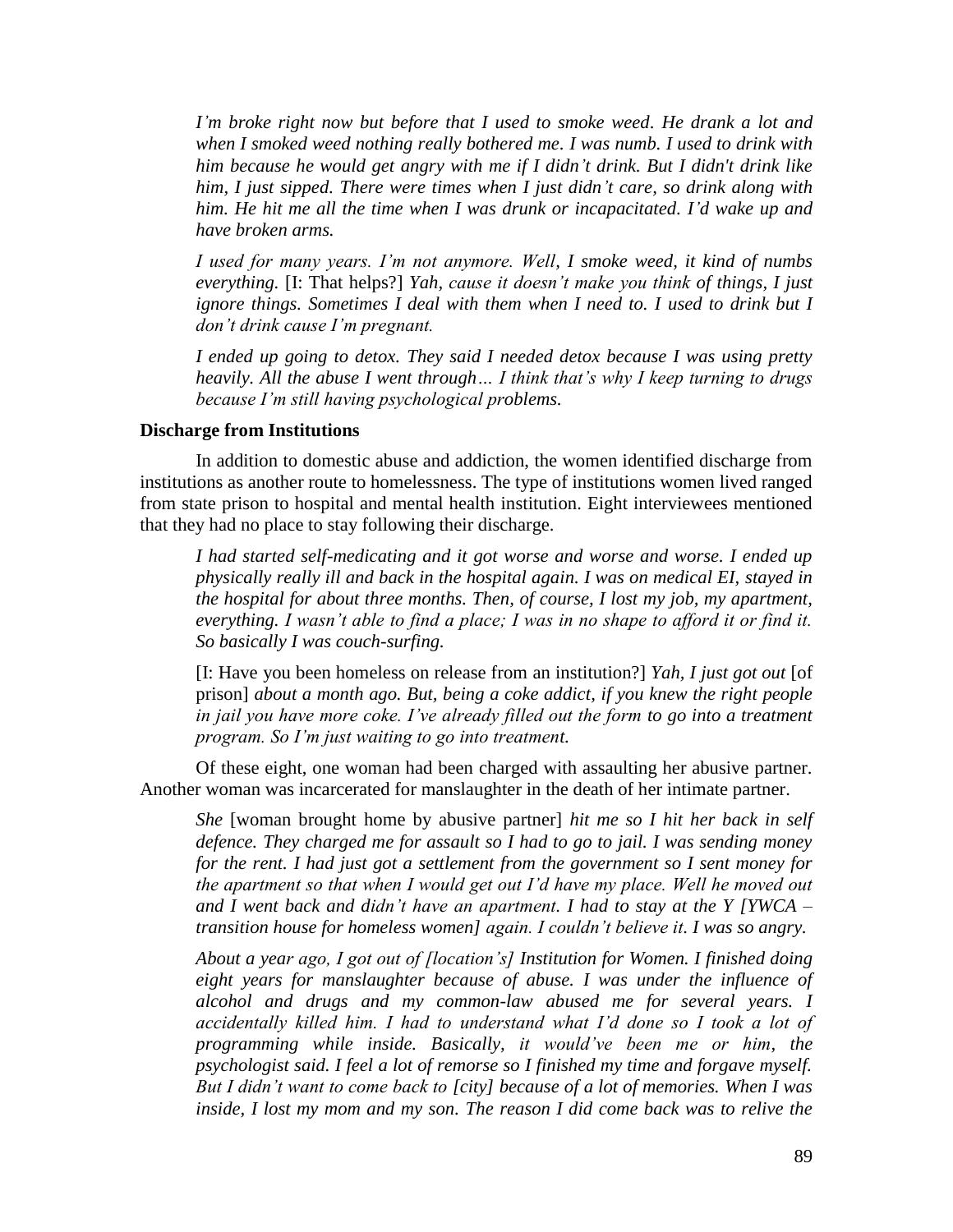*resolve some issues in my life. My oldest daughter [lives] in [other city] and things got too hectic so I came back. I believe everything happens for a reason. So I was homeless and I"m grateful for this place.* 

# **The Women's Perspectives on Homelessness**

The women commented on their experiences of being homeless in various forms: insecure accommodation, shelter and street. Generally, the participants were united through their experiences of homelessness and partner abuse. However, each woman provided a unique insight into ways of coping with the aftermath of the abuse and their social isolation.

**Experiences in Insecure Accommodation**: Forty-four women reported that, while they had experienced homelessness at some point in their life, they managed to find temporary housing but of the sort that does not meet the ETHOS housing accommodation standards. The most common form of sub-standard accommodation was "couch surfing", followed by inadequate housing.

Forty-two women fleeing domestic violence disclosed that they had asked friends, relatives and strangers to provide them with a roof over their head. The length of time that the women lived with friends and family varied from days to a number of weeks. While couch surfing, participants reported feeling hopeless and that they did not belong. They were also concerned about exposure to drugs and alcohol, as well as lack of safety.

*I was moving place to place. I wasn"t happy and I was drinking. Going and staying at night with my uncles, aunties. Wherever there was drinking, I was there. I was sleeping on a couch. It was horrible.* 

*I ended up staying with people from where I used to work. These customers offered me a place, they knew I was expecting. I stayed with them and all of a sudden we had this major argument. I got a distinct feeling they were not happy with me being there anymore. So I called my Kids" First worker and said, "They want me to leave." I had nowhere to go. I can"t remember where I went after that.*

*The few times I didn"t have a place to rent of my own, I was staying at friends" houses and family"s houses … At first it was hard because I have children and I wanted better for them. But then, I realized I did need help.*

*I was living with friends and I had to find a place for us. It took us about a month. That was hard. It was only a one-bedroom, so I slept on the couch and he [son] had the bedroom. I stayed with a friend who had two extra bedrooms but it was way out in the country and hard for my son to get to school.* 

Seven women reported a number of risks and negative experiences while temporarily residing with acquaintances, such as suicidal thinking, lack of food, inadequate hygiene, exposure to drugs/alcohol and sexual assault.

*I just ran out. I only had the clothes on my back. A young girl that used to work under me [who] lived about three blocks from my house. I didn"t know where to go, so I would knock on her door and she said, "You can stay here but I don't have money to feed you." I'm like, "That's okay. I just need a place to stay because it"s cold outside." So I slept in her house. I didn"t eat for four days. I just*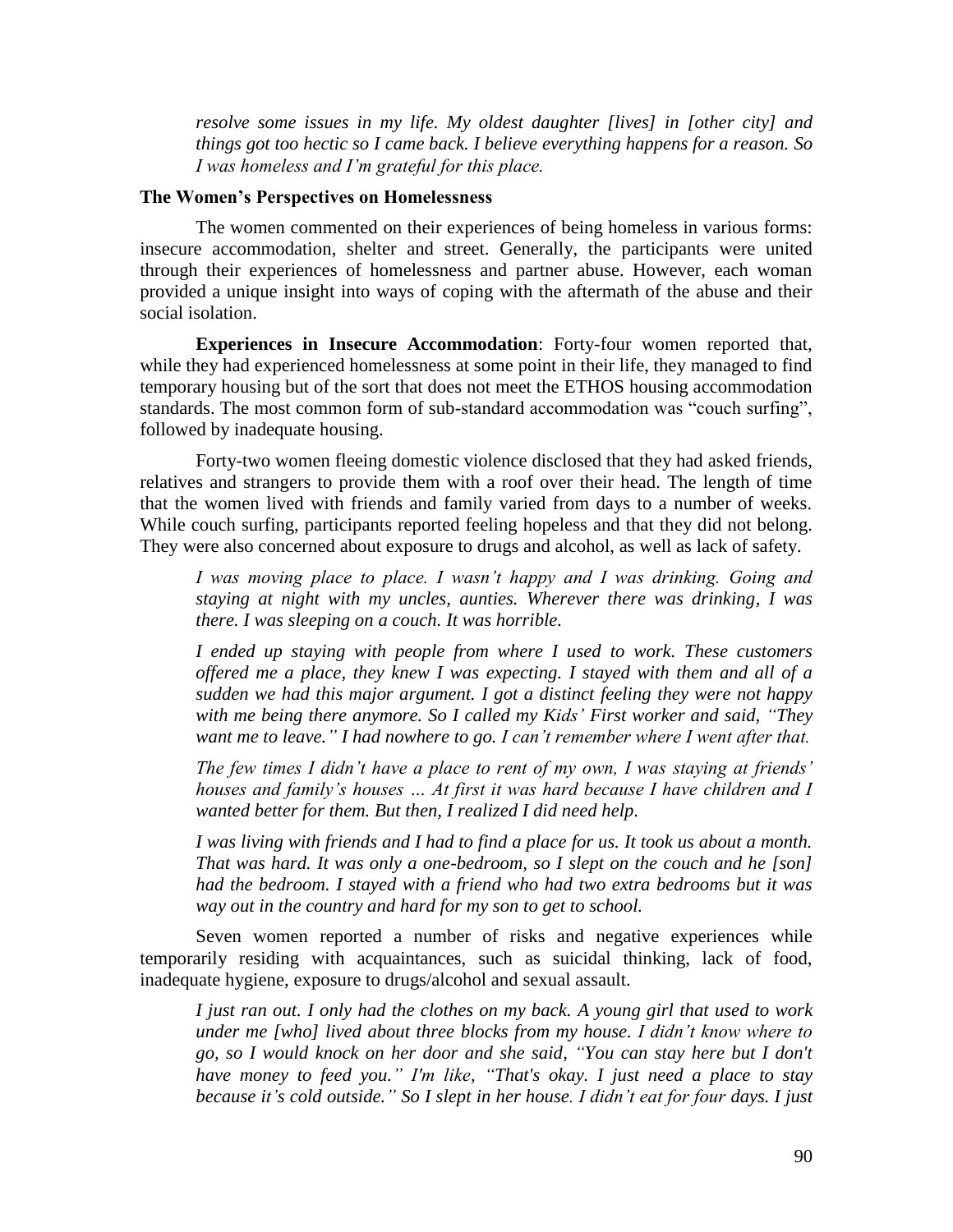*stayed outside. I was only allowed in the living room when they weren"t home. If they were home they wanted me to stay in the basement. It was a very bad experience. Finally, I was at the end of the rope. I called the Distress Centre, because you get to the point where maybe suicide was an option, so I phoned the Distress Centre and they directed me here.*

*I had no safe place to go. I fell asleep at some guy"s place and I"d wake up and they"re touching me. One time I had money, I was gonna go buy crack but I was so tired, I fell asleep. I woke up my pants were off. This guy was gone. I felt him try to touch me when I was sleeping. I don"t know what happened.*

*I did stay with one friend but she was such a drug addict that I would rather be on the street than in that environment. It was horrible. It was crack cocaine and the house was dirty. She had animals, nobody ate. I slept on a dirty mattress, a dirty pillow. I was scared that some guy was gonna come in my room; the door was kicked off. I put the door up best as I could. It was filthy. There was no food. I had to go out and steal my own food cause, of course, there"s no money to eat.* 

Five women described living in overcrowded houses while accepting temporary accommodation through friends and relatives.

*I lived with my sister-in-law and her kids. My kid was there and it was overcrowded. I came here because we got into a conflict. Even though you"re family, it"s too hard emotionally. It"s too hard to live with other people.*

*That"s how people are. We get a two bedroom apartment. Then all of a sudden, we"ve got about twelve, thirteen, fourteen people sleeping on your living room floor, in the hallways. What"s going on? Why is there twenty people in a two bedroom apartment? That"s another reason I couldn"t handle it. We got two kids. They can"t even get up in the morning, run around play with their toys or cause you got people sleeping everywhere. So it used to really upset.*

Nineteen participants described having experienced inadequate living situations such as staying in unfit housing, vehicles, and improvised tents. The women experiencing unfit housing reported infestation with cockroaches and mice, floods and poor maintenance. Also the respondents that had lived in their vehicle and tent mentioned the fear and mixed feelings they experienced regarding breaking rules in public areas.

*There was a horrible building; they have bachelor suites and so many problems with flooding and other things. Everything started going wrong, infestation problems. I lost everything, my dishes, my clothing. I threw everything out, I came here [transition house - homeless] with nothing. It was upsetting. I turned on the light and something ran under the counter. I thought, "What the heck is this" The exterminator said, "Look under your sink. There"s all these little holes, anything can travel through the pipes, each floor. If they don'\'t clean properly, then it comes right into your place." I had to start buying Raid, that's the only thing that would kill these things. I can't deal with this anymore, I was sleeping with the lights on for like months.* 

*I ended up staying in my car. I had a really good job and they cut my contract. At the same time, I found out I had a leaky condo and I tried holding onto it and*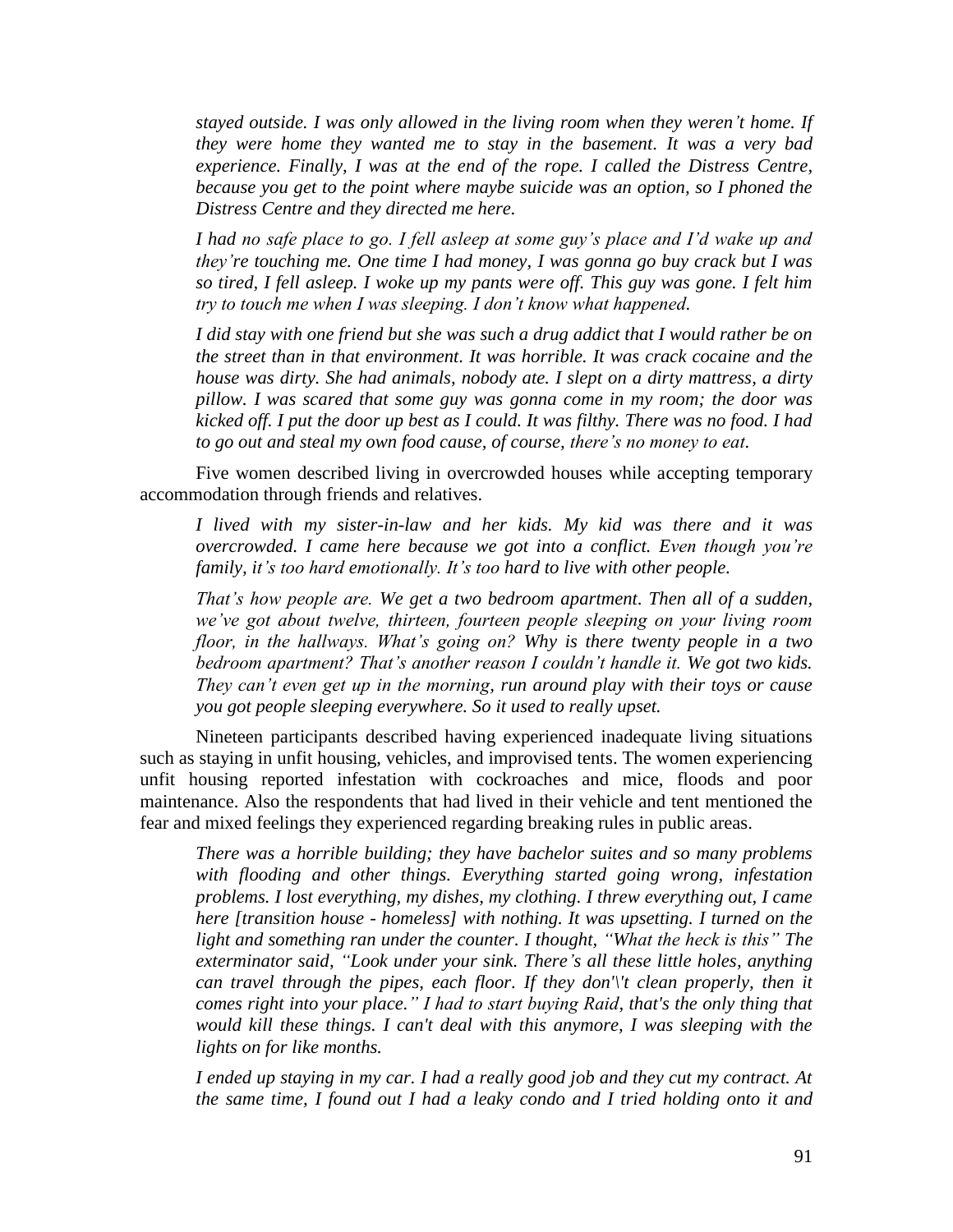*couldn"t. I had to let it go to foreclosure. It was the middle of winter, when the new people took possession of my place, and I ended up in my car for three months. Unless you"ve been there, you really don"t understand what it"s like. I couldn"t sleep. I didn"t know where I was going to eat, where I was going to park my car. In a residential area, you go to turn on the car and the lights come on. The police are coming around "cause the neighbours think that you"re casing the neighbourhood. You go to a park, the police are there and you"re not supposed to be. I ended up getting a job. I don"t know how I did it, but then they found out I was living in the car and that hurt their image. After my 30 days was up (at the VAW shelter), I ended up back in my car. I couldn"t sleep and I felt very unsafe.*

*Some of the houses were run down. They look nice on the outside, but when you go inside, the flooring, the bathrooms, I wouldn"t even let you use the bathroom. I didn"t even think people would live in houses like that, but I guess a lot of people [do]. Everything"s just gross inside. I wouldn"t even let my baby crawl around there. That"s how bad some of the houses are.* 

Two out of the 19 interviewees reported having lived in inadequate accommodation when they were with their abusive partners. At the time of the interview, the women were residing in VAW shelters and had mentioned experiencing homelessness after leaving their abusive partners. Surprisingly, these two women described their homelessness with partners when asked about how living with their partners had impacted their housing situation over the years.

*One of his friends has a trailer and he pulled our van and plugged it in. So we didn"t technically live with him but we were living in his driveway. He [ex partner] liked ice fishing, so he would be out there for hours and me in the van just cold (laughing). I had to be right beside him, he couldn"t leave me.*

*When I lived with him [ex partner] it was so hard. The house was kind of big for us. He [ex partner] was living in the basement, sleeping there, just used the living room. Because there"s the ventilation - the furnaces were so bad, because (landlord) didn"t keep the maintenance.*

**Women's Experiences on the Streets**: Twenty-nine women fleeing domestic violence reported living in rough situations once or several times in their life. Eleven women had occasionally lived on the street, spending the day outdoors and sleeping in public buildings or at their abusive partner's homes. Some participants occasionally slept outdoors due to missing the curfew in homeless drop-in shelters.

*Sometimes I"d miss Crash Beds [homeless night accommodation] and I"d end up walking around at night and going for coffee wherever was open.*

*Always in shelters. Sometimes I stayed in the ones that just [let you] sleep. Those are much more difficult cause you"re on the street all day long and in the wintertime when it"s raining. So it"s difficult, the shelters are full. Everything you own you have to carry on your back all day and you can"t leave your things there. You have to find places to eat during the day, though there are some good organizations for women for meals at lunchtime. So that"s good.*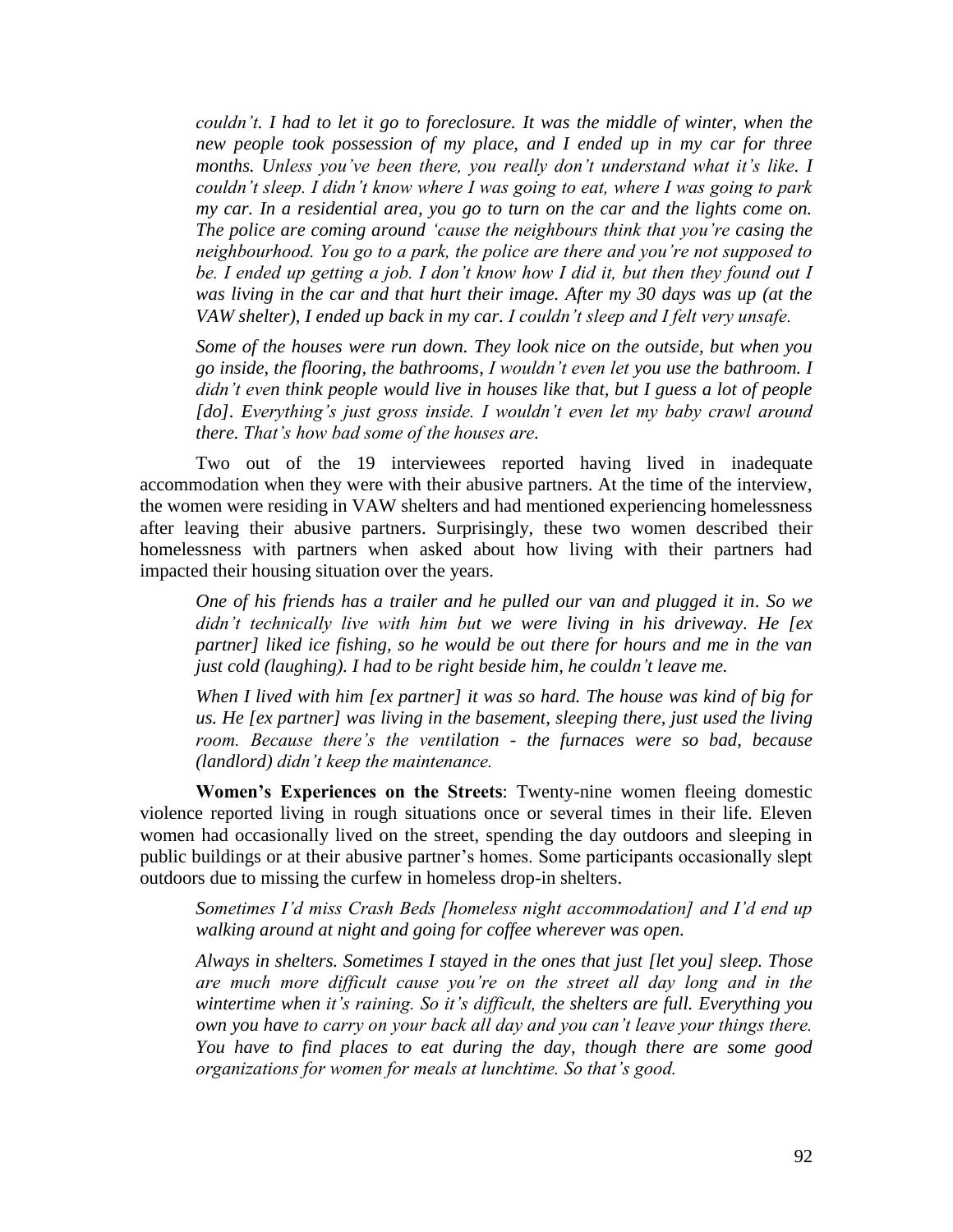*[One night] I didn"t have anywhere to go. Basically when you"re a single person you don"t have places to get. I didn"t want to be a burden on anybody.* 

*I lived underneath the stairs in the staffroom… Three of us staying underneath the stairs and we weren"t allowed to. But you were able to without anybody noticing. We"d been asking [outreach and health resource centre for sex trade workers] to help us get housing for a long time. We weren"t getting anywhere so we were sleeping under the stairs for a whole week. It was, really cold. They [staff] weren"t impressed with us being underneath the stairs.* 

Eighteen women mentioned living outdoors for prolonged periods of time, ranging from weeks to months. Two interviewees had to sleep outdoors with their children, fearing Child Protection apprehension. Other women preferred the street over shelters due to the fact that street experiences were more familiar to them than the shelter environment.

*I had one kid and we ended up getting kicked out of an apartment because there was too much screaming and fighting and drinking on his [ex-partner] part. We ended up on the streets. There was nowhere for us to go. It was pretty scary cause I thought I was gonna lose my son. I was living in (street name). Three weeks we stayed from place to place and I knew that wasn"t stable for my son.*

*I lived under the bridge for three months. That"s when I started knowing about alcohol, having to live like an alcoholic, under the bridge, no blankets, having to sleep on rock and having to eat wherever you could eat, having to panhandle. Going to different churches, you line up on their front door, where you"re gonna be the first one to eat, be first for a good shower. There"s lice in your hair. But what could you do? You don"t have a place to live.*

*I was on the street for one summer, walking the street, sitting in the library, VIA Rail, Greyhound, just waiting for nine o"clock to come around so you can go to Crash Beds [emergency beds for homeless]. Just sitting in the park, drinking to forget about our daily issues. Maybe getting picked up by the cops and going to cells. I mean that would get us off the street. So, where am I going to eat? There are church places: you can go there and eat the hospitality meals but that, too, is sometimes never enough. I was panhandling a lot. Didn"t make as much as the other guys because they"re more experienced. I guess they know what to say. I was pretty much, "Can you spare a dollar for a bite to eat."* 

*I slept outside to stay away from the busy bars, the busy streets of Montreal. I was on the street for maybe two whole weeks sleeping outside. I don"t want to be in the shelter. It"s too much to face the reality that you are homeless. Makes you unhappy. So I go to see my other homeless friends. That"s about it. My life was sad, like a book.*

*First time I lived on the streets I had no kids. I was living in the parks and I had no money to eat so I"d go to the drop-in soup-lines or where they were handing out sandwiches. There was the Mustard Seed [homeless shelter]. I"d go there and sit around. [Other times] walking around the streets and go to friend"s places to warm up until it was late and we had to leave. After that, I started working on the*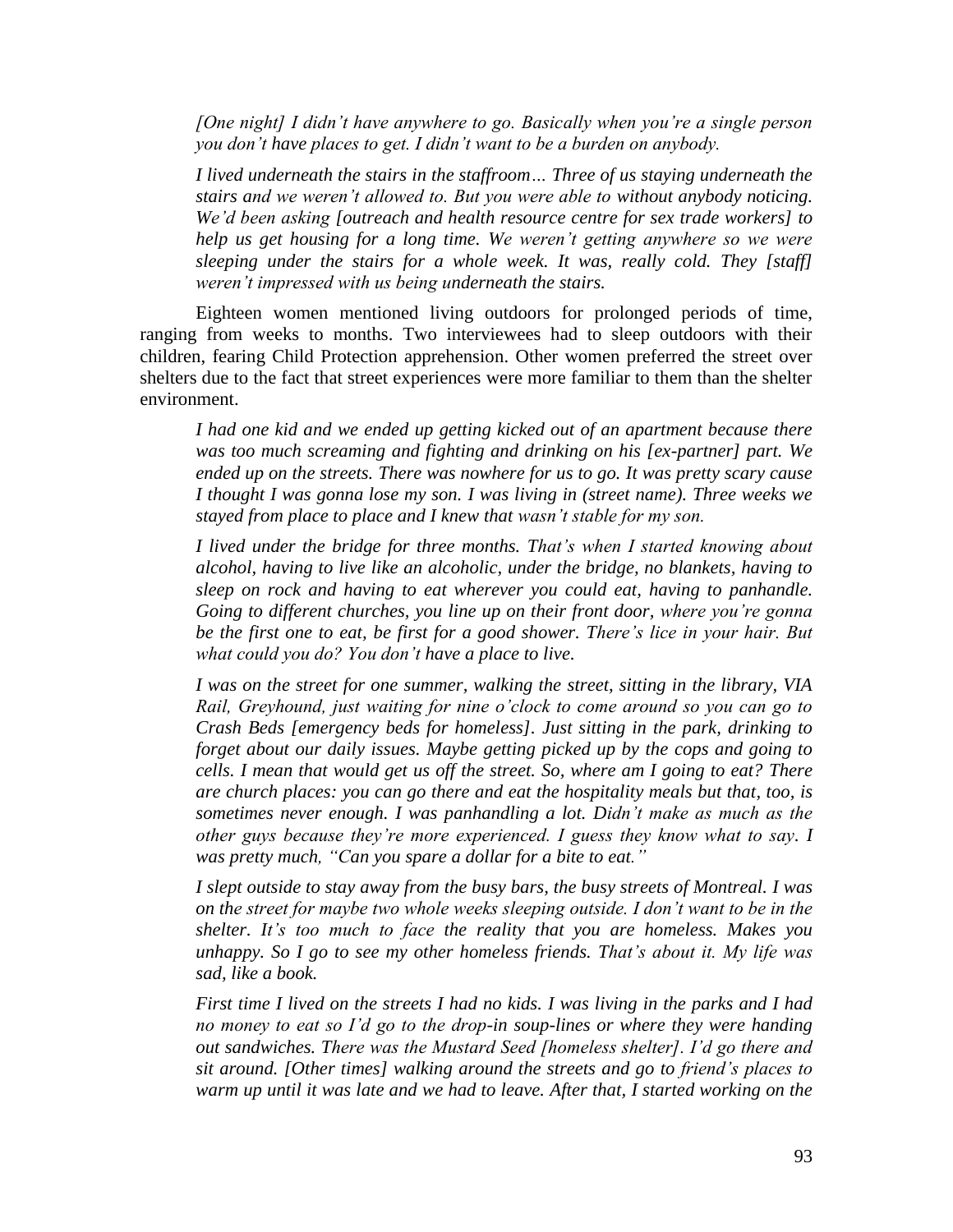*street to get money for a place to live, for hotel rooms and food. I didn"t like doing that, but I had to.*

Ten interviewees described both perceived and lived risk of violence on the street. Several women mentioned fearing being targeted due to visible scars from the abuse that they experienced from their partner. Other participants described being robbed and sexually assaulted on the street.

*Guys see you walking around with a black eye, then figure they can abuse you too. Or disrespect you. So you"ve got to be very careful. I tried to stay away from the downtown core but where else can you go? Suburbia, what are you gonna do? Pitch a tent in somebody"s backyard? It doesn"t work. I didn"t want to go downtown cause I was scared I was gonna get raped or somebody"s gonna drug me. Or, some guys gonna beat the shit out of me and try and get me to be a prostitute. Because I"m on the street, I"m vulnerable.* 

*It was really hard to sleep. You hear all kinds of stuff, "cause that"s where they go smoke crack. You just don"t know. A woman out alone, you"re a hooker, that"s what they think. Totally, I was terrified; it was really hard to sleep.*

*I"m not saying that I dress for everybody but you might have on a clean pair of jeans cause, even though you"re on the street, sometimes you get some change or you wash your clothes. I did anyways. People see that you"re clean, they don"t realize that you"re in the same boat as they are and they try to beat you up and take your money or the food in your bag or your cigarettes. A couple of times these guys tried to rob me. I didn"t have anything but they tried anyways. Some people are quite mean out there.* 

*I don"t know who they were. I had nowhere to go. I was dressed as a girl and I was trying to get a ride to a friend"s house. But I didn"t quite make it. I was raped that night.*

*Me and my friend ended up going to the park but we would take turns sleeping. A man came up and he was intoxicated and wanted smokes and money. He came up and grabbed our bag so I felt very threatened and uncomfortable. We handed him the cigarettes and he did go away. But it [was a close call] because I sure didn"t want myself or my baby or my friend to get hurt.*

*I got used to sleeping on so many benches, so many parks. Just to protect myself not to start to be a prostitute or sell myself out. I"ve seen so many violences on the street, so I protect myself and sleep outside in a safe place.*

#### **Experiences in Shelter Accommodation**

The following sections document women's experiences in various forms of shelters, emergency and transitional housing for homeless individuals and emergency or transitional housing for abused women.

**Emergency Shelters for the Homeless**: Often women fleeing domestic abuse seek accommodation in homeless shelters. Twenty-five participants reported using homeless shelters at least once, at times after unsuccessful attempts to enter VAW or other accommodation for homeless women. The greatest challenges for women in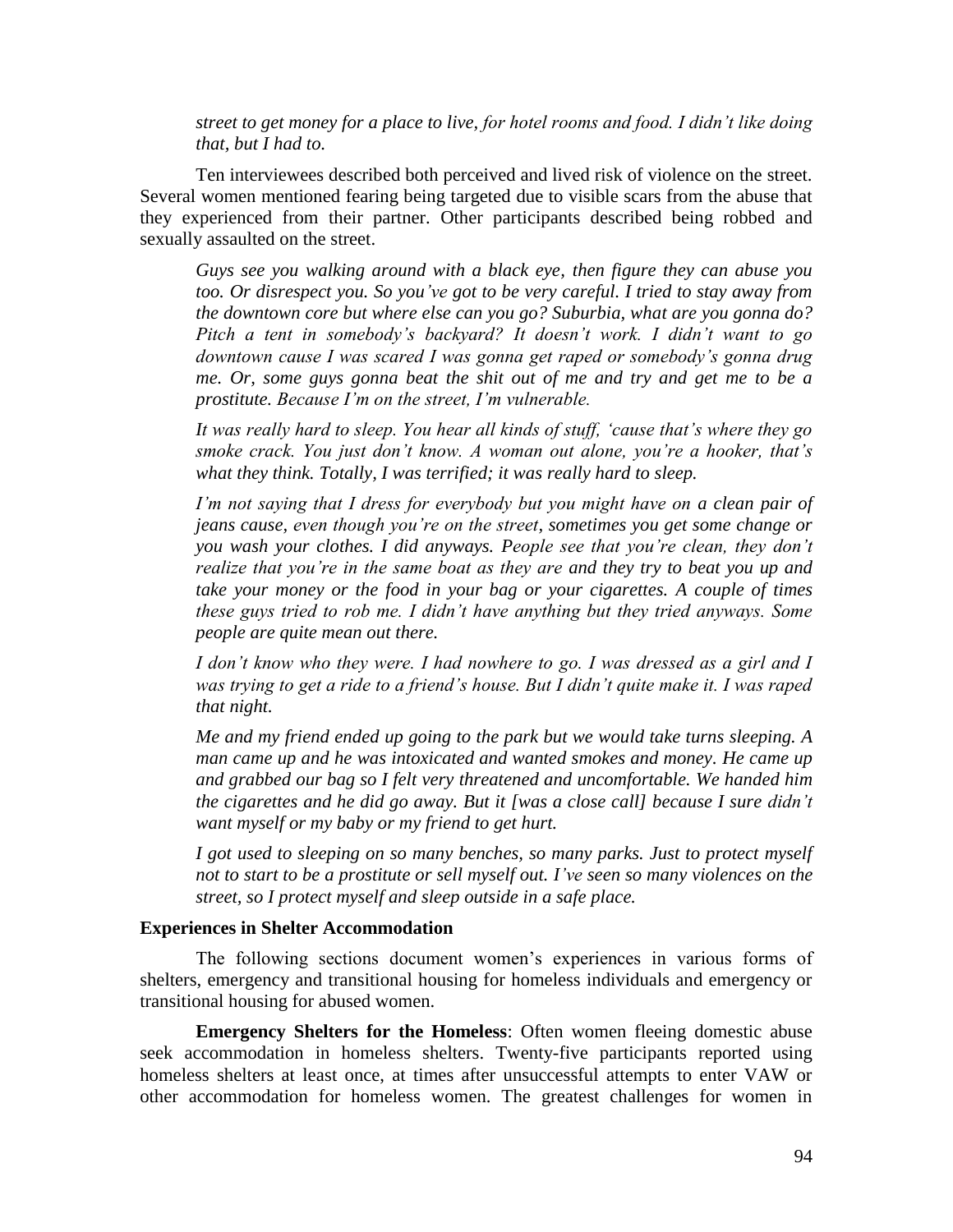homeless shelters were the presence of men in the same dorms and the institutional environment. Also, women felt as though they were treated as "numbers" rather than individual beings.

*At Crash Beds [emergency beds for the homeless] (laughing) you had to be up at 6:00 in the morning. You can"t get back in until 9:00 but you have to be there an hour early to line up. Your breakfast consists of cereal and eggs and if they don't have any milk, "Well, eat it dry." Very institutional, very. When I stayed at the Salvation Army [homeless shelter] if you needed to go to the bathroom and you"re lining up for a meal, too bad, you"re going to have to wait. Whereas these guys, meal time is meal time so if you get into a shelter at 10:00 at night, you"re going to have to wait until the next morning, whether you haven"t eaten for the past two or three days.* 

*Homeless shelters kick everybody out at 6 in the morning. You come in from 7 at night till 6 in the morning and there"s no structure in the day time. I don"t see why they can"t have the people stay there on contract, like working to find a job or during the day you could stay. I don"t understand why you gotta get up at 6 and get out. When they"re full, you have to sleep on the mat. When Jack [renovated hotel for homeless – funding ceased] was running, if their mats were full, you could ask if you could share a mat with him [another resident]. If they"re desperate enough to have a place to sleep and you"re cold… But I don"t think you should be put in that position.*

*I had to sleep on the floor with just a mattress and blanket: men on this side and women on this side. I was so scared I couldn"t sleep and they get you up at 5:00 and I didn"t know anybody. I didn"t know what to do. I was waiting for emergency social services so I went and just stayed there. I was at the library all day because I didn"t know what to do. I tried calling all the shelters. I couldn"t get in.*

According to several women, the lack of flexibility and individualistic approach in accommodations for individuals who are homeless was so overwhelming they declared that they would feel more comfortable on the street.

*I have [rings on] all my fingers. If I fell asleep, you get so damned tired you do fall asleep, they"ll pull them off your fingers. They"ll rob you of whatever you have. You don"t get a locker. You sleep on that mat. It scared me to go in there. It"s really, really rough. It"s the down-and-out that go in those places. I was down-and-out but I still preferred to be on the street.*

Despite the described challenging situations, several respondents mentioned that homeless shelters managed to meet some of their needs.

*It"s good because at least you"re in a safe place where there"s cameras. People are constantly watching you twenty-four hours. So at least you have somebody to talk to and somebody to help you out from your down.*

*It wasn"t too bad because, the group of girls, it only fits nine, and none of them was really on drugs.*

*Staff were fairly helpful in helping me get my resume done or to find something that I could do during the day that would keep my mind off things.*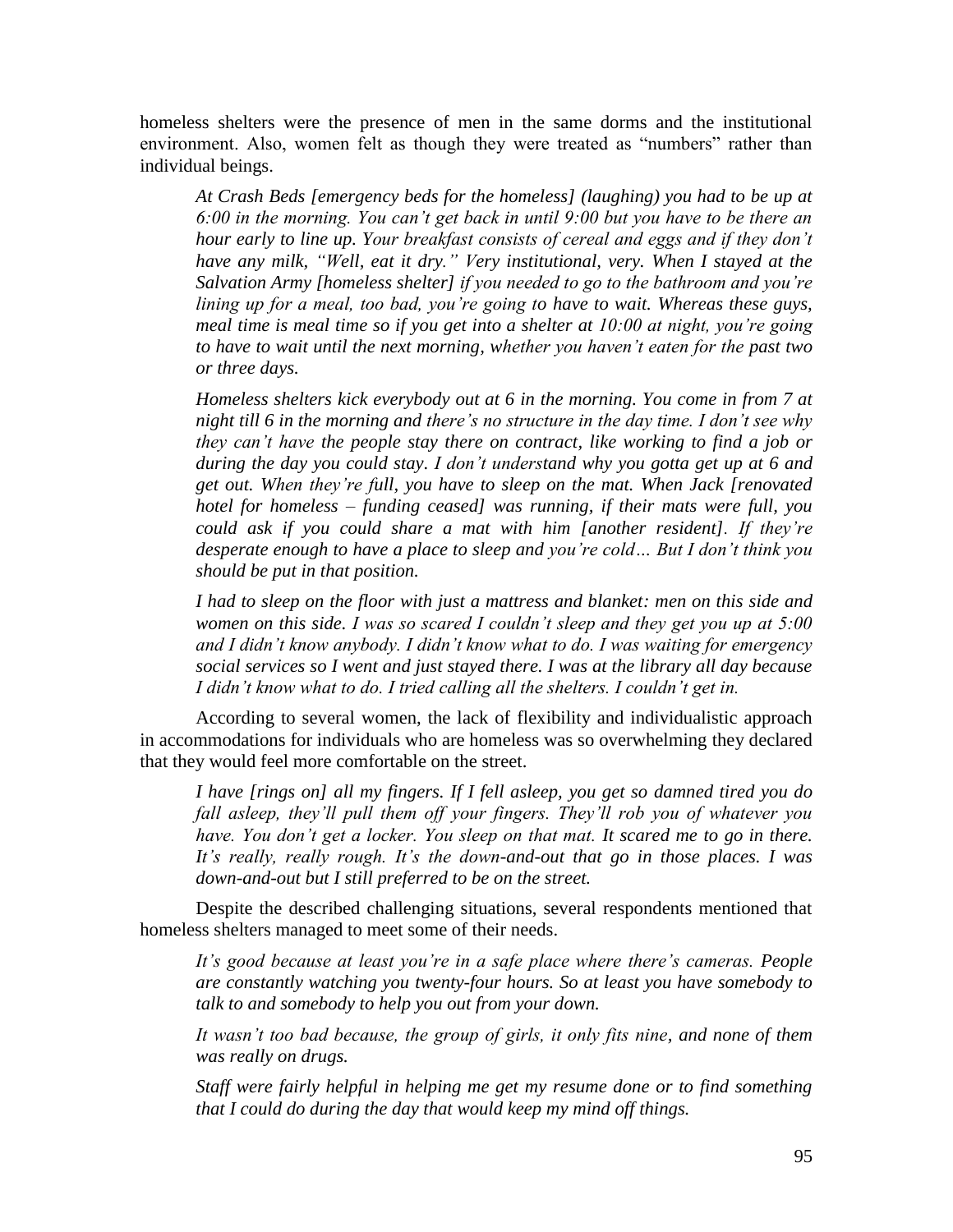Lack of available spots was a problem even in the emergency homeless accommodation. Five interviewees had been refused access to these shelters.

*[I was turned away from a homeless shelter] because it was full […and then] I walked around and kept warm in the bus shack.*

*In the wintertime, quite a few times, people stand in line at like five to get in at six. So pretty full. Most times I didn"t show up until midnight or one in the morning. So I got told it was full most of the time. [So I"d] go back out.*

*When I became pregnant, I didn"t get into the Mission [homeless shelter] because it was full. I even tried to get into Women"s Community House [VAW shelter] but it was full. That can be a real barrier. There was one [homeless] shelter and there was always room but I didn"t feel safe because it was a real different situation. You are sleeping in a room like a drawing room with a whole bunch of women and that wasn"t comfortable for me. Luckily it was summertime and I slept in a park with a close friend of mine. I stayed there for the week until I got to the Mission [homeless shelter].*

**Transitional Accommodation for the Homeless**: Overall, the women preferred transitional housing programs for individuals that are homeless due to the fact that these facilities were specifically designed for women. Twenty-one interviewees had been accommodated in transition houses for homeless women. The participants described both positive characteristics and room for improvement.

*In Mary Dover House [transition house for homeless women] they offer, "We can change things if you get your children," and the other shelters were just for single women. I would have had to move somewhere else, whereas here we could make arrangements to move if I chose to bring my children here, so that"s why I chose Mary Dover. There was more flexibility and it"s still a safe building, I needed to be somewhere safe until court issues, without my ex, with his trial.* 

*The choice was here [transitional housing for women with trauma and mental health issues] or Anderson Lodge [transitional housing for homeless Aboriginal women], that I had thought about going to from the hospital. Anderson Lodge is an Aboriginal home but they are not harm reduction. They have a six month length that you can stay. They try to put you into housing by three months. Six is the absolute longest you can stay. When I first got here, it felt really overwhelming, to try to find a house, like it was too much. So I think I made the right choice in coming here rather than Anderson Lodge, I could go to the ceremonies at Anderson Lodge. I didn"t have to live there, so I could do that.* 

*I stayed at the Y for nine months before they found me an apartment, because I didn"t feel safe going out on the street again. I used to get my sister to come and do all my shopping. I never left the building for seven months. I was just so afraid he"d be waiting outside.*

*I"d love a place of my own and feel secure, feel safe, have that sense of comfort, just knowing that there"s somebody there 24/7. You can call a number between 10:00 PM and 8:00 in the morning. There are people watching the cameras but*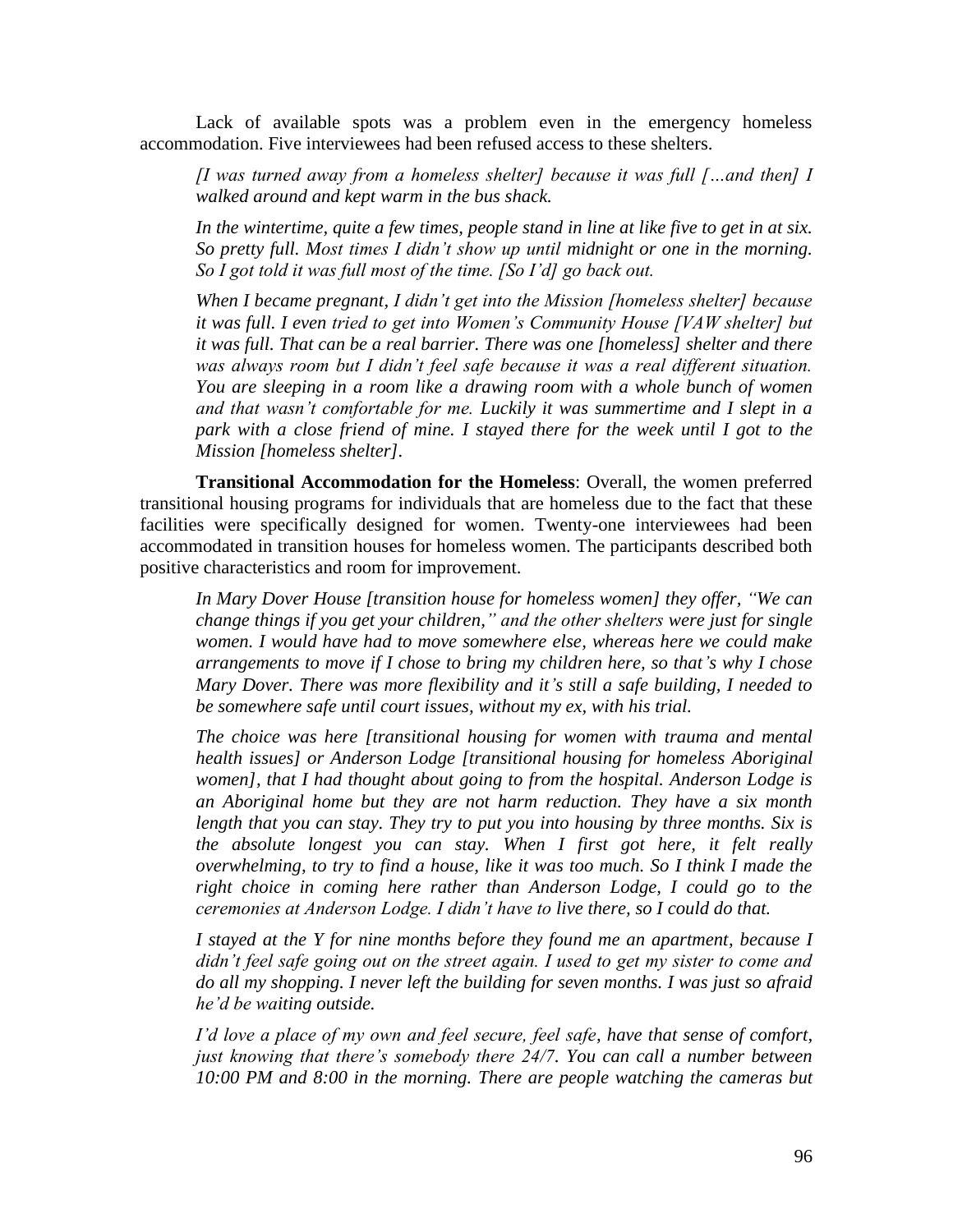*right now that"s not good enough for me. This is safe housing right, I mean if it was one level that would be different.*

*The Native Woman's Shelter [homeless transition house] helped me a lot. It's the only place I really stay at. I"ve stayed at other places because here was full. I really like the resources. I"ve come to know the staff really well over the last two years. Five years ago, I stayed here for three months with my kids in-between apartments for about a month. That"s how I got to know this place. They"ve always been helpful, even after you leave, to call to talk to somebody.*

*That [YWCA Saskatoon, homeless shelter for women] was good. It helps women. But sometimes there"s a downfall because you have to have kids. I"m older now. I'm 41, my baby days are over, and it's sad to see single people like me, homeless. They should have more shelters like this like for single people.* 

The participants were asked for their opinions regarding the length of stay in transitional housing for homeless women. Overall, the women indicated that six months is not long enough, considering all of the steps needed to heal from trauma and regaining independent life skills.

[I: Why can you only be here six months?] *I don"t understand. Maybe to push you on your feet to get you to feel safety and go on with life. But, somebody like me for thirty-three years and you"re gonna push me outside in six months after I"ve been beaten for that long. No, there is no reasoning. But they check and see how you"re doing. Not everybody has to leave in six months. They have special cases.*

*It depends on the circumstances. I want things to happen faster but I had to deal with a lot and now, instead of working with me from the beginning of the six months to really push housing. "Just relax just take it easy, just heal." but now my time is running out and it"s, "You need to get this done." It's so much pressure, it"s very scary because you don"t know if you're going to succeed and if you fail, you're sleeping on a park bench. That"s your alternative.* 

**Emergency Shelters for Abused Women**: A high proportion of the interviewed women had resided in VAW shelters after leaving their abusive partners. Fifty women had accessed VAW shelters once or several times in their lives. Overall, the interviewees described both positive and negative aspects of their shelter experiences that impacted their ability to move forward. The women appreciated the accommodation, counselling and support while they questioned some procedures with respect to the intake process and the lack of personalized space.

*It was very humbling. I"ve been independent all my life and having to rely on other people was very difficult. But I was also very grateful because I knew I had to get out of the pattern and I didn"t really know how. It was the only place I have been in many years that I felt safe. I knew that he wasn't going to [get in].* 

*By the time I got there, I hadn"t slept for three days. I must have looked a wreck and then all this emotional stuff. I got lost on the way, which didn"t help. Once I got there, they were so welcoming. You could tell they were trying hard to make me comfortable. The only thing with that place [VAW shelter] as opposed to other ones I stayed at, is they wanted me to tell my story in-depth that night. I know*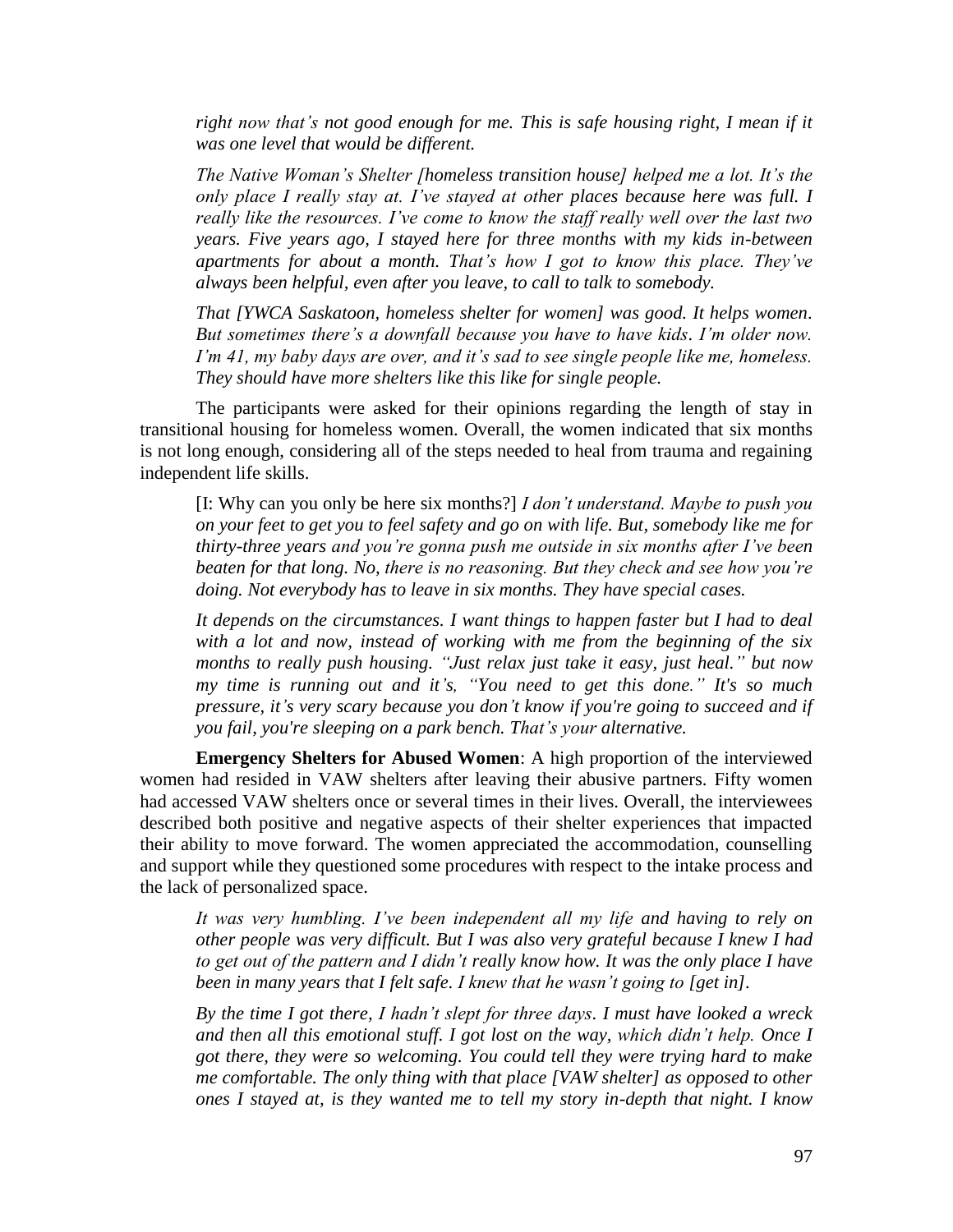*they"ve got to hear details and work out a safety plan and sign confidentiality agreements. But I think that should have been left until at least the next day.* 

*I found out my husband had molested my daughter. I was devastated, my daughter was too. She"s only five. Being in the Hestia House [VAW shelter] at the time, if I didn"t have them I don"t know what I would"ve done. All the girls here helped me through that part. They helped me with my kids. They helped me with my psychological problem and my daughter"s psychological problem.* 

*It feels different being in a shelter since I don"t have any place to go. I get stuck, and having to follow rules all the time (chuckling) gets frustrating because you have to live with so many people. I"m straight (chuckling) and it"s hard for me to know that I"m not drinking anymore. It"s frustrating.*

Of the 50 women who had discussed their experiences of residing in VAW shelters, 19 reported having been turned away from at least one shelter due to lack of available spots in the facility. After one failure to access VAW shelter, some participants were accepted in the following days or weeks. Others were immediately redirected to homeless shelters, or ended up in insecure forms of accommodation.

*One day before Christmas, I called them [VAW shelter] and they don"t have space for me. My friend says, "Wait a bit, maybe next month they have space for you and be nice with him [ex-partner]." I waited a little … one month later.*

*I phoned here about a month before. I was in hospital. I told them that I don"t want to stay [in hospital], cause I know he"ll come. They told me to stay at the hospital, "Maybe this isn"t the place for you, why don"t you go to the Salvation Army [homeless shelter]."*

*None of them had a room. They were all full, full. Almost everyone of them said, "Call every day." Until one day there"s a room.*

*I had to wait. I can"t even remember how long I had to wait to get in there because it was so full. I got put on the waiting list. I think it was a couple of weeks before I actually got in there. I had to stay in my mom"s basement until they phoned me and said they had a spot for me.* 

Three women mentioned having been turned away because of flaws in the shelter screening process. One woman described unsuccessfully trying to demonstrate to crisis counsellors that she had experienced domestic abuse. The other participant described inflexibility in eligibility criteria.

*I tried to get into a shelter and it seemed like they brushed me off. They said, "You have to be fleeing abuse," I said, "I am," but they perceived it wrong. They must have thought I"m not serious. I went there twice to tell them, one was too busy. Twice, two different women. I wanted to talk to them, and the other one [said] "You"ve got to be fleeing abuse." I was mad. I wanted to start crying.*

*I hit woman's shelters when I could. But a couple [of] times I've slept under trees in the summer time. In the winter I would beat myself up to get in there.*

*They got the worst of me, I was under a lot of stress and fear and pain and hopelessness, so talking to these strangers on the phone, over a long period of*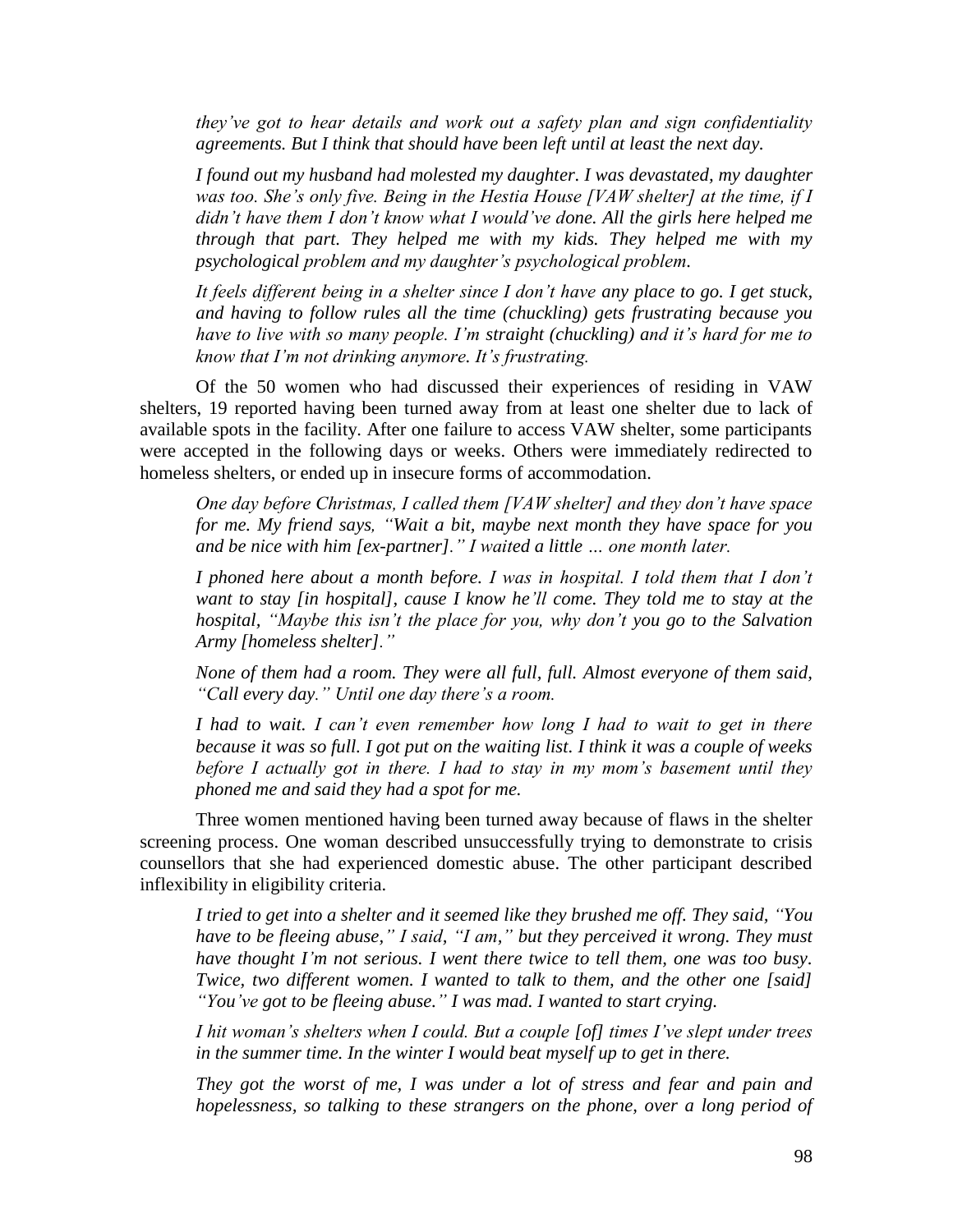*time, couple of months, trying to sort of an issue or two, they [VAW shelter] didn"t see the best of me. Then they [VAW shelter] ended up saying, "You have more problems than we can help with." Because I told them I"ve had cancer and was dealing with that. That was a big red flag for them. I also told them I had major depression, which is a symptom of cancer.*

The length of stay in a VAW shelter is a factor that can influence women's choices in terms of finding permanent affordable housing. Two participants expressed their opinion regarding the length of stay in VAW shelters. One respondent recommended that VAW shelters extend their lengths of stay while another interviewee suggested that the period of stay could be tailored on an individual basis.

[I: Is 21 days enough?] *No, I think they need at least 35 days, a little longer because some get the places but then something happens. So it should be longer.* 

*Three weeks [is enough] for some. It's a lot harder for women who have a lot of kids cause they have to find child care and having to tag them along when they have to. It"s harder for them.*

**Transitional Accommodation for Abused Women**: Finding access to transitional housing programs for women fleeing abuse is relatively difficult. Only 11 women reported having resided in second stage housing for abused women previously. The following narratives emphasize the safety and comfort that the women appreciated in transition houses for abuse survivors.

*I started counselling and I really liked that. That's why I felt safe there [at Brenda Strafford second stage VAW.]*

*I have all the emotional support I need and safety, security in every way. It taught me how to be aware of my environment. They taught us not to let our spouse, our children know where we are. Trained us, kept us aware, always watch, be observant around your surroundings. This house [VAW second stage] has got cameras and surveillance 24 hours. So if someone does tries to come in, this building is secure. So that makes me feel safe.*

*I went into a place called Second, for women only. I stayed there for a year. You"re allowed a year. But they [second stage staff] let me stay a little longer. It was great. We had counselling there [second stage]. We had, it was a good spot for safety, a lot of safety. Then, it"s more or less, get you on your feet. I went into my own place.* 

*The first time I came here I actually cried because how many times do I have to change places. I"ve been abused for the past 12 years and now it"s, like, 35 days there and now I have to come here. But I liked the place and they [second stage VAW transition house] were very friendly. They let me in and it was safe It never happened to me before that I would be [in] one place, then another place, another place. So it"s the feelings that you can"t control, it just comes out. But after a week I was used to it and I was happy.*

*I really like it. We"re safe. It"s pretty high security, which is good. Once a week we meet with the staff, which is really helpful. It"s one of my favourite things. We*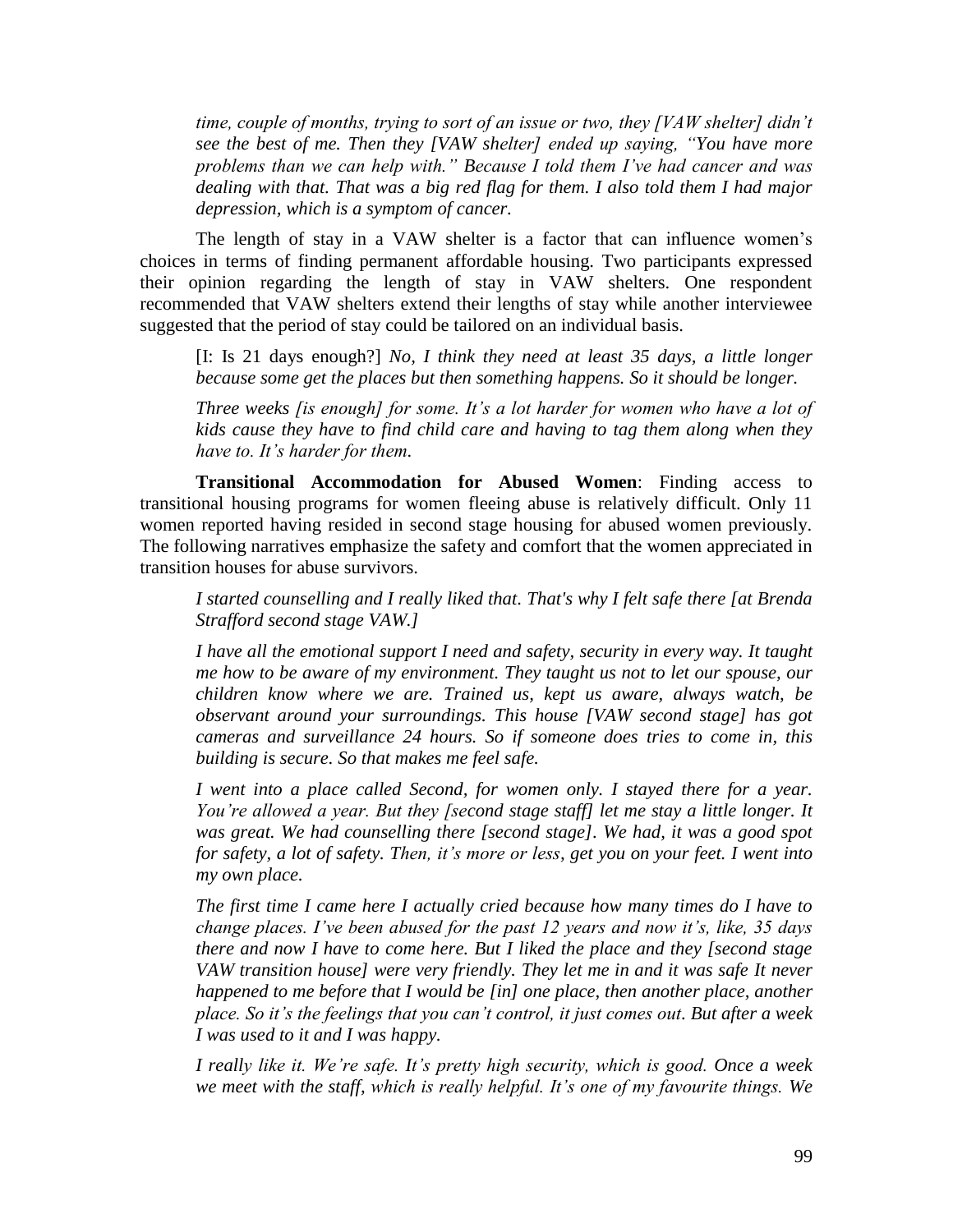*do group three times a month so I can visit with the other women. I"ve never really known other women in the same situation so now I do. It"s nice.*

Four women mentioned having been turned away or had difficulties in accessing second stage housing.

*They started up third-stage housing [transitional housing for single abused women 45-65] in a beautiful apartment building decorated by designers. I went there and there was one available. It was perfect: they had a support system and an office and computers and classes. I met with two women, saw the apartment, and thought this is what I need. It"s a well rounded program, and three years you stay in an affordable apartment. Finally got a call back and she was angry, agitated on the phone. She said, "You lied to me." I didn"t lie. I didn"t mention [VAW shelter] because it was such a nightmare. Why am I going to say that the [VAW] house has treated me with discrimination since the beginning? But they"d [VAW shelter] never actually met me. I didn"t say that. I did leave it out... So I I couldn"t stay at the house [transitional housing for abused women].*

*I phoned the transition house [second stage transition house] again and I got the feeling that if they could"ve helped me, they would"ve, but they had no room.* 

*There should be another Second Stage because you can only hold so many women and it"s always a waiting list even if you"re coming from a [VAW] shelter. When you go to a women"s shelter they automatically put you to the top of the list. When I was at Women"s Community House, I went. Three other girls were waiting for Second Stage so I was fourth in line and I was still eighteen months away.*

Four women commented on the period of stay in transitional accommodation for abused women. The main theme was that the average stay in this type of accommodation (usually six months to a year) is not enough time to process past trauma, heal, and secure a financially independent life. Moreover, the participants suggested that more consistent support from counsellors was necessary after exiting transitional accommodation, to help them maintain the levels of independence they had managed to achieve.

*What would be ideal? You"re moving on, you want your freedom but they do have women and children that go into housing for six months to a year and then beyond that. Maybe they should make the programs a bit longer, so that they really get on their feet. Even at a year, once you get out there, you got little kids. To hell with it, your supports are gone. You"ve still got the support… maybe not as much. As your freedom becomes more, support goes away. Not that you"re pushed out. I got a year to fix myself, right? Lengthen the programs, I would say.* 

*If I have a stable home, I could find a job and save money and start thinking ahead. It would be nice to be able to stay in a place for a year or longer.* 

*You can only stay for a year. I think it should be a bit longer, because a year goes by so fast. You"re just getting settled in where your lease is up and you"ve got to move out again.*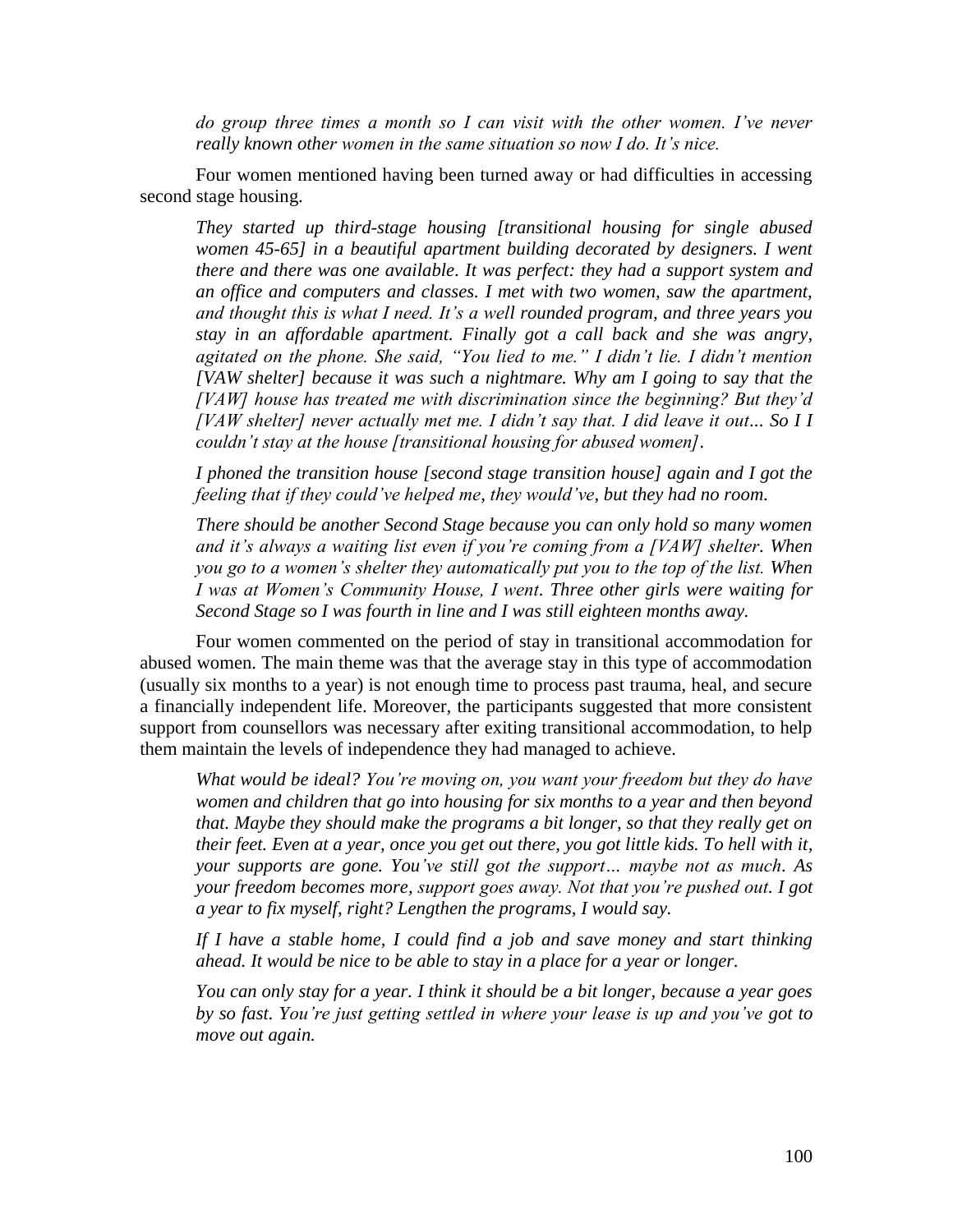# **Past Return to an Abusive Partner**

At some point in the past, thirty-two women had moved back to live with partners who had been abusive. From the perspectives of 12 women, these reunions were the only option because of a lack of housing availability.

*It was okay for the first (pause) I didn't like the idea of it, but I thought like I had no choice, like where else am I gone go, I have nowhere else to go.* 

*I"m living with my spouse and it"s too soon. I still need some healing time. I need to work on trust, need to [deal with] baggage from the past. It all takes time. But at the time I needed him to get myself from being homeless because income is a big thing.* 

*February through July, I was in and out of [homeless] shelters and [VAW] transition houses, in between staying in my car*. *I ended up going back once because my very first night there, a woman in the next bed OD"d. It was one of these harm-reduction shelters [homeless shelter]. They weren"t supposed to be doing drugs, but if they came in high, that"s okay. But women were doing drugs and there"s kids running around too. Oh, my goodness, what an atmosphere! I did not want to be there and I went back, because I thought, "Where the heck now am I going to go?"*

*I"m homeless and have been staying with my ex-partner and going back to the reserve*. [I: How did you come here [VAW shelter]?] *Me and my ex-partner got into an argument last week. I come often back and forth from the reserve and come from Winnipeg and work and pick my assistance up. I bumped into my partner and we got into a fight. I am afraid of him; I don"t know when he could explode.* 

*I ended up going back with him because financially I couldn"t do it on my own. They [VAW shelter staff] told me I was gonna get on income assistance and I looked at them and said, "I'd never be able to survive with that." It's hard now. Iit hasn"t really changed. I mean, how are you supposed to feed two children?* 

*I couldn"t find anywhere to live so I had to stay with my sister. She"s got seven kids and I couldn"t really stay there. Only stayed a few days and then I had to move back with my ex because I didn"t have anywhere else to go*. *I kept looking*  for a place. I've moved around for the last few years. I stayed with an uncle and *his wife for about a year until I found my own place. But by then my ex was out of jail and found me. I couldn"t afford rent on my own plus having to go through programs for my kids. I couldn"t get a job. So I more or less moved back with him because I had no other way of getting a place of my own. I"m already starting to think that I"ll have to go back to my ex. I don"t want to do that. It"s either that or live on the street, right? This is how a lot of my friends started working the street to make ends meet. I don"t want to find myself on the street just to make rent.* 

Another fourteen women had moved back at least once because of their partner's pleas and promises to change.

*When we decided to work things out we got back together again. I ended up finding this place [private rental] on my own through the newspaper.*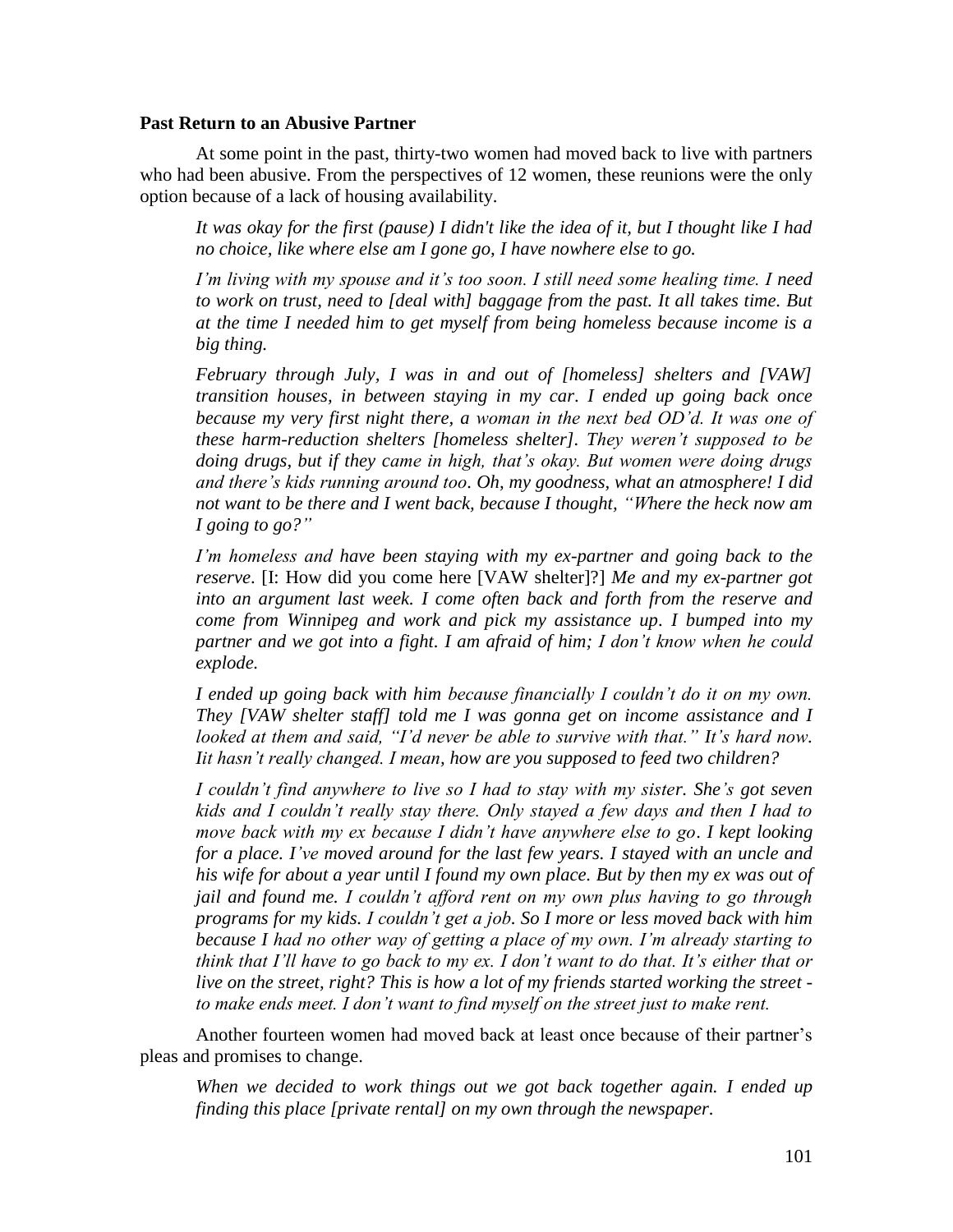*I had to come back for medical reasons at the cancer centre. I set it up with the workers, to stay at the transition home during my stay in. It was all set up and I get there [VAW shelter] and the same woman I got initially said, "You"ll never get in here." I am stuck, so I went back to his [partner] place.* [I: You stayed in the relationship?] *I stayed for another four weeks. I gave an attempt to straighten it out. I fled again, I fled again.* 

*I went to my country for a couple of months. When I came back, he was so different. He was nice, speaking to me like [when] we married. After a month he came slowly back to… I tried everything. I couldn"t stay, I couldn"t cope.* 

Three women mentioned both the fact that they had nowhere else to live and were responding to their partner's pleading to reconcile. These narratives also highlight some of the many complexities in disentangling from a long-term intimate partner relationship.

*Two and a half years full of abuse. It started okay and then it just geared into abuse. I ended up losing housing again and on the streets in very unsafe situations. Then I got my act together and got away from him because he went to jail. But I ended up in another shelter but then going back to him when he got out. Just in and out of shelters and… not safe.* 

*I didn"t want to break up the family. Feeling like I was going to lose my daughter. I knew because of that history that the courts would probably rule in his favour. That was the main reason. The other reasons I went back were things like having a home. With him, that was the only home that I had ever really known. I met him and moved in with him. We were a family. Even back then, was the financial thing. A lot of bills were in my name because he has owed [phone company] a whole whack of money. A lot of the bills in my name and when I moved out they were still in my name.* 

Two women described their partners threatening or intimidating them if they did not return to the relationship.

*Numerous times I left him, but I was able to stay away for seven months. Before that, I would leave and then within a month we'd be back together. I would be on the bus going to work and he would just get on the bus, he would watch the buses and he would come and sit beside me. I hate making a scene or screaming so I would just go with him. He seemed to know that I would just give up and go*.

*I did try to leave but he would threaten to take my child from me. It would never last. He"d find me. He"d track me down*.

# **Women's Experiences with Child Protection Intervention**

As mentioned in the demographics section, 31 women had at least one of their children taken in governmental care. When asked about child protection authority involvement, 31 women described their experiences. For 28 out of the 31 women, child protection's involvement resulted in their children being placed into foster care either temporarily (from one to six months) or long term (one to three years).

The women identified a variety of circumstances that led to their children being taken away. Twenty women reported child apprehension because of the violence in their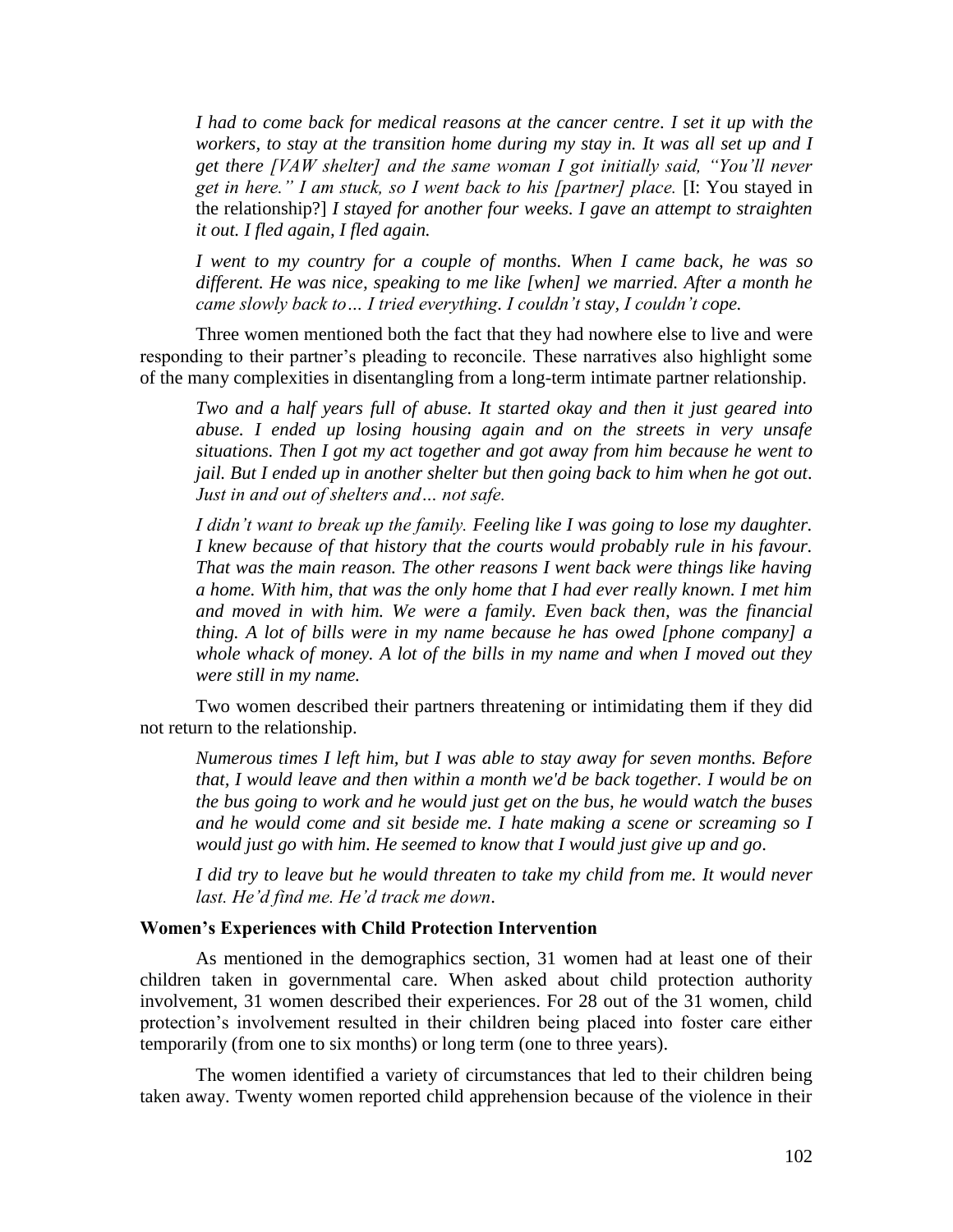intimate relationships. Eight participants declared that their substance abuse issues resulted in apprehension. One of the eight women pointed out the interplay of substance abuse, mental health and domestic abuse, which lead to her children being placed into care. A further four respondents mentioned that their children were apprehended while they were homeless. Two other women stated that their children were taken into care due to hardships associated with the women's struggles to cope with their experiences of past traumas including that of partner abuse and challenges specific to being single mothers.

**Child Apprehension due to Intimate Partner Violence**: Child protection involvement in situations of domestic violence has become a routine procedure and was not viewed as a surprise by the women interviewed for this study. Twenty women reported that their children were apprehended because of the violence perpetrated by their partners at home.

*My kids were taken from me after the assault with the bat. They apprehended them for their protection. I"m in the process of getting them back.*

*I put my kids in care for three months because I had a hysterectomy. Child Protection ended up taking them for a year because of the abuse. So how are you supposed to get ahead? You try to do something good for your kids because you can"t take care of them physically because [of] the surgery. You think they"re gonna help and they don"t. No wonder half of these women stay where they"re at. They're scared if they turn to somebody that they're gonna get consequences. That"s the way I felt. That is a horrible feeling. "If I turn to you [Child Protection], you"re gonna take my kids."*

Additionally, three women mentioned child protection involvement that did not result in apprehension. In these situations, the women emphasized the violence in their intimate relationship, on one hand, and the support received from resources such as outreach counsellor and VAW shelter, on the other hand.

*Two days before my son was born, we had a big blow-out. My ex had been arrested and child protection was notified because there was a no-contact order. They weren"t around long, but we had a parental service agreement for three months where I was to keep the kids away from my ex-partner. I had to keep in contact with my outreach worker and keep him away. He wasn"t allowed near them. After the three months, they were satisfied.*

[I: How did Child Protection get involved?] *He was supposed to go to treatment. I was supposed to take them but I got no place, so the shelter opened their heart to me. They welcomed me because of my kids.*

Seven women acknowledged the support that they received from extended family members, following child protection involvement. According to the interviewees, the option of placing their children in the care of other family members prevented potential challenging experiences with the foster care system.

*My kids are in CFS [Child and Family Services]. I signed the papers over to my auntie. She had a house in [location]. So they were raised together there.*

*My son was apprehended, really, from birth. My other two kids, I took care of. I started messing up but by then my mom was looking after them.*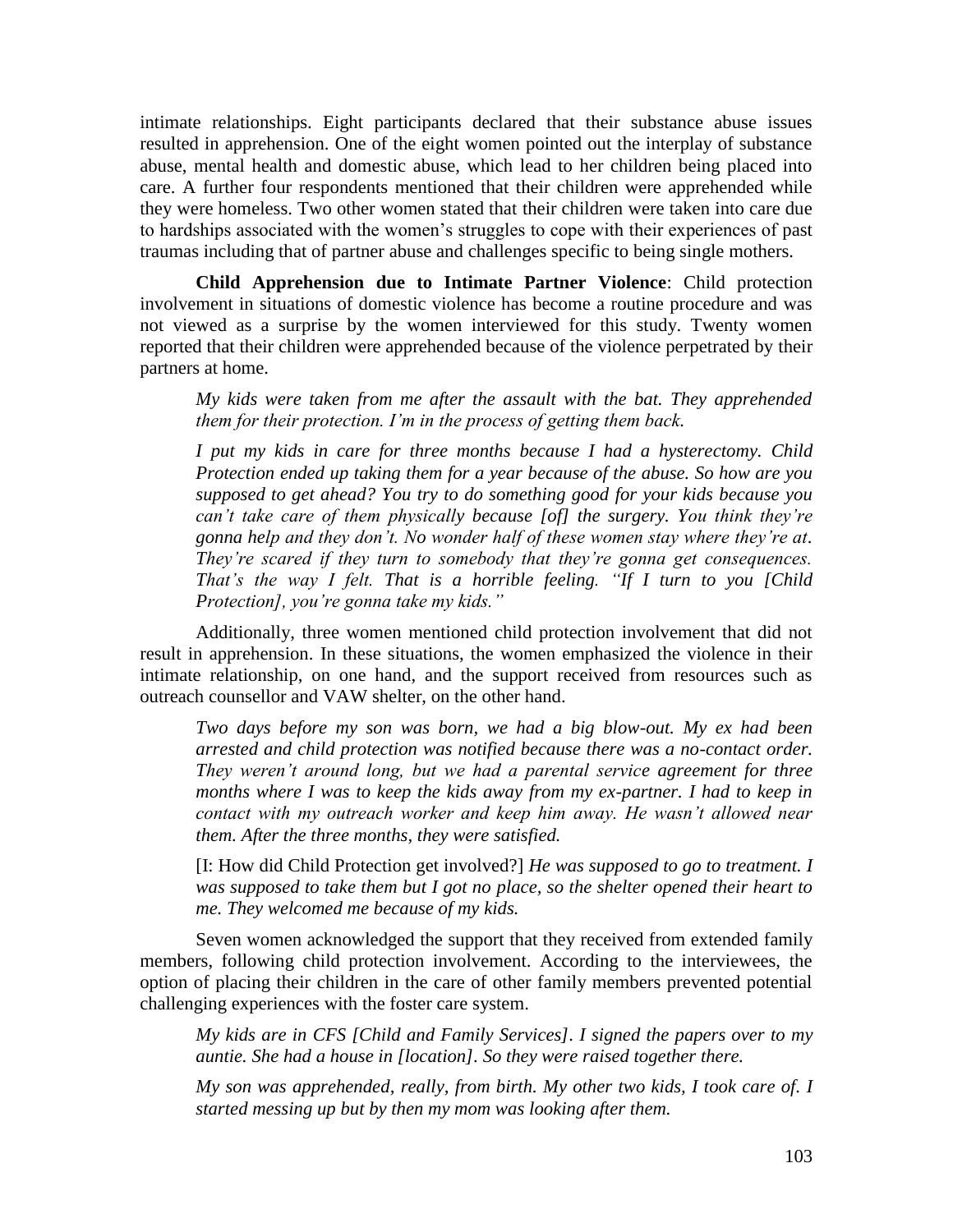*I had a broken nose. A couple of days after, my daughter was 2 years old when she [Child and Family Services worker] took her and called my mom and my mom said " Yah". They gave her to my mom.*

Three participants commented on the support that they had received from extended family members even before Child Protection was notified.

*Somebody said I was abusing my children but I wasn"t. I gave my kids to my parents because it was too much for me because somebody made a bad rumour that I was a misfit mother. I was going to school and doing really well. I was just protecting my child because I don"t want other kids to touch her or push her around or sexually touch her. I didn"t want my youngest to be hurt, so I was very protective. They thought I was holding my kids too close.* 

*My kids are at my dad"s. There was so much abuse that I had to put my son in a safe place. At that time I didn"t know about Child Services.* 

[I: You've gotten kids out of an unsafe situation, stayed with your step-father.] *No one touches my kids. I will not tolerate anybody touching my children.*

**Child Apprehension due to Substance Abuse**: Seven women mentioned that their addiction issues contributed to their children being apprehended by child protection authorities. More importantly, the participants commented on their own increased vulnerability once their children were taken away. According to these respondents, the loneliness and lack of confidence minimized their motivation to solve their substance abuse issues, which was a condition to regain custody of their children.

*They [children] live in [location] now. I started doing too much drugs after social services took my kids, a lot of cocaine and smoking crack. Instead of social services taking my kids permanently, I gave them to a family member.*

*I lost my baby one time when I was blacked out. I was so drunk, so high; I left my baby with a complete stranger. I paid her and went downtown but I didn"t remember her address or her name and phone number. She called the police and they took my baby. I had to work hard for her to come back to me. I lost her two times, the same baby. But I want her back again. I was sober. I went to therapy. I fight for her.*

*My kids got taken away in "96. I had three. They got taken away because I was drinking. I went through treatment centres. That didn"t work because they were making me go, which I didn"t want to. I went anyways, came out, and got drunk again. I did have visitations for a while. Then finally stopped them because it was too painful to go and see them like that and always crying for me.*

*I have four [children] of my own from previous relationship. They"re in care right now so I"m trying to get them back. It"s tough living with an addict. I wasn"t able to clean up or do the things I was supposed to do to get my kids back, so I think it"s best that I"m on my own right now.* 

One participant pointed out the interplay between substance abuse, mental health, and domestic violence issues in child apprehension.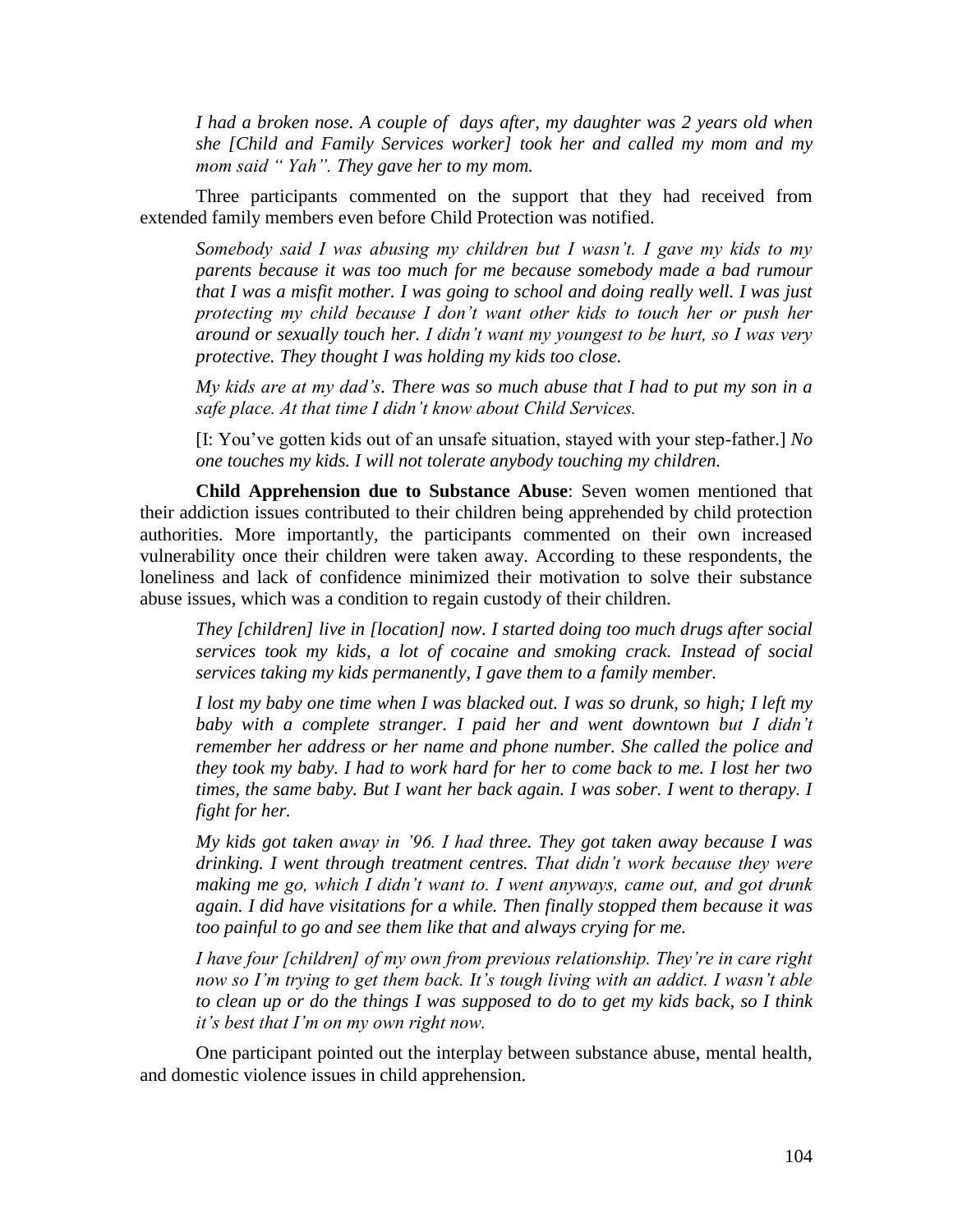[How did child protection become involved?] *A phone call was made. I was really depressed because of my ex-partner and everything. I was drinking a lot. I took the wrong path for sure. Everybody [said,] "It was this person"s fault and this person"s fault". I [said] "No, it was my fault. I was the one that chose to make the decision" and as much as I want to blame my ex-partner, I didn"t have to make that choice.* 

**Child Apprehension due to Lack of Shelter**: Two women's children were apprehended while they were homeless. The narratives below emphasize the women's unsuccessful efforts to protect their children and keep them away from the child protection system.

*He [former partner] found out where I lived. I couldn"t go to the Y [YWCA, VAW shelter] because he already knew about that place. So I took my kids and I had a tent and sleeping bags and me and my kids went camping in the bushes. Social Services [Child Protection] found out that I was sleeping with my kids in a tent. They took the kids for a three month temporary [care]. I got so depressed after that, I started doing coke. I was still homeless. I was prostituting to make money so I could get high, have cigarettes and eat. Then I just said, "Give the kids to their auntie." I stayed homeless for a long time on the streets.* 

*I was living with my son in a homeless shelter. I said to the caseworker, "I agree for him [son] to be in the [foster] home for one month because I already had a place. I said "Okay, one month in the foster home until I get our home." I felt bad though. I felt really bad. I"d go visit him once a week and didn"t like it because he"d always go away crying so I was sad, he was sad. He came home.*

Five women commented that, while their children were placed in care, they had accomplished all of the requirements to regain custody rights except securing adequate accommodation.

*She had everything at my place, two bedrooms, two of everything. She"s always been well taken care of. My main focus is just getting a place, having everything for my daughter when she comes back.* 

*I haven"t found the time to focus on myself. It"s been three years and the worker said a minimum of three year to get my kids. I"m pushing myself to try to get the things I need to get done and now it's a matter of finding somewhere to live. That"s my problem. I"m gonna have a hard time looking for a place to stay.* 

*I've been looking for housing all over [location]. I have all my applications into all these housing companies because as soon as I get a house, my kids are coming to me. I"d been fighting all these years. They"re meant to come back to me. The situation I was in, trying to handle that and be a different person and do the opposite things… I just felt that I was going crazy. I have to be about myself now and the only thing important in my life now is me, my kids, and my mom.* 

**Child Apprehension due to Trauma:** Two women reported that child protection workers became involved with them as a result of being placed in care due to hardships associated with past trauma and challenges specific to single mothers.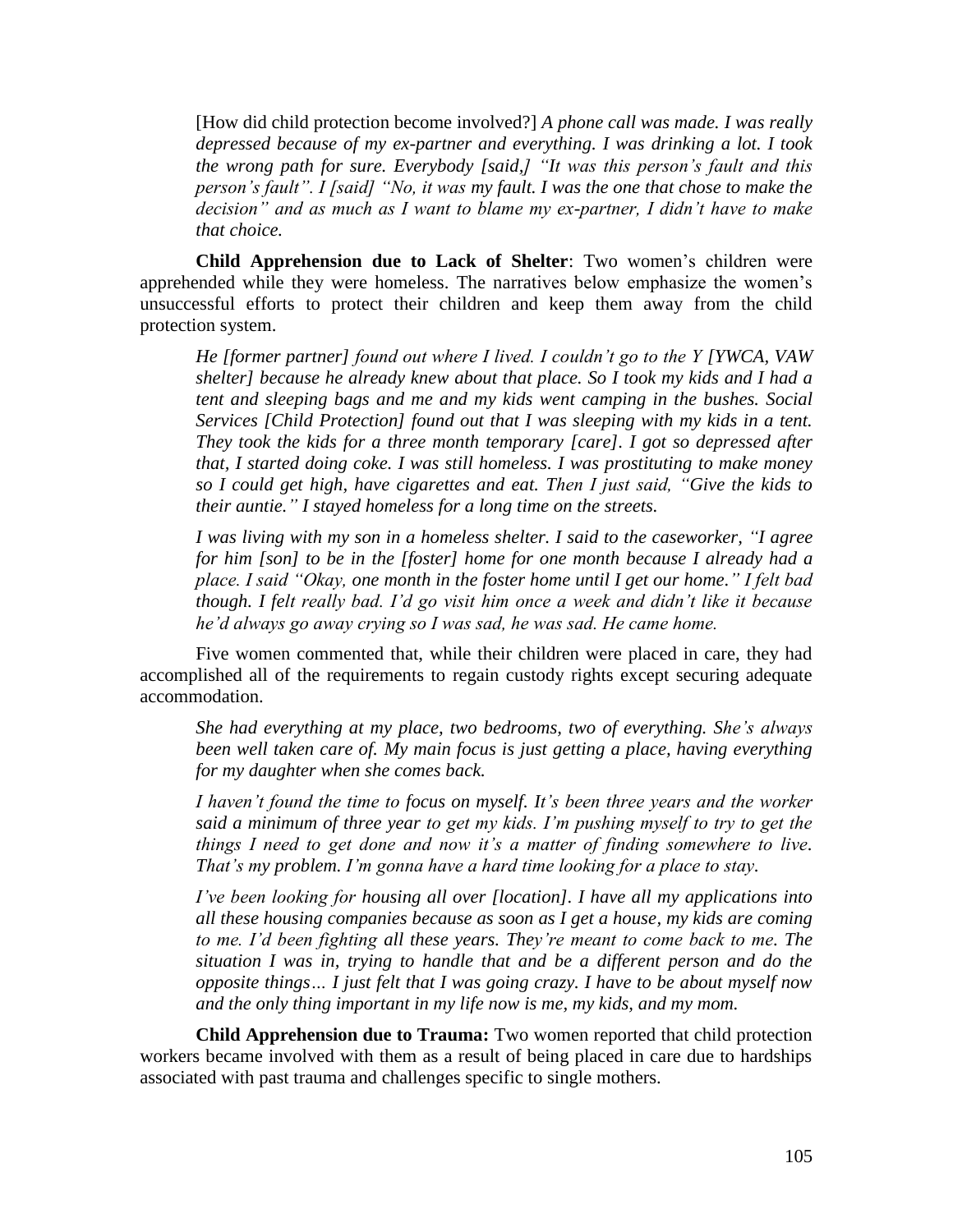*When I lived at second stage I felt a bit overwhelmed because of getting back into a place. It was just him [son] and I, and he was two. A lot of my past was coming up so he did go into temporary care and luckily that worked out for me. I got a really good worker. He went for a month. I got him back.*

*I was going to school. My son was going to the elementary school a couple of blocks away. I missed my bus after school because we get out after 3:00. Usually I have enough time to make it home for my son. My son got out of school and I missed my bus and he was waiting outside the building. There"s this phone outside the building to call the caretaker. He picked up the phone and the manager of the building answered it, and he"s like "Hello? Mom? Mom? I"m outside!" [Private Rental Company Name] phoned child protection and said that I left my son home alone and there was nobody there for him.*

#### **Concerns and Recommendations for Child Protection**

While describing their experiences regarding child apprehension, seven interviewees reflected on aspects they would like to see improved with respect to child protection intervention.

The fear of their children being apprehended and placed in foster care was a dominant theme in these participant's comments. One interviewee described her unsuccessful attempts to contact child protection authorities due to alleged abuse that her children experienced in foster care:

*It was three months, then six months, then nine months. Then I found out from my visits that my children were being abused in the foster home. My baby was a year and a half and she was being sexually abused. I told the worker but she didn"t seem to believe me. It turned out that the lady keeping them was saying that I was the one abusing them during the visits. But I got my daughter, we wrote a statement together and she told me that they were being locked in their room and my daughter was being grabbed by the arms and her arms were marked up. I just wanted to get them out of there. They [child protection] never told me that it was a different policy that I wouldn"t see my kids for three years.* 

Two participants commented on women's fears with respect to child protection intervention. These fears prevented them from further addressing their domestic violence issues with other professionals. One of the two respondents noted that she preferred to rather place herself in extreme risk situations rather than to contact the police.

*I"ve had kids taken away because I had a drug problem. I"m scared to talk to them [child protection] about anything cause I"m scared they"re gonna take my kids. They [child protection] need counsellors that aren"t gonna judge women and that know what they"re going through. If you"ve never been in a really bad abusive relationship you have no idea what it is.* 

*I"m having trouble trying to get my kids home. I couldn"t phone the police because if I made another complaint… I didn"t want it to come back on me in getting my kids back. Children"s Services put up barriers. They add to the load of things I already had to do to get my kids and I didn"t see an option to phone the police again. I waited until I could get into a shelter while he [partner] was*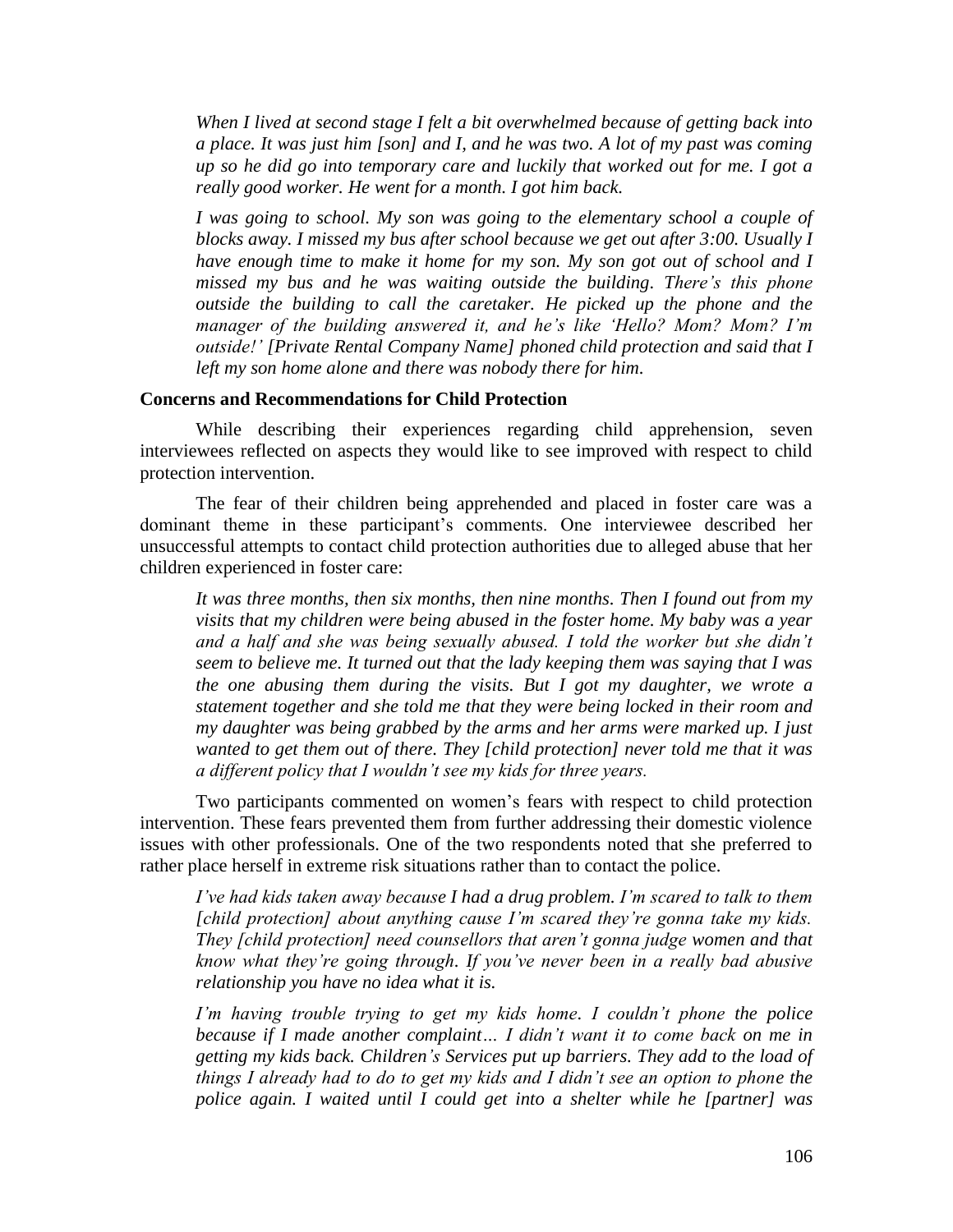*passed out. Then I hid and just stayed in the last bedroom while he was sleeping. I had to keep quiet and they [VAW shelter] finally called me back. I was calling for about eight hours and they finally phoned me back and told me there was a space.* 

In terms of recommendations, the women criticized what they saw as the lack of an individually tailored approach with respect to the child protection intervention. Also, the participants had expected that the child protection workers would be better trained and make fewer threats to apprehend their children.

*They said the only way [community crisis intervention] will give you back your son is if you stay in a shelter. I went to the shelter [VAW]. I only stayed for two nights. They [VAW shelter staff] were confused too. They"re like, "Why are they doing this? It was an honest mistake." So the worker [child protection] came to the transition house [VAW] and I said, "I"ll make sure someone"s there for him [son]." After that, the worker [child protection] is like, "Okay we"ll close it. There"s nothing serious here." They closed the file and I got to go home.* 

*I"m scared to death for the kids. I"m not scared for me because I can take it. I"ve taken it for almost ten years. I"m more scared for the kids. People gotta do their job [child protection] but don't take the kids from me. That's the only thing that's keeping them [women] sane and thinking, "this is what I gotta do." Child protection shouldn"t be so aggressive; they step in way too soon. They gotta focus on helping women and not putting them in an awkward situation.* 

*Child protection has their part. A lot of people go against each other over children. That"s another danger sign. A woman can end up dead because of her kids. That"s why they [child protection] came into my life, to take my kids away. But you see how abuse can be? Before you know it, it"s out of control. I"m mad because they allowed me to walk right into that. They didn"t pull me aside when I had my first child and say, "Hey miss, let"s talk now." They let me walk right into it and then find out all the danger and they knew it. Just tell me I"m in danger and my kids are in danger, that"s different. Meanwhile, I walked through seven years.* 

*In order for me to get my kids back, I gotta jump their hoops. Before I can get my kids back, I gotta go through all these programs, and who can work when you got all these programs to do?* 

*I"ll need more visits with my kids. It"s been a while since I had regular visits because my worker"s always out or something"s happening with me at home. They range from 11 to 2. Two boys, two girls. I"d like to see them before Christmas. I"m trying to get visits, but my worker"s not in right now. I was supposed to meet her today and she cancelled. I should write everything down. A lot of times I went and they didn"t show up. I was really disappointed.* 

## **Barriers to Accessing Housing**

The women were asked about what barriers they had experienced to finding adequate housing. The most commonly noted barrier was finances, including both low incomes and inadequate social assistance (14) and high rental costs (15).

Poverty is often discussed when referring to individuals who are homeless. Yet, women may be on social assistance that still does not cover their basic needs.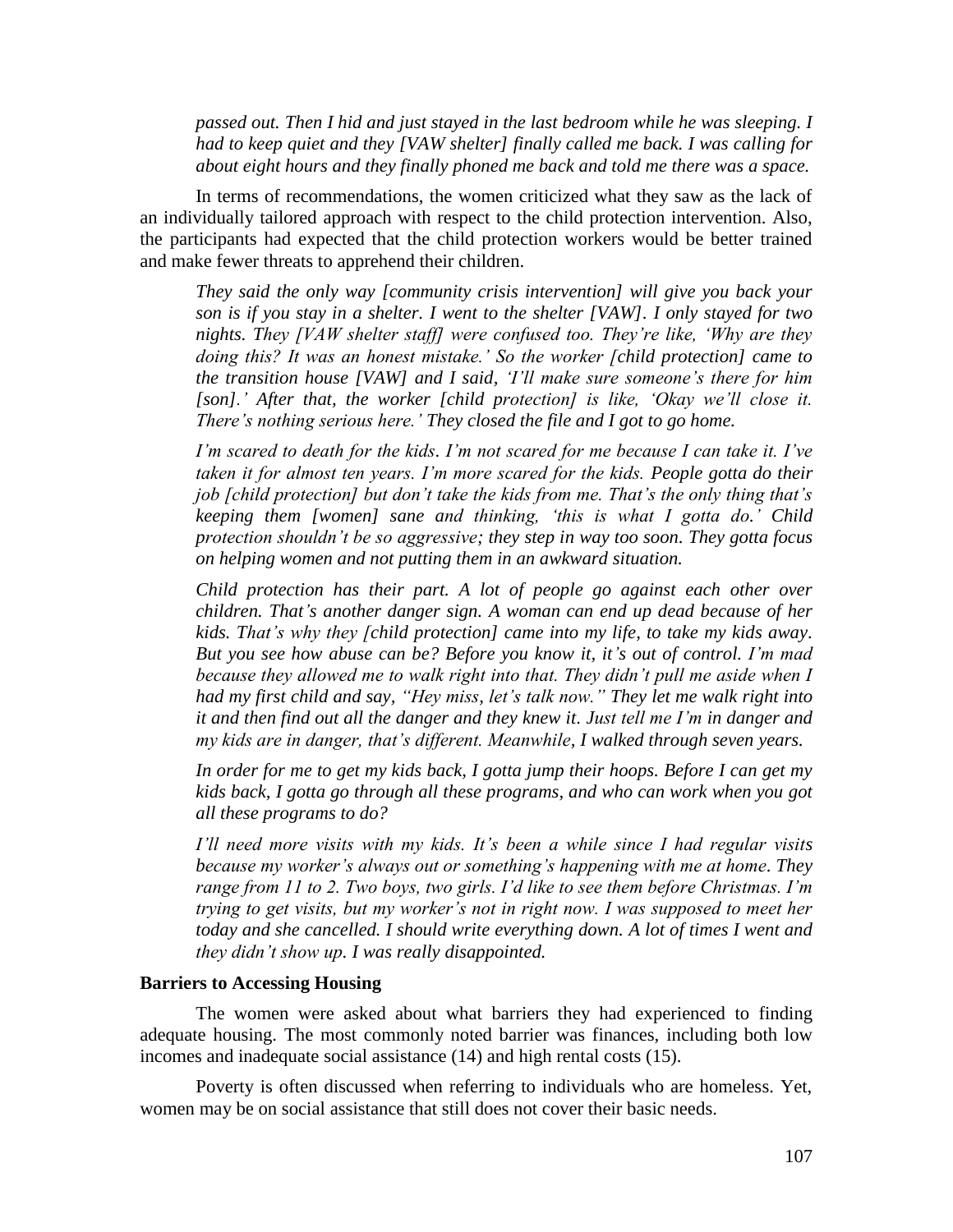*Every time I"d try to have my own apartment I couldn"t do it, because the money the city was giving to live on... Even though I had my apartment I wouldn"t have the food. I"d have to go to every soup kitchen to eat and I tried roommates. My rent was covered but they wouldn"t pay their portion. I"d tell them that they"d have to go or I"d have to move out on them because they"d refuse to leave.* 

*It"s hard to find a house. That"s one of the reasons I"m working. She doesn"t give me enough hours and I"m on minimum wage. Social Services made me believe that she was going to help. {Then] she said she can"t help me because I make too much. Put my two cheques together in the month I make \$830 and my rent is \$650. It gives me \$150 to live. I have to buy food, pay bills, and I"m a woman. Women need shampoo, other things, right? So it"s hard, it really is.* 

*I don't think the government gives enough to families as it is. But people in abusive relationships, there ain"t nothing to help them get out. At least I got this and I know I can make it. But when you have to constantly worry about how you"re gonna feed your kids and go to food banks…* 

With respect to inadequate finances, several women mentioned being on a disability allowance or having difficulty working because of disability or health or mental health problems.

*I"m on \$500 dollars of medications a month, so I can only stay on assistance. I was to work I would not have enough money to pay for my medications. I"m on assistance. You only can make \$150 dollars a month extra.*

*I used to work at Tim Horton"s or at Tips, Superstore, housekeeping, jobs like that. Ever since I met him I'm too depressed to work. I depended on him for money and he has nothing.*

*I"m on ODSP [Ontario Disability Support Program]. I wanted a start up so I could get a place so I wouldn"t have to be homeless. They said, "You can"t until February of 2009." That was a huge barrier because I couldn"t improve myself because I had no extra income to get a place… first and last.*

Other women spoke of high rents. The rent amounts varied from location to location, but, in each case, were much higher than the women could afford.

*When I tried to flee, I saw so many apartments but, since I moved in with him [partner], the apartments jumped and I couldn"t get anything under \$650, \$750 and that was most of my income.*

*I was hoping they"ll pay; I"m not sure whether they pay damage [deposit] for me. That wouldn"t be bad. But there"s still that guideline of how much you"re allowed. And where you gonna get a bachelor suite for \$270.00?*

*The rent is so high in [location] and I want to go to [other location] so I can get away from the city and my ex because it"s just too small and everybody knows everybody. It"s hard to find a place as it is and the rent is high. I only get maybe \$410 for rent when rent is at least \$600.*

Fourteen women spoke of barriers related to the stigma of being a welfare, recipient, abused women, having children or having been blacklisted because of their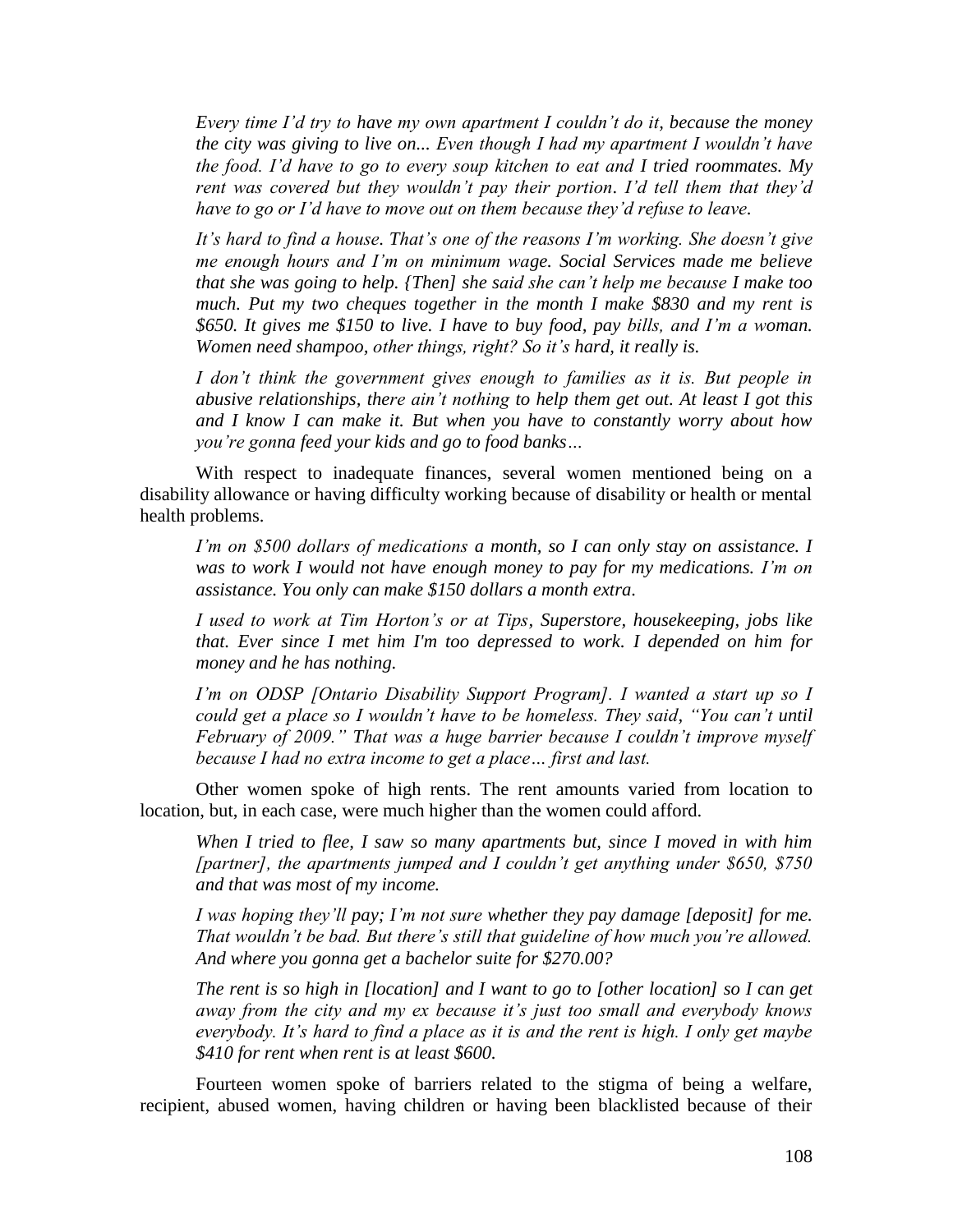abusive partners' behaviour. Four women mentioned the stigma of being on social assistance interfered in their accessing housing.

*I put applications into property management companies. I haven"t worked and they ask, how long have you worked? Then I was going to school and that wasn"t so good either. They don"t want students. They don"t want people on welfare cause they"re not working class… I"m the other one, so.*

*We did hunt a lot. But we"ve been turned down in all of them because we"re on welfare and we look too young. No matter how much I explained, they did not want to take any chances. So we end up being homeless.*

The stigma of being homeless was mentioned as a barrier to obtaining housing by three women.

*Everybody"s lumped into one pot. If you are mentally ill, abusing drugs, on the street, maybe afraid to stay inside of a home which you"ve tried before and it doesn"t work and you"ve got life-skill issues. Because of the severe homeless problem, they"re treating people like me as one of them.* 

*That"s a horrible, horrible situation. It"s really hard for people to understand unless you"ve been there, and how the general public judges you. You must be an addict, you must be… people just don"t understand or they turn a blind eye. They don"t want to know.* 

Having children was identified as a barrier to renting by three women.

*We struggled a little bit. I had to go like in one place to the next trying to get an apartment. Sometimes people wouldn"t accept children.*

*I had to lie. The last apartment, I told the person… cause all the other places I went to go, my kids were with me. But then I said, I"m gonna give this a try, I had to lie. So when he heard that there weren"t kids I got accepted*. *I don"t think it"s fair. It"s very hard for a single mother to try to find a place with three kids*.

*I have too many kids. I know they"re not allowed to do that. But many people do. So I've been looking for apartments for a while now. It's always something.* 

Racism was identified as a barrier to accessing housing by two women.

*There"s lot of stigma. The government doesn"t want so-called Indians that drink and sniff and blah, blah, blah, to be in those homes. So are they being marginalized by those people? Or are they marginalized by all the people who … aspect*? *A lot of people here are blacklisted on apartment because of one thing or another. They didn"t pay their rent or they got kicked out because of fighting or drugs or whatever blah, blah, blah.* 

*They"re really hard to get. You have to have good references and they don"t want people who drink or do drugs. I got rejected over that. The landlords were pretty straight up with me and told me girls my age with kids that were Aboriginal partied there, wrecked the place, and left. They wrecked it for us that don"t do that. It made me very frustrated.*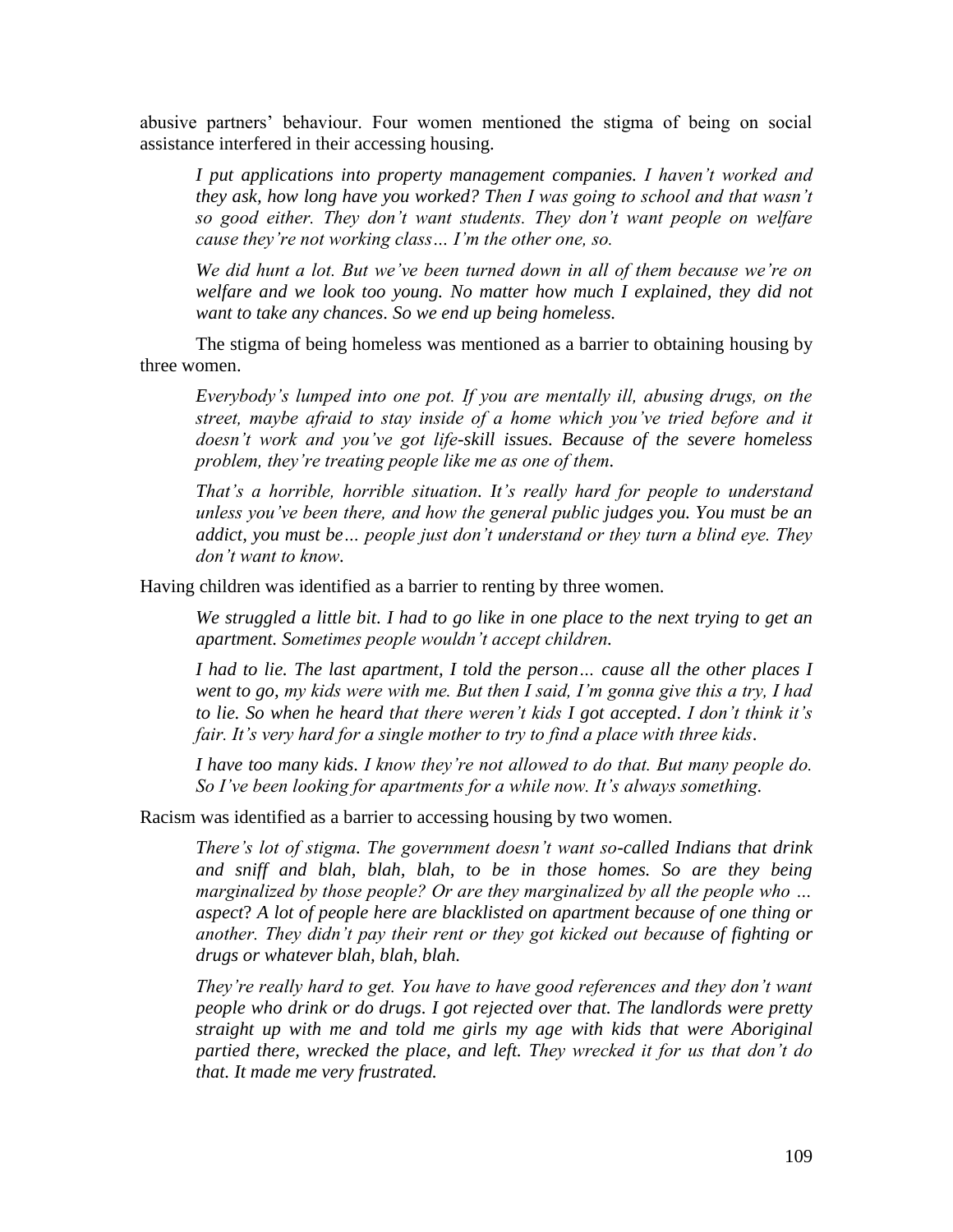Finally, two women, whose partners had created problems, were themselves affected and prevented from being housed.

*He put gas all over and set my place on fire. He was trying to kill himself. So I*  was under investigation. They thought I did that to my own house! I tried to get a *house with [city subsidized housing] but because the fire was still under investigation they wouldn"t give me a house.* 

*I have to wait a long time cause I owe the Housing [Authority] money. I didn"t pay rent. I didn"t know the house was still open. My ex-husband didn"t tell me. So they were charging me at the time. I didn"t look up my lease cause I thought he closed it when he was there*.

Six women complained of looking at or living in accommodations that were infested with bugs or mice, or was simply filthy.

*There was a horrible building; problems with flooding and infestation. I lost everything, my dishes, my clothing. I threw everything out. I came here [homeless transition house] basically with nothing. It"s okay now [but] it was upsetting. I"ve never seen a cockroach in my life and this is an old building.*

*I"d put a blanket on the floor and she [daughter] would lay on the floor watching TV. Out of the corner of my eye, something moved and it was this mouse. I was scared to go and get it. I pulled the blanket. I"m moving her and the mouse isn"t biting her or anything. It"s just sitting there. The rooming houses in the city, they"re just dirty. I don"t want a dirty place to live in. Some people would live but not me. With all the bed bugs you see …*

*There were mice. Kayden (baby son) was just crawling at the time. One morning a mouse come running in front of my feet and it scared me. I started blocking off the kitchen with boards and he started crawling over it. One day Kayden had mice poop in his hand and I just [said], "No more." I didn"t want my baby to get sick. Altogether, I killed like nine mice and there was still more. I don"t know where they were hiding. I had mousetraps. I couldn"t get rid of them. I asked him to get rid of them - the landlord - and he"s like, "You can do it."*

*Sometimes you"re desperate to find a place so they have what they call rooming houses. You rent a room there and it's just not what it's supposed to be. The plumbing"s old, everything"s old. Some of the places I"ve lived in, all the windows [have] mould. That"s not fit for humans. That"s not even fit for animals, never mind. That stuff can kill you, if you breathe it in too much.*

# **Housing Resources for Women**

The respondents were asked what resources in their area they were aware of to assist them in finding housing. Twelve women mentioned specific agencies or policies in their locale.

*It"s called My Aunt"s [YWCA short term homeless shelter in Regina]. It"s opening tomorrow, but it"s really temporary. They won"t put people out if they don"t have a place to stay, but they"re hoping people will be out in a week or 10 days*.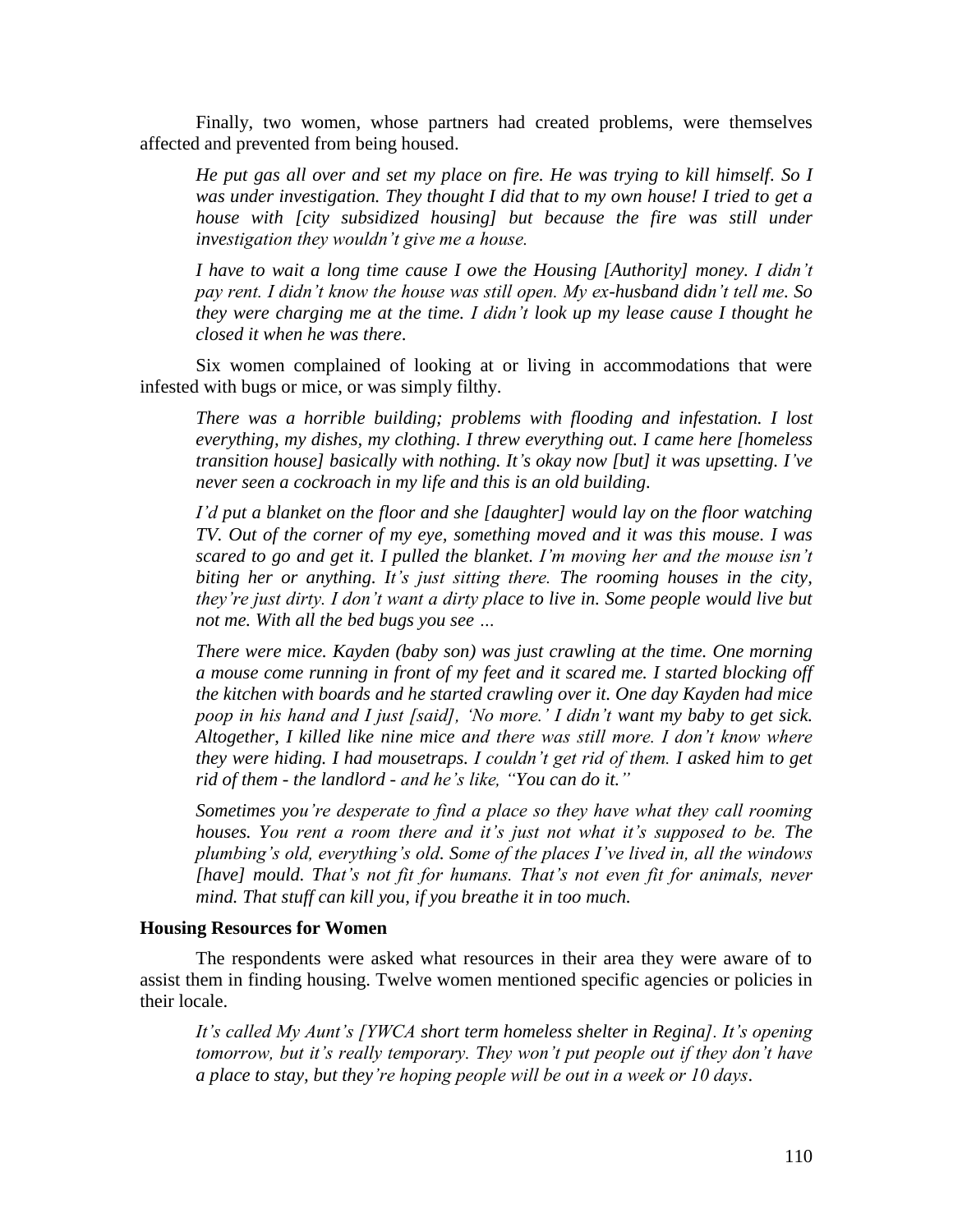*There is a guidebook. They have all the agency numbers in this booklet. I forget*  what the booklet is called but you can get this booklet at Rotholme. A list of all of *everything from AA to Shelters to Food Banks to hospital numbers. It"s got a lot of resources in there*. *Rotholme is a family shelter. That"s where I started with my son. They"ve helped me. I don"t know of any [other] services.*

*CUPS [Calgary Urban Project] [affordable housing for women and men] is the one that will help you find an apartment of your own.*

*I"m working with CUPS Rapid Exit [low income rental Calgary], which is supposed to be a good program. They're going to try to help me rent a house.*

*With the HEP [homeless eviction and prevention] fund in Alberta it"s very good*. *In Toronto they don"t have these places like CUPS [Calgary Urban Project] that you can go to for furniture. Women in Need. Alberta is very good, in many ways.* 

*PATHWAYS [permanent housing for homeless people in Alberta] would accept a referral for me*. *It"s for people with mental disorders and I [have] that mental disorder. I"m not sure what it is, maybe it"s a change in my body chemicals because I"m pregnant and it"s causing me a lot of stress.* 

*I get the sheets from RAY, Resources Assistance for Youth [Winnipeg]; I think that"s what they"re called. They have their rental pamphlets that they put out every two weeks. And there"s that home renters guide.*

*I go to Day Centers [Montreal] to help me find an apartment. I will see those people who work on the streets, give them a call to see if they have a place for me. It is helpful*. [I: What organization most helped you find housing?] *The workers on the street and Face à Face [homeless resource centre]*

*The Mustard Seed [homeless shelter]. They help you shower and they give you phones and food and let you wash your clothes there. That was really helpful.*

Strikingly, though, almost the same number, ten women, commented that they knew of no resources or agencies that could assist women to find housing. This was despite the fact that most of the women were interviewed in shelters or agencies. Two women mentioned that churches might assist them in finding housing. A further five women mentioned the need to create new programs and policies.

*Oh my. I think there needs to be more places like this where Aboriginal women-Because there"s only one here.*

*I"d like more resources for women in abusive relationships so that they don"t have to stay just for a place to live. More places available so that we can get out and we don"t feel like it"s hopeless and we have nowhere to turn. I feel pretty helpless and it"s all because I don"t have any choices. I"d just like to see more housing.* 

*There"s a lack of women"s-only resources for homelessness.*

## **Overcoming Homelessness**

The women were asked what had helped them to overcome homelessness (26 responses). Several mentioned the support of shelters and specialized services in assisting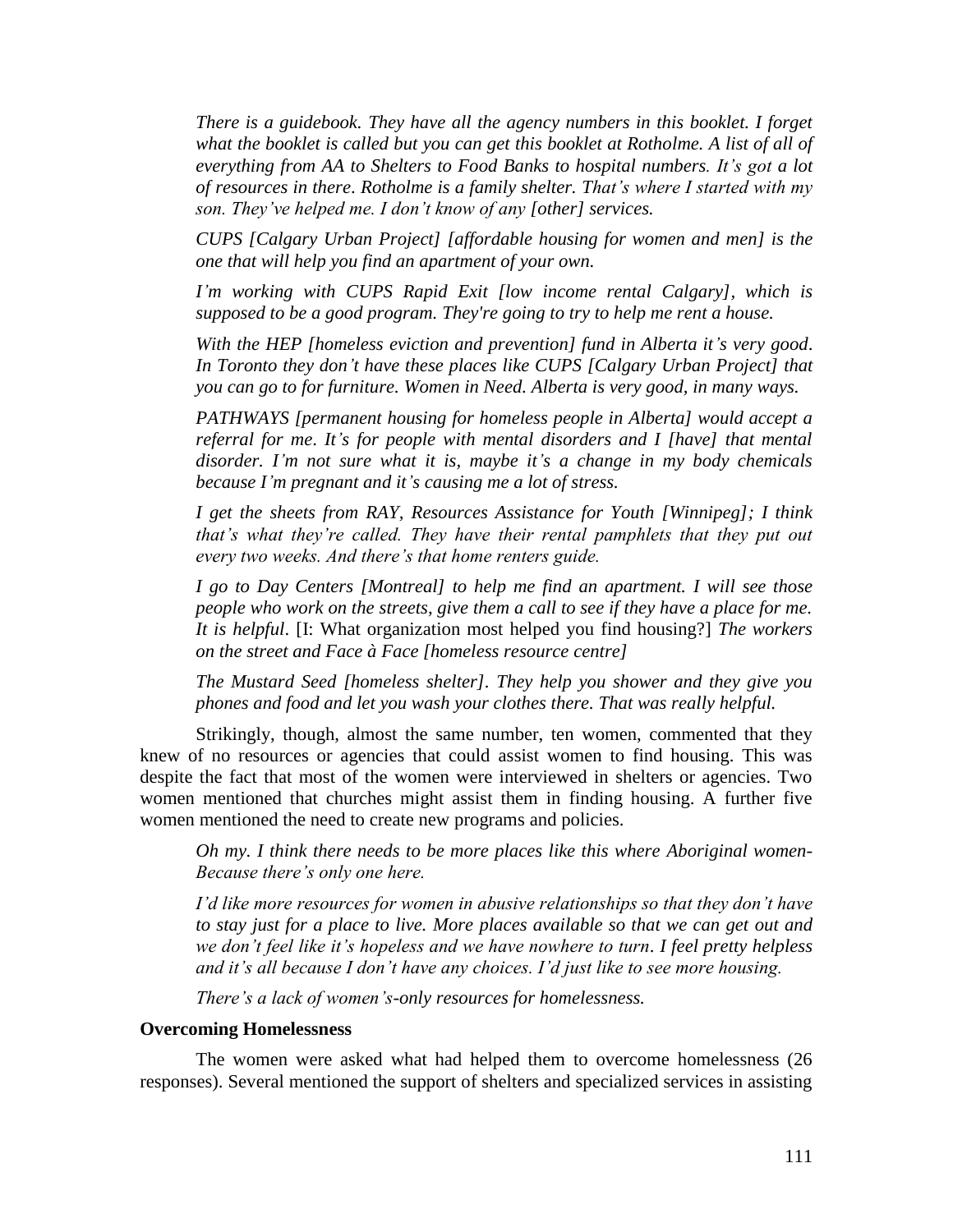them to get off substances. Most mentioned their struggles and the challenges of their paths out of homelessness.

*I had a good life. At one point, I had a good job, even though [husband] was still beating me. I still had a good life and I wasn"t using drugs. That"s not what I wanted my life to become, using drugs. Showing them that I could stay off the drugs, OK? Mary Dover House [YWCA Calgary], getting into a safe place is number one. Getting clean and then tapping the agencies, doing what you"ve got to do. It"s gotta be true to your heart.*

*One key ingredient is harm reduction like Peggy"s Place [transitional housing for women with mental health issues in Vancouver]*. *If somebody"s fallen off the*  wagon, they're not bad people. It's a huge struggle. In detox, I saw how difficult it *is to come from living on the streets to finding a place where you"re comfortable. So that flexibility, you"re not booted back on the street again because you messed up. Physically, I got really sick. So the hospital"s been a big part of helping and me back on track again*. *I wanted my own house. I just can"t seem to have my own house, my own peace of mind, without somebody coming into my life again. That"s why, this time, I have not spoken to this man [partner] since I left*.

*It"s really made me grow. I"m actually stronger. I"m glad I went through it and I hope every other woman can get through too because it is tough. But you have to have hope and you have to talk and there are a lot of places out there*.

*In a shelter you get kicked out for doing what"s normal given your life circumstances, unlike here [transitional housing for women with mental health issues]. There have been times where I didn"t come home for three days and I didn"t lose my bed. That could never happen in another facility. I don"t know if it"s the fact that I always had a place to come to, so I didn"t need to plunge myself further in the desperation of using "cause I"d screwed up a situation that was great. Or the fact that I"m pregnant, which has resulted in me staying clean, or a combination of the two. But the acceptance around this being a normal part of my recovery here has been key to me getting to this point*.

*I changed my life around. I quit the drugs and alcohol. I became independent. I help other people a lot. I"ve been in really low, ugly places and that"s not where I want to go back to. I"m going to keep climbing. I"m not going to let anybody in. Along the way, if I have to push buttons and get people pissed off, I"m going to do it because I"m tired of being pushed around. It was easy to do that while I was on drugs and alcohol but not anymore! It was easy for me to go back into relationships and keep getting beaten up because I didn"t care about life, about anybody. All I cared about was drugs and alcohol. I didn"t care where I was going to sleep. I"m just not that person anymore. That"s what really frustrates me right now at the shelter because they try to put that past on me which is not me anymore. It is me, but it"s my past*.

Others noted the importance of asking for assistance, however difficult that might be. The support from agency staff, friends and family was critical to a number of women.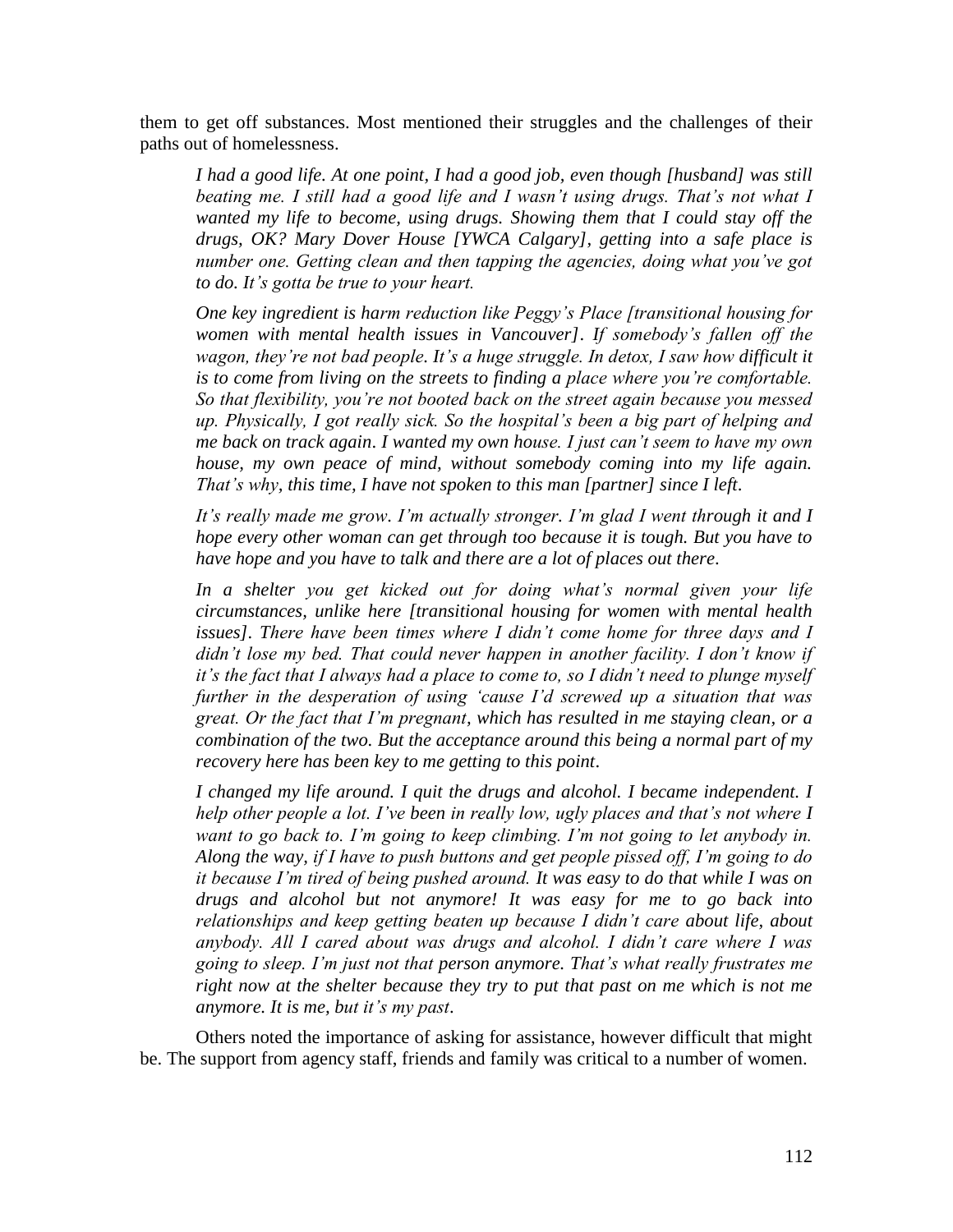*Believing that there is a better life, trying to reach for it. Opening myself to help. Asking for help was the biggest step. Asking for help and being willing to take that help in every way. Even if it might be seen wrong and not fit what I"m looking for. But that"s the first step, the first thing you need to do*.

*Opening up and talking to people. I kept everything to myself for so long. Once I started talking, not only people could give me resources that I wasn"t aware of, but it helped me clarify things. I talked lots. The first transition house really got me talking. I"ve realized now, having a support system, how vital it is for everybody. The majority of my life, I"ve been a rugged individualist. I can handle everything on my own. Now I"ve realized how important it is to have support, and support doesn"t necessarily have to come from family or friends. I"m not close to my family at all, but I"ve found there is lots of help out there if you reach for it.*

*Support, having people that I can talk to about my problems and say, "Look, I"m homeless. Can you help me figure out how I can get off the streets and not be homeless? I"d rather have a roof over my head, place where I can cook." But the problem is having people to support you. I find it very hard to trust people. It"s hard to figure out who can I talk to to help me with this problem?* 

*Getting over my pride. Having to humble myself and say, "I do have to go here for my survival. I"m gonna have to go to the food bank and stick my nose up and everything"s ok. It"s all what you make it."* [I: Sounds like that was difficult.] *It was. But being homeless and on the street, it"s not easy.* 

*When I moved up north I stayed with my auntie until I got my own place. But I moved back to the city. So if I go back to my reserve, I know I"m not homeless. I have a place to live.* 

*Support. Knowing that if something goes wrong then I"ll have somebody to fall back on instead of, you know if something goes wrong and then I have no choice at all. My mom"s basically my only support*.

[I: What barriers have you overcome?] *Asking for help. I had a really difficult time when I was growing up asking for help, so that was one of the biggest barriers I've overcome. Trusting people with certain organizations to use the information I give them to the positive rather than the negative.* 

#### **Advice to other Abused Women about Housing**

A final question asked of the women was, if they had a friend who was being abused, what advice would they give her about finding housing. A total of 56 women answered this question, often with multiple suggestions. The major themes were to leave the relationship, often to go to a women's shelter (32), Suggestions of agencies and services that might be useful for housing (11) and other issues (19) and assist them personally (24).

The largest proportion of responses consisted of advice to go to a woman's shelter.

*I would suggest she go to the emergency shelter and then some other transition. The two women I"ve known that have been in abusive relationships, both just*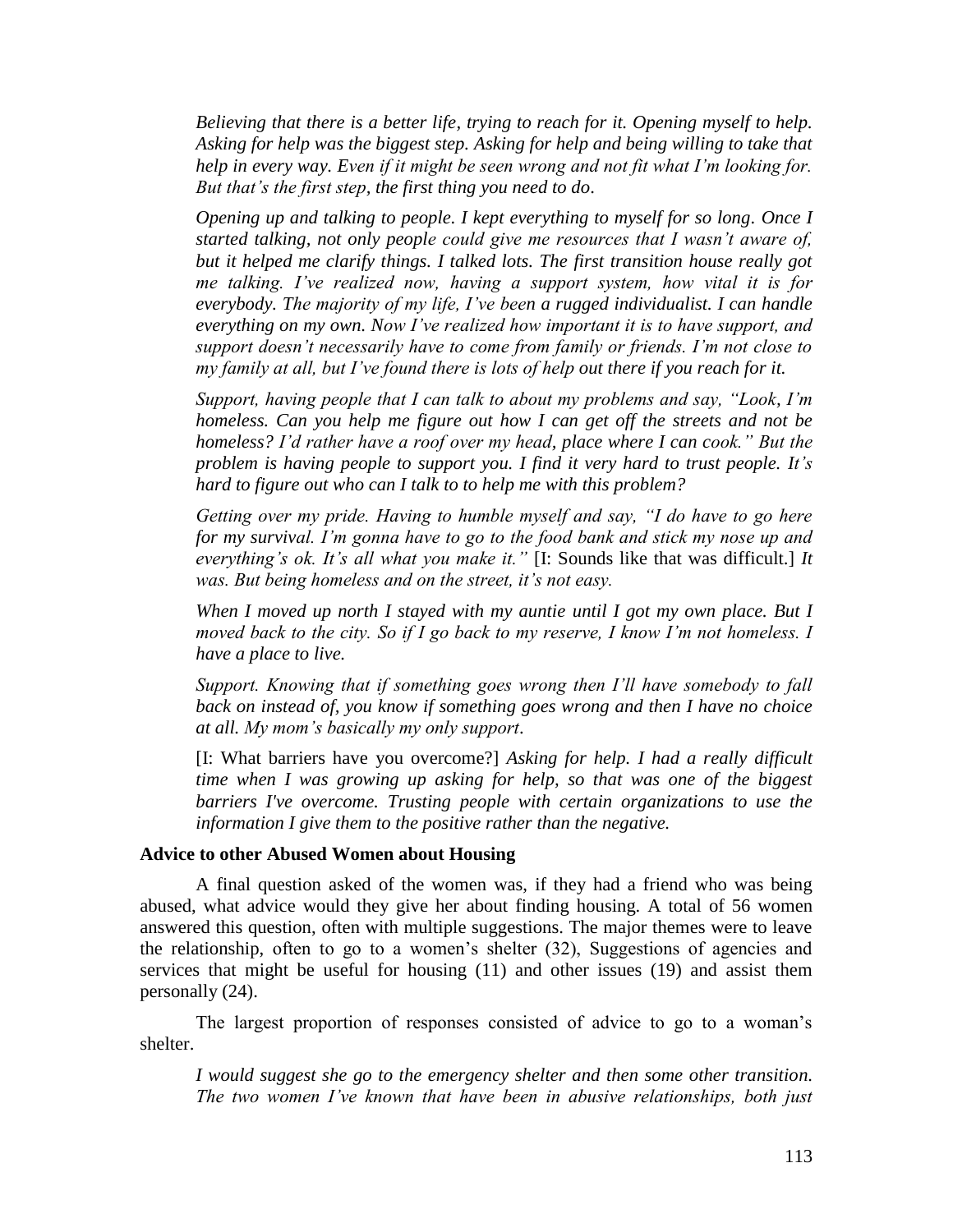*barely left with their life. One was in the hospital for quite some time and she had three little kids. The other was by herself but she was beaten so badly that she almost didn"t survive. That could"ve been me. So I would support them in finding another place to live, somewhere safe. Not just a hotel. Or [don"t] leave and go to your family. They know how to use those people to get at you. So it"s gotta be a secure place or else you keep going back. Possibly all your life.* 

*Oh, please! If they are in my situation, just take your kids and go to the [VAW] transition home first. Get rid of your husband. There is help. Nobody should live the way I was living. I strongly would advise call for help. There is help*.

*I would just tell her to phone one of the shelters. There"s a lot of help there with housing.* 

*For starters, get into the shelters and ask, you have to say, "I need help. I"m ready to stand on my own two feet" and you need to [ask yourself] "What are my resources, what are my options." If you don"t ask, you won"t know. You"re scared of asking, scared of the disappointment if someone says there is nothing.* 

*First go to a woman"s [VAW] shelter. Talk to counsellors "cause that"s what they"re for. Ask them if they can help you find out things. The YWCA woman"s [VAW] shelter helped me. If you need to get an order from the police where they can"t come near you, they can help with that. They can help you find housing.* 

*I told her this is where you should go and she ended up at Women"s Community House [VAW shelter]. I've told other young women that had children that this is the phone number and it is really up to you. I don"t want to be pushy but you should really try to get away from him before it"s too late. Unfortunately, a few women didn"t and one girl lost her baby because of his abuse. That was really tough. But I was still there to let her know there is a safe place if you need it.* 

*I"d probably tell them to go to a shelter. I don"t know what"s out there for housing. Other than this place, which I actually thought was an emergency shelter. I"d heard the name before and had no idea it was second stage.* 

Resources connected to housing or various other forms of housing such as safe houses, were mentioned by a relatively small number of women (11). The agencies were often local or provincial but included such services as Calgary Housing, BC Housing, Rehabitat. In Alberta a 311 phone number provides information on a number of resources including housing agencies. Other women mentioned non-VAW shelters

*I would say come here [homeless - transition house]. But it"s difficult because you have to go through the dorm and you"re dealing with a lot of crack addicts, with the lowest socio-economic whatever and if you"re not used to that, it"s very difficult. Some of them are wonderful people but some of them are (pause).*

*Advise her where to go like the Mustard Seed [homeless shelter], the DI [Drop In Calgary Homeless], the Alpha House [shelter for alcohol and drug users], It depends on where these people are coming from.* 

*That"s where I would direct them. I ran into a couple at the hospital. I had used drugs with both of them. He"s managing to stay clean, she is not. She"s pregnant.*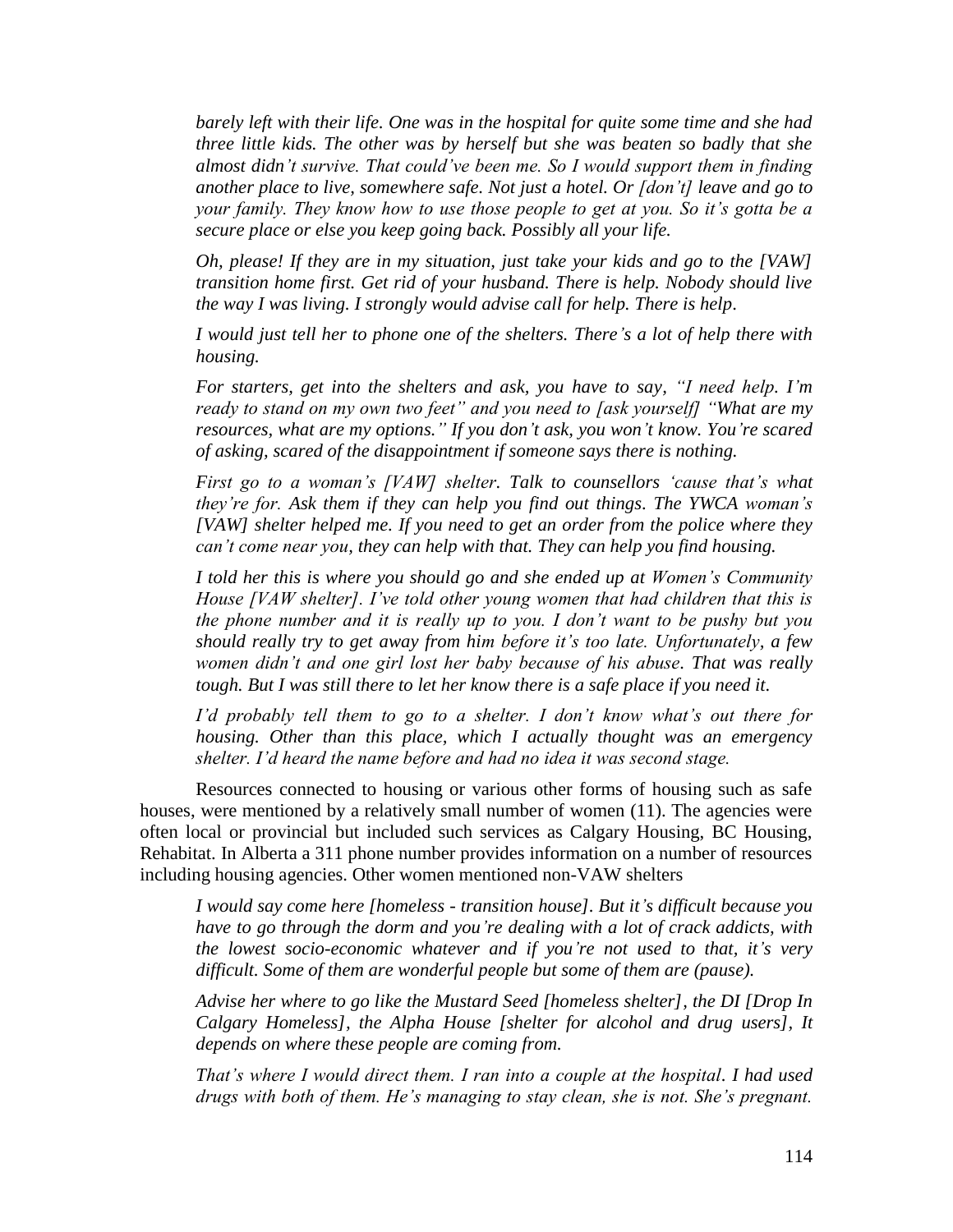*I referred her here [transitional housing for women with mental health issues], just to get her out of the downtown Eastside and also to St. Elizabeth"s [homeless shelter for women] "cause there"s just no hope, she"s lost custody of three previous children. I don"t know why she feels she could undertake a pregnancy in such adverse circumstances.* 

*If you experience abuse from partners, they should ask for help; it"s not too hard and they will get the help and support they needed. And they will get the place that they want, I mean, B.C. Housing, it will be much, much better than living with their partner in that house. They shouldn"t live in there.*

*This girl just moved out [of shelter]. Her boyfriend"s not allowed on the property where she"s at. I said, "Don"t even tell him where you live." I mean all the furniture and bedding and pots and pans were provided for her at no price. I said, "Don"t mess it up because you don"t want to be at the Sally Ann or the Unity or Crash Beds. You don"t want to be homeless again, don"t mess it up."* 

Nineteen women mentioned other services that could be supportive or helpful in other ways besides housing, including day programs such as My Sister's Place for homeless women in London, counselling, parenting programs such as Building Blocks in Vancouver and the Rainbow Resource Centre (support and resource centre for gay, lesbian, bisexual*,* transgender, and two spirit communities). Four women even suggested contacting the police with respect to assistance to get to a shelter or emergency protection orders and two women suggested social services (welfare).

*I hope women run. Don"t worry about your pets; they can go to the shelter too. A lot of women stay because they"re scared he"s gonna hurt the pet. The SPCA (Society for the Prevention of Cruelty to Animals) will take them. Do your best; get the hell out of there. There"s lots of life left out there, it"s great. That"s it.* 

*I"d tell her to contact the Elizabeth Fry Society*. *It depends what kind of abuse*. *I"d tell her about this place. But she has to phone on her own. And if it was early and she hadn"t been drinking I"d tell her to go to sleep at the Siloam Mission [homeless shelter]. And they open up at eight in the morning and you can talk to one of the counsellors there. They could help you out*.

Twenty-four women simply noted that they would help her themselves, primarily by giving her support and information about resources. Several speculated that they would offer a friend a place to live.

*I* would try to help her, of course. It's hard to say because *I* don't know many *resources. If I did know more, I would tell her.* 

*I would tell her my story and tell her, "You need to get help. Listen to what the person is saying." Or I would guide or I"ll be there for her*.

*I've said to a few of my friends if they ever need me, give me a call and you can come over to my house. Because I've been there.* [I: So paying it forward?] *Yes. And I would then bring them here because I wouldn"t advise them to go to a shelter. I would bring them here and then they can take them to where they need to go. That"s what I would do.*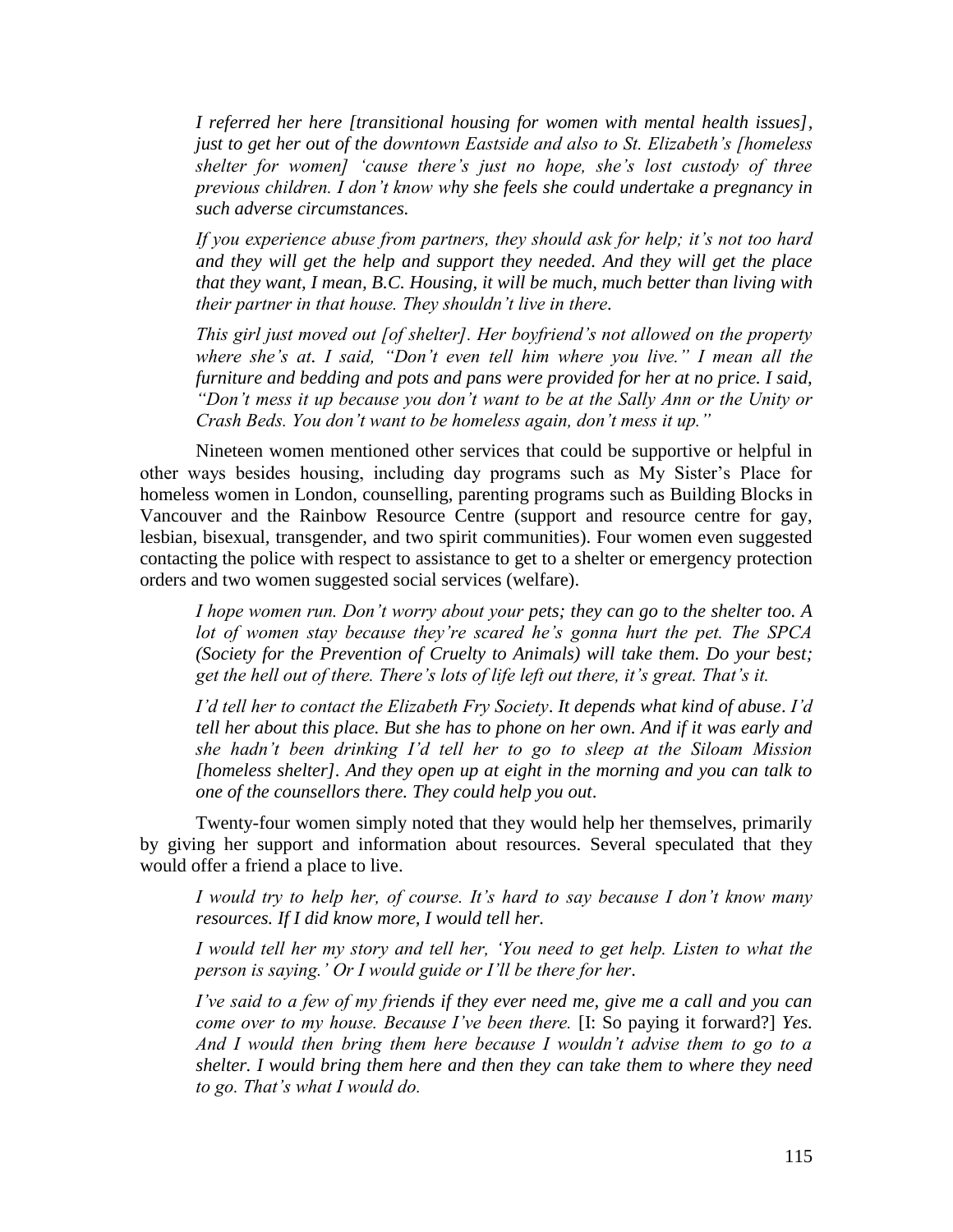Of these, seven had actually assisted one of their friends, in a number of cases by allowing them to move in with them—"doubling-up" in the homelessness literature vernacular.

*I had a girlfriend that was much abused and I took her and her baby and helped her to get back into school. She was younger, so there was a lot more options open to her.* [I: You offered your house until she got on her feet?] *Yeah. I was in a financial position that I could do that.* 

*My sister, I helped. I took her 4 kids and I had a two bedroom townhouse and I took her. That was overwhelming, because I was just used to me and my son, but I helped her out. A couple of women with kids, I physically helped out. When I realize how many people I helped out (laughing) that way…* [I: You offered them your place?] *Yeah, one of them had 3 kids, so I let her stay with me too.* 

*I'd tell her to stay with me. I really would. I just [told] one mom get out of it and she stayed with me for a couple weeks. I called up Rehabitat [subsidized housing] and asked them if they had a two bedroom and they got her a place.*

*I've done it before when I was on my own with a friend of mine who was in an abusive relationship and I was like, "No you need to get away. You have to get from it." She moved in with me for three or four months and then she moved back in, well she moved in with her mom because she found out she was pregnant. So now she"s living with her mom and she"s doing good [sic].* 

*I've tried to help a few people that I met that were decent. One girl ended up sleeping on our couch for two weeks* 

## **Need for Housing Programs**

A significant issue noted by 12 women was a lack of programs to assist women in finding housing.

*I phoned my member of provincial parliament to get some help. I phoned CBC, W5. I phoned so many different places trying to get that this needs to be addressed. [VAW] shelters know that women usually go back "cause of lack of options. I thought that should be national news. Women go back because there"s no choices. I had so many doors slammed in my face*.

*For me to make enough money to live on my own, I need to be with him and put up with his emotional abuse, his, not physical, but emotional. There"s nowhere for me to go. There"s nothing here and there"s got to be more help for women that need education. They"re just gonna keep going back if they don"t have it*.

*There"s not enough places for women. Half of them are either in their vehicles or someplace out or staying with a friend because the shelters are full. It's crazy. If there was enough help they would get help. Half of them don"t report it because they have nowhere to go. Where are they gonna take their kids? It wrecks everything, it wrecks the kids and kids lose their friends, their home.* 

*There"s programs for domestic, people who"ve been abused and programs for people with addictions, there"s programs for people who-are the perpetrators. Link all together because they"re all related*.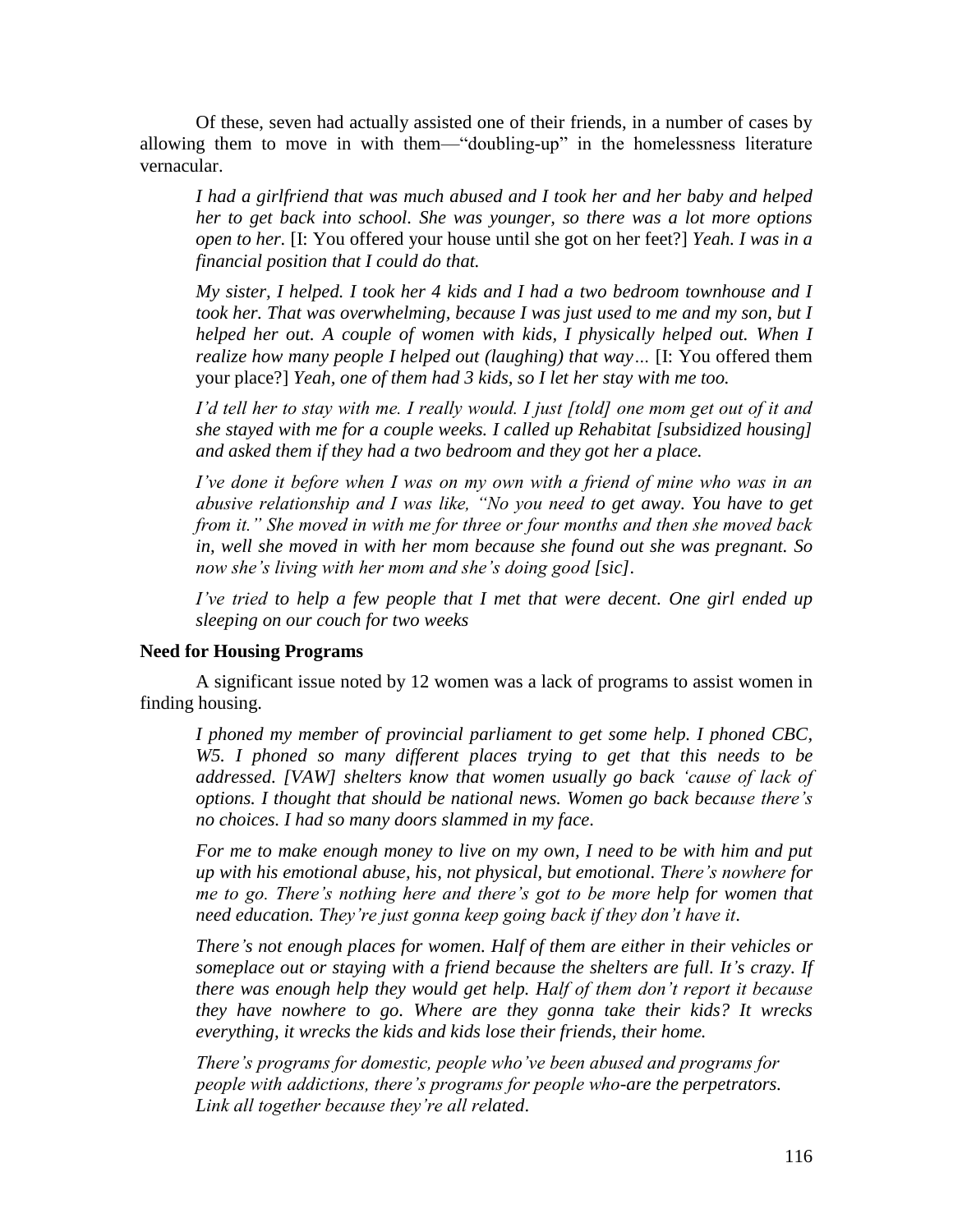#### **Chapter Seven: Conclusions and Recommendations**

The extent to which women are among the ranks of the homeless has rarely been acknowledged. The stereotype of a homeless person remains a man with mental health or substance abuse issues. The plight of homeless women and the extent to which many have histories of violence and have fled violent relationships is still not common knowledge. It requires a more nuanced set of solutions and programs.

That women were even among the homeless was rarely mentioned in the early research on homelessness, with an estimated 3% of the homeless being women research from the 1950s and 60s (Rossi, 1990, cited in Lehmann, Kass, Drake, & Nichols, 2007). Women now make up a much greater proportion of the homeless population; around onequarter in recent Canadian city's homeless counts (Tutty, et al., 2009).

Women are even less visible when considering that they often use relative homelessness and insecure accommodation when possible. The faces of women among the homeless are also obscured by research on homeless families, the majority of which represent mothers and children. Young women are described in studies as "youth," "runaways," or "prostitutes."

As noted in comments in a previous report (Tutty, et al., 2007), when a woman leaves an abusive partner, even if she goes to a VAW shelter, she and her children are essentially homeless. Yet, the general public tends to believe that she has found accommodation, forgetting that most Canadian shelters for abused women are limited to offering residence for periods of from three weeks to a month or so.

The environmental scan of programs found few novel programs to safely house abused women and their children for periods of time that acknowledge their children's need for stable living situations and schooling. Concerns about the quality of the longterm housing options can lead to women moving from residence to residence, especially when good quality housing is in short supply and their income is likely to be reduced after leaving their abusive partner. As mentioned in the literature review, what is accessible (public housing) may not be safe. Finally, how long are the waiting lists to get into publics housing?

While not exhaustive, this review of abuse-specific and non-abuse-specific housing options for women presents a number of possibilities. The risk in providing such a comprehensive list is that it appears that abused women at risk of homelessness have many options. In fact, as has been noted throughout, many of these options are not available, not feasible or questionably safe.

That the Canadian stock of safe, affordable, permanent housing is at crisis low proportions is generally accepted and the public are generally aware of homelessness. However, as previously mentioned, the stereotype of a homeless person as a man obscures the plight of homeless women, as well as their experiences of violence and abuse from intimate partners.

The factors of safety, providing emotional support, the maximum length of stay, quality of the housing and access to housing often have to be balanced or traded off. Ideally, safety is a factor in every housing decision. Addressing a range of safety options,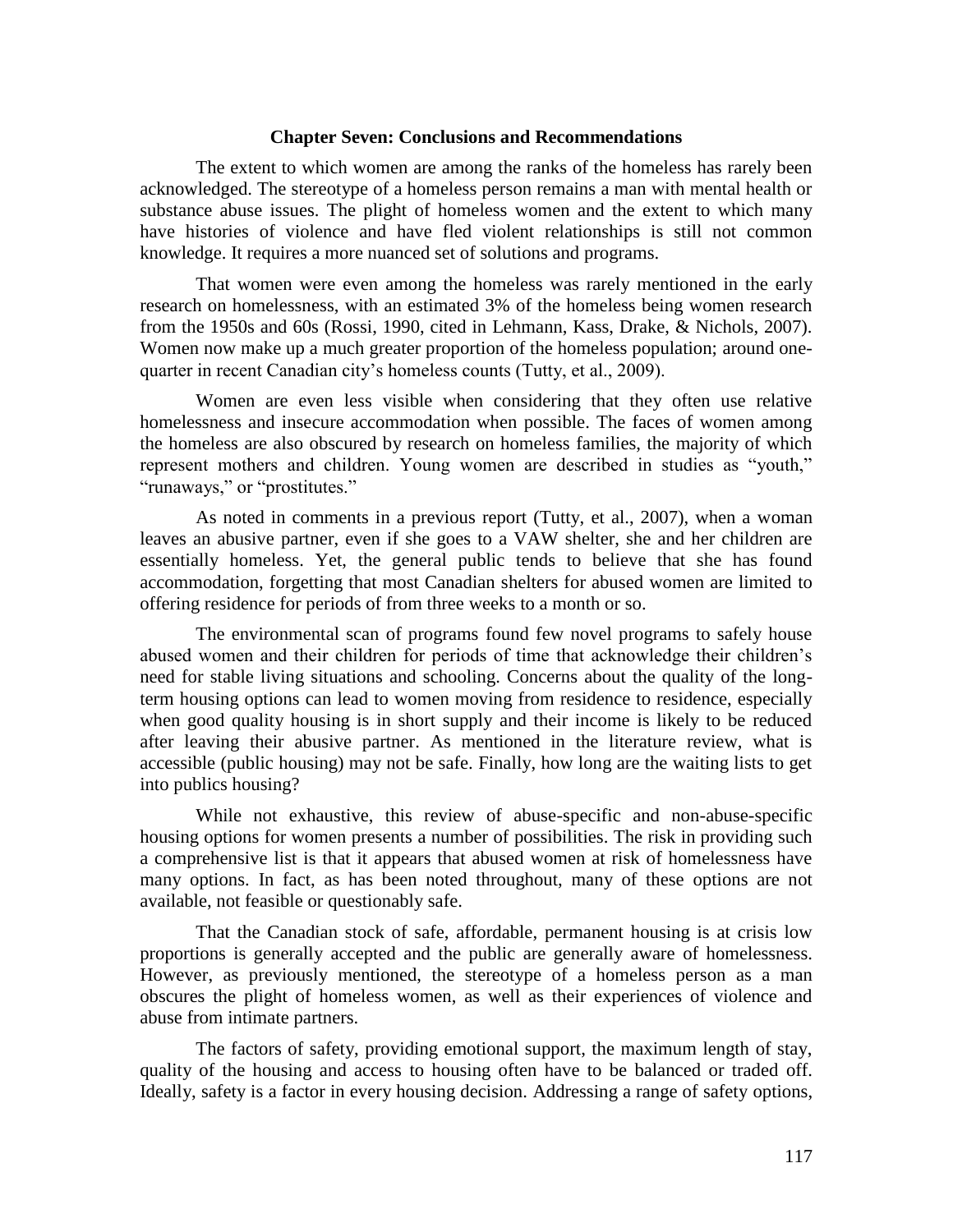such as facilitating access to a personal safety button if requested, could provide added safety for some women.

However, not all women whose partners have abused them require emotional support, or, at any rate, they do not need it continually. Knowing the name and contact information of a support person such as a shelter follow-up or outreach worker, may be all that some women need to feel that support is available at the end of a phone-line. Having stated that, though, providing the option of supportive counselling to women who have acquired emergency protection orders or personal safety devices, could assist them in ensuring that their safety plans are up-to-date and as comprehensive as necessary.

In general, the maximum lengths of stays in VAW and homeless shelters in Canada are relatively short, given the difficulty accessing not only housing but social assistance, schooling and employment – issues for most women who have decided to leave abusive partners. Even a couple of weeks or two extra in an emergency shelter could make a tremendous difference for most women.

Concerns about the quality of the long-term housing options can lead to women moving from residence to residence, especially when good quality housing is in short supply and their income is likely to be reduced after leaving their abusive partner. As mentioned in the literature review, what is accessible (public housing) may not be safe. Finally, how long are the waiting lists to get into public housing?

Both VAW and homeless first-stage shelters are intended to be short-term resources for women. The institutional and the grass-roots response to both abuse and homelessness has been to develop shelters and transition houses to provide at least temporary safety and services in the hope of interrupting the cycle. Each Canadian province and territory has a number of shelters that both address violence against women and homelessness. There is little overlap, although a few organizations either house women with both problems or have separate shelters to address each. Indeed, the bulk of the research literature on women's homelessness and abuse focus on the issues separately. While there are admittedly key differences in both the populations they serve and the services they offer, what is clear is that shelters not uncommonly deal with the same women.

Second stage housing in both sectors is intended to provide women with a transitional step between the shelter and living independently. They offer some stability in housing and in meeting her basic needs, so that she has a foundation from which to rebuild her life and reintegrate into the dominant community. Second stage housing for abused women offers enhanced security to protect families from dangerous or homicidal ex-partners as well as emotional support. Second stage VAW shelters are less common than emergency shelters and, as such, preference if given to women at high risk from their previous partners. The general lack of second-stage housing beds means that they are not an option for the majority of abused women, many of whom will move back into the community.

Some second stage shelters in both sectors offer programs, services and supports to aid the women's attempts to rebuild their lives. Both second stage shelters struggle with no funding or under funding, and limited availability. There appears to be even fewer second stage housing opportunities for women who have been homeless.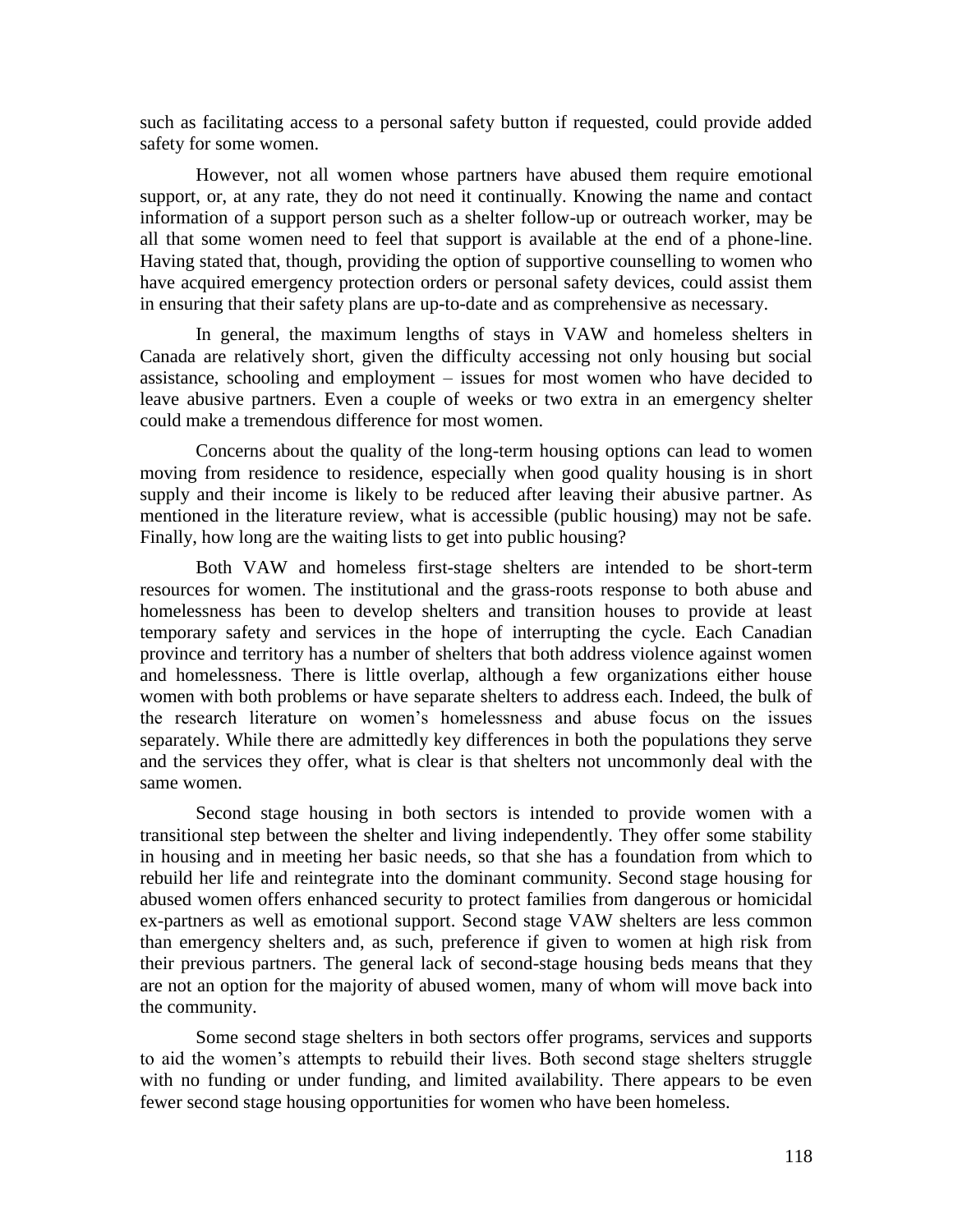For women leaving VAW or homeless shelters, access to social housing is a problem. While most provinces or territories offer priority access to women who have been abused in recognition of their safety needs, there are also concerns related to the conditions under which women are recognized as abused. A woman may not have the necessary documentation to "prove" to the local housing authority that she has indeed fled from an abusive partner. Priority access is extremely rare for women who are homeless. Leaving an abusive partner is when women and children's safety are statistically at greatest risk, the time when women and children are more likely to be murdered (Ellis, 1992).

The unique safety needs of abused women, especially those whose partners remain threats, must be the core issue when considering housing. However, the entire population of abused women must be considered; which includes a large number who never have nor are likely to access emergency shelters for women. As such, housing options that would be appropriate for women with fewer safety risks might simply never be appropriate for women whose partners have been brutally violent.

#### **Research Limitations and Strengths**

Any study of such magnitude has both weaknesses and strengths. The following section identifies several of each. Although we were able to access a relatively large number of women for a qualitative study, the fact that the women were from British Columbia to New Brunswick, a large cross-section of Canada, is a strength.

We interviewed women in shelters and other programs. However, research suggests a large proportion of women do not use such services, constituting the hidden homeless. As such, the voices of immigrant women and women who prefer not to use formal services are not represented in the project results. Immigrant women may be dealing with abuse from other family members besides partners, so may not identify with the almost exclusive services for intimate partner violence.

As noted in some detail, some questions in the ETHOS scale were not a good fit with our respondents. For example terms such as "unfit" accommodation. For many of the women we spoke to, any accommodation is better than none. "Overcrowding" is also a relative term when facing homelessness. Some Canadian shelters, specifically second stage shelters for abused women, were not included in the categories in the scale. If utilized in future, this measure could be revised to fit the Canadian context and the context of abused women better.

In sum, the project gathered information previously not compiled, with respect to Canadian programs and processes to more safely house abused women and their children to prevent them from becoming homeless. Hearing the in-depth narratives of 62 Canadian women who have both been abused by intimate partner and experienced homelessness adds urgency to the need to advocate for these women.

## **Recommendations**

The following set of recommendations includes several from the environmental scan that were confirmed by the women interviewed for this phase of the project.

**Recommendation One**: Develop additional programs to assist abused and homeless women to find safe, affordable, long-term housing.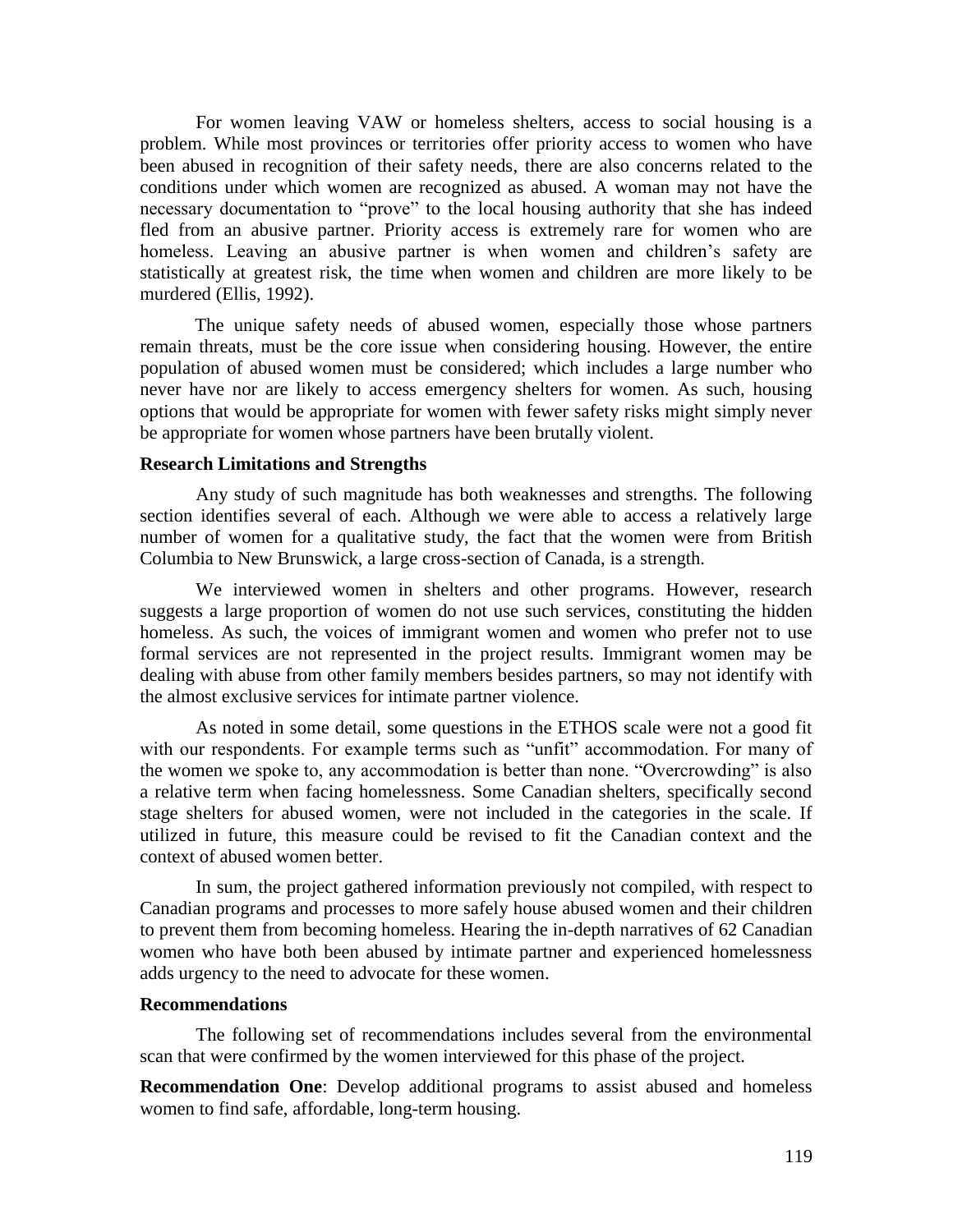Second and third stage housing in both the VAW and housing sectors is intended to provide women with a transitional step between the shelter and living independently. They offer some stability in housing and in meeting her basic needs, so that she has a foundation from which to rebuild her life and reintegrate into the dominant community. Second stage housing for abused women offers enhanced security to protect families from dangerous or homicidal ex-partners as well as emotional support. Second stage VAW shelters are less common than emergency shelters and, as such, preference if given to women at high risk from their previous partners. The general lack of second-stage housing beds means that they are not an option for the majority of abused women, many of whom will move back into the community.

Some second stage shelters in both sectors offer programs, services and supports to aid the women's attempts to rebuild their lives. But second stage shelters struggle with no funding or under funding, and limited availability. There appears to be even fewer second stage housing opportunities for women who have been homeless.

Beyond second stage shelters, one might look at unique programs across Canada that constitute promising models of "third stage" or supported housing: WING's third stage housing program, Peggy's Place etc. The WINGS collaboration with City of Edmonton social housing and the newer Family Violence Housing First Case Management Team in Calgary seem to be working well to date. Both were developed with a clear and full understanding of the needs of abused women when they exit second stage shelters and hope to establish themselves and their children safely in the community. These collaborations involve already-existing housing stock and add emotional support for those who indicate the need.

Similarly, the Homeless Knowledge Program from Nova Scotia seemed a good idea. The housing retention support workers provided services such as information, individual and group counselling, safety planning, life skills, referrals and advocacy in accessing community resources. Manitoba also provides support to abused women in its interim housing.

Further, programs to house single women without children are a particular need. Women with children are typically and understandably given priority but this can leave single women in dire circumstances.

**Recommendation Two:** Support representatives from VAW and Homeless shelters to work together to create new programs and support already-existing initiatives to address issues and services for abused and homeless women.

Currently existing national organizations such as the Canadian Association of Women's Shelters and the National Working Group on Women and Housing, YWCA of Canada and Shelternet, to name a few, are already addressing key aspects of the work that a national network of women's shelters could address, although none holistically address both issues. A national network on abused and homeless women, as proposed in an earlier project (Tutty, et al., 2007), could take the lead in addressing these critical issues for Canada's most vulnerable women. At a local or provincial level, representatives from VAW and homeless shelters could collaborate and conduct cross-training. Ultimately, they share many of the same women as clients.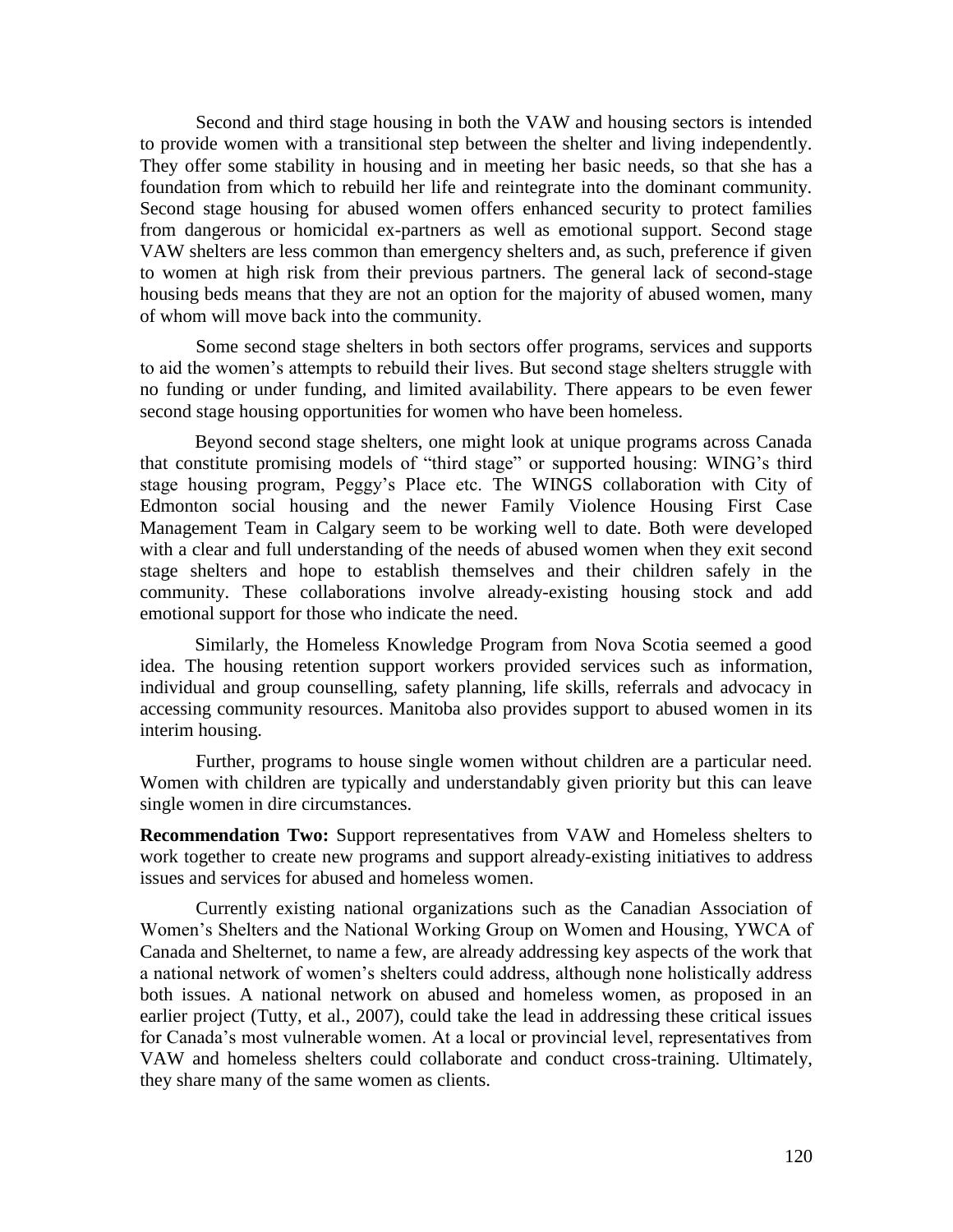**Recommendation Three:** Lengthen the allowable stays in Canadian emergency and second stage shelters.

In Canada, provincial and territorial governments have the responsibility for funding VAW shelters, which overlaps with considerations of the maximum length of residence. Shelters in some provinces have a suggested length of stay of three to four weeks. International and American research clarifies that both emergency and second stage shelter stays are generally longer. According to Melbin, et al. (2003), the average stay at U.S. emergency shelters is 60 days. In the U.S., most second stage shelters allow women to stay 12-24 months (Correia & Melbin, 2005; Melbin, et al., 2003). In both cases, longer stays would allow women to develop more stable plans including a search for more adequate housing. The downside in most urban VAW emergency shelters is that allowing current residents to stay longer would prevent women ready to enter the shelter from being able to do so.

# **Recommendation Four:** Advocate increasing the availability of subsidized housing

Despite the importance of second stage shelters as housing options for abused women, ultimately moving out into the community into safe, affordable, permanent housing is the goal of most shelter residents. For many, this is difficult. Not only are there long waiting lists for most social housing, but the stock is often old and in less-desirable neighbourhoods. New models that support building social housing in new municipal developments are one strategy to enhance the quality of social housing.

Shelter directors in the VAW network have been involved in lobbying for better subsidized housing for many years, understanding the importance of this option for some women. Novac (2006) cites Shin et al. (1998) as finding that, in spite of all issues that homeless women face, subsidized housing was the primary predictor of housing stability - and that remained true for up to five years (p. 14). Adding shelter outreach staff to provide support to women who wish it would enhance this option.

Finding housing post emergency shelter has become a significant need for most women who flee abusive partners. Much of the short time she is in the VAW emergency shelter is taken up with finding the resources to meet her basic needs once she leaves the shelter meaning that she has much less time to deal with the multiple additional issues and decisions. No wonder women return to their partners. Shelters could more effectively assist women with finding housing by, for example,

- Developing a housing coordinator position whose major responsibility would be assisting women with housing.
- Training the current VAW shelter staff to be more actively involved with women regarding connecting to resources, housing being a first step.
- Partnering with the local housing agencies and organizations to develop sitespecific plans to find more appropriate housing (see Alberta's third stage shelter as one example) and, if not in place already, prioritize abused women on the waitlist for subsidized housing.

**Recommendation Five**: Review shelter and agency policies for implicit biases or discrimination in accessing services.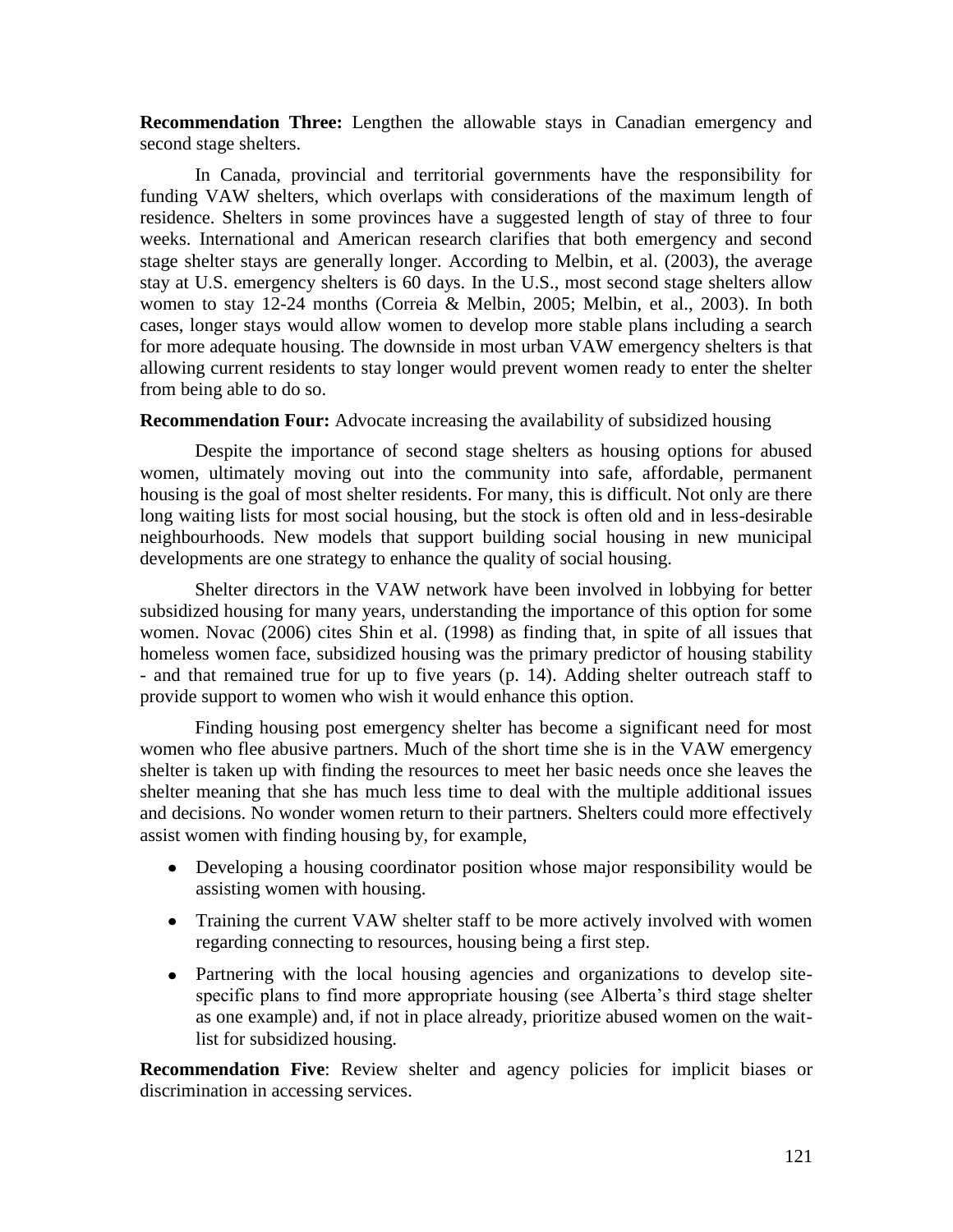How we define a problem can prevent women in need from accessing services. As only one example, one of our interviewees who had separated from her partner because of abuse was turned away from a VAW shelter because the intake worker saw her as "homeless" not "abused." Agency policies have the capacity to prevent numerous women from being seen as eligible for services, especially those most vulnerable, who are at the intersections of issues such as addictions, mental health concerns. These overlapping concerns characterize abused women who are most at risk of becoming homeless.

Shelters might consider broadening mandates or taking more of a harm-reduction approach. Specialized programs such as Peggy's Place in Vancouver, that was developed for women with mental health disorders and have experienced trauma such as partner abuse, are one possibility, although most likely viable only in large metropolitan areas. Issues such as substance use and mental health problems can create difficulties for shelter staff and other shelter residents, yet these women often have no other place to go and are in dire need. Rather than simply and rotely denying them entry, what else might be offered to them that would allow their entry under certain conditions?

**Recommendation Six**: Create local resource booklets/pamphlets on housing for women.

Ontario has created a housing resources booklet that two of the Ontario women interviewed mentioned. Many of the 62 women interviewed had little knowledge of where to seek help. One woman was not even aware of the existence of women's shelters.

A resource booklet could guide women through the bureaucracy of filling out forms to access subsidized housing, showing them what they need to document. As mentioned previously, a working group in Ontario both identified the clear steps that abused women needed to take in order to access the special priority given through the Housing Act but also wrote eligibility criteria and provided professionals with a template to write referral letters. They developed a protocol, a "story" that guides women in appropriately gaining access to subsidized housing.

Such a booklet could prove a valuable resource to the hidden homeless, since it could be broadly distributed to women without the need for them to have sought formal services or shelter. This would provide this group that seldom has access to the priority housing list because they skirt the formal system, with the information to access the housing.

**Recommendation Seven**: Advocate to child protection services for a more humane approach to women and their children who have been or are at risk of homelessness.

Of significant concern is the number of women in our study who lost their children to child welfare authorities.

- Meet with local child protection authorities to review the local practices with respect to homeless mothers and their children. One option for some women would be for child protection staff to provide housing for the mother and finances to feed her and her children, rather than placing the children in foster care. Not only would this promote the family's health, it would be cost effective.
- For women with addictions, apprehensions could well mean they lose any incentive to remain clean and/or sober. We would recommend that addiction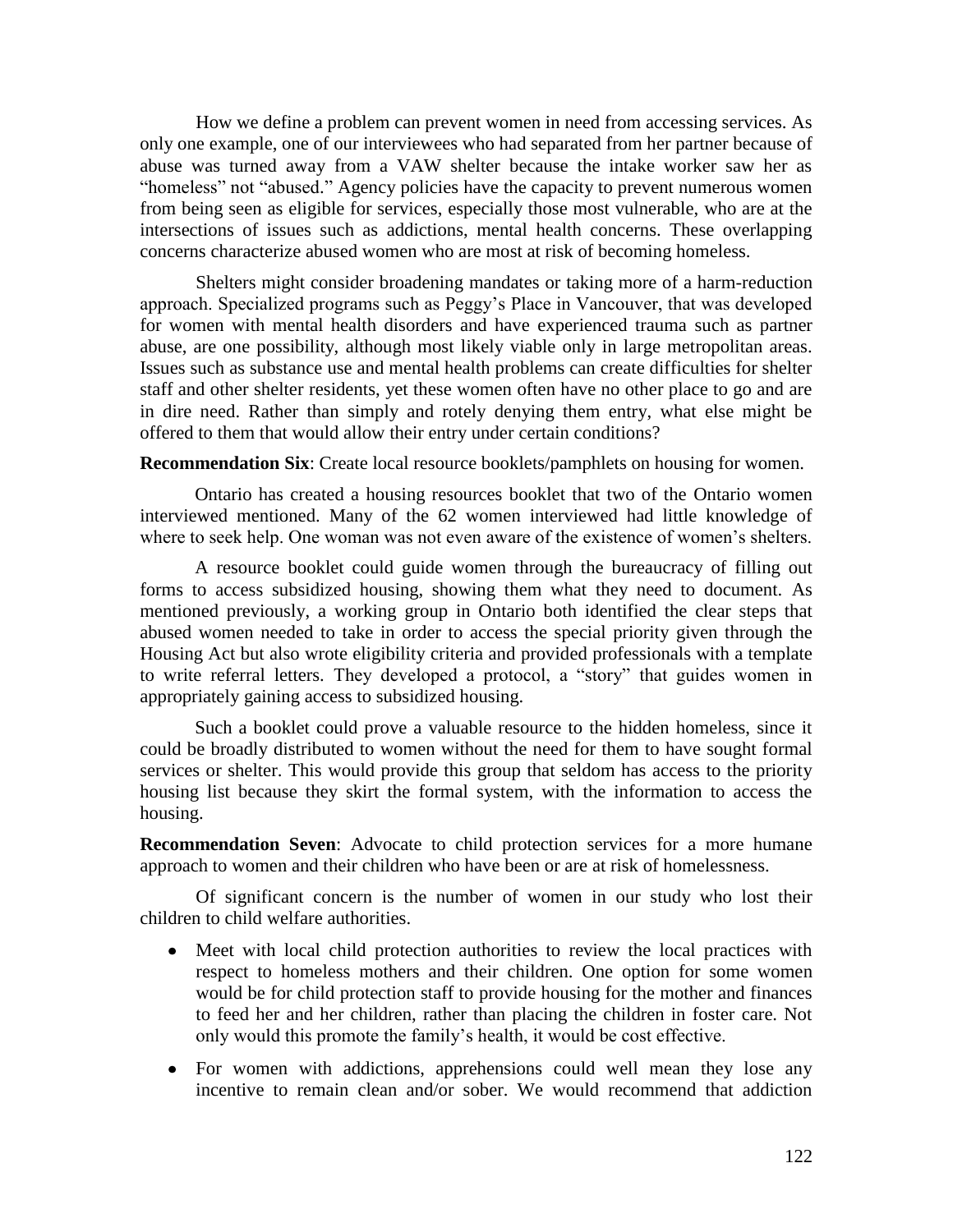treatment include placements in which women could remain with or have access on the premises to their children.

A Catch 22 exists with respect to women's access to subsidized housing when their children have been taken into care. Once children have been apprehended, child protection services would not return the children until the women had suitable housing. With the frequently long waiting lists for subsidized housing, and the women's limited income for accessing safe and affordable private rentals, this requirement presents a dilemma. Further, in some provinces, women cannot secure subsidized housing that will meet the needs of themselves and their children when the children are not physically in their care. Thus, it seems sensible that subsidized housing institute policies that will grant women the opportunity to rent a place large enough to accommodate them and their children.

**Recommendation Eight**: Advocate to emergency homeless shelters to safeguard women clientele.

With a few important exceptions (mostly in large cities), emergency homeless shelters take in both men and women and the facilities do not separate the genders, which has created unsafe environments for women. Even if women merely perceive a risk, she may choose not to use the shelter, which could leave her even more vulnerable to assaults and other dangers.

- Individuals working in the homeless sector often have little understanding of the unique needs of women, particularly those that have been abused by their partners. Shelter professionals are in an excellent position to provide training to improve the sensitivity to these women's needs.
- Emergency homeless shelters should have separate gender dorms or include safety features to protect women.
- More outreach day/street programs for homeless women are needed. These programs could provide support and information about accessing housing.

# **Conclusions**

To conclude, this research report is but the initial phase in a developing a more strategy to inform communities of the importance of enhancing and developing additional housing options for women who have been abused and are at risk of homelessness. That this population and their children are at significant risk cannot be disputed. It is society's responsibility to meet the needs of our most vulnerable citizens.

That many cities across Canada have recognized homelessness as an issue of serious concern is encouraging. However, the fact that women abused by intimate partners make up a large portion of the population of homeless women and those at risk of homelessness is not yet understood by many members of the general public or some homelessness advocates. Continuing to raise the profile of this significant social problem is essential.

This project has focused on a group of women at the intersections of vulnerability. Abused and homeless women, particularly those of Aboriginal origin or from patriarchal cultures, have experienced some of life's greatest challenges including being the victims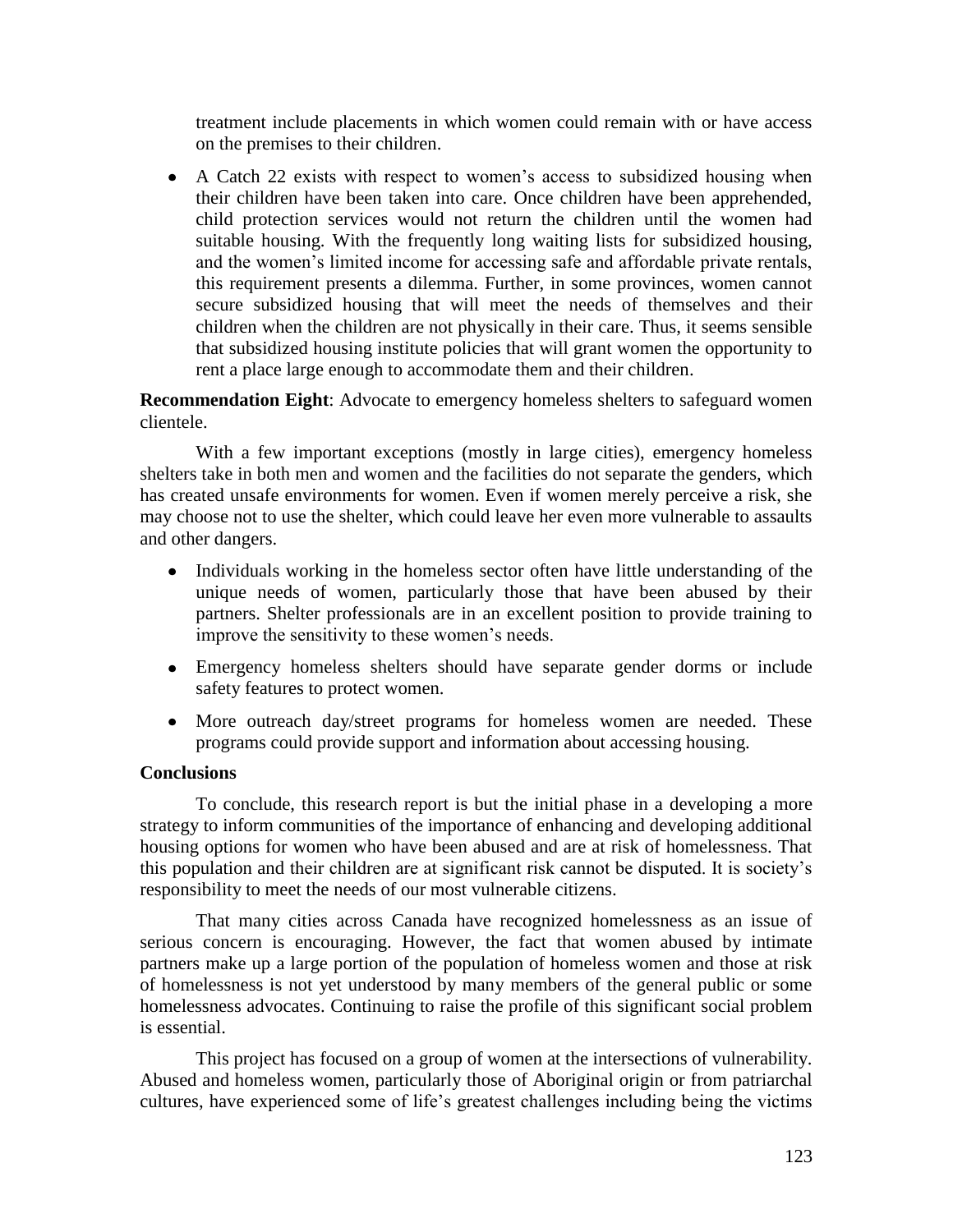of child and partner abuse, for which they bear no responsibility. That they then use substances or develop mental health problems to cope, should not be a surprise. The complexities of the issues for women abused by intimate partners who become homeless are overwhelming and the current institutional response is simply inadequate. We must find ways to more effectively meet the urgent needs of these women to assist them to leave abusive partners and create safe new homes for themselves and their children.

The women interviewed for this study raise compelling questions and present tragic stories. How can we support them in their goals to create safe, adequate and longterm homes for themselves and their children? Continuing this dialogue and sharing their stories is only the first step.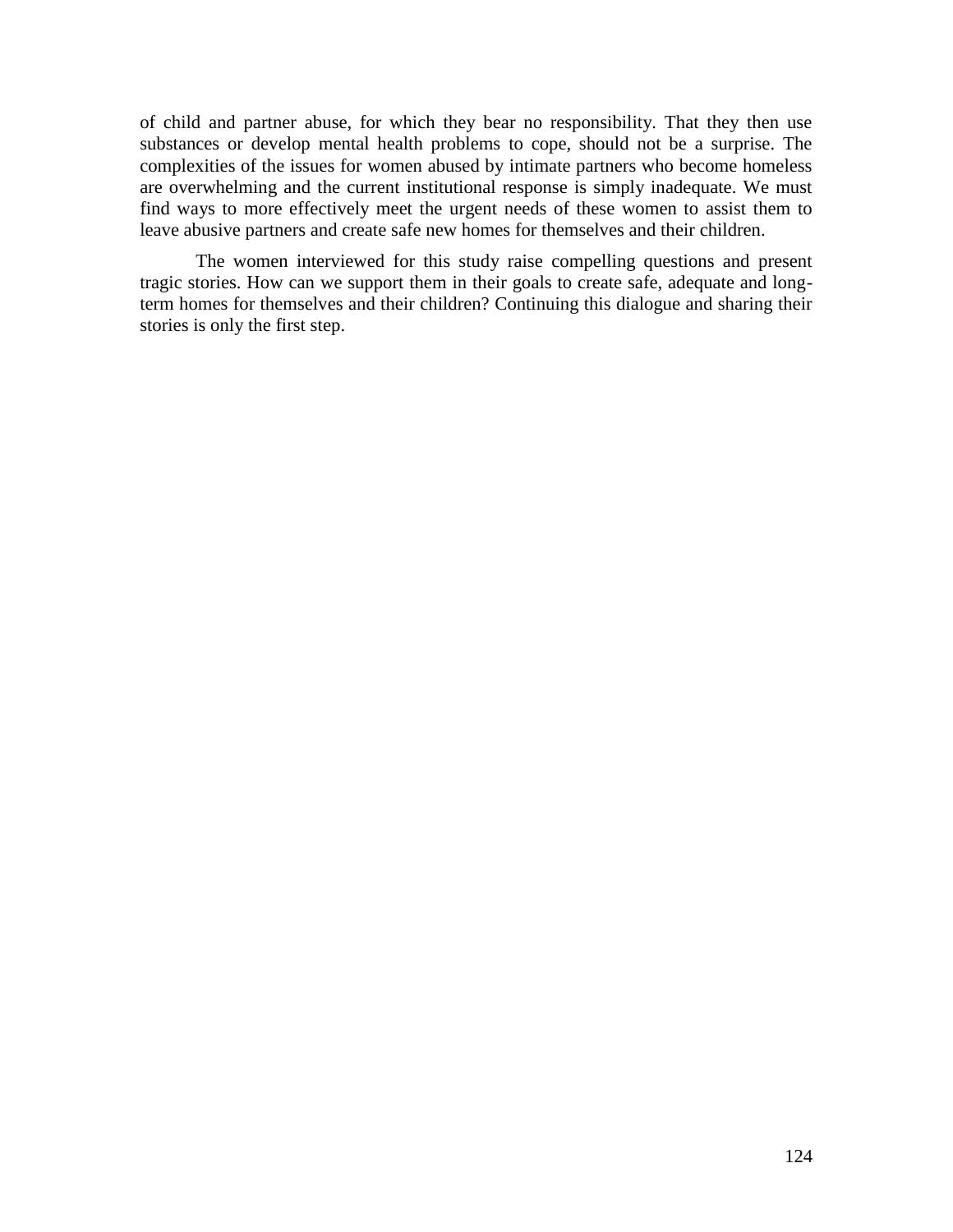|                                                  | Safety                                                    | <b>Quality of Housing</b>                                                                                                                                                  | <b>Emotional Support</b>                                                                                                                                                                             | Access                                                                                                                                                                                                                                                    | <b>Other Issues</b>                                                                                                                                                                                                                                                                          |
|--------------------------------------------------|-----------------------------------------------------------|----------------------------------------------------------------------------------------------------------------------------------------------------------------------------|------------------------------------------------------------------------------------------------------------------------------------------------------------------------------------------------------|-----------------------------------------------------------------------------------------------------------------------------------------------------------------------------------------------------------------------------------------------------------|----------------------------------------------------------------------------------------------------------------------------------------------------------------------------------------------------------------------------------------------------------------------------------------------|
| <b>Keeping</b>                                   | --Developed for "low-risk"                                | --Good.                                                                                                                                                                    | --None available that is                                                                                                                                                                             | --Abused women and<br>service                                                                                                                                                                                                                             | --Powerful provision to take offender                                                                                                                                                                                                                                                        |
| Women in                                         | offenders.                                                | --Children can remain in                                                                                                                                                   | tied to the EPO                                                                                                                                                                                      | providers<br>still<br>having                                                                                                                                                                                                                              | from the home and retain house                                                                                                                                                                                                                                                               |
| their Home:                                      | --Some evidence that EOPs                                 | neighbourhood<br>$\&$<br>same                                                                                                                                              |                                                                                                                                                                                                      | difficulty know how to access.                                                                                                                                                                                                                            | payments.                                                                                                                                                                                                                                                                                    |
| <b>Emergency</b>                                 | prevent further violence in                               | school.                                                                                                                                                                    |                                                                                                                                                                                                      | --Some<br>police<br>officers                                                                                                                                                                                                                              |                                                                                                                                                                                                                                                                                              |
| <b>Protection</b>                                | some cases.                                               |                                                                                                                                                                            |                                                                                                                                                                                                      | unwilling to use civil remedies                                                                                                                                                                                                                           |                                                                                                                                                                                                                                                                                              |
| orders                                           | --are breaches addressed?                                 |                                                                                                                                                                            |                                                                                                                                                                                                      |                                                                                                                                                                                                                                                           |                                                                                                                                                                                                                                                                                              |
| <b>Emergency</b><br><b>Shelter</b>               | --Enhanced security                                       | --a temporary residence<br>--Alberta: maximum stay<br>considered to be 21 days.                                                                                            | $-90%$<br>Canadian<br>of<br>shelters offer a wide<br>of<br>in-house,<br>range                                                                                                                        | --A relatively small proportion<br>abused women access<br>of<br>shelter services (6-8%)                                                                                                                                                                   | --Most provincial governments provide<br>core funding, but the departments<br>responsible vary widely.                                                                                                                                                                                       |
|                                                  |                                                           | --Nationally: a wide range.<br>30 days the most frequent<br>allowable maximum<br>--In Israel, women stay 6<br>months.<br>--Quality of housing varies.<br>--Communal living | community,<br>and<br>follow-up support and<br>counselling.<br>2/3<br>of<br>--Nationally<br>shelters offer in-house<br>counselling to children.                                                       | problematic<br>--Access<br>in<br>rural/remote communities<br>--First priority is for women<br>with children.                                                                                                                                              | --Maximum lengths of stay vary<br>according to what a particular shelter<br>negotiates with the provincial funder.<br>--Under funding is an ongoing issue.<br>--Many provinces & territories fund<br>only the internal house activities.                                                     |
| <b>Second</b><br><b>Stage</b><br><b>Shelters</b> | --Enhanced security                                       | --Maximum stay varies from<br>6-18 months, with 1 year the<br>most common.<br>--Families are in their own<br>apartments.                                                   | --Staff<br>offer<br>counselling & support.                                                                                                                                                           | limited.<br>Not<br>all<br>--Access<br>provinces/<br>territories<br>have<br>second stage shelters<br>--Usually open only to women<br>from emergency shelters<br>--Some second stage units do<br>not allow older adolescent<br>boys to live in the shelter. | --Alberta: only 2 second stage<br>shelters are provincially funded.<br>--No core funding for second stage<br>shelters in Canada. Money for the<br>physical space & programming tends<br>to come from separate sources.<br>--CMHC or provincial housing<br>departments may fund the building. |
| <b>Safe Homes</b>                                | --No enhanced security                                    | --Maximum stay is 7 days.<br>--As family homes, it isn't<br>clear what guidelines have<br>been established regarding<br>the quality of the home.                           | --In some provinces or<br>territories<br>the<br>safe<br>home providers<br>are<br>trained to help victims<br>of domestic violence.<br>$-BC$<br>has<br>area<br>coordinators<br>that<br>provide support | --Access can be problematic:<br>most programs do not provide<br>transportation.                                                                                                                                                                           | --Funding mostly through provincial<br>governments                                                                                                                                                                                                                                           |
| <b>Interim</b><br><b>Shelters</b>                | interim<br>$-In$<br>Manitoba,<br>housing provides women a | --Stays range from 90 days<br>to six months.                                                                                                                               | --Shelter staff provide<br>outreach support to the                                                                                                                                                   | --Availability varies region to<br>region in Manitoba.                                                                                                                                                                                                    | --Manitoba Housing rental units are<br>under the control of the shelters.                                                                                                                                                                                                                    |

# **Appendix 1: Summary Table of Options for Housing Abused Women**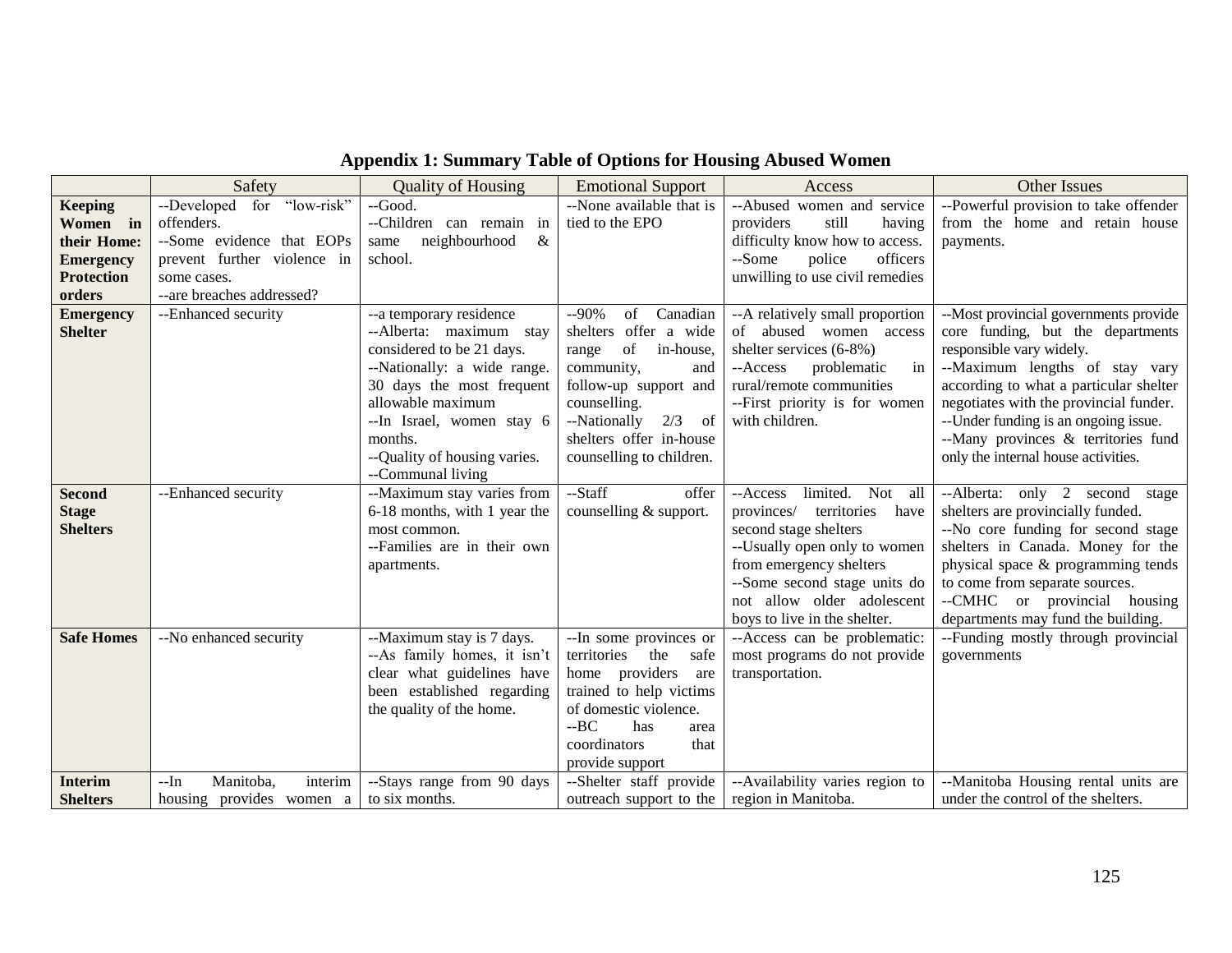|                                                   | Safety                                                                                                                                                                                                                            | <b>Quality of Housing</b>                                                                                                                                                     | <b>Emotional Support</b>                                                                                                              | Access                                                                                                                                          | Other Issues                                                                                                                                                                                                                                                                                                                                                                                                     |
|---------------------------------------------------|-----------------------------------------------------------------------------------------------------------------------------------------------------------------------------------------------------------------------------------|-------------------------------------------------------------------------------------------------------------------------------------------------------------------------------|---------------------------------------------------------------------------------------------------------------------------------------|-------------------------------------------------------------------------------------------------------------------------------------------------|------------------------------------------------------------------------------------------------------------------------------------------------------------------------------------------------------------------------------------------------------------------------------------------------------------------------------------------------------------------------------------------------------------------|
| <b>Third Stage</b><br><b>Housing</b><br>(Alberta) | place while waiting for longer<br>term housing.<br>--Most do not have extra<br>security; the 2 shelters with<br>housing in<br>interim<br>their<br>offer<br>physical<br>structure<br>enhanced security.<br>--No enhanced security. | --Program open to single<br>mothers & children for 2 full<br>school years.<br>--Units are part of the                                                                         | families in the interim<br>housing.<br>--Women are supported<br>by outreach workers.<br>$-The$<br>community<br>partners meet monthly. | --Most<br>referred<br>women<br>through second stage program,<br>but some are from the<br>community                                              | --The shelters incur the expense of<br>the operations but not the rent.<br>--The exception to this are the 2<br>shelters with interim housing within<br>their physical structure, which are<br>reimbursed for occupancy.<br>--Third<br>Stage Housing is<br><sub>a</sub><br>partnership between Wings of<br>Providence, City of Edmonton Non<br>Profit Housing Corporation, Capital                               |
|                                                   |                                                                                                                                                                                                                                   | regular public housing stock,<br>so quality of housing can<br>vary.                                                                                                           | --If any issues, the<br>committee<br>can<br>problem-solve, such as<br>liaising<br>between<br>landlord & tenant.                       | --20 subsidies are available:<br>the current challenge is that<br>with the high cost of living<br>people are not moving from<br>public housing. | Region Housing Corporation, Alberta<br>Human Resources and Employment,<br>Alberta Children's Services, and a<br>community member.<br>--Women's combined payment for<br>rent and utilities maximizes at 27-<br>30% of her gross income.<br>--Once women's time is up, they can<br>stay in the unit if they still qualify.<br>--Women can stay in unit with a new<br>partner if their combined incomes<br>qualify. |
| Non-DV<br><b>Shelters</b>                         | --some security                                                                                                                                                                                                                   | --i.e. Mary Dover House: 6<br>emergency beds for single<br>women & children.<br>--Overflow for emergency<br>shelters.<br>--Maximum stay is 14 days<br>at no cost to residents | --Staff<br>provide<br>individual<br>$\&$<br>group<br>counselling.                                                                     | <b>YWCA</b><br>Canada<br>offers a<br>number of these.                                                                                           |                                                                                                                                                                                                                                                                                                                                                                                                                  |
| <b>Homeless</b>                                   | --Women at risk of assaults                                                                                                                                                                                                       | --bare minimum---night to                                                                                                                                                     | --typically little support                                                                                                            | --available                                                                                                                                     | --little understanding of the unique                                                                                                                                                                                                                                                                                                                                                                             |
| shelters                                          | from male residents                                                                                                                                                                                                               | night residency                                                                                                                                                               |                                                                                                                                       |                                                                                                                                                 | needs of women                                                                                                                                                                                                                                                                                                                                                                                                   |
| <b>Homeless</b><br>shelters for                   | --Some security                                                                                                                                                                                                                   | --residency longer than non-<br>gendered homeless shelters                                                                                                                    | --some support                                                                                                                        | --Few in Canada: only in large<br>cities                                                                                                        |                                                                                                                                                                                                                                                                                                                                                                                                                  |
| women<br><b>Public</b>                            | --No enhanced security                                                                                                                                                                                                            | --Housing is long-term.                                                                                                                                                       | --none                                                                                                                                | --Women must qualify based                                                                                                                      | --To date, no sustained national or                                                                                                                                                                                                                                                                                                                                                                              |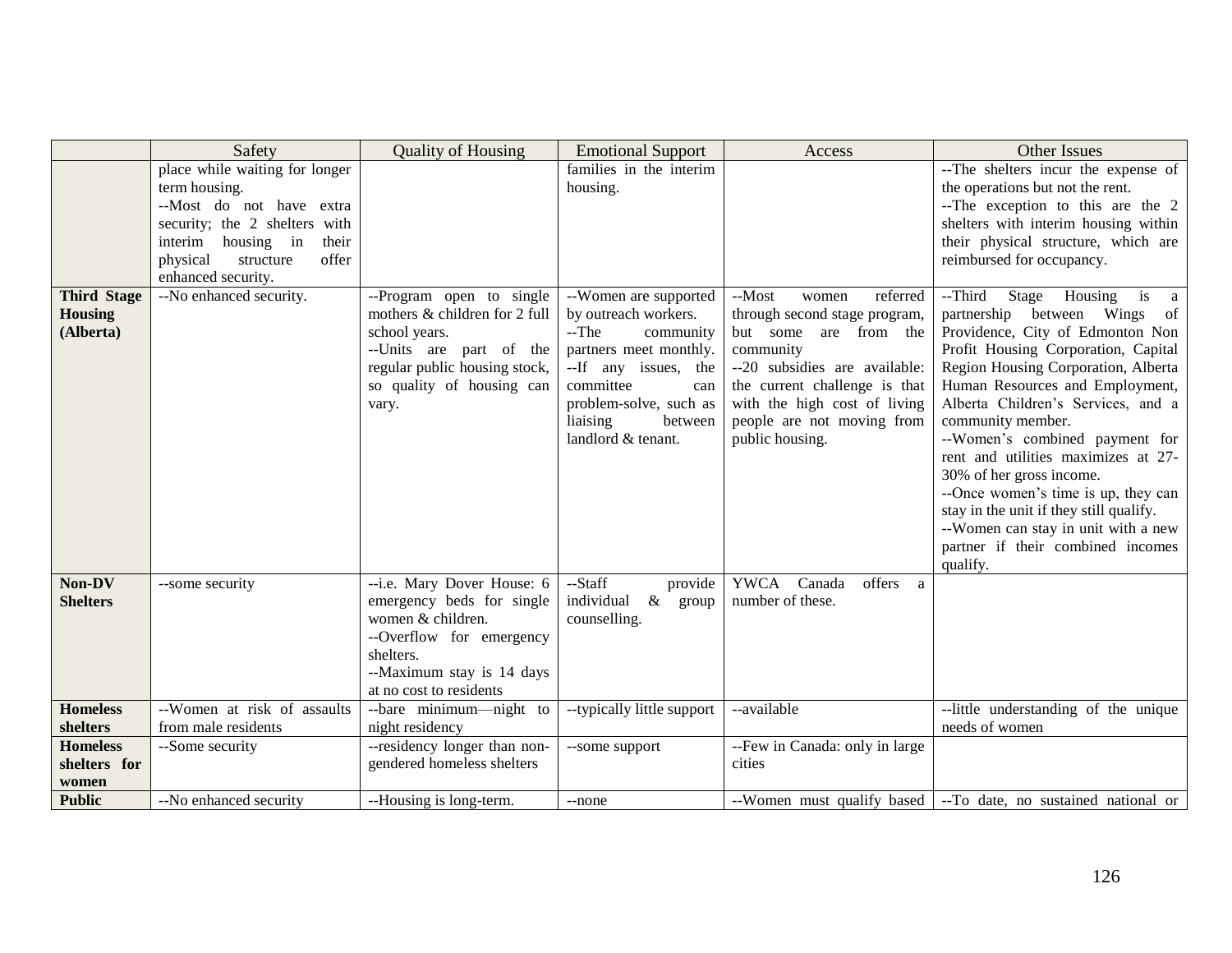|                | Safety                     | <b>Quality of Housing</b>      | <b>Emotional Support</b> | Access                          | <b>Other Issues</b>                   |
|----------------|----------------------------|--------------------------------|--------------------------|---------------------------------|---------------------------------------|
| <b>Housing</b> | --Some units are in unsafe | --In some provinces and        |                          | on income.                      | provincial<br>housing<br>strategies   |
|                | neighbourhoods             | territories existing housing   |                          | --All provinces offer priority  | designed to increase the availability |
|                |                            | stock is<br>old.<br>poorly     |                          | placement for women fleeing     | of affordable housing.                |
|                |                            | insulated,<br>&<br>poorly      |                          | abusive partners.               |                                       |
|                |                            | maintained.                    |                          | --But Canadian public housing   |                                       |
|                |                            |                                |                          | is in crisis. Lack of housing   |                                       |
|                |                            |                                |                          | stock has increased wait times, |                                       |
|                |                            |                                |                          | particularly in urban areas.    |                                       |
| <b>Private</b> | --No enhanced security     | --Variable, depending on the   | --None                   | --Discrimination<br>from        | than public<br>--More<br>expensive    |
| <b>Housing</b> |                            | particular unit<br>$\&$<br>the |                          | landlords who do not want to    | housing. Women may have to rent       |
|                |                            | neighbourhood                  |                          | rent to abused women.           | less desirable properties, in more    |
|                |                            |                                |                          |                                 | dangerous neighbourhoods.             |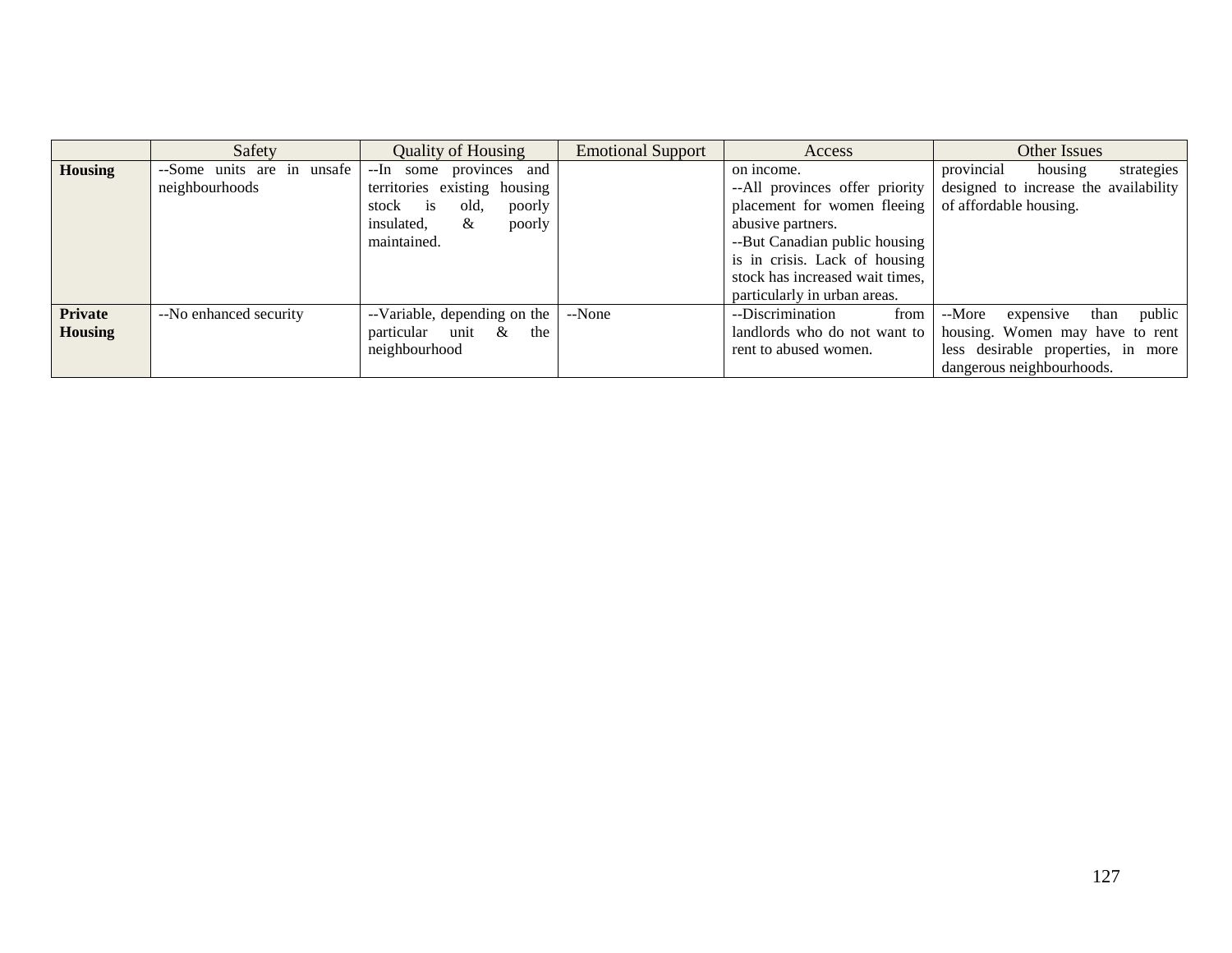# **Appendix 2: Homelessness and Domestic Violence Interview Guide**

RESOLVE Alberta, a research centre at the University of Calgary, has contracted  $2$ to conduct a national environmental scan of the best practices to safely house women who have been abused and homeless.

We are conducting interviews with about 70 to 100 women across Canada who have been both abused by intimate partners and have been homeless for a period of time. The focus of the interviews is to ask for your ideas on preventing homelessness and to get your opinions and suggestions about how to best assist women in similar circumstances.

- 1. It would be helpful to know a bit about you.
	- How old are you?
	- What's your current marital status?
	- What is your ethnic background? White? Aboriginal? Etc.
	- Do you have any children? Are they living with you?
	- Do you presently have a place to live? (If yes, how long have you been there? How stable is it? If no, where are you staying?)
- 2. How do you define "homelessness"?
	- How many times in the past year have you been homeless? (Or if you were homeless before this year, how long were you homeless?)
	- What has worked best for you in overcoming homelessness? What barriers have you overcome?
- 3. What does "safe housing" look like for you?

# **I'm going to ask a few questions about your abuse experience.**

- 4. How long were you in a relationship with your partner? What types of abuse did you experience? (emotional, physical, sexual, financial, spiritual)
- 5. How have you dealt with the abuse? Did you turn to anyone for help? (i.e. friends, family?). Did this help? If yes, in what way?
- 6. Did you contact any agency or service to help you deal with the abuse?

**For each service ask**: How did you find out about [*name of agency*]?

What did [*name of agency*] do in response? Was this helpful? Not helpful?

Did they refer you to other agencies or services?

7. Were you ever turned away from a VAW shelter? If yes, for what reason? What did you do?

# **Next, I'm going to ask about your experience of homelessness and your search for housing**

8. Tell me about your path to being homeless.

 $\overline{a}$ 

 $2^2$  Funders: Homelessness Knowledge Development Program, of the Homeless Partnering Secretariat, Human Resources and Social Development Canada and the Calgary Poverty Reduction Coalition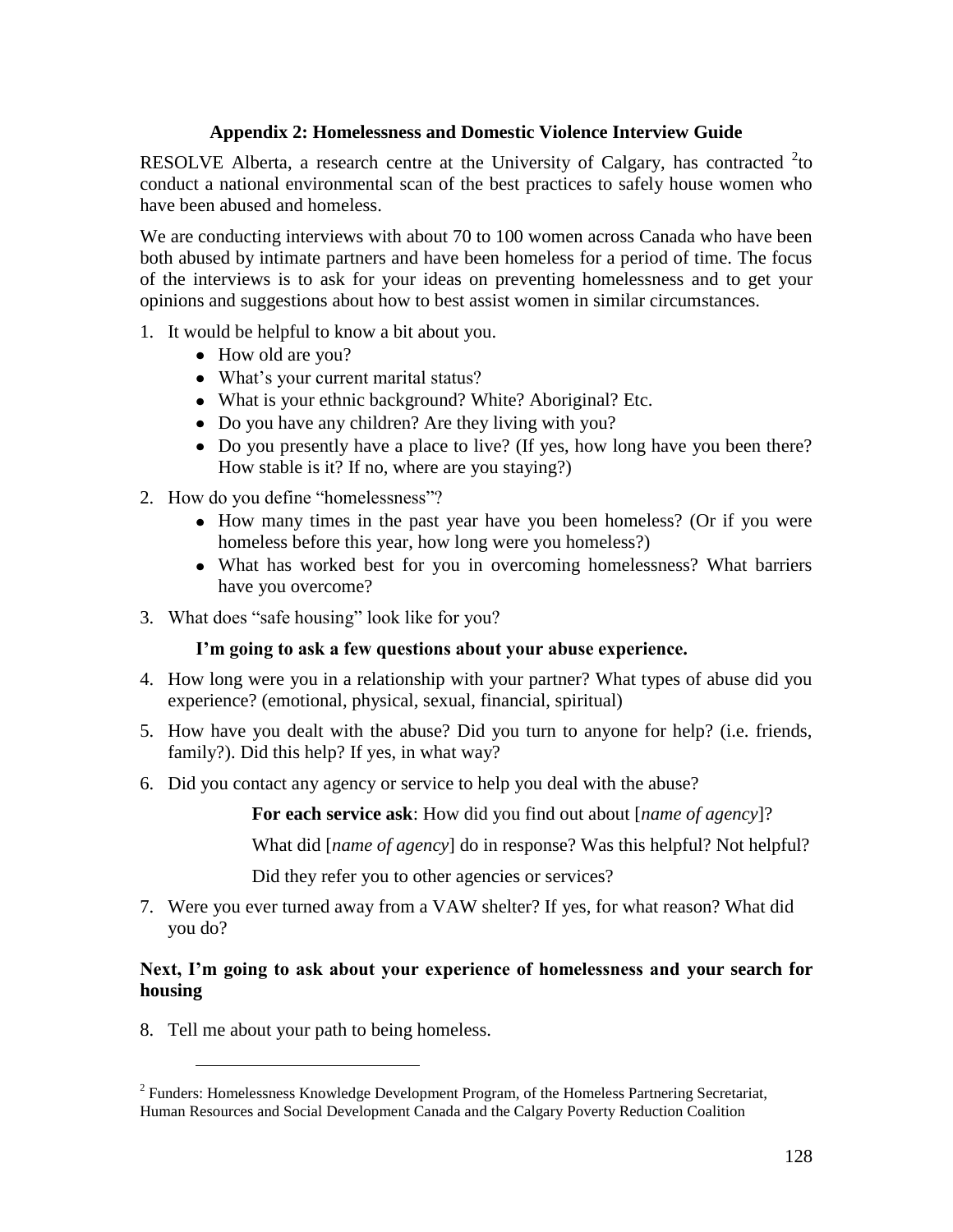- 9. (If she has children,) Have you had any contact with Child Protection services? How did they become involved? (Because of the abuse? Because you were homeless?) What happened as a result of their involvement?
- 10. Did you turn to anyone for help with housing? (i.e. friends, family putting you up). Did this help? If yes, in what way? If no, what impact did that have?
- 11. Did any of the VAW services that you contacted (such as shelters) assist you to find housing? If yes, how helpful was this?
- 12. Did you contact any agency or service to help you find housing?

(For each service ask: ―How did you find out about [*name of agency*]?

What did [*name of agency*] do in response? Was this helpful? Not helpful?

Did they refer you to other agencies or services?)

- 13. Who or what organization was the most helpful in assisting you to find housing?
- 14. Were you ever turned away from a homeless shelter? If yes, for what reason? What did you do?
- 15. When you were homeless, were you at risk for/or experienced being a victim of violence from others? If yes, who was violent towards you?
- 16. What is your current housing situation? If you currently have housing, how did you manage it? How stable is it? If it's not stable, do you have any ideas on where you'll go or what you'll do next. If it is permanent, how did you manage that?
- 17. Do you know of other services or programs in your area that help women and children affected by domestic violence to find safe, adequate and affordable housing? Have you used them? Why or why not?
- 18. Are there services that aren't available that could have helped you and your family find safe, affordable and adequate housing? If so, please describe
- 19. If a friend told you about being abused, what advice would you give her about finding housing in your area?
- 20. Is there anything else you'd like to add about housing and homelessness for women abused by their intimate partners?

Use the Homelessness checklist: prefacing each "type" of homelessness that she hasn't described with, "Have you ever..."

Thank you for taking the time to do this interview.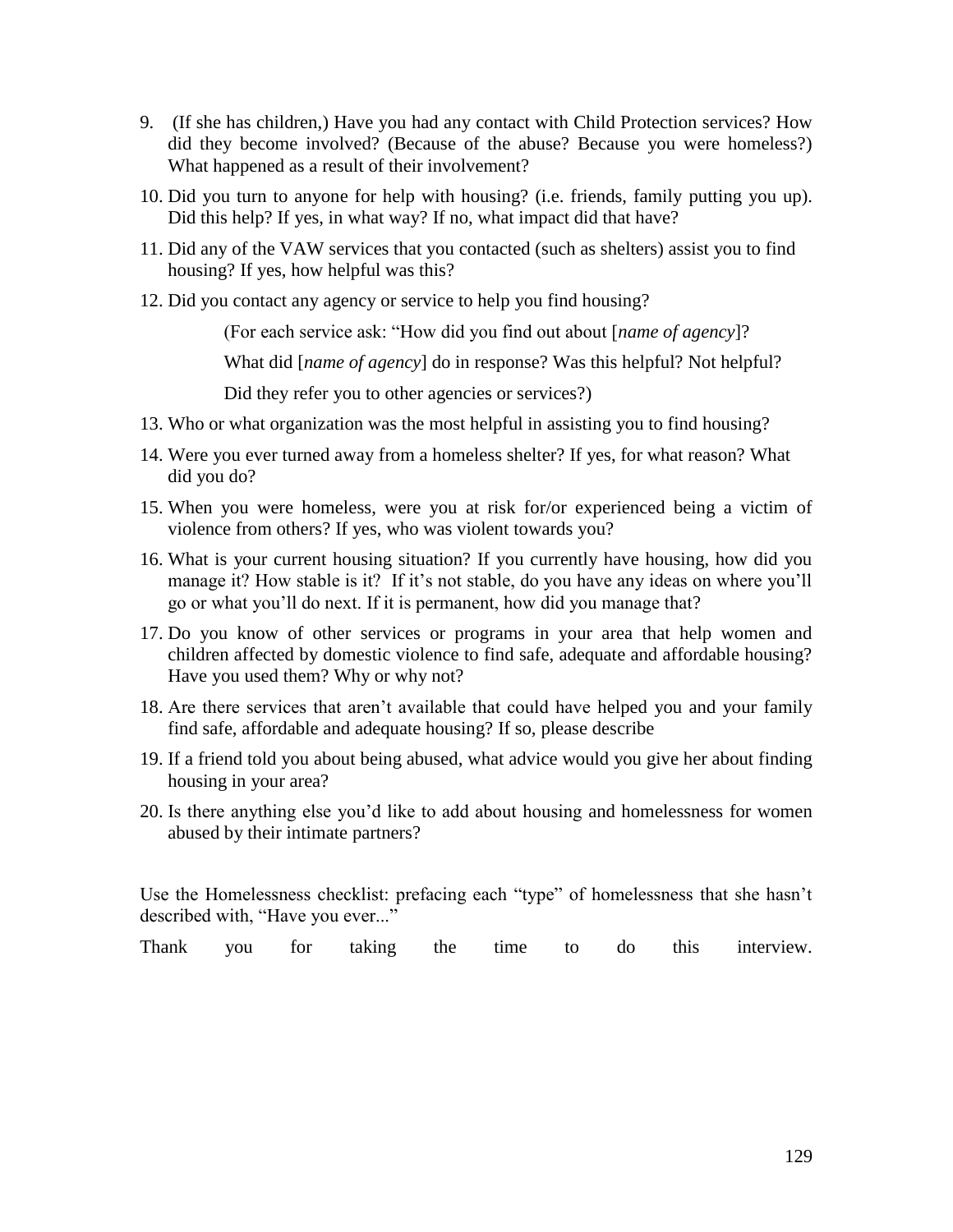#### **References**

- Adhikari, R. P., Reinhard, D., & Johnson, J. M. (1993). The myth of protection orders. In Denzin, N.K. (Ed.), *Studies in symbolic interaction* (pp. 185-204). Greenwich, CT: JAI Press.
- Ad Hoc Federal-Provincial-Territorial Working Group Reviewing Spousal Abuse Policies and Legislation (2003). *Spousal abuse policies and legislation*. Ottawa: Health Canada.
- Arangua, L., Andersen, R., & Gelberg, L. (2005). The health circumstances of homeless women in the United States. *International Journal of Mental Health, 35*(2), 62-92.
- Averitt, S. (2003). "Homelessness is not a choice!" The plight of homeless women with preschool children living in temporary shelters. *Journal of Family Nursing, 9*(1), 79-100.
- Bala, N. & Ringseis, E. (2002). *Review of Yukon"s Family Violence Prevention Act. Victim Services Office of the Department of Justice*. Whitehorse, YK: Yukon Territory.
- Baker, C., Cook, S., & Norris, F. (2003). Domestic violence and housing problems. *Violence Against Women, 9*(7), 754-783.
- Barnsley, J., Jacobson, H., McIntosh, J., & Wintemute, M.J. (1980). *A review of Munroe House: Second stage housing for battered women*. Vancouver, BC: Women's Research Centre.
- Bassuk, E., Buckner, J., Perloff, J., & Bassuk, S. (1998). Prevalence of mental health and substance use disorders among homeless and low-income housed mothers. *American Journal of Psychiatry, 155*(11), 1561-1564.
- Begin, P., Casavant, L., & Miller Chenier, N. (1999). *Homelessness.* Government of Canada: Political and Social Affairs Division. Available online at: [http://dsp](http://dsp-psd.communication.gc.ca/Collection-R/LoPBdP/modules/prb99-1-homelessness/index-e.htm)[psd.communication.gc.ca/Collection-R/LoPBdP/modules/prb99-1-homelessness/index](http://dsp-psd.communication.gc.ca/Collection-R/LoPBdP/modules/prb99-1-homelessness/index-e.htm)[e.htm](http://dsp-psd.communication.gc.ca/Collection-R/LoPBdP/modules/prb99-1-homelessness/index-e.htm)
- Booth, B. Sullivan, G., Koegel, P. & Burnam, A. (2002). Vulnerability factors for homelessness associated with substance dependence in a community sample of homeless adults. *American Journal of Drug and Alcohol Abuse, 28*(3), 429-453.
- Bowker, L., & Maurer, L. (1985). The importance of sheltering in the lives of battered women. *Response to the Victimization of Women and Children*, 8(1), 2-8.
- Bradford and Associates. (1998). *Final Report: Victim"s of Family Violence Act Monitoring Study*. Prince Edward Island.
- Breton, M., & Bunston, T. (1992). Physical and sexual violence in the lives of homeless women. *Canadian Journal of Community Mental Health, 11*(1), 29-43.
- Browne, A. & Bassuk, S. (1997). Intimate violence in the lives of homeless and poor housed women: Prevalence and patterns in an ethnically diverse sample. *American Journal of Orthopsychiatry, 67*(2), 261-278.
- Browne, A., Salomon, A., & Bassuk, S. (1999). The impact of recent partner violence on poor women's capacity to maintain work. *Violence Against Women, 5*(4), 393-427.
- Bryant, T. (2004). How knowledge and political ideology affects rental housing policy in Ontario, Canada: Application of a knowledge paradigms framework of policy change. *Housing Studies, 19*(4), 635-651.
- Bufkin, J., & Bray, J. (1998). Domestic violence, criminal justice responses and homelessness: finding the connection and addressing the problem. *Journal of Social Distress and the Homeless, 7*(4), 227-240.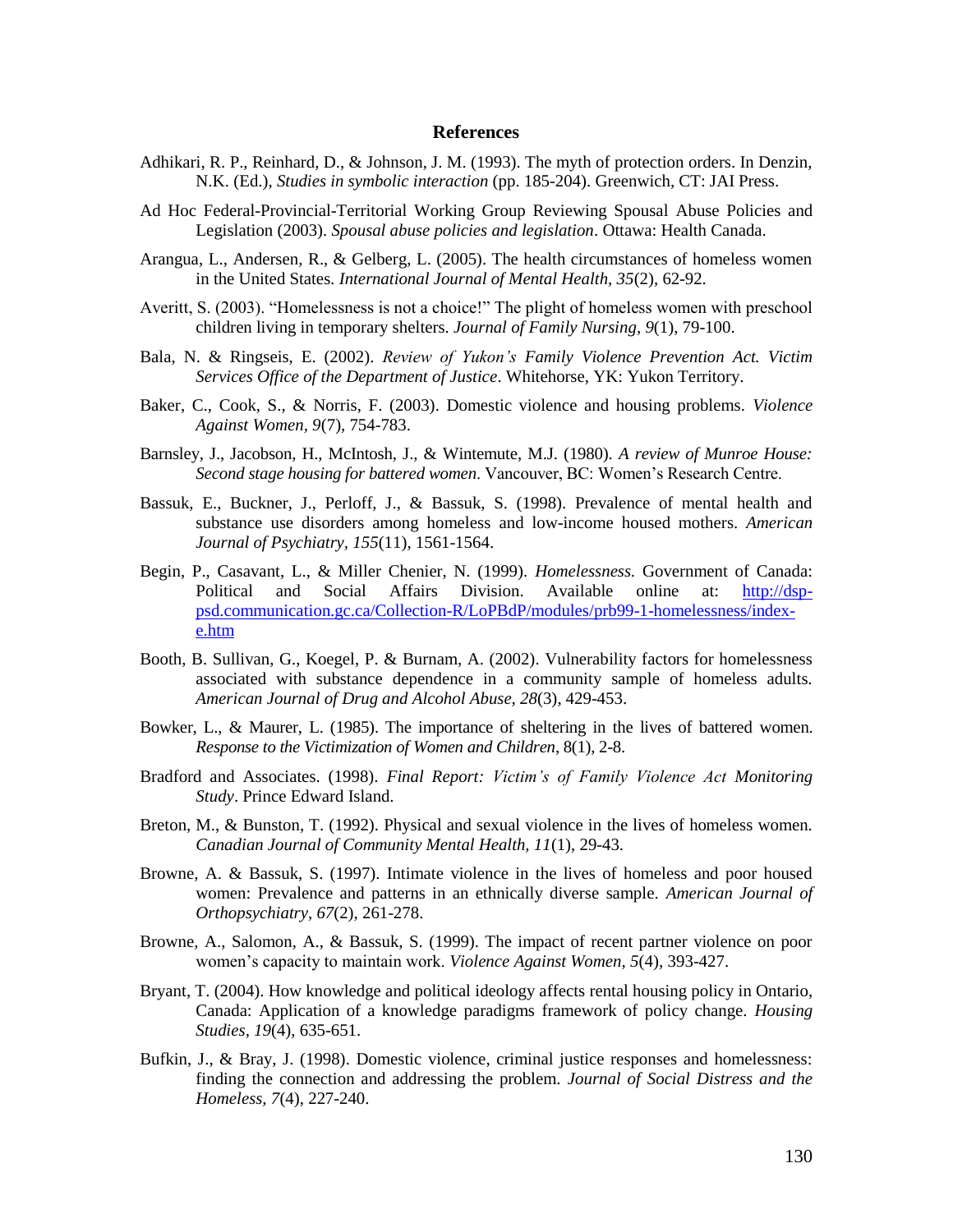- Canada Mortgage and Housing Corporation (CMHC). (2006). *Housing discrimination against victims of domestic violence.* Ottawa, ON: CMHC.
- Canada Mortgage and Housing Corporation (CMHC). (2004). Transitional housing: Objectives, indicators of success, and outcomes, *Research Highlights, Socio-economic series 04-017.*
- Canada Mortgage and Housing Corporation (CMHC). (1994). *Draft final report on the evaluation of the Project Haven Program and update on the Next Step Program activities*. Ottawa, ON: CMHC.
- Canadian Mental Health Association (CMHA). (2004). *Housing, health and mental health*. Ottawa, ON: Sectoral Involvement in Departmental Policy Development (SIDPD), Health Canada.
- Carlson, M.J., Harris, S.D., & Holden, G.W. (1999). Protective orders and domestic violence: Risk factors for re-abuse. *Journal of Family Violence, 14*, 205-226.
- Carter, T. (1997). Current practices for procuring affordable housing: The Canadian context. *Housing Policy Debate, 8*(3), 593-631.
- Chapman, A., & Breitkreuz, R. (1995). The need to change: Curse or opportunity? *Vis-a-vis, 12*, 6.
- Charles, N. (1994). The housing needs of women and children escaping domestic violence. *Journal of Social Policy, 23*(4), 465-487.
- Cheung, A. M., & Hwang, S. W. (2004). Risk of death among homeless women: A cohort study and review of the literature. *Canadian Medical Association Journal, 170*(8), 1243-1247.
- Cheung, D., Kennedy, R., O'Brien, B, & Wendt, S. (2000). *Home safe home: The link between domestic and family violence and women"s homelessness*. Report prepared for Partnerships against Domestic Violence, Canberra, AU.
- City of Calgary. (2006). *Results of 2006 count of homeless persons in Calgary: Enumerated in emergency and transitional facilities, by service agencies and on the streets – 2006 May 10.* Calgary: City of Calgary, Community and Neighbourhood Services, Policy and Planning.
- City of Calgary. (2008). *Biennial Count of homeless persons in Calgary: 2008 May 14 executive summary.* Calgary: City of Calgary, Community and Neighbourhood Services, Social Research Unit.
- Clarke, P.N., Pendry, N.C., & Kim, Y.S. (1997). Patterns of violence in homeless women. *Western Journal of Nursing Research, 19*(4), 490-500.
- Correia, A. (January 1999). *Innovative strategies to provide housing for battered women*. Available at: [http://new.vawnet.org/Assoc\\_Files\\_VAWnet/BCS2\\_IS.pdf](http://new.vawnet.org/Assoc_Files_VAWnet/BCS2_IS.pdf)
- Correia, A., & Melbin, A. (November 2005). *Transitional housing services for victims of domestic violence: A report from the Housing Committee of the National Task Force to End Sexual and Domestic Violence*. Available at [http://new.vawnet.org/category/index\\_pages.php?category\\_id=212](http://new.vawnet.org/category/index_pages.php?category_id=212)
- Correia, A., & Rubin, J. (November 2001). Housing and battered women. Available at [http://new.vawnet.org/Assoc\\_Files\\_VAWnet/AR\\_housing.pdf](http://new.vawnet.org/Assoc_Files_VAWnet/AR_housing.pdf)
- Davis, L., Hagen, J.L., & Early, T.J. (1994). Social services for battered women: Are they adequate, accessible and appropriate? *Social Work, 39* (6), 695-704.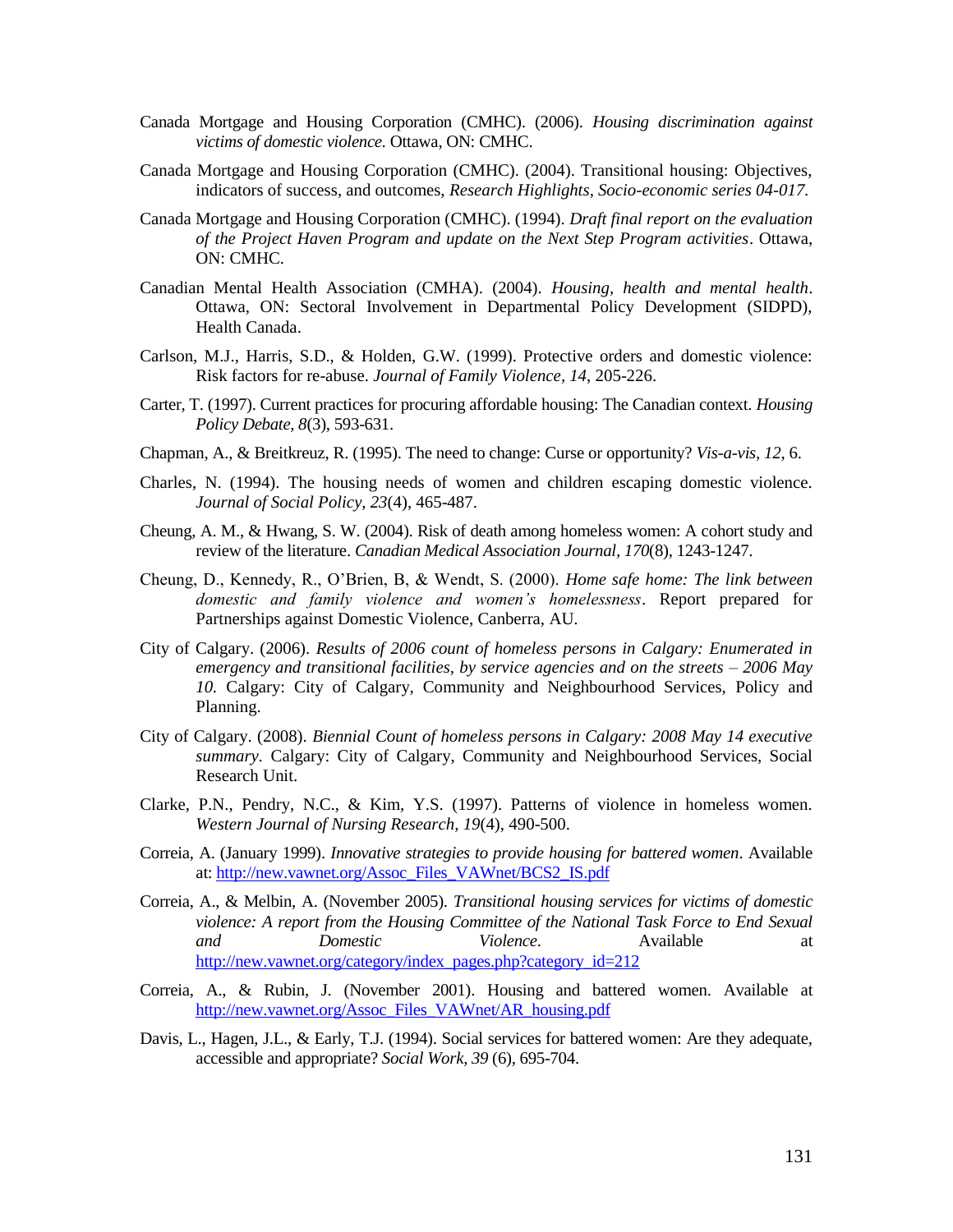- DeKeseredy, W.S., Alvi, S., Schwartz, M.D., & Perry, B. (1999). Violence against and the harassment of women in Canadian public housing: An exploratory study, *The Canadian Review of Sociology and Anthropology, 36*(4), 499-516.
- Department for Communities and Local Government (December 2006), *Options for setting up a sanctuary scheme*. London: Department for Communities and Local Government.
- Du Mont, J., & Miller, K. (2000). Countless abused women: Homeless and inadequately housed. *Canadian Women Studies, 20*(03), 115.
- Dziegielewski, S. F., Resnick, C., & Krause, N. B. (1996). Shelter-based crisis intervention with battered women. In A.R. Roberts (Ed*.), Helping battered women: New perspectives and remedies (pp. 159-171)*. New York: Oxford University Press.
- Erez, E., Ibarra, P., & Lurie, N. (2004). Electronic monitoring of domestic violence cases: A study of two bilateral programs. *Federal Probation, 68*(1), 15-20.
- EKOS Research Associates (2002). Family violence syndicated study Final report. Available online at: [www.ekos.com/admin/articles/family31may02.pdf](http://www.ekos.com/admin/articles/family31may02.pdf)
- Ellis, D. (1992). Woman abuse among separated and divorced women: The relevance of social support. In E.C. Viano (Ed.) *Intimate violence: Interdisciplinary perspectives* (pp. 177- 189). Washington DC: Hemisphere.
- Federal-Provincial-Territorial Ministers Responsible for the Status of Women (2002), *Assessing violence against women: A statistical profile*. Ottawa, Canada: Status of Women Canada.
- Fischer, K., & Rose, M. (1995). When "enough is enough": Battered women's decision making around court orders of protection. *Crime and Delinquency* 41, 414–429.
- Forchuk, C., Russell, G., Kingston-MacClure, S., Turner, K., & Dill, S. (2006). From psychiatric ward to the streets and shelters. *Journal of Psychiatric and Mental Health Nursing, 13*, 301-308.
- Four Worlds Centre for Development Learning (November 2007). *You just blink and it can happen: A study of women"s homelessness North of 60, Pan-territorial report*. Report prepared for Qulliit Nunavut Status of Women Council, YWCA of Yellowknife, Yellowknife Women's Society, Yukon Status of Women's Council.
- Gist, J.H., McFarlane, J., Malecha, A., Willson, P., Watson, K., Fredland, N., Schultz, P., Walsh, T., Hall, I., & Smith, S*.* (2001). Protection orders and assault charges: Do justice interventions reduce violence against women. *American Journal of Family Law, 15*(1), 59-72.
- Goodman, L., Dutton, M, & Harris, M. (1995). Episodically homeless women with serious mental illness: Prevalence of physical and sexual assault. *American Journal of Orthopsychiatry, 65*(4), 468-478.
- Gordon, J.S. (1996). Community services for abused women: A review of perceived usefulness and efficacy. *Journal of Family Violence, 11*(4), 315-329.
- Grasley, C., Richardson, J., & Harris, R. (2000). *Knowing what we do best: Evaluating shelter services from the perspective of abused women.* London, ON: Final report to the Southwestern Ontario Shelter Association.
- Grau, J., Fagan, J., & Wexler, S. (1985). Restraining orders for battered women: Issues of access and efficacy. In C. Schweber & C. Feinman (Eds.), *Criminal justice politics and women: The aftermath of legally mandated change* (pp. 13–28). New York, NY: Haworth Press*.*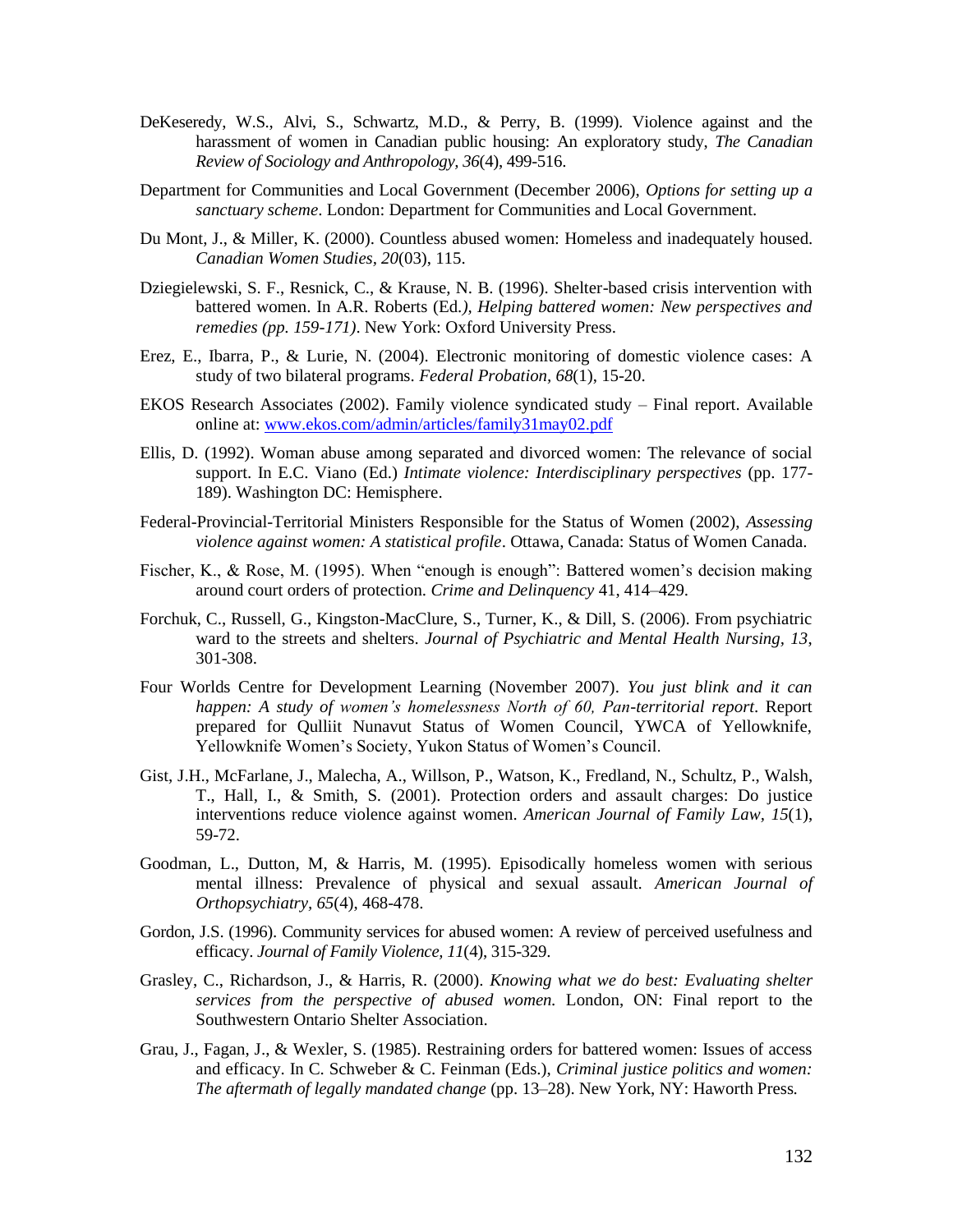- Harrell, A. & Smith, B. (1996). Effects of restraining orders on domestic violence victims. In E. Buzawa & C. Buzawa (Eds.), *Do arrests and restraining orders work?* (pp. 214-242). Thousand Oaks: Sage Publications.
- Hecht, L. & Coyle, B., (2001). Elderly homeless: A comparison of older and younger adult emergency shelter seekers in Bakersfield, California. *American Behavioural Scientist, 45*(1), 66-79.
- Holt, V., Kernic, M., Lumley, T., Wolf, M., & Rivara, F. (2002). Civil protection orders and risk of subsequent police-reported violence. *Journal of American Medical Association, 288*, 589-594.
- Holt, V.L., Kernic, M.A., Wolf, M.E., & Rivara, F.P. (2003). Do protection orders affect the likelihood of future partner violence and injury? *American Journal of Preventative Medicine, 24*(1), p16-22.
- Humphreys, C., & Thiara, R.K. (2003). Neither justice nor protection: Women's experiences of post-separation violence*. Journal of Social Welfare & Family Law, 25*(3), 195- 215.
- Itzhaky, H., & Ben Porat, A. (2005). Battered women in shelters: Internal resources, well-being, and integration. *Affilia, 20*(1), 39-51.
- Jainchill, N., Hawke, J., & Yagelka, J. (2000). Gender, psychopathology, and patterns of homelessness among clients in shelter-based TCs. *American Journal of Drug and Alcohol Abuse, 26*(4), 553-567.
- Johnson, I., Crowley, J., & Sigler, R. (1992). Agency response to domestic violence: Services provided to battered women. In E. Viano (Ed.), *Intimate violence: Interdisciplinary perspectives* (pp. 191-202). Washington DC: Hemisphere.
- Johnson, J.M., Luna, Y., & Stein, J. (2003). Victim protection orders and the stake in conformity thesis. *Journal of Family Violence, 18*(6), 317-24.
- Kaci, J.H. (1994). Aftermath of seeking domestic violence protection orders: The victim's perspective. *Journal of Contemporary Criminal Justice, 10*, 201-219.
- Keilitz, S.L., Hannaford, P.L., & Efkeman, H.S. (1997). *Civil protection orders: The benefits and limitations for victims of domestic violence*. Williamsburg, VA: National Center for State Courts.
- Kinports, K., & Fischer, K. (1993). Orders of protection in domestic violence cases: An empirical assessment of the impact of reform statutes, *Texas Journal of Women"s Law,* 2, 163–276.
- Klein, A. (1992). Re-abuse in a population of court-restrained male batterers: Why restraining orders don't work. In E. Buzawa & C. Buzawa (Eds.), *Do arrests and restraining orders work?* (pp. 192-213). Thousand Oaks: Sage Publications.
- Kothari, M. (October 2007). *United Nations Special Rapporteur on adequate housing, Miloon Kothari: Mission to Canada 9-22 October 2007*. Available online from: [www.hic](http://www.hic-net.org/articles.asp?PID=816)[net.org/articles.asp?PID=816](http://www.hic-net.org/articles.asp?PID=816)
- Lehmann, E.R., Kass, P.H, Drake, C.M., & Nichols, S.B. (2007). Risk factors for first-time homelessness in low-income women. *American Journal of Orthopsychiatry, 77*(1), 20-28.
- Little, M., Shah, R., Vermeulen, M., Gorman, A., Dzendoletas, D., & Ray, J. (2005). *Canadian Medical Association Journal, 173*(6), 615-618.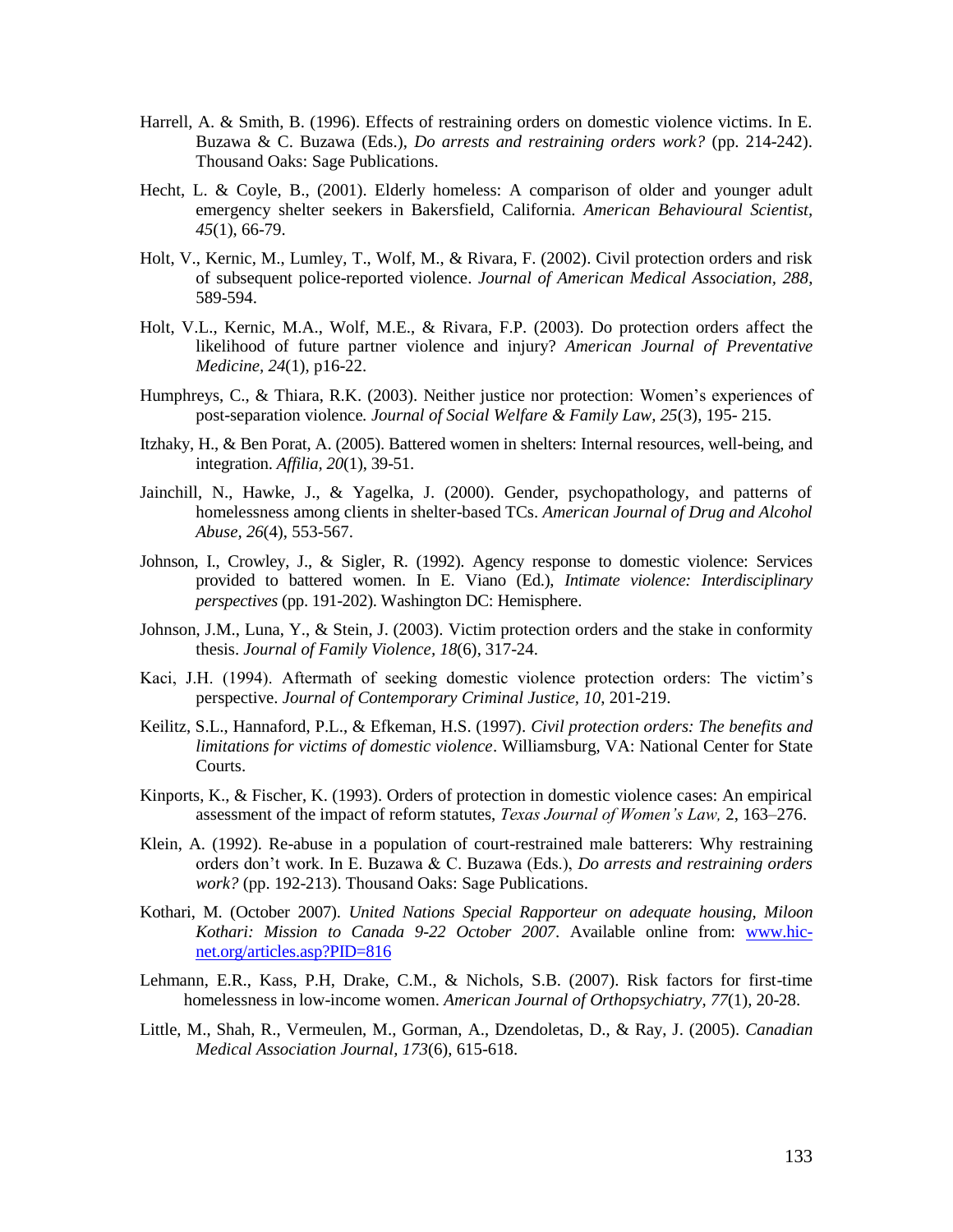- MacFarlane, C., & de Guerre, K. (2008). *Housing with supports for women after second stage shelters: Research review of best and promising practices*. Report prepared for the Poverty Reduction Coalition of Calgary, AB.
- Malos, E., & Hague, G. (1997). Women, housing, homelessness and domestic violence. *Women"s Studies International Forum, 20*(3), 397-409.
- Martz, D.J.F. & Sarauer, D.B. (2000). *Domestic violence and the experiences or rural women in east central Saskatchewan*. Muenster, SK: St. Peter's College Centre for Rural studies and Enrichment. Available and a series at the Available online at the at [http://www.hotpeachpages.net/canada/air/rural\\_dv\\_eastsask.html.](http://www.hotpeachpages.net/canada/air/rural_dv_eastsask.html)
- MacLeod, F. (1989). *Transition house: How to establish a refuge for battered women.* Ottawa, ON: National Clearinghouse on Family Violence, Health and Welfare Canada.
- McDonald, P.L. (1989). Transition houses and the problem of family violence. In B. Pressman, G. Cameron, & M. Rothery (Eds.), *Intervening with assaulted women: Current research, theory and practice* (pp. 111-123). Hillsdale, NJ: Lawrence Erlbaum.
- McDonald, P.L., Chisholm, W., Peressini, T., & Smillie, T. (1986). *A review of a second stage shelter for battered women and their children.* Funded by the National Welfare Grants Directorate, Health and Welfare Canada, Project #4558-32-2.
- McFarlane, J., Malecha, A., Gist, J., Watson, K., Batten, E., Hall, I., & Smith, S. (2004). Protection orders and intimate partner violence: An 18-month study of 150 Black, Hispanic, and White Women. *American Journal of Public Health, 94*(4), 613-619.
- Melbin, A. Sullivan, C. M., & Cain, D. (2003). Transitional supportive housing programs: Battered women's perspectives and recommendations. *AFFILIA, 18*(4), 445-460.
- Menard, A. (2001). Domestic violence and housing: Key policy and program challenges. *Violence against Women, 7*(6), 707-720.
- Metraux, S., & Culhane, D. (1999). Family dynamics, housing, and recurring homelessness among women in New York City Homeless Shelters. *Journal of Family Issues, 29*(3), 371-396.
- Moe, A., & Bell, M. (2004). Abject economics: the effects of battering and violence on women's work and employability. *Violence Against Women, 10*(1), 29-55.
- Morrell-Bellai, R., Goering, P. & Boydell, K. (2000). Becoming and remaining homeless: a qualitative investigation. *Issues in Mental Health, 21*, 581-604.
- Mosher, J., Evans, P., Little, M., Morrow, E., Boulding, J., & VanderPlaats, N. (April 2004). *Walking on eggshells: Abused women"s experiences of Ontario"s welfare system:* Final report of research findings from the Women and Abuse Welfare Research Project. Report available at: [http://www.oaith.ca/pdf/Walking\\_on\\_Eggshells.pdf](http://www.oaith.ca/pdf/Walking_on_Eggshells.pdf)
- Munoz, M., Crespo, M., & Perez-Santos, E. (2005). Homelessness effects on men's and women's health. *International Journal of Mental Health, 34*(2), 47-61.
- National Homeless Initiative (2004). National Homelessness Initiative website. Available online at: [http://www.homelessness.gc.ca/homelessness/index\\_e.asp](http://www.homelessness.gc.ca/homelessness/index_e.asp)
- National Working Group on Women and Housing. (2006) *Women and girls: homelessness and poverty in Canada*. Available online from: [www.equalityrights.org/nwg/resources.html](http://www.equalityrights.org/nwg/resources.html)
- Neal, R. (2004). *Voices: Women, poverty and homelessness in Canada.* Ottawa: The National Anti-Poverty Organization.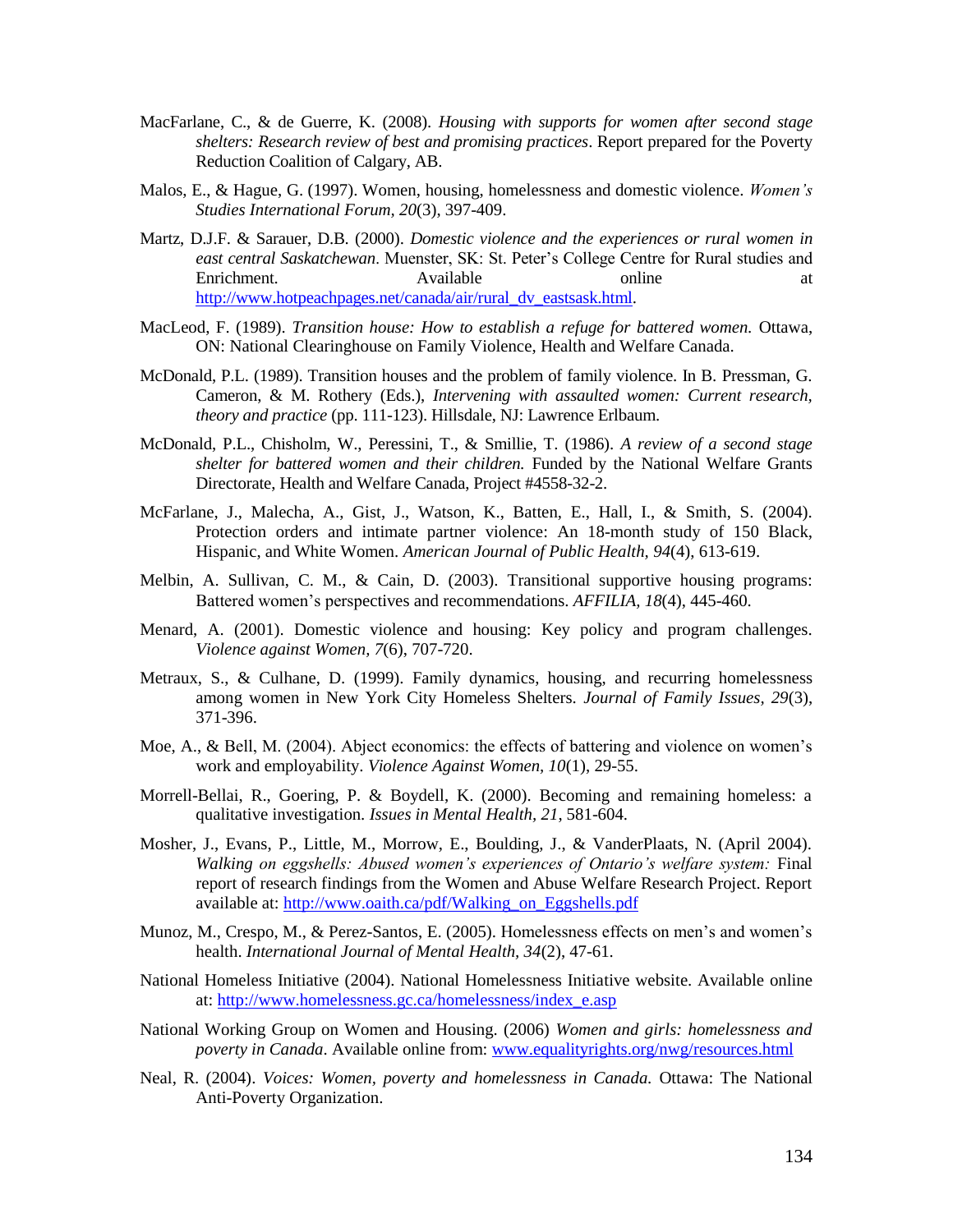- Novac, S. (2006). *Family violence and homelessness: A review of the literature*. Ottawa, ON: Public Health Agency of Canada, National Clearinghouse of Canada.
- Novac, S., Brown, J., & Bourbonnais, C. (1996). *No room of her own: A literature review on women and homelessness*. Ottawa: Canada Mortgage and Housing Corporation.
- Novac, S., Serge, L, Eberle, M., & Brown, J. (2002). *On her own: Young women and homelessness in Canada*. Ottawa: Canadian Housing and Renewal Association.
- Ontario Association of Interval and Transition Houses (OAITH). (January 2008). Submission to the standing committee on Finance and Economic affairs. Available from: [http://www.oaith.ca](http://www.oaith.ca/)
- Ontario Human Rights Commission. (2008). *Right at home: Report on the consultation on human rights and rental housing in Ontario*. Available online: [www.ohrc.on.ca](http://www.ohrc.on.ca/)
- Office of the High Commissioner for Human Rights (2003). *Concluding Observations/Comments – Committee on the Elimination of Discrimination against Women: Canada. 10/03/2003. A/58/38 (Part 1), paras. 336-389.* Geneva, Switzerland: United Nations, Office of the High Commissioner for Human Rights.
- Office of the High Commissioner for Human Rights (1966). *International Covenant on Economic, Social and Cultural Rights*. Geneva, Switzerland: United Nations, office of the High Commissioner for Human Rights. Available online: <http://www2.ohchr.org/english/law/cescr.htm>
- Office for Women (n.d.). *Partnerships against domestic violence summary findings from phase 1 for policy makers*. AU: Office for Women. Available online at: [www.ofw.facs.gov.au/downloads/pdfs/d\\_v/policy\\_makers\\_housing.pdf](http://www.ofw.facs.gov.au/downloads/pdfs/d_v/policy_makers_housing.pdf)
- Ogden, C. (2003). Immigrant women and partner abuse. *Masters Abstracts International* (UMI No. AAT MQ87384). University of Calgary, Calgary, Alberta, Canada.
- O'Grady, B. & Gaetz, S. (2004). Homelessness, gender and subsistence: The case of Toronto street youth. *Journal of Youth Studies, 7*(4), 397-416.
- Orava, T.A., McLeod, P., & Sharpe, D. (1996). Perceptions of control, depressive symptomatology, and self-esteem of women in transition from abusive relationships. *Journal of Family Violence, 11*(2), 167-186.
- Page, T., & Nooe, R. (2002). Life experiences and vulnerabilities of homeless women: A comparison of women unaccompanied versus accompanied by minor children, and correlates with children's emotional distress. *Journal of Social Distress and the Homeless, 11*(3), 215-231.
- Pavao, J., Alvarez, J., Baumrind, N., Induni, M., & Kimerling, R. (2007). Intimate partner violence and housing instability. *American Journal of Preventative Medicine, 32*(2), 143- 146.
- Ptacek, J. (1999). *Battered women in the courtroom. The power of judicial responses*. Boston, Mass: Northeastern University Press.
- Rosenheck, R., Bassuk, E., & Salomon, A. (1999). Special populations of homeless Americans. In L. B. Fosburg & D. L. Dennis (Eds.), Practical lessons: The 1998 National Symposium on Homelessness. Washington, DC: US Department of Housing and Urban Development and the US Department of Health and Human Services.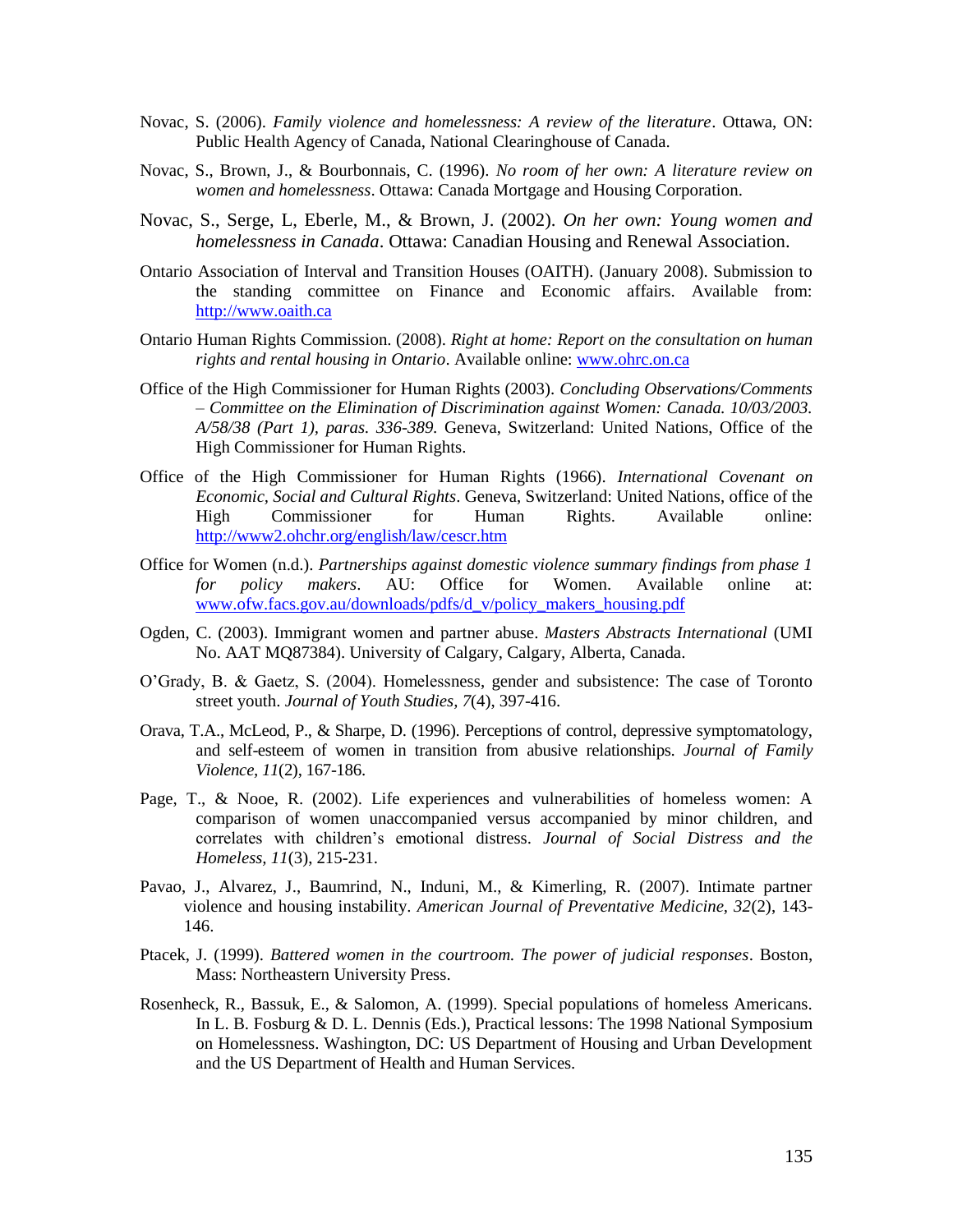- Regional Planning Services. (January 2001) *A discussion paper on preparing a strategy for improved housing affordability in the Capital Region.* Paper prepared for the CRD (Capital Region District) Regional Planning Services, Vancouver Island, B.C.
- Reitsma-Street, M., Schofield, J., Lund, B., & Kasting, C. (2001). *Housing policy options for women living in urban poverty: An action research project in three Canadian cities*. Ottawa, ON: Status of Women Canada.
- Renzetti, C. M. (2001). 'One Strike and You're Out': Implications of a federal crime control policy for battered women," *Violence Against Women*, *7,* 685-697.
- Rigakos, G. (1997). Situational determinants of police responses to civil and criminal injunctions for battered women. *Violence Against Women, 3*, 204-216.
- Rodgers, K. (1994). Wife assault: The findings of a national survey. *Juristat Service Bulletin: Canadian Centre for Justice Statistics, 14*(9), 1-21. Ottawa, ON: Minister of Industry, Science & Technology.
- Rokach, A. (2005). Private lives in public places: Loneliness of the homeless. *Social Indicators Research, 72*, 99-114.
- Roll, C., Toro, P., & Ortola, G. (1999). Characteristics and experiences of homeless adults: A comparison of single men, single women, and women with children. *Journal of Community Psychology, 27*(2), 189-198.
- Rothery, M., Tutty, L., & Weaver, G. (1999). Touch choices: Women, abusive partners and the ecology of decision-making. *Canadian Journal of Community Mental Health, (18)*1, 5-18.
- Russell, M. (1990). Second stage shelters: A consumer's report. *Canada's Mental Health, 38*(2/3), 24-27.
- Russell, M., Forcier, C., & Charles, M. (1987). *Safe Choice: Client satisfaction survey. Report prepared for Act II*, Vancouver, British Columbia.
- Salomon, A., Bassuk, S., & Huntington, N. (2002). The relationship between intimate partner violence and the use of addictive substances in poor and homeless single mothers. *Violence Against Women,* 8(7), 785-815.
- Scyner, L. & McGregor, N. (1988). *Women in second stage housing: What happens after the crisis. Canadian Journal of Community Mental Health, 7*(2), 129-135.
- Sev'er, A. (2002). A feminist analysis of flight of abused women, plight of Canadian shelters: Another road to homelessness. *Journal of Social Distress and the Homeless, 11*(4), 307- 324.
- Shapcott, M. (August 2002). *Housing for all Canadians: A nation-wide crisis requires a national solution*. Report prepared for TD Forum on Canada's Standard of Living.
- SPR Associates (1997). *A place to go: An evaluation of the Next Step program for second-stage housing in Canada. Ottawa, ON*: Canada Mortgage and Housing Corporation.
- Stainbrook, K., & Hornik, J. (2006). Similarities in the characteristics and needs of women with children in homeless family and domestic violence shelters. *Families in Society, 87*(1), 53-62.
- Statistics Canada (May 1998). *Family violence in Canada: A statistical profile*. Ottawa, ON: Statistics Canada.
- Statistics Canada (2005a). *Family violence in Canada: A statistical profile 2004*. Ottawa, ON: Minister of Industry.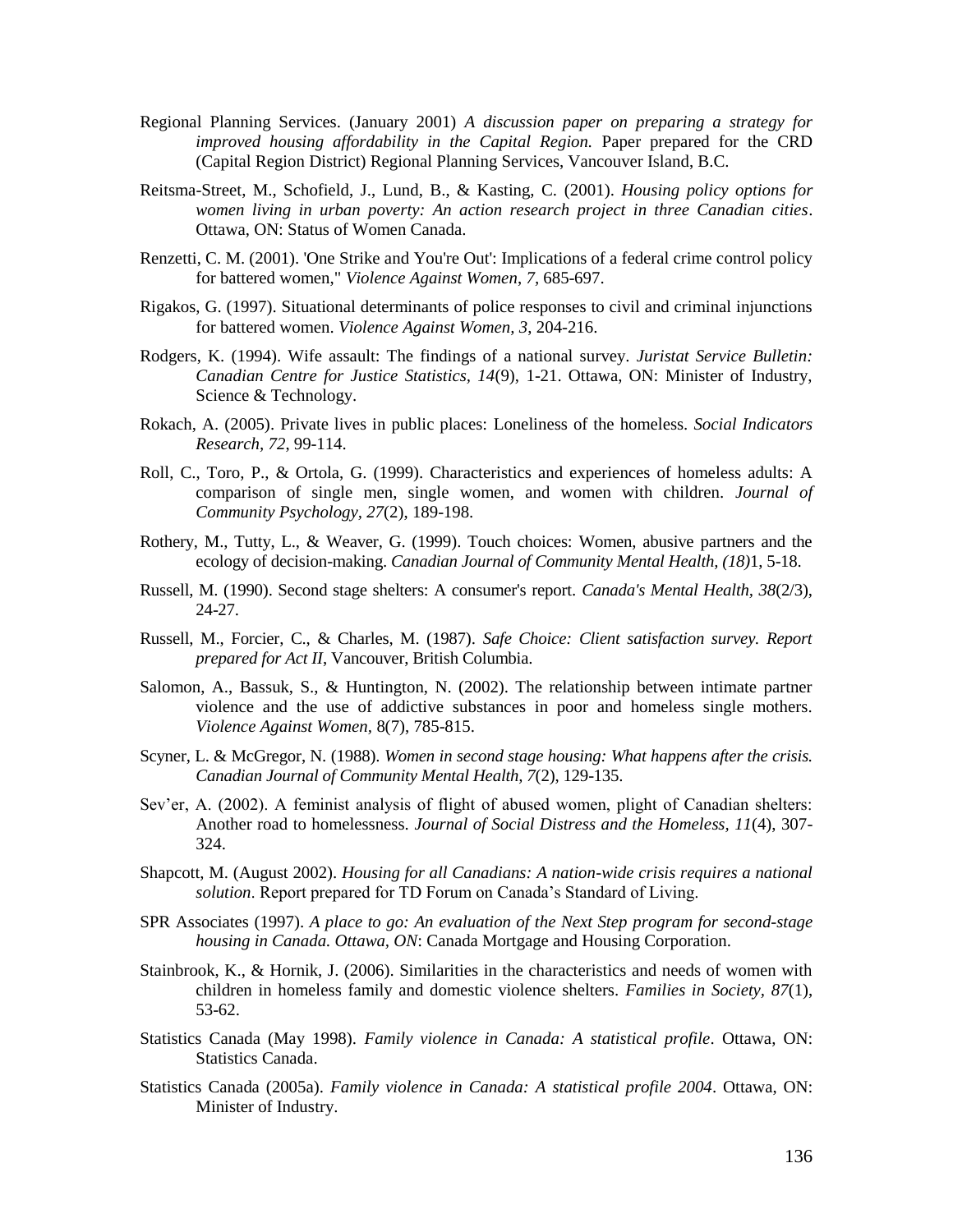- Statistics Canada (June 15, 2005b). Shelters for abused women 2003/2004. *The Daily*, Ottawa: Statistics Canada (Cat. no. 11-001-XIE).
- Statistics Canada (June, 2007a; amended July, 27/07). Canada's shelters for abused women 2005/2006. Juristat*: Canadian Centre for Justice Statistics, 27*, (4). (Catalogue no. 85- 002-XIE). Ottawa, ON: Minister of Industry.
- Statistics Canada (2007b) *Transition Homes in Canada: National, Provincial and Territorial Fact Sheets 2005/2006*. Ottawa, ON: Minister of Industry (catalogue no. 85-404- X1E70070000)
- Stuart, H.L., & Arboleda-Florez, J. (2000). Homeless shelter users in the postdeinstitutionalization era. *Canadian Journal of Psychiatry, 45*(1), 55-62.
- Sullivan, C., & Bybee, D.I. (1999). Reducing violence using community-based advocacy for women with abusive partners. *Journal of Consulting and Clinical Psychology, 67*(1), 43-53.
- Sullivan, C., & Davidson, W. (1991). The provision of advocacy services to women leaving abusive partners: An examination of short-term effects. *American Journal of Community Psychology, 19*(6), 953-960.
- Sullivan, C., Tan, C., Basta, J., Rumptz, M., & Davidson, W. (1992). An advocacy intervention program for women with abusive partners: Initial evaluation. *American Journal of Community Psychology, 20*(3), 309-332.
- Stein, J., Lu, M., & Gelberg, L. (2000) Severity of homelessness and adverse birth outcomes. *Health Psychology, 19*(6), 524-534.
- Tessler, R., Rosenheck, R., & Gamache, G. (2001). Gender differences in self-reported reasons for homelessness. *Journal of Social Distress and the Homeless, 10*(3), 243-254.
- Thurston, W., Clow, B., Este, D., Gordey, T., Haworth-Brockman, M., McCoy, L., Rapaport Beck, R., Saulnier, C., Smith, J., & Carruthers, L., (May, 2006). *Immigrant women, family violence, and pathways out of homelessness*. Report prepared for the National Secretariat on Homelessness. Available at: Available at: [www.ucalgary.ca/gender/files/Report\\_ImmigrantWomenViolenceHomelessness\\_2006.pdf](http://www.ucalgary.ca/gender/files/Report_ImmigrantWomenViolenceHomelessness_2006.pdf)
- Tucker, J., d'Amico, E., Wenzel, S., Golinelli, D., Elliott, M., & Williamson, S. (2005). A prospective study of risk and protective factors for substance use among impoverished women living in temporary shelter settings in Los Angeles County. *Journal of Drug and Alcohol Dependence, 80*, 35-43.
- Turner, J. (1995). Saskatchewan responds to family violence: The victims of Domestic Violence Act, 1995. In M. Valverde, L. MacLeod, & K. Johnson (Eds.), *Wife assault and the Canadian criminal justice system: Issues and polices* (pp. 182-197). Toronto, ON: University of Toronto Press.
- Tutty, L. (2006). *Effective practices in sheltering women leaving violence in intimate relationships: Phase II*. Final report to the YWCA Canada. Available [online] [http://www.ywca.ca/public\\_eng/advocacy/Shelter/YWCA\\_ShelterReport\\_EN.pdf.](http://www.ywca.ca/public_eng/advocacy/Shelter/YWCA_ShelterReport_EN.pdf)
- Tutty, L. (1999). *Shelters for abused women in Canada: A celebration of the past, challenges for the future*. Ottawa, ON: Family Violence Prevention, Health Canada.
- Tutty, L. (1996). Post shelter services: The efficacy of follow-up programs for abused women. *Research on Social Work Practice, 6*(4), 425-441.
- Tutty, L. (1993). After the shelter: Critical issues for women who leave assaultive relationships. *Canadian Social Work Review, 10*(2), 183-201.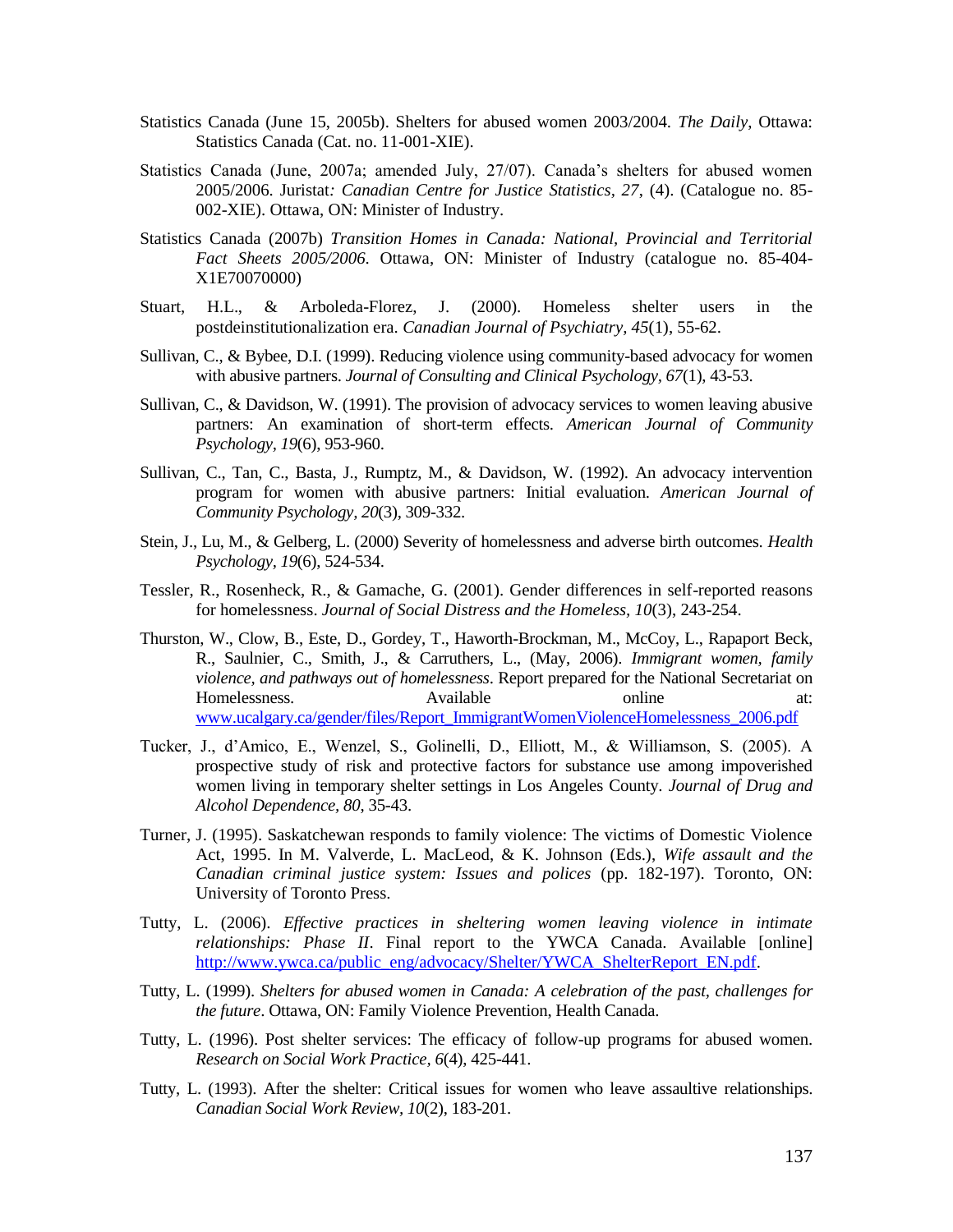- Tutty, L., & Nixon, K. (2003). "Selling sex? It's really like selling your soul": Vulnerability to and the experience of exploitation through child prostitution. In K. Gorkoff & J. Runner (Eds*.*), *Being heard: The experiences of young women in prostitution (pp. 29-45)*. Halifax, NS: Fernwood and RESOLVE.
- Tutty, L. & Rothery, M. (2002). How well do emergency shelters assist women and their children? In L. Tutty & C. Goard (Eds.), *Reclaiming self: Issues and resources for women abused by intimate partners (pp.25-42*. Halifax, NS: Fernwood and RESOLVE.
- Tutty, L., Rothery, M., & Grinnell, R., Jr. (Eds.) (1996). *Qualitative research for social workers: Phases, steps, & tasks*. Boston: Allyn and Bacon.
- Tutty, L., Ogden, C., & Weaver-Dunlop, G. (2007). *Feasibility study for a national network of women"s shelters and transition homes*. Research conducted for the Housing and Homelessness Branch, Department of Human Resources and Social Development, Government of Canada.
- Tutty, L., Weaver, G., & Rothery, M. A. (1999). Resident's views of the efficacy of shelter services for abused women. *Violence Against Women, 5*(8), 869-925.
- Tutty, L. Koshan, J., Jesso, D., & Nixon, K. (May, 2005). *Alberta"s Protection Against Family Violence Act: A summative evaluation.* Alberta's Office for the Prevention of Family Violence. Calgary, AB. RESOLVE Alberta.
- Tutty, L., Ogden, C., Wyllie, K., & Weaver-Dunlop, G. (2006). *Engaging victims of domestic violence in the Drumheller region of Alberta: A needs assessment*. Research conducted for Drumheller and District Association for the Prevention of Violence.
- Tutty, L., Rothery, M., Cox, G., & Richardson, C. (1995). *An evaluation of the Calgary YWCA family violence programs: Assisting battered women and their children. Final Report to the Family Violence Prevention Division, Health Canada*.
- Tutty, L., Bradshaw, C., Waegemakers Schiff, J., Worthington, C., MacLaurin, B., Hewson, J., Dooley, D., Kean, S. & McLeod, H. (2009). Risks and assets for homelessness prevention: A literature review for the Calgary Homelessness Foundation.
- Vis-à-vis (1989). The shelter movement in Canada: Where it came from and what it's doing. *Vis-àvis, 7*(2), 1, 4-8.
- Wagner, J.K., & Perrine, R.M. (1994). Women at risk for homelessness: Comparison between housed and homeless women. *Psychological Reports*, 75, 1671-1678.
- Walks, R. A., & Bourne, L. S. (2006). Ghettos in Canada's cities? Racial segregation, ethnic enclaves and poverty concentration in Canadian urban areas. *Canadian Geography, 50*(3), 273-297.
- Wallis, L., & Tutty, L. (June 2001) *Bethany domestic conflict lifeline program evaluation*. Report prepared for and available through Bethany Care Society, 1001 17 St NW, Calgary, AB T2N 2E5.
- Wasylishyn, C., & Johnson, J. L. (1998). Living in a housing co-operative for low income women: Issues of identity, environment and control. *Social Science Medicine, 47*(7), 973- 981.
- Wathan, C.N., & MacMillan, H.L. (2003). Interventions for violence against women: Scientific review. *Journal of the American Medical Association, 289*(5), 589-600.
- Wenzel, S., Leake, B., & Gelberg, L. (2001). Risk factors for major violence among homeless women. *Journal of Interpersonal Violence, 16*(8), 739-752.